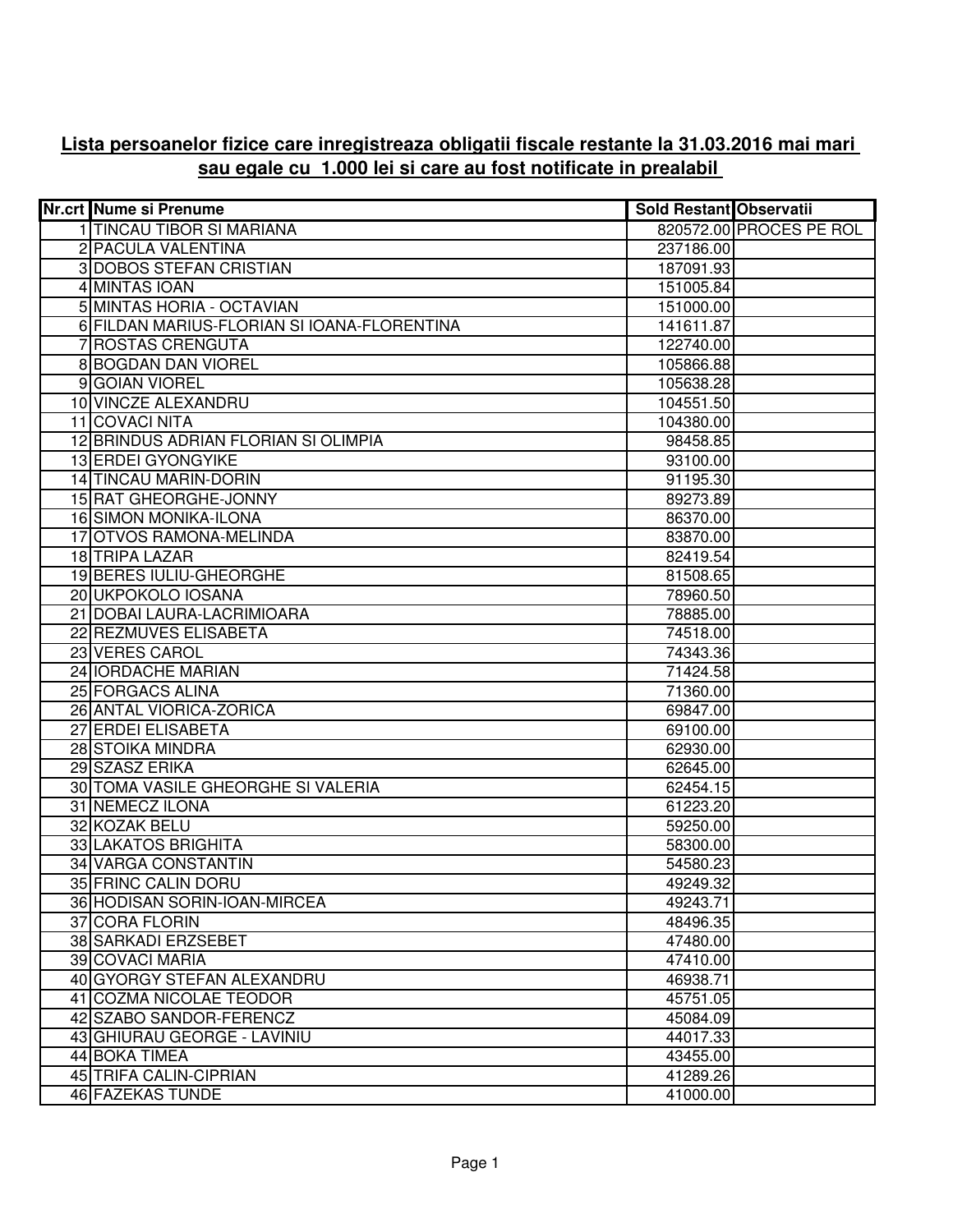| <b>Nr.crt Nume si Prenume</b>       | <b>Sold Restant Observatii</b> |  |
|-------------------------------------|--------------------------------|--|
| 47 MORAR DANUT EMIL                 | 39771.52                       |  |
| 48 LUNKA EMOKE-CRUSITA              | 38220.00                       |  |
| 49 ANDIC ABDULLAH                   | 38010.01                       |  |
| 50 GABOR STEFAN SI TEREZIA          | 37724.03                       |  |
| 51 AVRAM ALEXANDRA-IRIS             | 37594.06                       |  |
| 52 SABAU IULIANA                    | 37405.00                       |  |
| 53 DUDAS CSABA JOZSEF               | 37249.16                       |  |
| 54 BIRI MELINDA                     | 36960.00                       |  |
| 55 CLOPCE GAVRIL SI LUCIA           | 35512.99                       |  |
| 56 COITA FLOARE-AURICA              | 34489.00                       |  |
| 57 CAPOTA PAVEL SI MARIA            | 34388.88                       |  |
| 58 CLEPE FLORIN-SABIN               | 33792.45                       |  |
| 59 GABOR MINDRA                     | 33408.02                       |  |
| 60 DOBAI MARIUS DAN                 | 33338.23                       |  |
| 61 TAUT SERGIU-CLAUDIU              | 32939.71                       |  |
| 62 SINKA ELISABETA                  | 32700.00                       |  |
| 63 CARJAN DANIEL                    | 31858.00                       |  |
| 64 BEKE ZOLTAN                      | 31610.21                       |  |
| 65 GHIURO IOAN                      | 31532.33                       |  |
| 66 IVANOV C-TIN DANIEL-VASADI MAGD. | 31444.30                       |  |
| 67 SERAC FLORIAN                    | 31375.81                       |  |
| 68 BERKE VASILE-MARIUS SI LAURA     | 31259.17                       |  |
| 69 VARGA MONA                       | 31140.00                       |  |
| 70 PETREA HOREA COSMIN              | 30603.26                       |  |
| 71 OROSZ ANCA                       | 30180.00                       |  |
| 72 HORVATH SANDOR                   | 29942.00                       |  |
| 73 BARANKA RUPI                     | 29868.78                       |  |
| 74 MADUTA IOANA ADINA               | 29786.00                       |  |
| 75 PERRIA CAMELIA-RAMONA            | 29742.82                       |  |
| 76 COTUNA NICOLAE CRISTIAN          | 29353.79                       |  |
| 77 MANYI LASZLO-LEVENTE             | 29178.00                       |  |
| 78 DUTA VASILE SI CRISTINA          | 29112.40                       |  |
| 79 CABA DUMITRU                     | 29105.40                       |  |
| 80 GHIURAU LIA                      | 28882.80                       |  |
| 81 VARGA MARGIT                     | 28800.00                       |  |
| 82 LACATOS PAMELA                   | 28355.00                       |  |
| 83 BABO KALMAN                      | 28215.49                       |  |
| 84 BOCA MARIAN MARCEL SI MIRELA     | 27927.30                       |  |
| 85 LAKATOS SZELURINA                | 27915.00                       |  |
| 86 DEMETER ALEXANDRU                | 27762.41                       |  |
| 87 STERIU VIOREL                    | 27546.14                       |  |
| 88 GALEA FLORIAN CALIN SI ENIKO     | 27486.61                       |  |
| 89 SZENTGYORGYI LAJOS-JOZSEF        | 26822.26                       |  |
| 90 DUDLER GABOR                     | 26524.09                       |  |
| 91 TASNADI LEVENTE SI CORINA        | 26333.79                       |  |
| 92 CSAKI KALMAN                     | 26307.17                       |  |
| 93 BOCHIS SILVIA - FLORICA          | 25695.16                       |  |
| 94 BABO PETRU                       | 25626.92                       |  |
| 95 BALOG LADISLAU                   | 25530.00                       |  |
| 96 MARTIN DUMITRU                   | 25474.22                       |  |
| 97 SABAU DANIEL-IOSIF               | 25330.02                       |  |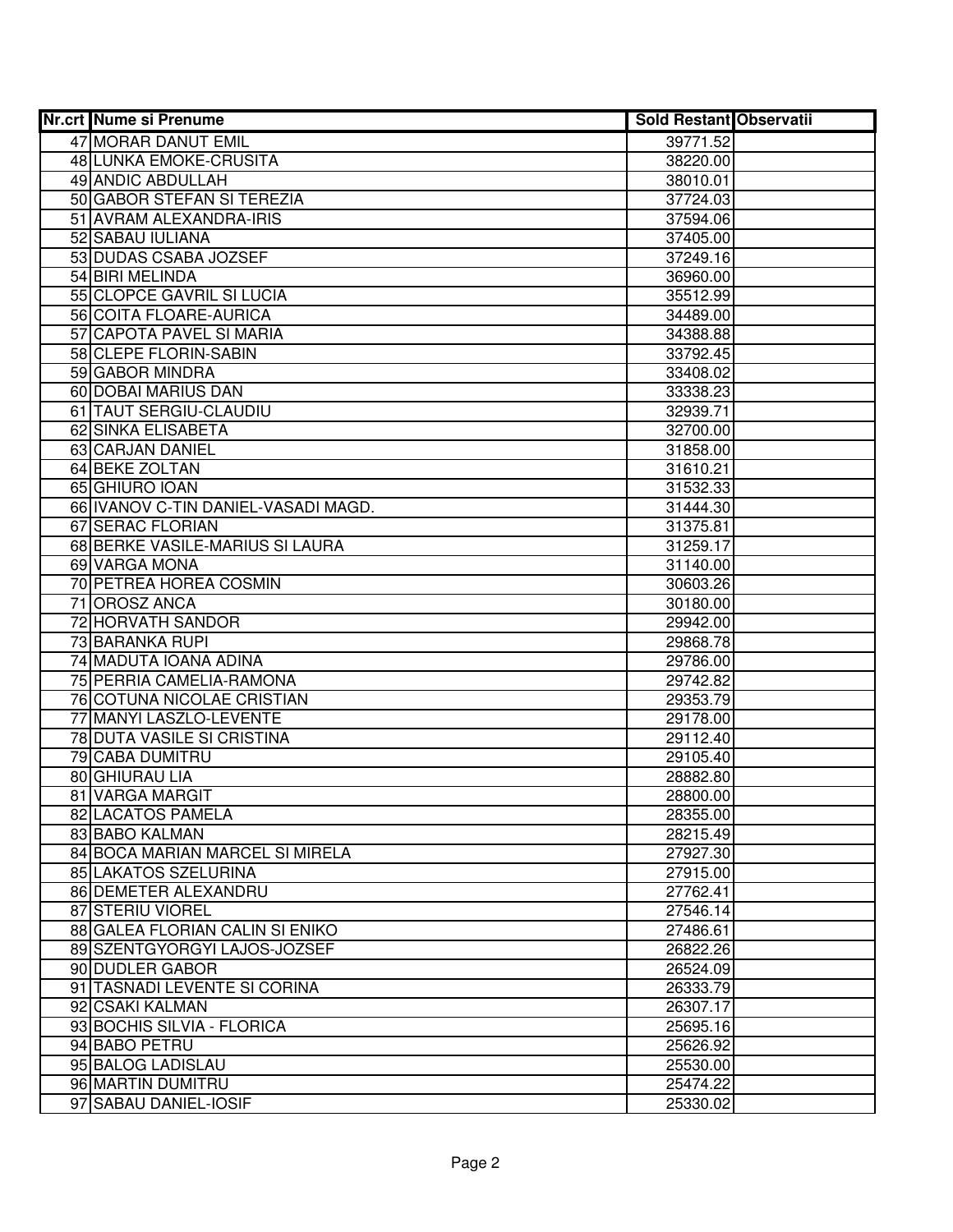| 98 PRODAN RIVANA<br>25190.00<br>99 PINTEA EMILIA-VIORICA SI BLAGA DUMITRU<br>24849.13<br>100 ROSTAS DITA<br>24702.69<br>101 BUT ADRIAN-GYORGY<br>24595.31<br>102 BARANKA RUPI<br>24467.51<br>103 OPRIS OVIDIU<br>24399.37<br>104 CHIRILA ADRIAN FLORIN<br>24398.35<br>105 KEREZSI EVA-KATALIN<br>23927.87<br>106 TODERICI DORIN-CORNEL<br>23919.67<br><b>107 MATEIAS TEODOR MARIUS</b><br>23565.44<br><b>108 SFERLE DANUT</b><br>22192.61<br>109 FILIMON CALIN CLAUDIU<br>22187.09<br>110 TASI ROBERT-LASZLO<br>22055.10<br>111 ERDEI ROMULUS MODIGLIANI<br>21982.80<br>112 NANASSY NORBERT CSABA<br>21729.88<br>113 BUHAS CARMEN-LAURA<br>21729.25<br>114 LAKATOS BRIGITA-MELINDA<br>21700.00<br>115 MOS ALINA LACRIMIOARA<br>21582.21<br>116 CHIS FLORIAN DAN<br>21566.95<br>117 HANSEN JUHAS CORNEL<br>21421.26<br>118 VIDICAN IOAN<br>21341.90<br>119 ROSTAS MIHALY<br>21248.48<br><b>120 TUDORAN MARCEL MARIUS</b><br>21170.63<br>121 PORCAR DUMITRU<br>21134.55<br>122 RADU IOAN<br>21047.09<br>123 MORGOS ADRIAN<br>20711.64<br>124 UNGVARI GYULA ZOLTAN SI ELISABETA<br>20600.00<br>125 VAIDA RAUL FLAVIU<br>20584.15<br>126 BAKRO IBOLYA<br>20401.00<br>127 HOTEA ADRIAN MIRCEA<br>20377.12<br>128 RAT EVA<br>20300.00<br><b>129 TUDOSE MIRCEA</b><br>20300.00<br>130 CRISTEA TRAIAN SI ANA<br>20292.35<br>131 KONCSAG ARTHUR<br>20205.41<br>132 BELU ADRIAN<br>20140.99<br>133 GABOR GABRIEL<br>20098.00<br>134 PUSCAS AVRAM SI LIDIA<br>20062.62<br><b>135 PATER SORIN</b><br>20000.00<br>136 KUN ROBERT-ZSOLT<br>19803.68<br>137 MARICESCU GABRIEL IOAN<br>19644.93<br>138 BOCSA LILIANA MONICA<br>19546.00<br>139 RATKAI ZOLTAN<br>19371.95<br>140 ZAHARIA MARIUS<br>19355.05<br>141 TRIPA FRANCO-OVIDIU-MAURO<br>19302.86<br>142 SIMON ERZSEBET<br>19170.00<br>143 BAN FLORIN-IOAN<br>19096.81<br>144 GABOR MATEI<br>19089.60<br>145 COZMAN COSMIN GHEORGHE<br>19034.57<br>146 MORTAN GHEORGHE-SORIN<br>19032.79<br>147 POPA ADRIAN<br>18981.60<br>148 SIMINIC CALIN CIPRIAN | <b>Nr.crt Nume si Prenume</b> | <b>Sold Restant Observatii</b> |  |
|--------------------------------------------------------------------------------------------------------------------------------------------------------------------------------------------------------------------------------------------------------------------------------------------------------------------------------------------------------------------------------------------------------------------------------------------------------------------------------------------------------------------------------------------------------------------------------------------------------------------------------------------------------------------------------------------------------------------------------------------------------------------------------------------------------------------------------------------------------------------------------------------------------------------------------------------------------------------------------------------------------------------------------------------------------------------------------------------------------------------------------------------------------------------------------------------------------------------------------------------------------------------------------------------------------------------------------------------------------------------------------------------------------------------------------------------------------------------------------------------------------------------------------------------------------------------------------------------------------------------------------------------------------------------------------------------------------------------------------------------------------------------------------------------------------------------------------------------------------------------------------------------------------------------------------------------------------------------------------------------|-------------------------------|--------------------------------|--|
|                                                                                                                                                                                                                                                                                                                                                                                                                                                                                                                                                                                                                                                                                                                                                                                                                                                                                                                                                                                                                                                                                                                                                                                                                                                                                                                                                                                                                                                                                                                                                                                                                                                                                                                                                                                                                                                                                                                                                                                            |                               |                                |  |
|                                                                                                                                                                                                                                                                                                                                                                                                                                                                                                                                                                                                                                                                                                                                                                                                                                                                                                                                                                                                                                                                                                                                                                                                                                                                                                                                                                                                                                                                                                                                                                                                                                                                                                                                                                                                                                                                                                                                                                                            |                               |                                |  |
|                                                                                                                                                                                                                                                                                                                                                                                                                                                                                                                                                                                                                                                                                                                                                                                                                                                                                                                                                                                                                                                                                                                                                                                                                                                                                                                                                                                                                                                                                                                                                                                                                                                                                                                                                                                                                                                                                                                                                                                            |                               |                                |  |
|                                                                                                                                                                                                                                                                                                                                                                                                                                                                                                                                                                                                                                                                                                                                                                                                                                                                                                                                                                                                                                                                                                                                                                                                                                                                                                                                                                                                                                                                                                                                                                                                                                                                                                                                                                                                                                                                                                                                                                                            |                               |                                |  |
|                                                                                                                                                                                                                                                                                                                                                                                                                                                                                                                                                                                                                                                                                                                                                                                                                                                                                                                                                                                                                                                                                                                                                                                                                                                                                                                                                                                                                                                                                                                                                                                                                                                                                                                                                                                                                                                                                                                                                                                            |                               |                                |  |
|                                                                                                                                                                                                                                                                                                                                                                                                                                                                                                                                                                                                                                                                                                                                                                                                                                                                                                                                                                                                                                                                                                                                                                                                                                                                                                                                                                                                                                                                                                                                                                                                                                                                                                                                                                                                                                                                                                                                                                                            |                               |                                |  |
|                                                                                                                                                                                                                                                                                                                                                                                                                                                                                                                                                                                                                                                                                                                                                                                                                                                                                                                                                                                                                                                                                                                                                                                                                                                                                                                                                                                                                                                                                                                                                                                                                                                                                                                                                                                                                                                                                                                                                                                            |                               |                                |  |
|                                                                                                                                                                                                                                                                                                                                                                                                                                                                                                                                                                                                                                                                                                                                                                                                                                                                                                                                                                                                                                                                                                                                                                                                                                                                                                                                                                                                                                                                                                                                                                                                                                                                                                                                                                                                                                                                                                                                                                                            |                               |                                |  |
|                                                                                                                                                                                                                                                                                                                                                                                                                                                                                                                                                                                                                                                                                                                                                                                                                                                                                                                                                                                                                                                                                                                                                                                                                                                                                                                                                                                                                                                                                                                                                                                                                                                                                                                                                                                                                                                                                                                                                                                            |                               |                                |  |
|                                                                                                                                                                                                                                                                                                                                                                                                                                                                                                                                                                                                                                                                                                                                                                                                                                                                                                                                                                                                                                                                                                                                                                                                                                                                                                                                                                                                                                                                                                                                                                                                                                                                                                                                                                                                                                                                                                                                                                                            |                               |                                |  |
|                                                                                                                                                                                                                                                                                                                                                                                                                                                                                                                                                                                                                                                                                                                                                                                                                                                                                                                                                                                                                                                                                                                                                                                                                                                                                                                                                                                                                                                                                                                                                                                                                                                                                                                                                                                                                                                                                                                                                                                            |                               |                                |  |
|                                                                                                                                                                                                                                                                                                                                                                                                                                                                                                                                                                                                                                                                                                                                                                                                                                                                                                                                                                                                                                                                                                                                                                                                                                                                                                                                                                                                                                                                                                                                                                                                                                                                                                                                                                                                                                                                                                                                                                                            |                               |                                |  |
|                                                                                                                                                                                                                                                                                                                                                                                                                                                                                                                                                                                                                                                                                                                                                                                                                                                                                                                                                                                                                                                                                                                                                                                                                                                                                                                                                                                                                                                                                                                                                                                                                                                                                                                                                                                                                                                                                                                                                                                            |                               |                                |  |
|                                                                                                                                                                                                                                                                                                                                                                                                                                                                                                                                                                                                                                                                                                                                                                                                                                                                                                                                                                                                                                                                                                                                                                                                                                                                                                                                                                                                                                                                                                                                                                                                                                                                                                                                                                                                                                                                                                                                                                                            |                               |                                |  |
|                                                                                                                                                                                                                                                                                                                                                                                                                                                                                                                                                                                                                                                                                                                                                                                                                                                                                                                                                                                                                                                                                                                                                                                                                                                                                                                                                                                                                                                                                                                                                                                                                                                                                                                                                                                                                                                                                                                                                                                            |                               |                                |  |
|                                                                                                                                                                                                                                                                                                                                                                                                                                                                                                                                                                                                                                                                                                                                                                                                                                                                                                                                                                                                                                                                                                                                                                                                                                                                                                                                                                                                                                                                                                                                                                                                                                                                                                                                                                                                                                                                                                                                                                                            |                               |                                |  |
|                                                                                                                                                                                                                                                                                                                                                                                                                                                                                                                                                                                                                                                                                                                                                                                                                                                                                                                                                                                                                                                                                                                                                                                                                                                                                                                                                                                                                                                                                                                                                                                                                                                                                                                                                                                                                                                                                                                                                                                            |                               |                                |  |
|                                                                                                                                                                                                                                                                                                                                                                                                                                                                                                                                                                                                                                                                                                                                                                                                                                                                                                                                                                                                                                                                                                                                                                                                                                                                                                                                                                                                                                                                                                                                                                                                                                                                                                                                                                                                                                                                                                                                                                                            |                               |                                |  |
|                                                                                                                                                                                                                                                                                                                                                                                                                                                                                                                                                                                                                                                                                                                                                                                                                                                                                                                                                                                                                                                                                                                                                                                                                                                                                                                                                                                                                                                                                                                                                                                                                                                                                                                                                                                                                                                                                                                                                                                            |                               |                                |  |
|                                                                                                                                                                                                                                                                                                                                                                                                                                                                                                                                                                                                                                                                                                                                                                                                                                                                                                                                                                                                                                                                                                                                                                                                                                                                                                                                                                                                                                                                                                                                                                                                                                                                                                                                                                                                                                                                                                                                                                                            |                               |                                |  |
|                                                                                                                                                                                                                                                                                                                                                                                                                                                                                                                                                                                                                                                                                                                                                                                                                                                                                                                                                                                                                                                                                                                                                                                                                                                                                                                                                                                                                                                                                                                                                                                                                                                                                                                                                                                                                                                                                                                                                                                            |                               |                                |  |
|                                                                                                                                                                                                                                                                                                                                                                                                                                                                                                                                                                                                                                                                                                                                                                                                                                                                                                                                                                                                                                                                                                                                                                                                                                                                                                                                                                                                                                                                                                                                                                                                                                                                                                                                                                                                                                                                                                                                                                                            |                               |                                |  |
|                                                                                                                                                                                                                                                                                                                                                                                                                                                                                                                                                                                                                                                                                                                                                                                                                                                                                                                                                                                                                                                                                                                                                                                                                                                                                                                                                                                                                                                                                                                                                                                                                                                                                                                                                                                                                                                                                                                                                                                            |                               |                                |  |
|                                                                                                                                                                                                                                                                                                                                                                                                                                                                                                                                                                                                                                                                                                                                                                                                                                                                                                                                                                                                                                                                                                                                                                                                                                                                                                                                                                                                                                                                                                                                                                                                                                                                                                                                                                                                                                                                                                                                                                                            |                               |                                |  |
|                                                                                                                                                                                                                                                                                                                                                                                                                                                                                                                                                                                                                                                                                                                                                                                                                                                                                                                                                                                                                                                                                                                                                                                                                                                                                                                                                                                                                                                                                                                                                                                                                                                                                                                                                                                                                                                                                                                                                                                            |                               |                                |  |
|                                                                                                                                                                                                                                                                                                                                                                                                                                                                                                                                                                                                                                                                                                                                                                                                                                                                                                                                                                                                                                                                                                                                                                                                                                                                                                                                                                                                                                                                                                                                                                                                                                                                                                                                                                                                                                                                                                                                                                                            |                               |                                |  |
|                                                                                                                                                                                                                                                                                                                                                                                                                                                                                                                                                                                                                                                                                                                                                                                                                                                                                                                                                                                                                                                                                                                                                                                                                                                                                                                                                                                                                                                                                                                                                                                                                                                                                                                                                                                                                                                                                                                                                                                            |                               |                                |  |
|                                                                                                                                                                                                                                                                                                                                                                                                                                                                                                                                                                                                                                                                                                                                                                                                                                                                                                                                                                                                                                                                                                                                                                                                                                                                                                                                                                                                                                                                                                                                                                                                                                                                                                                                                                                                                                                                                                                                                                                            |                               |                                |  |
|                                                                                                                                                                                                                                                                                                                                                                                                                                                                                                                                                                                                                                                                                                                                                                                                                                                                                                                                                                                                                                                                                                                                                                                                                                                                                                                                                                                                                                                                                                                                                                                                                                                                                                                                                                                                                                                                                                                                                                                            |                               |                                |  |
|                                                                                                                                                                                                                                                                                                                                                                                                                                                                                                                                                                                                                                                                                                                                                                                                                                                                                                                                                                                                                                                                                                                                                                                                                                                                                                                                                                                                                                                                                                                                                                                                                                                                                                                                                                                                                                                                                                                                                                                            |                               |                                |  |
|                                                                                                                                                                                                                                                                                                                                                                                                                                                                                                                                                                                                                                                                                                                                                                                                                                                                                                                                                                                                                                                                                                                                                                                                                                                                                                                                                                                                                                                                                                                                                                                                                                                                                                                                                                                                                                                                                                                                                                                            |                               |                                |  |
|                                                                                                                                                                                                                                                                                                                                                                                                                                                                                                                                                                                                                                                                                                                                                                                                                                                                                                                                                                                                                                                                                                                                                                                                                                                                                                                                                                                                                                                                                                                                                                                                                                                                                                                                                                                                                                                                                                                                                                                            |                               |                                |  |
|                                                                                                                                                                                                                                                                                                                                                                                                                                                                                                                                                                                                                                                                                                                                                                                                                                                                                                                                                                                                                                                                                                                                                                                                                                                                                                                                                                                                                                                                                                                                                                                                                                                                                                                                                                                                                                                                                                                                                                                            |                               |                                |  |
|                                                                                                                                                                                                                                                                                                                                                                                                                                                                                                                                                                                                                                                                                                                                                                                                                                                                                                                                                                                                                                                                                                                                                                                                                                                                                                                                                                                                                                                                                                                                                                                                                                                                                                                                                                                                                                                                                                                                                                                            |                               |                                |  |
|                                                                                                                                                                                                                                                                                                                                                                                                                                                                                                                                                                                                                                                                                                                                                                                                                                                                                                                                                                                                                                                                                                                                                                                                                                                                                                                                                                                                                                                                                                                                                                                                                                                                                                                                                                                                                                                                                                                                                                                            |                               |                                |  |
|                                                                                                                                                                                                                                                                                                                                                                                                                                                                                                                                                                                                                                                                                                                                                                                                                                                                                                                                                                                                                                                                                                                                                                                                                                                                                                                                                                                                                                                                                                                                                                                                                                                                                                                                                                                                                                                                                                                                                                                            |                               |                                |  |
|                                                                                                                                                                                                                                                                                                                                                                                                                                                                                                                                                                                                                                                                                                                                                                                                                                                                                                                                                                                                                                                                                                                                                                                                                                                                                                                                                                                                                                                                                                                                                                                                                                                                                                                                                                                                                                                                                                                                                                                            |                               |                                |  |
|                                                                                                                                                                                                                                                                                                                                                                                                                                                                                                                                                                                                                                                                                                                                                                                                                                                                                                                                                                                                                                                                                                                                                                                                                                                                                                                                                                                                                                                                                                                                                                                                                                                                                                                                                                                                                                                                                                                                                                                            |                               |                                |  |
|                                                                                                                                                                                                                                                                                                                                                                                                                                                                                                                                                                                                                                                                                                                                                                                                                                                                                                                                                                                                                                                                                                                                                                                                                                                                                                                                                                                                                                                                                                                                                                                                                                                                                                                                                                                                                                                                                                                                                                                            |                               |                                |  |
|                                                                                                                                                                                                                                                                                                                                                                                                                                                                                                                                                                                                                                                                                                                                                                                                                                                                                                                                                                                                                                                                                                                                                                                                                                                                                                                                                                                                                                                                                                                                                                                                                                                                                                                                                                                                                                                                                                                                                                                            |                               |                                |  |
|                                                                                                                                                                                                                                                                                                                                                                                                                                                                                                                                                                                                                                                                                                                                                                                                                                                                                                                                                                                                                                                                                                                                                                                                                                                                                                                                                                                                                                                                                                                                                                                                                                                                                                                                                                                                                                                                                                                                                                                            |                               |                                |  |
|                                                                                                                                                                                                                                                                                                                                                                                                                                                                                                                                                                                                                                                                                                                                                                                                                                                                                                                                                                                                                                                                                                                                                                                                                                                                                                                                                                                                                                                                                                                                                                                                                                                                                                                                                                                                                                                                                                                                                                                            |                               |                                |  |
|                                                                                                                                                                                                                                                                                                                                                                                                                                                                                                                                                                                                                                                                                                                                                                                                                                                                                                                                                                                                                                                                                                                                                                                                                                                                                                                                                                                                                                                                                                                                                                                                                                                                                                                                                                                                                                                                                                                                                                                            |                               |                                |  |
|                                                                                                                                                                                                                                                                                                                                                                                                                                                                                                                                                                                                                                                                                                                                                                                                                                                                                                                                                                                                                                                                                                                                                                                                                                                                                                                                                                                                                                                                                                                                                                                                                                                                                                                                                                                                                                                                                                                                                                                            |                               |                                |  |
|                                                                                                                                                                                                                                                                                                                                                                                                                                                                                                                                                                                                                                                                                                                                                                                                                                                                                                                                                                                                                                                                                                                                                                                                                                                                                                                                                                                                                                                                                                                                                                                                                                                                                                                                                                                                                                                                                                                                                                                            |                               |                                |  |
|                                                                                                                                                                                                                                                                                                                                                                                                                                                                                                                                                                                                                                                                                                                                                                                                                                                                                                                                                                                                                                                                                                                                                                                                                                                                                                                                                                                                                                                                                                                                                                                                                                                                                                                                                                                                                                                                                                                                                                                            |                               |                                |  |
|                                                                                                                                                                                                                                                                                                                                                                                                                                                                                                                                                                                                                                                                                                                                                                                                                                                                                                                                                                                                                                                                                                                                                                                                                                                                                                                                                                                                                                                                                                                                                                                                                                                                                                                                                                                                                                                                                                                                                                                            |                               |                                |  |
|                                                                                                                                                                                                                                                                                                                                                                                                                                                                                                                                                                                                                                                                                                                                                                                                                                                                                                                                                                                                                                                                                                                                                                                                                                                                                                                                                                                                                                                                                                                                                                                                                                                                                                                                                                                                                                                                                                                                                                                            |                               |                                |  |
|                                                                                                                                                                                                                                                                                                                                                                                                                                                                                                                                                                                                                                                                                                                                                                                                                                                                                                                                                                                                                                                                                                                                                                                                                                                                                                                                                                                                                                                                                                                                                                                                                                                                                                                                                                                                                                                                                                                                                                                            |                               |                                |  |
|                                                                                                                                                                                                                                                                                                                                                                                                                                                                                                                                                                                                                                                                                                                                                                                                                                                                                                                                                                                                                                                                                                                                                                                                                                                                                                                                                                                                                                                                                                                                                                                                                                                                                                                                                                                                                                                                                                                                                                                            |                               | 18968.95                       |  |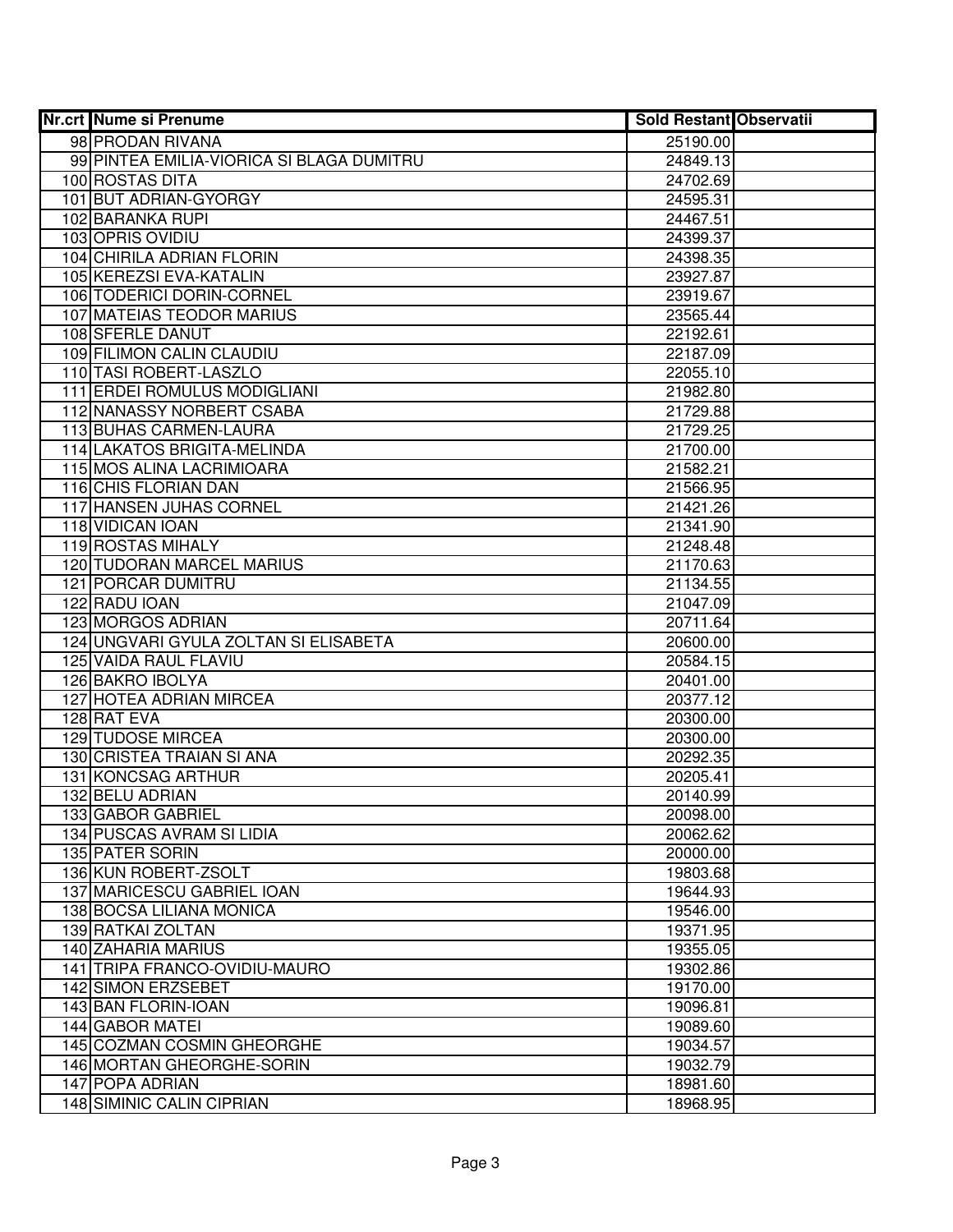| <b>Nr.crt Nume si Prenume</b>                | <b>Sold Restant Observatii</b> |
|----------------------------------------------|--------------------------------|
| 149 BALOGH BOBI-SZABOLCS                     | 18933.15                       |
| <b>150 LAKATOS ETELKA</b>                    | 18930.00                       |
| <b>151 BELETCHI SIMONA</b>                   | 18833.00                       |
| 152 GANTNER IUDITA IRINA SI CAROL            | 18814.78                       |
| 153 RACOLTA MARIUS SORIN                     | 18744.87                       |
| <b>154 SZALACSI ENIKO</b>                    | 18740.00                       |
| 155 SERBAN DORIN IOAN                        | 18730.00                       |
| 156 MIHALCEA VASILE                          | 18670.49                       |
| 157 POPA ELENA-ALEXANDRA                     | 18580.00                       |
| 158 SALAJAN CIPRIAN                          | 18572.32                       |
| 159 POGAN ALINA-DIANA                        | 18558.26                       |
| 160 BALOGH CSILLA                            | 18500.00                       |
| 161 FEKETE-BANDI-PISTA NARCIS                | 18380.00                       |
| 162 HODUT NORBERT JANOS                      | 17926.06                       |
| 163 MELEG CSABA                              | 17857.31                       |
| 164 LUPSE NICOLAE                            | 17736.69                       |
| <b>165 ISZTOICA RUPERT SI EVA</b>            | 17717.06                       |
| 166 HEPES FLORIN CLAUDIU                     | 17677.00                       |
| <b>167 GABOR IANCU</b>                       | 17670.84                       |
| 168 MIHOC SILVIAN                            | 17608.57                       |
| 169 REPCIUC SEBASTIAN                        | 17608.45                       |
| 170 FISCUTEAN TIBERIU-OCTAVIAN SI DANA-IOANA | 17564.91                       |
| 171 KHALFALLAH SAMI BEN KHALFALLAH           | 17501.87                       |
| 172 MESAROS GABRIELA-MARCELA                 | 17455.43                       |
| 173 TIRON ANDREEA-ALINA                      | 17299.66                       |
| 174 KOZMA DENES-ANTAL                        | 17299.00                       |
| 175 AVRAM GAVRIL<br>176 MIERLUT TRAIAN       | 17266.72                       |
| 177 NAGY DAVID-CRISTIAN                      | 17110.37<br>17100.00           |
| 178 BOGDAN CRISTIAN DAN                      | 17067.00                       |
| 179 BUNGAU FLORIN                            | 17044.50                       |
| 180 GABOR DUMITRU                            | 17011.32                       |
| 181 ONACA TEODOR                             | 16912.51                       |
| <b>182 SINKA JANOS</b>                       | 16890.97                       |
| <b>183 CUCIULA ADRIAN-LEONTIN</b>            | 16876.30                       |
| <b>184 ZSISKU LAJOS</b>                      | 16867.00                       |
| <b>185 ISZTOJKA ROZALIA</b>                  | 16858.00                       |
| <b>186 USVAT ADRIAN</b>                      | 16817.75                       |
| <b>187 CIUCIU DUMITRU SI VIORICA</b>         | 16800.00                       |
| 188 MATEIAS IOAN                             | 16556.14                       |
| 189 CORNEA GABRIEL                           | 16525.98                       |
| 190 GABOR STEFAN                             | 16513.32                       |
| 191 LAKATOS SANDOR                           | 16510.00                       |
| 192 CIURAR ANTON                             | 16493.50                       |
| 193 BALIBAN MARCEL                           | 16477.53                       |
| 194 AVRAM DANIEL RADU                        | 16415.26                       |
| 195 GUBA PAUL-CAROL SI CSILLA-ANGELA         | 16341.18                       |
| 196 DUDLER DAN-IOSIF                         | 16310.00                       |
| 197 MIHUT OANA-BIANCA                        | 16309.44                       |
| 198 LAZAR IOAN                               | 16271.65                       |
| 199 FARKAS BOBY                              | 16250.00                       |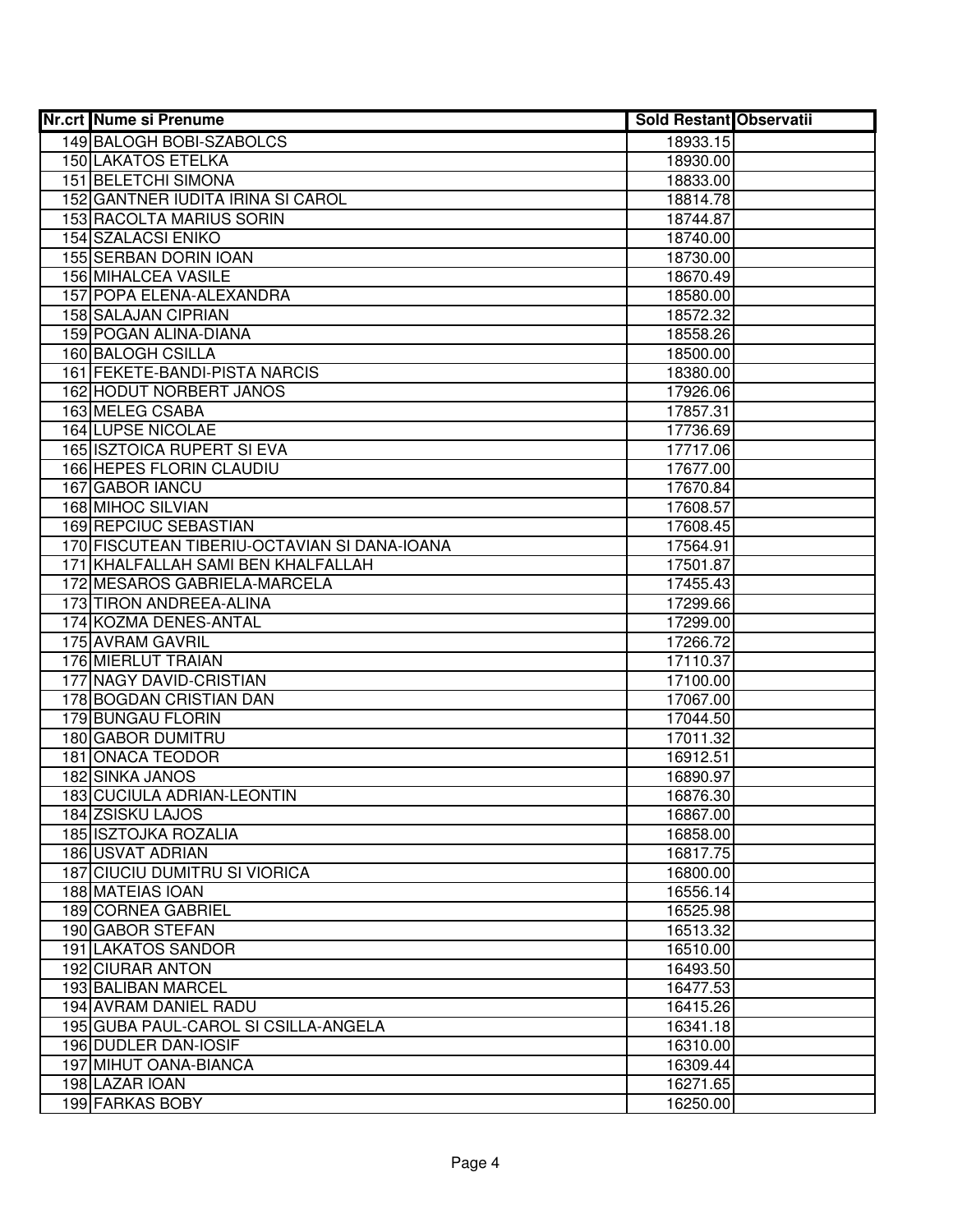| <b>Nr.crt Nume si Prenume</b>                         | Sold Restant Observatii |  |
|-------------------------------------------------------|-------------------------|--|
| 200 MURASAN VLAD CRISTIAN                             | 16250.00                |  |
| <b>201 MITU CONSTANTIN</b>                            | 16229.39                |  |
| 202 GHIURO RAUL-FABIAN                                | 16192.00                |  |
| 203 MERCE-SABAU DANIEL-LUCIAN                         | 16168.11                |  |
| 204 KOVACS PETRU SI DOINA                             | 16085.31                |  |
| 205 FECHETE ZINA-MARIOARA                             | 16035.00                |  |
| 206 BOZGA VASILE                                      | 16018.41                |  |
| 207 ROSCA LUCIA                                       | 16000.00                |  |
| 208 SAVA ADRIAN FELICIAN                              | 15993.36                |  |
| 209 PETRESCU CRISTIAN-GHEORGHE                        | 15960.00                |  |
| 210 MUDURE VICTOR SI ADRIANA                          | 15890.04                |  |
| 211 BRIZZI PAOLO                                      | 15853.35                |  |
| 212 CSEH MELANIA NADIA                                | 15806.32                |  |
| 213 SZTUFLIAK PETER                                   | 15800.00                |  |
| 214 FAINA CRISTIAN-MANUEL                             | 15788.86                |  |
| 215 SELES DIANA-CAMELIA                               | 15707.00                |  |
| 216 LAKATOS ERZSEBET                                  | 15685.00                |  |
| 217 SPRIDON CRISTIAN                                  | 15633.48                |  |
| 218 HAISAN COSTICA                                    | 15568.00                |  |
| 219 GABOR MANDRA                                      | 15545.00                |  |
| 220 CIMERDEAN RARES - MIREL Si KLARA                  | 15532.14                |  |
| 221 MERTE TEODOR                                      | 15475.17                |  |
| 222 RUSU ADRIAN-ANDREI SI MARIANA                     | 15456.46                |  |
| 223 GABOR LUDOVIC                                     | 15440.00                |  |
| 224 LITA ANDREI                                       | 15408.98                |  |
| 225 AMBRO CIPRIAN                                     | 15394.17                |  |
| 226 ROSTAS REMUS                                      | 15310.00                |  |
| 227 COZMA BENIAMIN-RUBEN                              | 15226.00                |  |
| 228 PAL INGRID BEATRIX                                | 15188.20                |  |
| 229 HEBRISTYAN MIA-OLIMPIA                            | 15183.64                |  |
| 230 MUDURA LEONTIN SANDU SI MIRELA<br>231 BAT FLORICA | 15176.99                |  |
|                                                       | 15089.74                |  |
| 232 GAL IOAN<br>233 DUDLER JANOS GYULA                | 15075.50                |  |
| 234 PETRUCA IOAN ALEXANDRU                            | 15000.00<br>15000.00    |  |
| 235 GABOR MATEI                                       | 14968.36                |  |
| 236 RUSU NICOLAE-ALEXANDRU                            | 14920.14                |  |
| 237 FAUR NICUSOR-DARIUS                               | 14918.26                |  |
| 238 ROSTAS RUMITA                                     | 14889.78                |  |
| 239 COTRAU CORNELIA                                   | 14770.26                |  |
| 240 GABOR ELISABETA                                   | 14758.00                |  |
| 241 RACZ SANDOR                                       | 14702.34                |  |
| 242 BAR MARIOARA                                      | 14700.00                |  |
| 243 MICLE GHEORGHE                                    | 14697.76                |  |
| 244 BACIU HOREA-SABIN                                 | 14696.41                |  |
| 245 ROSTAS JAN                                        | 14683.26                |  |
| 246 FRENTIU CRISTIAN                                  | 14670.00                |  |
| 247 ROMOCEA DAN MIRCEA                                | 14669.64                |  |
| 248 EDU MIREL-IONUT                                   | 14658.67                |  |
| 249 GABOR GAVRIL                                      | 14601.87                |  |
| 250 POP DANUT-AUREL                                   | 14586.07                |  |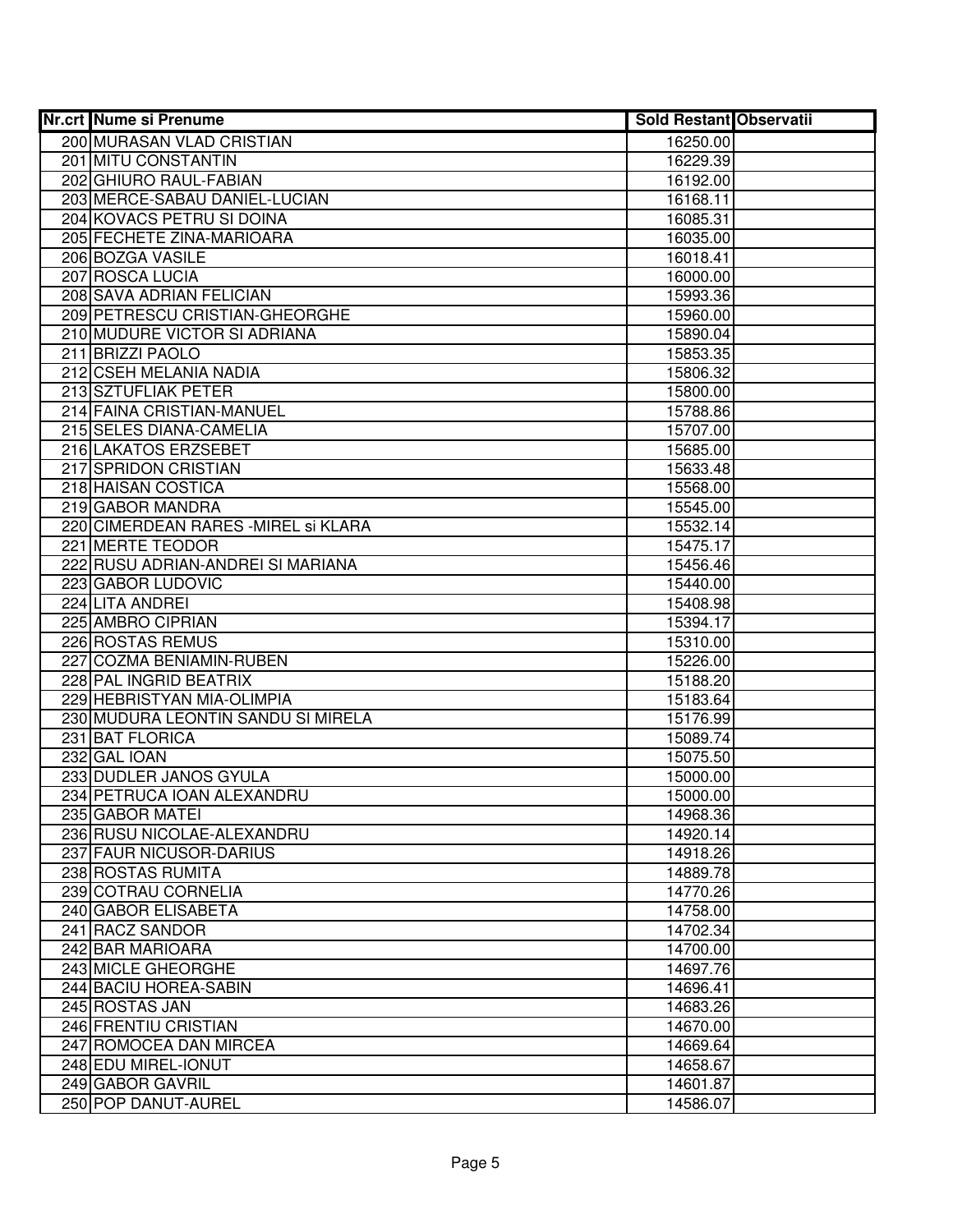| <b>Nr.crt Nume si Prenume</b>                              | <b>Sold Restant Observatii</b> |  |
|------------------------------------------------------------|--------------------------------|--|
| 251 GEBER TUNDE                                            | 14565.00                       |  |
| 252 IUHAS GHEORGHE SI FLOARE                               | 14493.61                       |  |
| 253 PETRUT IOAN                                            | 14479.64                       |  |
| 254 SERE ANAMARIA-ALEXANDRA                                | 14431.06                       |  |
| 255 SAIDI NADER                                            | 14419.76                       |  |
| 256 MANEIA MARGHERITA                                      | 14400.08                       |  |
| 257 HIDEG PAL                                              | 14396.33                       |  |
| 258 IGNATESCU EDIT-SAROLTA                                 | 14300.99                       |  |
| 259 NICA LAURA SI EUGEN                                    | 14266.66                       |  |
| 260 KHAWALED ISSA                                          | 14259.66                       |  |
| 261 STANA VASILE-CALIN SI DANA-JANINA                      | 14189.30                       |  |
| 262 CIONCA MARCEL-ADRIAN                                   | 14142.76                       |  |
| 263 SAVA ANDREA                                            | 14120.00                       |  |
| 264 MANGRA PETRU-LIVIU                                     | 14083.65                       |  |
| 265 MICULESCU DACIAN MIRCEA                                | 14053.97                       |  |
| 266 GAVRILAS MIRELA-SILVIA                                 | 14047.85                       |  |
| 267 GABOR IOSIF SI SUSANA                                  | 14043.35                       |  |
| 268 BALAWI ISSAM                                           | 13999.14                       |  |
| 269 COSTIN CRISTIAN                                        | 13987.89                       |  |
| 270 GABOR IOAN                                             | 13934.04                       |  |
| 271 CRETU IOAN SI PETRUTA                                  | 13932.49                       |  |
| 272 BOROS IONEL-ALEXANDRU                                  | 13892.00                       |  |
| 273 TATAR ADRIAN-DACIAN                                    | 13873.54                       |  |
| 274 LINGURAR MINISTRU                                      | 13850.00                       |  |
| 275 BODO NORBERT-ZSOLT                                     | 13806.18                       |  |
| 276 COVACI MIRCEA-MIHAI                                    | 13750.77                       |  |
| 277 FAZEKAS LEVENTE-ERVIN                                  | 13724.34                       |  |
| 278 ZETOCHA RAUL                                           | 13691.00                       |  |
| 279 TIRLA NICOLAE                                          | 13637.65                       |  |
| 280 ZBIRCEA RADU-CRISTIAN SI CORNELIA                      | 13631.00                       |  |
| 281 RATIU ADRIAN-CRISTIAN                                  | 13613.56                       |  |
| 282 CARLIG ILDIKO-CSILLA                                   | 13549.94                       |  |
| 283 MEZOSI ATTILA                                          | 13482.06                       |  |
| 284 ROSTAS AUGUSTIN                                        | 13475.00                       |  |
| 285 PAUNESCU NICOLAE                                       | 13343.00                       |  |
| 286 KISS ROTH MONICA SI LAJOS                              | 13342.04                       |  |
| 287 JURJAK PAUL-DAN                                        | 13244.44                       |  |
| 288 CHIRILA ALEXANDRA-MARIA                                | 13238.71                       |  |
| 289 GABOR IOAN                                             | 13211.69                       |  |
| 290 NAGY DANIIL<br>291 NYEKI GHEORGHE                      | 13211.24<br>13200.14           |  |
|                                                            | 13163.50                       |  |
| 292 GOLBAN NICUSOR - CONSTANTIN<br>293 BRISCAN CALIN SORIN |                                |  |
| 294 BODIU NICOLAE SI DOMNICA                               | 13158.77<br>13136.92           |  |
| 295 TROISTA ION                                            | 13076.75                       |  |
| 296 COPIL FLORIAN                                          | 13062.85                       |  |
| 297 COLTE IOSIF MIRCEA                                     | 13026.68                       |  |
| 298 REMES AUREL                                            | 12977.03                       |  |
| 299 BOCA KALMAN JOZSEF                                     | 12844.00                       |  |
| 300 ROSTAS VISAN                                           | 12827.00                       |  |
|                                                            |                                |  |
| 301 CIURAR PEDONE                                          | 12826.00                       |  |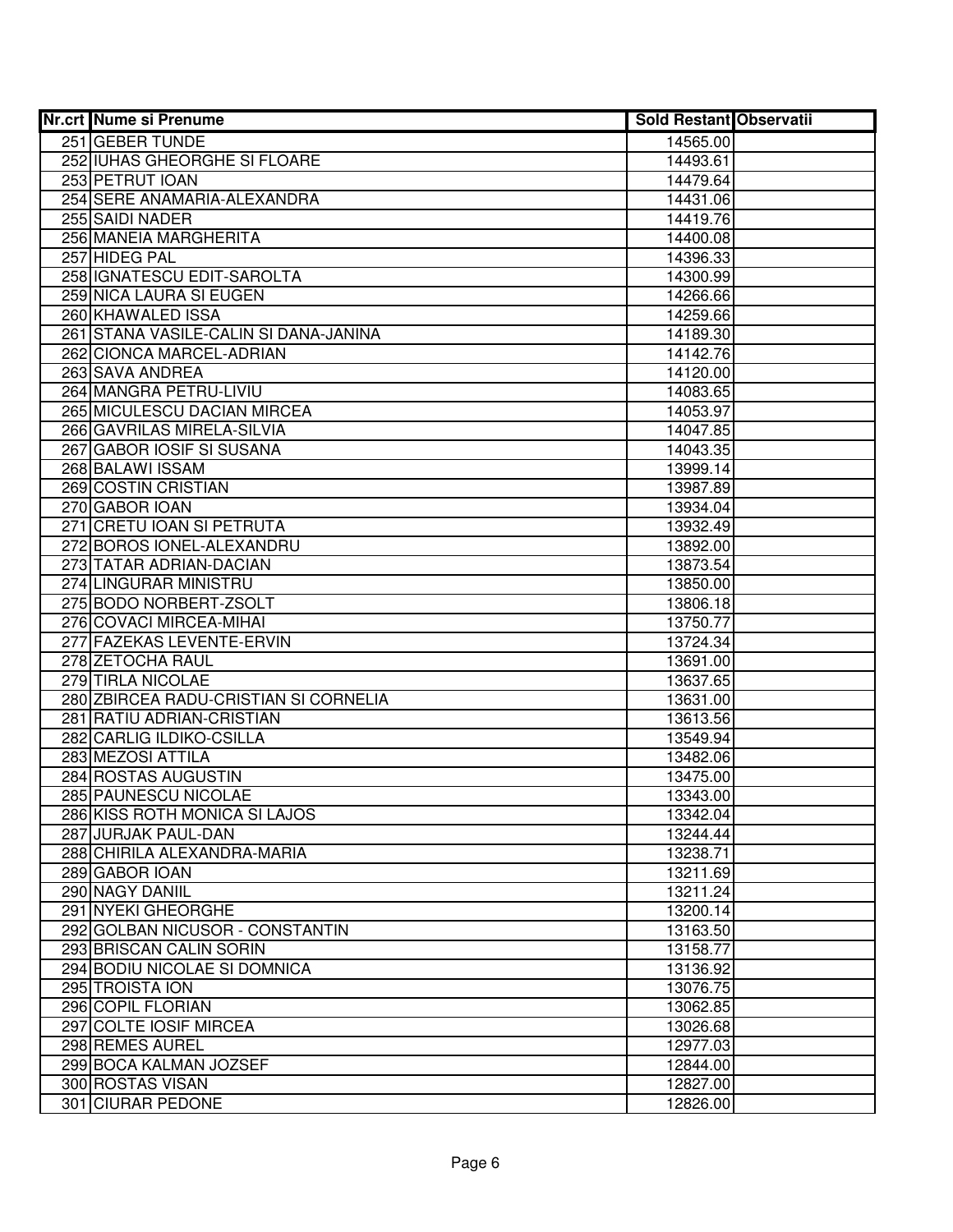| Nr.crt Nume si Prenume                          | <b>Sold Restant Observatii</b> |                        |
|-------------------------------------------------|--------------------------------|------------------------|
| 302 BLAGA VIOREL                                | 12819.00                       |                        |
| 303 BUZATU MARIAN-NISTOR                        | 12805.00                       |                        |
| 304 GABOR IOAN                                  | 12800.41                       |                        |
| 305 CIURAR ANTON                                | 12800.00                       |                        |
| 306 OPREA LACRAMIOARA-MARIANA                   | 12782.67                       |                        |
| 307 TURBUCZ DALITA                              | 12760.00                       |                        |
| 308 MEZEI MARGIT                                | 12755.00                       |                        |
| 309 ABRAHAM CALIN                               | 12749.01                       |                        |
| 310 MATEAS GHEORGHE-ROMEO                       | 12720.00                       |                        |
| 311 PANTIS GHEORGHE-CORNEL                      | 12714.17                       |                        |
| 312 OLTEANU GEORGETA DORINA                     | 12631.61                       |                        |
| 313 SCHVARCZ-DUKASZ PETER-ISTVAN-SANDOR         | 12553.56                       |                        |
| 314 SERES JANOS ZSOLT                           | 12526.38                       |                        |
| 315 FUSCAS NICOLAE                              | 12520.34                       |                        |
| 316 VARGA LASZLO                                | 12520.00                       |                        |
| 317 KOSZTA SANDOR - ATTILA                      | 12440.00                       |                        |
| 318 COTRAU GEORGE-REMUS                         | 12438.00                       |                        |
| 319 TODERICI IOAN OVIDIU                        | 12428.34                       |                        |
| 320 SIMAN MARIUS-MIHAIL SI ANAMARIA             | 12412.43                       |                        |
| 321 LATA FLORIN                                 | 12400.64                       |                        |
| 322 ISZTOJKA GAVRIL                             | 12400.24                       |                        |
| 323 TAKACS GEOSEFINA                            | 12400.00                       |                        |
| 324 ISZTOIKA MARIA                              | 12392.56                       |                        |
| 325 BANYA HAJNAL-CSILLA                         | 12390.00                       |                        |
| 326 OTVOS KAROLY-MARIUS                         | 12340.00                       |                        |
| 327 ROSTAS AUGUSTIN                             | 12340.00                       |                        |
| 328 MANAILA COSMIN-EUGEN                        | 12245.00                       |                        |
| 329 ROSTAS ANDRONICA SI AUGUSTIN                | 12209.35                       |                        |
| 330 POP ROBERT                                  | 12193.63                       |                        |
| 331 GHEREG FLORIN-SORIN                         | 12189.51                       |                        |
| 332 BODIU BOGDAN RADU                           | 12181.10                       |                        |
| 333 SEUCHE LUCIAN-GHEORGHE                      | 12173.11                       |                        |
| 334 PFEIFER ERZSEBET                            |                                | 12129.76 PROCES PE ROL |
| 335 MARCON GHEORGHE                             | 12107.84                       |                        |
| 336 HALUSKA ROBERT                              | 12102.33                       |                        |
| 337 SUCIU GAVRIL SI CLAUDIA-GHEORGHINA          | 12093.03                       |                        |
| 338 MOGA CORINA SANDA                           | 12084.31                       |                        |
| 339 COSTIN FLORIN ALIN                          | 12064.20                       |                        |
| 340 MOLDOVAN CALIN-GHEORGHE                     | 12050.00                       |                        |
| 341 ANTOCI IOAN                                 | 12026.16                       |                        |
| 342 DRIMBA MIHAI - SEBASTIAN                    | 11977.00                       |                        |
| 343 SABAU REMUS-ADRIAN                          | 11977.00                       |                        |
| 344 VLAD NICUSOR-MIREL                          | 11944.00                       |                        |
| 345 BIGASZ IOSIF                                | 11919.61                       |                        |
| 346 OLAH IOAN-IOSIF                             | 11910.08                       |                        |
| 347 LIDA CONSTANTIN - GHEORGHE                  | 11896.00                       |                        |
| 348 POPA OCTAVIAN                               | 11889.14                       |                        |
| 349 STIUBEA IOAN                                | 11888.96                       |                        |
| 350 MALAIES NICOLAE, MALAIES SUSANA, LAZAR MINA | 11878.49                       |                        |
| 351 ISZTOIKA STEFAN                             | 11861.00                       |                        |
| 352 VARGA GYULA                                 | 11827.00                       |                        |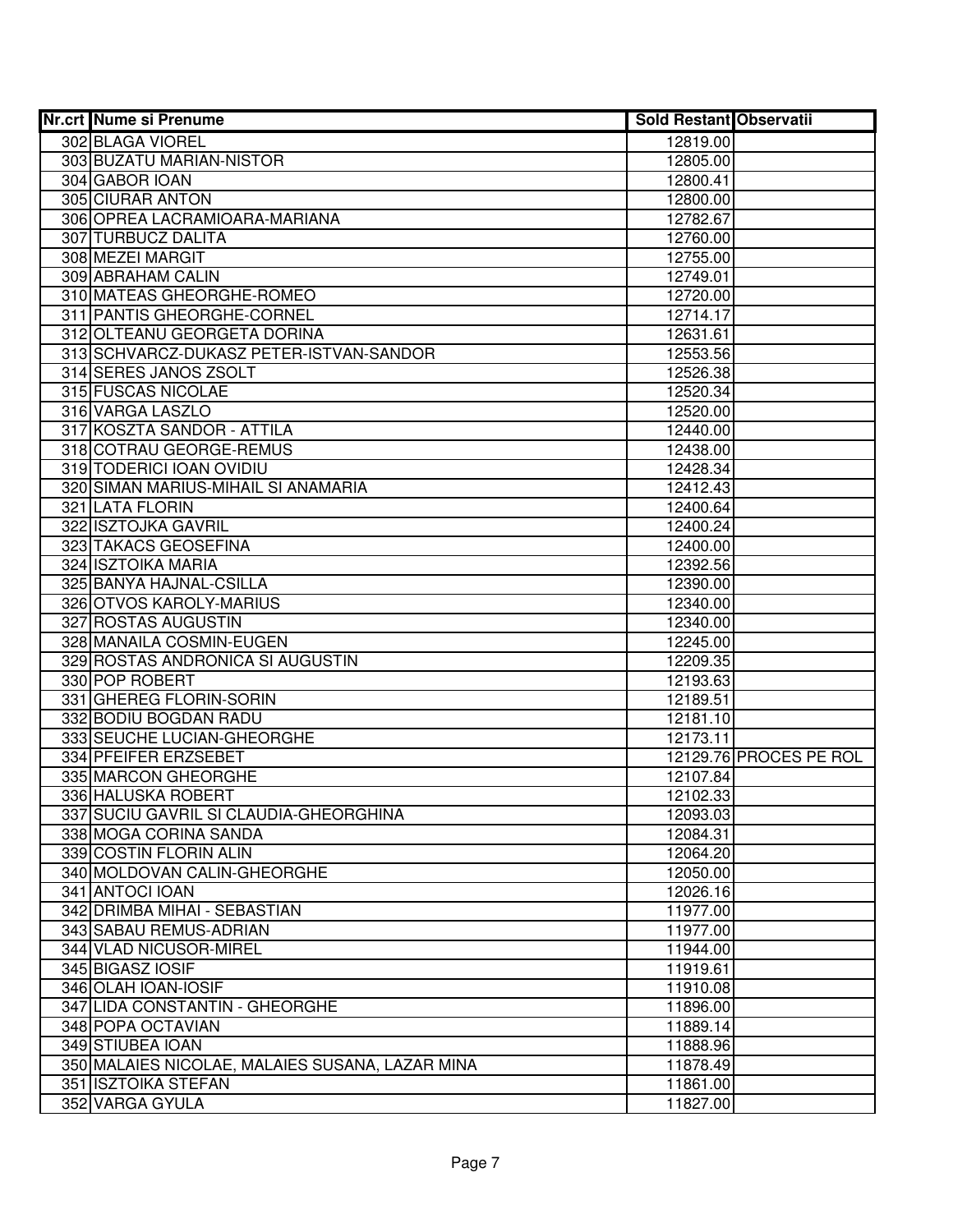| 353 POP GHEORGHE CLAUDIU<br>11794.56<br>354 SZABO IBOLYA<br>11786.23<br>355 SARAC AUREL DANUT<br>11773.04<br>356 GLIGOR LAZAR-FLORIAN<br>11728.26<br>357 GUIAS SERGIU-EMANUEL<br>11709.00<br>358 POPA RADU ADRIAN<br>11680.63<br>359 TOMA ADINA-VASILICA<br>11676.54<br>360 GANEA DORIN-ADRIAN<br>11658.18<br><b>361 FARTEA EDINA</b><br>11650.38<br>362 STANA OCTAVIAN<br>11643.57<br>363 BURGHELEA SIMONA<br>11632.00<br>364 LETEA VIOREL-LIVIU<br>11609.02<br>365 KESKENY CLARA SI RUDOLF<br>11608.81<br>366 DUME VASILE-CORNELIU SI CORNELIA<br>11542.79<br>367 TICHILA FLORIAN<br>11541.77<br>368 MUNTEANU VALERIAN<br>11535.00<br>369 MEER IOAN-PAUL<br>11516.36<br>370 POPA VASILE<br>11486.40<br>371 MOGYOROSI IULIANNA SI BIHARI PIROSKA SI PENZES IRENE<br>11472.16<br>372 BARTA MIKLOS-ATTILA<br>11447.86<br>373 PRODAN ZAHARIA-ZOLTAN<br>11393.17<br>374 HRITAN STEFAN<br>11390.00<br>375 LUPSA CIPRIAN - DUMITRU SI MIHAELA<br>11389.18<br>376 FARKAS ALEXANDRU<br>11380.47<br>377 BURCSA RADU SI EVA<br>11333.72<br>378 SZALAI CLAUDIUS-FELIX<br>11324.00<br>379 POP ALEXANDRU-SORIN<br>11301.95<br>380 ROSU VASILE<br>11286.32<br>381 TUDOR GHEORGHE SI HORTENSIA GABRIE<br>11247.46<br>382 GALIS VIOREL<br>11189.13<br>383 UNGUR GHEORGHE-DANIEL<br>11176.00<br>384 CEARNAU OVIDIU DANIEL<br>11165.00<br>385 TIRLEA LOREDANA<br>11108.08<br>386 LUNG AURELIAN MIHAITA<br>11103.12<br>387 GHERMAN IOAN<br>11085.82<br>388 GROZA SORIN-PETRU<br>11050.00<br>389 IMRE ADALBERT<br>11036.20<br>390 MADA DAN<br>11029.94<br>391 HAITA FLORIAN-GAVRIL<br>11027.00<br>392 RISNOVEANU VLAD<br>11015.00<br>393 TARAU DAFIN - ANDREI<br>11004.49<br>394 DOBAI SIMONA MIRABELA<br>11000.00<br>395 PALATIN ILEANA<br>11000.00<br>396 SZTOJKA ISTVAN<br>10984.06<br>397 MOCSAR LADISLAU<br>10980.00<br>10958.76<br>398 TENTEA CSEPEI SANDOR<br>399 COMAN VASILE<br>10952.42<br>400 VESE FLORIAN SI ROSTAS FRANCISC.<br>10952.16<br>401 STOIKA RADU<br>10952.09 | <b>Nr.crt Nume si Prenume</b> | <b>Sold Restant Observatii</b> |  |
|-------------------------------------------------------------------------------------------------------------------------------------------------------------------------------------------------------------------------------------------------------------------------------------------------------------------------------------------------------------------------------------------------------------------------------------------------------------------------------------------------------------------------------------------------------------------------------------------------------------------------------------------------------------------------------------------------------------------------------------------------------------------------------------------------------------------------------------------------------------------------------------------------------------------------------------------------------------------------------------------------------------------------------------------------------------------------------------------------------------------------------------------------------------------------------------------------------------------------------------------------------------------------------------------------------------------------------------------------------------------------------------------------------------------------------------------------------------------------------------------------------------------------------------------------------------------------------------------------------------------------------------------------------------------------------------------------------------------------------------------------------------------------------------------------------------------------------------------------------------------------------------------------------------------------------------------------------------------|-------------------------------|--------------------------------|--|
|                                                                                                                                                                                                                                                                                                                                                                                                                                                                                                                                                                                                                                                                                                                                                                                                                                                                                                                                                                                                                                                                                                                                                                                                                                                                                                                                                                                                                                                                                                                                                                                                                                                                                                                                                                                                                                                                                                                                                                   |                               |                                |  |
|                                                                                                                                                                                                                                                                                                                                                                                                                                                                                                                                                                                                                                                                                                                                                                                                                                                                                                                                                                                                                                                                                                                                                                                                                                                                                                                                                                                                                                                                                                                                                                                                                                                                                                                                                                                                                                                                                                                                                                   |                               |                                |  |
|                                                                                                                                                                                                                                                                                                                                                                                                                                                                                                                                                                                                                                                                                                                                                                                                                                                                                                                                                                                                                                                                                                                                                                                                                                                                                                                                                                                                                                                                                                                                                                                                                                                                                                                                                                                                                                                                                                                                                                   |                               |                                |  |
|                                                                                                                                                                                                                                                                                                                                                                                                                                                                                                                                                                                                                                                                                                                                                                                                                                                                                                                                                                                                                                                                                                                                                                                                                                                                                                                                                                                                                                                                                                                                                                                                                                                                                                                                                                                                                                                                                                                                                                   |                               |                                |  |
|                                                                                                                                                                                                                                                                                                                                                                                                                                                                                                                                                                                                                                                                                                                                                                                                                                                                                                                                                                                                                                                                                                                                                                                                                                                                                                                                                                                                                                                                                                                                                                                                                                                                                                                                                                                                                                                                                                                                                                   |                               |                                |  |
|                                                                                                                                                                                                                                                                                                                                                                                                                                                                                                                                                                                                                                                                                                                                                                                                                                                                                                                                                                                                                                                                                                                                                                                                                                                                                                                                                                                                                                                                                                                                                                                                                                                                                                                                                                                                                                                                                                                                                                   |                               |                                |  |
|                                                                                                                                                                                                                                                                                                                                                                                                                                                                                                                                                                                                                                                                                                                                                                                                                                                                                                                                                                                                                                                                                                                                                                                                                                                                                                                                                                                                                                                                                                                                                                                                                                                                                                                                                                                                                                                                                                                                                                   |                               |                                |  |
|                                                                                                                                                                                                                                                                                                                                                                                                                                                                                                                                                                                                                                                                                                                                                                                                                                                                                                                                                                                                                                                                                                                                                                                                                                                                                                                                                                                                                                                                                                                                                                                                                                                                                                                                                                                                                                                                                                                                                                   |                               |                                |  |
|                                                                                                                                                                                                                                                                                                                                                                                                                                                                                                                                                                                                                                                                                                                                                                                                                                                                                                                                                                                                                                                                                                                                                                                                                                                                                                                                                                                                                                                                                                                                                                                                                                                                                                                                                                                                                                                                                                                                                                   |                               |                                |  |
|                                                                                                                                                                                                                                                                                                                                                                                                                                                                                                                                                                                                                                                                                                                                                                                                                                                                                                                                                                                                                                                                                                                                                                                                                                                                                                                                                                                                                                                                                                                                                                                                                                                                                                                                                                                                                                                                                                                                                                   |                               |                                |  |
|                                                                                                                                                                                                                                                                                                                                                                                                                                                                                                                                                                                                                                                                                                                                                                                                                                                                                                                                                                                                                                                                                                                                                                                                                                                                                                                                                                                                                                                                                                                                                                                                                                                                                                                                                                                                                                                                                                                                                                   |                               |                                |  |
|                                                                                                                                                                                                                                                                                                                                                                                                                                                                                                                                                                                                                                                                                                                                                                                                                                                                                                                                                                                                                                                                                                                                                                                                                                                                                                                                                                                                                                                                                                                                                                                                                                                                                                                                                                                                                                                                                                                                                                   |                               |                                |  |
|                                                                                                                                                                                                                                                                                                                                                                                                                                                                                                                                                                                                                                                                                                                                                                                                                                                                                                                                                                                                                                                                                                                                                                                                                                                                                                                                                                                                                                                                                                                                                                                                                                                                                                                                                                                                                                                                                                                                                                   |                               |                                |  |
|                                                                                                                                                                                                                                                                                                                                                                                                                                                                                                                                                                                                                                                                                                                                                                                                                                                                                                                                                                                                                                                                                                                                                                                                                                                                                                                                                                                                                                                                                                                                                                                                                                                                                                                                                                                                                                                                                                                                                                   |                               |                                |  |
|                                                                                                                                                                                                                                                                                                                                                                                                                                                                                                                                                                                                                                                                                                                                                                                                                                                                                                                                                                                                                                                                                                                                                                                                                                                                                                                                                                                                                                                                                                                                                                                                                                                                                                                                                                                                                                                                                                                                                                   |                               |                                |  |
|                                                                                                                                                                                                                                                                                                                                                                                                                                                                                                                                                                                                                                                                                                                                                                                                                                                                                                                                                                                                                                                                                                                                                                                                                                                                                                                                                                                                                                                                                                                                                                                                                                                                                                                                                                                                                                                                                                                                                                   |                               |                                |  |
|                                                                                                                                                                                                                                                                                                                                                                                                                                                                                                                                                                                                                                                                                                                                                                                                                                                                                                                                                                                                                                                                                                                                                                                                                                                                                                                                                                                                                                                                                                                                                                                                                                                                                                                                                                                                                                                                                                                                                                   |                               |                                |  |
|                                                                                                                                                                                                                                                                                                                                                                                                                                                                                                                                                                                                                                                                                                                                                                                                                                                                                                                                                                                                                                                                                                                                                                                                                                                                                                                                                                                                                                                                                                                                                                                                                                                                                                                                                                                                                                                                                                                                                                   |                               |                                |  |
|                                                                                                                                                                                                                                                                                                                                                                                                                                                                                                                                                                                                                                                                                                                                                                                                                                                                                                                                                                                                                                                                                                                                                                                                                                                                                                                                                                                                                                                                                                                                                                                                                                                                                                                                                                                                                                                                                                                                                                   |                               |                                |  |
|                                                                                                                                                                                                                                                                                                                                                                                                                                                                                                                                                                                                                                                                                                                                                                                                                                                                                                                                                                                                                                                                                                                                                                                                                                                                                                                                                                                                                                                                                                                                                                                                                                                                                                                                                                                                                                                                                                                                                                   |                               |                                |  |
|                                                                                                                                                                                                                                                                                                                                                                                                                                                                                                                                                                                                                                                                                                                                                                                                                                                                                                                                                                                                                                                                                                                                                                                                                                                                                                                                                                                                                                                                                                                                                                                                                                                                                                                                                                                                                                                                                                                                                                   |                               |                                |  |
|                                                                                                                                                                                                                                                                                                                                                                                                                                                                                                                                                                                                                                                                                                                                                                                                                                                                                                                                                                                                                                                                                                                                                                                                                                                                                                                                                                                                                                                                                                                                                                                                                                                                                                                                                                                                                                                                                                                                                                   |                               |                                |  |
|                                                                                                                                                                                                                                                                                                                                                                                                                                                                                                                                                                                                                                                                                                                                                                                                                                                                                                                                                                                                                                                                                                                                                                                                                                                                                                                                                                                                                                                                                                                                                                                                                                                                                                                                                                                                                                                                                                                                                                   |                               |                                |  |
|                                                                                                                                                                                                                                                                                                                                                                                                                                                                                                                                                                                                                                                                                                                                                                                                                                                                                                                                                                                                                                                                                                                                                                                                                                                                                                                                                                                                                                                                                                                                                                                                                                                                                                                                                                                                                                                                                                                                                                   |                               |                                |  |
|                                                                                                                                                                                                                                                                                                                                                                                                                                                                                                                                                                                                                                                                                                                                                                                                                                                                                                                                                                                                                                                                                                                                                                                                                                                                                                                                                                                                                                                                                                                                                                                                                                                                                                                                                                                                                                                                                                                                                                   |                               |                                |  |
|                                                                                                                                                                                                                                                                                                                                                                                                                                                                                                                                                                                                                                                                                                                                                                                                                                                                                                                                                                                                                                                                                                                                                                                                                                                                                                                                                                                                                                                                                                                                                                                                                                                                                                                                                                                                                                                                                                                                                                   |                               |                                |  |
|                                                                                                                                                                                                                                                                                                                                                                                                                                                                                                                                                                                                                                                                                                                                                                                                                                                                                                                                                                                                                                                                                                                                                                                                                                                                                                                                                                                                                                                                                                                                                                                                                                                                                                                                                                                                                                                                                                                                                                   |                               |                                |  |
|                                                                                                                                                                                                                                                                                                                                                                                                                                                                                                                                                                                                                                                                                                                                                                                                                                                                                                                                                                                                                                                                                                                                                                                                                                                                                                                                                                                                                                                                                                                                                                                                                                                                                                                                                                                                                                                                                                                                                                   |                               |                                |  |
|                                                                                                                                                                                                                                                                                                                                                                                                                                                                                                                                                                                                                                                                                                                                                                                                                                                                                                                                                                                                                                                                                                                                                                                                                                                                                                                                                                                                                                                                                                                                                                                                                                                                                                                                                                                                                                                                                                                                                                   |                               |                                |  |
|                                                                                                                                                                                                                                                                                                                                                                                                                                                                                                                                                                                                                                                                                                                                                                                                                                                                                                                                                                                                                                                                                                                                                                                                                                                                                                                                                                                                                                                                                                                                                                                                                                                                                                                                                                                                                                                                                                                                                                   |                               |                                |  |
|                                                                                                                                                                                                                                                                                                                                                                                                                                                                                                                                                                                                                                                                                                                                                                                                                                                                                                                                                                                                                                                                                                                                                                                                                                                                                                                                                                                                                                                                                                                                                                                                                                                                                                                                                                                                                                                                                                                                                                   |                               |                                |  |
|                                                                                                                                                                                                                                                                                                                                                                                                                                                                                                                                                                                                                                                                                                                                                                                                                                                                                                                                                                                                                                                                                                                                                                                                                                                                                                                                                                                                                                                                                                                                                                                                                                                                                                                                                                                                                                                                                                                                                                   |                               |                                |  |
|                                                                                                                                                                                                                                                                                                                                                                                                                                                                                                                                                                                                                                                                                                                                                                                                                                                                                                                                                                                                                                                                                                                                                                                                                                                                                                                                                                                                                                                                                                                                                                                                                                                                                                                                                                                                                                                                                                                                                                   |                               |                                |  |
|                                                                                                                                                                                                                                                                                                                                                                                                                                                                                                                                                                                                                                                                                                                                                                                                                                                                                                                                                                                                                                                                                                                                                                                                                                                                                                                                                                                                                                                                                                                                                                                                                                                                                                                                                                                                                                                                                                                                                                   |                               |                                |  |
|                                                                                                                                                                                                                                                                                                                                                                                                                                                                                                                                                                                                                                                                                                                                                                                                                                                                                                                                                                                                                                                                                                                                                                                                                                                                                                                                                                                                                                                                                                                                                                                                                                                                                                                                                                                                                                                                                                                                                                   |                               |                                |  |
|                                                                                                                                                                                                                                                                                                                                                                                                                                                                                                                                                                                                                                                                                                                                                                                                                                                                                                                                                                                                                                                                                                                                                                                                                                                                                                                                                                                                                                                                                                                                                                                                                                                                                                                                                                                                                                                                                                                                                                   |                               |                                |  |
|                                                                                                                                                                                                                                                                                                                                                                                                                                                                                                                                                                                                                                                                                                                                                                                                                                                                                                                                                                                                                                                                                                                                                                                                                                                                                                                                                                                                                                                                                                                                                                                                                                                                                                                                                                                                                                                                                                                                                                   |                               |                                |  |
|                                                                                                                                                                                                                                                                                                                                                                                                                                                                                                                                                                                                                                                                                                                                                                                                                                                                                                                                                                                                                                                                                                                                                                                                                                                                                                                                                                                                                                                                                                                                                                                                                                                                                                                                                                                                                                                                                                                                                                   |                               |                                |  |
|                                                                                                                                                                                                                                                                                                                                                                                                                                                                                                                                                                                                                                                                                                                                                                                                                                                                                                                                                                                                                                                                                                                                                                                                                                                                                                                                                                                                                                                                                                                                                                                                                                                                                                                                                                                                                                                                                                                                                                   |                               |                                |  |
|                                                                                                                                                                                                                                                                                                                                                                                                                                                                                                                                                                                                                                                                                                                                                                                                                                                                                                                                                                                                                                                                                                                                                                                                                                                                                                                                                                                                                                                                                                                                                                                                                                                                                                                                                                                                                                                                                                                                                                   |                               |                                |  |
|                                                                                                                                                                                                                                                                                                                                                                                                                                                                                                                                                                                                                                                                                                                                                                                                                                                                                                                                                                                                                                                                                                                                                                                                                                                                                                                                                                                                                                                                                                                                                                                                                                                                                                                                                                                                                                                                                                                                                                   |                               |                                |  |
|                                                                                                                                                                                                                                                                                                                                                                                                                                                                                                                                                                                                                                                                                                                                                                                                                                                                                                                                                                                                                                                                                                                                                                                                                                                                                                                                                                                                                                                                                                                                                                                                                                                                                                                                                                                                                                                                                                                                                                   |                               |                                |  |
|                                                                                                                                                                                                                                                                                                                                                                                                                                                                                                                                                                                                                                                                                                                                                                                                                                                                                                                                                                                                                                                                                                                                                                                                                                                                                                                                                                                                                                                                                                                                                                                                                                                                                                                                                                                                                                                                                                                                                                   |                               |                                |  |
|                                                                                                                                                                                                                                                                                                                                                                                                                                                                                                                                                                                                                                                                                                                                                                                                                                                                                                                                                                                                                                                                                                                                                                                                                                                                                                                                                                                                                                                                                                                                                                                                                                                                                                                                                                                                                                                                                                                                                                   |                               |                                |  |
|                                                                                                                                                                                                                                                                                                                                                                                                                                                                                                                                                                                                                                                                                                                                                                                                                                                                                                                                                                                                                                                                                                                                                                                                                                                                                                                                                                                                                                                                                                                                                                                                                                                                                                                                                                                                                                                                                                                                                                   |                               |                                |  |
|                                                                                                                                                                                                                                                                                                                                                                                                                                                                                                                                                                                                                                                                                                                                                                                                                                                                                                                                                                                                                                                                                                                                                                                                                                                                                                                                                                                                                                                                                                                                                                                                                                                                                                                                                                                                                                                                                                                                                                   |                               |                                |  |
|                                                                                                                                                                                                                                                                                                                                                                                                                                                                                                                                                                                                                                                                                                                                                                                                                                                                                                                                                                                                                                                                                                                                                                                                                                                                                                                                                                                                                                                                                                                                                                                                                                                                                                                                                                                                                                                                                                                                                                   |                               |                                |  |
|                                                                                                                                                                                                                                                                                                                                                                                                                                                                                                                                                                                                                                                                                                                                                                                                                                                                                                                                                                                                                                                                                                                                                                                                                                                                                                                                                                                                                                                                                                                                                                                                                                                                                                                                                                                                                                                                                                                                                                   |                               |                                |  |
|                                                                                                                                                                                                                                                                                                                                                                                                                                                                                                                                                                                                                                                                                                                                                                                                                                                                                                                                                                                                                                                                                                                                                                                                                                                                                                                                                                                                                                                                                                                                                                                                                                                                                                                                                                                                                                                                                                                                                                   | 402 GYENGE ISTVAN-ATTILA      | 10950.00                       |  |
| 403 SABAU SORIN<br>10936.87                                                                                                                                                                                                                                                                                                                                                                                                                                                                                                                                                                                                                                                                                                                                                                                                                                                                                                                                                                                                                                                                                                                                                                                                                                                                                                                                                                                                                                                                                                                                                                                                                                                                                                                                                                                                                                                                                                                                       |                               |                                |  |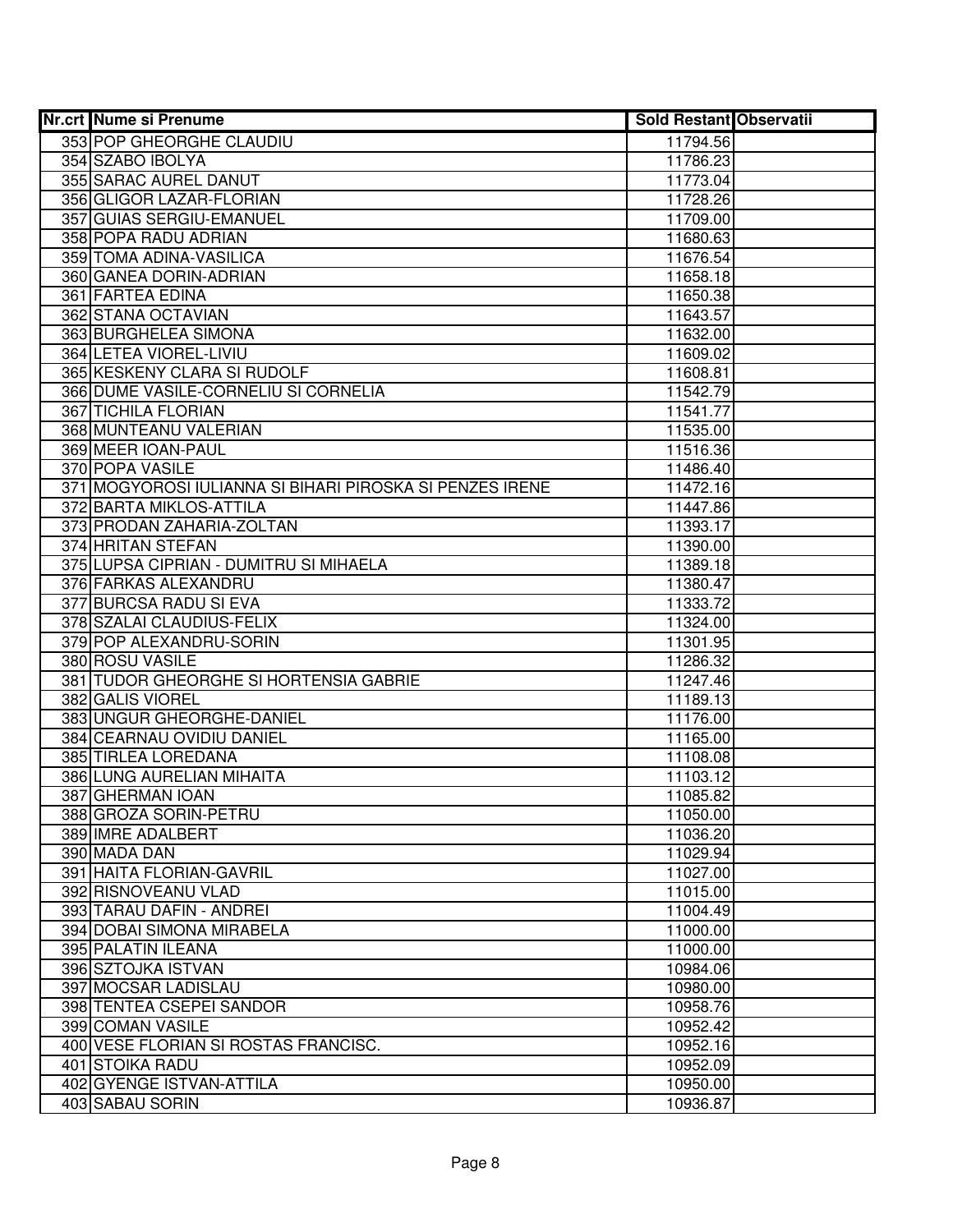| <b>Nr.crt Nume si Prenume</b>                      | <b>Sold Restant Observatii</b> |  |
|----------------------------------------------------|--------------------------------|--|
| 404 SZILAGYI FLORIN                                | 10899.00                       |  |
| 405 GABOR DUMITRU GABOR TEREZIA                    | 10897.55                       |  |
| 406 GABOR RUPERT                                   | 10867.59                       |  |
| 407 SILAGHI SORIN-SILVIU                           | 10842.80                       |  |
| <b>408 MAKKAI MIKLOS</b>                           | 10820.21                       |  |
| 409 PETRUT DANIEL-CIPRIAN                          | 10819.21                       |  |
| 410 GABOR AMBRUS                                   | 10803.53                       |  |
| 411 HORVATH NORBERT                                | 10789.64                       |  |
| 412 GHIT GHEORGHE MIRCEA                           | 10774.44                       |  |
| 413 PUSCAU CORNEL                                  | 10772.96                       |  |
| 414 VARGA ERIKA ILDIKO                             | 10762.76                       |  |
| 415 DEMIAN ISTVAN CSABA                            | 10761.91                       |  |
| 416 BOGDAN JONAS-CSABA-OTTILA                      | 10761.00                       |  |
| 417 BOSNYAK OTTO                                   | 10741.70                       |  |
| 418 OROS DACIAN                                    | 10729.98                       |  |
| 419 GYONGYOSI IOAN                                 | 10700.00                       |  |
| 420 TARR MAGDOLNA BEATA                            | 10700.00                       |  |
| 421   ROMOCSA-MORAR IONEL                          | 10693.31                       |  |
| 422 PATAKI EVA                                     | 10676.89                       |  |
| 423 MOCIAN OVIDIU                                  | 10674.26                       |  |
| 424 CERCEL FLORIN-GHEORGHE SI RENATA               | 10670.07                       |  |
| 425 MESESAN CORIOLAN                               | 10669.37                       |  |
| 426 RACZ IOSIF                                     | 10645.50                       |  |
| <b>427 HOSSZU DANIEL</b>                           | 10643.73                       |  |
| 428 POPOVICIU RADU-FLORIN                          | 10628.38                       |  |
| 429 POP VASILE                                     | 10622.20                       |  |
| 430 DOCZI SIGHISMUND<br>431 MOCA VIOREL SI VIORICA | 10620.00                       |  |
| 432 MARIAN FLORIN-MIRCEA-LUCIAN SI GRETA           | 10617.89                       |  |
| 433 APOSTOAEI PAUL-PETRU                           | 10614.33<br>10600.00           |  |
| 434 FODOR MIRCEA                                   | 10573.98                       |  |
| 435 PANTIS AUREL                                   | 10557.52                       |  |
| 436 IONESCU MUGUREL-COSTIN                         | 10549.00                       |  |
| <b>437 VIDICAN ELENA-OLIMPIA</b>                   | 10512.26                       |  |
| 438 COSTACHE NICOLAE-ADRIAN                        | 10503.56                       |  |
| 439 PAPP CONSTANTIN-RADU                           | 10500.00                       |  |
| 440 MARTIN IONEL-PAUL SI LENUTA                    | 10495.69                       |  |
| 441 ELER CSABA-ROBERT                              | 10449.74                       |  |
| 442 MOLDOVAN GHEORGHE-CRISTIAN                     | 10440.00                       |  |
| 443 ISZTOIKA MATEI                                 | 10425.84                       |  |
| 444 HEVESI MIHAI                                   | 10423.29                       |  |
| 445 GYEBNAR ADALBERT-ZSOLT                         | 10414.05                       |  |
| 446 RATIU IOAN ADRIAN                              | 10400.29                       |  |
| 447 GABOR GHIZELA                                  | 10380.00                       |  |
| 448 MITAN NICOLAE                                  | 10352.99                       |  |
| 449 SUPURAN CIPRIAN-ROMEO                          | 10282.93                       |  |
| 450 GABOR TEREZIA                                  | 10250.00                       |  |
| 451 KLEH MARGARETA-LUCIA                           | 10228.92                       |  |
| 452 BOCHIS CALIN PETRU                             | 10215.78                       |  |
| 453 SERES GHIZELA                                  | 10200.00                       |  |
| 454 FARKAS CAROL-ROBERT                            | 10190.00                       |  |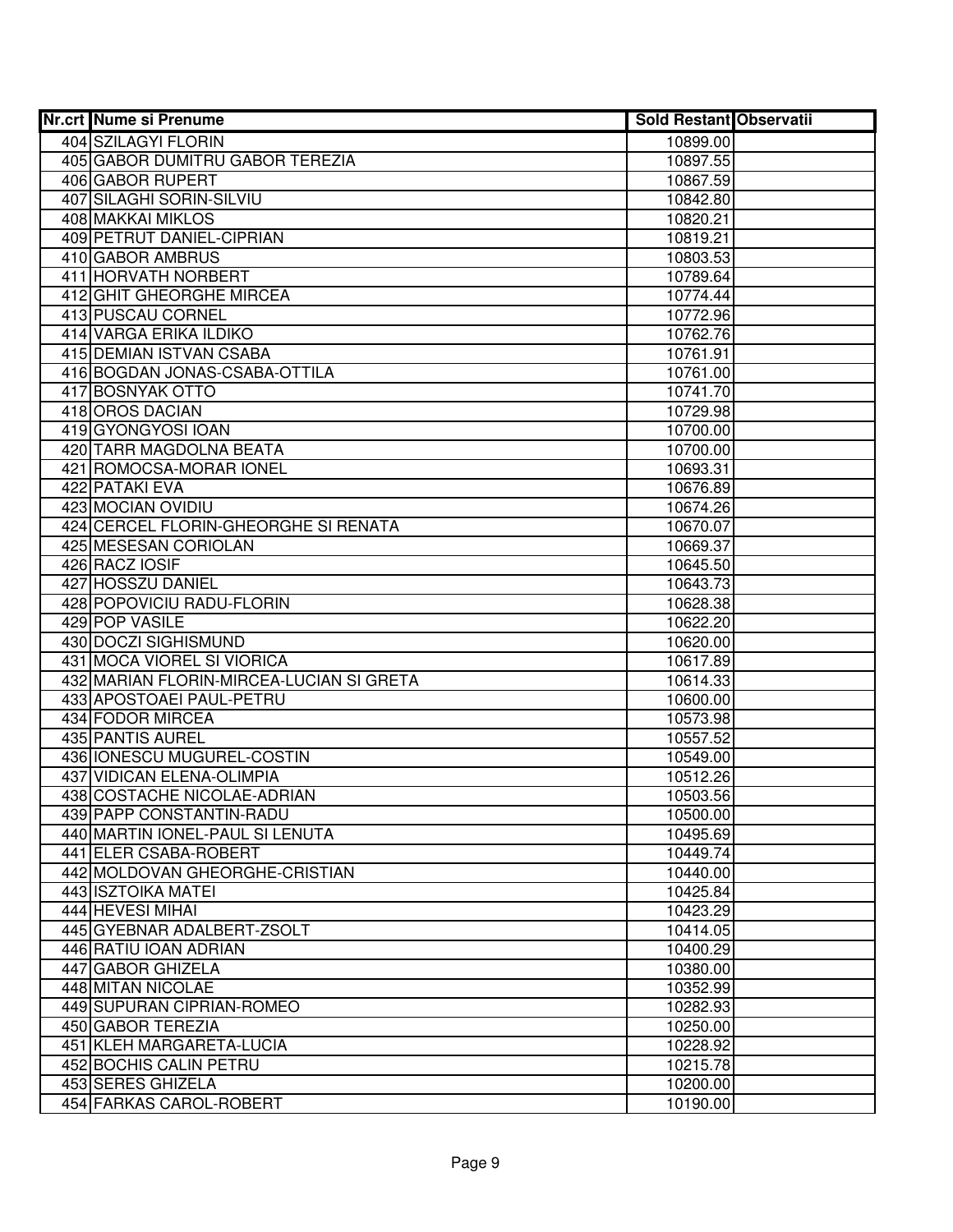| <b>Nr.crt Nume si Prenume</b>                     | <b>Sold Restant Observatii</b> |
|---------------------------------------------------|--------------------------------|
| 455 ROSTAS CODRUT                                 | 10181.14                       |
| 456 KOSZTIN VASILE-ANDREI                         | 10180.00                       |
| 457 FODOR PETER-LASZLO                            | 10178.49                       |
| 458 HIRTE CLAUDIA                                 | 10166.96                       |
| 459 LUNKA ADAM-NORBERT                            | 10160.00                       |
| 460 IGNAT MIHAI-MARIUS SI FELICIA-CARMEN          | 10148.22                       |
| 461 VEKERDI LEVENTE-CSABA                         | 10118.02                       |
| 462 PLATONA IULIA                                 | 10108.17                       |
| <b>463 CALIN ROBERT</b>                           | 10100.00                       |
| 464 GYORGY - CSAKI JANOS                          | 10078.17                       |
| <b>465 PALOS FLORIN-MIHAI</b>                     | 10064.01                       |
| 466 ROMANIUC ADRIAN-NICOLAE                       | 10051.95                       |
| 467 MOCA FLORENTINA-ELENA                         | 10050.89                       |
| 468 BONDAR ALEXANDRU-RAZVAN                       | 10041.41                       |
| 469 GALIS LAZAR                                   | 10038.00                       |
| 470 NICULESCU TRAIAN                              | 10001.00                       |
| 471 COSTEA EUGEN-PETRU                            | 10000.00                       |
| 472 PASCU FLORIAN                                 | 10000.00                       |
| 473 PETRAR CRISTINA                               | 10000.00                       |
| 474 SIMONYI GYORGY                                | 10000.00                       |
| 475 VARGA OVIDIU-FLORIN                           | 10000.00                       |
| 476 GAVRILAS ALIN-SORIN SI RENATA-ALINA           | 9996.86                        |
| 477 NEDELCU ANDREI                                | 9995.68                        |
| 478 SLEIDER NORBERT-ISTVAN                        | 9991.07                        |
| 479 GABOR LUDOVIC                                 | 9978.00                        |
| 480 VANCEA CORNELIA<br>481 DERECICHEI RAUL-VIOREL | 9950.99                        |
| 482 STOJKA GAVRIL                                 | 9929.57<br>9920.00             |
| 483 OPREA ECATERINA                               | 9900.00                        |
| 484 SCHITTENHELM LASZLO-ATTILA                    | 9900.00                        |
| 485 SEICA IOANA-CODRUTA-EVA                       | 9900.00                        |
| 486 CRISAN GHEORGHE DANIEL                        | 9893.82                        |
| 487 CIOCAN RAYMOND                                | 9823.65                        |
| 488 BOSZORMENY MALVINA                            | 9800.00                        |
| 489 SUKOSD CSABA SI CRISTINA                      | 9790.70                        |
| <b>490 SZTOJKA LAJOS</b>                          | 9785.00                        |
| 491 BUKSA STEFAN OVIDIU                           | 9781.27                        |
| 492 MURVAI NORBERT-EUGEN                          | 9780.45                        |
| 493 IOVAN GHEORGHE SI MARIANA                     | 9776.85                        |
| 494 KOVACS IMRE                                   | 9770.77                        |
| 495 POP OLIMPIA LOREDANA                          | 9769.09                        |
| 496 BAUMAN RAYMOND                                | 9750.00                        |
| 497 TODA CRISTIAN                                 | 9725.75                        |
| 498 RUSU VERGIL SI EMMA                           | 9724.76                        |
| 499 KULCSAR STEFAN                                | 9681.64                        |
| 500 CHIRICHEU DACIAN SI DANA                      | 9673.51                        |
| 501 POP IONEL MARCEL                              | 9664.26                        |
| 502 STOKKER GHEORGHE                              | 9660.00                        |
| 503 ROSTAS AUGUSTIN                               | 9647.32                        |
| 504 BENEA VIOREL-FLORIAN                          | 9640.53                        |
| 505 DAVID CORNEL                                  | 9630.98                        |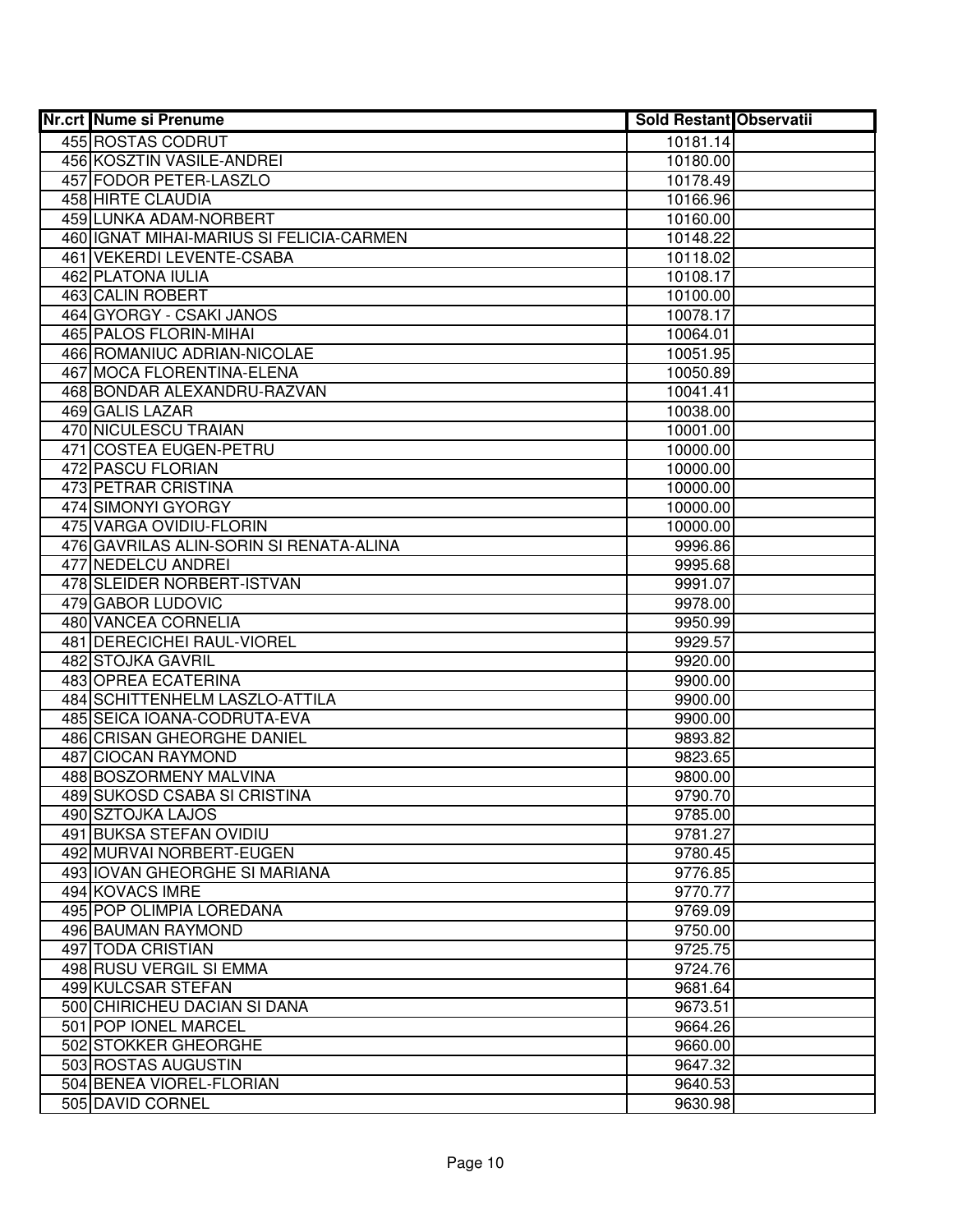| <b>Nr.crt Nume si Prenume</b>           | Sold Restant Observatii |  |
|-----------------------------------------|-------------------------|--|
| 506 COSMA LENNON-LEVENTE-KRISZTIAN      | 9626.17                 |  |
| 507 SMEIRAT AHMAD NAYEF AHMAD           | 9604.79                 |  |
| 508 GOGAN CLAUDIU - CRISTIAN            | 9600.00                 |  |
| 509 PUSKAS ALEXANDRU                    | 9600.00                 |  |
| 510 RIF MARIN SI SIMONA-FLORENTINA      | 9598.12                 |  |
| 511 HARAGOS RENE LASZLO                 | 9596.44                 |  |
| 512 BERE MUGUREL                        | 9571.47                 |  |
| 513 HULE OCTAVIAN-VALENTIN              | 9570.00                 |  |
| 514 DASCAL ALEXANDRU DUMITRU            | 9553.85                 |  |
| 515 BUNGO ANDRAS                        | 9548.00                 |  |
| 516 <b>ISTOIKA MATE</b>                 | 9546.19                 |  |
| 517 ARDAI ALBERT-GYULA                  | 9526.40                 |  |
| 518 KERESZTESY ROMEO-EMIL               | 9502.96                 |  |
| 519 FULOP NORBERT-ATILA                 | 9500.00                 |  |
| 520 CHIRODEA CRISTIAN                   | 9459.00                 |  |
| 521 ISZTOIKA STEFAN                     | 9450.00                 |  |
| 522 TOMA SILVIU-MARIAN                  | 9438.14                 |  |
| 523 IENCIU NICOLAE                      | 9425.00                 |  |
| 524 VASILE ANITA                        | 9413.04                 |  |
| 525 POPA MARIANA                        | 9381.81                 |  |
| 526 MARTIN CRISTIAN PAUL                | 9360.90                 |  |
| 527 MUNDRUCZ FLAMINGO-TONI              | 9354.79                 |  |
| 528 GALIS DELIA-ELENA                   | 9353.89                 |  |
| 529 BELCEA FLAVIUS-ROBERT               | 9343.27                 |  |
| 530 BORZ IOAN-VASILE                    | 9340.68                 |  |
| 531 IACOBITA MARIAN                     | 9300.00                 |  |
| 532 SORODOC IONEL VIOREL                | 9291.25                 |  |
| 533 APOSTOL CELUS TIBERIUS              | 9291.16                 |  |
| 534 MARC IOSIF                          | 9286.00                 |  |
| 535 COPIL PETRU-MARIUS                  | 9283.00                 |  |
| 536 OPRIS RADU OVIDIU                   | 9274.00                 |  |
| 537 FABIAN MONIKA-ZSUZSANNA             | 9271.30                 |  |
| 538 BIRTA TEODOR                        | 9266.48                 |  |
| 539 CASAPU CRISTIAN-AURELIAN            | 9255.00                 |  |
| 540 HUBERT JOZSEF                       | 9253.98                 |  |
| 541 BRONT DAN IULIAN SI CLAUDIA STELA   | 9247.88                 |  |
| 542 POP MIHAI                           | 9239.74                 |  |
| 543 MANGRA ADINA FLORINA                | 9211.21                 |  |
| 544 COMAN TIMEA-REBEKA                  | 9206.30                 |  |
| 545 TENT SORIN-MARIUS SI ADRIANA        | 9200.33                 |  |
| 546 GHIT PETRU-ALEXANDRU                | 9200.00                 |  |
| 547 I.IND. ANTAL ROBERT                 | 9199.21                 |  |
| 548 FARKAS MARIA                        | 9197.08                 |  |
| 549 MOROCA MARIA                        | 9171.00                 |  |
| 550 MOS TEODOR                          | 9168.59                 |  |
| 551 TOIA GHEORGHE                       | 9160.07                 |  |
| 552 PAL LUDOVIC                         | 9150.98                 |  |
| 553 DAJKA CORNELIA                      | 9148.00                 |  |
| 554 ADORJAN TIBERIU ALEXANDRU SI ILDIKO | 9144.51                 |  |
| 555 BARANKA MINDRA                      | 9136.55                 |  |
| 556 POP FLORINA-CRISTINA                | 9131.72                 |  |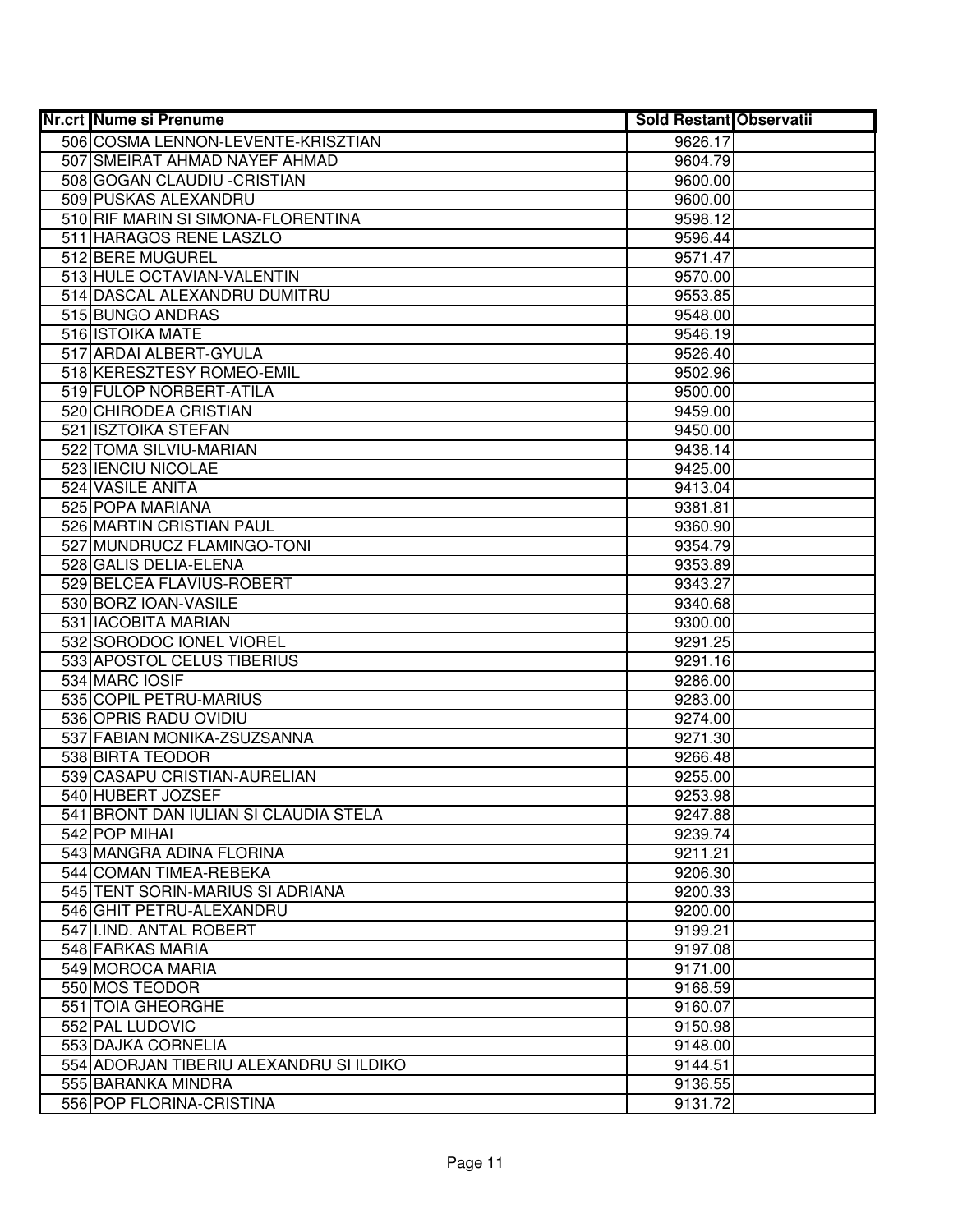| <b>Nr.crt Nume si Prenume</b>         | <b>Sold Restant Observatii</b> |  |
|---------------------------------------|--------------------------------|--|
| 557 VARGA IOAN                        | 9125.00                        |  |
| 558 KESKENY RUDOLF SI CLARA           | 9117.10                        |  |
| 559 SAVAN HORIA-ADRIAN                | 9102.56                        |  |
| 560 CABAU ANDREI-VLAD                 | 9101.83                        |  |
| 561 SICOE NELU DORU                   | 9094.52                        |  |
| 562 VASARI ILEANA-VERONICA            | 9080.87                        |  |
| 563 LUNG - MITRICA DORU               | 9080.00                        |  |
| 564 COSMA OVIDIU SORIN                | 9067.49                        |  |
| 565 ZANCA IONUT-MARIUS                | 9048.00                        |  |
| 566 SANDIKCI KASIM                    | 9041.13                        |  |
| 567 BIVOL GHENADIE                    | 9035.28                        |  |
| 568 MOLNAR ATTILA-JANOS               | 9033.81                        |  |
| 569 CSASZAR TAMAS                     | 9033.19                        |  |
| 570 BARNA CALIN MARIUS                | 9026.71                        |  |
| 571 MORAR BOGDAN-MIHAI                | 9007.00                        |  |
| 572 BOLDIS MONICA-IRINA               | 9000.00                        |  |
| 573 GHIT NICOLETA                     | 9000.00                        |  |
| 574 MARCUTIU LEONTIN                  | 9000.00                        |  |
| 575 SZUCS LEVENTE                     | 9000.00                        |  |
| 576 VARGA-SEBESTYEN IMRE              | 9000.00                        |  |
| 577 SZTOJKA DEMETER                   | 8998.13                        |  |
| 578 IANCU LORIN                       | 8995.53                        |  |
| 579 BONACIU LUCIAN-GHEORGHE SI FLOARE | 8995.23                        |  |
| 580 CORBUT DANIEL                     | 8994.06                        |  |
| 581 KULCSAR JENO-ELEMER               | 8993.00                        |  |
| 582 VARGA BELA IULIU                  | 8991.08                        |  |
| 583 BIRAU CRISTIAN                    | 8982.41                        |  |
| 584 BAT MIRCEA SI FLORICA             | 8981.77                        |  |
| 585 DEMIAN GAVRIL                     | 8974.77                        |  |
| 586 RUGE IOAN                         | 8971.96                        |  |
| 587 MIKLOS GABOR                      | 8941.80                        |  |
| 588 BOLONI EMANUELA-MONICA            | 8930.00                        |  |
| 589 ROSTAS ANTON                      | 8907.00                        |  |
| 590 PUIEA FELICIA                     | 8902.64                        |  |
| 591 FAZACAS DUMITRU CIPRIAN           | 8900.75                        |  |
| 592 SAS MARIA GABRIELA                | 8900.00                        |  |
| 593 TURCAS LIVIU                      | 8900.00                        |  |
| 594 DUMEA OVIDIU-IOSIF                | 8896.11                        |  |
| 595 MLADIN COSMIN GHEORGHE            | 8893.07                        |  |
| 596 LASCU PETRU-FLORIN                | 8884.52                        |  |
| 597 RUJE - TUDOR CECILIA SI EUGEN     | 8880.55                        |  |
| 598 GAVRILAS VIOREL TRAIAN            | 8875.78                        |  |
| 599 COMAN LUCIAN VALENTIN             | 8857.35                        |  |
| 600 SZABO LASZLO-IOZSEF               | 8852.29                        |  |
| 601 MAJER FELIX SI EDINA              | 8845.77                        |  |
| 602 BOCHIS VALENTIN FLORIN            | 8838.38                        |  |
| 603 KOROSI BARNA                      | 8836.00                        |  |
| 604 BULGARU VIOREL NUTU               | 8830.00                        |  |
| 605 POPA MIHAI                        | 8825.00                        |  |
| 606 SERDULT ERZSEBET                  | 8811.48                        |  |
| 607 BONDAR TIVADAR                    | 8810.84                        |  |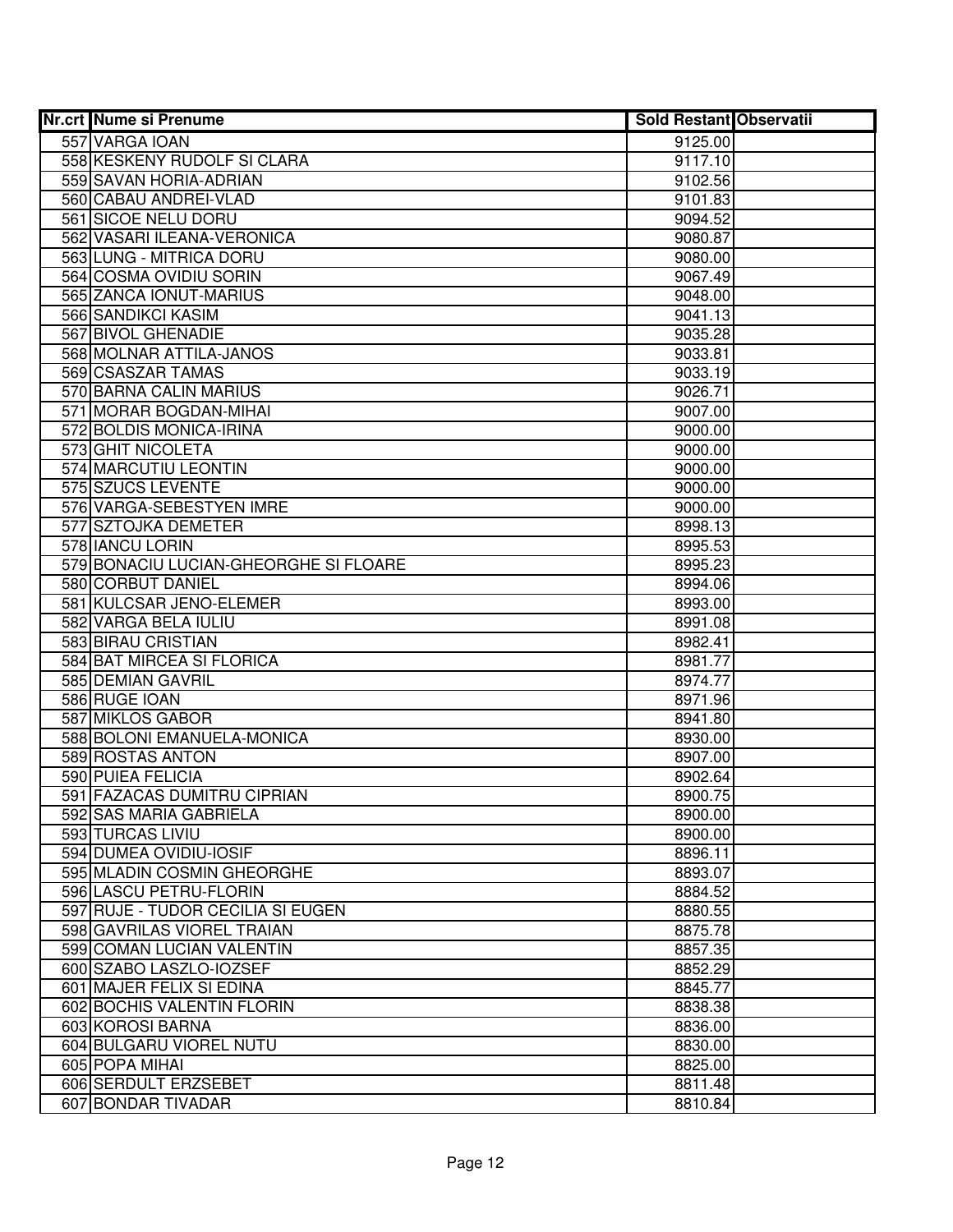| Nr.crt Nume si Prenume                   | <b>Sold Restant Observatii</b> |
|------------------------------------------|--------------------------------|
| 608 SELEJEAN AURICA                      | 8794.83                        |
| 609 LUNKA ERIKA                          | 8790.00                        |
| 610 BACIU RAZVAN-COSMIN                  | 8789.00                        |
| 611 NAGY ZOLTAN (cramei 18)              | 8783.60                        |
| 612 GENCSI ATTILA                        | 8771.86                        |
| <b>613 JUHASZ ILDIKO</b>                 | 8765.00                        |
| 614 BOLOCAN CRISTIAN                     | 8763.51                        |
| 615 BALOG DUMITRU ANDREI                 | 8760.00                        |
| 616 OPRIS CORNELIA-MIRELA                | 8752.36                        |
| 617 CIOCAN GHEORGHE SI ANA               | 8749.21                        |
| 618 ENACHE MELANIA-ANTONIA               | 8734.96                        |
| 619 FLORIAN GHEORGHE                     | 8724.00                        |
| 620 GABOR DUMITRU                        | 8718.62                        |
| 621 PLOSCARIU FLORINEL SI HADNAGY SIMONA | 8717.17                        |
| 622 POPESCU BALAZS FLORIN                | 8696.76                        |
| 623 POPOVICI GHEORGHE-FLORIAN            | 8694.10                        |
| 624 GABOR STEFAN                         | 8688.00                        |
| 625 BAJOR NORBERT                        | 8683.87                        |
| 626 MATES MARIAN                         | 8683.43                        |
| 627 DIACONESCU CONSTANTIN                | 8675.35                        |
| 628 NEMES ROBERT-SANDOR                  | 8673.89                        |
| 629 SIRB AGOTA                           | 8669.64                        |
| 630 BAK MARIA                            | 8669.06                        |
| 631 GABOR ROBERT                         | 8664.11                        |
| 632 TURCAN EUGENIU                       | 8652.81                        |
| 633 CRACIUN FLORIN                       | 8644.66                        |
| 634 NICORUT FLORICA                      | 8620.07                        |
| 635 LACATUS ALINA-FELICIA                | 8610.77                        |
| 636 TAUT DUMITRU NICOLAE                 | 8604.15                        |
| 637 TIPLEA COSMIN-NICOLAE                | 8602.84                        |
| 638 HUSZTI VASILE                        | 8601.39                        |
| 639 PAUL GERARDO-ROMULUS                 | 8600.00                        |
| 640 BUTCOVAN LIVIU-IONEL                 | 8585.64                        |
| 641 BOGDAN ADRIAN-FLORIN                 | 8578.85                        |
| 642 PELE CALIN OVIDIU                    | 8562.07                        |
| 643 LOVADI ESZTER                        | 8543.46                        |
| 644 ISTOICA MATEI                        | 8538.38                        |
| 645 NAGY NICOLAE-ALEXANDRU               | 8536.59                        |
| 646 GAVRUTA MARIANA SILVIA               | 8529.52                        |
| 647 POP TEODORA MARINELA                 | 8526.69                        |
| 648 SUPARARE BOGDAN-SEBASTIAN            | 8525.00                        |
| 649 COPIL DANIEL-EMIL                    | 8524.85                        |
| 650 ASZTALOS ILDIKO                      | 8515.00                        |
| 651 MATEI MARIANA                        | 8512.69                        |
| 652 COVACI MIHAI                         | 8500.00                        |
| 653 HIRI FRANCIS                         | 8500.00                        |
| 654 KEREKES ZOLTAN SI MAGDOLNA           | 8500.00                        |
| 655 OROSZ FERENC                         | 8500.00                        |
| 656 PIERSUNARU CRISMARITA                | 8500.00                        |
| 657 BURCSA JANKO SI GITA                 | 8498.51                        |
| 658 GACEU GABRIEL ALIN                   | 8493.00                        |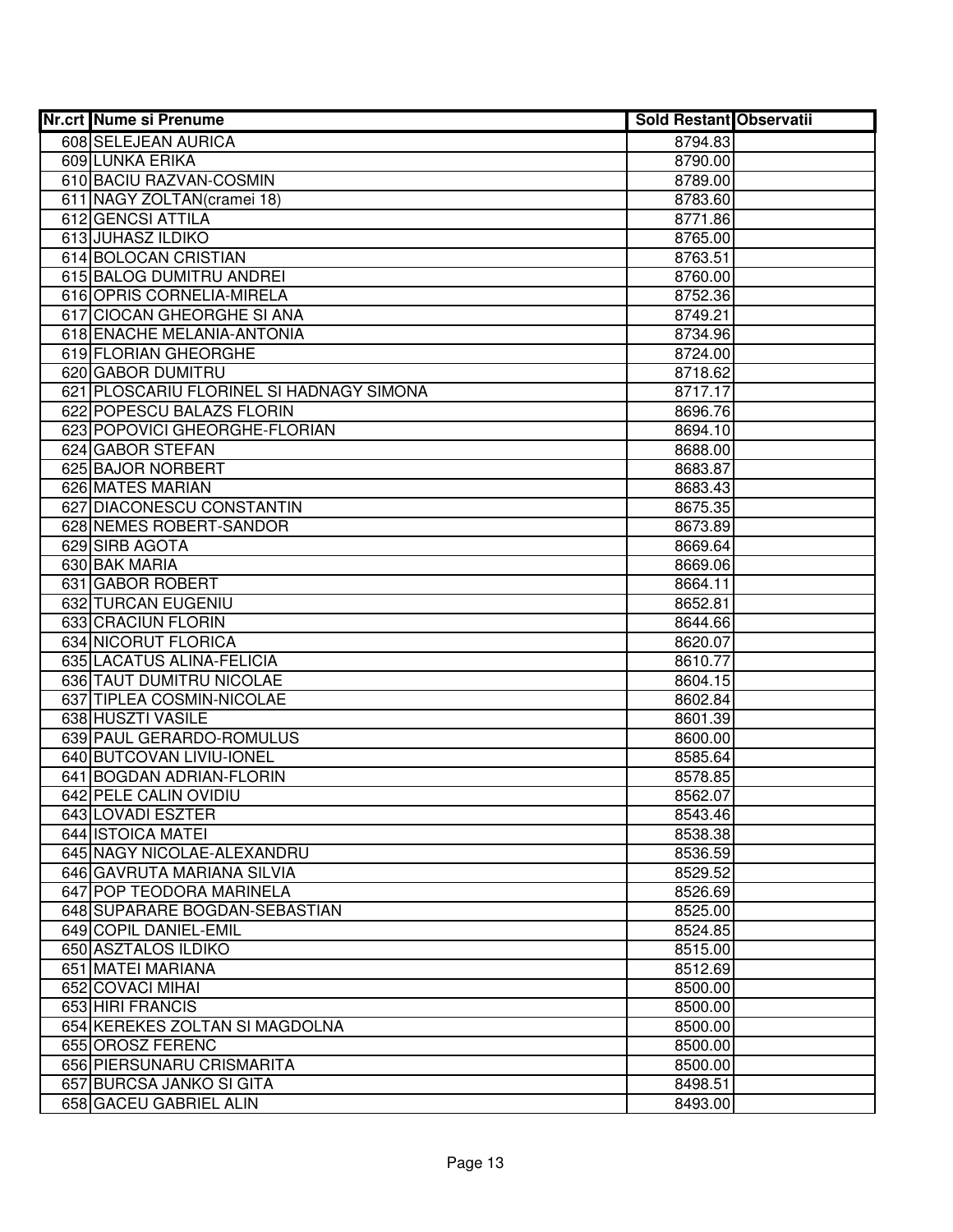| <b>Nr.crt Nume si Prenume</b>                 | <b>Sold Restant Observatii</b> |  |
|-----------------------------------------------|--------------------------------|--|
| 659 FILIP MARIUS CORNEL                       | 8489.74                        |  |
| 660 BOT FLORINA                               | 8482.11                        |  |
| 661 ISZTOIKA GAVRIL                           | 8481.00                        |  |
| 662 GOVOREANU ION SI MIHAELA                  | 8477.46                        |  |
| 663 LAKATOS ERZSEBET                          | 8475.00                        |  |
| 664 ZBIRCEA MIRCEA-NICOLAE si CORINA-NICOLETA | 8449.11                        |  |
| 665 LIBANT KATALIN SAROLTA                    | 8446.97                        |  |
| 666 GALEA DORINA SI LAZAR                     | 8420.16                        |  |
| 667 MARTIN CLAUDIU-GABRIEL                    | 8400.00                        |  |
| 668 TARAU CLAUDIU-FLORENTIN                   | 8394.00                        |  |
| 669 TURCAS DANIEL MARIUS                      | 8381.00                        |  |
| 670 KISS FERENC                               | 8380.00                        |  |
| 671 NOVAK NORBERT                             | 8360.00                        |  |
| 672 TURCUT SERGIU-BOGDAN                      | 8360.00                        |  |
| 673 BIRTA IONUT-VALENTIN                      | 8334.00                        |  |
| 674 BAKO ZOLTAN                               | 8333.01                        |  |
| 675 SAJO LASZLO                               | 8314.00                        |  |
| 676 BALAIAN OVIDIU-GABRIEL                    | 8311.09                        |  |
| 677 OLTEAN MIRCEA                             | 8292.00                        |  |
| 678 BORRI SATURNO                             | 8289.00                        |  |
| 679 HORVATH COLOMAN                           | 8278.38                        |  |
| 680 IAKOB NICOLAE                             | 8275.64                        |  |
| 681 BRINZAS DACIAN                            | 8271.03                        |  |
| 682 RADOI NICOLAE                             | 8271.00                        |  |
| 683 PLATONA NICOLAE MARIUS                    | 8265.45                        |  |
| 684 BOROS RAMONA-CAMELIA                      | 8250.00                        |  |
| 685 BOSNYAK CSILLA-KATALIN                    | 8240.42                        |  |
| 686 IUHAS MARIANA                             | 8240.00                        |  |
| 687 LAZAR ARDELEAN SI LENUTA                  | 8234.04                        |  |
| 688 CATANA MIHAIL                             | 8234.00                        |  |
| 689 IANCEU SORINA-LILIANA                     | 8216.32                        |  |
| 690 BULZAN IOANA-ANDREEA                      | 8211.85                        |  |
| 691 RUSU IOAN MARIUS                          | 8210.00                        |  |
| 692 AL HOSIN GHAZIE                           | 8200.00                        |  |
| 693 BANCIU ALINA                              | 8200.00                        |  |
| 694 FARCUTA NICOLAE                           | 8195.00                        |  |
| 695 HAISZLER ATTILA-ZSOLT                     | 8186.96                        |  |
| 696 PARA CLAUDIU-CRISTIAN                     | 8185.00                        |  |
| 697 ILE VALERIU DOVADOR                       | 8176.45                        |  |
| 698 HERCUT VIOREL                             | 8152.05                        |  |
| 699 FETEA IOAN                                | 8150.00                        |  |
| 700 GABOR MATE                                | 8145.10                        |  |
| 701 HUNYADI GHEORGHE                          | 8135.09                        |  |
| 702 MAGHIAR DIANA CAMELIA                     | 8119.00                        |  |
| 703 MOCEAN AUGUSTIN GABRIEL                   | 8103.48                        |  |
| 704 MARNEA DAN-FLORIN                         | 8098.00                        |  |
| 705 BORBELY MAGDALENA SI LUDOVIC              | 8094.26                        |  |
| 706 SECARA CORIOLAN                           | 8091.25                        |  |
| 707 LENCAR IONUT                              | 8088.01                        |  |
| 708 GYONGYOSI NORBERT                         | 8070.00                        |  |
| 709 ONACA LUMINITA-CARMEN                     | 8059.34                        |  |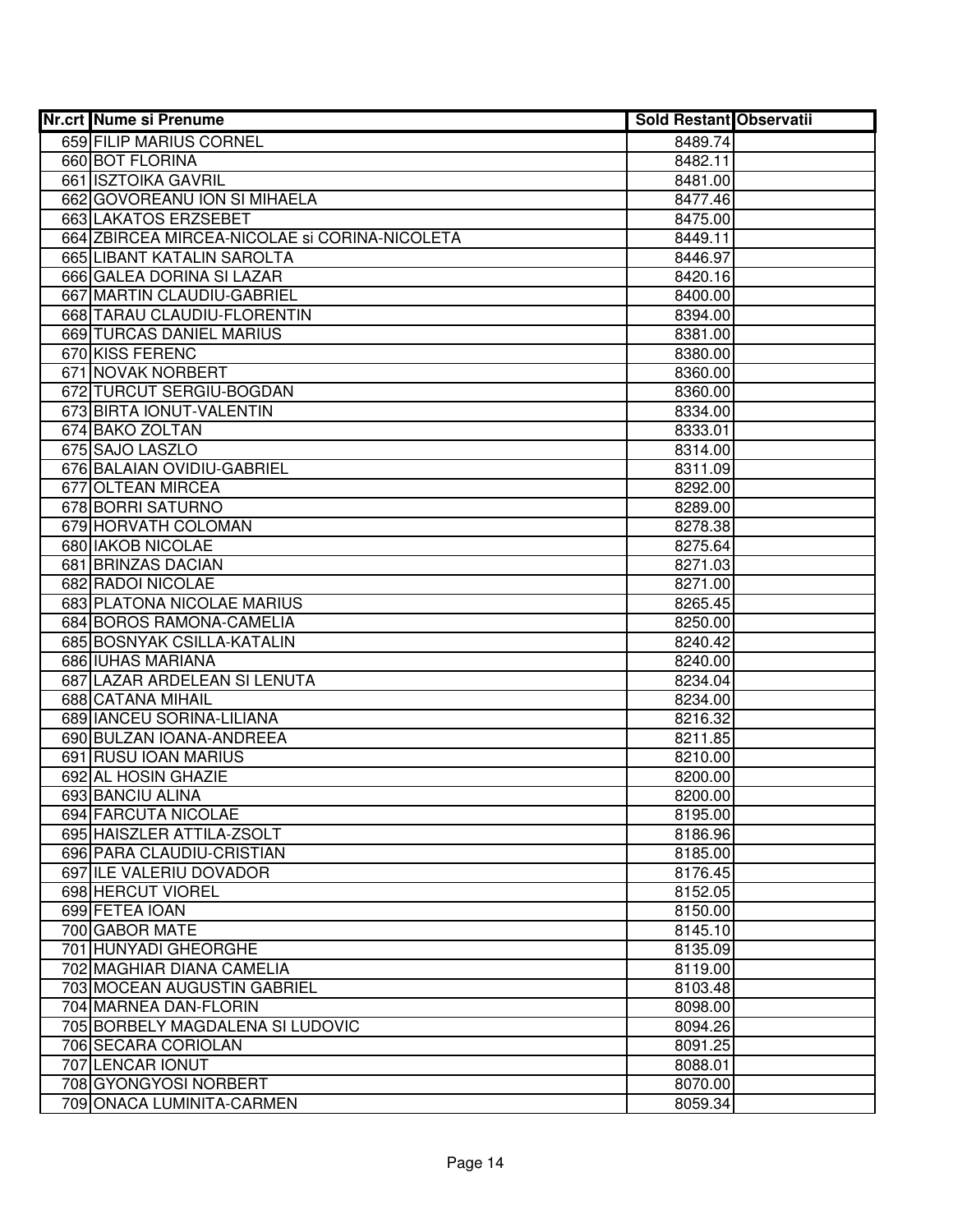| <b>Nr.crt Nume si Prenume</b>  | <b>Sold Restant Observatii</b> |  |
|--------------------------------|--------------------------------|--|
| 710 RUJE-TUDOR EUGEN-AUREL     | 8045.34                        |  |
| 711 TOLAS MARIA - ANGELICA     | 8039.61                        |  |
| 712 URUGIUC-APATI LIVIU-PAUL   | 8020.00                        |  |
| 713 PAUR NORBERT ATTILA        | 8016.14                        |  |
| 714 SZMERCSANYI ELENA-IRINA    | 8015.00                        |  |
| 715 LUNCAN AXENIA              | 8013.20                        |  |
| 716 VARGA MIKLOS-GABOR         | 8006.21                        |  |
| 717 UNGUR MIRCEA ADRIAN        | 8003.57                        |  |
| 718 ALBUI MARIN                | 8001.98                        |  |
| 719 BARBURAS PAUL-MIRCEA       | 8001.71                        |  |
| 720 BALINT ARPAD               | 8000.00                        |  |
| 721 BARANYKA ECATERINA         | 8000.00                        |  |
| 722 BOGDAN IOAN-NICOLAE        | 8000.00                        |  |
| 723 BUCIAS MARGIT              | 8000.00                        |  |
| 724 BUNGO LASZLO               | 8000.00                        |  |
| 725 COZMA MARIANA              | 8000.00                        |  |
| 726 CUCCIA FLORICA             | 8000.00                        |  |
| 727 FARCAS CORNELIA-FLORINA    | 8000.00                        |  |
| 728 HANIS ALEXANDRU            | 8000.00                        |  |
| 729 HIRIS LOREDANA-MARIA       | 8000.00                        |  |
| 730 ISZTOIKA JANCU             | 8000.00                        |  |
| 731 MADA ELISABETA             | 8000.00                        |  |
| 732 MIHELE LIDIA-ANA           | 8000.00                        |  |
| 733 NAGY IMRE                  | 8000.00                        |  |
| 734 NEMETH GABOR               | 8000.00                        |  |
| 735 PAP ZOLTAN IULIU           | 8000.00                        |  |
| 736 PETRICAU MIHAELA-CRISTINA  | 8000.00                        |  |
| 737 ROBOS DORIN FLORIN         | 8000.00                        |  |
| 738 SZABO BEATRIX- IVETT       | 8000.00                        |  |
| 739 TIAR IOANA-MARIANA         | 8000.00                        |  |
| 740 TIPLEA PETRU-AUREL         | 8000.00                        |  |
| 741 TOCAI FLORICA              | 8000.00                        |  |
| 742 TOTH ATTILA                | 8000.00                        |  |
| 743 VARGA OVIDIU MARIAN        | 8000.00                        |  |
| 744 ZALAI EDITH                | 8000.00                        |  |
| 745 MARZE LIVIU si MARZE MARIA | 7993.62                        |  |
| 746 KERESZTURI GABRIELA        | 7991.00                        |  |
| 747 ISZTOIKA EVA               | 7990.69                        |  |
| 748 POPESCU TITUS-MARIAN       | 7972.00                        |  |
| 749 BOTA MARIUS-SORIN-OVIDIU   | 7970.70                        |  |
| 750 COITA ADRIAN CALIN         | 7968.12                        |  |
| 751 ULICI FOCSA RUXANDRA       | 7960.00                        |  |
| 752 BOCRA MIRCEA               | 7953.65                        |  |
| 753 HAIDUC LAVINIU FLORIN      | 7950.31                        |  |
| 754 ARON GHERASIM-SORIN        | 7946.46                        |  |
| 755 GHEMIS MONICA-FLORINA      | 7936.27                        |  |
| 756 SILAGHI MARIUS-GHEORGHE    | 7927.00                        |  |
| 757 BUSANU VERONICA            | 7926.44                        |  |
| 758 SIMON JULIETA-LACRIMIOARA  | 7926.00                        |  |
| 759 KOTVAN ELISABETA           | 7924.50                        |  |
| 760 KOCSIS ATTILA ROMULUS      | 7921.64                        |  |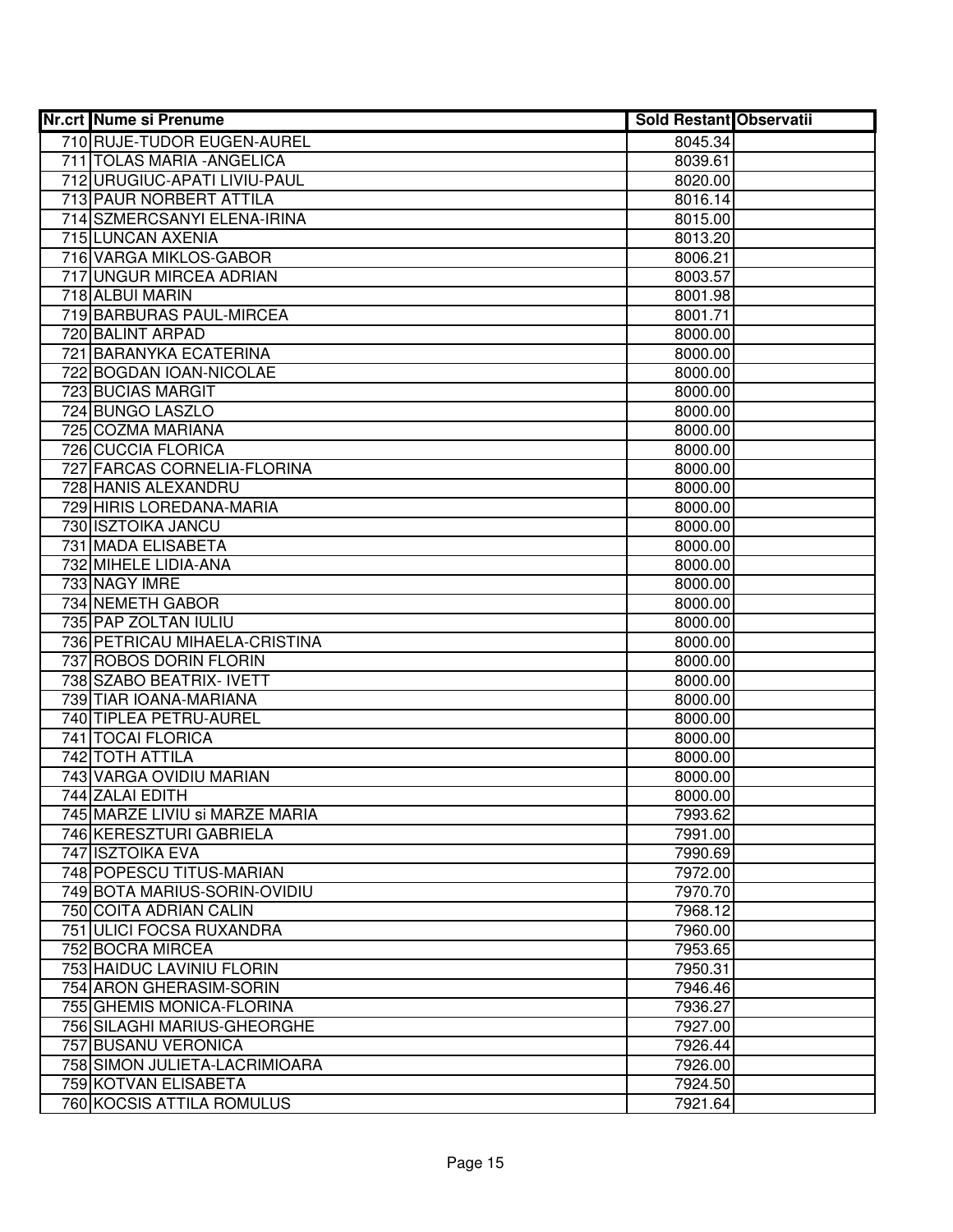| <b>Nr.crt Nume si Prenume</b>                  | <b>Sold Restant Observatii</b> |  |
|------------------------------------------------|--------------------------------|--|
| 761 CIGAN CATALINA MARIA                       | 7900.00                        |  |
| 762 BAUMANN VALERIA                            | 7890.20                        |  |
| 763 POP LUCIAN-NICOLAE                         | 7885.63                        |  |
| 764 MERCE-PASCA MARIUS-LUCIAN                  | 7874.37                        |  |
| 765 MURESAN IOAN                               | 7857.76                        |  |
| 766 VARGA KRISTIAN                             | 7855.50                        |  |
| 767 STOIKA GABOR                               | 7851.23                        |  |
| 768 TODORAN MARCEL-MARIUS                      | 7851.00                        |  |
| 769 PASALAU (fosta MERCA) DANIELA              | 7847.84                        |  |
| 770 LUKACS ATTILA SANDOR                       | 7828.54                        |  |
| 771 BARANYKA IANOS                             | 7825.52                        |  |
| 772 VAKAR LUCIAN-MIHAI                         | 7825.00                        |  |
| 773 DUNAI CRISTIAN SI GABRIELA                 | 7821.45                        |  |
| 774 VADAS CSABA-IMRE                           | 7820.47                        |  |
| 775 SELEJAN CIPRIAN-SERGIU                     | 7818.26                        |  |
| 776 VAIDA FLORIN - EMANUEL                     | 7806.91                        |  |
| 777 DRAGAN ANTONIO-DANIEL                      | 7806.00                        |  |
| 778 LAURENTIU IOAN LUCRETIU SI MADALINA-RAMONA | 7804.39                        |  |
| 779 OLAH EMERIC                                | 7803.44                        |  |
| 780 BODOG TEOFIL-PAVEL                         | 7800.17                        |  |
| 781 CIURAR NUTU                                | 7775.00                        |  |
| 782 COTET PETRU DORU                           | 7769.15                        |  |
| 783 CACIAUNU ZIGRE VALENTIN COSMIN             | 7765.00                        |  |
| 784 SECARA MIRCEA-EMIL                         | 7749.00                        |  |
| 785 LACATUS ALIN-FLORIN SI ALINA               | 7744.08                        |  |
| 786 VARGA ISTVAN JOZSEF                        | 7736.27                        |  |
| 787 MOISIL PAMFIL SI NASTASIA                  | 7732.25                        |  |
| 788 CIRIL ALEXANDRU                            | 7724.00                        |  |
| 789 GABOR BANO                                 | 7713.27                        |  |
| 790 LINGURAR GETA                              | 7700.00                        |  |
| 791 VARGA IOAN                                 | 7700.00                        |  |
| 792 BOROS ZOLTAN                               | 7685.00                        |  |
| 793 ROSTAS FRANCISC                            | 7677.54                        |  |
| 794 STOICA MARIA                               | 7665.00                        |  |
| 795 BELENES TRAIAN<br>796 BOLDIS CALIN-MIHAI   | 7656.90                        |  |
| 797 BORZA LILIANA DORINA                       | 7650.50                        |  |
| 798 TIMAR OLIVER VALENTIN SI AUGUSTINA         | 7648.84<br>7632.85             |  |
| 799 ISAK ADAM                                  | 7627.00                        |  |
| 800 CHELEMEN COSMIN MARIUS                     | 7626.00                        |  |
| 801 TODERICI MIHAIU SI GEORGETA                | 7625.80                        |  |
| 802 SZALKAI GHEORGHE                           | 7612.65                        |  |
| 803 JUSCA VIRGIL-VASILE                        | 7600.00                        |  |
| 804 LEISEK IOAN-IOSIF                          | 7600.00                        |  |
| 805 MALAN MARIUS SI CARMEN                     | 7595.82                        |  |
| 806 VARGA ALEXANDRU SI PIROSKA                 | 7575.00                        |  |
| 807 VARGA ZOLTAN                               | 7563.36                        |  |
| 808 BARANYKA CLARA                             | 7560.00                        |  |
| 809 MIRON TRAIAN REMUS SI IOANA                | 7551.37                        |  |
| 810 CIGAN CRISTIAN VASILE                      | 7550.00                        |  |
| 811 GABOR ZSUZSA                               | 7526.26                        |  |
|                                                |                                |  |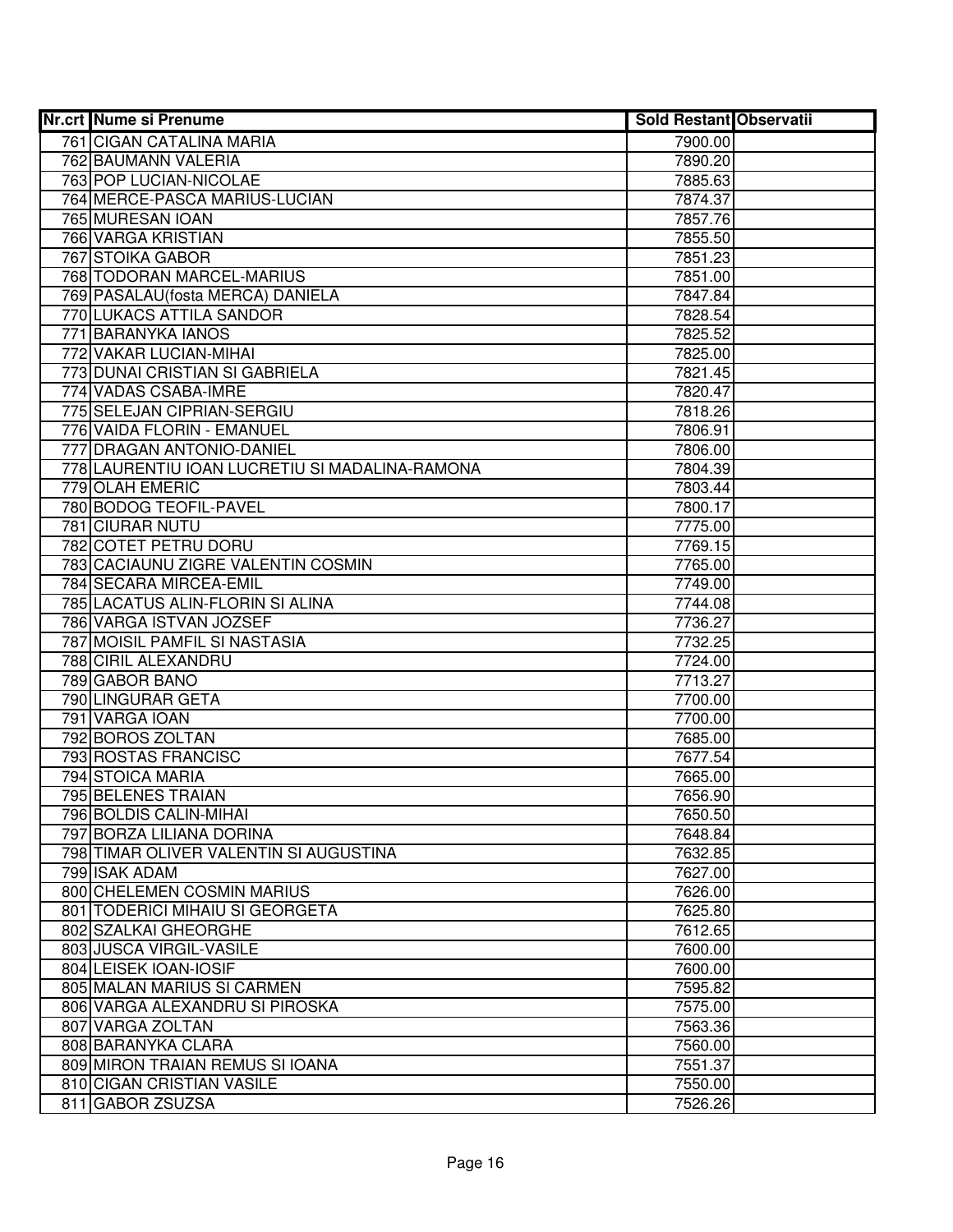| <b>Nr.crt Nume si Prenume</b>                                                     | <b>Sold Restant Observatii</b> |  |
|-----------------------------------------------------------------------------------|--------------------------------|--|
| 812 ORBAI LUCIAN-FLORIN                                                           | 7519.33                        |  |
| 813 TUNDUC ADRIAN                                                                 | 7507.76                        |  |
| 814 GABOR GITA                                                                    | 7500.00                        |  |
| 815 FIT NICOLAE                                                                   | 7490.88                        |  |
| 816 DAN NICOLAE                                                                   | 7465.00                        |  |
| 817 GABOR CRISTIAN FLORIN                                                         | 7462.79                        |  |
| 818 MANEA ADRIAN SI FELICIA                                                       | 7456.00                        |  |
| 819 SIMON ROBERT                                                                  | 7442.81                        |  |
| 820 KISS LADISLAU-ANDREI-IOSIF                                                    | 7441.82                        |  |
| 821 POP VASILE OVIDIU                                                             | 7437.52                        |  |
| 822 VIDICAN MARIUS SI FELICIA                                                     | 7434.85                        |  |
| 823 POPESCU EMIL MIHAIL                                                           | 7434.47                        |  |
| 824 ISTOICA IOAN                                                                  | 7428.50                        |  |
| 825 SAS IOAN                                                                      | 7427.25                        |  |
| 826 MIHUT ECATERINA-CARMEN                                                        | 7424.30                        |  |
| 827 HOLLEIS FRIEDRICH                                                             | 7408.86                        |  |
| 828 DAN REMUS-CLAUDIU                                                             | 7397.00                        |  |
| 829 TENT MIRCEA SI MARIA                                                          | 7380.28                        |  |
| 830 SAS IONUT-ANDREI                                                              | 7377.57                        |  |
| 831 VAIDA DANIELA                                                                 | 7372.92                        |  |
| 832 SIM REMUS VIOREL                                                              | 7360.00                        |  |
| 833 GRIGORUT VASILE                                                               | 7354.31                        |  |
| 834 MARINAU GHEORGHE DUMITRU                                                      | 7351.66                        |  |
| 835 SZOKE GYONGYI-PIROSKA si VASILE                                               | 7347.80                        |  |
| 836 IOVAN IOAN                                                                    | 7345.00                        |  |
| 837 ORAS GHEORGHE-VASILE                                                          | 7344.17                        |  |
| 838 ROSTAS CONSTANTIN                                                             | 7343.33                        |  |
| 839 TASEDAN CIPRIAN-IOAN                                                          | 7340.00                        |  |
| 840 ECSEDI STEFAN-EMERIC                                                          | 7337.53                        |  |
| 841 SZABADOS ALEXANDRU                                                            | 7316.58                        |  |
| 842 KOVARI JOZSEF-CSABA                                                           | 7305.00                        |  |
| 843 ROSTAS ATTILA STEFAN                                                          | 7295.00                        |  |
| 844 JARCA-RUGAN IOANA-RAMONA                                                      | 7283.03                        |  |
| 845 TRANDAFIR CLAUDIA-CRISTINA                                                    | 7263.94                        |  |
| 846 GABOR GAVRIL                                                                  | 7257.50                        |  |
| 847 VARGA ALEXANDRU-VALENTIN-SEBASTIAN<br>848 KISS MORISSON ELISABETA PRIN COLF E | 7255.00                        |  |
| 849 RADAC AUREL-GHEORGHE                                                          | 7241.76                        |  |
| 850 POPOVICI ANNA-MARIA                                                           | 7228.18<br>7225.08             |  |
| 851 CRET OVIDIU NICOLAE                                                           | 7213.51                        |  |
| 852 COZAC IOAN SI CONSTANTA LUCIA                                                 | 7211.50                        |  |
| 853 ILUTA TRAIAN NICOLAE                                                          | 7202.57                        |  |
| 854 SCHOLLER IOSIF LEVENTE                                                        | 7201.90                        |  |
| 855 CIRNU RAUL-TIBERIU                                                            |                                |  |
| 856 MOLDOVAN IONUT                                                                | 7200.00<br>7188.17             |  |
| 857 BERINDEI PETRU                                                                | 7185.86                        |  |
| 858 ROSTAS CODRUT                                                                 | 7178.50                        |  |
| 859 GABOR CLARA                                                                   | 7175.00                        |  |
| 860 MOLNAR DOMINIQUE ANGELLO                                                      | 7170.00                        |  |
| 861 BARTA ANDREA-MONIKA                                                           | 7162.80                        |  |
| 862 IANC VICTOR-VLADIMIR                                                          | 7149.75                        |  |
|                                                                                   |                                |  |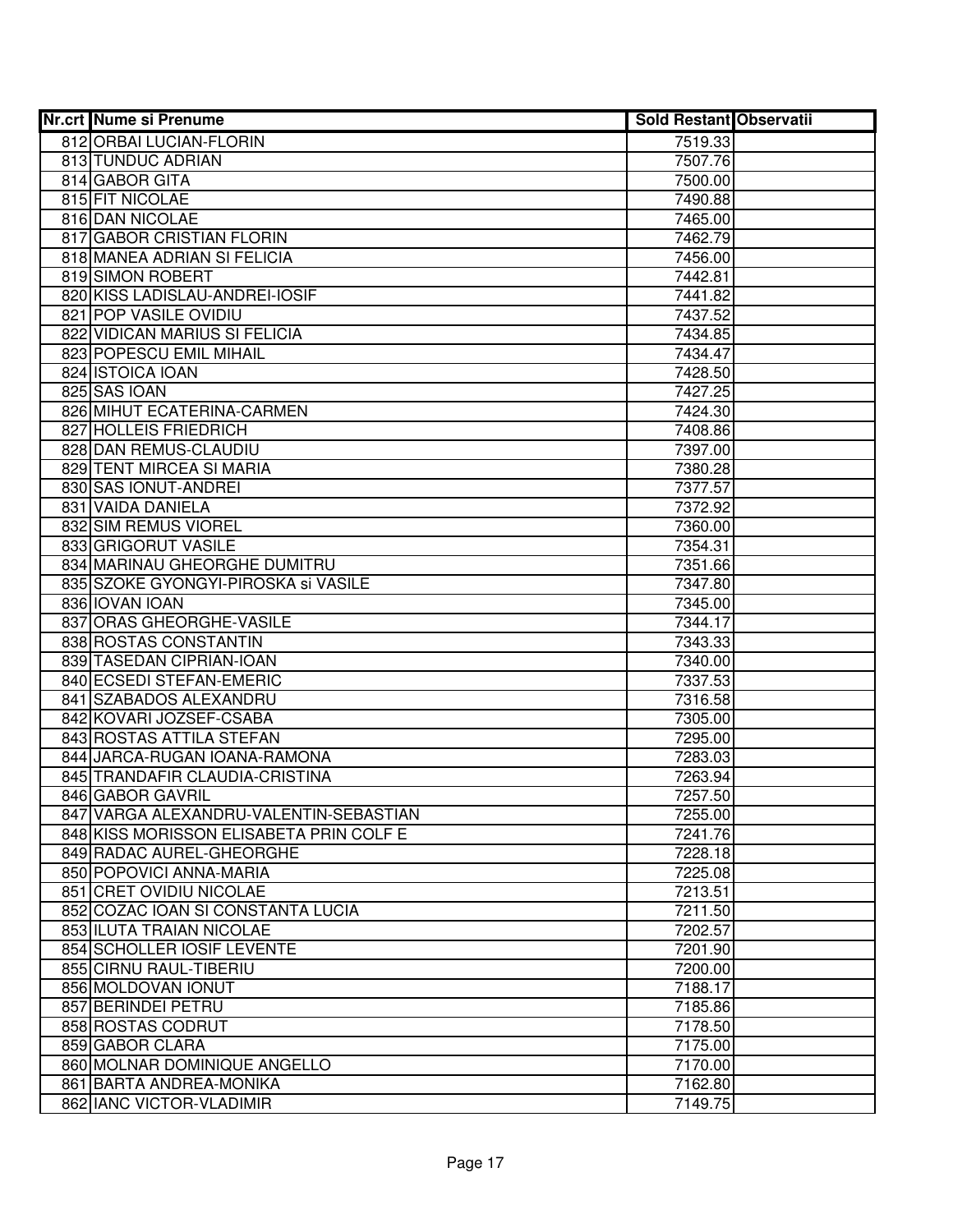| <b>Nr.crt Nume si Prenume</b>               | <b>Sold Restant Observatii</b> |  |
|---------------------------------------------|--------------------------------|--|
| 863 URS LIDIA-FLORICA                       | 7147.93                        |  |
| 864 BACIU IRINA                             | 7142.57                        |  |
| 865 CRACIUN CALIN-IONEL                     | 7136.37                        |  |
| 866 TAUT GHEORGHE                           | 7129.42                        |  |
| 867 LORINCZ LAJOS                           | 7115.00                        |  |
| 868 TICU CONSTANTIN-IONEL                   | 7114.99                        |  |
| 869 GABOR TEREZ                             | 7111.74                        |  |
| 870 IZSAK JOZSEF                            | 7100.00                        |  |
| 871 COSTIN ALEXANDRU IOSIF                  | 7098.82                        |  |
| 872 HAINAL LUCIAN-CALIN                     | 7095.02                        |  |
| 873 GABOR LUIZA, GABOR, IANCU, MATEI, LUIZA | 7058.03                        |  |
| 874 GAVRUTA ADRIAN                          | 7039.96                        |  |
| 875 HALASZ STEFAN MARIA                     | 7039.25                        |  |
| 876 GABOR MATEI                             | 7038.44                        |  |
| 877 TOTH LAJOS SI MARGARETA                 | 7030.09                        |  |
| 878 KISS GEZA BOBI                          | 7025.46                        |  |
| 879 CIOACA FLORINEL                         | 7025.29                        |  |
| 880 SEBESTYEN ADRIAN                        | 7025.00                        |  |
| 881 SZEKRENYES LAJOS                        | 7003.00                        |  |
| 882 BRETAN MARIA                            | 7000.00                        |  |
| 883 IANOSDAN ANAMARIA-RAMONA                | 7000.00                        |  |
| 884 SATRAN CAROL                            | 7000.00                        |  |
| 885 VARGA ADRIAN-IOAN SI MARIA              | 7000.00                        |  |
| 886 PASCA FLORIN                            | 6976.10                        |  |
| 887 GABOR SUSANA                            | 6970.00                        |  |
| 888 GAL NICOLETA SI SORIN                   | 6967.92                        |  |
| 889 LELE CLAUDIU-MARIUS                     | 6965.67                        |  |
| 890 BANDICI MARCEL-GEORGE                   | 6962.74                        |  |
| 891 ISZTOIKA LUDOVIC                        | 6962.00                        |  |
| 892 POPUTE PAUL PETRU                       | 6952.48                        |  |
| 893 RUSU ANDREI                             | 6950.96                        |  |
| 894 NYUZO JANOS                             | 6948.00                        |  |
| 895 MARIAN MIRCEA                           | 6940.23                        |  |
| 896 GABOR STEFAN                            | 6940.00                        |  |
| 897 SABAU MIHAELA-FLORINA                   | 6934.19                        |  |
| 898 IACOB IONUT                             | 6930.00                        |  |
| 899 URBANOVICI ERZSEBET-GYONGYIKE           | 6929.50                        |  |
| 900 GAVITA GABRIEL                          | 6921.00                        |  |
| 901 GABOR STEFAN                            | 6920.00                        |  |
| 902 GEUDENS PHILIPPE                        | 6910.36                        |  |
| 903 PUSZTAI ISTVAN-JOZSEF                   | 6910.36                        |  |
| 904 CIRGE GHEORGHE JUN                      | 6908.34                        |  |
| 905 RACHITA ANDI-ALIN                       | 6908.00                        |  |
| 906 CHISVARI REKA                           | 6907.63                        |  |
| 907 HALACU TITUS SIMION                     | 6892.43                        |  |
| 908 CIURAR RADU                             | 6891.00                        |  |
| 909 TUDORAN ILIE-MARCEL                     | 6883.00                        |  |
| 910 ROSCA TIBERIU SI MIOARA                 | 6882.99                        |  |
| 911 GABOR RUPI                              | 6882.59                        |  |
| 912 GABOR LUDOVIC                           | 6877.60                        |  |
| 913 BALOGH TIBOR                            | 6870.00                        |  |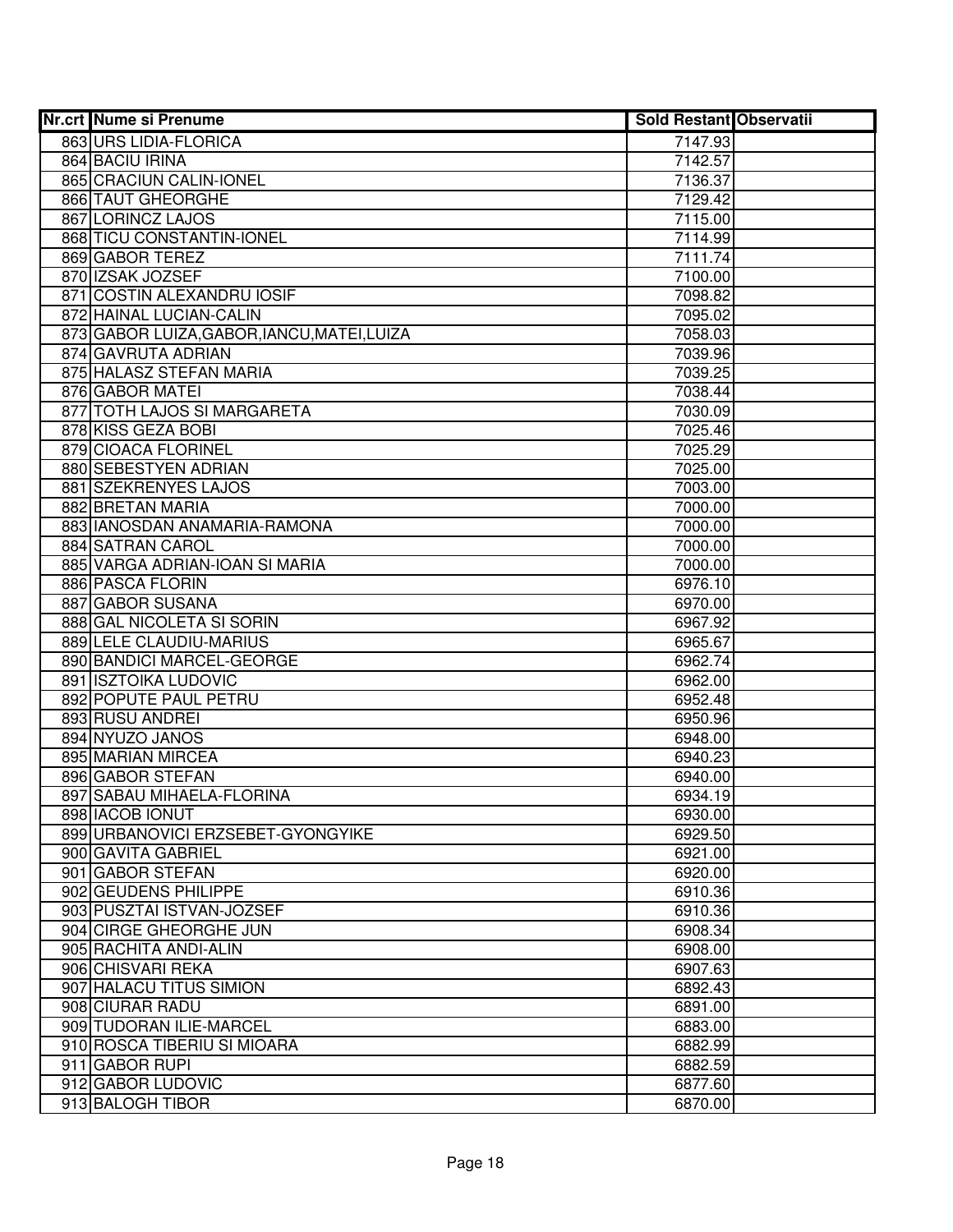| 914 VERES TIBERIU<br>6869.00<br>915 MICLOS GHEORGHINA<br>6866.68<br>916 GABOR IANCU<br>6862.76<br>917 BERE VIOREL<br>6850.00<br>918 GABOR LAIOS<br>6850.00<br>919 MIRZA DARIUS-GELU<br>6846.16<br>920 OROSZ SANDOR SI VIOLETA<br>6835.02<br>921 NAGY SANDOR<br>6834.00<br>922 PERNES IOAN CALIN<br>6826.75<br>923 CODRIEANU IOAN<br>6810.00<br>924 SZULCSIK ISTVAN<br>6803.38<br>925 IAS ALEXANDRU<br>6800.36<br>926 NICA EUGEN-CATALIN<br>6796.63<br>927 BALAN IOAN-CRISTIAN<br>6795.00<br>928 RUS CALIN-DUMITRU<br>6787.80<br>929 GABOR GAVRIL<br>6784.00<br>930 STOIA BOGDAN-MIHAI<br>6782.16<br>931 KISS CLAUDIU VASILE<br>6776.76<br>932 REDNIC LYNDA<br>6764.00<br>933 GHENGHIU IOAN-DANUT<br>6757.64<br>934 LAPUSCA VALENTIN<br>6753.93<br>935 BAROTI ATTILA<br>6750.01<br>936 KISS NORBERT<br>6740.00<br>937 BORZA EMILIAN<br>6739.45<br>938 CABAU TEODOR<br>6737.87<br>939 VESA DANIEL<br>6737.00<br>940 SUCIU HOREA MIHAI<br>6728.00<br>941 IGNATESCU-SABAU ALBERT-CSABA<br>6725.04<br>942 BALAN SERGIU-VIRGIL<br>6724.05<br>943 GUTILA RAMONA-LAURA<br>6714.93<br>944 SUTA VASILE-SEBASTIAN<br>6700.50<br>945 MOLDOVAN FLORIN-EUGEN<br>6700.00<br>946 TOROK IULIU SI ILONA<br>6697.70<br>947 HOMMER SANDOR ZOLTAN<br>6683.92<br>948 MAILINGER IOSIF<br>6679.02<br>949 LASZLO CSABA<br>6675.99<br>950 LUNGU VIRGIL SI IBOLYA<br>6672.02<br>951 NAGY-PRATA ZOLTAN GYORGY<br>6668.93<br>952 NEGREAN ADRIAN NISTOR<br>6667.00<br>953 MICLE CONSTANTIN<br>6664.50<br>954 POP OVIDIU SABIN<br>6664.43<br>955 IUHAS GAVRIL<br>6662.00<br>956 PAHONTU CRISTIAN<br>6655.90<br>957 POP VALERIA<br>6654.00<br>958 LAKATOS TIBOR<br>6640.00<br>959 BARANKA STEFAN<br>6634.49<br>960 BIROUAS RADU<br>6629.60<br>961 SAPI JANOS<br>6628.88<br>962 LASCAU GABRIELA ANAMARIA<br>6617.73<br>963 FARKAS GUSZTAV<br>6617.00<br>964 ERDEI ADALBERT EMERIC<br>6614.61 | Nr.crt Nume si Prenume | <b>Sold Restant Observatii</b> |  |
|-------------------------------------------------------------------------------------------------------------------------------------------------------------------------------------------------------------------------------------------------------------------------------------------------------------------------------------------------------------------------------------------------------------------------------------------------------------------------------------------------------------------------------------------------------------------------------------------------------------------------------------------------------------------------------------------------------------------------------------------------------------------------------------------------------------------------------------------------------------------------------------------------------------------------------------------------------------------------------------------------------------------------------------------------------------------------------------------------------------------------------------------------------------------------------------------------------------------------------------------------------------------------------------------------------------------------------------------------------------------------------------------------------------------------------------------------------------------------------------------------------------------------------------------------------------------------------------------------------------------------------------------------------------------------------------------------------------------------------------------------------------------------------------------------------------------------------------------------------------|------------------------|--------------------------------|--|
|                                                                                                                                                                                                                                                                                                                                                                                                                                                                                                                                                                                                                                                                                                                                                                                                                                                                                                                                                                                                                                                                                                                                                                                                                                                                                                                                                                                                                                                                                                                                                                                                                                                                                                                                                                                                                                                             |                        |                                |  |
|                                                                                                                                                                                                                                                                                                                                                                                                                                                                                                                                                                                                                                                                                                                                                                                                                                                                                                                                                                                                                                                                                                                                                                                                                                                                                                                                                                                                                                                                                                                                                                                                                                                                                                                                                                                                                                                             |                        |                                |  |
|                                                                                                                                                                                                                                                                                                                                                                                                                                                                                                                                                                                                                                                                                                                                                                                                                                                                                                                                                                                                                                                                                                                                                                                                                                                                                                                                                                                                                                                                                                                                                                                                                                                                                                                                                                                                                                                             |                        |                                |  |
|                                                                                                                                                                                                                                                                                                                                                                                                                                                                                                                                                                                                                                                                                                                                                                                                                                                                                                                                                                                                                                                                                                                                                                                                                                                                                                                                                                                                                                                                                                                                                                                                                                                                                                                                                                                                                                                             |                        |                                |  |
|                                                                                                                                                                                                                                                                                                                                                                                                                                                                                                                                                                                                                                                                                                                                                                                                                                                                                                                                                                                                                                                                                                                                                                                                                                                                                                                                                                                                                                                                                                                                                                                                                                                                                                                                                                                                                                                             |                        |                                |  |
|                                                                                                                                                                                                                                                                                                                                                                                                                                                                                                                                                                                                                                                                                                                                                                                                                                                                                                                                                                                                                                                                                                                                                                                                                                                                                                                                                                                                                                                                                                                                                                                                                                                                                                                                                                                                                                                             |                        |                                |  |
|                                                                                                                                                                                                                                                                                                                                                                                                                                                                                                                                                                                                                                                                                                                                                                                                                                                                                                                                                                                                                                                                                                                                                                                                                                                                                                                                                                                                                                                                                                                                                                                                                                                                                                                                                                                                                                                             |                        |                                |  |
|                                                                                                                                                                                                                                                                                                                                                                                                                                                                                                                                                                                                                                                                                                                                                                                                                                                                                                                                                                                                                                                                                                                                                                                                                                                                                                                                                                                                                                                                                                                                                                                                                                                                                                                                                                                                                                                             |                        |                                |  |
|                                                                                                                                                                                                                                                                                                                                                                                                                                                                                                                                                                                                                                                                                                                                                                                                                                                                                                                                                                                                                                                                                                                                                                                                                                                                                                                                                                                                                                                                                                                                                                                                                                                                                                                                                                                                                                                             |                        |                                |  |
|                                                                                                                                                                                                                                                                                                                                                                                                                                                                                                                                                                                                                                                                                                                                                                                                                                                                                                                                                                                                                                                                                                                                                                                                                                                                                                                                                                                                                                                                                                                                                                                                                                                                                                                                                                                                                                                             |                        |                                |  |
|                                                                                                                                                                                                                                                                                                                                                                                                                                                                                                                                                                                                                                                                                                                                                                                                                                                                                                                                                                                                                                                                                                                                                                                                                                                                                                                                                                                                                                                                                                                                                                                                                                                                                                                                                                                                                                                             |                        |                                |  |
|                                                                                                                                                                                                                                                                                                                                                                                                                                                                                                                                                                                                                                                                                                                                                                                                                                                                                                                                                                                                                                                                                                                                                                                                                                                                                                                                                                                                                                                                                                                                                                                                                                                                                                                                                                                                                                                             |                        |                                |  |
|                                                                                                                                                                                                                                                                                                                                                                                                                                                                                                                                                                                                                                                                                                                                                                                                                                                                                                                                                                                                                                                                                                                                                                                                                                                                                                                                                                                                                                                                                                                                                                                                                                                                                                                                                                                                                                                             |                        |                                |  |
|                                                                                                                                                                                                                                                                                                                                                                                                                                                                                                                                                                                                                                                                                                                                                                                                                                                                                                                                                                                                                                                                                                                                                                                                                                                                                                                                                                                                                                                                                                                                                                                                                                                                                                                                                                                                                                                             |                        |                                |  |
|                                                                                                                                                                                                                                                                                                                                                                                                                                                                                                                                                                                                                                                                                                                                                                                                                                                                                                                                                                                                                                                                                                                                                                                                                                                                                                                                                                                                                                                                                                                                                                                                                                                                                                                                                                                                                                                             |                        |                                |  |
|                                                                                                                                                                                                                                                                                                                                                                                                                                                                                                                                                                                                                                                                                                                                                                                                                                                                                                                                                                                                                                                                                                                                                                                                                                                                                                                                                                                                                                                                                                                                                                                                                                                                                                                                                                                                                                                             |                        |                                |  |
|                                                                                                                                                                                                                                                                                                                                                                                                                                                                                                                                                                                                                                                                                                                                                                                                                                                                                                                                                                                                                                                                                                                                                                                                                                                                                                                                                                                                                                                                                                                                                                                                                                                                                                                                                                                                                                                             |                        |                                |  |
|                                                                                                                                                                                                                                                                                                                                                                                                                                                                                                                                                                                                                                                                                                                                                                                                                                                                                                                                                                                                                                                                                                                                                                                                                                                                                                                                                                                                                                                                                                                                                                                                                                                                                                                                                                                                                                                             |                        |                                |  |
|                                                                                                                                                                                                                                                                                                                                                                                                                                                                                                                                                                                                                                                                                                                                                                                                                                                                                                                                                                                                                                                                                                                                                                                                                                                                                                                                                                                                                                                                                                                                                                                                                                                                                                                                                                                                                                                             |                        |                                |  |
|                                                                                                                                                                                                                                                                                                                                                                                                                                                                                                                                                                                                                                                                                                                                                                                                                                                                                                                                                                                                                                                                                                                                                                                                                                                                                                                                                                                                                                                                                                                                                                                                                                                                                                                                                                                                                                                             |                        |                                |  |
|                                                                                                                                                                                                                                                                                                                                                                                                                                                                                                                                                                                                                                                                                                                                                                                                                                                                                                                                                                                                                                                                                                                                                                                                                                                                                                                                                                                                                                                                                                                                                                                                                                                                                                                                                                                                                                                             |                        |                                |  |
|                                                                                                                                                                                                                                                                                                                                                                                                                                                                                                                                                                                                                                                                                                                                                                                                                                                                                                                                                                                                                                                                                                                                                                                                                                                                                                                                                                                                                                                                                                                                                                                                                                                                                                                                                                                                                                                             |                        |                                |  |
|                                                                                                                                                                                                                                                                                                                                                                                                                                                                                                                                                                                                                                                                                                                                                                                                                                                                                                                                                                                                                                                                                                                                                                                                                                                                                                                                                                                                                                                                                                                                                                                                                                                                                                                                                                                                                                                             |                        |                                |  |
|                                                                                                                                                                                                                                                                                                                                                                                                                                                                                                                                                                                                                                                                                                                                                                                                                                                                                                                                                                                                                                                                                                                                                                                                                                                                                                                                                                                                                                                                                                                                                                                                                                                                                                                                                                                                                                                             |                        |                                |  |
|                                                                                                                                                                                                                                                                                                                                                                                                                                                                                                                                                                                                                                                                                                                                                                                                                                                                                                                                                                                                                                                                                                                                                                                                                                                                                                                                                                                                                                                                                                                                                                                                                                                                                                                                                                                                                                                             |                        |                                |  |
|                                                                                                                                                                                                                                                                                                                                                                                                                                                                                                                                                                                                                                                                                                                                                                                                                                                                                                                                                                                                                                                                                                                                                                                                                                                                                                                                                                                                                                                                                                                                                                                                                                                                                                                                                                                                                                                             |                        |                                |  |
|                                                                                                                                                                                                                                                                                                                                                                                                                                                                                                                                                                                                                                                                                                                                                                                                                                                                                                                                                                                                                                                                                                                                                                                                                                                                                                                                                                                                                                                                                                                                                                                                                                                                                                                                                                                                                                                             |                        |                                |  |
|                                                                                                                                                                                                                                                                                                                                                                                                                                                                                                                                                                                                                                                                                                                                                                                                                                                                                                                                                                                                                                                                                                                                                                                                                                                                                                                                                                                                                                                                                                                                                                                                                                                                                                                                                                                                                                                             |                        |                                |  |
|                                                                                                                                                                                                                                                                                                                                                                                                                                                                                                                                                                                                                                                                                                                                                                                                                                                                                                                                                                                                                                                                                                                                                                                                                                                                                                                                                                                                                                                                                                                                                                                                                                                                                                                                                                                                                                                             |                        |                                |  |
|                                                                                                                                                                                                                                                                                                                                                                                                                                                                                                                                                                                                                                                                                                                                                                                                                                                                                                                                                                                                                                                                                                                                                                                                                                                                                                                                                                                                                                                                                                                                                                                                                                                                                                                                                                                                                                                             |                        |                                |  |
|                                                                                                                                                                                                                                                                                                                                                                                                                                                                                                                                                                                                                                                                                                                                                                                                                                                                                                                                                                                                                                                                                                                                                                                                                                                                                                                                                                                                                                                                                                                                                                                                                                                                                                                                                                                                                                                             |                        |                                |  |
|                                                                                                                                                                                                                                                                                                                                                                                                                                                                                                                                                                                                                                                                                                                                                                                                                                                                                                                                                                                                                                                                                                                                                                                                                                                                                                                                                                                                                                                                                                                                                                                                                                                                                                                                                                                                                                                             |                        |                                |  |
|                                                                                                                                                                                                                                                                                                                                                                                                                                                                                                                                                                                                                                                                                                                                                                                                                                                                                                                                                                                                                                                                                                                                                                                                                                                                                                                                                                                                                                                                                                                                                                                                                                                                                                                                                                                                                                                             |                        |                                |  |
|                                                                                                                                                                                                                                                                                                                                                                                                                                                                                                                                                                                                                                                                                                                                                                                                                                                                                                                                                                                                                                                                                                                                                                                                                                                                                                                                                                                                                                                                                                                                                                                                                                                                                                                                                                                                                                                             |                        |                                |  |
|                                                                                                                                                                                                                                                                                                                                                                                                                                                                                                                                                                                                                                                                                                                                                                                                                                                                                                                                                                                                                                                                                                                                                                                                                                                                                                                                                                                                                                                                                                                                                                                                                                                                                                                                                                                                                                                             |                        |                                |  |
|                                                                                                                                                                                                                                                                                                                                                                                                                                                                                                                                                                                                                                                                                                                                                                                                                                                                                                                                                                                                                                                                                                                                                                                                                                                                                                                                                                                                                                                                                                                                                                                                                                                                                                                                                                                                                                                             |                        |                                |  |
|                                                                                                                                                                                                                                                                                                                                                                                                                                                                                                                                                                                                                                                                                                                                                                                                                                                                                                                                                                                                                                                                                                                                                                                                                                                                                                                                                                                                                                                                                                                                                                                                                                                                                                                                                                                                                                                             |                        |                                |  |
|                                                                                                                                                                                                                                                                                                                                                                                                                                                                                                                                                                                                                                                                                                                                                                                                                                                                                                                                                                                                                                                                                                                                                                                                                                                                                                                                                                                                                                                                                                                                                                                                                                                                                                                                                                                                                                                             |                        |                                |  |
|                                                                                                                                                                                                                                                                                                                                                                                                                                                                                                                                                                                                                                                                                                                                                                                                                                                                                                                                                                                                                                                                                                                                                                                                                                                                                                                                                                                                                                                                                                                                                                                                                                                                                                                                                                                                                                                             |                        |                                |  |
|                                                                                                                                                                                                                                                                                                                                                                                                                                                                                                                                                                                                                                                                                                                                                                                                                                                                                                                                                                                                                                                                                                                                                                                                                                                                                                                                                                                                                                                                                                                                                                                                                                                                                                                                                                                                                                                             |                        |                                |  |
|                                                                                                                                                                                                                                                                                                                                                                                                                                                                                                                                                                                                                                                                                                                                                                                                                                                                                                                                                                                                                                                                                                                                                                                                                                                                                                                                                                                                                                                                                                                                                                                                                                                                                                                                                                                                                                                             |                        |                                |  |
|                                                                                                                                                                                                                                                                                                                                                                                                                                                                                                                                                                                                                                                                                                                                                                                                                                                                                                                                                                                                                                                                                                                                                                                                                                                                                                                                                                                                                                                                                                                                                                                                                                                                                                                                                                                                                                                             |                        |                                |  |
|                                                                                                                                                                                                                                                                                                                                                                                                                                                                                                                                                                                                                                                                                                                                                                                                                                                                                                                                                                                                                                                                                                                                                                                                                                                                                                                                                                                                                                                                                                                                                                                                                                                                                                                                                                                                                                                             |                        |                                |  |
|                                                                                                                                                                                                                                                                                                                                                                                                                                                                                                                                                                                                                                                                                                                                                                                                                                                                                                                                                                                                                                                                                                                                                                                                                                                                                                                                                                                                                                                                                                                                                                                                                                                                                                                                                                                                                                                             |                        |                                |  |
|                                                                                                                                                                                                                                                                                                                                                                                                                                                                                                                                                                                                                                                                                                                                                                                                                                                                                                                                                                                                                                                                                                                                                                                                                                                                                                                                                                                                                                                                                                                                                                                                                                                                                                                                                                                                                                                             |                        |                                |  |
|                                                                                                                                                                                                                                                                                                                                                                                                                                                                                                                                                                                                                                                                                                                                                                                                                                                                                                                                                                                                                                                                                                                                                                                                                                                                                                                                                                                                                                                                                                                                                                                                                                                                                                                                                                                                                                                             |                        |                                |  |
|                                                                                                                                                                                                                                                                                                                                                                                                                                                                                                                                                                                                                                                                                                                                                                                                                                                                                                                                                                                                                                                                                                                                                                                                                                                                                                                                                                                                                                                                                                                                                                                                                                                                                                                                                                                                                                                             |                        |                                |  |
|                                                                                                                                                                                                                                                                                                                                                                                                                                                                                                                                                                                                                                                                                                                                                                                                                                                                                                                                                                                                                                                                                                                                                                                                                                                                                                                                                                                                                                                                                                                                                                                                                                                                                                                                                                                                                                                             |                        |                                |  |
|                                                                                                                                                                                                                                                                                                                                                                                                                                                                                                                                                                                                                                                                                                                                                                                                                                                                                                                                                                                                                                                                                                                                                                                                                                                                                                                                                                                                                                                                                                                                                                                                                                                                                                                                                                                                                                                             |                        |                                |  |
|                                                                                                                                                                                                                                                                                                                                                                                                                                                                                                                                                                                                                                                                                                                                                                                                                                                                                                                                                                                                                                                                                                                                                                                                                                                                                                                                                                                                                                                                                                                                                                                                                                                                                                                                                                                                                                                             |                        |                                |  |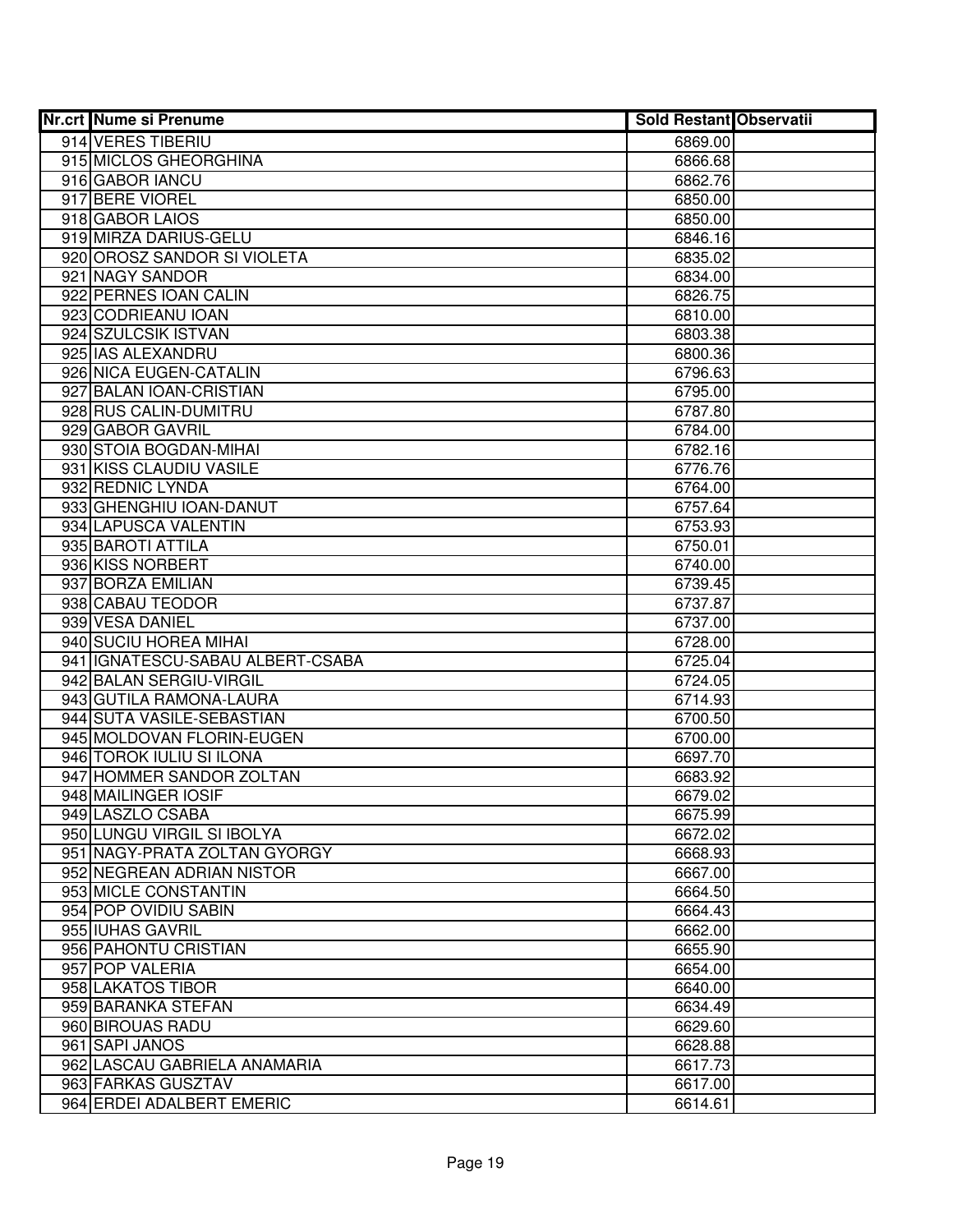| Nr.crt Nume si Prenume                                 | <b>Sold Restant Observatii</b> |  |
|--------------------------------------------------------|--------------------------------|--|
| 965 DOBLE RADU EUGEN                                   | 6611.00                        |  |
| 966 GYORI MONIKA                                       | 6610.00                        |  |
| 967 OPREA GABRIEL                                      | 6602.26                        |  |
| 968 COSTA MIRCEA-ADRIAN                                | 6600.00                        |  |
| 969 LUNCAN LUCIA                                       | 6600.00                        |  |
| 970 MOISIN ALEXANDRU                                   | 6600.00                        |  |
| 971 HURMUZ SURAJ                                       | 6599.78                        |  |
| 972 STIOP CALIN IONEL                                  | 6596.56                        |  |
| 973 ONICA ADRIAN-DORU                                  | 6596.27                        |  |
| 974 MARTIN FLORICA-MARIOARA                            | 6595.64                        |  |
| 975 CHERECHES RAZVAN-ARMAND                            | 6595.00                        |  |
| 976 TORJOC LUCIAN                                      | 6581.47                        |  |
| 977 BALOG PETRU                                        | 6578.50                        |  |
| 978 VESEA CARMEN ALINA                                 | 6567.95                        |  |
| 979 DEMETER SANDA                                      | 6564.09                        |  |
| 980 PURICE IOAN CRISTIAN                               | 6563.55                        |  |
| 981 BODNAR CARMEN-ILDIKO                               | 6555.00                        |  |
| 982 MALEK MARTON                                       | 6550.00                        |  |
| 983 ROSTAS LUCRETIA                                    | 6550.00                        |  |
| 984 DANELIUC NATALIA                                   | 6546.70                        |  |
| 985 PASKA MARIAN-VIRGIL                                | 6546.58                        |  |
| 986 ROSTAS STEFAN SI DRENA                             | 6545.07                        |  |
| 987 CUPSA PADUREAN SI ASOCIATII, SCA                   | 6537.80                        |  |
| 988 BOB IOAN RADU                                      | 6526.66                        |  |
| 989 BORBELYI ALEXANDRU                                 | 6525.56                        |  |
| 990 MURGULY IOSIF SI AURICA                            | 6523.29                        |  |
| 991 GABOR MATEI                                        | 6513.08                        |  |
| 992 TAKACS RENATTA-EDINA                               | 6513.00                        |  |
| 993 VALCEANU ALEXANDRU-VLAD                            | 6510.00                        |  |
| 994 POSZTOS ZSOLT-FERENCZ                              | 6505.00                        |  |
| 995 BUDAI IOSIF                                        | 6500.00                        |  |
| 996 CAVASDAN REMUS                                     | 6500.00                        |  |
| 997 LELEA VIOREL                                       | 6500.00                        |  |
| 998 PFA GHEORGHES ILPIU<br>999 PINTYE BRIGITTE-ANTONIA | 6500.00                        |  |
|                                                        | 6500.00                        |  |
| 1000 SASS SANDOR-JOZSEF<br>1001 PATAKI HASAS EMIL      | 6500.00                        |  |
| 1002 BICA ANGELA-CLAUDIA                               | 6490.00<br>6480.00             |  |
| 1003 VARODI LEONTIN                                    | 6475.17                        |  |
| 1004 MOCA SORIN VICTOR SI FLORINA                      | 6475.00                        |  |
| 1005 DRIMBA CIPRIAN MARIUS                             | 6473.84                        |  |
| 1006 JOUNAS ANTAL-FRANCISC                             | 6468.40                        |  |
| 1007 CIOCOIU RODICA SI PETRU MARIAN                    | 6466.39                        |  |
| 1008 HOEFSMIT LILIANA-STEFANIA                         | 6462.19                        |  |
| 1009 CIURAR ROBERT                                     | 6460.00                        |  |
| 1010 GUG PAVEL SI RAVEICA                              | 6451.64                        |  |
| 1011   DRAGHICI MIHAI                                  | 6441.00                        |  |
| 1012 GABOR STEFAN                                      | 6439.40                        |  |
| 1013 MICLOS MIRCEA SI GHEORGHINA                       | 6431.89                        |  |
| 1014 ENACHE MALINA                                     | 6430.96                        |  |
| 1015 APOSTOL CORNEL                                    | 6405.77                        |  |
|                                                        |                                |  |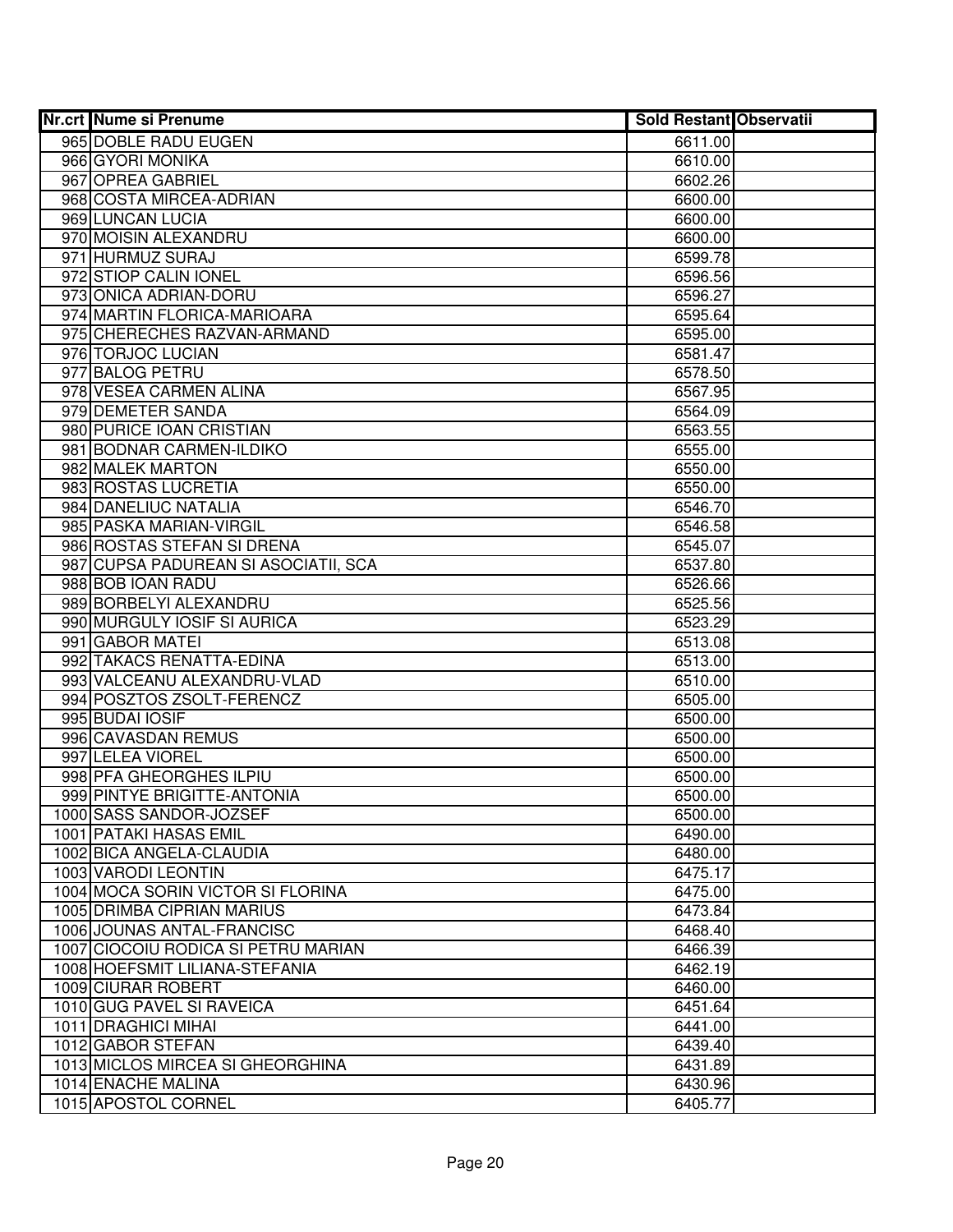| <b>Nr.crt Nume si Prenume</b>                              | <b>Sold Restant Observatii</b> |  |
|------------------------------------------------------------|--------------------------------|--|
| 1016 BUDAU DANIEL                                          | 6403.55                        |  |
| 1017 CRACIUN FLORIN                                        | 6402.55                        |  |
| 1018 SARACUT CLAUDIA MONICA                                | 6400.09                        |  |
| 1019 HANIS ZSOLT                                           | 6400.00                        |  |
| 1020 JUNC IOAN                                             | 6398.94                        |  |
| 1021 SIMINIC VASILE SI MARIA                               | 6386.67                        |  |
| 1022 ASZTALOS ZSOLT-FERENCZ                                | 6386.01                        |  |
| 1023 BIRO TEREZIA                                          | 6384.33                        |  |
| 1024 LORINCZ VIENTIN IOLANDA                               | 6371.54                        |  |
| 1025 PAP ZSOLT PETER                                       | 6370.15                        |  |
| 1026 BARNA LASZLO-AURELIAN                                 | 6363.00                        |  |
| 1027 MOISI TEODOR-DOREL                                    | 6360.22                        |  |
| 1028 DERBAN FLORIN-NICOLAE                                 | 6355.18                        |  |
| 1029 VANCEA ANA                                            | 6349.14                        |  |
| 1030 TIPOS NICOLAE                                         | 6345.30                        |  |
| 1031 CHERECHES FLOARE                                      | 6341.13                        |  |
| 1032 ARON TIBOR                                            | 6331.69                        |  |
| 1033 TARNOVETCHI GEORGE-IOAN                               | 6323.45                        |  |
| 1034 PIERSUNARU DUMITRU                                    | 6321.61                        |  |
| 1035 BUHAS CALIN-OVIDIU                                    | 6320.07                        |  |
| 1036 IUONAS DANA-MIRELA, VIVIEN SI MARK                    | 6312.38                        |  |
| 1037 DEAC OLIMPIU                                          | 6312.00                        |  |
| 1038 DEZSI GEZA                                            | 6310.10                        |  |
| 1039 ROSTAS MIRCEA SI LUCRETIA                             | 6302.88                        |  |
| 1040 LASCAU IOANA-PATRICIA                                 | 6300.00                        |  |
| 1041 RAT SORIN                                             | 6289.00                        |  |
| 1042 LEURINTIU GAVRIL                                      | 6285.11                        |  |
| 1043 VARGA IDA                                             | 6280.00                        |  |
| 1044 CICORTAS DORINICA                                     | 6265.85                        |  |
| 1045 WEKERLE IACOB                                         | 6265.64                        |  |
| 1046 TIRITEU FRANCISC                                      | 6265.25                        |  |
| 1047 PASCA IOAN                                            | 6264.10                        |  |
| <b>1048 ILIES THOMAS BECKET</b>                            | 6253.70                        |  |
| 1049 SZABO NICOLAE                                         | 6250.93                        |  |
| 1050 SIMON ANDREI                                          | 6250.00                        |  |
| 1051 DOCI STEFAN                                           | 6249.83                        |  |
| 1052 CSERNYI MARIA                                         | 6244.22                        |  |
| 1053 PINTEAN GHEORGHE                                      | 6243.35                        |  |
| 1054 NAGY ATTILA                                           | 6240.00                        |  |
| 1055 ARDELEAN IOANA - MARIA                                | 6234.00                        |  |
| 1056 GANA IONUT-GABRIEL                                    | 6233.00                        |  |
| 1057 MIHAI TEODOR-FLORIAN                                  | 6231.00                        |  |
| 1058 GABOR MINDRA                                          | 6227.07                        |  |
| 1059 MORUS CRISTIAN CLAUDIU                                | 6224.18                        |  |
| 1060 CZAPP IOSIF                                           | 6217.15                        |  |
| 1061 GABOR RUPERT                                          | 6215.00                        |  |
| 1062 ITTU MONICA-DORINA                                    | 6210.93                        |  |
| 1063 STIUBE DANIEL RADU                                    | 6210.67                        |  |
| 1064 KELEMEN IOAN SI ROZALIA<br>1065 GRAUR CSABA-ALEXANDRU | 6210.51<br>6207.36             |  |
| 1066 STROIU TANASE                                         |                                |  |
|                                                            | 6206.10                        |  |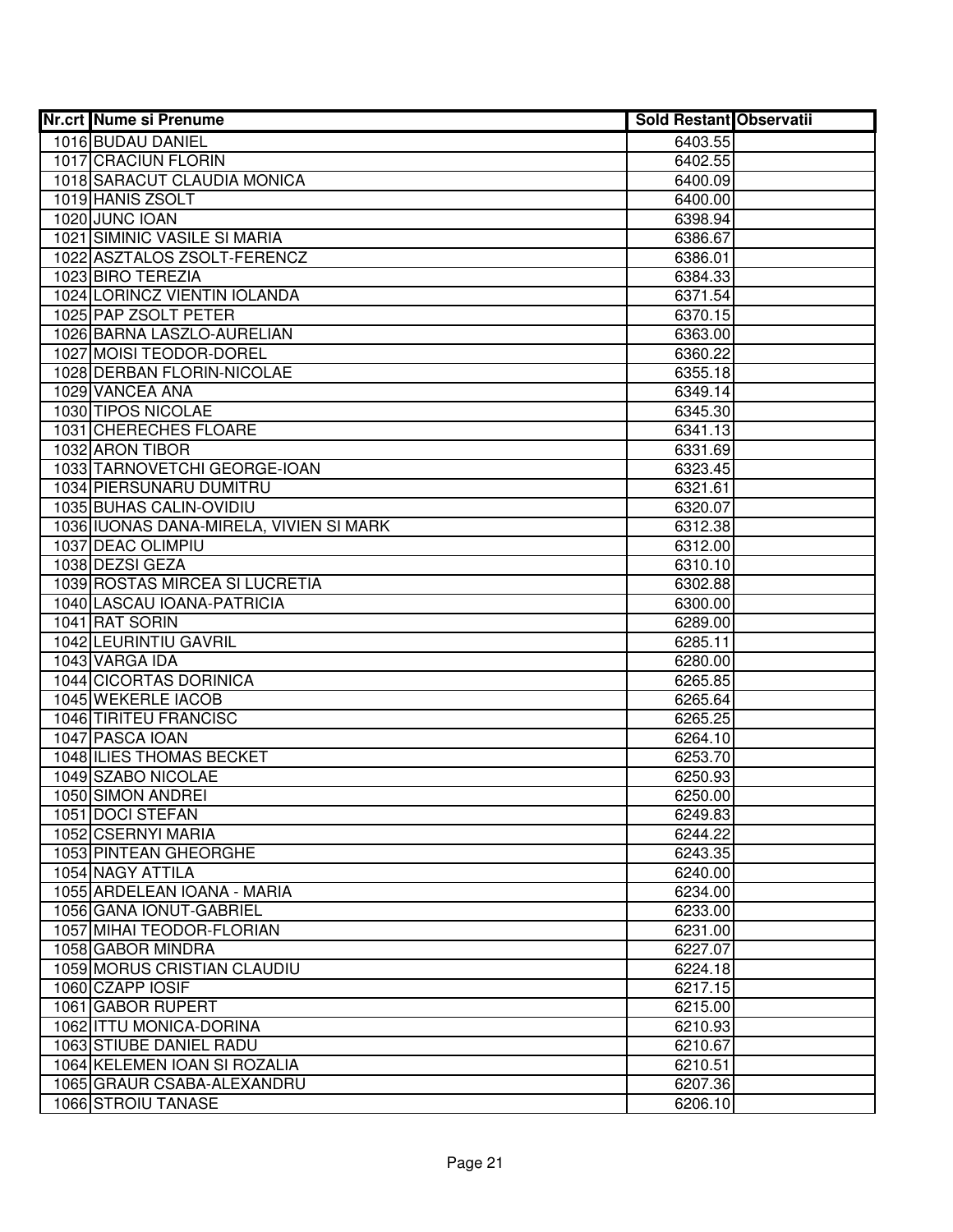| <b>Nr.crt Nume si Prenume</b>                           | <b>Sold Restant Observatii</b> |  |
|---------------------------------------------------------|--------------------------------|--|
| 1067 GABOR IANCU                                        | 6201.51                        |  |
| 1068 TRIPE IULIANA-NICOLETA                             | 6201.44                        |  |
| 1069 ALEXANDRU FANEL                                    | 6200.00                        |  |
| 1070 ASTEFANOAEI LUCIAN-FLORENTIN                       | 6200.00                        |  |
| 1071 POPA ADRIAN CRISTIAN                               | 6200.00                        |  |
| 1072 CIUCA CRISTIAN-ADRIAN                              | 6197.73                        |  |
| 1073 RUSKA-BANDA LASZLO                                 | 6197.24                        |  |
| 1074 SCHMIDT CONSTANTIN                                 | 6183.09                        |  |
| 1075 VAIDA DORIN SI DANIELA                             | 6182.98                        |  |
| 1076 BALAZS ALEXANDRU-LADISLAU                          | 6180.00                        |  |
| 1077 VARY ELISABETA SI GHERASIM                         | 6176.25                        |  |
| 1078 PARFENE RAZVAN-OLIMPIU                             | 6174.00                        |  |
| 1079 BREK GAVRIL-ZOLTAN                                 | 6171.97                        |  |
| 1080 ISZTOIKA MATEI                                     | 6170.00                        |  |
| 1081 FERARIU BOGDAN IOAN                                | 6141.50                        |  |
| 1082 STAFIE SORIN                                       | 6140.32                        |  |
| 1083 CIUCIUMIS STEFAN-DUMITRU                           | 6138.09                        |  |
| 1084 MOLDOVAN VASILE                                    | 6137.70                        |  |
| 1085 KAJCZA ANTON GIULIO                                | 6133.21                        |  |
| 1086 SCORTARI ILIE-CONSTANTIN                           | 6126.67                        |  |
| 1087 DARABAN DOREL PETRU                                | 6124.87                        |  |
| 1088 LATA IOAN ALEXANDRU                                | 6123.57                        |  |
| 1089 GIRBOVAN MIHAI CLAUDIU                             | 6123.53                        |  |
| 1090 KARACSONYI MARGARETA                               | 6121.90                        |  |
| 1091 LAJOS ANDREA - NICULINA                            | 6120.00                        |  |
| 1092 BAROTHI ANCA                                       | 6119.83                        |  |
| 1093 POPA ROMEO                                         | 6119.73                        |  |
| 1094 GABOR ROZALIA                                      | 6107.78                        |  |
| 1095 BARBONTA TRAIAN                                    | 6105.72                        |  |
| 1096 DRIMBA ADRIAN-MIHAI                                | 6100.00                        |  |
| 1097 LESAC ROBERT                                       | 6100.00                        |  |
| 1098 MINDRUT TEODOR                                     | 6100.00                        |  |
| 1099 MOCSAR JOZSEF                                      | 6090.00                        |  |
| 1100 BALAZS ZOLTAN - GYORGY                             | 6078.38                        |  |
| 1101 PALLO IZABELLA                                     | 6077.83                        |  |
| 1102 DEIBEL SIEGFRIED                                   | 6077.56<br>6067.09             |  |
| 1103 SOLOMIE IONUT GABRIEL<br>1104 BACIU CORNEL-CIPRIAN |                                |  |
| 1105 SILAGHI COSMIN-EMANUEL                             | 6046.08<br>6044.24             |  |
| 1106 AVRAM AMALIA-MELINDA SI GAVRIL                     | 6022.71                        |  |
| 1107 BORSA LEVENTE                                      | 6022.49                        |  |
| 1108 TARA VLAD GELU                                     | 6015.15                        |  |
| 1109 CABINET INDIVIDUAL AVOCATIAL COSTEA OVIDIU         | 6010.89                        |  |
| 1110 AL EZZEH TAREQ AHMAD TALAB                         | 6000.00                        |  |
| 1111 AMBRUS CLAUDIA                                     | 6000.00                        |  |
| 1112 BAGHE MARIA                                        | 6000.00                        |  |
| 1113 BARABAS IOAN                                       | 6000.00                        |  |
| 1114 BARNA PETRU-GHEORGHE                               | 6000.00                        |  |
| 1115 BIRTA CRISTINA-IOANA                               | 6000.00                        |  |
| 1116 BODNAR DANIELA                                     | 6000.00                        |  |
| 1117 BODNAR GAVRIL EUGEN                                | 6000.00                        |  |
|                                                         |                                |  |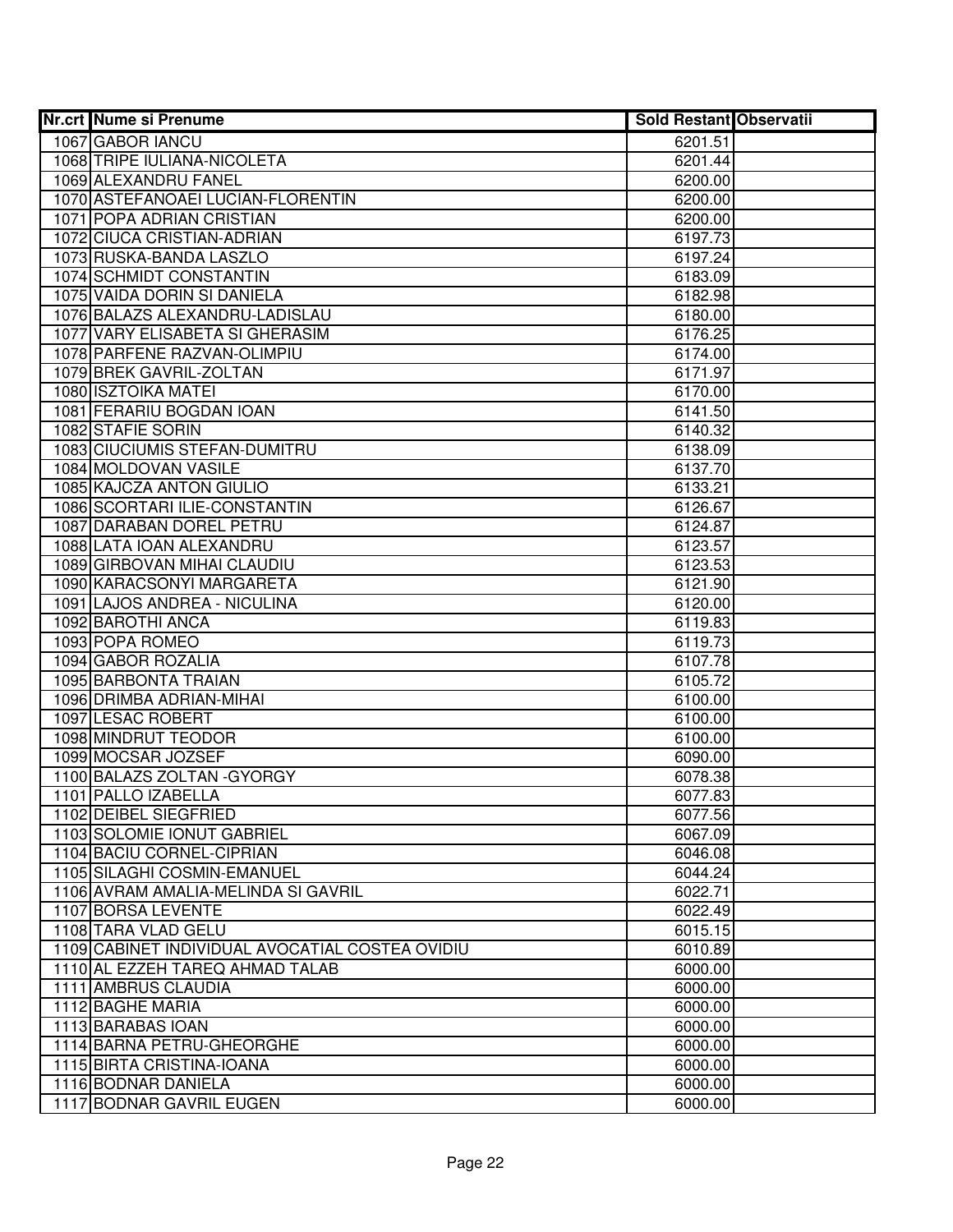| <b>Nr.crt Nume si Prenume</b>       | <b>Sold Restant Observatii</b> |  |
|-------------------------------------|--------------------------------|--|
| 1118 BRINDUS OLIMPIA                | 6000.00                        |  |
| 1119 BUDAI KAROLY-ROBERT            | 6000.00                        |  |
| 1120 BULGARU FLORIN                 | 6000.00                        |  |
| 1121 BULZAN MARIA                   | 6000.00                        |  |
| 1122 BUNTA DAN-PETRU                | 6000.00                        |  |
| 1123 CAMPAN NELU-FLORIN             | 6000.00                        |  |
| 1124 CIMERDEAN KLARA                | 6000.00                        |  |
| 1125 CIOCANARU HOREA-ALEXANDRU      | 6000.00                        |  |
| 1126 CONTINI SILVIA-GEORGETA        | 6000.00                        |  |
| <b>1127 CSER JANOS-ATTILA</b>       | 6000.00                        |  |
| 1128 CSETE ZOLTAN IANOS             | 6000.00                        |  |
| 1129 DE SMET MEDA                   | 6000.00                        |  |
| 1130 DEMETER FLORINA                | 6000.00                        |  |
| 1131 DOMJAN CAROL ZSOLT             | 6000.00                        |  |
| 1132 EPUREANU DORIN                 | 6000.00                        |  |
| 1133 FLONTA DANIEL                  | 6000.00                        |  |
| 1134 FOIT DANUT VIOREL              | 6000.00                        |  |
| 1135 GERZON RUDOLF                  | 6000.00                        |  |
| 1136 GIBOI EMILIA                   | 6000.00                        |  |
| 1137 GOIA ANGELA-HAJNALKA           | 6000.00                        |  |
| 1138 HALASZ GYONGYI                 | 6000.00                        |  |
| 1139 HARAGOS ORSOLYA                | 6000.00                        |  |
| 1140 IOVA MARTA                     | 6000.00                        |  |
| 1141 IVAN LUCIAN-ARON               | 6000.00                        |  |
| 1142 JUCAN AUGUSTIN-DOREL           | 6000.00                        |  |
| 1143 KALLAI EVA-PIROSKA             | 6000.00                        |  |
| <b>1144 KORPAS FLORIAN</b>          | 6000.00                        |  |
| 1145 KUN LAVINIA-ALIETA             | 6000.00                        |  |
| 1146 LAKATOS SANDOR                 | 6000.00                        |  |
| 1147 LICOIU LUDOVIC-ATTILA          | 6000.00                        |  |
| 1148 MEZE PETRU FRANCISC            | 6000.00                        |  |
| 1149 MOCA FLORINA-CRISTINA          | 6000.00                        |  |
| 1150 MOHOLEA LIANA-DANIELA          | 6000.00                        |  |
| 1151 MOLDOVAN FLAVIU                | 6000.00                        |  |
| 1152 MOS MIHAI-SILVIU               | 6000.00                        |  |
| 1153 MUTIU CRISTIAN                 | 6000.00                        |  |
| 1154 OKOS ISTVAN-JOZSEF             | 6000.00                        |  |
| 1155 PAP ZOLTAN                     | 6000.00                        |  |
| 1156 POPA FLORIN-GHEORGHE           | 6000.00                        |  |
| 1157 POPA NICOLAE CALIN             | 6000.00                        |  |
| 1158 POPA RAMONA-IOANA              | 6000.00                        |  |
| 1159 POPA TEOFIL-DANIEL             | 6000.00                        |  |
| 1160 PRAHOVEANU CRISTINA            | 6000.00                        |  |
| 1161 PUSCAS ALINA-TATIANA           | 6000.00                        |  |
| 1162 RODA PAOLO                     | 6000.00                        |  |
| 1163 ROSTAS MARIA                   | 6000.00                        |  |
| 1164 SAMANIEGO SOTO EDUARDO ARMANDO | 6000.00                        |  |
| 1165 SARAZ ANGELA                   | 6000.00                        |  |
| 1166 SIFT GABRIELA-CORINA           | 6000.00                        |  |
| 1167 STANCIU EUGEN                  | 6000.00                        |  |
| 1168 SZABO JOZSEF                   | 6000.00                        |  |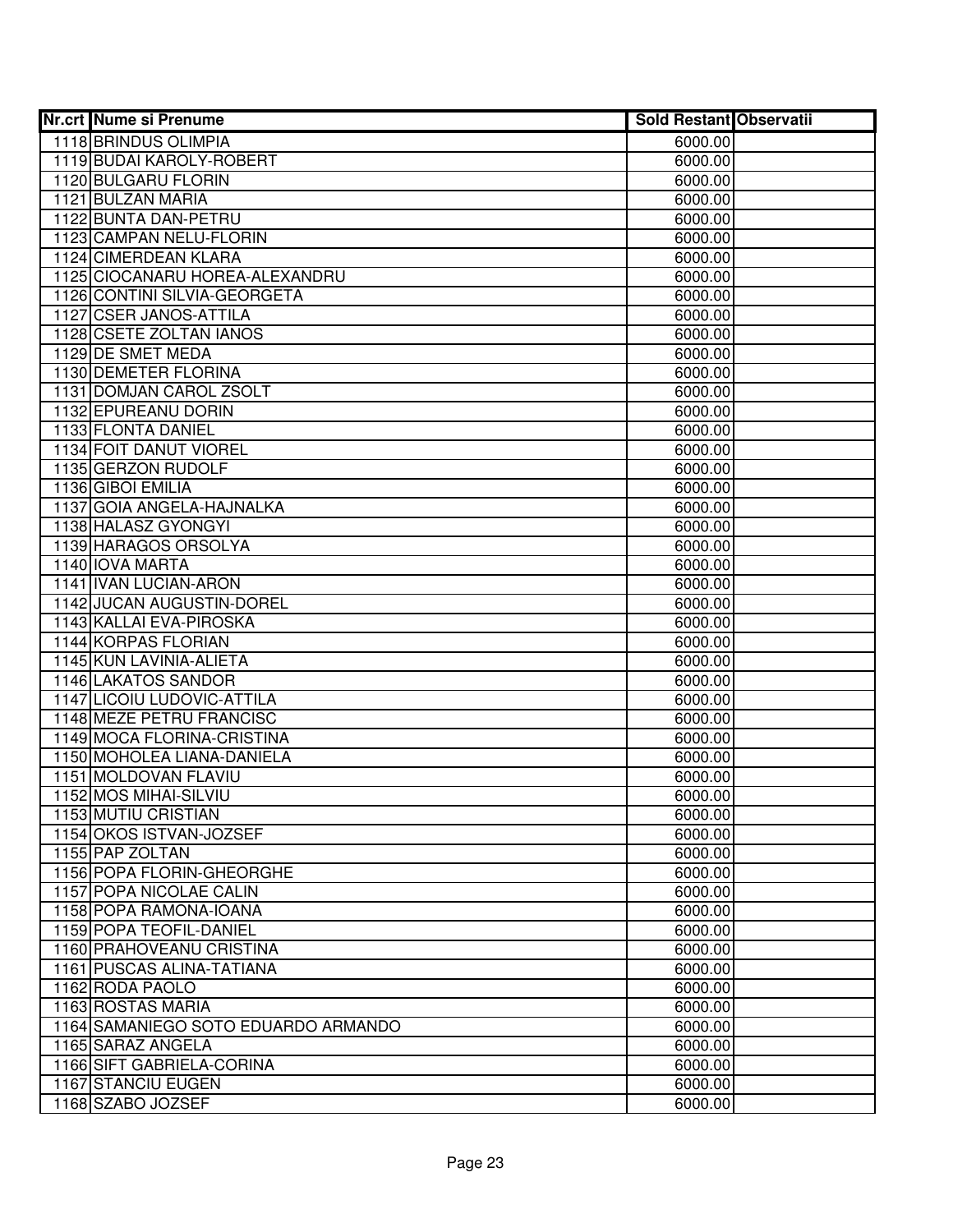| <b>Nr.crt Nume si Prenume</b>              | <b>Sold Restant Observatii</b> |  |
|--------------------------------------------|--------------------------------|--|
| 1169 SZILAGYI ANIKO                        | 6000.00                        |  |
| 1170 TINCAU IOANA-NICOLETA                 | 6000.00                        |  |
| 1171 TOROK LEVENTE-LORANT                  | 6000.00                        |  |
| 1172 TOTH ATTILA                           | 6000.00                        |  |
| 1173 TOTH SANDOR                           | 6000.00                        |  |
| 1174 TRIFA IULIU                           | 6000.00                        |  |
| 1175 VAKAR MARIA-LIANA                     | 6000.00                        |  |
| 1176 VAN GELEEN ELENA CRISTINA             | 6000.00                        |  |
| <b>1177 VANCEA ALIN DANIEL</b>             | 6000.00                        |  |
| 1178 VARDAI ANDREEA MARIA                  | 6000.00                        |  |
| 1179 VASILE DIANA-ANCA                     | 6000.00                        |  |
| 1180 VIGLIONE MICHELLE                     | 6000.00                        |  |
| 1181   IOVANOVICI MILAN IONUT              | 5998.40                        |  |
| 1182 CIOTIR CIPRIAN GEORGE                 | 5997.00                        |  |
| 1183 MERCEA ADRIAN SI SANDA                | 5991.45                        |  |
| 1184 POP IOAN-GHEORGHE                     | 5989.57                        |  |
| 1185 IONESCU DORIN SI GABRIELA             | 5984.20                        |  |
| 1186 GILAU GHEORGHE-CAROL                  | 5982.17                        |  |
| 1187 CHIRODEA ELISABETA                    | 5968.11                        |  |
| 1188 ELENES CIPRIAN-IONEL                  | 5966.41                        |  |
| 1189 SIME RADU HORIA                       | 5963.00                        |  |
| 1190 NAGY LAJOS                            | 5962.50                        |  |
| 1191 COSAC MATEI-ROMEO                     | 5960.00                        |  |
| 1192 TIRTIU REMUS-CRISRIAN                 | 5960.00                        |  |
| 1193 PRECUP TRAIAN                         | 5951.00                        |  |
| 1194 BONDICI CRINA-FELICIA                 | 5947.30                        |  |
| 1195 MILLE ROMEO                           | 5945.00                        |  |
| 1196 TAPU VALERIU COSMIN                   | 5944.57                        |  |
| 1197 NAGY LASZLO                           | 5939.45                        |  |
| 1198 BABOS ERZSEBET                        | 5938.05                        |  |
| 1199 GONCZE ATTILA-BELA                    | 5936.00                        |  |
| 1200 GIRZ ELISABETA                        | 5932.43                        |  |
| 1201 MIHELE FLORIAN                        | 5931.88                        |  |
| 1202 COZMA ANA                             | 5931.57                        |  |
| 1203 LOLO ISTVAN                           | 5925.97                        |  |
| 1204 IUONAS VIVIEN-VANDA                   | 5925.68                        |  |
| 1205 MIHAI GHEORGHE                        | 5920.00<br>5915.62             |  |
| 1206 VARGA STEFAN<br>1207 IAMBOR ALEXANDRU |                                |  |
| 1208 SARB ADRIAN-DANIEL                    | 5909.91<br>5908.67             |  |
| 1209 ABRUDAN ADRIAN                        |                                |  |
| 1210 VERES GEORGETA                        | 5907.18                        |  |
| 1211 CRACIUN SORIN-IOAN                    | 5905.00<br>5901.61             |  |
| 1212 BELENESI FLORIAN                      |                                |  |
| 1213 ALBUTIU DOREL-DUMITRU                 | 5898.21<br>5892.82             |  |
| 1214 CARAIANI BENONI MARIAN                | 5889.76                        |  |
| 1215 FEHER PIROSCA                         | 5881.37                        |  |
| 1216 HEBRISTEAN VIOREL-LAURIAN             | 5881.00                        |  |
| 1217 NECULAI DANIEL                        | 5874.55                        |  |
| 1218 LAZAR SEBASTIAN CONSTANTIN            | 5868.78                        |  |
| 1219 GABOR GABOR                           | 5860.16                        |  |
|                                            |                                |  |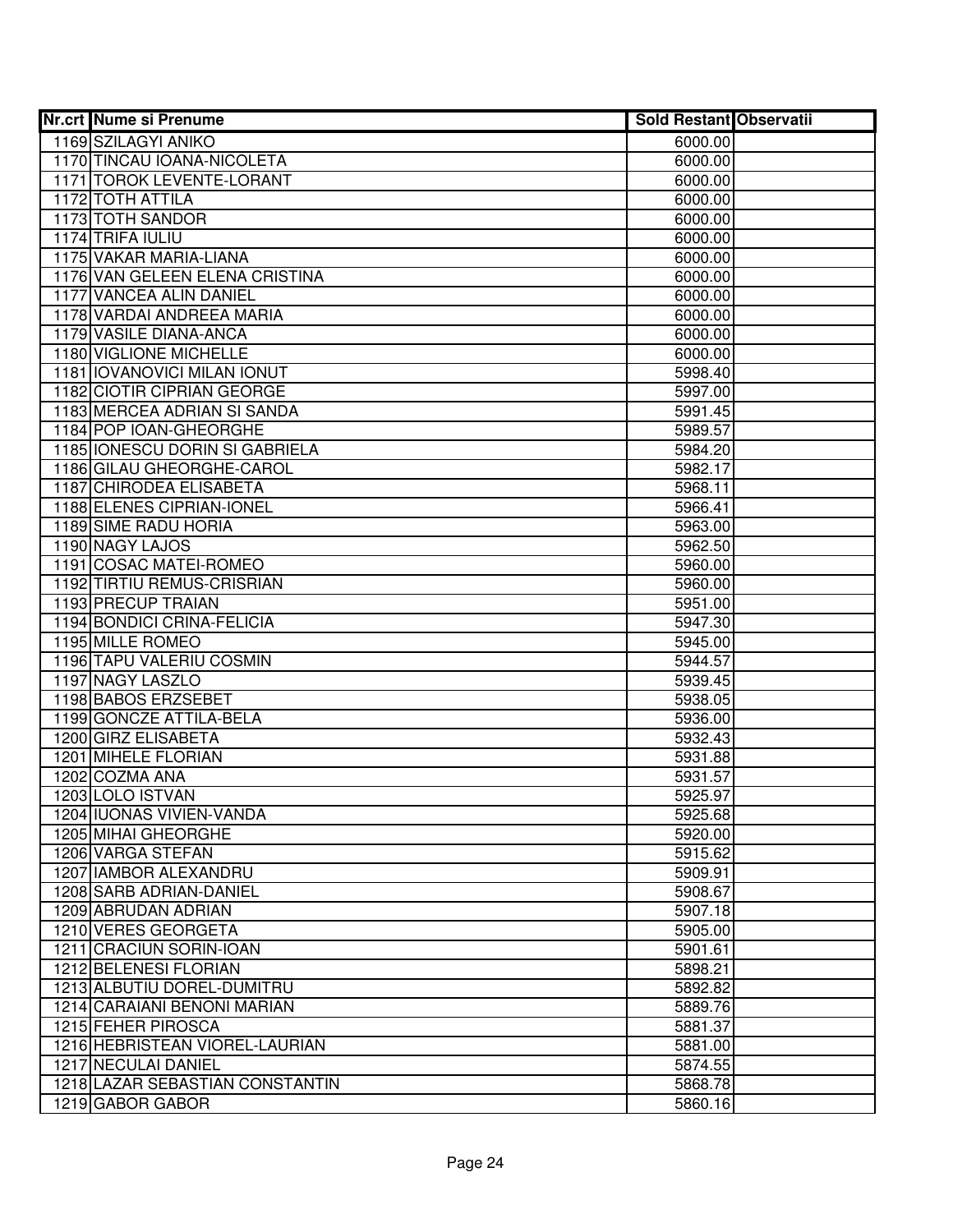| <b>Nr.crt Nume si Prenume</b>                       | <b>Sold Restant Observatii</b> |  |
|-----------------------------------------------------|--------------------------------|--|
| 1220 KUDELASZ LEVENTE-TIBOR                         | 5860.00                        |  |
| 1221 OTVOS CLAUDIU PETRU                            | 5859.97                        |  |
| 1222 CIURBA GABRIEL                                 | 5855.00                        |  |
| 1223 VARGA TIBOR                                    | 5853.00                        |  |
| 1224 AMBUDAN ILONA                                  | 5843.60                        |  |
| 1225 VERES IULIANA                                  | 5833.29                        |  |
| 1226 MUNTEAN IULIU                                  | 5832.52                        |  |
| 1227 FEKETE CONSTANTIN                              | 5810.00                        |  |
| 1228 SLIEDER IRINA                                  | 5809.04                        |  |
| 1229 MOLDOVAN FLORIN ANDREI                         | 5807.03                        |  |
| 1230 CIURAR LAIE                                    | 5806.52                        |  |
| 1231 ANECHIFORESEI CATALIN-CONSTANTIN               | 5800.00                        |  |
| 1232 GABOR GABOR                                    | 5792.01                        |  |
| 1233 BARA MIRELA AURELIA                            | 5787.07                        |  |
| 1234 MEZE DANIELA-VIORICA                           | 5780.96                        |  |
| 1235 DEAC DOREL                                     | 5777.91                        |  |
| 1236 COSTEA FLAVIU                                  | 5777.50                        |  |
| 1237 BALINT FLORIN SI FLOARE                        | 5776.04                        |  |
| 1238 KHAN FARAZ                                     | 5759.48                        |  |
| 1239 SZABO LEVENTE                                  | 5759.19                        |  |
| 1240 MONE RAZVAN-MADALIN                            | 5755.24                        |  |
| 1241 OLAH MARIA                                     | 5750.98                        |  |
| 1242 BURCSA MIHAI                                   | 5740.00                        |  |
| 1243 FAZEKAS VIORICA MAGDALENA                      | 5736.98                        |  |
| 1244 CORBUT PAUL-SEBASTIAN                          | 5735.42                        |  |
| 1245 TOTH STEFAN SI KATALIN                         | 5734.27                        |  |
| 1246 APETREI DANIEL                                 | 5734.00                        |  |
| 1247 IUONAS CORNELIU-REMUS SI ILDIKO GYONGYI        | 5729.50                        |  |
| 1248 BERINDE RADU SI DIANA                          | 5725.64                        |  |
| 1249 POPA OCTAVIAN                                  | 5725.00                        |  |
| 1250 GABOR SUSANA                                   | 5721.96                        |  |
| 1251 BONCEA IOAN-LAVINIU                            | 5719.07                        |  |
| 1252 POPA DANIEL-CIPRIAN                            | 5718.99                        |  |
| 1253 DERECICHEI FLORIN                              | 5718.80                        |  |
| 1254 BUNDIK ROBERT                                  | 5716.29                        |  |
| 1255 SANDOR CRISTIAN                                | 5714.00                        |  |
| 1256 SANDOR-BARLEA ZOLTAN                           | 5713.43                        |  |
| 1257 RICCIO ROBERTO                                 | 5713.26                        |  |
| 1258 GHENGHIU LAURENTIU-RADU                        | 5706.88                        |  |
| 1259 STEINBRECHER HABINJAK IOLANDA                  | 5705.37                        |  |
| 1260 VARGA ISTVAN ROBERT<br>1261 PUIE RAZVAN-GEORGE | 5702.00                        |  |
| 1262 DAVID DANIEL-VIRGIL                            | 5701.58<br>5700.40             |  |
|                                                     |                                |  |
| 1263 GABOR IANOS<br>1264 KATONA ALEXANDRA-LOREDANA  | 5700.00                        |  |
| 1265 BIRTA VASILE-CATALIN                           | 5700.00                        |  |
| 1266 MIHAI MARIUS                                   | 5694.78                        |  |
| 1267 GYORI FLORIN-MARIUS                            | 5671.26                        |  |
| 1268 NUT IOAN                                       | 5668.81<br>5667.87             |  |
| 1269 POPA DANIELA VIOLETA                           | 5655.72                        |  |
| 1270 ISZTOYKA GABOR                                 |                                |  |
|                                                     | 5650.00                        |  |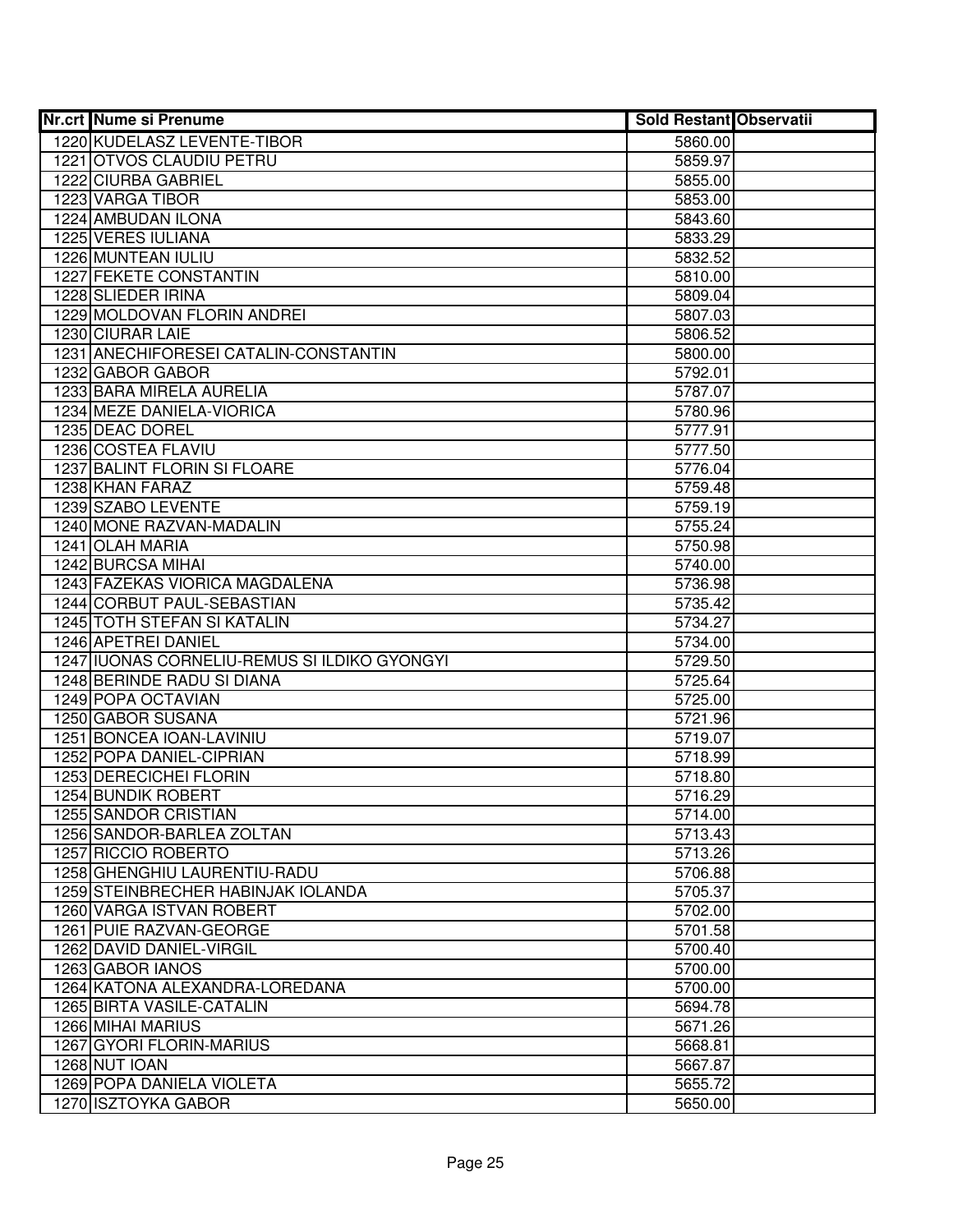| <b>Nr.crt Nume si Prenume</b>           | <b>Sold Restant Observatii</b> |  |
|-----------------------------------------|--------------------------------|--|
| 1271 LAZAU CIPRIAN VLADUT               | 5650.00                        |  |
| 1272 BORSI MIHAELA-VIRGINIA             | 5647.55                        |  |
| 1273 CORDA IONAS                        | 5647.50                        |  |
| 1274 IENEI PARASCHIVA                   | 5646.15                        |  |
| 1275 UNGUR CLAUDIU-LIVIU                | 5636.00                        |  |
| 1276 COVACIU ALEXANDRU                  | 5625.04                        |  |
| 1277 GABOR STEFAN                       | 5624.22                        |  |
| 1278 POPA OCTAVIAN                      | 5620.02                        |  |
| 1279 GAIDOS SAMUEL SIMION               | 5620.00                        |  |
| 1280 ZIGA EMANUEL-VIOREL                | 5620.00                        |  |
| 1281 CSERVAK MIKLOS ZSOLT               | 5618.89                        |  |
| 1282 HRIN GHEORGHE-DORIN                | 5602.88                        |  |
| 1283 BOLONI ARON                        | 5597.90                        |  |
| 1284 PASCA-TANC BIANCA-CLARA            | 5597.90                        |  |
| 1285 GABOR GABRIEL                      | 5595.00                        |  |
| 1286 DUME MIRCEA VASILE                 | 5588.76                        |  |
| 1287 HORVATH GHEORGHE                   | 5585.00                        |  |
| 1288 LAKATOS AUGUSTIN                   | 5580.00                        |  |
| 1289 RACZ ELVIRA                        | 5572.44                        |  |
| 1290 BANO TUNDE VIORICA                 | 5572.00                        |  |
| 1291 BLAGOE-BREDICEANU CRISTIAN-FLAVIUS | 5569.14                        |  |
| 1292 POP RODICA-ANDREEA                 | 5550.00                        |  |
| 1293 GABOR IOAN ADRIAN                  | 5546.95                        |  |
| 1294 LIPTAK ZOLTAN                      | 5546.89                        |  |
| 1295 STURZ CIPRIAN-IOAN SI CRINA-IOANA  | 5533.69                        |  |
| 1296 AGOSTON EMIL IOAN                  | 5530.00                        |  |
| 1297 LORENCZ ANA                        | 5527.59                        |  |
| 1298 DEMETER TRAIAN                     | 5526.29                        |  |
| 1299 ANCSAN VASILE CIPRIAN SI AURICA    | 5516.12                        |  |
| 1300 COSMA FLORIN-CALIN                 | 5511.29                        |  |
| 1301 URSU MIHAI-ADRIAN                  | 5507.50                        |  |
| 1302 SZABO ELISABET MARIA               | 5506.42                        |  |
| 1303 LAZAR GHEORGHE                     | 5500.89                        |  |
| 1304 DRUGAS TEODOR                      | 5500.84                        |  |
| 1305 GROZE TRAIAN                       | 5500.00                        |  |
| 1306 GYONGYOSI FERDINAND-GHEORGHE       | 5500.00                        |  |
| 1307 FOCOS GABRIEL-RAZVAN               | 5483.17                        |  |
| 1308 RADU TEODOR si ANA                 | 5473.23                        |  |
| 1309 CORDOVAN JENO                      | 5470.00                        |  |
| 1310 RADUCANU VASILE RAJ                | 5463.00                        |  |
| 1311 ROSTAS IOAN-DOLAR                  | 5460.00                        |  |
| 1312 SILAGHI ADRIAN-GABRIEL             | 5453.25                        |  |
| 1313 HODISAN ELISABETA                  | 5448.00                        |  |
| 1314 SCHUSTER HANZ                      | 5448.00                        |  |
| 1315 STAN MARIN                         | 5447.53                        |  |
| 1316 COCIUBAN ENIKO-ANDREA              | 5446.00                        |  |
| 1317 ANDOR ALEXANDRU DAN                | 5438.38                        |  |
| 1318 IONESCU MARIN                      | 5436.00                        |  |
| 1319 SIPOS EVA ELISABETA                | 5433.96                        |  |
| 1320 ANEI LIVIU SI MIHAELA              | 5431.87                        |  |
| 1321 PADUREAN MARIN FLORIN              | 5427.59                        |  |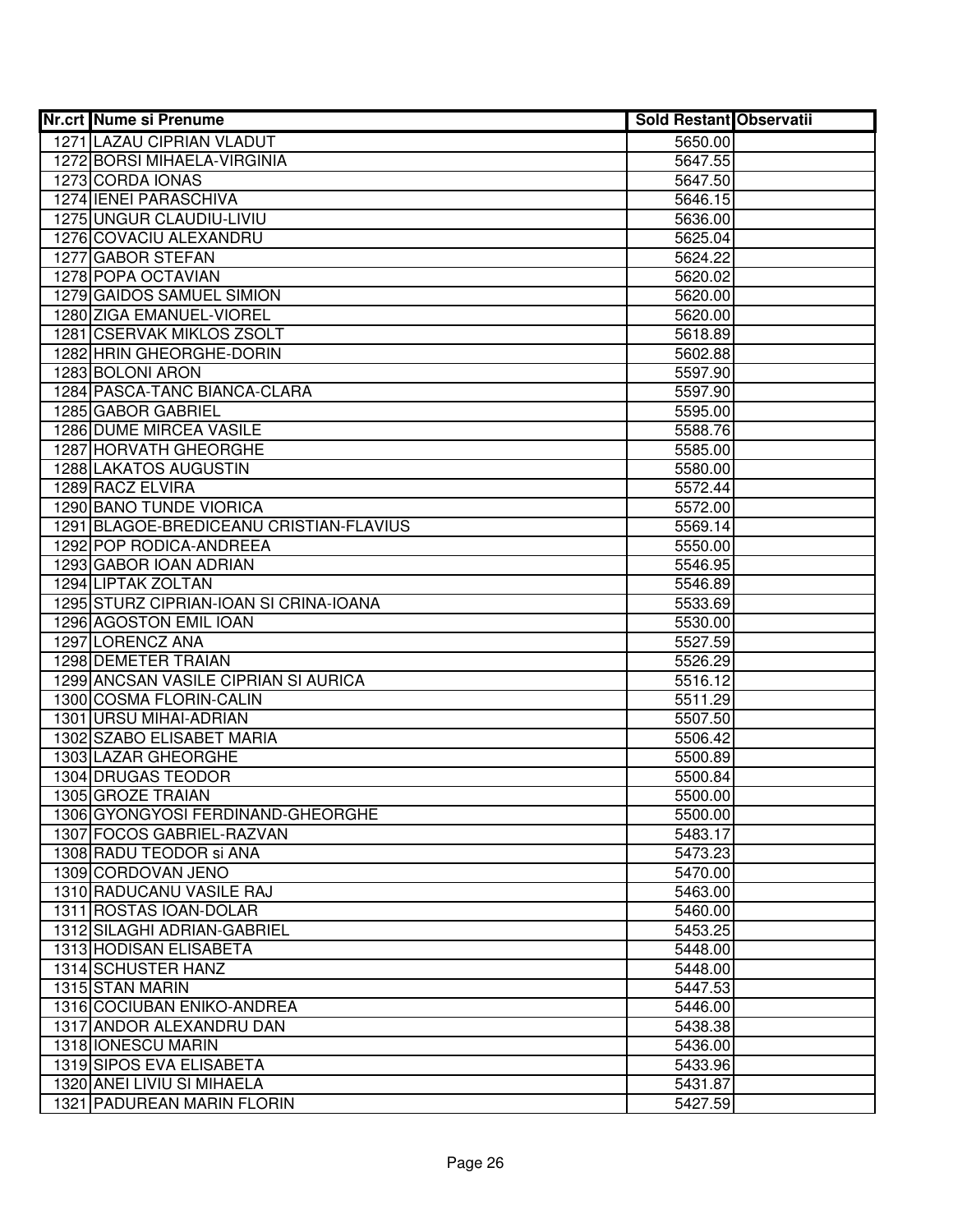| <b>Nr.crt Nume si Prenume</b>              | <b>Sold Restant Observatii</b> |  |
|--------------------------------------------|--------------------------------|--|
| 1322 MARIAN CALIN OLIVIU                   | 5425.23                        |  |
| 1323 SZUCS STEFAN-OLGA                     | 5424.27                        |  |
| 1324 BRATA MARIA                           | 5421.01                        |  |
| 1325 TOTH SANDOR SI LIDIA                  | 5419.39                        |  |
| 1326 UNGUR GYORGY-JOZSEF                   | 5405.54                        |  |
| 1327 PORUMB CORNELIA                       | 5400.18                        |  |
| 1328 KISS LASZLO                           | 5400.00                        |  |
| 1329 VIDICAN DAN                           | 5400.00                        |  |
| 1330 SALAGEAN DANIEL-OLIMPIU               | 5395.93                        |  |
| 1331 SAMU SORIN MIHAI                      | 5391.00                        |  |
| 1332 MAKAI CAROL                           | 5390.00                        |  |
| 1333 MINDRUTIU MARIUS                      | 5384.00                        |  |
| 1334 CHIOREAN-VAGNER MARIUS-OVIDIU         | 5381.85                        |  |
| 1335 POP MARIUS                            | 5379.62                        |  |
| 1336 GHIT IONUT-ALEXANDRU                  | 5379.14                        |  |
| 1337 ISTOICA IOAN SI TEREZ                 | 5373.81                        |  |
| 1338 NOVAK ZSOLT-ISTVAN                    | 5370.00                        |  |
| 1339 KOVACS ISTVAN                         | 5363.12                        |  |
| 1340 BOITOR CAROL                          | 5355.00                        |  |
| 1341 FOGHIS TRAIAN                         | 5354.51                        |  |
| 1342 PANTEA ARTHUR CORNEL                  | 5346.29                        |  |
| 1343 FALUB COSMIN-BIR. IND. DE ARHITECTURA | 5344.58                        |  |
| 1344 ISZTOIKA STEFAN                       | 5341.32                        |  |
| 1345 SIMO MARIA-MAGDALENA                  | 5335.78                        |  |
| 1346 SFERLEA GHEORGHE                      | 5334.23                        |  |
| 1347 MOTOS MIHAI                           | 5332.00                        |  |
| 1348 FARKAS TIBOR                          | 5330.08                        |  |
| 1349 CABA DANIELA                          | 5327.94                        |  |
| 1350 BOROS STEFAN                          | 5325.28                        |  |
| 1351 CHEREGI GEORGE RAZVAN                 | 5320.50                        |  |
| 1352 ERDEI ATTILA                          | 5320.00                        |  |
| 1353 PANCU NICOLAE VIRGIL SI LENUTA        | 5317.05                        |  |
| 1354 CABA DOINA                            | 5315.62                        |  |
| 1355 INDRIE GHEORGHE-FLORIN                | 5310.32                        |  |
| 1356 LASCAU MARINA-LUCICA                  | 5300.00                        |  |
| 1357 POP RAZVAN                            | 5300.00                        |  |
| 1358 TICOSI MIRCEA-CALIN                   | 5300.00                        |  |
| 1359 KABARITI MARGARETA                    | 5294.57                        |  |
| 1360 VINCZE-NAGY LADISLAU                  | 5284.70                        |  |
| 1361 BALA ERZSEBET                         | 5283.52                        |  |
| <b>1362 PETRILA MARIUS SORIN</b>           | 5276.53                        |  |
| 1363 MOT RELU SEBASTIAN                    | 5276.28                        |  |
| 1364 KOVACS OLGA                           | 5275.89                        |  |
| 1365 ROSTAS RIBILA                         | 5274.50                        |  |
| 1366 ANDOR ALIN-IOAN                       | 5272.13                        |  |
| 1367 BARTOK ANIKO                          | 5269.50                        |  |
| 1368 IUDEAN RAMONA-CLAUDIA                 | 5244.17                        |  |
| 1369 CRETU VIOREL REMUS                    | 5239.16                        |  |
| 1370 ULMARU PETRACHE                       | 5237.00                        |  |
| 1371 FERARU ANNAMARIA-GABRIELLA            | 5231.68                        |  |
| 1372 TRIFAN DUMITRU                        | 5226.58                        |  |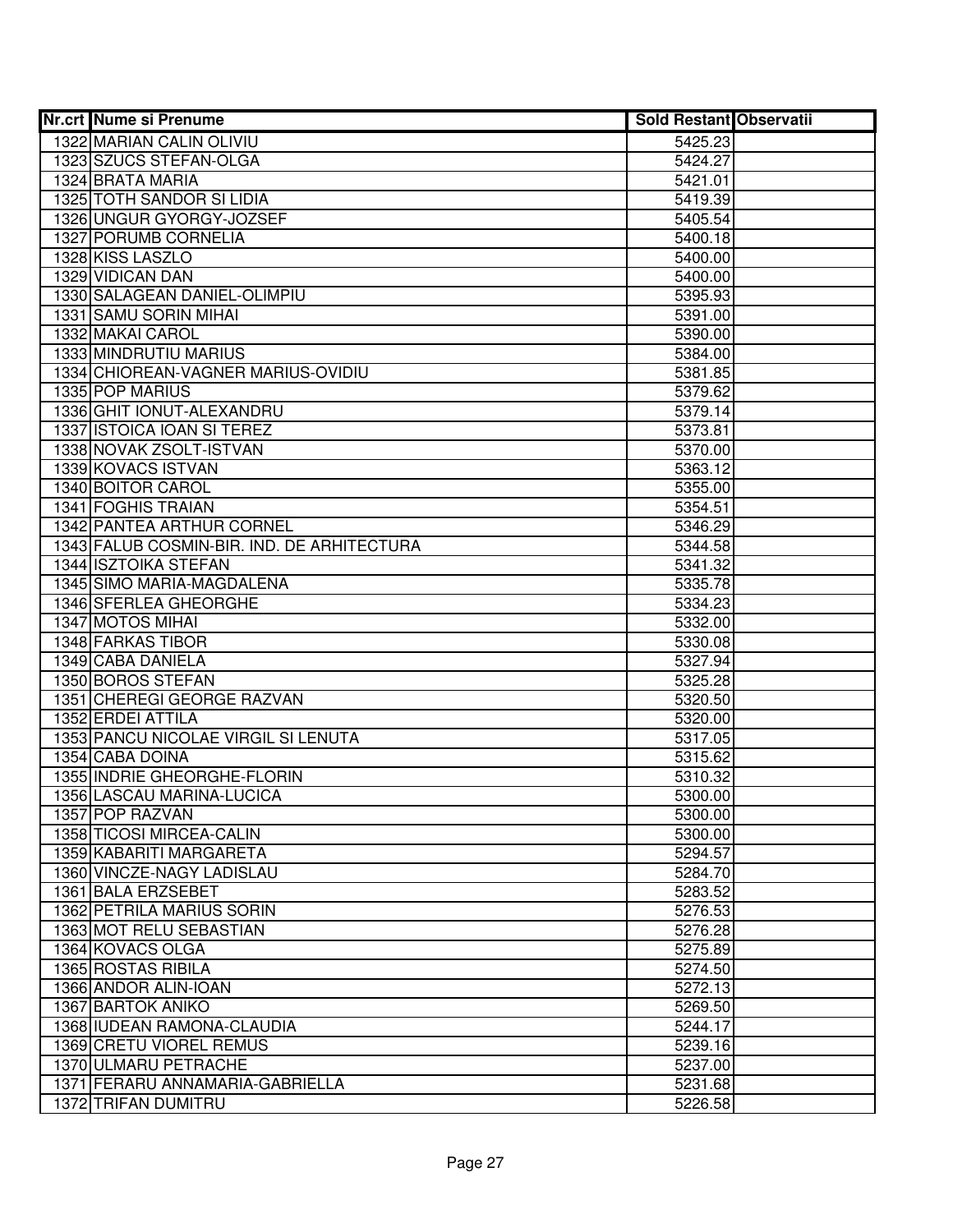| <b>Nr.crt Nume si Prenume</b>      | <b>Sold Restant Observatii</b> |  |
|------------------------------------|--------------------------------|--|
| 1373 <b>IONESCU GABRIEL RAZVAN</b> | 5226.44                        |  |
| 1374 CORENIUC CLAUDIU-EMIL         | 5220.00                        |  |
| 1375 CHEREGI RAMONA-VETA           | 5209.30                        |  |
| 1376 PAP HAJNALKA                  | 5205.68                        |  |
| 1377 TINC ALIN-FLORIN              | 5202.50                        |  |
| 1378 BENKO GABOR-ATTILA            | 5201.52                        |  |
| 1379 GABOR KATALIN                 | 5200.00                        |  |
| 1380 KISS MARIA-MAGDALENA          | 5200.00                        |  |
| 1381 KOMAREK GYULA-MIHALY          | 5200.00                        |  |
| 1382 COSTEA FLORIAN DAVID          | 5198.14                        |  |
| 1383 BONDAR GHEORGHE               | 5185.29                        |  |
| 1384 LUCACI CRISTIAN               | 5185.00                        |  |
| 1385 MUSET MARIN CONSTANTIN        | 5180.00                        |  |
| 1386 COCIUBAN PAUL-CRISTIAN        | 5175.17                        |  |
| 1387 GALIS PETRU SI DUMITRU        | 5175.11                        |  |
| 1388 CHIRILA SERGIU DANIEL         | 5171.00                        |  |
| 1389 ONITA DANIEL                  | 5164.91                        |  |
| 1390 HRINCA COSTICA                | 5158.66                        |  |
| 1391 VIERU PETRICA SI LIOARA       | 5155.52                        |  |
| 1392 CORA CRISTIAN-IOAN            | 5149.42                        |  |
| 1393 HIRTEA CRISTIAN GABRIEL       | 5145.07                        |  |
| 1394 ARDELEAN GHEORGHE-SORIN       | 5144.38                        |  |
| 1395 POPOVICI IOAN                 | 5143.98                        |  |
| 1396 LASCU FLORENTINA-ALINA        | 5142.91                        |  |
| 1397 POPOVICI LIVIU NICOLAE-AV.    | 5138.00                        |  |
| 1398 ABRUDAN LENUTA                | 5132.00                        |  |
| 1399 BACIU DACIAN-CONSTANTIN       | 5130.42                        |  |
| 1400 CELIK BIROL                   | 5129.81                        |  |
| 1401 URS AUGUSTIN SI VALERIA       | 5128.66                        |  |
| 1402 HEREDEA DANIEL IONUT          | 5120.06                        |  |
| 1403 NUTAS ANTONIA-BIANCA          | 5119.41                        |  |
| 1404 GABOR RUPI                    | 5118.77                        |  |
| 1405 CALAU DUMITRU                 | 5114.37                        |  |
| 1406 CIARNAU IOAN                  | 5110.00                        |  |
| 1407 SATMARI IOAN GHEORGHE         | 5107.24                        |  |
| 1408 PRODAN MIRELA-LOREDANA        | 5106.00                        |  |
| 1409 CRACIUN ADRIAN DANIEL         | 5105.00                        |  |
| 1410 TENT IOAN                     | 5102.84                        |  |
| 1411 POP MIHAELA-LILIANA           | 5101.71                        |  |
| 1412 BARAT ISTVAN                  | 5100.00                        |  |
| 1413 DUMITRIU STEFAN               | 5100.00                        |  |
| 1414 PRAJA LEVENTE-VASILE          | 5100.00                        |  |
| 1415 CHIS MARIOARA                 | 5099.02                        |  |
| 1416 CZEGLEDI NORBERT              | 5091.00                        |  |
| 1417 IOVAN ALEXANDRU               | 5090.00                        |  |
| 1418 MATE RUDOLF                   | 5084.79                        |  |
| 1419 POPUTE TEODOR                 | 5082.57                        |  |
| 1420 SAPOJNICOVA NICOLAE-OVIDIU    | 5082.25                        |  |
| 1421 CABAU GABRIEL BENIAMIN        | 5078.85                        |  |
| 1422 OPREA GRIGORIE SI VALERICA    | 5074.02                        |  |
| 1423 BUDA CRISTIAN AUREL           | 5071.85                        |  |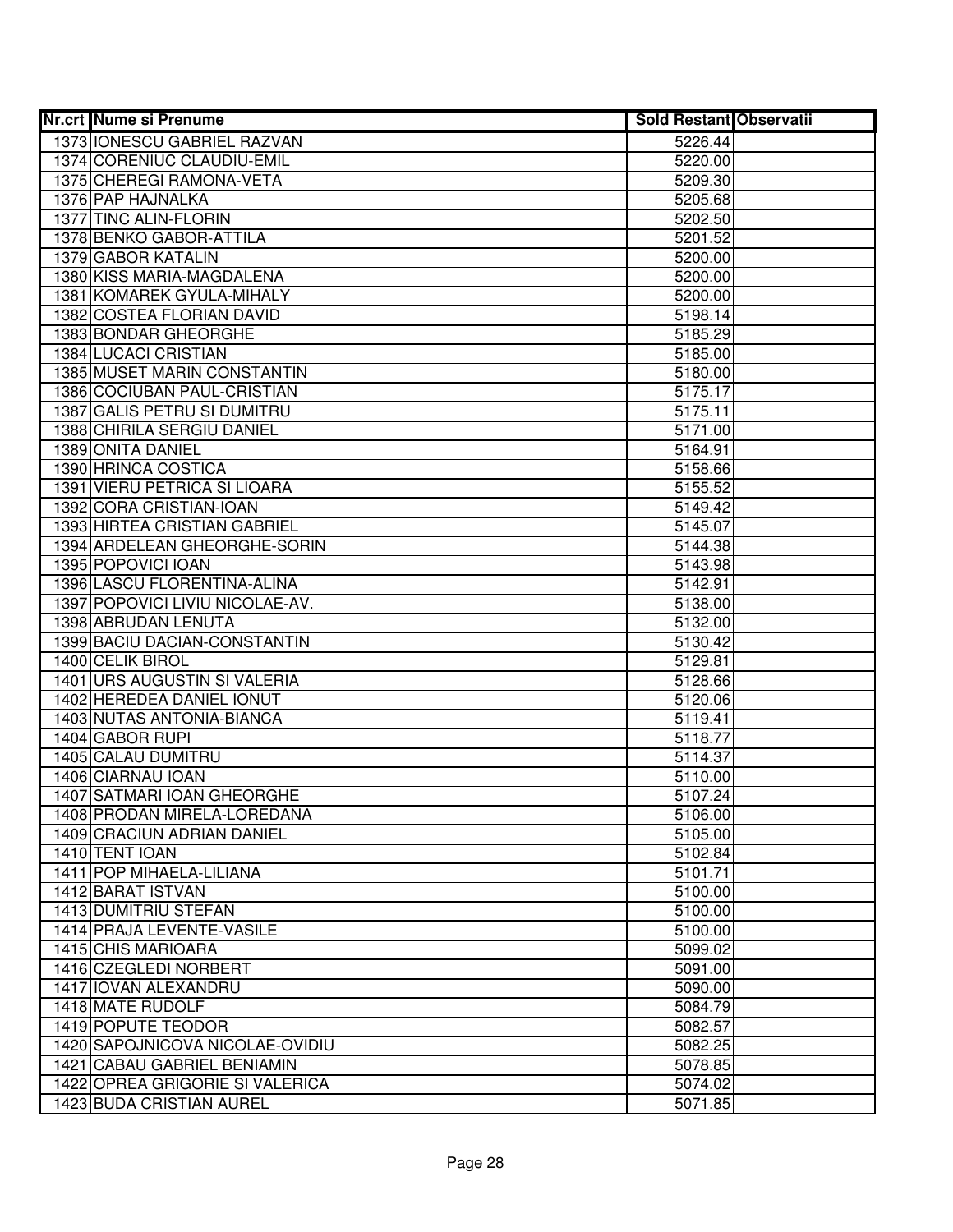| <b>Nr.crt Nume si Prenume</b>                       | <b>Sold Restant Observatii</b> |  |
|-----------------------------------------------------|--------------------------------|--|
| 1424 DUDAS IMRE-LASZLO                              | 5070.00                        |  |
| 1425 TRIIF (fosta MATEAS) PATRICIA-ANDRADA          | 5066.68                        |  |
| 1426 MLADIN MIHAELA ANCA                            | 5063.94                        |  |
| 1427 CIOBANIDIS PETROS                              | 5063.11                        |  |
| 1428 STROE MIRCEA-DANIEL SI RAMONA TEREZ            | 5056.52                        |  |
| 1429 PETRICAU ALINA-VASILICA                        | 5056.03                        |  |
| 1430 KOVACS RICHARD ZSOLT                           | 5056.00                        |  |
| 1431 LINGURAR MARIN                                 | 5054.26                        |  |
| 1432 LINGURAR IOAN-CALIN                            | 5052.00                        |  |
| 1433 VANCIA VALENTIN                                | 5051.51                        |  |
| 1434 GAL EMERIC                                     | 5050.00                        |  |
| 1435 MOGA SORIN-HORATIU-IOAN                        | 5046.10                        |  |
| 1436 SIME IONUT-VLAD                                | 5043.78                        |  |
| 1437 CUC ADINA-NICOLETA                             | 5036.00                        |  |
| 1438 VARGA IOZSEF                                   | 5036.00                        |  |
| 1439 GABOR PETRU                                    | 5035.12                        |  |
| 1440 LEABU CARLA-LAURA                              | 5032.00                        |  |
| 1441 VLAD DUMITRU                                   | 5030.70                        |  |
| 1442 BAR GABRIEL                                    | 5025.84                        |  |
| 1443 ZANONI PAOLO                                   | 5018.97                        |  |
| 1444 GRIGORAS DUMITRU                               | 5015.64                        |  |
| 1445 GHETI RAUL-EMANUEL                             | 5015.00                        |  |
| 1446 GABOR DUMITRU                                  | 5005.38                        |  |
| 1447 VAKAR CLAUDIU-NOEL                             | 5002.00                        |  |
| 1448 NAGY ZSOLT BARNABAS SI AGOTA ANDREA            | 5000.80                        |  |
| 1449 DANO GYORGY-KALMAN                             | 5000.00                        |  |
| 1450 KISS JANOS                                     | 5000.00                        |  |
| 1451 PANTEA MARIANA-DANIELA                         | 5000.00                        |  |
| 1452 ROMAN FLORIN                                   | 5000.00                        |  |
| 1453 GADOLA RADU-DAN                                | 4994.00                        |  |
| 1454 TOIA VIOREL                                    | 4990.31                        |  |
| 1455 CIOLOS CRISTIAN-VICTOR                         | 4990.00                        |  |
| <b>1456 JURGIU LENUTA-MARIA</b>                     | 4988.91                        |  |
| 1457 ROSTAS MARIA                                   | 4987.71                        |  |
| 1458 BAICAN EMOKE-IZABELLA                          | 4986.86                        |  |
| 1459 ZARAU GABRIEL                                  | 4983.30                        |  |
| 1460 LENCAR LEONTINA                                | 4981.00                        |  |
| 1461 ILE DORIN-ILIE                                 | 4979.67                        |  |
| 1462 DAN OCTAVIAN                                   | 4979.34                        |  |
| 1463 VOLGYESI ROBERT-ATTILA<br>1464 KOLLATI ROZALIA | 4975.62                        |  |
| 1465 SABAU KAROLY                                   | 4975.07                        |  |
| 1466 BELENESI GHEORGHE GABRIEL CIPRIAN              | 4975.05<br>4969.80             |  |
| 1467 MIHUT CRISTIAN-MARIAN                          |                                |  |
|                                                     | 4966.54                        |  |
| 1468 BIRTAS MIHAI GABRIEL<br>1469 SUCIU EVA VIORICA | 4956.95<br>4956.62             |  |
| 1470 POP EMIL-GAVRIL SI RALUCA                      | 4955.00                        |  |
| 1471 ANDOR STEFAN                                   | 4945.00                        |  |
| 1472 ROMOCEA ROXANA-NICOLETA                        | 4945.00                        |  |
| 1473 GORDAN VESTIAN SI RODICA                       | 4940.00                        |  |
| 1474 VAD MARIN-LASZLO                               | 4938.07                        |  |
|                                                     |                                |  |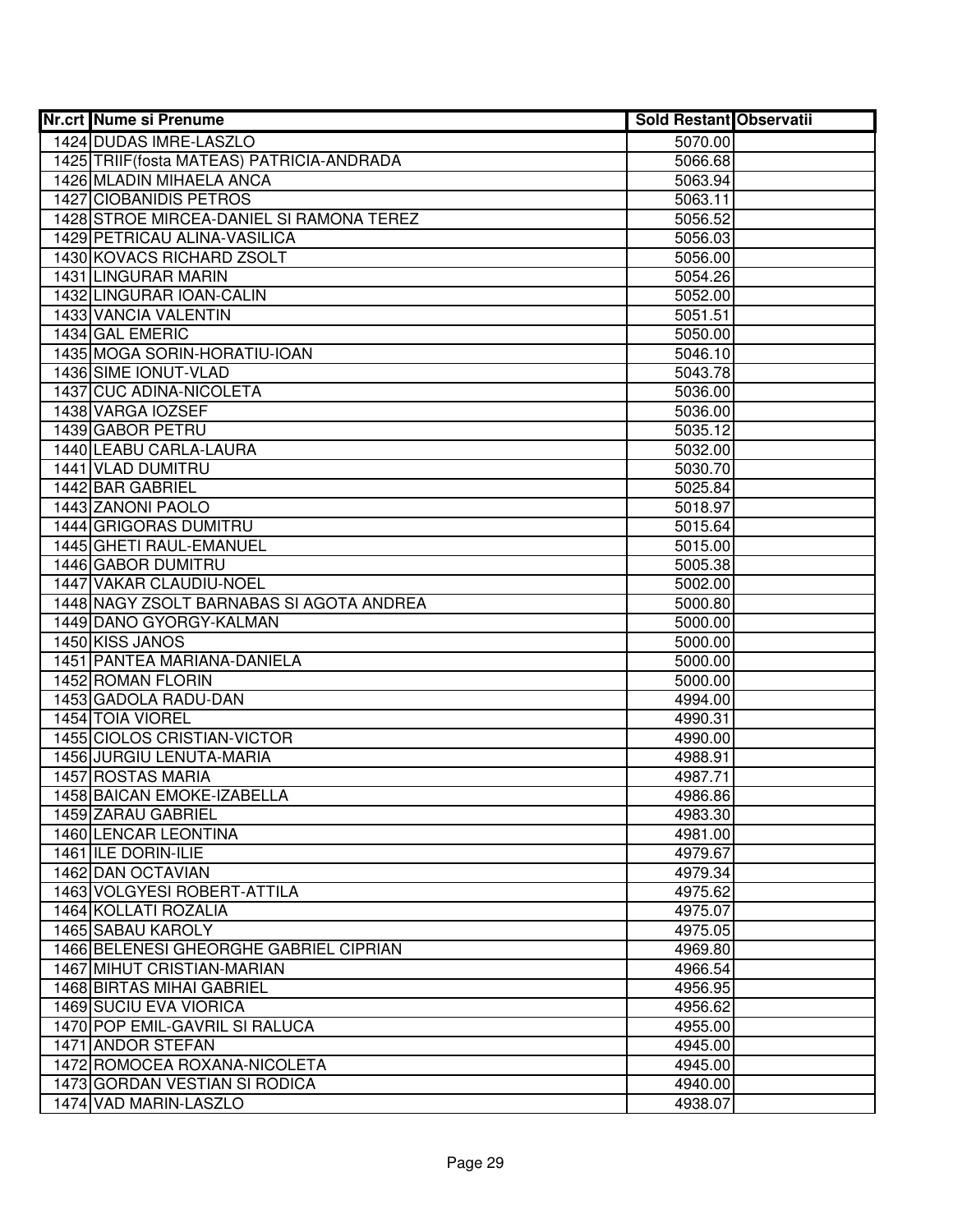| <b>Nr.crt Nume si Prenume</b>                | <b>Sold Restant Observatii</b> |  |
|----------------------------------------------|--------------------------------|--|
| 1475 FLORIAN IOSIF                           | 4933.73                        |  |
| 1476 DARIDA LIVIU                            | 4930.78                        |  |
| <b>1477 SEBESTYEN MARIN</b>                  | 4925.00                        |  |
| 1478 FRUNZA ANDREI-MARIAN                    | 4924.81                        |  |
| 1479 COSTA FLORIAN SI FLOARE                 | 4924.77                        |  |
| 1480 PARASCHIVA CONSTANTIN-EMIL              | 4922.00                        |  |
| 1481 KUKLA ISTVAN ROBERT                     | 4919.84                        |  |
| 1482 KAHILOGULLARI SEDAT                     | 4918.00                        |  |
| <b>1483 POP MARCEL CRISTIAN</b>              | 4909.45                        |  |
| 1484 LEU ZOLTAN-DAN                          | 4901.33                        |  |
| 1485 DRAGOS VASILE SI MARIA                  | 4901.27                        |  |
| 1486 CAPOTA OVIDIU                           | 4900.00                        |  |
| 1487 SZABO IOZSEF                            | 4900.00                        |  |
| 1488 TARAU TEODOR                            | 4898.78                        |  |
| 1489 NAGY LORANT                             | 4898.62                        |  |
| 1490 TURCUT PETRU                            | 4897.72                        |  |
| 1491 RUBINO ANGELO                           | 4887.86                        |  |
| 1492 CARCIUMARU CONSTANTIN SI DORINA         | 4881.95                        |  |
| 1493 RAT MARCEL-NICOLAE                      | 4881.22                        |  |
| <b>1494 FURTOS STELIAN ADRIAN</b>            | 4870.00                        |  |
| 1495 RAZVANTA COSMIN PAUL                    | 4870.00                        |  |
| 1496 POPA FLORIAN                            | 4866.68                        |  |
| 1497 ILUTA FLORIN                            | 4864.09                        |  |
| 1498 BAICAN PETRU CORNEL SI MARIA            | 4860.76                        |  |
| 1499 UNGUR CRACIUN                           | 4860.72                        |  |
| 1500 IURCA VALERIU-FLAVIUS                   | 4850.00                        |  |
| 1501 GALL ISTVAN CSABA                       | 4846.00                        |  |
| 1502 FIZESAN RAMONA NICOLETA                 | 4843.40                        |  |
| 1503 NEMES ALEXANDRU                         | 4840.00                        |  |
| 1504 MIRON CALIN CRACIUN                     | 4827.43                        |  |
| 1505 DUDOMA IOSIF                            | 4818.00                        |  |
| 1506 MIKUCZ MATILDA                          | 4814.42                        |  |
| 1507 GABOR IANCU                             | 4813.48                        |  |
| 1508 BOROD GHEORGHE                          | 4809.38                        |  |
| 1509 MEDREA COSMIN-GABRIEL                   | 4806.90                        |  |
| 1510 FORGACIU DUMITRU ROMICA                 | 4803.00                        |  |
| 1511 LESS GH. ALIN                           | 4797.63                        |  |
| 1512 BIRAU CRISTIAN                          | 4791.50                        |  |
| 1513 TIRIL RADU-MARIUS SI GABRIELA           | 4788.05                        |  |
| 1514 NEAGA NICOLETA-FELICIA                  | 4787.34                        |  |
| 1515 ISZTOIKA LUDOVIC                        | 4787.08                        |  |
| 1516 DARABAN MARIUS MIHAI                    | 4786.84                        |  |
| 1517 JEBEREAN ALINA IOANA                    | 4786.07                        |  |
| 1518 MALAIES OCTAVIAN                        | 4785.64                        |  |
| 1519 NEMET BENIAMIN                          | 4785.07                        |  |
| 1520 HORVATH JENO ZOLTAN                     | 4784.53                        |  |
| 1521 SULUGIUC SADCO-GEORGE SI RALUCA CODRUTA | 4780.60                        |  |
| 1522 KELEMEN LASZLO                          | 4780.00                        |  |
| 1523 TOTORAN FLORINA                         | 4779.14                        |  |
| 1524 SARATOC ADRIAN-PAUL                     | 4771.41                        |  |
| 1525 ONUT-TOMA PETRU                         | 4764.71                        |  |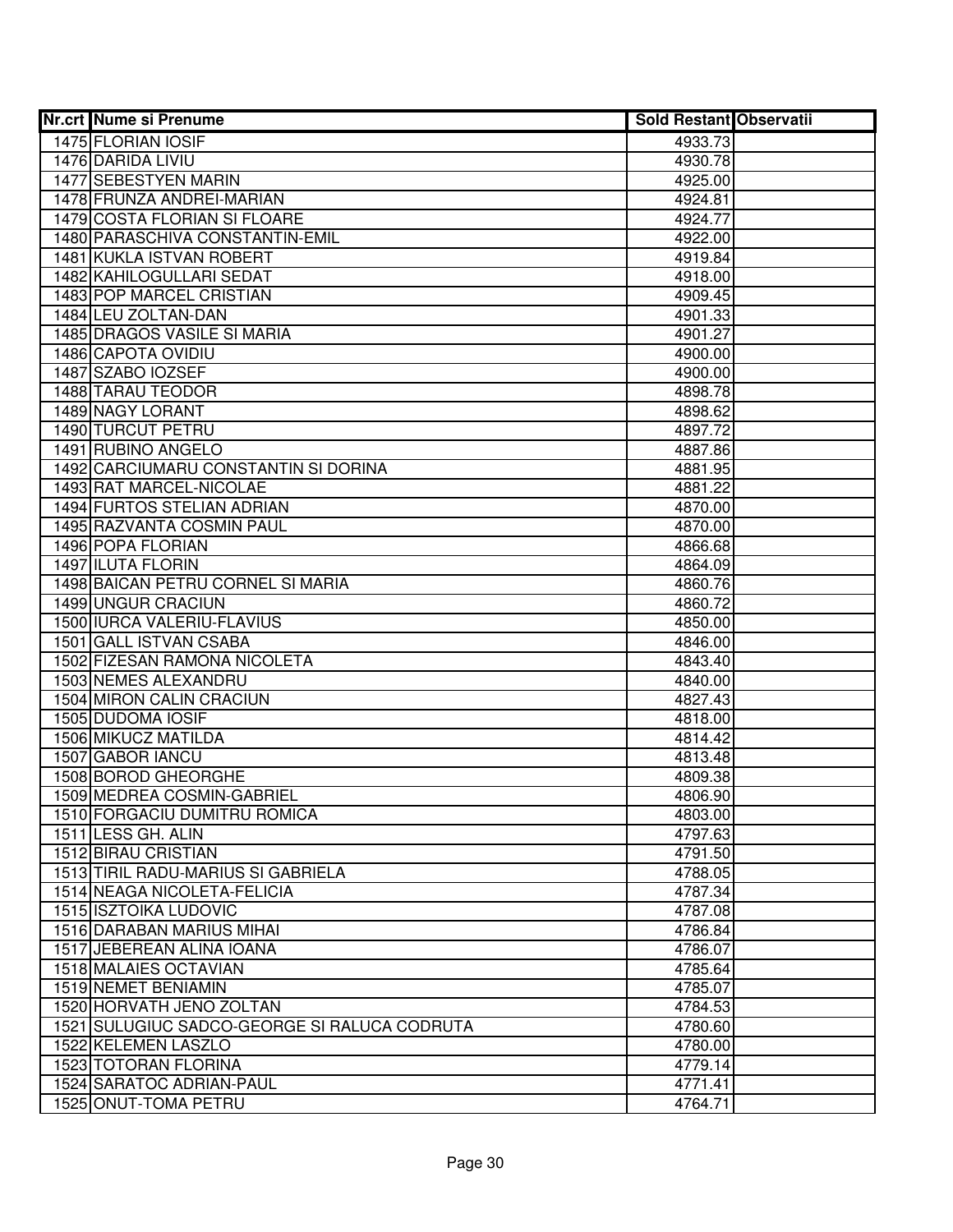| Nr.crt Nume si Prenume                                       | <b>Sold Restant Observatii</b> |  |
|--------------------------------------------------------------|--------------------------------|--|
| 1526 MIHAI DOREL-CONSTANTIN                                  | 4760.00                        |  |
| 1527 DUDAS ANDRAS SI GABRIELA                                | 4750.02                        |  |
| 1528 KATI ALEXANDRU                                          | 4749.00                        |  |
| 1529 LENCAR IOAN-CALIN                                       | 4746.78                        |  |
| 1530 VEGVARI ESTERA                                          | 4745.92                        |  |
| 1531 FOGHIS CATALIN-VIOREL                                   | 4737.50                        |  |
| 1532 BALINT FLORIAN                                          | 4736.61                        |  |
| 1533 HERLE ADRIAN-DORIN                                      | 4727.85                        |  |
| 1534 VIDICAN COSMIN-MARIUS                                   | 4722.56                        |  |
| <b>1535 IUSCO GHEORGHE SI FLOARE</b>                         | 4721.57                        |  |
| 1536 CHERECHES DINU-SERBAN                                   | 4717.66                        |  |
| 1537 KOVARI TIBERIU                                          | 4714.00                        |  |
| 1538 SASU SEXTIL RAUL                                        | 4714.00                        |  |
| 1539 DURMAZ HAMZA                                            | 4710.36                        |  |
| 1540 KISS LADISLAU                                           | 4708.83                        |  |
| 1541 JANCSEK ERVIN GYULA                                     | 4703.85                        |  |
| 1542 CAMPAN OCTAVIAN-IOAN                                    | 4702.00                        |  |
| 1543 BENTAN CONSTANTIN                                       | 4700.00                        |  |
| 1544 FOTA SEBASTIAN-EUGEN                                    | 4700.00                        |  |
| 1545 DEAK ISTVAN                                             | 4695.02                        |  |
| 1546 GEREBENES ZSUZSANNA                                     | 4690.00                        |  |
| 1547 MITRASCA ANDREI-NICOLAE                                 | 4688.00                        |  |
| 1548 RASCU LAURENTIU-PETRE                                   | 4683.16                        |  |
| 1549 BARANOSCHI MIHAI-FLORIN                                 | 4683.00                        |  |
| 1550 IVAN SEBASTIAN-DAN                                      | 4682.50                        |  |
| 1551 ZAHARIE TIBOR                                           | 4680.00                        |  |
| 1552 VANCSA ARPAD-OLIVER<br>1553 TINCAU LIVIU-CORNEL SI ELZA | 4677.00                        |  |
| 1554 DRAJAN BOGDAN ALEXANDRU                                 | 4673.75<br>4673.00             |  |
| 1555 IUGA MARIA                                              | 4672.64                        |  |
| 1556 FORGACIU SEBASTIAN                                      | 4672.00                        |  |
| 1557 BOGDAN FELIX ROLAND                                     | 4670.00                        |  |
| 1558 ANDREI CATALIN-GAVRIL                                   | 4666.39                        |  |
| 1559 SGINDAR DANIEL                                          | 4658.33                        |  |
| 1560 STEF IOAN                                               | 4658.05                        |  |
| 1561 BURCSA MATEI                                            | 4653.68                        |  |
| 1562 SZFERLE OVIDIU                                          | 4639.05                        |  |
| <b>1563 NEMES DUMITRU SI VIORICA</b>                         | 4637.50                        |  |
| <b>1564 TATAR MARIAN-GEORGE</b>                              | 4637.00                        |  |
| 1565 GORGOZ SERVET                                           | 4633.28                        |  |
| 1566 BORA-GUT ILIE                                           | 4629.00                        |  |
| 1567 MIHUT AUREL                                             | 4625.80                        |  |
| 1568 ARDELEANU CRISTINA CARMEN                               | 4622.80                        |  |
| 1569 ISZTOIKA GABOR SI EVA                                   | 4621.91                        |  |
| 1570 CABA CALIN FLORENTIN                                    | 4615.64                        |  |
| 1571 SERBA MARIA                                             | 4613.64                        |  |
| 1572 FARKAS ATTILA-NORBERT                                   | 4605.00                        |  |
| 1573 TINCAU MARINA-FLORENTINA                                | 4604.67                        |  |
| 1574 JIANU-GEROCS MARIUS-DORIN                               | 4604.24                        |  |
| 1575 REZMIVES SAMUIL                                         | 4601.76                        |  |
| <b>1576 STATE VASILE</b>                                     | 4600.44                        |  |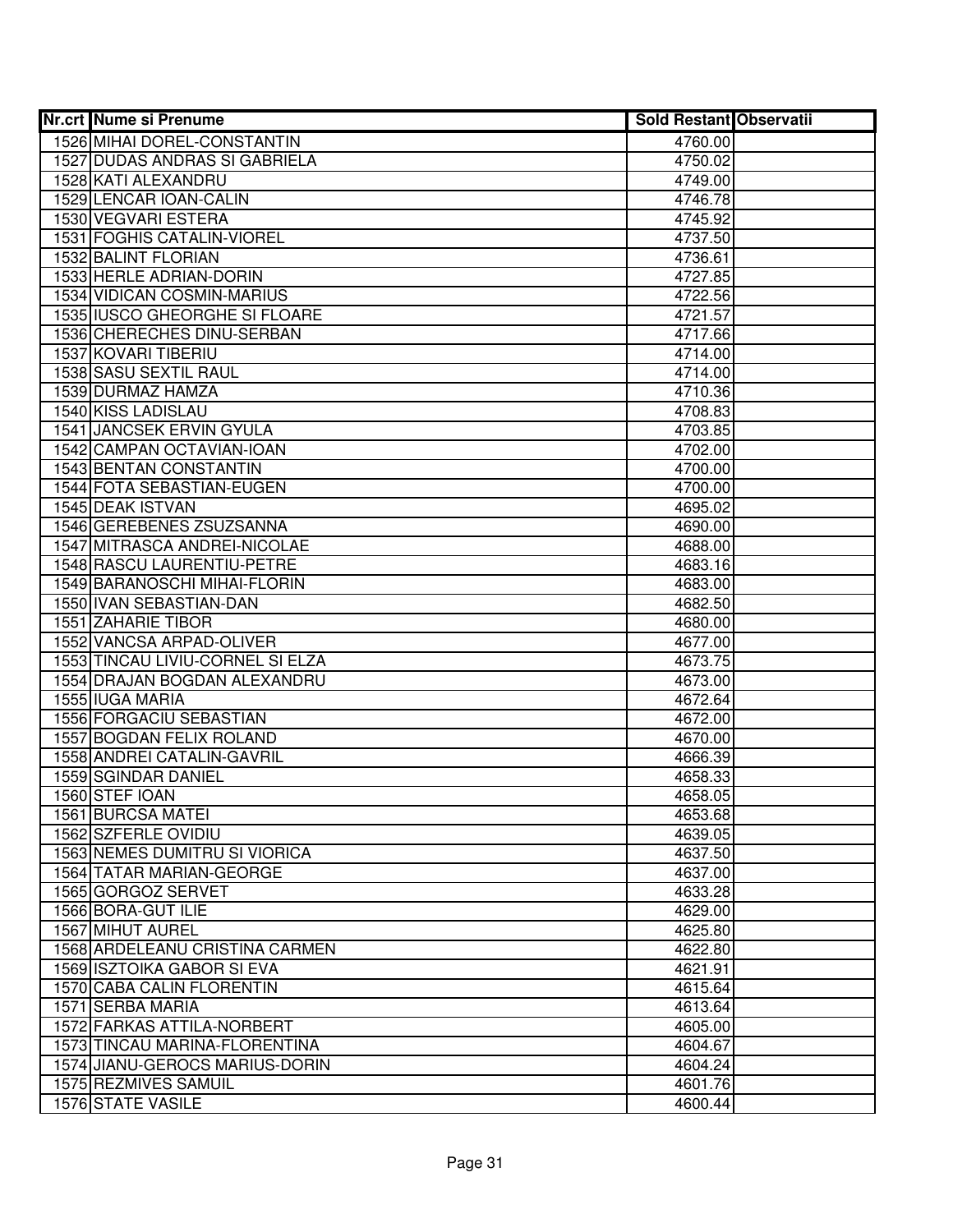| <b>Nr.crt Nume si Prenume</b>                    | <b>Sold Restant Observatii</b> |  |
|--------------------------------------------------|--------------------------------|--|
| 1577 ALBUTIU ANGELA                              | 4600.00                        |  |
| 1578 CHIRICA EMERIC ZSOLT                        | 4600.00                        |  |
| 1579 COVACIU ANGELA                              | 4600.00                        |  |
| 1580 NYUZO ERZSEBET                              | 4600.00                        |  |
| 1581 CABA FLORICA-DANIELA                        | 4598.36                        |  |
| 1582 HERMAN IOAN                                 | 4597.90                        |  |
| 1583 DOMOCOS CRISTIAN-VLAD                       | 4596.00                        |  |
| <b>1584 STANCU MARINELA</b>                      | 4595.31                        |  |
| 1585 ALDEA ADRIAN-CONSTANTIN                     | 4588.47                        |  |
| 1586 FEKETE DOREL                                | 4588.00                        |  |
| 1587 ZAHA NICOLAE-IONUT                          | 4586.00                        |  |
| 1588 BERNATH CATALINA                            | 4584.29                        |  |
| 1589 HORVATH ADALBERT                            | 4584.19                        |  |
| 1590 KOPAR ROBERT-NICOLAE                        | 4580.78                        |  |
| 1591 LEUCA VIOREL                                | 4580.00                        |  |
| 1592 LUNCAN PETRU SORIN                          | 4576.06                        |  |
| 1593 POTRA IOAN - INTREPRINDERE INDIVIDUALA      | 4570.00                        |  |
| <b>1594 LAKATOS ERZSEBET-NOEMI</b>               | 4565.36                        |  |
| 1595 SUVEG ALEXANDRU                             | 4562.39                        |  |
| 1596 HAMZA GHEORGHE-ROMEO                        | 4561.89                        |  |
| 1597 GABOR MARIA                                 | 4560.00                        |  |
| 1598 DIMENY NICOLESCU MIHAELA SILVIA             | 4559.89                        |  |
| 1599 LUPSE IONEL                                 | 4558.00                        |  |
| 1600 LUNCAN PETRU                                | 4555.38                        |  |
| 1601 STAN VIOREL                                 | 4550.00                        |  |
| 1602 BITIS IOAN                                  | 4546.62                        |  |
| 1603 CHEREGI AUREL                               | 4544.44                        |  |
| 1604 KERESZTESI AURELIA MIHAELA VIERU            | 4543.33                        |  |
| 1605 CIOCAN FLORIAN LUCIAN                       | 4542.00                        |  |
| 1606 DRAGAN HORATIU-CHRISTIAN                    | 4541.88                        |  |
| 1607 HENDRE LENUTA                               | 4540.00                        |  |
| 1608 TORZSA IOSIF                                | 4534.22                        |  |
| 1609 ORBAI EUSEBIU                               | 4530.00                        |  |
| 1610 GROSU CONSTANTIN<br>1611 GALIS ALIN-HADRIAN | 4527.00<br>4525.19             |  |
| 1612 KHALL FALLAH MOSBAH                         | 4514.97                        |  |
| 1613 ABRUDAN OCTAVIAN SI ANNA                    | 4513.23                        |  |
| <b>1614 UNGUR FLORIN-GHEORGHE</b>                | 4513.00                        |  |
| 1615 STROIU VASILE                               | 4512.99                        |  |
| 1616 BIRTA SORIN VASILE SI CLAUDIA               | 4509.00                        |  |
| 1617 CHERMAN BOGDAN-MADALIN                      | 4509.00                        |  |
| 1618 BORSE ALEXANDRU                             | 4505.01                        |  |
| 1619 NAGY SANDOR                                 | 4505.00                        |  |
| 1620 BALOGH CARLA - ETELKA                       | 4503.69                        |  |
| 1621 SZENTGYORGYI LASZLO                         | 4502.00                        |  |
| 1622 TANC VLAD                                   | 4501.00                        |  |
| 1623 SILAGHI CAROL                               | 4500.86                        |  |
| 1624 AGH FERENCZ OSZKAR                          | 4500.00                        |  |
| 1625 CHILBA DENISA-KRISZTINA                     | 4500.00                        |  |
| 1626 DASCAL VIVIANA-IOANA                        | 4500.00                        |  |
| 1627 DRUGAS CRISTINA                             | 4500.00                        |  |
|                                                  |                                |  |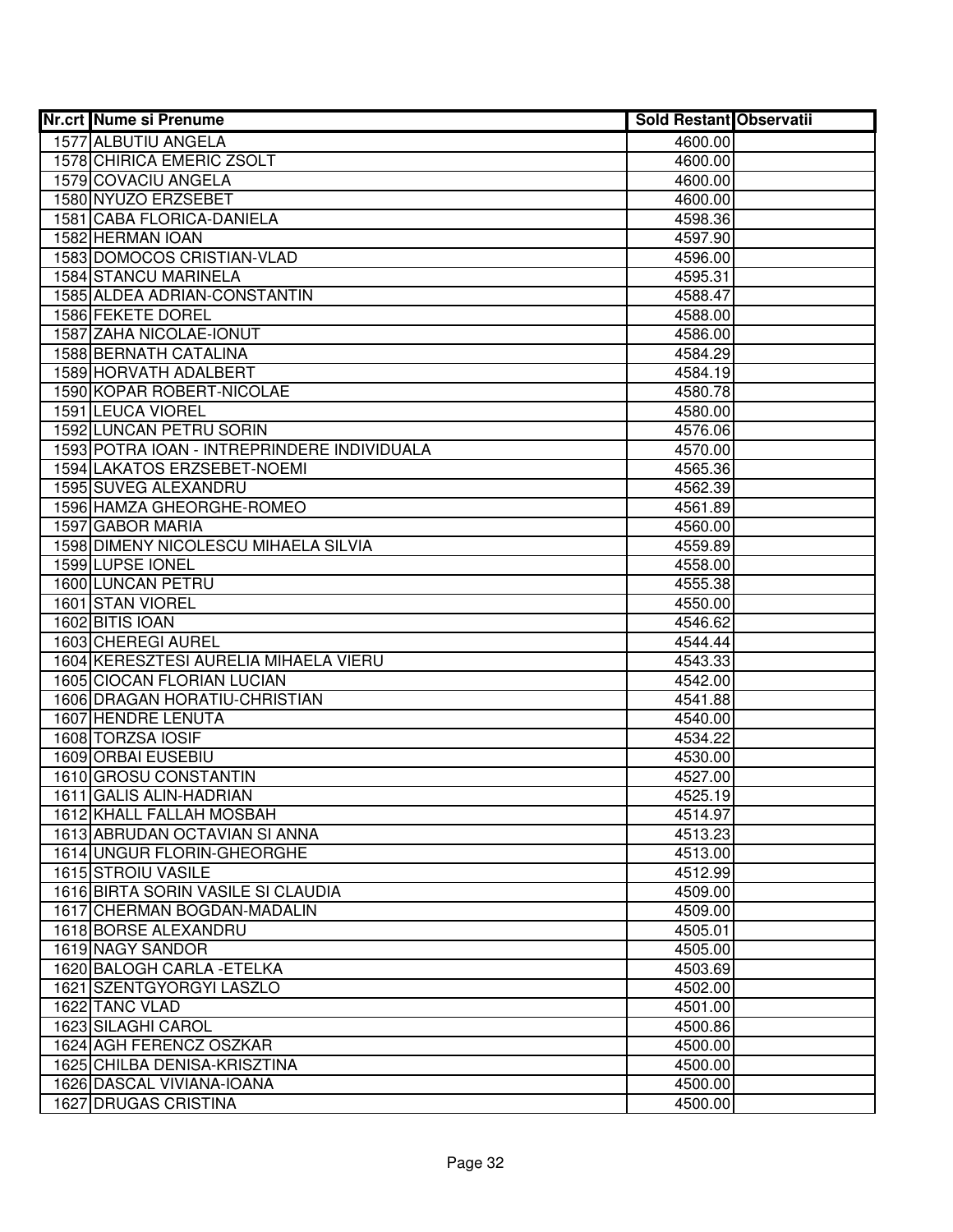| <b>Nr.crt Nume si Prenume</b>                         | <b>Sold Restant Observatii</b> |  |
|-------------------------------------------------------|--------------------------------|--|
| 1628 MADAU IOAN MIRCEA                                | 4500.00                        |  |
| 1629 NAGY EVA                                         | 4500.00                        |  |
| 1630 OSAN ALIN                                        | 4500.00                        |  |
| <b>1631 OTVOS REMUS TIBERIU</b>                       | 4500.00                        |  |
| 1632 PANTAZI NICOLETA                                 | 4500.00                        |  |
| 1633 SILAGHI ARPAD                                    | 4500.00                        |  |
| 1634 TODINCA ANDREA-MARIA                             | 4500.00                        |  |
| 1635 SOLYOM ADAM LASZLO                               | 4495.50                        |  |
| 1636 NICORUT DOINA-ELENA                              | 4495.14                        |  |
| 1637 CURPAS GHEORGHE                                  | 4493.84                        |  |
| 1638 HEREDEA DANIEL                                   | 4492.68                        |  |
| 1639 LERNER FRIDA                                     | 4492.53                        |  |
| 1640 JURESCHI VERONICA-AURELIA                        | 4491.95                        |  |
| 1641 LAZAR SEBASTIAN MIHAI ANDREI                     | 4490.00                        |  |
| 1642 KISS LAJOS                                       | 4488.91                        |  |
| 1643 ROSTAS DOLI                                      | 4487.00                        |  |
| 1644 GABOR PAVEL SI MARIANA-LIVIA                     | 4481.50                        |  |
| 1645 TORDAI ELISABETA                                 | 4479.14                        |  |
| 1646 HATTAB MOHAMED AMINE                             | 4476.96                        |  |
| 1647 ISZTOIKA STEFAN                                  | 4465.00                        |  |
| 1648 DAROCZI VASILE                                   | 4462.73                        |  |
| 1649 ALFOLDI SERGIU ALIN                              | 4455.66                        |  |
| 1650 BOGDAN GHEORGHE                                  | 4453.68                        |  |
| 1651 DOBOVAN ALEXANDRU                                | 4450.40                        |  |
| 1652 BARBU CORNEL                                     | 4450.30                        |  |
| 1653 BORKI VILHELM-DAVID                              | 4450.29                        |  |
| 1654 BADEA FLORIN-GABRIEL<br>1655 VEG LADISLAU-EMERIC | 4450.00<br>4445.81             |  |
| 1656 BIRTA FRANCISC                                   | 4440.08                        |  |
| 1657 POPAN IOAN                                       | 4440.00                        |  |
| 1658 VARGA BARNA ATTILA                               | 4437.37                        |  |
| 1659 VACARUSI BOGDAN-AUREL SI ALINA                   | 4436.52                        |  |
| 1660 POSTOVEANU PETRU-CLAUDIU                         | 4435.00                        |  |
| 1661 RACZ SANDOR                                      | 4432.00                        |  |
| 1662 KISS CSABA                                       | 4431.52                        |  |
| 1663 FECHETE OCTAV LUCRETIU                           | 4431.32                        |  |
| 1664 PATAKI MAGDALENA SI ENIKO                        | 4429.64                        |  |
| 1665 SILAGHI ANA INTREP.FAM                           | 4420.50                        |  |
| 1666 LAZAR-POJEGA DUMITRU SI MARTA                    | 4420.00                        |  |
| 1667 PELE EUGEN-CATALIN                               | 4419.64                        |  |
| 1668 GEREBENES DUMITRU                                | 4416.46                        |  |
| 1669 SARBU MIHAI                                      | 4410.00                        |  |
| <b>1670 STOICA PAUL SORIN</b>                         | 4410.00                        |  |
| 1671 TEGLAS MARIA                                     | 4405.08                        |  |
| 1672 DOVLETE ADRIAN                                   | 4404.60                        |  |
| 1673 PETRILA CRISTIAN-OVIDIU                          | 4403.06                        |  |
| 1674 SZASZ PAUL                                       | 4402.00                        |  |
| 1675 ISTOICA LUDOVIC                                  | 4401.98                        |  |
| 1676 GALCA DUMITRU-NICOLAE-DAN                        | 4400.64                        |  |
| 1677 LAZAR CRISTINEL FLORIN                           | 4399.99                        |  |
| 1678 MICH AGNETA                                      | 4399.97                        |  |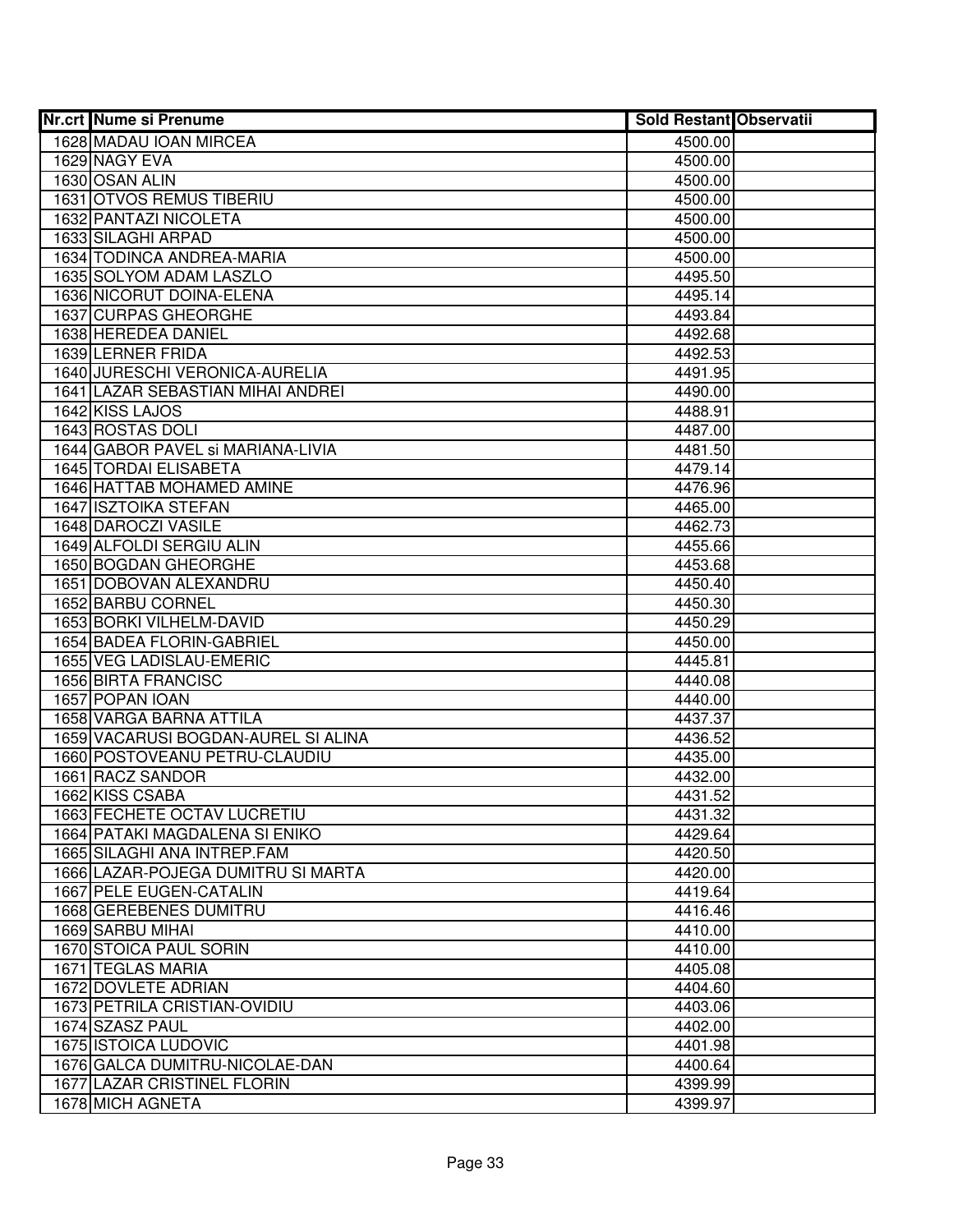| <b>Nr.crt Nume si Prenume</b>                      | <b>Sold Restant Observatii</b> |  |
|----------------------------------------------------|--------------------------------|--|
| 1679 STEF TRAIAN                                   | 4398.17                        |  |
| 1680 BUNGHIS DORU SI DANIELA                       | 4396.00                        |  |
| 1681 ISAI OLIMPIU                                  | 4395.01                        |  |
| 1682 NICORUT FLORIN                                | 4394.70                        |  |
| 1683 MATEI MADALINA GEORGIANA                      | 4390.00                        |  |
| 1684 RASVANTA CORNEL                               | 4390.00                        |  |
| 1685 FERENT EDUARD                                 | 4383.45                        |  |
| 1686 URSACHE IONUT-BOGDAN                          | 4383.10                        |  |
| 1687 VIDICAN RAZVAN - SERGIU                       | 4382.50                        |  |
| 1688 VARGA MIRCEA-GIONI                            | 4381.84                        |  |
| 1689 GABOR GIZELLA                                 | 4380.00                        |  |
| 1690 BUDAI ISTVAN                                  | 4378.64                        |  |
| 1691 DAVID DACIAN IONUT                            | 4373.00                        |  |
| 1692 BALOGH DORINA SI GHEORGHE                     | 4369.95                        |  |
| 1693 LAZA VASILE                                   | 4368.32                        |  |
| 1694 PENTEK ANNA SI LADISLAU                       | 4367.77                        |  |
| 1695 FLOREA MARCEL PASCU                           | 4364.00                        |  |
| 1696 MATE GABRIEL                                  | 4363.61                        |  |
| 1697 POPA EDUARD-CRISTIAN                          | 4361.50                        |  |
| 1698 FLORIAN GHEORGHE                              | 4360.00                        |  |
| 1699 COCIUBEI IOAN                                 | 4359.98                        |  |
| 1700 SARKADI AUGUSTIN-GEZA                         | 4355.00                        |  |
| 1701 BACUS FLORENTINA-ADANA                        | 4354.16                        |  |
| 1702 BOROS IOAN-MARIUS SI LENUTA                   | 4353.05                        |  |
| 1703 STIUBE LUCIAN                                 | 4350.00                        |  |
| 1704 NAGY ADRIAN                                   | 4344.79                        |  |
| 1705 MIHAILA DAN                                   | 4343.20                        |  |
| 1706 COSTE ALEXANDRU VASILE                        | 4343.00                        |  |
| 1707 KISS GEORGIANA                                | 4341.36                        |  |
| 1708 HEGEDUS LASZLO                                | 4341.00                        |  |
| 1709 MUNTEANU SEPTIMIU - STEFAN                    | 4339.87                        |  |
| 1710 KOVACS-SZALAKNAI ESZTER SI LUDOVIC            | 4339.25                        |  |
| 1711 BALA ERZSEBET SI IOAN                         | 4338.30                        |  |
| 1712 MUDURA ALIN IOAN<br>1713 COSTEA MARIUS COSTEL | 4338.00<br>4330.00             |  |
| 1714 PATCAS CRISTIAN BOGDAN                        | 4320.00                        |  |
| 1715 BORA VICTOR-VIOREL                            | 4316.93                        |  |
| 1716 MATE KAROLY IMRE                              | 4310.22                        |  |
| 1717 SONEA DORIN                                   | 4308.44                        |  |
| 1718 MUSCA IOSIF ANTON                             | 4300.35                        |  |
| 1719 FORIS ISTVAN                                  | 4300.00                        |  |
| 1720 SZUCS ARPAD JOZSEF                            | 4299.83                        |  |
| 1721 KALLOS LORAND ALBERT SI RAMONA IOANA          | 4297.27                        |  |
| 1722 PAUL IOAN SI RODICA                           | 4293.51                        |  |
| 1723 STANA GHEORGHE                                | 4291.68                        |  |
| 1724 ISZTOIKA MANDRA                               | 4290.00                        |  |
| 1725 KHOVANYECZ MILAN                              | 4290.00                        |  |
| 1726 BORBOLA GYULA SI GABRIELA                     | 4289.80                        |  |
| 1727 ROSTAS NUTU                                   | 4285.00                        |  |
| 1728 SUSTER GHEORGHE                               | 4283.80                        |  |
| 1729 TARAU IONEL-MADALIN                           | 4283.22                        |  |
|                                                    |                                |  |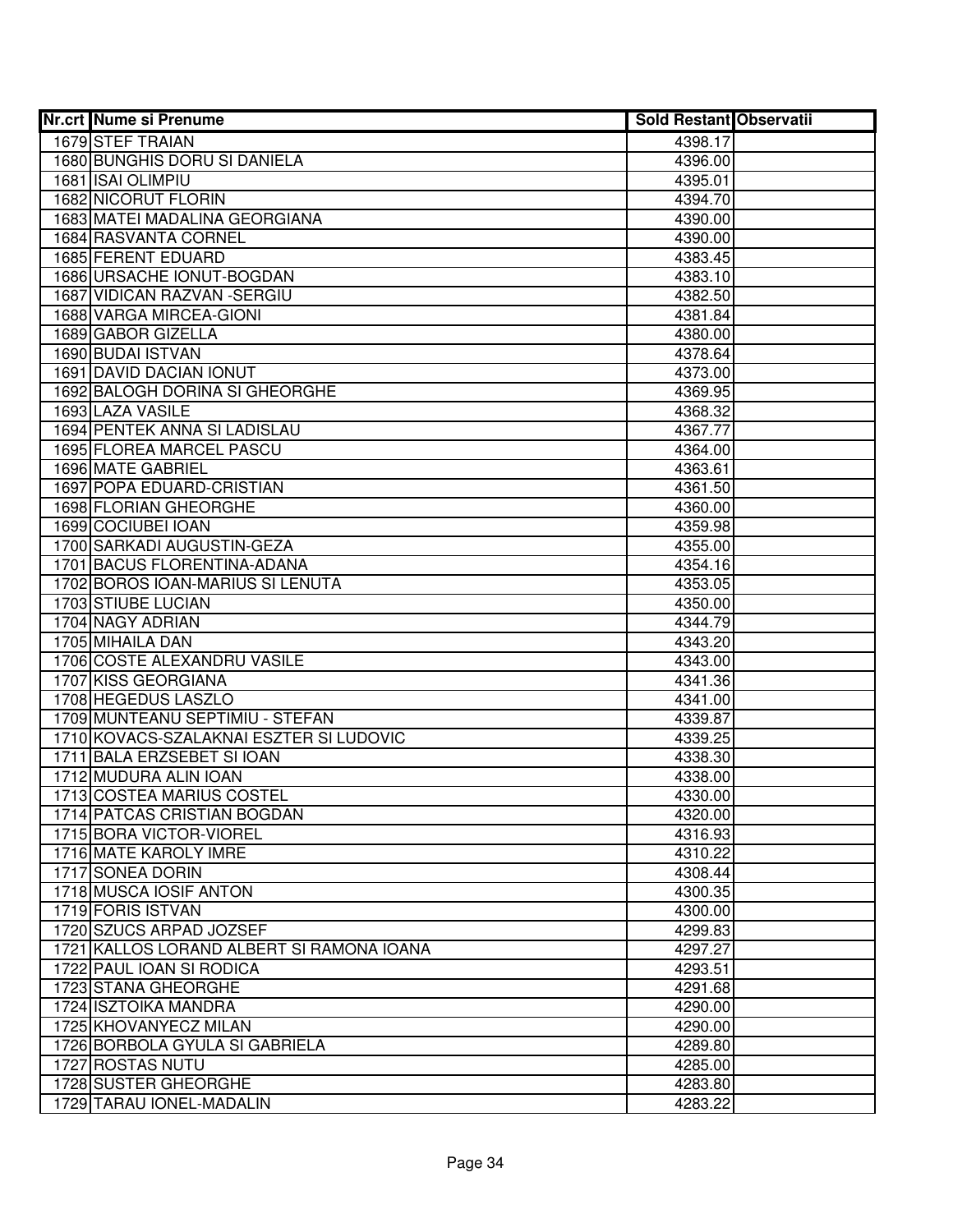| <b>Nr.crt Nume si Prenume</b>                       | <b>Sold Restant Observatii</b> |  |
|-----------------------------------------------------|--------------------------------|--|
| 1730 COMAN MONIKA                                   | 4282.94                        |  |
| 1731 CSERNA ADRIAN-FLORIN                           | 4282.00                        |  |
| 1732 LUCA PETRU SORIN                               | 4280.08                        |  |
| 1733 DAN MARTIAN                                    | 4280.00                        |  |
| 1734 MUNTEANU NELU-MIRCEA                           | 4280.00                        |  |
| 1735 FARKAS ANNAMARIA-MAGDALENA                     | 4277.68                        |  |
| 1736 SELICEANU OLIVIU DANIEL                        | 4276.84                        |  |
| 1737 CIORA NICUSOR-NELU                             | 4276.74                        |  |
| 1738 POPA ALIN FLORIN                               | 4274.00                        |  |
| 1739 PELE MIHAI                                     | 4270.00                        |  |
| 1740 INVERARDI FULVIO                               | 4265.00                        |  |
| 1741 BUDA RUBEN                                     | 4264.55                        |  |
| 1742 GABOR IOAN                                     | 4261.63                        |  |
| 1743 JUNC ADINA VOICHITA                            | 4261.49                        |  |
| 1744 BERECZKI CSABA-IOSIF                           | 4261.00                        |  |
| 1745 IONUT IOAN                                     | 4260.00                        |  |
| 1746 CAMPAN CRISTIAN-FLORIN                         | 4259.70                        |  |
| 1747 IONESCU STEFAN-MARIAN                          | 4255.00                        |  |
| 1748 BIGASZ MAGDALENA ROZALIA SI DANIEL             | 4250.00                        |  |
| 1749 GHERGHEV DANIELA AURELIA                       | 4250.00                        |  |
| 1750 ZVAGYURA ZSIROS                                | 4250.00                        |  |
| 1751 ISZTOIKA CAROL                                 | 4245.00                        |  |
| 1752 ROSTAS LAURA                                   | 4245.00                        |  |
| 1753 BELEA GAVRIL                                   | 4241.89                        |  |
| 1754 GABOR JANOS                                    | 4240.00                        |  |
| 1755 CATAUDELLA GIORGIO                             | 4239.45                        |  |
| 1756 TOTOREAN SILVIU-ALIN                           | 4238.75                        |  |
| 1757 GABOR RUDI                                     | 4230.00                        |  |
| 1758 GABOR MATEI                                    | 4228.94                        |  |
| 1759 DUMA DAN CATALIN                               | 4223.82                        |  |
| 1760 BACIU DANIEL                                   | 4223.68                        |  |
| 1761 RETEG ROMEO-LASZLO                             | 4219.00                        |  |
| 1762 VASARHELYI MARIA                               | 4218.00                        |  |
| 1763 LAKATOS EUGEN                                  | 4213.78<br>4213.25             |  |
| 1764 CODRIEAN VASILE-TEODOR<br>1765 KOCSIS IULIANNA | 4212.18                        |  |
| 1766 MONENCIU FLORIAN OVIDIU                        | 4210.56                        |  |
| 1767 VASARI EVA SI DARABAN AUREL                    | 4210.39                        |  |
| 1768 OROS LUCIA-CRISTINA                            | 4210.37                        |  |
| 1769 HORVATH GIZELLA                                | 4210.00                        |  |
| 1770 GAVRILAS COSMIN                                | 4209.74                        |  |
| 1771 IIANCU DRAGOS NICUSOR                          | 4206.60                        |  |
| <b>1772 UR IOSIF</b>                                | 4206.00                        |  |
| 1773 FENCEA VIOREL-DOREL                            | 4204.26                        |  |
| 1774 CAPUS FLORIN SI MARGARETA CLAUDIA              | 4200.00                        |  |
| 1775 HAVRINCEA DANIEL-NONY                          | 4200.00                        |  |
| 1776 HOTEA IONUT-CIPRIAN                            | 4200.00                        |  |
| 1777 MANOLESCU ALINA ANGELA                         | 4200.00                        |  |
| 1778 VERES CRISTIAN                                 | 4199.15                        |  |
| 1779 NISTOR CALIN IOAN                              | 4199.09                        |  |
| 1780 CIOCOIU IONEL SI GABRIELA                      | 4190.20                        |  |
|                                                     |                                |  |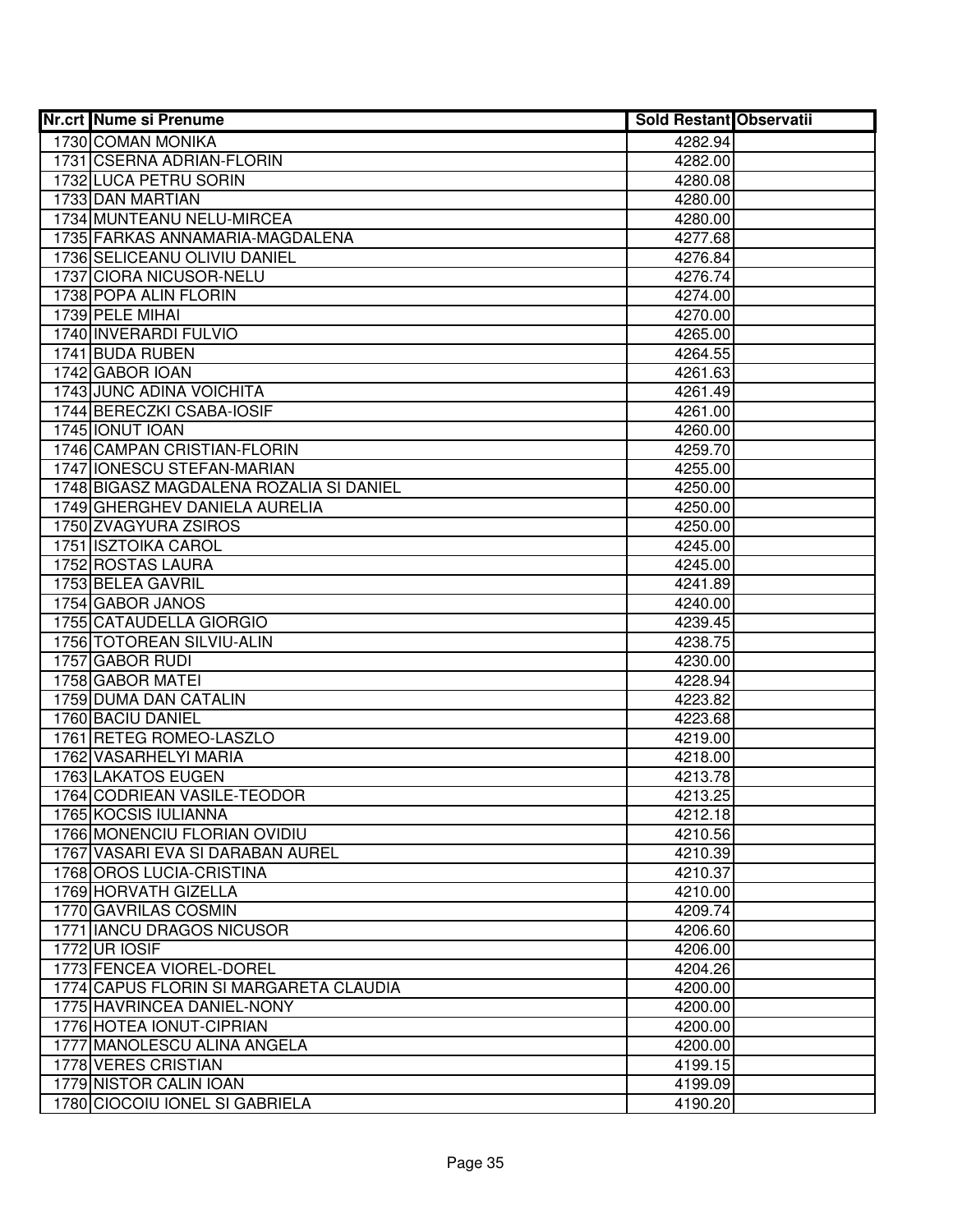| <b>Nr.crt Nume si Prenume</b>           | <b>Sold Restant Observatii</b> |  |
|-----------------------------------------|--------------------------------|--|
| 1781 ZAFIU MARIAN                       | 4190.00                        |  |
| 1782 SIPOS STEFAN (MIRONESCU FLORICA)   | 4187.97                        |  |
| 1783 HAPA ELVIS MARIUS                  | 4180.00                        |  |
| 1784 VARGA SANDOR                       | 4180.00                        |  |
| 1785 MAGHIAR CATALIN-GEORGE             | 4176.66                        |  |
| 1786 BALASZ HARDY ALEXANDRU             | 4175.00                        |  |
| 1787 GHIURO DINU SORIN                  | 4170.00                        |  |
| 1788 VIDICAN GABRIEL-OVIDIU             | 4167.78                        |  |
| 1789 SERBAN ZORITA SI MARCEL            | 4166.57                        |  |
| 1790 BUMB JOZSEF                        | 4165.00                        |  |
| 1791 RAIZI CONSTANTIN CALIN             | 4160.20                        |  |
| 1792 IHAB M.I.ABUALKHIR                 | 4160.00                        |  |
| 1793 PUSKAS MIKLOS-ZOLTAN               | 4160.00                        |  |
| 1794 POP DOREL-GHEORGHE                 | 4159.65                        |  |
| 1795 BUT CLAUDIA-MARCELA                | 4158.69                        |  |
| 1796 PETER CAROL                        | 4157.89                        |  |
| 1797 BUT PETRU-FRANCISC                 | 4155.00                        |  |
| 1798 ENESCU ADRIAN                      | 4153.17                        |  |
| 1799 CIUCIU IACOB-CORNEL                | 4150.59                        |  |
| 1800 MEDVE IOAN                         | 4150.00                        |  |
| 1801 STURZ MIRCEA CLAUDIU               | 4150.00                        |  |
| 1802 JUDEA IOAN                         | 4140.00                        |  |
| <b>1803 TANASE DORIAN</b>               | 4140.00                        |  |
| 1804 CRACIUN VIOREL-MARIUS              | 4134.18                        |  |
| 1805 FARAGO TAMAS SANDOR                | 4133.49                        |  |
| 1806 GAVRILUT ELENA                     | 4132.70                        |  |
| 1807 SZABO IOAN                         | 4130.00                        |  |
| 1808 SZABO SZABOLCS-NORBERT             | 4130.00                        |  |
| 1809 RUS MARIUS NICOLAE                 | 4124.07                        |  |
| 1810 DROBOTA BENIAMIN-CORNELIU          | 4123.44                        |  |
| 1811 JURCUT RADU                        | 4120.48                        |  |
| 1812 BOSZORMENYI BRIGITTA               | 4120.00                        |  |
| 1813 CORBEANU MIRCEA RAUL               | 4118.83                        |  |
| 1814 CABINET DE AVOCATURA- LAZEA COSMIN | 4117.00                        |  |
| 1815 GIURCUT FLORIAN                    | 4116.61                        |  |
| 1816 IMECS MARIA                        | 4113.07                        |  |
| 1817 FORT IONUT-CRISTIAN                | 4110.00                        |  |
| 1818 BRIZZI MICHELE                     | 4108.11                        |  |
| 1819 PAUL TEODOR SI ELISABETA           | 4108.00                        |  |
| 1820 DEMETER LADISLAU                   | 4103.51                        |  |
| <b>1821 DUMITRESCU RAVECA</b>           | 4102.40                        |  |
| 1822 SABAU CARMEN-VIORICA               | 4102.40                        |  |
| <b>1823 SANDOR TEODOR MIHAI</b>         | 4102.40                        |  |
| 1824 PALL CSABA                         | 4100.00                        |  |
| 1825 YILDÎZ ALINA-MARINELA              | 4100.00                        |  |
| 1826 SCHIOP MARIUS-DANIEL               | 4096.05                        |  |
| 1827 FIRICEL ADRIAN                     | 4093.43                        |  |
| 1828 SAS RAZVAN                         | 4088.00                        |  |
| 1829 BANDEA CORNELIA-GABRIELA           | 4087.43                        |  |
| 1830 NAGY TIBERIU                       | 4085.00                        |  |
| 1831 TAUT AURELIA                       | 4083.80                        |  |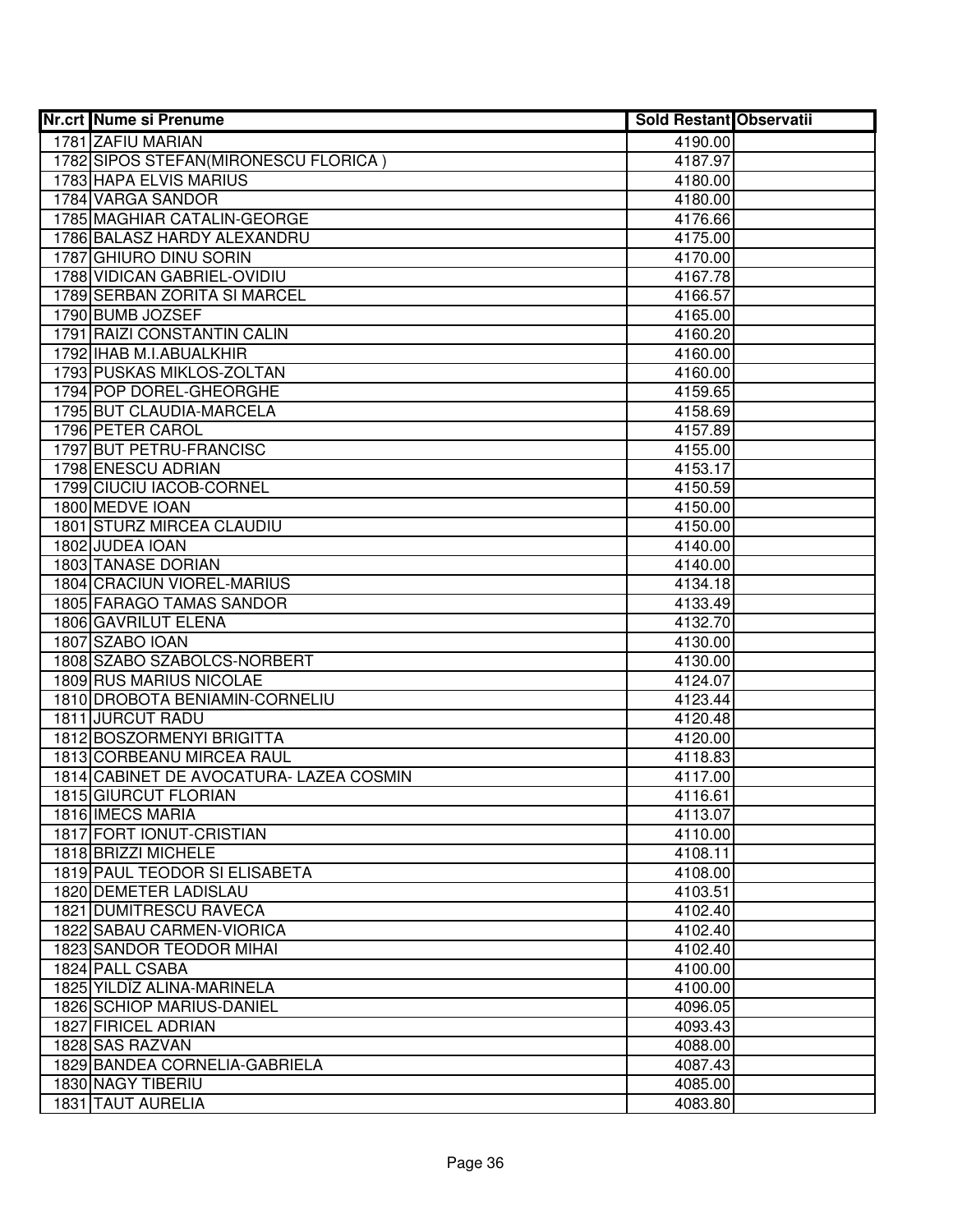| <b>Nr.crt Nume si Prenume</b>              | <b>Sold Restant Observatii</b> |  |
|--------------------------------------------|--------------------------------|--|
| 1832 OTVOS ANDREI-NORBERT                  | 4081.00                        |  |
| 1833 JUCA NICOLAE                          | 4080.60                        |  |
| 1834 MUT ELENA-CLARA                       | 4080.00                        |  |
| 1835 RUGAN IOAN                            | 4080.00                        |  |
| 1836 MURESAN EMILIA                        | 4075.11                        |  |
| 1837 MOLNAR SANDOR-ISTVAN SI VALENTINA     | 4071.42                        |  |
| 1838 BARBONTA CORINA IOANA                 | 4071.39                        |  |
| 1839 ARON SANDOR                           | 4070.71                        |  |
| 1840 GABOR RUPI                            | 4070.00                        |  |
| 1841 DEACONESCU VIOREL                     | 4068.94                        |  |
| 1842 SIMOC SILVIA                          | 4067.00                        |  |
| 1843 GAVRUTA GAVRAS TEODOR MARIUS          | 4064.56                        |  |
| 1844 DURGHEU MIRCEA IONEL                  | 4064.19                        |  |
| 1845 KAYMAZ AKANSEL                        | 4063.34                        |  |
| 1846 POP OVIDIU-DORIN                      | 4060.53                        |  |
| 1847 URDE CRISTIAN-GHEORGHE                | 4060.00                        |  |
| 1848 TOTH JULIANA JUDIT                    | 4058.95                        |  |
| 1849 PRECUP VALENTINA-VICTORIA             | 4056.48                        |  |
| 1850 BODOGAI FLORIN-VASILE                 | 4056.00                        |  |
| 1851 MOLNAR ISTVAN-ALBERT                  | 4056.00                        |  |
| 1852 BARANKA GAVRIL                        | 4050.02                        |  |
| 1853 FECHETE OCTAVIAN-MARIUS               | 4046.50                        |  |
| 1854 PORCAR FLORIN CORNEL                  | 4043.59                        |  |
| 1855 HAVA ALEXANDRU-IOAN                   | 4040.00                        |  |
| 1856 SUCIU VIOREL FLORIN                   | 4040.00                        |  |
| 1857 CURTMAN DANIEL                        | 4038.00                        |  |
| 1858 DAVID STELIAN                         | 4033.15                        |  |
| 1859 HADI BELA                             | 4031.51                        |  |
| 1860 ROSTAS IONAT                          | 4031.15                        |  |
| 1861 GABOR IANCU                           | 4030.00                        |  |
| 1862 PETRIS PATRICIA                       | 4028.15                        |  |
| 1863 GABOR GAVRIL                          | 4027.43                        |  |
| 1864 NEDELEA IONEL-DUMITRU                 | 4027.15                        |  |
| 1865 OCHIS DUMITRU                         | 4024.64                        |  |
| 1866 CIRNU MARIOARA SI RAULTIBERIU         | 4022.04                        |  |
| 1867 COPIL FLORIAN                         | 4020.87                        |  |
| 1868 KAPALAI ZSOLT-ARPAD                   | 4019.32                        |  |
| 1869 CIUCAS MINA                           | 4014.20                        |  |
| 1870 POP NADIA-ILEANA                      | 4012.18                        |  |
| 1871 DULAU CLAUDIU-MIHAI SI SIMONA FLORINA | 4009.20                        |  |
| 1872 BARNA GHEORGHE                        | 4009.00                        |  |
| 1873 GOLDENBERG CRISTIAN-RADU              | 4002.08                        |  |
| 1874 SULYOK ILDIKO-EVA                     | 4002.00                        |  |
| 1875 DASCALESCU ADELA-ELENA                | 4000.64                        |  |
| 1876 APOSTOL LETITIA-MIHAELA               | 4000.00                        |  |
| 1877 BALOG ISTVAN                          | 4000.00                        |  |
| 1878 BENTE CALIN-FLORIN                    | 4000.00                        |  |
| 1879 BODNAR IOANA TEODORA                  | 4000.00                        |  |
| 1880 BOGDAN DOREL GAVRIL                   | 4000.00                        |  |
| 1881 BONTA LUCIAN-FLORIN                   | 4000.00                        |  |
| 1882 BOROS ANA INTREPRINDERE INDIVIDUALA   | 4000.00                        |  |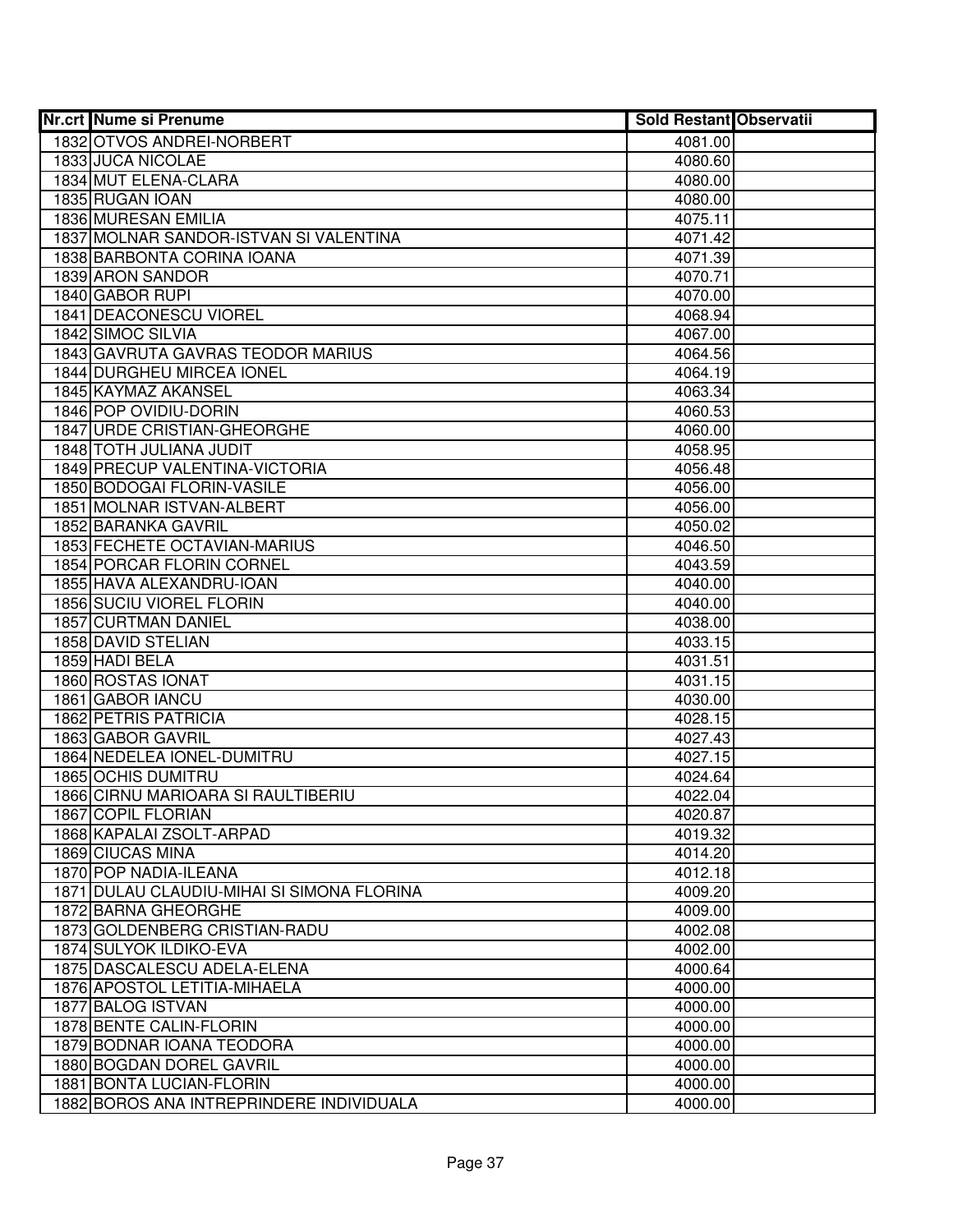| <b>Nr.crt Nume si Prenume</b>        | <b>Sold Restant Observatii</b> |  |
|--------------------------------------|--------------------------------|--|
| 1883 BOTH ZSOLT                      | 4000.00                        |  |
| 1884 BRONT VIORICA-ALINA             | 4000.00                        |  |
| 1885 BUSUIOC ANAMARIA-FLORINA        | 4000.00                        |  |
| 1886 CALIN ANITA                     | 4000.00                        |  |
| <b>1887 CAVUS CIHAN ISKENDER</b>     | 4000.00                        |  |
| 1888 CHIS ECATERINA DANIELA          | 4000.00                        |  |
| 1889 CHIS MARIUS-DANIEL              | 4000.00                        |  |
| 1890 COLCER CORINA                   | 4000.00                        |  |
| 1891 COZMA FLORIN VALENTIN           | 4000.00                        |  |
| 1892 COZMI EMIL                      | 4000.00                        |  |
| 1893 CSOKA ATTILA                    | 4000.00                        |  |
| 1894 DAROCZI ERZSEBET                | 4000.00                        |  |
| <b>1895 DONEI EVA ECATERINA</b>      | 4000.00                        |  |
| 1896 DUME CORNELIA                   | 4000.00                        |  |
| 1897 FORIS ATTILA                    | 4000.00                        |  |
| 1898 GABOR KATALIN                   | 4000.00                        |  |
| 1899 GABOR MANDRA                    | 4000.00                        |  |
| 1900 GALASSINI NATALINO-FERRUCCIO    | 4000.00                        |  |
| 1901 GERGELY KAROLY                  | 4000.00                        |  |
| 1902 GHETEA ANA                      | 4000.00                        |  |
| 1903 GHIMIS GEORGETA-CECILIA         | 4000.00                        |  |
| 1904 GLATZ SANDOR-JOZSEF             | 4000.00                        |  |
| 1905 GYORFI OVIDIU-LIVIU             | 4000.00                        |  |
| 1906 HAISAN DOINA                    | 4000.00                        |  |
| 1907 HAMZA ZOLTAN-LASZLO             | 4000.00                        |  |
| 1908 HANGA GEANINA-CLAUDIA           | 4000.00                        |  |
| 1909 HANIS LASZLO                    | 4000.00                        |  |
| 1910 HAPA ECATERINA                  | 4000.00                        |  |
| 1911 HERMAN ROZALIA-IZABELA          | 4000.00                        |  |
| 1912 HUTYRA GRAM ZOLTAN PETER        | 4000.00                        |  |
| 1913 KILINC MARIA                    | 4000.00                        |  |
| 1914 KISS ECATERINA                  | 4000.00                        |  |
| 1915 KLAUSZ FERENCZ                  | 4000.00                        |  |
| 1916 LASCU MARCEL SI AURELIA-FLORINA | 4000.00                        |  |
| 1917 LASZLO ILDIKO MARIA             | 4000.00                        |  |
| 1918 LAZA FLOARE                     | 4000.00                        |  |
| <b>1919 LECHINTEANU EUGEN</b>        | 4000.00                        |  |
| 1920 LELE MARCEL HORIA               | 4000.00                        |  |
| 1921 MAGHIAR SPERANTA-ADINA          | 4000.00                        |  |
| 1922 MIHANCEA FLORINA-MARINA         | 4000.00                        |  |
| 1923 MIHUTA PETRU-SORIN              | 4000.00                        |  |
| 1924 MOLDOVAN FLORIN                 | 4000.00                        |  |
| 1925 MOTOS MARCEL                    | 4000.00                        |  |
| 1926 MUDURA MIRELA                   | 4000.00                        |  |
| 1927 MUNTEAN IRINA                   | 4000.00                        |  |
| 1928 NAGY MARTA                      | 4000.00                        |  |
| 1929 NAGY NOEMI                      | 4000.00                        |  |
| 1930 NEDELCU GEORGIAN                | 4000.00                        |  |
| 1931 NEGRUTI RODICA ELIZA            | 4000.00                        |  |
| 1932 ORASANU MARIUS                  | 4000.00                        |  |
| 1933 PATCAS CRINA NARCISA            | 4000.00                        |  |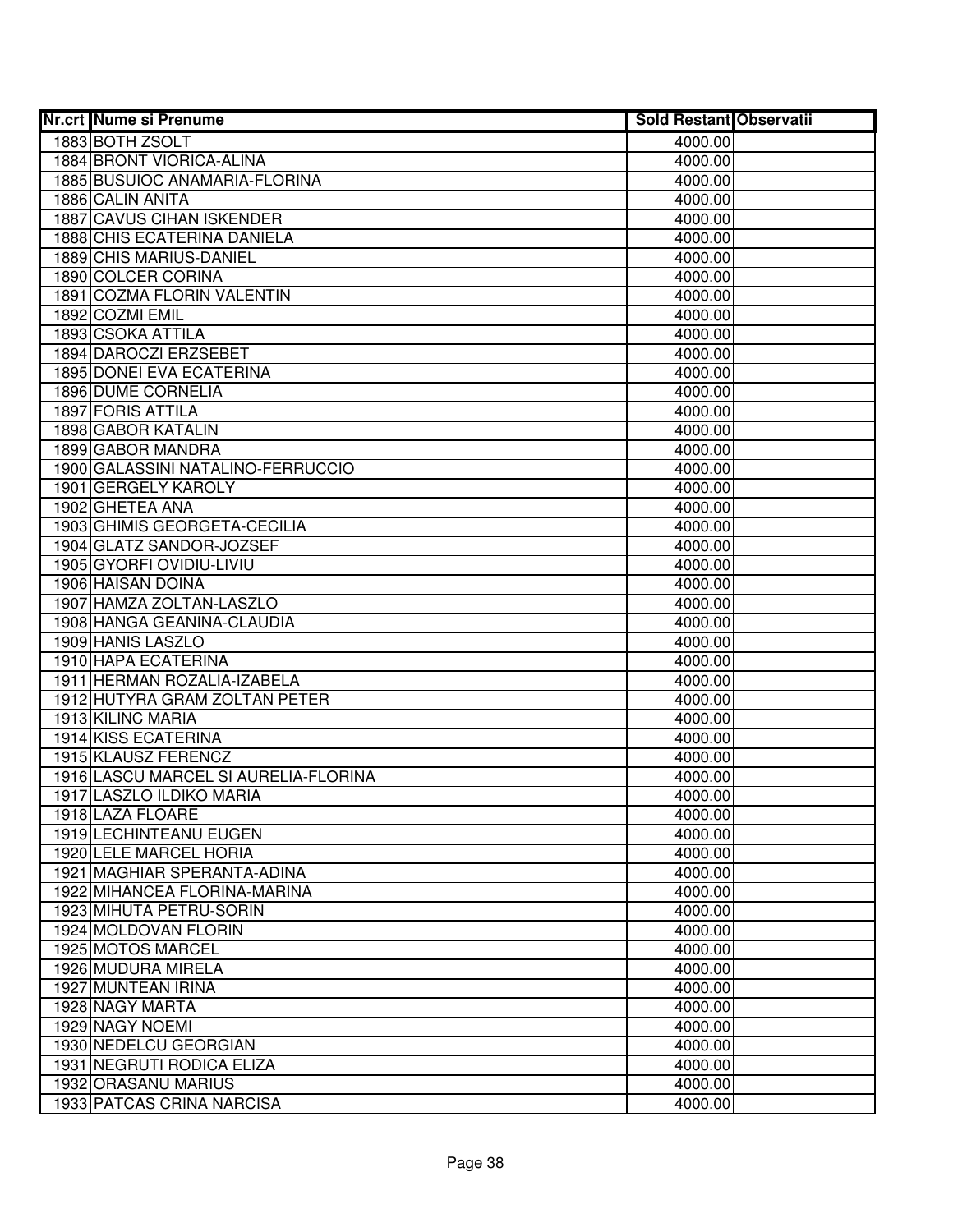| <b>Nr.crt Nume si Prenume</b>                           | <b>Sold Restant Observatii</b> |                       |
|---------------------------------------------------------|--------------------------------|-----------------------|
| <b>1934 PATRASCU NATALIA</b>                            | 4000.00                        |                       |
| 1935 PETRICA ALINA RAMONA                               | 4000.00                        |                       |
| 1936 PLES FLORINEL                                      | 4000.00                        |                       |
| 1937 POGANA CARMEN- ADINA                               | 4000.00                        |                       |
| 1938 POPA GEORGETA                                      | 4000.00                        |                       |
| 1939 POTI MELINDA                                       | 4000.00                        |                       |
| 1940 RADINOIU ADRIANA GABRIELA                          | 4000.00                        |                       |
| 1941 RIF-TOTH MARIA                                     |                                | 4000.00 PROCES PE ROL |
| 1942 RUS ANIKO                                          | 4000.00                        |                       |
| 1943 SABAU LIVIU-MARIAN                                 | 4000.00                        |                       |
| 1944 SANDOR TRAIAN-ANTONIU                              | 4000.00                        |                       |
| 1945 SAS FERENC                                         | 4000.00                        |                       |
| 1946 SCORTE FLORIAN                                     | 4000.00                        |                       |
| 1947 SEICHE FLORIN                                      | 4000.00                        |                       |
| 1948 TABUS TANIA-GEORGETA-IOANA                         | 4000.00                        |                       |
| 1949 TEGLAS DORINA                                      | 4000.00                        |                       |
| 1950 TRUBACS MARTA                                      | 4000.00                        |                       |
| 1951 VICAS FLORIN                                       | 4000.00                        |                       |
| 1952 ZBIRCE SANDA CORINA                                | 4000.00                        |                       |
| 1953 GERGYELY LAJOS                                     | 3999.00                        |                       |
| 1954 KOCIS MARIA                                        | 3998.37                        |                       |
| 1955 LUPU IBOLYA                                        | 3998.00                        |                       |
| 1956 ALB MONICA                                         | 3995.00                        |                       |
| 1957 DUCA EMILIA                                        | 3995.00                        |                       |
| 1958 HODIS RODICA                                       | 3995.00                        |                       |
| 1959 DRAGAN CARMEN-ADRIANA                              | 3994.00                        |                       |
| 1960 DINU ANDREI-COSMIN                                 | 3992.41                        |                       |
| 1961 BUT IOANA-GHEORGHINA                               | 3990.00                        |                       |
| 1962 PELE DOREL FLORIN SI RODICA                        | 3990.00                        |                       |
| 1963 ERDEI LAVINIA FELICIA                              | 3985.00                        |                       |
| 1964 SZOMBATI GABRIELA SI EMERIC                        | 3984.28                        |                       |
| 1965 BOTA MARTA-LAURA                                   | 3984.00                        |                       |
| 1966 OLAH EMMA                                          | 3983.00                        |                       |
| 1967 POP GHEORGHE-MIRCEA-FLORIN                         | 3981.84                        |                       |
| 1968 RADOI CORNEL-IOSIF                                 | 3981.73                        |                       |
| 1969 MANDRU NELU MARIAN                                 | 3981.00                        |                       |
| 1970 CIARNAU SANDOR                                     | 3980.00                        |                       |
| 1971 EGYED-DACZ ZOLT-TIBOR                              | 3980.00                        |                       |
| 1972 RADUI ALEXANDRU SI DELIA                           | 3975.01                        |                       |
| 1973 MATEI CATALIN NICOLAE                              | 3974.00                        |                       |
| 1974 BALOG GABRIELA LEONTINA                            | 3970.43                        |                       |
| 1975 BALOGH OLGA<br>1976 TEM STEFAN-PETRU-EMERIC        | 3970.00                        |                       |
|                                                         | 3965.92                        |                       |
| 1977 GABOR STEFAN                                       | 3965.00<br>3964.00             |                       |
| 1978 CHERELEU DUMITRU-ADRIAN                            |                                |                       |
| 1979 TAMBA SIMONA IOANA                                 | 3962.00                        |                       |
| 1980 GHERMAN VASILE CRISTIAN<br>1981 BORZA AUREL MARIUS | 3958.57                        |                       |
| 1982 BERENDE NELA-GAFIA                                 | 3958.50<br>3954.00             |                       |
| 1983 CHEREGI GHEORGHE - ADRIAN                          | 3951.50                        |                       |
| 1984 NOUR ALI AL- HAMO                                  | 3950.94                        |                       |
|                                                         |                                |                       |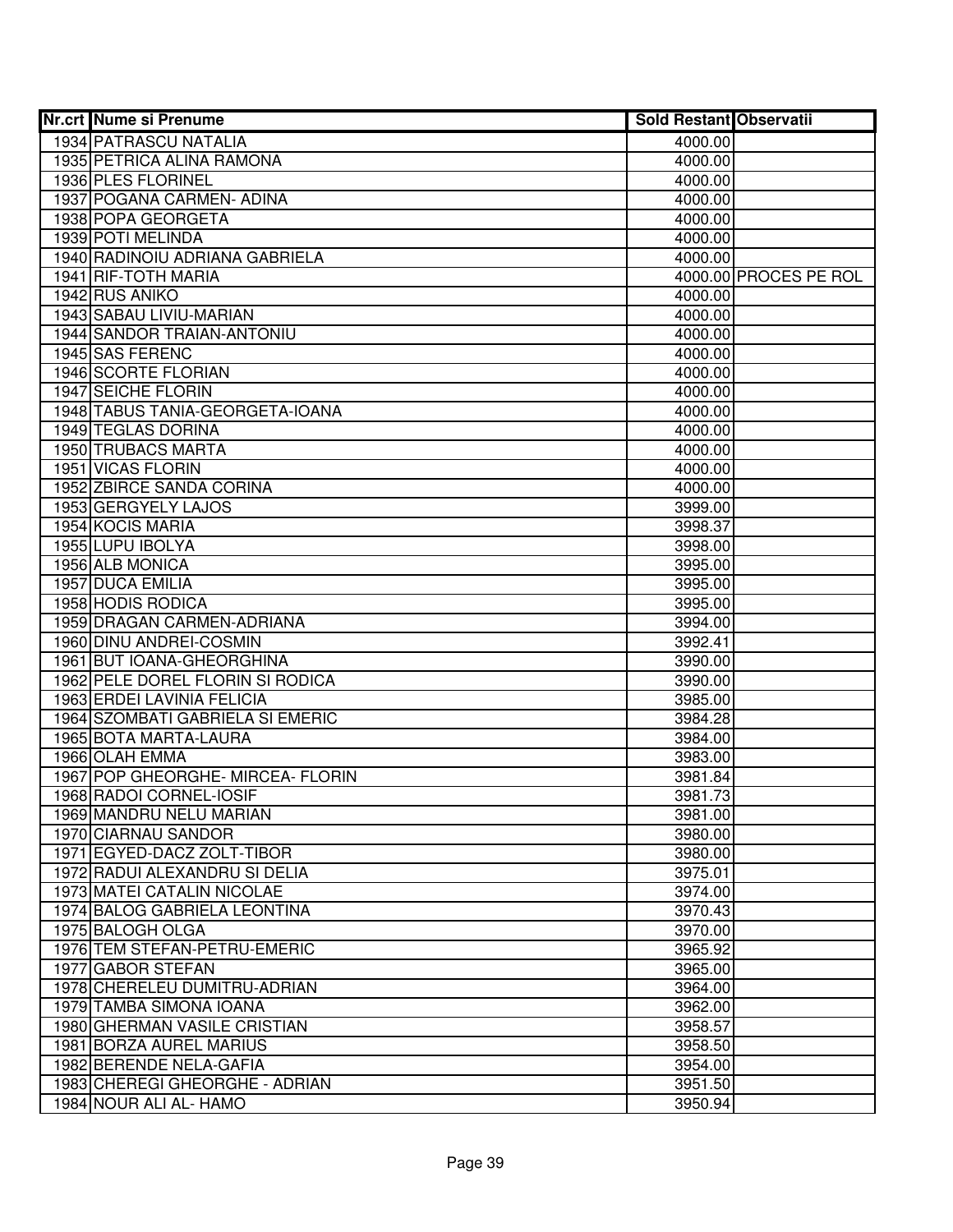| <b>Nr.crt Nume si Prenume</b>            | <b>Sold Restant Observatii</b> |  |
|------------------------------------------|--------------------------------|--|
| 1985 NAGY FRANCISC                       | 3950.61                        |  |
| 1986 SABAU CARMEN                        | 3949.95                        |  |
| 1987 GABOR IANCU                         | 3949.73                        |  |
| 1988 BULC GHEORGHE CRISTIAN              | 3949.00                        |  |
| 1989 DAVID VASILE LUCIAN                 | 3947.93                        |  |
| 1990 HADADE FLORIN-DUMITRU-VICTOR        | 3943.51                        |  |
| 1991 BLAGE IOAN NICOLAE SI SERGIU FLORIN | 3942.21                        |  |
| 1992 BURLE DUMITRU si VICTORIA           | 3942.01                        |  |
| 1993 MAGYARI ROBERT-STEFAN               | 3942.00                        |  |
| 1994 BARANYKA GABRIEL                    | 3935.49                        |  |
| 1995 KELE IANOS                          | 3933.80                        |  |
| 1996 GHIURA NICOLAE                      | 3927.87                        |  |
| 1997 VILCEANU MIHAI-SORIN                | 3923.00                        |  |
| 1998 BOSCA LUMINITA                      | 3922.68                        |  |
| 1999 KIS CARMEN                          | 3921.00                        |  |
| 2000 OLCEAN IOAN                         | 3920.20                        |  |
| 2001 GABOR MARTIN                        | 3920.00                        |  |
| 2002 MINDRUTIU ROVINO                    | 3920.00                        |  |
| 2003 COCIUBEI DUMITRU CLAUDIU            | 3918.68                        |  |
| 2004 JURCA MIRELA-CLAUDIA                | 3918.53                        |  |
| 2005 HOTOPAN LOREDANA-MARIANA            | 3918.16                        |  |
| 2006 RADAC DANIELA                       | 3917.71                        |  |
| 2007 VARGA GHEORGHE-PETRU                | 3914.00                        |  |
| 2008 BOCSAN GELU                         | 3911.59                        |  |
| 2009 LITA FLORIN                         | 3910.52                        |  |
| 2010 TOMA COSMIN-SILVIU                  | 3908.30                        |  |
| 2011 MICH TEOFIL                         | 3901.00                        |  |
| 2012 MANCI DANIEL                        | 3900.00                        |  |
| 2013 MOHAN DUMITRU-MIHAI                 | 3900.00                        |  |
| 2014 SARKADI EMIL                        | 3900.00                        |  |
| 2015 FLORINCUTA GEORGIANA-LAURA          | 3891.95                        |  |
| 2016 VLAD DUMITRU                        | 3889.85                        |  |
| 2017 KISS IBOJ                           | 3887.18                        |  |
| 2018 CHITARU ALEXANDRA - RAMONA          | 3883.46                        |  |
| 2019 SAS MARIUS RADU                     | 3881.81                        |  |
| 2020 LAKATOS MONIKA EVA                  | 3876.14                        |  |
| 2021 VARGA PAULA                         | 3874.66                        |  |
| 2022 KUCHEL REMUS                        | 3870.00                        |  |
| 2023 IGNATESCU DEZIDERIU ROBERT          | 3868.94                        |  |
| 2024 BODEA DANIEL-TIBERIU                | 3866.56                        |  |
| 2025 CUC ISAIU                           | 3866.52                        |  |
| 2026 SZABO ROBERT                        | 3862.65                        |  |
| 2027 KLANICZA MARGIT                     | 3861.73                        |  |
| 2028 NEGRUT DAN-SILVIU                   | 3860.38                        |  |
| 2029 MARINCEAN COSMIN RARES              | 3858.96                        |  |
| 2030 BERES STEFAN SI ILEANA              | 3857.43                        |  |
| 2031 HARANGUS CAIUS-VASILIU              | 3852.01                        |  |
| 2032 DAN IOSIF ATTILA                    | 3851.54                        |  |
| 2033 CATANA ALEXANDRU SI FLOAREA         | 3849.60                        |  |
| 2034 MOTEI CONSTANTIN                    | 3847.54                        |  |
| 2035 KOVACS LADISLAU DESIDERIU           | 3841.28                        |  |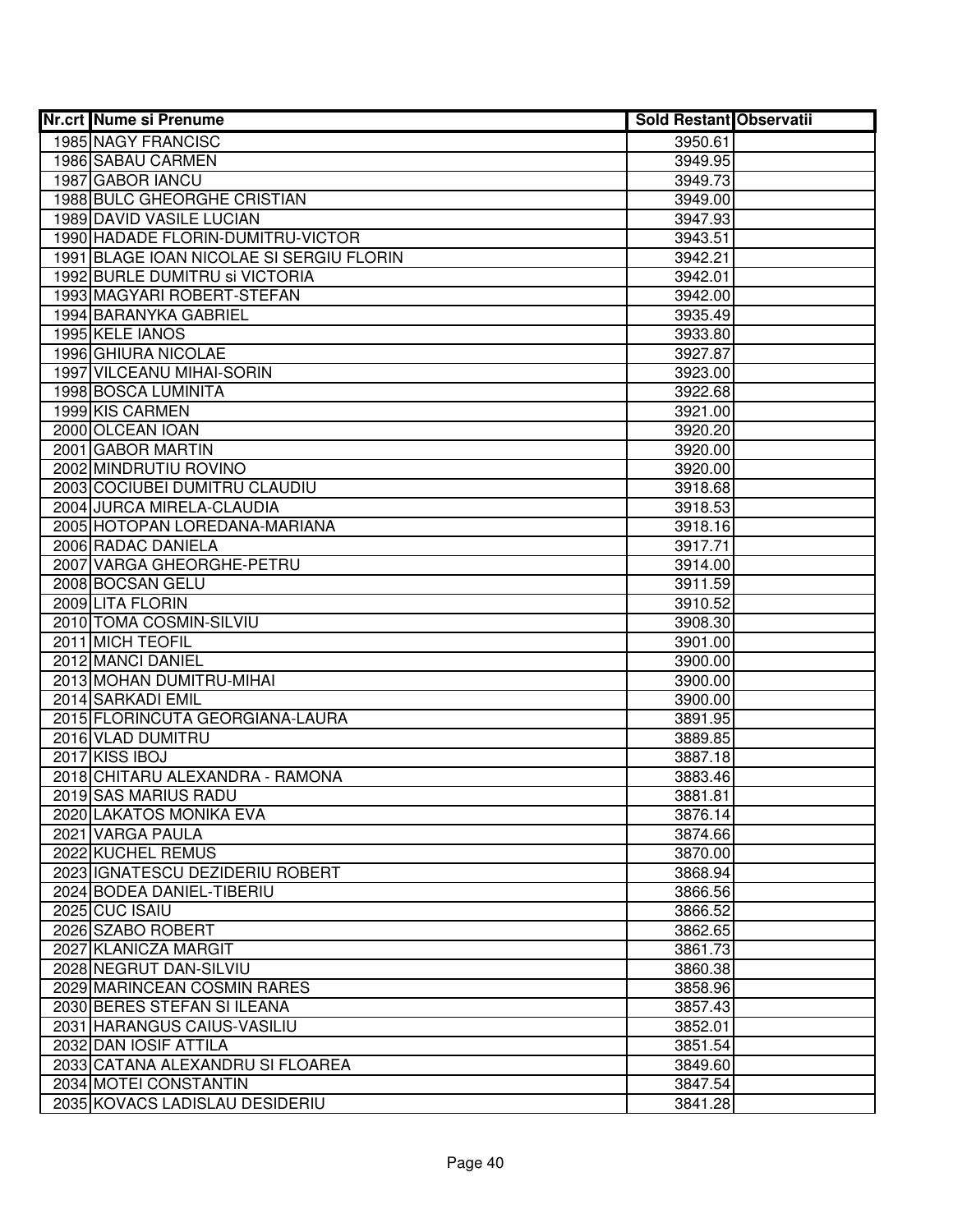| Nr.crt Nume si Prenume                           | <b>Sold Restant Observatii</b> |  |
|--------------------------------------------------|--------------------------------|--|
| 2036 ALAFI LAVINIU-CORNEL                        | 3840.12                        |  |
| 2037 LAZAR DORIN IOAN                            | 3838.00                        |  |
| 2038 BANYAI ARPAD ALBERT                         | 3837.33                        |  |
| 2039 ISZTOIKA LUDOVIC                            | 3835.00                        |  |
| 2040 DOMOCOS FLORIN                              | 3834.50                        |  |
| 2041 ZAK STEFAN                                  | 3832.50                        |  |
| 2042 KISKASZA ROBERT                             | 3825.28                        |  |
| 2043 TUSA CLAUDIU-CATALIN                        | 3825.00                        |  |
| 2044 DURNEA EUGEN SI DORINA                      | 3824.94                        |  |
| 2045 POENARU GEORGE                              | 3822.56                        |  |
| 2046 GHEORGHITA IOAN-DAN                         | 3816.00                        |  |
| 2047 POPA IOAN-ADRIAN                            | 3815.00                        |  |
| 2048 FELECAN VOICU-SORIN                         | 3814.00                        |  |
| 2049 GRABOVSCHI SORIN                            | 3813.71                        |  |
| 2050 ZAHARIA GRIGORE                             | 3813.32                        |  |
| 2051 PETROI PETRU SI MARIA                       | 3813.17                        |  |
| 2052 KAPAS PETER-ZSOLT SI NAOMI REBECA           | 3813.12                        |  |
| 2053 BAIDUCA ANA SI IOAN                         | 3812.02                        |  |
| 2054 BOROS DAN ALEXANDRU                         | 3810.00                        |  |
| 2055 ROSTAS CAROLINA                             | 3810.00                        |  |
| 2056 CABA GEORGE ADRIAN                          | 3809.00                        |  |
| 2057 CIUHANDU BOGDAN-DANUT                       | 3804.71                        |  |
| 2058 MULLER ANDRAS                               | 3802.86                        |  |
| 2059 HEGHEDUS PETRU-ADRIAN                       | 3800.00                        |  |
| 2060 KEREZSI REMUS                               | 3800.00                        |  |
| 2061 DEMIAN TRAIAN-DANIEL SI NICOLETA            | 3791.23                        |  |
| 2062 RADEANU COSTEL                              | 3790.43                        |  |
| 2063 TOIE GEORGIANA-BIANCA                       | 3790.07                        |  |
| 2064 SFERLE IOAN SI DOINA<br>2065 BAHICA VASILE  | 3790.02<br>3790.00             |  |
| 2066 GEREBENES RUDI                              | 3790.00                        |  |
| 2067 DUMA ELENA LAVINIA                          | 3788.06                        |  |
| 2068 BUMBUI MIHAI CATALIN                        | 3785.46                        |  |
| 2069 LADANYI TIBOR-ISTVAN                        | 3784.17                        |  |
| 2070 SIMON RODICA-RAMONA                         | 3778.79                        |  |
| 2071 NISTOR BIANCA                               | 3777.34                        |  |
| 2072 ISZTOIKA RUPI                               | 3776.20                        |  |
| 2073 NYIKA CRISTIAN-MARCEL                       | 3773.60                        |  |
| 2074 EDDO INNOCENT OLUWALONIMI                   | 3770.46                        |  |
| 2075 MADA LUCIAN                                 | 3770.00                        |  |
| 2076 CARAGIA MARIUS                              | 3765.79                        |  |
| 2077 MATICAS IOAN-EMILIAN                        | 3763.16                        |  |
| 2078 LAZA LIVIU                                  | 3762.25                        |  |
| 2079 HALMAJAN PETRU ADRIAN                       | 3757.96                        |  |
| 2080 PENZES IRINA                                | 3756.41                        |  |
| 2081 GYERMAN FLORIN - SORIN SI NADIA-LAURA-MARIA | 3754.72                        |  |
| 2082 TIRTEU IOAN                                 | 3754.34                        |  |
| 2083 ISTOIKA EVA                                 | 3752.01                        |  |
| 2084 MOLDOVAN LUCICA                             | 3751.07                        |  |
| 2085 VARGA IMRE                                  | 3750.03                        |  |
| 2086 COZMA VLAD SI SUSANA                        | 3750.00                        |  |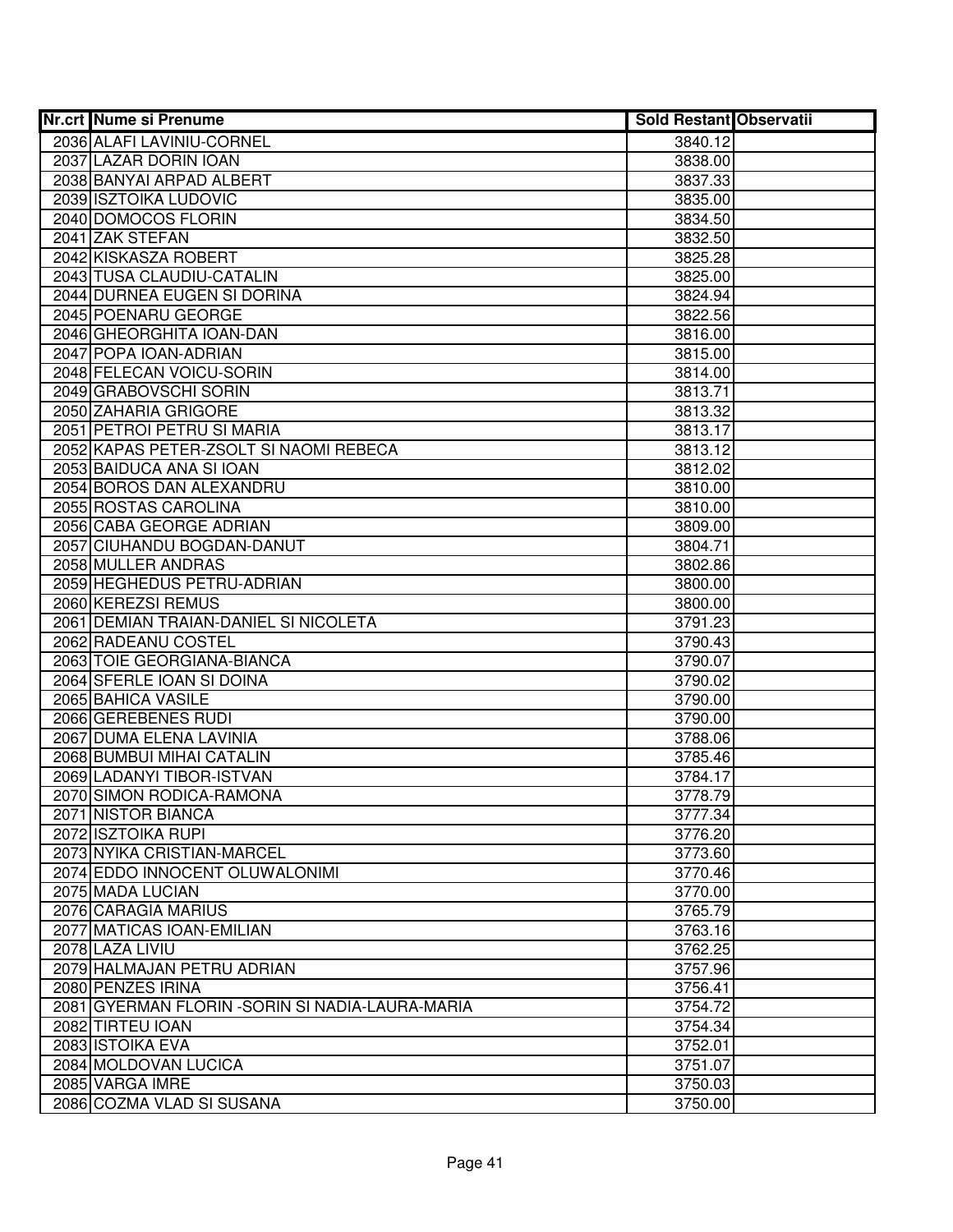| <b>Nr.crt Nume si Prenume</b>                            | <b>Sold Restant Observatii</b> |  |
|----------------------------------------------------------|--------------------------------|--|
| 2087 GABORAS SANDOR                                      | 3750.00                        |  |
| 2088 SUCIU SEBASTIAN                                     | 3750.00                        |  |
| 2089 SZTOJKA KLARA                                       | 3750.00                        |  |
| 2090 HETES-PESTEAN PASCU                                 | 3748.90                        |  |
| 2091 SION IOAN                                           | 3746.46                        |  |
| 2092 BODEA NORBERT                                       | 3745.00                        |  |
| 2093 POP OVIDIU MIRON                                    | 3741.00                        |  |
| 2094 CATANA CALIN-PETRICA SI DENISA                      | 3740.26                        |  |
| 2095 MATE ROZALIA                                        | 3738.00                        |  |
| 2096 BALAJ CALIN-SILVIU                                  | 3734.68                        |  |
| 2097 SAMU IVAN                                           | 3732.50                        |  |
| 2098 VERES EDMUND-EUGEN                                  | 3727.16                        |  |
| 2099 CERNAU MARIA                                        | 3726.66                        |  |
| 2100 NAGY STEFAN-MARIUS                                  | 3722.00                        |  |
| 2101 SFARLEA MIRCEA-FLORIAN                              | 3720.00                        |  |
| 2102 GABOR LUDOVIC                                       | 3719.05                        |  |
| 2103 BRADEA MIHAI                                        | 3715.39                        |  |
| 2104 CAMPEANU ADRIAN SI MAGHIAR CRISTINA-LAURA           | 3713.93                        |  |
| 2105 GABOR RUPI                                          | 3713.25                        |  |
| 2106 SFERLE FLORIAN-SEBASTIAN                            | 3711.50                        |  |
| 2107 GUG FLORIN CRISTIAN                                 | 3710.13                        |  |
| 2108 BOSCA SERGIU                                        | 3710.00                        |  |
| 2109 IUHASZ IOAN                                         | 3710.00                        |  |
| 2110 KOZAK ADRIAN                                        | 3707.50                        |  |
| 2111 NAZIR IRFAN                                         | 3705.55                        |  |
| 2112 MARINA FLORIN-ADRIAN                                | 3704.87                        |  |
| 2113 MARTIN IOAN                                         | 3702.81                        |  |
| 2114 PATAI CAROL                                         | 3702.69                        |  |
| 2115 AVRAMESCU NICUSOR                                   | 3700.00                        |  |
| 2116 GABOR MARIA                                         | 3700.00                        |  |
| 2117 GABOR RITA MANDRA                                   | 3700.00                        |  |
| 2118 TIUTIU SILVIAN-VLADUT<br>2119 FILIP MARIUS GHEORGHE | 3700.00                        |  |
| 2120 CIOBOTARIU CRISTIAN SI CLAUDIA                      | 3699.00                        |  |
| 2121 MATA VALENTINA DOINA                                | 3696.40<br>3694.67             |  |
| 2122 OLTEANU FLAVIUS-DECEBAL                             | 3694.23                        |  |
| 2123 SILAGHI VASILE                                      | 3693.95                        |  |
| 2124 SFRENGEU ILIE-IERONIM                               | 3692.00                        |  |
| 2125 GABOR IANCU                                         | 3690.00                        |  |
| 2126 GORDAN DANIEL                                       | 3688.41                        |  |
| 2127 DERECICHEI ADRIAN                                   | 3688.25                        |  |
| 2128 DANCIU ADRIAN-CRISTIAN                              | 3684.24                        |  |
| 2129 PATO IOSIF                                          | 3683.61                        |  |
| 2130 TUFA VASILE SI LAURA-SIMONA                         | 3680.73                        |  |
| 2131 MEZEI IULIANA                                       | 3680.00                        |  |
| 2132 CMECIU CRISTIAN-ROMULUS                             | 3678.00                        |  |
| 2133 SANTER TIBERIU                                      | 3678.00                        |  |
| 2134 GHIT PETRU                                          | 3673.93                        |  |
| 2135 POPA ADRIAN FLORIN                                  | 3673.79                        |  |
| 2136 CAPRIS TEODORESCU-VIRGIL                            | 3673.64                        |  |
| 2137 SARKADI ATTILA                                      | 3672.33                        |  |
|                                                          |                                |  |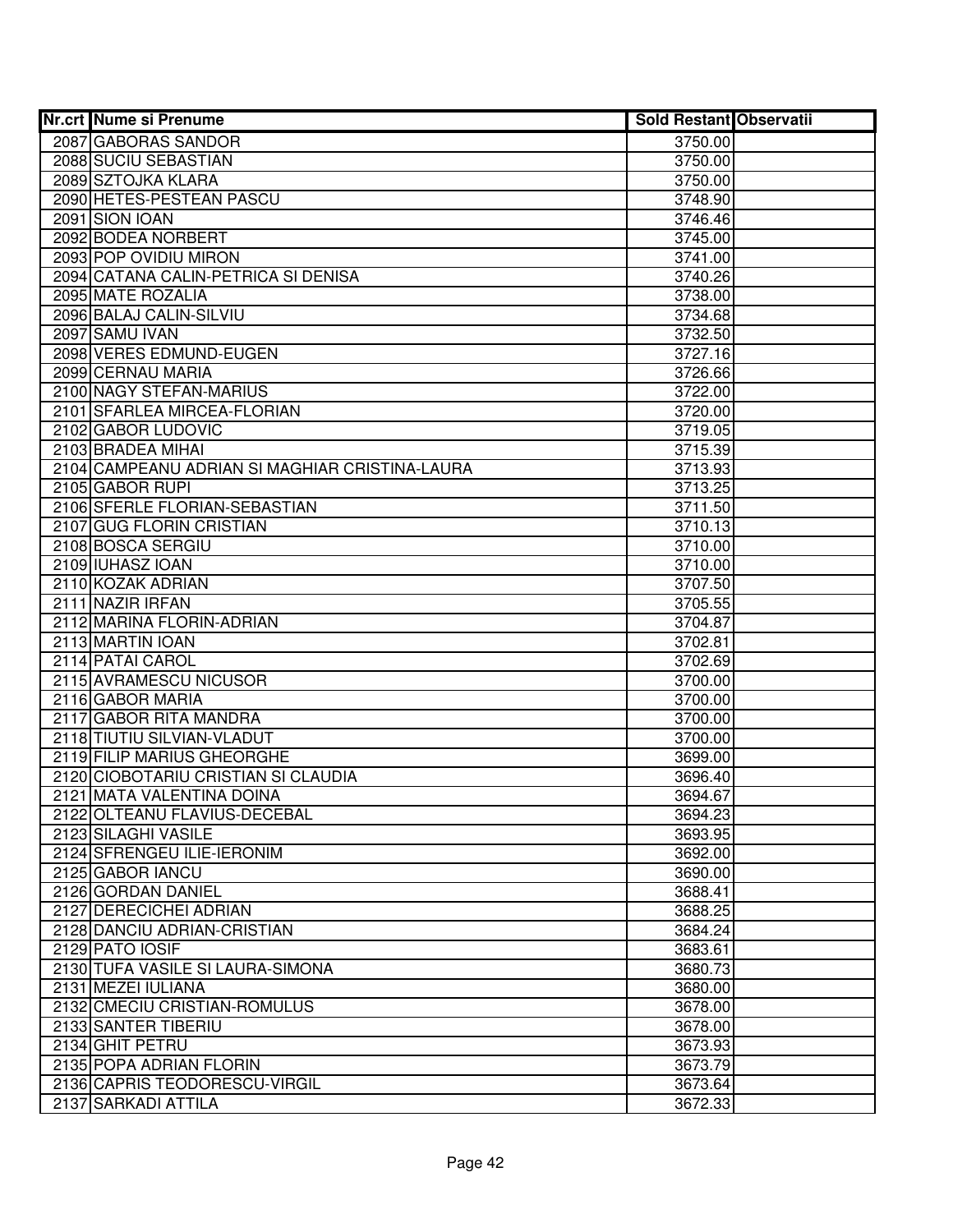| <b>Nr.crt Nume si Prenume</b>                         | <b>Sold Restant Observatii</b> |  |
|-------------------------------------------------------|--------------------------------|--|
| 2138 DASCAL IONEL                                     | 3670.00                        |  |
| 2139 ISTOICA IOAN                                     | 3664.76                        |  |
| 2140 DUDAS VASILE SI DOINA                            | 3662.42                        |  |
| 2141 VARGA ALEXANDRU-GYULA                            | 3660.00                        |  |
| 2142 LINGURAR TRAIAN                                  | 3658.85                        |  |
| 2143 DOBA NICOLAE                                     | 3658.62                        |  |
| 2144 VARGA ALIN-COSMIN                                | 3657.73                        |  |
| 2145 DUDAS FLORIAN                                    | 3655.34                        |  |
| 2146 SATMARI VIRGIL                                   | 3654.93                        |  |
| 2147 SIMINIC MARIA                                    | 3654.64                        |  |
| 2148 VENTEL KALMAN                                    | 3653.54                        |  |
| 2149 DERECICHEI ANGELA                                | 3653.04                        |  |
| 2150 POPESCU SERGIU-RAUL                              | 3652.60                        |  |
| 2151 ROVERS ADRIANUS-MATHEUS-PETRUS                   | 3652.24                        |  |
| 2152 NISTOR JANOS                                     | 3652.10                        |  |
| 2153 MEZEI PARASCHIVA SI IOSIF                        | 3650.91                        |  |
| 2154 LUCUTA VICTOR IONEL                              | 3650.53                        |  |
| 2155 GABOR IANOS                                      | 3650.00                        |  |
| 2156 CUCU DORU                                        | 3643.44                        |  |
| 2157 SZILAGY JANOS-IMRE                               | 3643.02                        |  |
| 2158 CORSEI MARIANA                                   | 3640.39                        |  |
| 2159 VERES MARIAN CASIAN                              | 3637.80                        |  |
| 2160 PAP SANDOR-JOZSEF                                | 3637.35                        |  |
| 2161 POPOVICI FLORIN                                  | 3636.41                        |  |
| 2162 IOVAN MARIA EVA                                  | 3635.00                        |  |
| 2163 GABOR STEFAN-SAMUEL                              | 3632.58                        |  |
| 2164 BRADEA GHEORGHE                                  | 3629.54                        |  |
| 2165 BRAJER IANOS GYORGY                              | 3628.00                        |  |
| 2166 GHETE IOAN                                       | 3627.23                        |  |
| 2167 MAGHIAR TRAIAN SI GABRIELA NICOLETA              | 3624.10                        |  |
| 2168 PUSKAS MIKLOS                                    | 3619.52                        |  |
| 2169 CUPSA IOAN                                       | 3616.76                        |  |
| 2170 MESTER JOZSEF-CSABA                              | 3613.00                        |  |
| 2171 JUNJAN RAUL-CLAUDIU                              | 3610.80                        |  |
| 2172 DELCZEG CSABA                                    | 3610.00                        |  |
| 2173 AVRAM DINU-CATALIN                               | 3608.92                        |  |
| 2174 BALLA TIBOR-MIKLOS<br>2175 AVRAM RENATE-MADALINA | 3605.45<br>3604.80             |  |
| 2176 BALINT ZSIGMOND - ATTILA                         | 3603.06                        |  |
| 2177 RUS PETRU-NICOLAE                                | 3600.00                        |  |
| 2178 SIMON ADRIAN-EMIL                                | 3600.00                        |  |
| 2179 VARGA ROMULUS-NICOLAE                            | 3600.00                        |  |
| 2180 POPESCU MARIANA LUCIA SI NICULAI                 | 3598.65                        |  |
| 2181 LASZLO ISTVAN                                    | 3594.63                        |  |
| 2182 FARKAS CLAUDIA-MIHAELA, INTREP. INDIVIDUALA      | 3594.30                        |  |
| 2183 BOTOS SEBASTIAN-CRISTIAN                         | 3590.00                        |  |
| 2184 BRADAU CRISTIAN-GHEORGHE                         | 3590.00                        |  |
| 2185 POIANA CRISTINEL                                 | 3590.00                        |  |
| 2186 MAROLEANU EMIL                                   | 3587.20                        |  |
| 2187 MOLNAR KAROLY                                    | 3585.86                        |  |
| 2188 IENCIU VLAD-OCTAVIAN                             | 3585.00                        |  |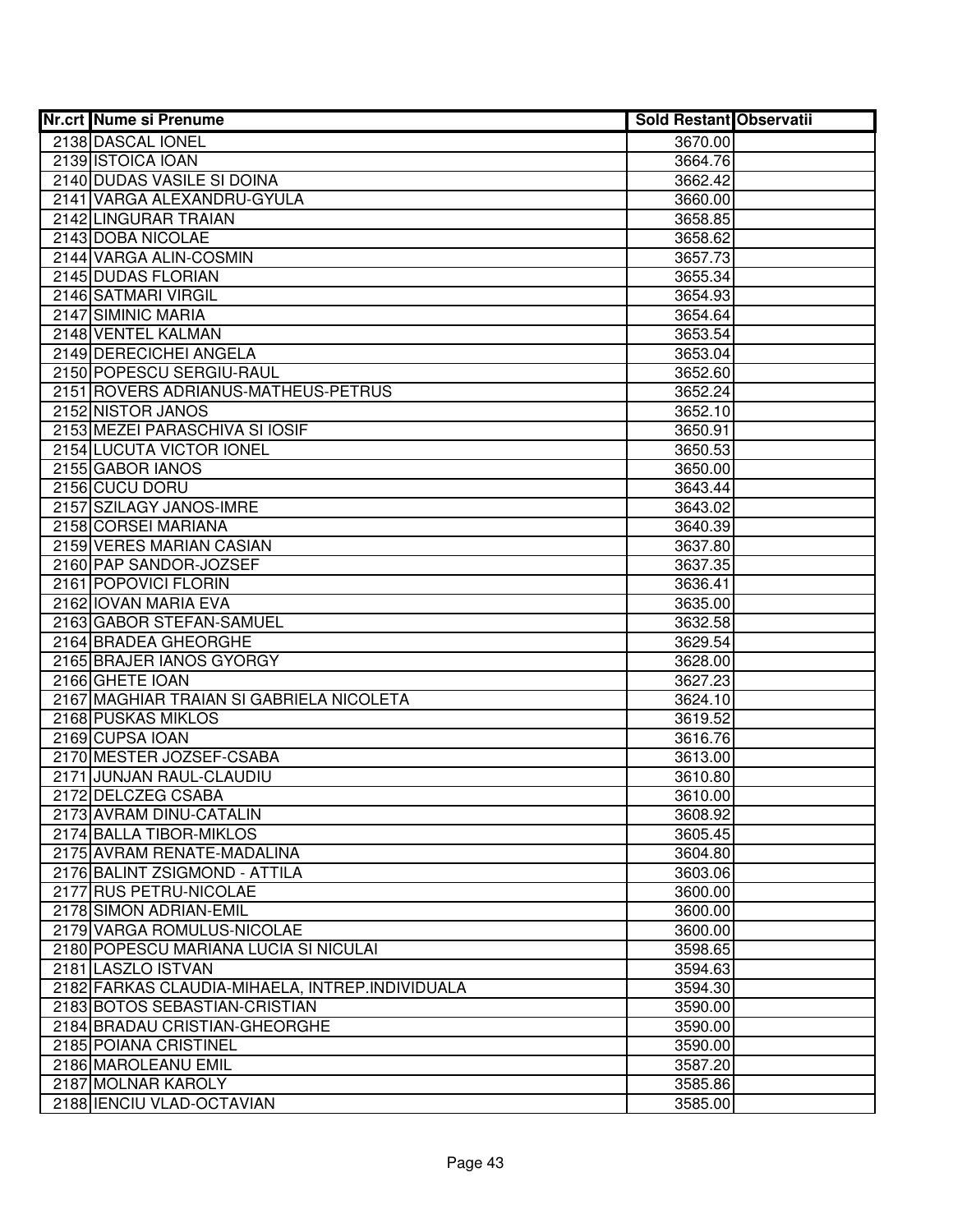| <b>Nr.crt Nume si Prenume</b>                   | <b>Sold Restant Observatii</b> |  |
|-------------------------------------------------|--------------------------------|--|
| 2189 MARICESCU CATALIN-EUGEN                    | 3584.00                        |  |
| 2190 BLAGA ECATERINA                            | 3582.19                        |  |
| 2191 MURESAN EDITH                              | 3577.64                        |  |
| 2192 ROSTAS MALIN                               | 3577.00                        |  |
| 2193 GABOR SUSANA                               | 3574.26                        |  |
| 2194 HENDRE CRISTIAN-IONUT                      | 3571.19                        |  |
| 2195 SIMINIE MIHAI-IOAN                         | 3568.82                        |  |
| 2196 PETRICAS GHEORGHE                          | 3568.06                        |  |
| 2197 POPESCU COSTEL                             | 3568.06                        |  |
| 2198 GHIT ALEXANDRU                             | 3564.00                        |  |
| 2199 SZABO ADALBERT                             | 3557.99                        |  |
| 2200 TOCAIU IOAN                                | 3553.05                        |  |
| 2201 MADA GHEORGHE - ADRIAN                     | 3552.38                        |  |
| 2202 DAMICS FERENC-SANDOR                       | 3550.00                        |  |
| 2203 GABOR GETA                                 | 3550.00                        |  |
| 2204 SALAJAN IOAN MARIN                         | 3550.00                        |  |
| 2205 IOVA CIPRIAN NICOLAE                       | 3549.00                        |  |
| 2206 BAICAN MARCEL-LIVIU                        | 3547.54                        |  |
| 2207 HENDREA CAMELIA-FLORINA SI MARIUS          | 3544.95                        |  |
| 2208 GABOR MINDRA                               | 3544.32                        |  |
| 2209 HAMZA NICOLAE                              | 3544.00                        |  |
| 2210 FECHETE MARGARETA                          | 3542.79                        |  |
| 2211 POPA ADRIAN-NICOLAE                        | 3542.13                        |  |
| 2212 ANDRIES GHEORGHE                           | 3540.22                        |  |
| 2213 SZILAGYI GABRIELA-RODICA                   | 3537.27                        |  |
| 2214 VIDICAN MELANIA                            | 3535.15                        |  |
| 2215 DORNER ALEXANDRU-LUDOVIC-IOAN              | 3531.79                        |  |
| 2216 BURDESCU MIHAI AURELIAN NICOLAE            | 3529.97                        |  |
| 2217 CADAR ADRIAN                               | 3525.00                        |  |
| 2218 RUJA MARTIAN                               | 3520.72                        |  |
| 2219 GABOR GABRIEL                              | 3520.00                        |  |
| 2220 PETRISOR DANIEL NELU                       | 3519.87                        |  |
| 2221 OROS ADRIAN<br>2222 BRINZAS MARIUS STELIAN | 3516.42<br>3512.26             |  |
| 2223 CICU VASILE-DANIEL                         | 3511.67                        |  |
| 2224 SZILAGYI IMRE BALOGH GY.                   | 3510.00                        |  |
| 2225 KATONA FRANCISC                            | 3509.49                        |  |
| 2226 GABOR GETA                                 | 3509.00                        |  |
| 2227 BOT CALIN ARON                             | 3503.52                        |  |
| 2228 MAIORESCU IOANA MADALINA                   | 3500.65                        |  |
| 2229 BALOGH RUDOLF KAJCZA MONICA                | 3500.00                        |  |
| 2230 COZAC ANDREA                               | 3500.00                        |  |
| 2231 FLORIAN MIHAI                              | 3500.00                        |  |
| 2232 KUPE MELINDA ANITA                         | 3500.00                        |  |
| 2233 POGOR MARINA                               | 3500.00                        |  |
| 2234 SAJN-GYORFI ILDIKO                         | 3500.00                        |  |
| 2235 BROINAS ALEXANDRU MIHAI                    | 3498.90                        |  |
| 2236 LASCU EUGEN                                | 3497.33                        |  |
| 2237 IVASCA IOAN - DANIEL                       | 3495.55                        |  |
| 2238 SAVA FLORIN-IOAN                           | 3495.55                        |  |
| 2239 ISTOICA MATEI                              | 3495.00                        |  |
|                                                 |                                |  |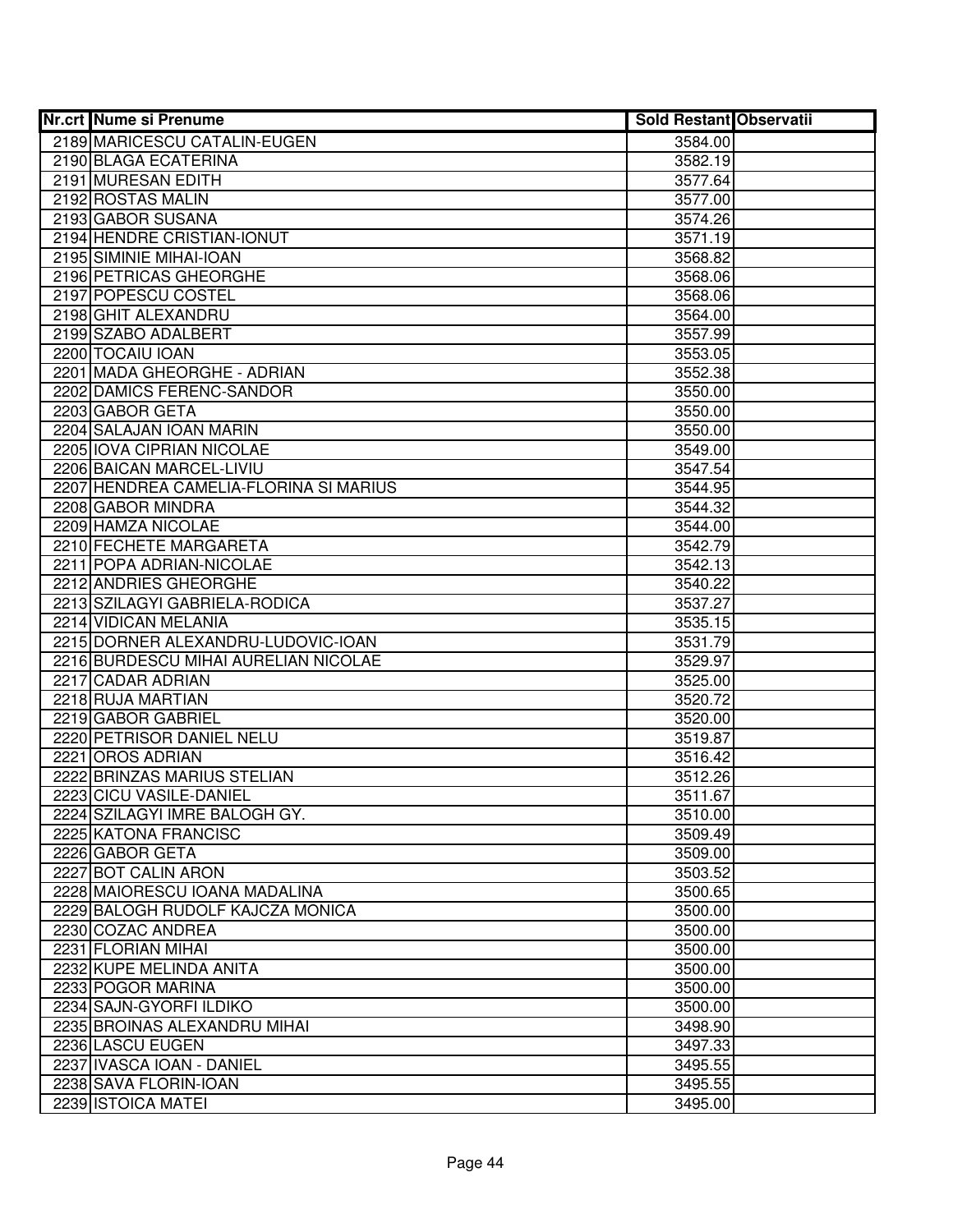| <b>Nr.crt Nume si Prenume</b>                   | <b>Sold Restant Observatii</b> |  |
|-------------------------------------------------|--------------------------------|--|
| 2240 FODOR TIBERIU IOSIF                        | 3490.13                        |  |
| 2241 MIKLOS MATEI                               | 3489.24                        |  |
| 2242 DAVID LUCRETIA                             | 3488.97                        |  |
| 2243 TURCUS TEOFIL                              | 3485.00                        |  |
| 2244 GABOR GAVRIL                               | 3484.00                        |  |
| 2245 HAMZA ALEXANDRU                            | 3483.33                        |  |
| 2246 SZABO IOSIF SI VIORICA (BASTIANELLI SAURO) | 3482.23                        |  |
| 2247 DICU SERGIU-PETRU                          | 3481.00                        |  |
| 2248 DOMBI BERTALAN                             | 3481.00                        |  |
| 2249 ORBAN MARIE                                | 3480.80                        |  |
| 2250 POPA PETRU SI LIVIA                        | 3480.76                        |  |
| 2251 DOBAI MARIANA                              | 3480.00                        |  |
| 2252 KOVACS IMRE                                | 3480.00                        |  |
| 2253 RACZ EMANUEL-DAVID                         | 3479.94                        |  |
| 2254 IANTO ARPAD-CSONGOR                        | 3473.02                        |  |
| 2255 MOS IOANA MARIA                            | 3471.39                        |  |
| 2256 BOLDUT IONEL-CLAUDIU                       | 3470.56                        |  |
| 2257 PANTEA LUCIA-CARMEN                        | 3467.66                        |  |
| 2258 MATEI ADRIAN GH                            | 3467.00                        |  |
| 2259 SOTOC RAOUL ALEXANDRU                      | 3465.15                        |  |
| 2260 ISZTOIKA GAVRIL                            | 3464.44                        |  |
| 2261 SIMU GELU-VOICU-MARIN                      | 3463.78                        |  |
| 2262 OLAR SIMONA-FLORENTINA INT. IND            | 3462.13                        |  |
| 2263 LUNG-MITRICA NICHITA                       | 3460.00                        |  |
| 2264 STOICA RUPERT                              | 3459.83                        |  |
| 2265 MOHUT RAUL                                 | 3459.00                        |  |
| 2266 VIDICAN FLORIN-DANIEL                      | 3458.00                        |  |
| 2267 BUTIRI IONEL                               | 3457.77                        |  |
| 2268 CIPCIRI ADRIAN-SORIN SI LILIANA            | 3457.72                        |  |
| 2269 GHILEA FLORIAN-GHEORGHE SI DORINA-DANIELA  | 3457.37                        |  |
| 2270 FOGHIS CATALIN-FLORIN                      | 3456.00                        |  |
| 2271 MIKLOS ELISABETA                           | 3454.64                        |  |
| 2272 SASAN MARIA VALERIA                        | 3450.71                        |  |
| 2273 GABOR SUSANA GIZELA                        | 3450.00                        |  |
| 2274 KURUCZ ALEXANDRU                           | 3440.00                        |  |
| 2275 MATYAS IOSIF                               | 3440.00                        |  |
| 2276 OLAR LIANA                                 | 3438.72                        |  |
| 2277 ISZTOJKA EVA                               | 3438.00                        |  |
| 2278 CHIRTES ION SI MIRELA-FLORICA              | 3437.67                        |  |
| 2279 NAGY ANDREI MIHAI                          | 3436.79                        |  |
| 2280 THEISZ SANDOR                              | 3435.13                        |  |
| 2281 ERDEI GHEORGHE                             | 3432.49                        |  |
| 2282 IOJA CLAUDIA DANIELA                       | 3431.81                        |  |
| 2283 PUTICIU RADU-TIBERIU-PETRU                 | 3430.41                        |  |
| 2284 LUKACS GABRIELA-EVA-MIRELA                 | 3430.00                        |  |
| 2285 MASCAS GEORGES-TEODOR                      | 3430.00                        |  |
| 2286 ESER REMZI                                 | 3429.00                        |  |
| 2287 CRISAN CLAUDIU                             | 3420.00                        |  |
| 2288 CRISAN DORIN                               | 3418.00                        |  |
| 2289 SOLOMIE VERONICA                           | 3417.15                        |  |
| 2290 CSENGERI JOZSEF                            | 3414.00                        |  |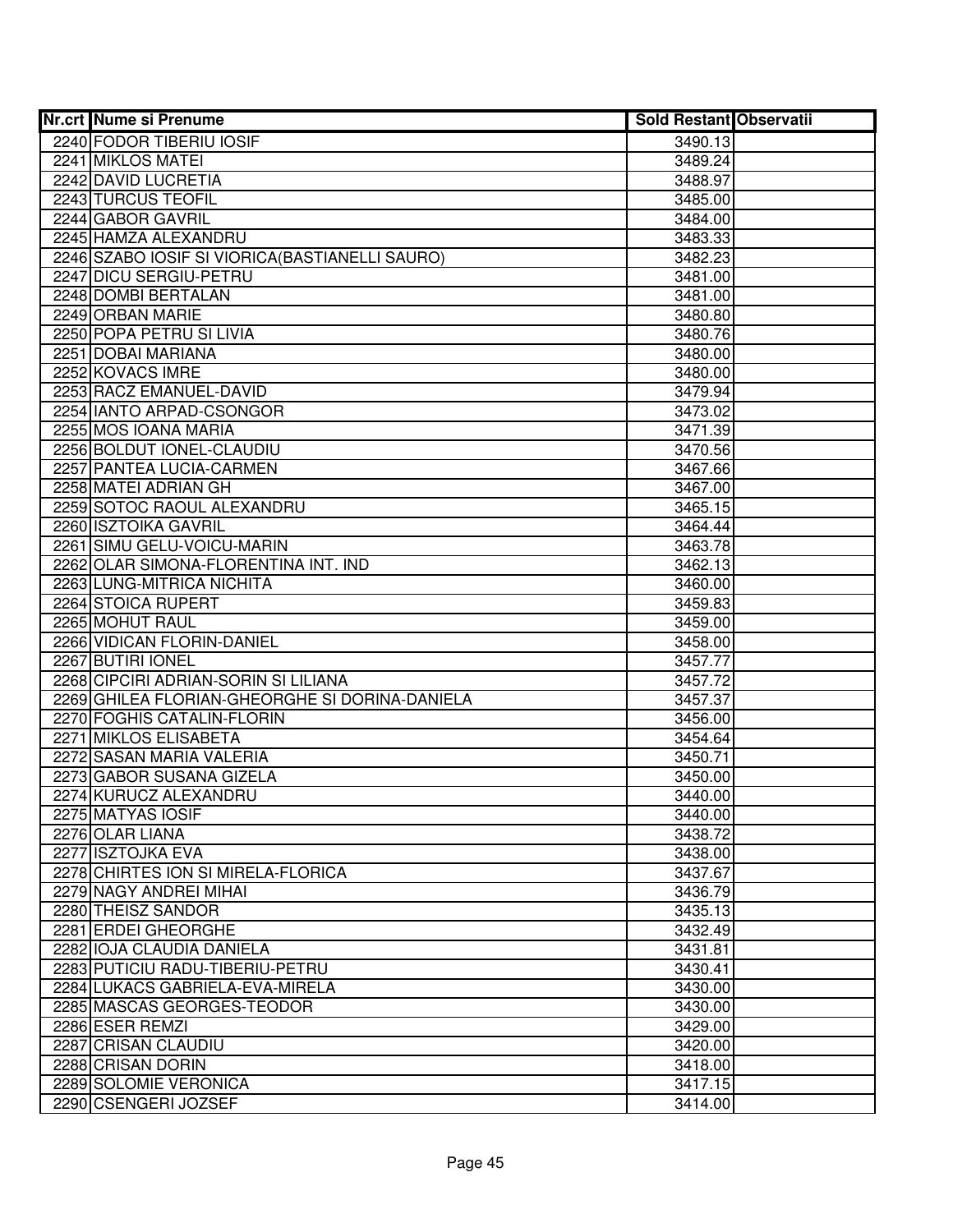| <b>Nr.crt Nume si Prenume</b>      | <b>Sold Restant Observatii</b> |  |
|------------------------------------|--------------------------------|--|
| 2291 TIPLEA DANIEL CRISTIAN        | 3413.00                        |  |
| 2292 POPOVICI IOAN-FLORIN          | 3411.38                        |  |
| 2293 BANCSIK KAROLY                | 3410.79                        |  |
| 2294 PAL KATALIN-EDIT              | 3409.21                        |  |
| 2295 DANILA VIORICA SI VICTOR      | 3407.16                        |  |
| 2296 PETCU TOADER                  | 3406.03                        |  |
| 2297 ROSTAS MATEI                  | 3405.00                        |  |
| 2298 SERES LUCIAN MARIN            | 3401.09                        |  |
| 2299 LEONTE COSTICA                | 3400.00                        |  |
| 2300 MARCON VASILE GHEORGHE        | 3400.00                        |  |
| 2301 CALIN MARIUS-GHEORGHE         | 3397.12                        |  |
| 2302 NIREAN GHEORGHE-ADRIAN        | 3393.00                        |  |
| 2303 VALCEANU TEODORA-ALEXANDRA    | 3393.00                        |  |
| 2304 POPA CIPRIAN-DUMITRU          | 3392.61                        |  |
| 2305 SULTAN-TIRTEA ALEXANDRU-CALIN | 3392.20                        |  |
| 2306 MOLNAR JULIANNA               | 3391.12                        |  |
| 2307 GHIURAU GHEORGHE SI ELENA     | 3382.33                        |  |
| 2308 CIORDAS CONSTANTIN            | 3381.29                        |  |
| 2309 GHIMAN REMUS-PAUL             | 3380.00                        |  |
| 2310 LAL IOAN                      | 3378.89                        |  |
| 2311 TRIFAN NICOLAE-MARIN          | 3377.71                        |  |
| 2312 LUPSE CAMELIA-MARIANA         | 3374.04                        |  |
| 2313 ORBAI NICOLAE ALIN FLORIN     | 3374.00                        |  |
| 2314 KEREZSI BELLA - ANGELO        | 3372.24                        |  |
| 2315 MAGHIAR SORINA ADINA          | 3370.89                        |  |
| 2316 MURVAI SERGIU RAZVAN          | 3370.02                        |  |
| 2317 LUP MARIUS GHEORGHE           | 3370.00                        |  |
| 2318 ROSAN LIVIU SI MARIOARA       | 3367.88                        |  |
| 2319 BELKO JANOS ZOLTAN            | 3365.00                        |  |
| 2320 BODO LASZLO                   | 3364.29                        |  |
| 2321 BOLOCA CRISTIAN               | 3363.00                        |  |
| 2322 OROSZ IOAN                    | 3362.00                        |  |
| 2323 CIRIL GABRIEL-FLORIN          | 3357.42                        |  |
| 2324 BOGDAN GABRIELA               | 3355.86                        |  |
| 2325 DEAK KLARA-ROZSA SI ADALBERT  | 3354.29                        |  |
| 2326 HURMUZ DAN                    | 3354.14                        |  |
| 2327 COBIRZAN GHITA SI MARIA       | 3352.28                        |  |
| 2328 ROSTAS CRAISOR                | 3350.00                        |  |
| 2329 CIOBAN MIHAELA-DOLORES        | 3349.00                        |  |
| 2330 GLODAN CIPRIAN IOAN           | 3346.57                        |  |
| 2331 PUSKAS IOSIF SI ANA           | 3344.96                        |  |
| 2332 CAB.AVOCATIAL MAN COSMIN      | 3340.10                        |  |
| 2333 TOTH OLIVER                   | 3338.36                        |  |
| 2334 COLTA ROZALIA                 | 3335.47                        |  |
| 2335 TUCALIUC DIMITRIE             | 3334.67                        |  |
| 2336 BUHAS FLORIAN-BOGDAN          | 3333.97                        |  |
| 2337 MODOG OCTAVIAN                | 3333.54                        |  |
| 2338 KABAI AURELIA                 | 3332.74                        |  |
| 2339 LUNCA IOSIF                   | 3325.42                        |  |
| 2340 JURCA SEBASTIAN-VIOREL        | 3325.00                        |  |
| 2341 BEJUSCA IOAN                  | 3322.48                        |  |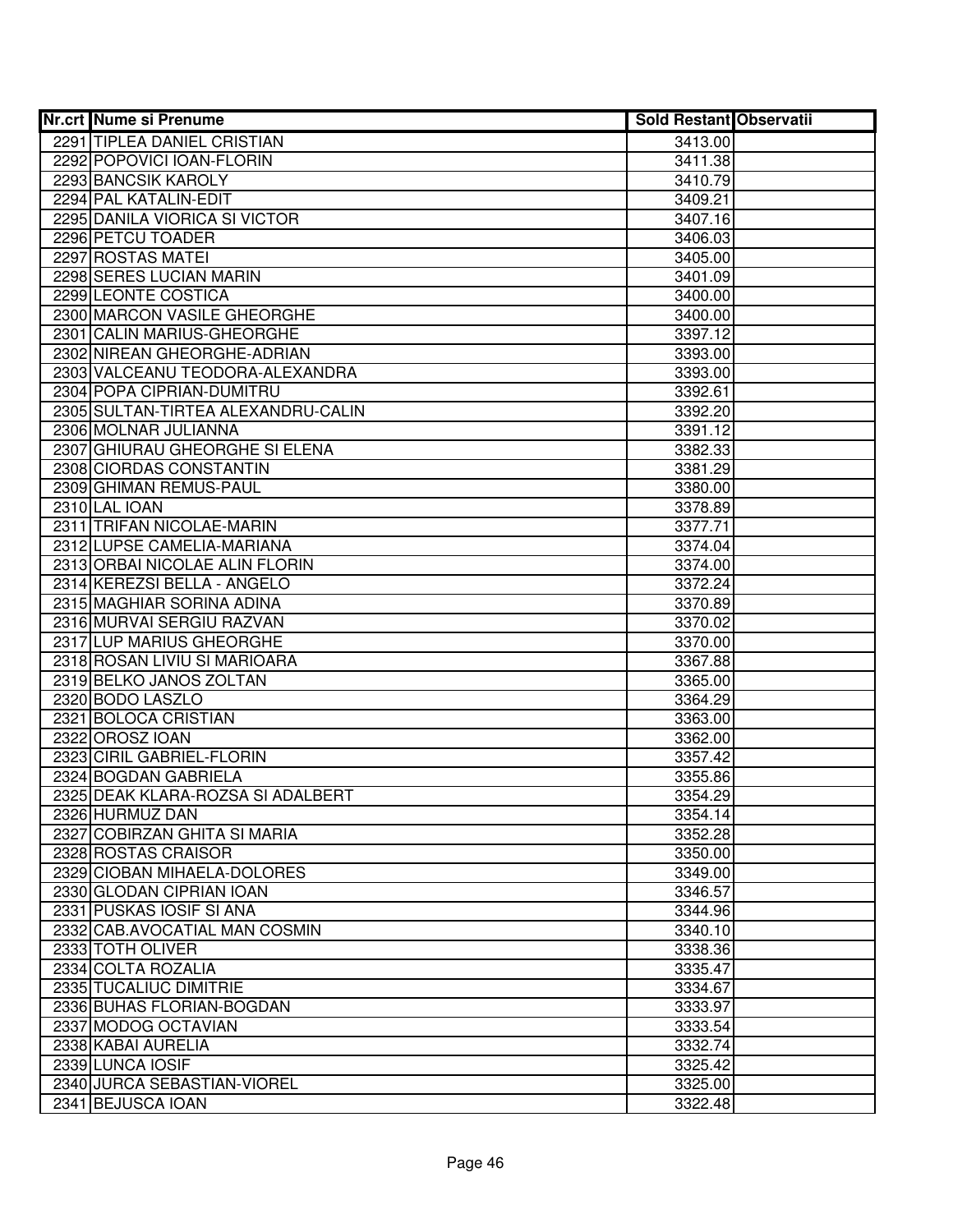| <b>Nr.crt Nume si Prenume</b>                                   | <b>Sold Restant Observatii</b> |  |
|-----------------------------------------------------------------|--------------------------------|--|
| 2342 MIKLOS IANCU                                               | 3321.37                        |  |
| 2343 POPOVICI IONUT-SERBAN                                      | 3320.02                        |  |
| 2344 BOGARIU ADRIAN-IONEL                                       | 3320.00                        |  |
| 2345 SOLYOM MONIKA-ERIKA                                        | 3320.00                        |  |
| 2346 VOICILA DORIAN-IONUT                                       | 3320.00                        |  |
| 2347 MARZA ILIE FLORIN                                          | 3317.95                        |  |
| 2348 COLTA MIRCEA                                               | 3317.88                        |  |
| 2349 SILAGHI PAUL-FLORIN                                        | 3317.50                        |  |
| 2350 MARINCEAN SERBAN CONSTANTIN                                | 3317.47                        |  |
| 2351 ISZTOJKA GAVRIL                                            | 3315.00                        |  |
| 2352 SIM TEODORA-ROXANA                                         | 3315.00                        |  |
| 2353 STOICA JANOS SI EVA                                        | 3311.49                        |  |
| 2354 FODOR FLAVIUS COSMIN                                       | 3311.29                        |  |
| 2355 INDRIES CLAUDIA DOLORES                                    | 3310.19                        |  |
| 2356 BRANDAS CRISTIAN                                           | 3310.18                        |  |
| 2357 HAIDUCSI ARPAD                                             | 3309.43                        |  |
| 2358 MARIAN IOACHIM-DOREL                                       | 3308.92                        |  |
| 2359 SUCIU CIPRIAN VALENTIN                                     | 3307.77                        |  |
| 2360 GAVRUTA IOAN                                               | 3307.46                        |  |
| 2361 BARATI ENEAS                                               | 3305.00                        |  |
| 2362 BUNGAU LAVINIU-REMUS                                       | 3304.77                        |  |
| 2363 DUDOMA EUGEN                                               | 3300.00                        |  |
| 2364 ELES CSABA-SEBASTIAN-NICOLAE                               | 3300.00                        |  |
| 2365 KOVACI GABRIEL                                             | 3300.00                        |  |
| 2366 BELCE ALEXANDRU                                            | 3297.44                        |  |
| 2367 POPESCU SEBASTIAN TUDOR                                    | 3297.01                        |  |
| 2368 MAGHIAR ROZALIA SI TEODOR                                  | 3294.60                        |  |
| 2369 LAZAR MARIANA DOINA                                        | 3293.34                        |  |
| 2370 DECAN MARIUS AURELIAN                                      | 3292.90                        |  |
| 2371 BALINT DAVID                                               | 3283.50                        |  |
| 2372 CAVASDAN CORNEL-VALERIU                                    | 3282.67                        |  |
| 2373 PERRIA ALESSANDRO                                          | 3281.90                        |  |
| 2374 LETEA SERGIU TEODOR                                        | 3281.31                        |  |
| 2375 BALLA LAURA CLAUDIA<br>2376 SZATHMARI CSABA ZSOLT SI ANIKO | 3279.71                        |  |
| 2377 VICAS SUSANA - DAJKA CORNELIA                              | 3279.58<br>3278.30             |  |
| 2378 LACRARU ADRIAN                                             | 3278.00                        |  |
| 2379 PANTEA DANIEL-DACIAN                                       | 3275.00                        |  |
| 2380 MARTHI BERNARD, KATALIN SI OLIVER                          | 3274.97                        |  |
| 2381 LUP IOANA ADELINA                                          | 3274.86                        |  |
| 2382 FARTEA ZSOLT ATTILA                                        | 3274.57                        |  |
| 2383 PETRE ADRIANA-MARIA                                        | 3273.00                        |  |
| 2384 CASON CARMEN SILVIA IOAN                                   | 3272.66                        |  |
| 2385 BUDAI ERZSEBET                                             | 3270.00                        |  |
| 2386 SZILAGY RUDOLF                                             | 3270.00                        |  |
| 2387 SZEKELY OFELIA-DORINA                                      | 3265.00                        |  |
| 2388 OVANESCU CONSTANTIN-CIPRIAN                                | 3264.84                        |  |
| 2389 PFA APATI NICOLETA                                         | 3262.50                        |  |
| 2390 FLOREA EUGEN                                               | 3262.00                        |  |
| 2391 VERES MIHAI                                                | 3260.00                        |  |
| 2392 PORTAN CALIN IOAN                                          | 3258.04                        |  |
|                                                                 |                                |  |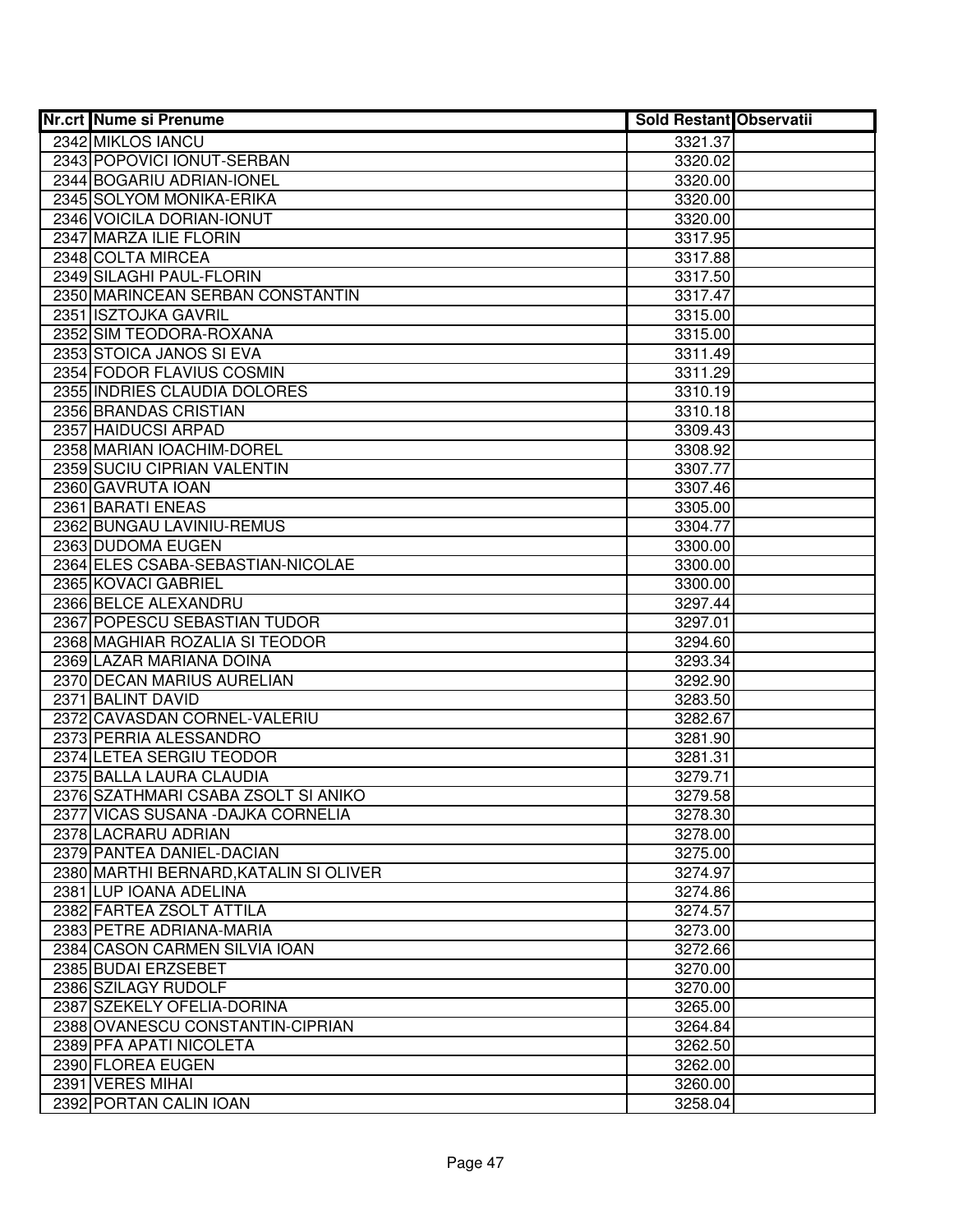| <b>Nr.crt Nume si Prenume</b>                           | <b>Sold Restant Observatii</b> |  |
|---------------------------------------------------------|--------------------------------|--|
| 2393 MURVAI BRUNO                                       | 3256.98                        |  |
| 2394 BUDAU ALINA IOANA                                  | 3255.69                        |  |
| 2395 SZABO GYULA                                        | 3255.68                        |  |
| 2396 LAKATOS RENATA                                     | 3255.00                        |  |
| 2397 BENGA VIOREL                                       | 3250.30                        |  |
| 2398 BURCEA RUPI                                        | 3250.00                        |  |
| 2399 NYIRI GABRIEL                                      | 3250.00                        |  |
| 2400 POP GHEORGHE                                       | 3250.00                        |  |
| 2401 IGNATESCU CIPRIAN-CONSTANTIN SI MARINA-ALEXANDRINA | 3249.96                        |  |
| 2402 ALB ANDREI                                         | 3246.00                        |  |
| 2403 ALEXA NICOLAE SI VIORICA FLORICA                   | 3245.40                        |  |
| 2404 ARDELEAN PETRU-RAUL                                | 3243.90                        |  |
| 2405 BERE CORINA-DELIA                                  | 3241.13                        |  |
| 2406 GROZA TUDOR CALIN                                  | 3240.84                        |  |
| 2407 OTVOS ROZALIA                                      | 3240.00                        |  |
| 2408 VANYA CSILLA PARASCHIVA-INTREPRINDERE INDIVIDUALA  | 3239.06                        |  |
| 2409 GHERMAN LEONARD-CIPRIAN                            | 3237.65                        |  |
| 2410 ISTOICA BANDI                                      | 3236.42                        |  |
| 2411 GHENGHIU DANA-BIANCA                               | 3235.00                        |  |
| 2412 MODA SANDOR                                        | 3235.00                        |  |
| 2413 KECSE ATTILA ISTVAN                                | 3234.24                        |  |
| 2414 OMUT DANIEL-MIRCEA                                 | 3230.10                        |  |
| 2415 TONT GOMBOS FLORIAN                                | 3225.58                        |  |
| 2416 JANCSO ERZSEBET                                    | 3225.39                        |  |
| 2417 FARAIANU GEORGE HORIA                              | 3225.38                        |  |
| 2418 BECHERU LIVIU SI MIRELA-ELENA                      | 3221.91                        |  |
| 2419 TURA IOAN                                          | 3220.00                        |  |
| 2420 GABOR ANDREI                                       | 3217.00                        |  |
| 2421 LARINT IOAN                                        | 3216.56                        |  |
| 2422 COTRAU PETRU                                       | 3215.09                        |  |
| 2423 NEGRUT IOAN - VLADIMIR                             | 3215.00                        |  |
| 2424 TEKERES ANDREI ROBERT                              | 3215.00                        |  |
| 2425 LAZA LUCIAN                                        | 3214.49                        |  |
| 2426 BORSI ARMOND                                       | 3213.00                        |  |
| 2427 MARKOVICS SANDOR                                   | 3212.27                        |  |
| 2428 SASVARI DANIEL-GEORGE                              | 3212.00                        |  |
| 2429 GUBA ERNO                                          | 3210.00                        |  |
| 2430 HARSAN EUGEN ANDREI                                | 3210.00                        |  |
| 2431 NEGRU PETRU                                        | 3209.24                        |  |
| 2432 LELEA VASILE-CATALIN                               | 3205.26                        |  |
| 2433 BABAN VASILE CIPRIAN ROMULUS                       | 3205.00                        |  |
| 2434 POP IOAN CRISTIAN                                  | 3204.50                        |  |
| 2435 GHERLE PETRU                                       | 3203.52                        |  |
| 2436 ALKAYED KHALAF-ABDELKARIM-IBNAYYEH SI ANCA-DACIANA | 3200.75                        |  |
| 2437 TAJAMAL HUSSAIN SHAH                               | 3200.00                        |  |
| 2438 FARAGAU-DIACONESCU GAVRIL-CORNEL                   | 3196.32                        |  |
| 2439 LATCAU LIVIU                                       | 3195.00                        |  |
| 2440 TIRTEA AUGUSTIN                                    | 3189.23                        |  |
| 2441 NOJA ADRIAN-CATALIN                                | 3186.50                        |  |
| 2442 PUPAZA CORNEL                                      | 3184.99                        |  |
| 2443 MARIAN GHEORGHE-AURELIAN                           | 3180.00                        |  |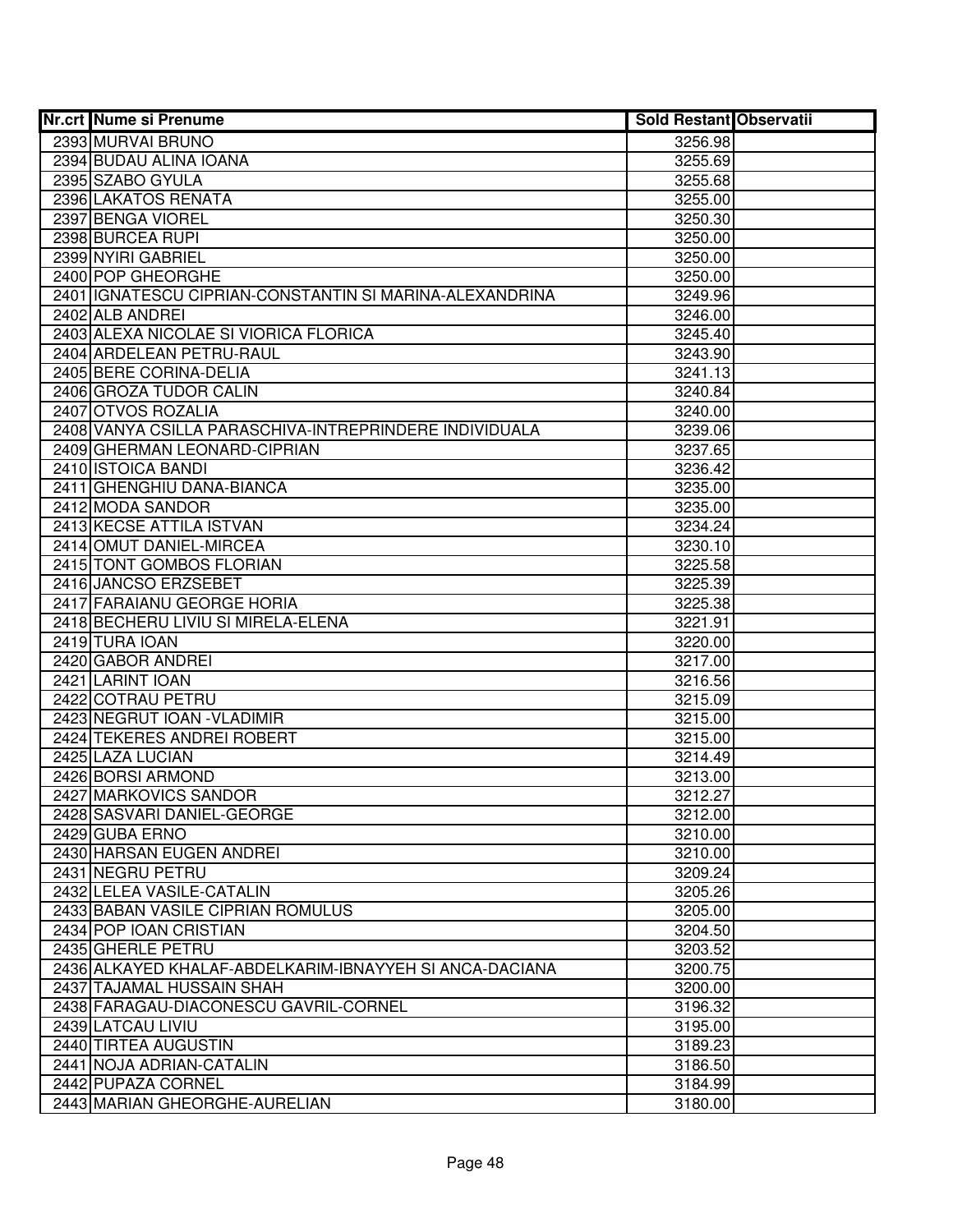| <b>Nr.crt Nume si Prenume</b>               | <b>Sold Restant Observatii</b> |  |
|---------------------------------------------|--------------------------------|--|
| 2444 SECARA CRISTIAN-FLORIN                 | 3180.00                        |  |
| 2445 BRINZA SEBASTIAN-MIHAI                 | 3177.93                        |  |
| 2446 SECAN DANIEL                           | 3177.46                        |  |
| 2447 SCORTEA COSMIN-GHEORGHE                | 3174.00                        |  |
| 2448 VARGA ADRIAN-NELU                      | 3174.00                        |  |
| 2449 PASCAR CORNELIU-ADRIAN                 | 3173.00                        |  |
| 2450 BARBES DIXINA                          | 3165.00                        |  |
| 2451 VANCEA DUMITRU-DOREL                   | 3165.00                        |  |
| 2452 MALITA MARIUS FLORIN                   | 3164.50                        |  |
| 2453 ONEL RAZVAN-CALIN                      | 3164.00                        |  |
| 2454 PATER IOAN                             | 3158.70                        |  |
| 2455 RETEK TIBOR                            | 3155.68                        |  |
| 2456 SFARLEA SEBASTIAN                      | 3153.97                        |  |
| 2457 MURVAI PETER                           | 3145.00                        |  |
| 2458 MACARIE NORBERT                        | 3144.00                        |  |
| 2459 TIRLEA GHEORGHE-DACIAN                 | 3142.00                        |  |
| 2460 SZTOIKA GABOR                          | 3140.89                        |  |
| 2461 SIPOS LAJOS                            | 3140.00                        |  |
| 2462 BISTRAN NICOLAE-VALENTIN               | 3138.48                        |  |
| 2463 TURJUC CRISTIAN IOSIF                  | 3136.52                        |  |
| 2464 BOLOJAN FLORIN-CRISTIAN                | 3135.53                        |  |
| 2465 SECARA NELA-MIRELA                     | 3135.41                        |  |
| 2466 SZUCS ANDRAS                           | 3133.41                        |  |
| 2467 ERDEI CIPRIAN-TEOFIL                   | 3133.12                        |  |
| 2468 BARANKA GAVRILA                        | 3131.00                        |  |
| 2469 IUHAS ECATERINA                        | 3130.23                        |  |
| 2470 PESCAR IOSIF                           | 3120.85                        |  |
| 2471 STEFANESCU GHEORGHE-FLORIN             | 3120.32                        |  |
| 2472 NAGY TIBERIU                           | 3120.00                        |  |
| 2473 BAGULESCU FLORIAN-VASILE               | 3117.24                        |  |
| 2474 SALAJAN TEODOR-DOREL                   | 3116.00                        |  |
| 2475 ARI ATTILA                             | 3115.82                        |  |
| 2476 MOCIAN GHEORGHE                        | 3113.90                        |  |
| 2477 JUCA VIOREL                            | 3112.00                        |  |
| 2478 APOSTOL SORIN                          | 3109.40                        |  |
| 2479 ROATIS MIHAI-ANTON                     | 3108.76                        |  |
| 2480 AMBRUZS FRANCISC CSABA SI KATALIN      | 3105.99                        |  |
| 2481 BAICAN FLORIN-VASILE SI EMOKE-IZABELLA | 3105.50                        |  |
| 2482 POP IOAN                               | 3102.35                        |  |
| 2483 FARCAS NICULAIE                        | 3101.51                        |  |
| 2484 BAYCZAR FERENCZ                        | 3100.00                        |  |
| 2485 BICA FLORIAN-AUREL                     | 3100.00                        |  |
| 2486 SIME TEODORA-MIHAELA                   | 3100.00                        |  |
| 2487 SZILAGYI ROBERT                        | 3100.00                        |  |
| 2488 SZIME-NECHIFOR RENATO-GABRIEL          | 3100.00                        |  |
| 2489 PATKANY ATTILA                         | 3099.59                        |  |
| 2490 CAMPEAN MIRCEA-COSMIN                  | 3098.50                        |  |
| 2491 MOZA LIVIU                             | 3098.41                        |  |
| 2492 POP MONICA<br>2493 DE MUCCI LUIGI      | 3096.08                        |  |
| 2494 REZMUVES TUDOR-GHEORGHE                | 3095.98                        |  |
|                                             | 3094.00                        |  |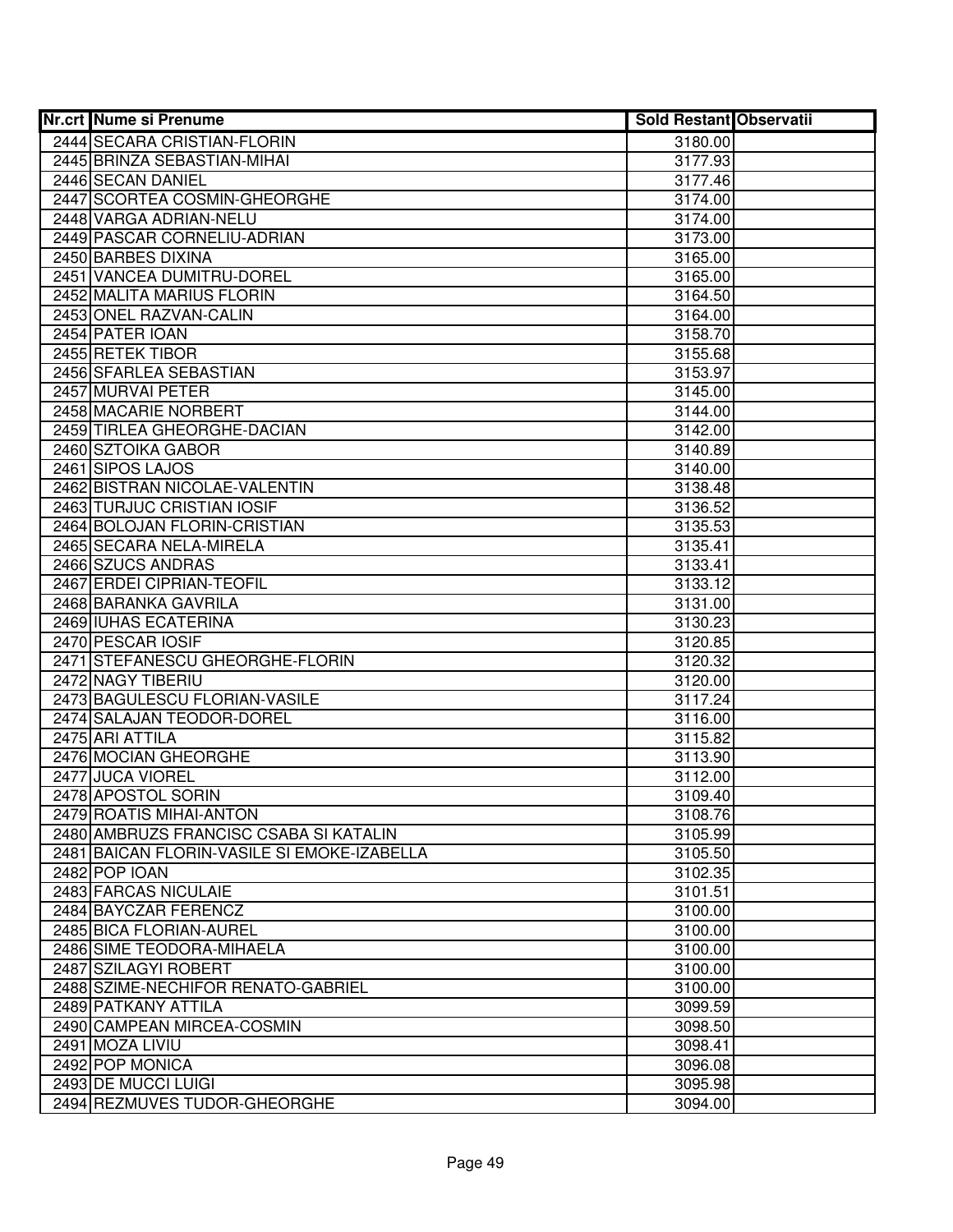| <b>Nr.crt Nume si Prenume</b>               | <b>Sold Restant Observatii</b> |  |
|---------------------------------------------|--------------------------------|--|
| 2495 IONOI-PERET LEONTIN-VALERIU            | 3093.76                        |  |
| 2496 COLTA RADU                             | 3090.18                        |  |
| 2497 GABOR MINDRA                           | 3090.00                        |  |
| 2498 ISZTOIKA GABOR                         | 3090.00                        |  |
| 2499 MOZA VIOREL-CRISTIAN                   | 3090.00                        |  |
| 2500 TURCUT ADRIAN VASILE                   | 3089.96                        |  |
| 2501 TIODAR ILEANA                          | 3087.26                        |  |
| 2502 FLORIAN GYONGYI TUNDE                  | 3084.62                        |  |
| 2503 POP FLORIAN                            | 3084.17                        |  |
| 2504 GABOR GABORE SI ROZALIA                | 3084.00                        |  |
| 2505 LYBERIOU MAGDALINI                     | 3082.82                        |  |
| 2506 BEDO ERIKA-REKA                        | 3074.82                        |  |
| 2507 TIRPE CALIN                            | 3074.00                        |  |
| 2508 AVRAM FLORIN                           | 3072.23                        |  |
| 2509 TARLEA BOGDAN IONITA                   | 3072.22                        |  |
| 2510 TUNDUC ANA                             | 3067.52                        |  |
| 2511 MAGYARI EDMOND-ROMEO                   | 3065.00                        |  |
| 2512 CALIN VASILE                           | 3064.00                        |  |
| 2513 GAL CRISTIAN-FLORIN                    | 3062.73                        |  |
| 2514 HALACU GINA-FLORENTINA SI TITUS-SIMION | 3061.78                        |  |
| 2515 BOCHIS DOREL                           | 3058.63                        |  |
| 2516 MATA SERGIU FLORIN                     | 3057.28                        |  |
| 2517 SPIRU ANGELICA-LUCIA                   | 3055.43                        |  |
| 2518 PORTAN TIMEA-ANDREA                    | 3053.89                        |  |
| 2519 HOSU DANIELA                           | 3051.67                        |  |
| 2520 CANDIT INA                             | 3050.00                        |  |
| 2521 CIGHIR SERBAN-VLAD                     | 3050.00                        |  |
| 2522 GHEORGHE SIMONA ADRIENNE               | 3050.00                        |  |
| 2523 MOHD SAID MOHD ABU MAHFOUZ             | 3050.00                        |  |
| 2524 NEGRU GEORGE-NICOLAE                   | 3050.00                        |  |
| 2525 BANES JESSIE-RUXANDRA                  | 3046.83                        |  |
| 2526 KALMAR GYORGY                          | 3045.50                        |  |
| 2527 AMBRO VASILE                           | 3036.00                        |  |
| 2528 NAGY CSABA ZOLTAN                      | 3035.80                        |  |
| 2529 ILAS CALIN ANDRONIC                    | 3030.60                        |  |
| 2530 MOTOS SERGIU                           | 3030.23                        |  |
| 2531 BARANKA GAVRIL                         | 3030.00                        |  |
| 2532 CORODI AUREL                           | 3030.00                        |  |
| 2533 LUPSE IOAN SI STELA                    | 3029.41                        |  |
| 2534 CRETU IONEL                            | 3024.71                        |  |
| 2535 ANDOR ALEXANDRU SI TEODORA             | 3021.40                        |  |
| 2536 NAGHIU DORIN                           | 3020.00                        |  |
| 2537 MIKLOS GABOR                           | 3019.62                        |  |
| 2538 POPA DAN TRAIAN                        | 3018.11                        |  |
| 2539 UNGUR MARINEL IOAN                     | 3017.50                        |  |
| 2540 BENCZIK ISTVAN-ZSOLT                   | 3015.50                        |  |
| 2541 HAVA MIRCEA-DOREL                      | 3015.34                        |  |
| 2542 PASC RAUL-PAUL                         | 3014.00                        |  |
| 2543 SZEGHY DEZSO                           | 3011.00                        |  |
| 2544 FOIA SERGIU-COSMIN                     | 3005.00                        |  |
| 2545 CIMPEAN LUCIAN                         | 3004.98                        |  |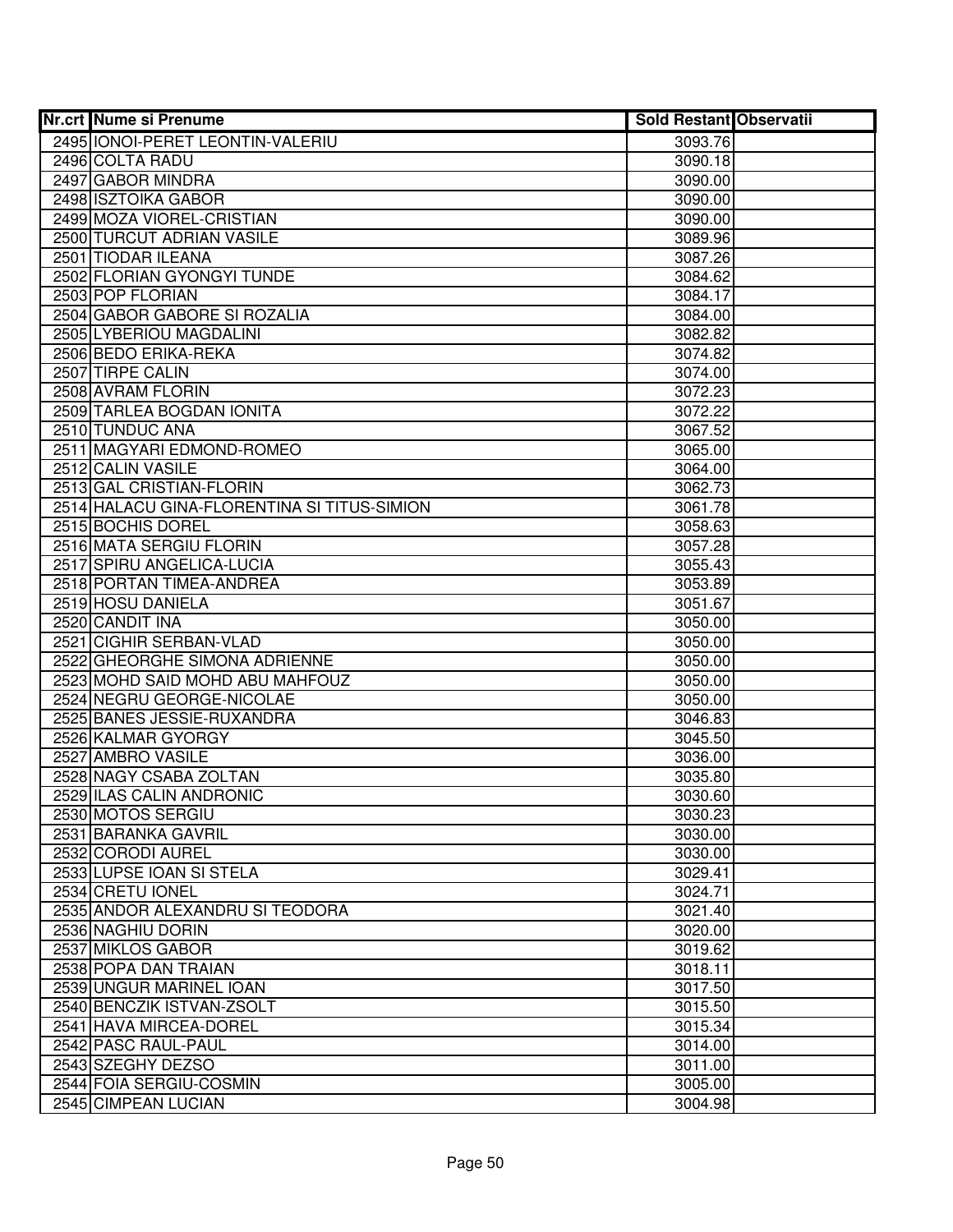| <b>Nr.crt Nume si Prenume</b>                | <b>Sold Restant Observatii</b> |  |
|----------------------------------------------|--------------------------------|--|
| 2546 CHENIB AYMEN                            | 3004.33                        |  |
| 2547 DRIMBE SEBASTIAN-ALEXANDRU              | 3001.85                        |  |
| 2548 ISZTOICA STEFAN                         | 3000.04                        |  |
| 2549 AVRAM IONUT LAVINIU                     | 3000.00                        |  |
| 2550 BACIU IONUT-CALIN                       | 3000.00                        |  |
| 2551 BUGHIU PETRU CRISTIAN                   | 3000.00                        |  |
| 2552 CUIBUS VASILE SI MELANIA LUMINITA       | 3000.00                        |  |
| 2553 ESER REMZI                              | 3000.00                        |  |
| 2554 FLONTA RAMONA IOANA                     | 3000.00                        |  |
| 2555 GABOR BANO                              | 3000.00                        |  |
| 2556 HAICAI IOAN                             | 3000.00                        |  |
| 2557 MADA IOANA-COSMINA                      | 3000.00                        |  |
| 2558 MADUTA CATALIN ADRIAN                   | 3000.00                        |  |
| 2559 ONITA MARIA-TUNDE                       | 3000.00                        |  |
| 2560 ONYEZEBE NONSO GODWIN                   | 3000.00                        |  |
| 2561 SOTOC AURELIAN-PETRU                    | 3000.00                        |  |
| 2562 PARFION ILIE                            | 2999.45                        |  |
| 2563 IVAN MIRCEA                             | 2999.14                        |  |
| 2564 KALOZ LAURENTIU                         | 2998.74                        |  |
| 2565 SZATMARI LAJOS                          | 2996.41                        |  |
| 2566 CORBU ADRIAN-PAUL                       | 2996.10                        |  |
| 2567 ARDELEAN ALIN CALIN                     | 2995.00                        |  |
| 2568 SALAJAN SORIN-REMUS                     | 2994.08                        |  |
| 2569 ROZIN FRANCISC                          | 2993.21                        |  |
| 2570 CIOCAN DANUT ADRIAN                     | 2993.00                        |  |
| 2571 MLADIN VIOLETA                          | 2992.00                        |  |
| 2572 MELAN ANAMARIA                          | 2991.00                        |  |
| 2573 DAVID PETRU SI FELICIA                  | 2990.44                        |  |
| 2574 SZUCS ROBERT - KAROLY                   | 2988.01                        |  |
| 2575 CABA ALIN GABRIEL                       | 2985.33                        |  |
| 2576 RADU IOAN-JOHN SI MARIA                 | 2984.39                        |  |
| 2577 MOGA CLAUDIU - GHEORGHE                 | 2982.00                        |  |
| 2578 GHINDEA DORU-ADRIAN                     | 2981.97                        |  |
| 2579 CURTA ALEXANDRU-EMANUEL SI CARMEN-NADIA | 2979.76                        |  |
| 2580 CIORDAS MARIN                           | 2979.26                        |  |
| 2581 JONAS MELINDA-MARIA                     | 2978.60                        |  |
| 2582 COROI LUCIAN-MIRCEA                     | 2976.00                        |  |
| 2583 UDREA ANTON-AURELIAN- MARIUS            | 2975.00                        |  |
| 2584 LES NICUSOR VIOREL                      | 2974.41                        |  |
| 2585 MIKLOS STEFAN                           | 2972.89                        |  |
| 2586 TITI ROBERT                             | 2972.00                        |  |
| 2587 BATRANA POPA OVIDIU                     | 2970.00                        |  |
| 2588 MOTRIUC TIBERIU-EMILIAN                 | 2967.58                        |  |
| 2589 ZEMBREA ALEXANDRU-FRANCISC              | 2967.03                        |  |
| 2590 FILIMON ARMIN-MARIUS                    | 2967.00                        |  |
| 2591 SUCIU DAVID GABRIEL                     | 2966.00                        |  |
| 2592 GABOR RUPI SI CATALINA                  | 2965.30                        |  |
| 2593 GERGELY CSABA                           | 2965.17                        |  |
| 2594 PRECUP PETRICA SORIN                    | 2963.26                        |  |
| 2595 PAL BOGDAN IOAN                         | 2963.04                        |  |
| 2596 VEKERDI ATTILA                          | 2961.00                        |  |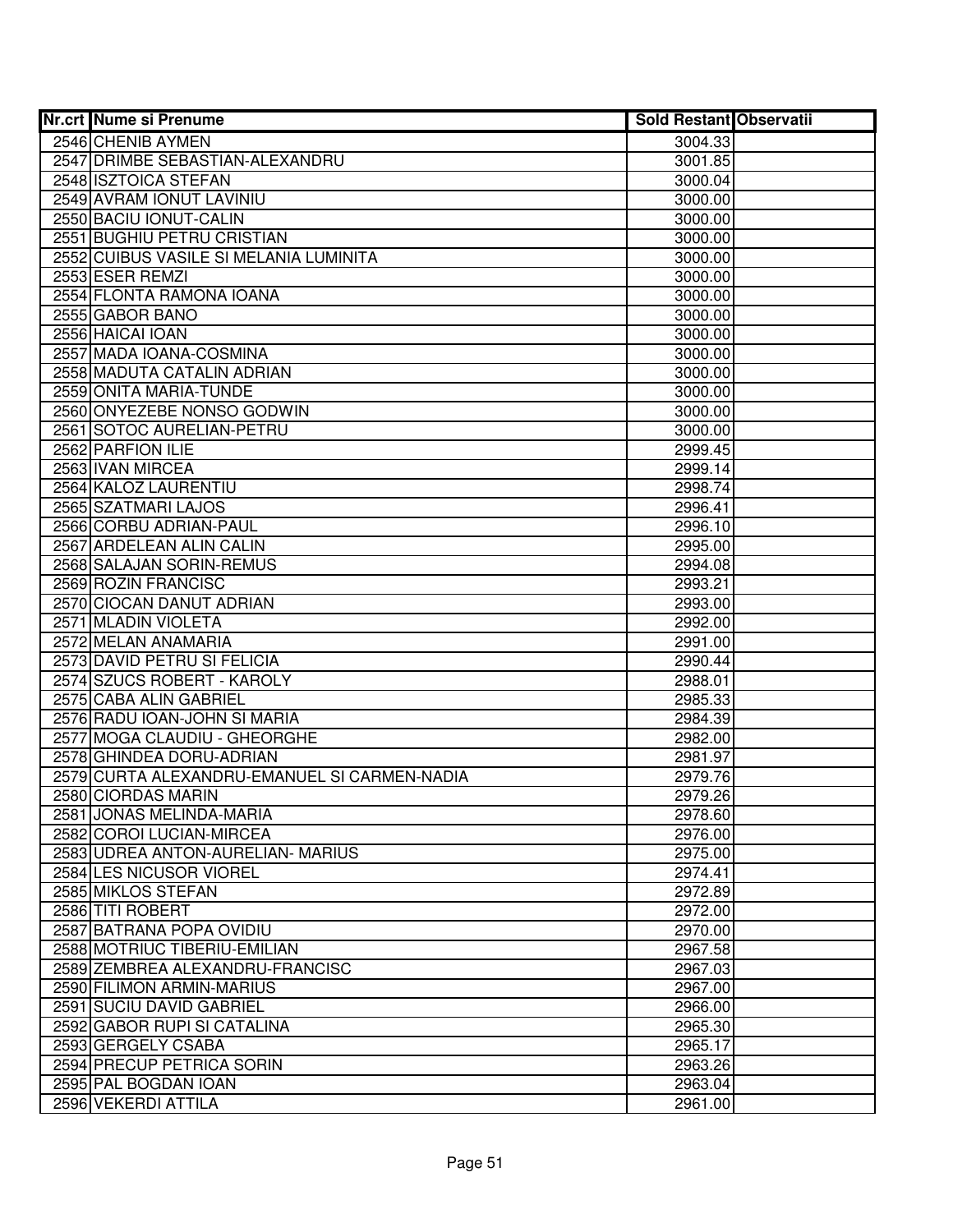| <b>Nr.crt Nume si Prenume</b>         | <b>Sold Restant Observatii</b> |  |
|---------------------------------------|--------------------------------|--|
| 2597 ORHA MIRCEA-RADU                 | 2960.57                        |  |
| 2598 VURA NORBERT TIBERIU             | 2960.56                        |  |
| 2599 MATE RAINER-ZSOLT                | 2960.16                        |  |
| 2600 JENEI GYORGY                     | 2960.00                        |  |
| 2601 MEZEI VICTOR                     | 2960.00                        |  |
| 2602 VASIU EMIL                       | 2960.00                        |  |
| 2603 CIORBA MARIUS                    | 2957.67                        |  |
| 2604 FURTOS ANDREI-VALENTIN           | 2957.20                        |  |
| 2605 LAKATOS ALEXANDRU-EDUARD         | 2955.00                        |  |
| 2606 SERB IOAN-AURELIAN               | 2954.72                        |  |
| 2607 DRUGAS TRAIAN-SORIN              | 2954.04                        |  |
| 2608 SABAU ILEANA                     | 2953.52                        |  |
| 2609 GIURGIU ALINA DOINITA IOANA      | 2952.32                        |  |
| 2610 SUTEU OVIDIU-HORIA               | 2952.00                        |  |
| 2611 BAHICA VASILE                    | 2950.00                        |  |
| 2612 GAVRIS DANIEL                    | 2950.00                        |  |
| 2613 GUZMANN SANDOR-JOZSEF            | 2950.00                        |  |
| 2614 PATAKI LASZLO ZSOLT              | 2950.00                        |  |
| 2615 LUNG DUMITRU                     | 2945.00                        |  |
| 2616 HUPLEA MARIUS-CORNELIU           | 2943.42                        |  |
| 2617 MITRAN IONEL                     | 2940.08                        |  |
| 2618 BLAGA VICTOR                     | 2935.84                        |  |
| 2619 POTROVITA IOANA-CRISTINA         | 2932.20                        |  |
| 2620 SERES FLORIN CALIN               | 2931.44                        |  |
| 2621 KOTI ZSOLT-ANTON                 | 2930.00                        |  |
| 2622 PASCALAU IOAN                    | 2930.00                        |  |
| 2623 SZUCS GYULA-ATTILA               | 2930.00                        |  |
| 2624 BUNGAU MARIAN-CRISTIAN           | 2928.98                        |  |
| 2625 BONCSA MARTIN                    | 2923.14                        |  |
| 2626 BERGER SANDOR-DAVID              | 2920.00                        |  |
| 2627 MEGYERI RICHARD                  | 2920.00                        |  |
| 2628 POPOVICIU ALEXANDRU-ROMULUS      | 2920.00                        |  |
| 2629 BARTA ALEXANDRU                  | 2918.00                        |  |
| 2630 MARCON DANIEL                    | 2917.47                        |  |
| 2631 COSMA BOGDAN<br>2632 POPA OVIDIU | 2914.34                        |  |
| 2633 VLAS MARIAN-MANUEL               | 2914.34<br>2914.00             |  |
| 2634 GABOR IANCU                      | 2913.35                        |  |
| 2635 GECSEI IULIANA                   | 2913.33                        |  |
| 2636 DUTA ALEXANDRU-NICOLAE           | 2912.52                        |  |
| 2637 OTVOS VERA                       | 2910.00                        |  |
| 2638 MAGHIAR GHEORGHE-MIHAI           | 2909.68                        |  |
| 2639 MARINCEAN DORU-GEORGE SI DIANA   | 2907.63                        |  |
| 2640 MATIUT LAVINIU-VALERIU           | 2905.00                        |  |
| 2641 ROSTAS MATE                      | 2905.00                        |  |
| 2642 LACZIKO VARVARA                  | 2902.89                        |  |
| 2643 DEJI VIOREL                      | 2900.00                        |  |
| 2644 DOARNA IONUT-MIRCEA              | 2900.00                        |  |
| 2645 SACUI SORIN                      | 2899.76                        |  |
| 2646 CIOBAN CONSTANTIN                | 2899.74                        |  |
| 2647 BONATIU MIHAELA SI GHEORGHE      | 2899.33                        |  |
|                                       |                                |  |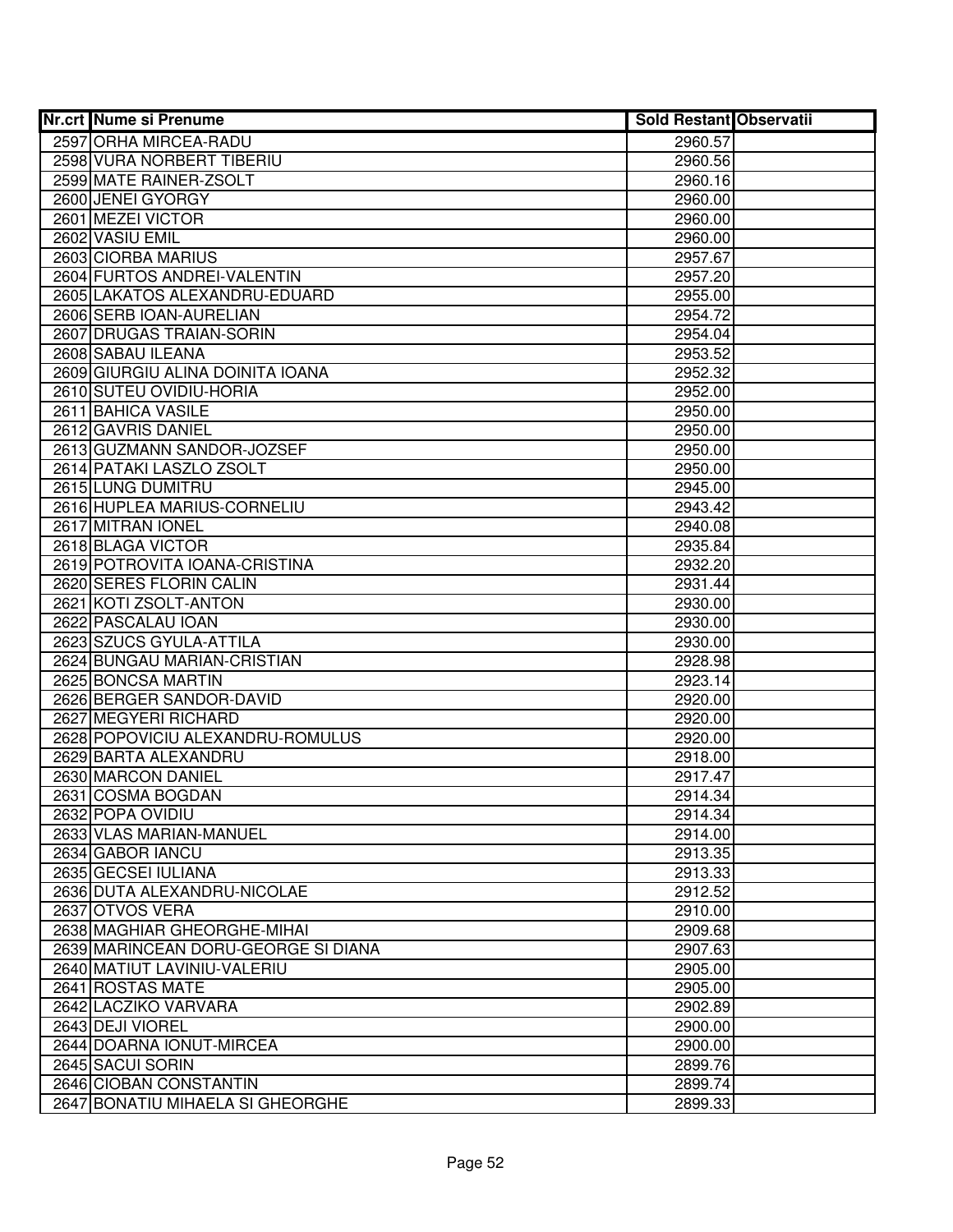| <b>Nr.crt Nume si Prenume</b>                 | <b>Sold Restant Observatii</b> |  |
|-----------------------------------------------|--------------------------------|--|
| 2648 CIMBALA FLORIN                           | 2898.10                        |  |
| 2649 GAZDAG ALEXANDRU                         | 2896.35                        |  |
| 2650 STAN ELENA                               | 2895.50                        |  |
| 2651 MOISA DANIELA SI CRISTIAN                | 2893.62                        |  |
| 2652 COJOCARU SORIN-IONUT                     | 2892.56                        |  |
| 2653 DAT ALIN FLAVIU                          | 2885.00                        |  |
| 2654 SUCIU IOAN                               | 2885.00                        |  |
| 2655 ROTARU ADRIANA-NICOLETA                  | 2880.81                        |  |
| 2656 PRECUP IOAN                              | 2875.27                        |  |
| 2657 KUPE FRANCISC TEODOR                     | 2874.51                        |  |
| 2658 DRAGUS SORINEL VASILE                    | 2872.17                        |  |
| 2659 BARTOS IOAN                              | 2871.84                        |  |
| 2660 GANEA GHEORGHE                           | 2871.00                        |  |
| 2661 BRIZZI ANTONIETTA                        | 2867.82                        |  |
| 2662 OLAH KRISZTIAN IMRE                      | 2866.89                        |  |
| 2663 FURTOS CALIN DAN                         | 2864.52                        |  |
| 2664 RADU VLAD-IONUT                          | 2864.00                        |  |
| 2665 ROSTAS ALEXANDRU-GEACOMINO               | 2864.00                        |  |
| 2666 VARGA ROMULUS                            | 2864.00                        |  |
| 2667 CUC ADRIAN-NICOLAE                       | 2860.00                        |  |
| 2668 POPESCU IONUT                            | 2859.00                        |  |
| 2669 VASZI VIORICA                            | 2858.67                        |  |
| 2670 BELCE STEFAN                             | 2855.00                        |  |
| 2671 HOGMAN MARIA                             | 2854.35                        |  |
| 2672 CUCU MIHAI SABIN                         | 2853.00                        |  |
| 2673 LUCUTA ANA-MARIA                         | 2852.83                        |  |
| 2674 CORAS FLOARE                             | 2850.79                        |  |
| 2675 ARDELEAN GAVRIL                          | 2850.00                        |  |
| 2676 BUZI AMBRUS                              | 2850.00                        |  |
| 2677 POP DRAGOMIR                             | 2849.94                        |  |
| 2678 STOICA IANCU                             | 2848.00                        |  |
| 2679 CURTA BUJOR-MUGUREL-IOSIF                | 2846.69                        |  |
| 2680 BALAN HORATIU-MARIAN                     | 2845.00                        |  |
| 2681 ARON ALEXANDRU-ILIE                      | 2844.00                        |  |
| 2682 BACIU-POPA RODICA-MARIA                  | 2843.94                        |  |
| 2683 KALMAR PARASCHIVA                        | 2843.52                        |  |
| 2684 KISS ELEMER                              | 2838.57                        |  |
| 2685 DAMSE TRAIAN<br>2686 SZUCS ILEANA SUSANA | 2837.62                        |  |
| 2687 BURDA DANUT                              | 2836.97<br>2835.83             |  |
| 2688 ARNOCZKI EUGEN                           | 2834.34                        |  |
| 2689 SZABO ATTILA                             | 2834.25                        |  |
| 2690 VARGA VICTOR                             | 2834.00                        |  |
| 2691 POPP GHEORGHE CAROL                      | 2831.87                        |  |
| 2692 CAPITANU CIPRIAN                         | 2830.00                        |  |
| 2693 GABORAS SERGIU                           | 2830.00                        |  |
| 2694 SANDRA SERGIU NICOLAE                    | 2826.00                        |  |
| 2695 ERDEI ADALBERT                           | 2825.00                        |  |
| 2696 GHIURAU CARMEN-ELENA                     | 2824.07                        |  |
| 2697 KUSZTURA ROLAND CRISTIAN                 | 2823.33                        |  |
| 2698 HADADE FLORIN-NICOLAE                    | 2820.00                        |  |
|                                               |                                |  |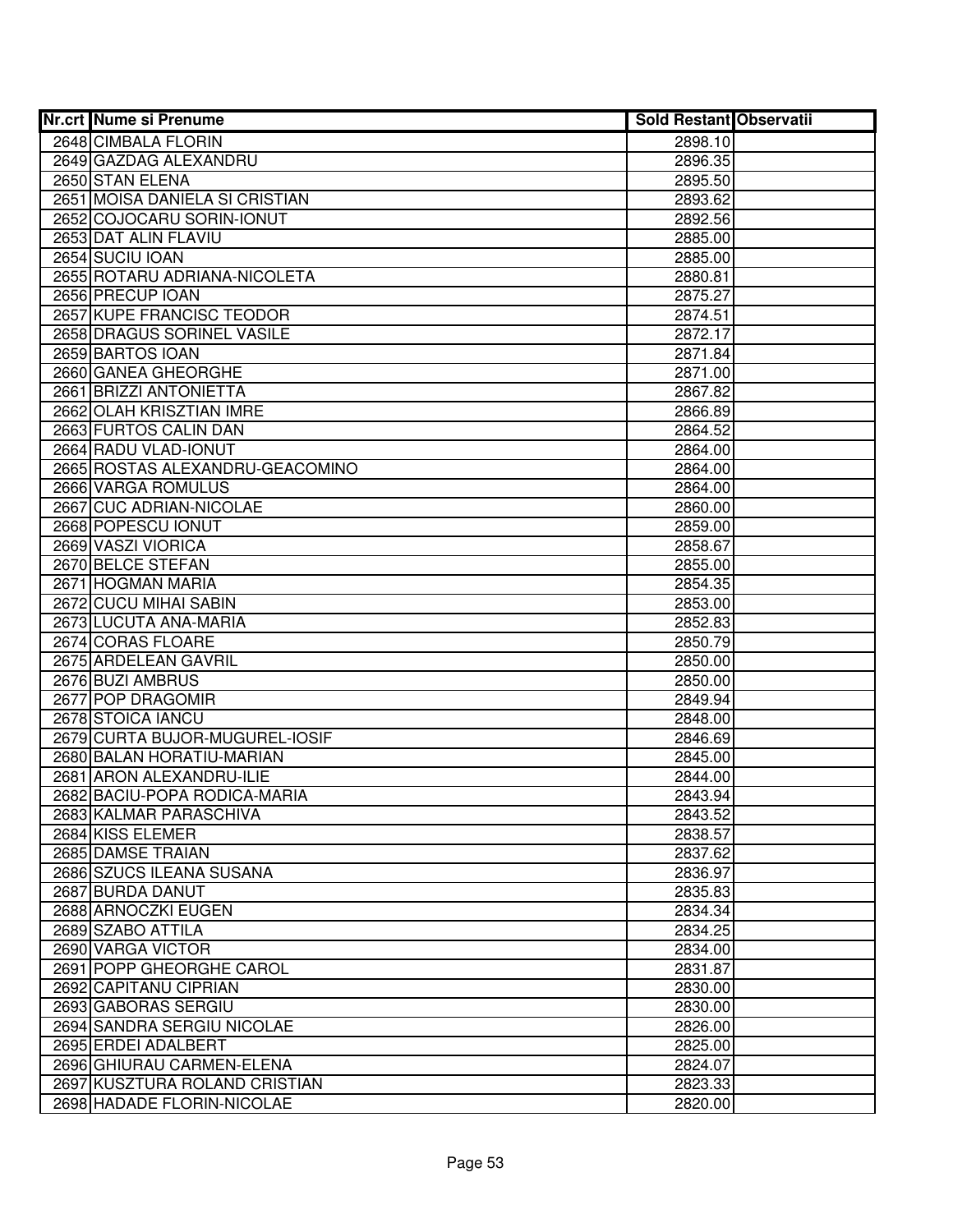| <b>Nr.crt Nume si Prenume</b>         | <b>Sold Restant Observatii</b> |  |
|---------------------------------------|--------------------------------|--|
| 2699 BUNGAU FLORIN-TEODOR             | 2819.54                        |  |
| 2700 MATYASI GABOR                    | 2818.82                        |  |
| 2701 BOT ADRIAN MIRCEA                | 2818.34                        |  |
| 2702 FEKETE IULIU                     | 2818.00                        |  |
| 2703 GAVRUTA RUXANDA-CRISTINA-MIHAELA | 2815.64                        |  |
| 2704 BACIU JOITA                      | 2814.00                        |  |
| 2705 GHERGHEV DORIN                   | 2807.39                        |  |
| 2706 MALITA MIHAELA                   | 2805.90                        |  |
| 2707 LACATUS FLORIAN                  | 2805.00                        |  |
| 2708 MICULA-COCIUBAN GHEORGHE SORIN   | 2803.75                        |  |
| 2709 BOTEZATU ANGELICA                | 2801.56                        |  |
| 2710 SZENTIVANYI ELISABETA-ANDREA     | 2800.86                        |  |
| 2711 BALOGH VICTOR-ANDRAS             | 2800.00                        |  |
| 2712 GABOR STEFAN                     | 2800.00                        |  |
| 2713 JURCA SORIN-GHEORGHE             | 2800.00                        |  |
| 2714 MORARU CIPRIAN MARIAN            | 2800.00                        |  |
| 2715 OLAH HORATIU ALEXANDRU           | 2800.00                        |  |
| 2716 URECHE GHEORGHE RAZVAN           | 2800.00                        |  |
| 2717 VALCIU MIHAI DOREL               | 2800.00                        |  |
| 2718 VARGA ISTVAN-SANDOR              | 2800.00                        |  |
| 2719 STEFAN FLORIAN                   | 2798.47                        |  |
| 2720 MANEA TIBERIU                    | 2798.00                        |  |
| 2721 TAMAS IOANA-ANAMARIA             | 2797.94                        |  |
| 2722 MORAR VIORICA                    | 2797.26                        |  |
| 2723 HAIDUC CALIN DANIEL              | 2797.23                        |  |
| 2724 SAITOS OCTAVIAN ALEXANDRU        | 2795.42                        |  |
| 2725 VIDICAN MARIUS-COSMIN            | 2794.83                        |  |
| 2726 CIARNAU GHEORGHE-DORIN           | 2793.47                        |  |
| 2727 BALINT CIPRIAN- DACIAN           | 2792.00                        |  |
| 2728 SERES CATALINA                   | 2790.83                        |  |
| 2729 CIOABA STEFAN                    | 2790.00                        |  |
| 2730 LUPU ADRIAN-NICOLAE              | 2790.00                        |  |
| 2731 LOVAS ELISABETA                  | 2789.92                        |  |
| 2732 BOITOR IOSIF                     | 2788.00                        |  |
| 2733 FRIED ANA ALIZ                   | 2787.03                        |  |
| 2734 HALACU LUCIAN-GHEORGHE           | 2785.00                        |  |
| 2735 MIKLOS ELENA SI MARTIN           | 2783.04                        |  |
| 2736 SIMION STEFAN                    | 2782.00                        |  |
| 2737 RUGE MARIUS-TRAIAN               | 2781.00                        |  |
| 2738 BUIE GIGEL-MIREL                 | 2777.74                        |  |
| 2739 VASS RUDOLF                      | 2775.00                        |  |
| 2740 MUT GHEORGHE                     | 2773.18                        |  |
| 2741 JUNC FLORIAN GIANNI              | 2768.86                        |  |
| 2742 BUZ CORINA-MARIA                 | 2768.00                        |  |
| 2743 OSVALD IOAN SI FLOARE            | 2765.81                        |  |
| 2744 GABOR RUPI                       | 2764.98                        |  |
| 2745 ELENES DUMITRU IOAN              | 2763.24                        |  |
| 2746 BOBSEA FLORIN                    | 2763.00                        |  |
| 2747 LAZAR NICOLAE COSMIN             | 2760.00                        |  |
| 2748 RATIU ANA                        | 2758.47                        |  |
| 2749 IOVAN ADRIAN IONEL               | 2758.32                        |  |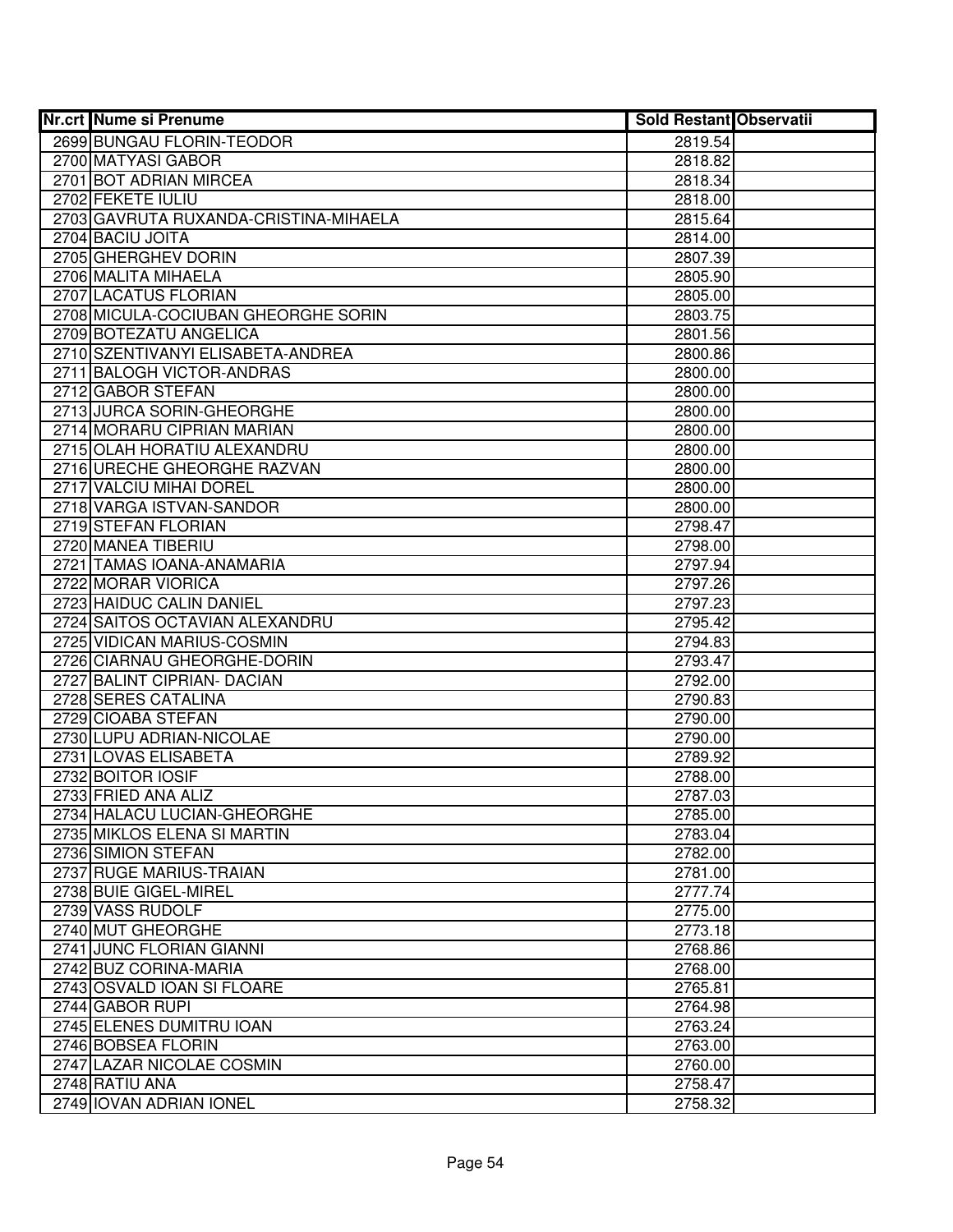| <b>Nr.crt Nume si Prenume</b>        | <b>Sold Restant Observatii</b> |  |
|--------------------------------------|--------------------------------|--|
| 2750 UIVAROSAN COSMIN HORATIU DACIAN | 2758.12                        |  |
| 2751 KEREZSI RUDOLF                  | 2753.55                        |  |
| 2752 ARON ANA IULIA                  | 2752.01                        |  |
| 2753 JURJAC DUMITRU                  | 2751.48                        |  |
| 2754 BERTALAN LASZLO                 | 2750.00                        |  |
| 2755 MAGHIAR DARIUS                  | 2750.00                        |  |
| 2756 OLAH ALEXANDRU IOAN             | 2750.00                        |  |
| 2757 MISTOR SORIN - CRISTINEL        | 2749.39                        |  |
| 2758 KOVACS MIRCEA-IOAN SI CODRUTA   | 2747.98                        |  |
| 2759 PUPAZA CRISTIAN                 | 2747.52                        |  |
| 2760 VENCZEL FRANCISC SI ROZALIA     | 2746.76                        |  |
| 2761 ISZTOIKA LUDOVIC                | 2745.59                        |  |
| 2762 ANTOCI ADRIAN CELESTIN          | 2745.34                        |  |
| 2763 DOJCINOVIC NEVEN                | 2744.04                        |  |
| 2764 POP BOGDAN-MIRCEA               | 2742.05                        |  |
| 2765 BINET GIORGIAN SERBAN STEFAN    | 2742.00                        |  |
| 2766 POP ALEXANDRU-CONSTANTIN        | 2741.00                        |  |
| 2767 MASCAS MIHAI                    | 2740.00                        |  |
| 2768 BALAN RUDOLF-CONSTANTIN         | 2738.00                        |  |
| 2769 COZMA ANDREI DRAGOS             | 2737.55                        |  |
| 2770 LAKATOS JOZSEF-ROBERT           | 2737.06                        |  |
| 2771 NICHITESCU BOGDAN               | 2734.28                        |  |
| 2772 GABOR STEFAN                    | 2734.00                        |  |
| 2773 SLIEDER ROBERT ZOLTAN           | 2734.00                        |  |
| 2774 MILIAN FLORIAN LAZAR            | 2733.45                        |  |
| 2775 CIORDAS CATALIN-BOGDAN          | 2731.98                        |  |
| 2776 TULKOS ROMEO EMERIC             | 2731.82                        |  |
| 2777 DUMITRAS GHEORGHE SORIN-JUNIOR  | 2731.12                        |  |
| 2778 BODOG ADAM                      | 2731.00                        |  |
| 2779 TRIFAN CAROL                    | 2727.50                        |  |
| 2780 NAGY ZOLTAN-ISTVAN              | 2727.00                        |  |
| 2781 CIURAR LIZA                     | 2726.00                        |  |
| 2782 MUDURA TITUS DUMITRU            | 2722.03                        |  |
| 2783 SERBAN GHEORGHE                 | 2720.00                        |  |
| 2784 CALO ALEXANDRU                  | 2719.90                        |  |
| 2785 BODIAN ALEXANDRU SI MARIA       | 2718.44                        |  |
| 2786 USATII ALEXANDRA                | 2716.40                        |  |
| 2787 GEREBENES IANCU                 | 2716.00                        |  |
| 2788 ROSTAS FLORIN                   | 2715.00                        |  |
| 2789 PELE IOAN                       | 2712.99                        |  |
| 2790 SIMUT LUCIAN                    | 2711.40                        |  |
| 2791 KOVARI SANDOR                   | 2710.00                        |  |
| 2792 REZMUVES ROBERT                 | 2710.00                        |  |
| 2793 TRANDAFIR GHEORGHE              | 2708.00                        |  |
| 2794 KRIVACS MAGDALENA-IULIANA       | 2706.00                        |  |
| 2795 BACIU GHEORGHE                  | 2705.91                        |  |
| 2796 OSVALD IREN                     | 2703.97                        |  |
| 2797 BERKI ROBERT                    | 2702.31                        |  |
| 2798 KOVACS IRMA-ROZALIA             | 2701.76                        |  |
| 2799 DOLHAN MONICA-ELISABETA         | 2700.00                        |  |
| 2800 DRONCA DACIAN                   | 2700.00                        |  |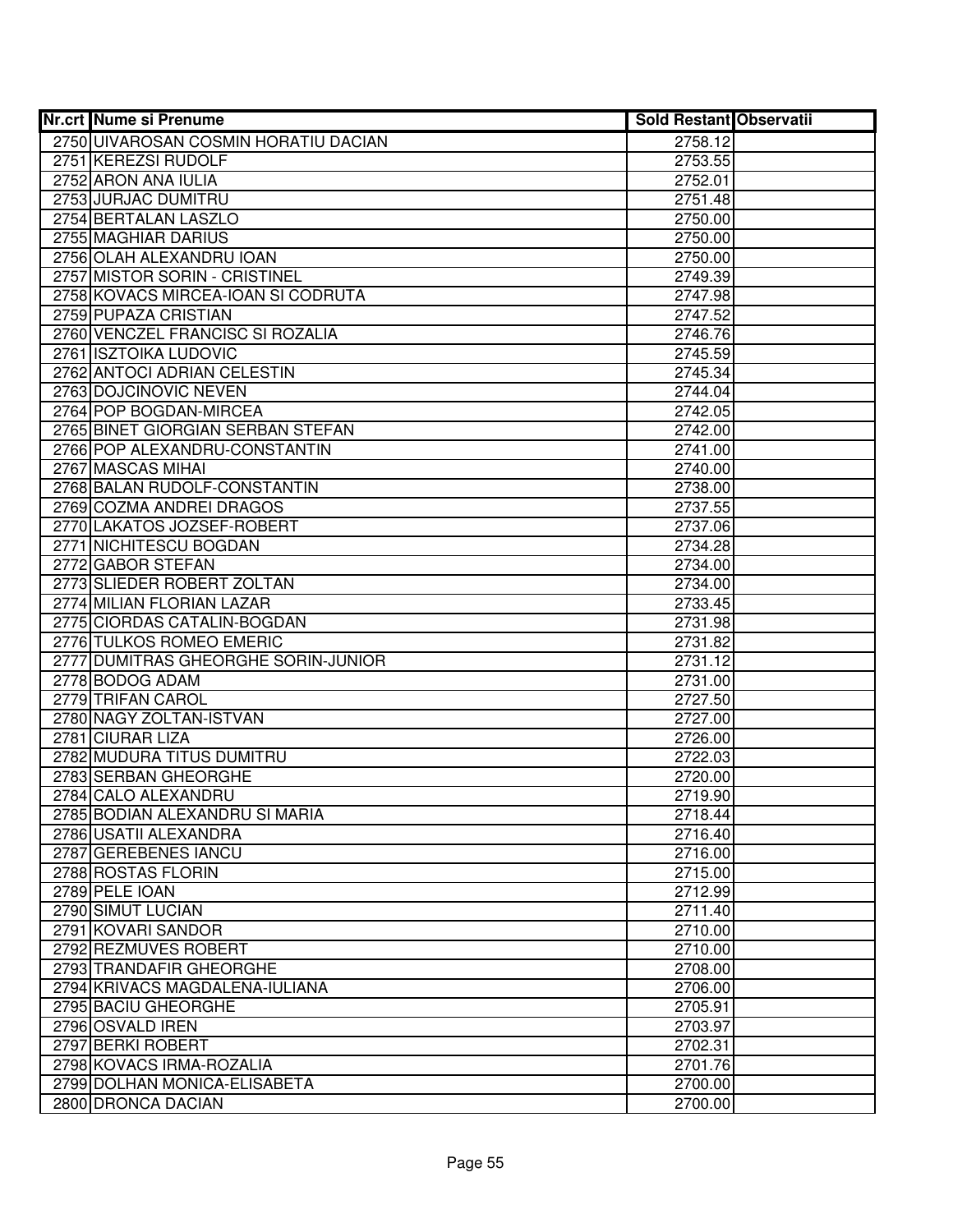| <b>Nr.crt Nume si Prenume</b>                 | <b>Sold Restant Observatii</b> |  |
|-----------------------------------------------|--------------------------------|--|
| 2801 SEMENI IOAN                              | 2700.00                        |  |
| 2802 KONKOLY RICHARD                          | 2695.00                        |  |
| 2803 PIT COSMIN-IONUT-CIPRIAN                 | 2692.60                        |  |
| 2804 DIREYBATOGULLARI MEVLUT                  | 2690.00                        |  |
| 2805 FEKETE BANDI PISTA CATALINA              | 2689.37                        |  |
| 2806 TODA MARIA                               | 2686.75                        |  |
| 2807 SCHUL OLIVER THOMAS                      | 2686.49                        |  |
| 2808 JUDEA ANDREI-REMUS                       | 2686.00                        |  |
| 2809 TIRB MARIUS                              | 2684.00                        |  |
| 2810 GRAUR MARIANA                            | 2683.18                        |  |
| 2811 ROSTAS AVERESCU                          | 2681.80                        |  |
| 2812 CIOBOTA HORIA                            | 2680.00                        |  |
| 2813 OPRIS LOREDAN-LAURENTIU                  | 2674.96                        |  |
| 2814 ANTOCI IONUT                             | 2674.83                        |  |
| 2815 RADOVICI CIPRIAN ADRIAN                  | 2672.71                        |  |
| 2816 PANTEA VIORICA-LUCIA                     | 2671.33                        |  |
| 2817 FORIAN ATILA-IOSIF                       | 2670.00                        |  |
| 2818 GABOR STEFAN                             | 2668.80                        |  |
| 2819 NONEA MARIANA                            | 2668.44                        |  |
| 2820 VARGA ILEANA                             | 2667.89                        |  |
| 2821 VATAMAN GHEORGHE                         | 2667.37                        |  |
| 2822 GAVRUTA MARIUS-IOAN                      | 2664.04                        |  |
| 2823 BULZAN TIBERIU                           | 2663.79                        |  |
| 2824 GABOR IANCU                              | 2662.00                        |  |
| 2825 GABOR TEREZA                             | 2662.00                        |  |
| 2826 VENTEL ALEXANDRU<br>2827 LACZKO FRANCISC | 2661.00                        |  |
| 2828 VODA FLORENTINA-TEODORA                  | 2660.11<br>2660.00             |  |
| 2829 HEGEDUS ZOLTAN-ROBERT                    | 2659.05                        |  |
| 2830 MARCUT AUREL-MARIN-LIVIU                 | 2655.00                        |  |
| 2831 TODORAN LIVIU                            | 2651.00                        |  |
| 2832 DEMETER IOAN                             | 2650.60                        |  |
| 2833 VASS VERONICA                            | 2650.00                        |  |
| 2834 ZUCHIATHI CSABA-ZOLTAN                   | 2650.00                        |  |
| 2835 REZMIVES SAMUIL                          | 2647.90                        |  |
| 2836 KOVACS KRISZTIAN CSABA                   | 2645.81                        |  |
| 2837 OZ ISMAIL                                | 2645.00                        |  |
| 2838 BUDAI MELINDA                            | 2644.90                        |  |
| 2839 BOKA SANDOR                              | 2640.00                        |  |
| 2840 MOLNAR ERIKA                             | 2638.00                        |  |
| 2841 VARSOCZI GHEORGHE SI EVA                 | 2637.66                        |  |
| 2842 MARTA ADRIAN-EUGEN                       | 2635.80                        |  |
| 2843 MOGA ANCA                                | 2635.80                        |  |
| 2844 SERE PAVEL-CORNELIU SI LUCIANA           | 2635.54                        |  |
| 2845 ISZTOIKA DUMITRU                         | 2635.00                        |  |
| 2846 GUI ADRIAN-ALEXANDRU                     | 2634.64                        |  |
| 2847 CAPOTA DAN-FLORIN                        | 2634.00                        |  |
| 2848 PAUNESCU SERGIU-NICOLAE                  | 2634.00                        |  |
| 2849 VARGA ROMEO-ADRIAN                       | 2633.00                        |  |
| 2850 TOTH JENO                                | 2630.43                        |  |
| 2851 KISS TIBERIU                             | 2630.00                        |  |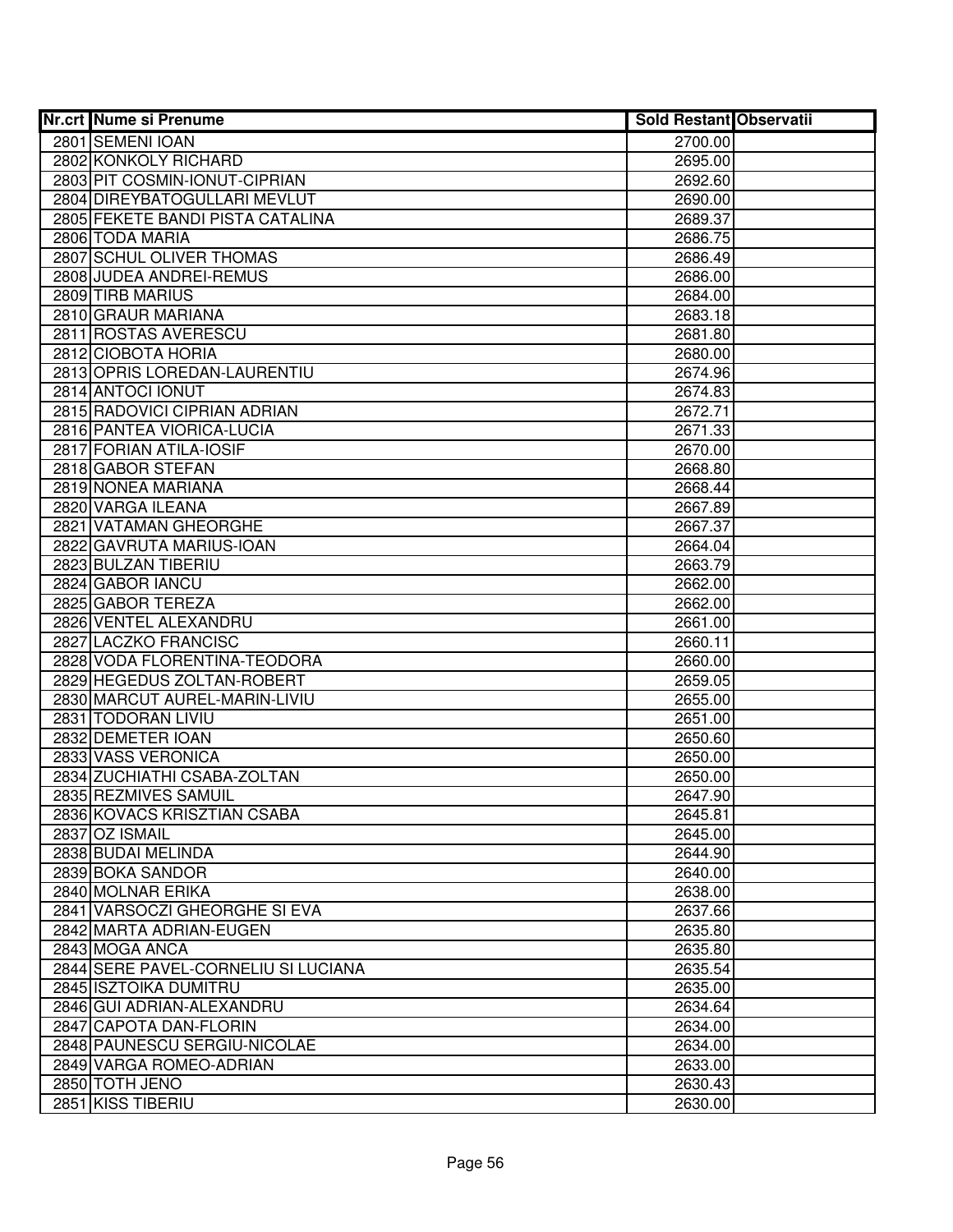| <b>Nr.crt Nume si Prenume</b>                                     | <b>Sold Restant Observatii</b> |  |
|-------------------------------------------------------------------|--------------------------------|--|
| 2852 SZILAGYI NORBERT ISTVAN                                      | 2630.00                        |  |
| 2853 VARGA DANIEL-KAROLY                                          | 2630.00                        |  |
| 2854 ZAINEA-MOLDOVAN SERGIU- EMIL                                 | 2630.00                        |  |
| 2855 FEIER ANNAMARIA                                              | 2625.54                        |  |
| 2856 BORS IOAN-VASILE                                             | 2625.00                        |  |
| 2857 TRIFA HORIA-IOAN                                             | 2623.78                        |  |
| 2858 ROXIN GAVRIL OVIDIU SI ALEXANDRU FRA                         | 2621.21                        |  |
| 2859 SZABO AURICA MARGHARETA                                      | 2620.70                        |  |
| 2860 HALMAJAN CRISTIAN MIRCEA                                     | 2620.22                        |  |
| 2861 BODOG ALIN FLORIN                                            | 2620.00                        |  |
| 2862 BOGDAN MARIA                                                 | 2618.55                        |  |
| 2863 GABOR IOAN                                                   | 2614.00                        |  |
| 2864 LINGURAR AUREL                                               | 2613.48                        |  |
| 2865 ROMAN MELANIA-GHEORGHINA                                     | 2610.50                        |  |
| 2866 CRISTE MIHAI-ANDREI                                          | 2608.78                        |  |
| 2867 LAZAR GHEORGHE-DANIEL                                        | 2608.00                        |  |
| 2868 MOS AUREL-GHEORGHE                                           | 2607.53                        |  |
| 2869 BODOG IOAN SI ELENA                                          | 2605.70                        |  |
| 2870 BUIE MARIA IBOLYA SI IOAN                                    | 2603.41                        |  |
| 2871 BAN LUCIAN-IONUT                                             | 2600.95                        |  |
| 2872 BOTA VIOREL                                                  | 2600.00                        |  |
| 2873 BUZGO AGLAIA MARIA                                           | 2600.00                        |  |
| 2874 ISZTOIKA SUSANA-EVA                                          | 2600.00                        |  |
| 2875 KORODI IOAN                                                  | 2600.00                        |  |
| 2876 MUSTEAN MARIA                                                | 2600.00                        |  |
| 2877 POP DANIEL                                                   | 2600.00                        |  |
| 2878 STOICA STEFAN                                                | 2600.00                        |  |
| 2879 STOLK ADRIANUS                                               | 2600.00                        |  |
| 2880 TUSA ROLAND-LUCIAN                                           | 2600.00                        |  |
| 2881 POPA VALERIA                                                 | 2598.94                        |  |
| 2882 UNGUREANU MELINDA                                            | 2596.84                        |  |
| 2883 MIHES GHEORGHE SI MARIA                                      | 2596.36                        |  |
| 2884 GYURKUCZA GYORGY                                             | 2595.00                        |  |
| 2885 CIOBANUCA VALERICA                                           | 2591.00                        |  |
| 2886 MURGULY JOZSEF<br>2887 KRALOVSZKI ATTILA-TEOFIL              | 2588.88                        |  |
|                                                                   | 2585.00                        |  |
| 2888 MODOG ROMEO-FELIX<br>2889 BORBELYI ALEXANDRU SI SAS MAGDOLNA | 2585.00<br>2583.81             |  |
| 2890 PLESA NICOLAE-DORIN                                          | 2582.00                        |  |
| 2891 BARA MIRCEA                                                  | 2580.00                        |  |
| 2892 HAIAS EMIL                                                   | 2580.00                        |  |
| 2893 JUDEA FLORIN-ALEX                                            | 2580.00                        |  |
| 2894 LUCACIU FILIMON-VIRGIL SI VIOLETA                            | 2579.00                        |  |
| 2895 BOBIRNECI MARIN                                              | 2578.72                        |  |
| 2896 PETRILA RAMONA-IOANA                                         | 2578.33                        |  |
| 2897 BANHAZI GHEORGHE                                             | 2578.00                        |  |
| 2898 BERTI PARDALIAN                                              | 2578.00                        |  |
| 2899 CHHATARPAL SINGH                                             | 2577.89                        |  |
| 2900 BANCESCU COSMIN                                              | 2577.03                        |  |
| 2901 POP GHEORGHE SI IOANA LIVIA                                  | 2573.76                        |  |
| 2902 KELEMEN LASZLO - INTREPRINDERE INDIVIDUALA                   | 2572.69                        |  |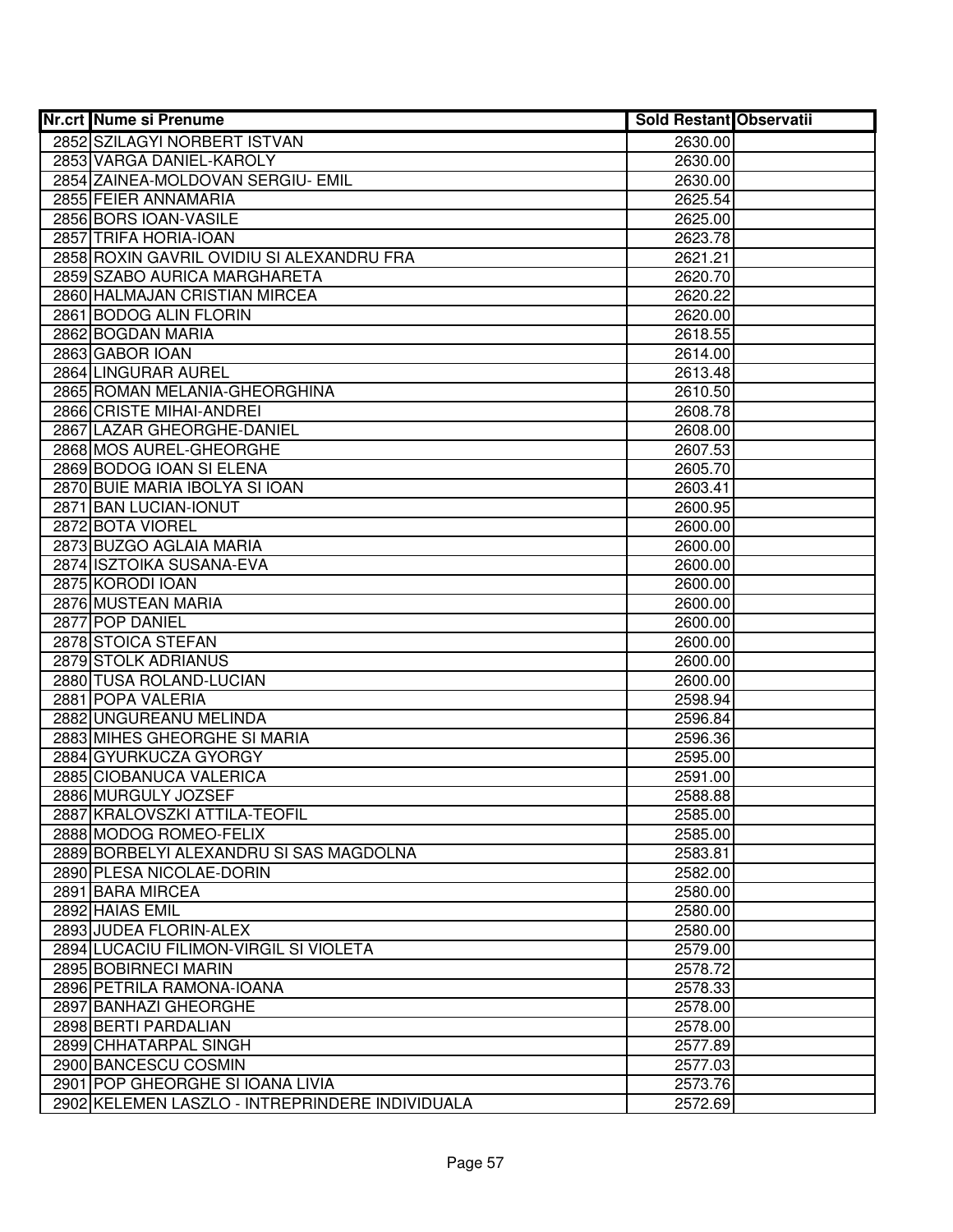| <b>Nr.crt Nume si Prenume</b>       | <b>Sold Restant Observatii</b> |  |
|-------------------------------------|--------------------------------|--|
| 2903 GUNTA DANIELA                  | 2572.45                        |  |
| 2904 TIRTEA FLORIAN                 | 2572.29                        |  |
| 2905 CERMIAN IOSIF ROBERT           | 2572.00                        |  |
| 2906 SARAC GAVRIL ADRIAN            | 2570.00                        |  |
| 2907 LAZAR TIBOR                    | 2569.00                        |  |
| 2908 GABOR IOAN                     | 2568.94                        |  |
| 2909 PILINSZKY ZOLTAN               | 2568.81                        |  |
| 2910 LAZAU MARIN                    | 2566.00                        |  |
| 2911 FARKAS JOZSEF SI EVA           | 2563.40                        |  |
| 2912 LUPARU ALEXANDRINA             | 2562.35                        |  |
| 2913 ABRUDAN RADU-ALIN              | 2560.04                        |  |
| 2914 VARGA CSONGOR-BELA             | 2558.02                        |  |
| 2915 DUMITRESCU JAN-BOGDAN          | 2558.00                        |  |
| 2916 MOLDOVAN IOAN SI GHEORGHINA    | 2557.75                        |  |
| 2917 FILIP ANCA IOANA               | 2555.98                        |  |
| 2918 RADULESCU ANDREI               | 2555.00                        |  |
| 2919 ROSEL SANDOR                   | 2554.68                        |  |
| 2920 PLASTIN ADRIAN FLORIN          | 2554.54                        |  |
| 2921 MAHARA COSMINA-DACIANA         | 2550.00                        |  |
| 2922 ROSTAS COSTICA                 | 2550.00                        |  |
| 2923 BARNA FLORIAN                  | 2549.50                        |  |
| 2924 PAPAY MIHNEA-PAUL              | 2549.05                        |  |
| 2925 BANYAI VLAD                    | 2549.00                        |  |
| 2926 GABOR DEMETER SI TEREZA        | 2548.69                        |  |
| 2927 MATEA NICOLAE                  | 2547.52                        |  |
| 2928 SZABO ERIKA                    | 2541.85                        |  |
| 2929 MITAN IOANA                    | 2541.26                        |  |
| 2930 JUHASZ ZOLTAN                  | 2540.00                        |  |
| 2931 VENTEL FLORIN                  | 2540.00                        |  |
| 2932 KISS-JURGE LORAND-OSKAR        | 2539.00                        |  |
| 2933 BODOG CRISTIAN                 | 2538.00                        |  |
| 2934 LINGURAR GHEORGHE-CORNEL       | 2538.00                        |  |
| 2935 POP MARIA                      | 2536.73                        |  |
| 2936 SARBA SORIN CRISTIAN           | 2535.00                        |  |
| 2937 BUDA OCTAVIAN-VALENTIN SI ALIZ | 2533.14                        |  |
| 2938 KULPINSZKI MIHALY              | 2532.47                        |  |
| 2939 MIKO JANOS                     | 2531.00                        |  |
| 2940 FREUNDLICH SAMUEL ADAM         | 2530.41                        |  |
| 2941 ASTALAS CLAUDIU- PETRU         | 2527.69                        |  |
| 2942 ROSCA ANA MARIA GALINA         | 2526.90                        |  |
| 2943 BICA GHEORGHE                  | 2525.95                        |  |
| 2944 GABOR STEFAN                   | 2525.00                        |  |
| 2945 TURAN YUSUF                    | 2523.48                        |  |
| 2946 TOCILA ANGELA-MARIANA          | 2521.14                        |  |
| 2947 BARTALIS HUNOR                 | 2520.00                        |  |
| 2948 GABOR LUDOVIC                  | 2520.00                        |  |
| 2949 PAPAY MAGDALENA                | 2518.74                        |  |
| 2950 KAJCZA MARIA                   | 2516.47                        |  |
| 2951 ROXIN AUREL                    | 2514.05                        |  |
| 2952 GURGU ANTON                    | 2514.00                        |  |
| 2953 IANCU IONUT-ANDREI             | 2514.00                        |  |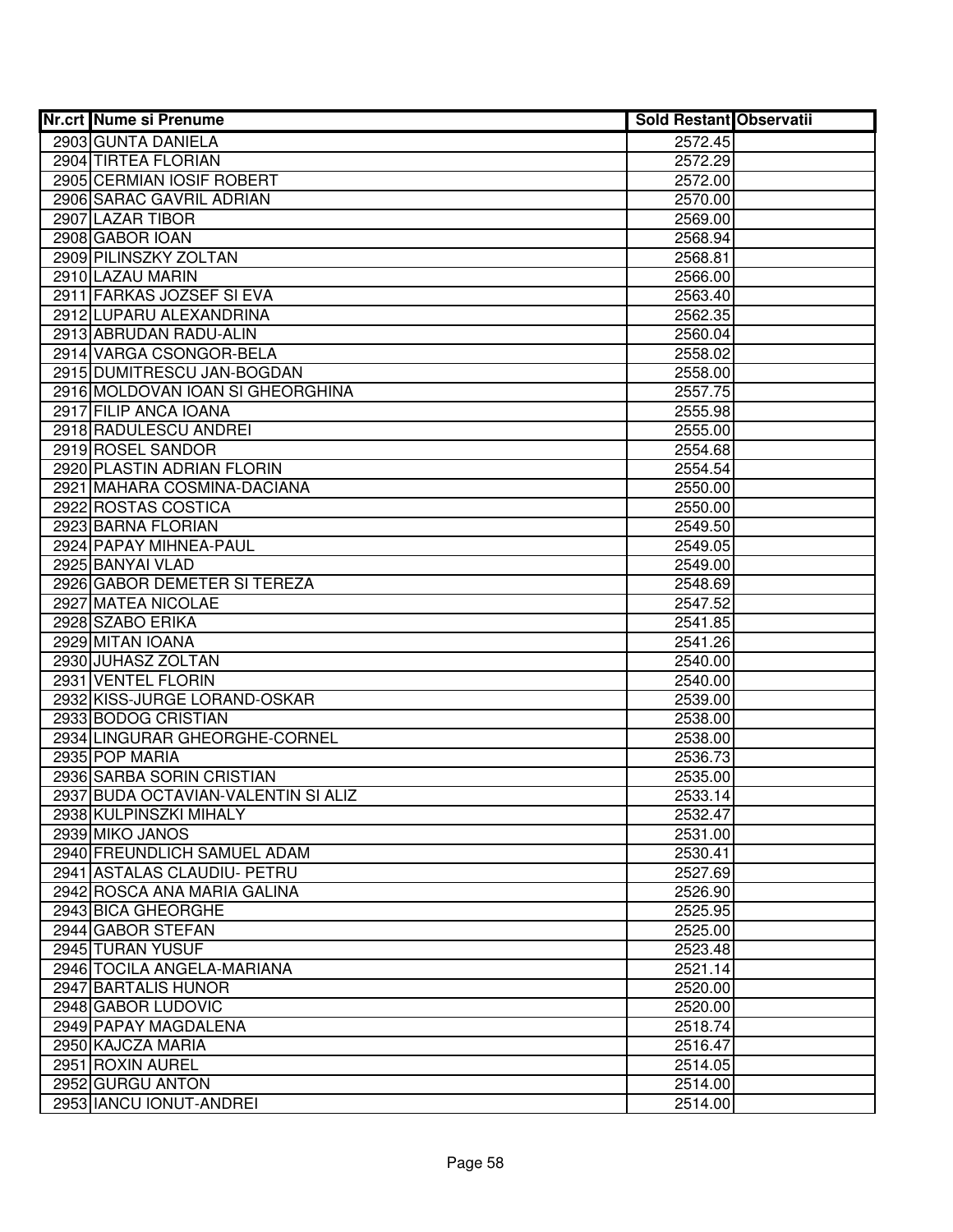| <b>Nr.crt Nume si Prenume</b>                                 | <b>Sold Restant Observatii</b> |  |
|---------------------------------------------------------------|--------------------------------|--|
| 2954 SZEBENI GYONGYI SI SANDOR                                | 2512.47                        |  |
| 2955 KURILLA ALEXANDRU                                        | 2512.01                        |  |
| 2956 MANDRU ALEXANDRA-BIANCA SI BOHUS IOANA-CARMEN            | 2511.74                        |  |
| 2957 GYONGYOSI MARIUS                                         | 2510.21                        |  |
| 2958 GABOR EVA                                                | 2509.16                        |  |
| 2959 PODILA GEORGE MARCEL                                     | 2508.00                        |  |
| 2960 SABAU VIORICA                                            | 2507.02                        |  |
| 2961 GROZA ALIN                                               | 2507.00                        |  |
| 2962 NEGRUT OVIDIU                                            | 2507.00                        |  |
| 2963 PASCA OVIDIU-ALIN                                        | 2506.17                        |  |
| 2964 BENTE FLORIN-CRISTIAN SI LILIANA                         | 2505.16                        |  |
| 2965 BUDAU VIOREL                                             | 2505.00                        |  |
| 2966 SCINDU CONSTANTIN                                        | 2504.00                        |  |
| 2967 APATI ANDREEA-ELENA                                      | 2500.00                        |  |
| 2968 BIRAU-IANCU IONEL                                        | 2500.00                        |  |
| 2969 BOROS ANA-MARIA                                          | 2500.00                        |  |
| 2970 CRACEA SERGIU-ANDREI                                     | 2500.00                        |  |
| 2971 CROITORU ADRIANA-LAVINIA                                 | 2500.00                        |  |
| 2972 CUC CORNELIA P.F.A.                                      | 2500.00                        |  |
| 2973 DUMITRAS ROBERT                                          | 2500.00                        |  |
| 2974 HENDRE ERNO                                              | 2500.00                        |  |
| 2975 IAKOB MIHAIL STEFAN                                      | 2500.00                        |  |
| 2976 KARACSONYI CONSTANTIN                                    | 2500.00                        |  |
| 2977 KELE OTTO-LASZLO                                         | 2500.00                        |  |
| 2978 KIS IOZSEF                                               | 2500.00                        |  |
| 2979 LASZLO MIKLOS-ZOLTAN                                     | 2500.00                        |  |
| 2980 LESAK IOZSEF                                             | 2500.00                        |  |
| 2981 POPESCU TATIANA                                          | 2500.00                        |  |
| 2982 ROHNER MARIA MAGDALENA                                   | 2500.00                        |  |
| 2983 TODOS CALIN-PETRU                                        | 2500.00                        |  |
| 2984 TOTH LILIANA                                             | 2500.00                        |  |
| 2985 VARGA FLORENTINA                                         | 2500.00                        |  |
| 2986 VARGA GABOR                                              | 2500.00                        |  |
| 2987 DONUTIU VASILE ALIN                                      | 2495.00                        |  |
| 2988 GIURCA MARIUS SI IOANA                                   | 2494.33                        |  |
| 2989 GAVRILAS ELISABETA SI VIOREL-TRAIAN                      | 2493.81                        |  |
| 2990 BANHIDI LORAND                                           | 2493.46                        |  |
| 2991 HAJYAHYA CERASELA-IOANA                                  | 2492.86                        |  |
| 2992 SZABO ROZALIA si FRANCISC                                | 2492.32                        |  |
| 2993 PAINA FLOARE                                             | 2491.79                        |  |
| 2994 KARABULUT YILMAZ                                         | 2490.78                        |  |
| 2995 TROK ANGELA-RENATA                                       | 2490.00                        |  |
| 2996 MARINCAS SZILVIA                                         | 2489.32                        |  |
| 2997 GLIGOR TRAIAN SI LENUTA                                  | 2485.44                        |  |
| 2998 PENEAC NICOLETA DANIELA                                  | 2482.58                        |  |
| 2999 BIRTA IOAN SI VALERIA                                    | 2482.41                        |  |
| 3000 DEJEU IOAN-LIVIU                                         | 2480.29                        |  |
| 3001 PASCA IOAN                                               | 2480.28                        |  |
| 3002 IGNA RAZVAN COTIZO                                       | 2480.00                        |  |
| 3003 MAGHIAR AUREL-MIHAI-TEODOR<br>3004 SANDRA LUCIAN-NICOLAE | 2480.00<br>2478.10             |  |
|                                                               |                                |  |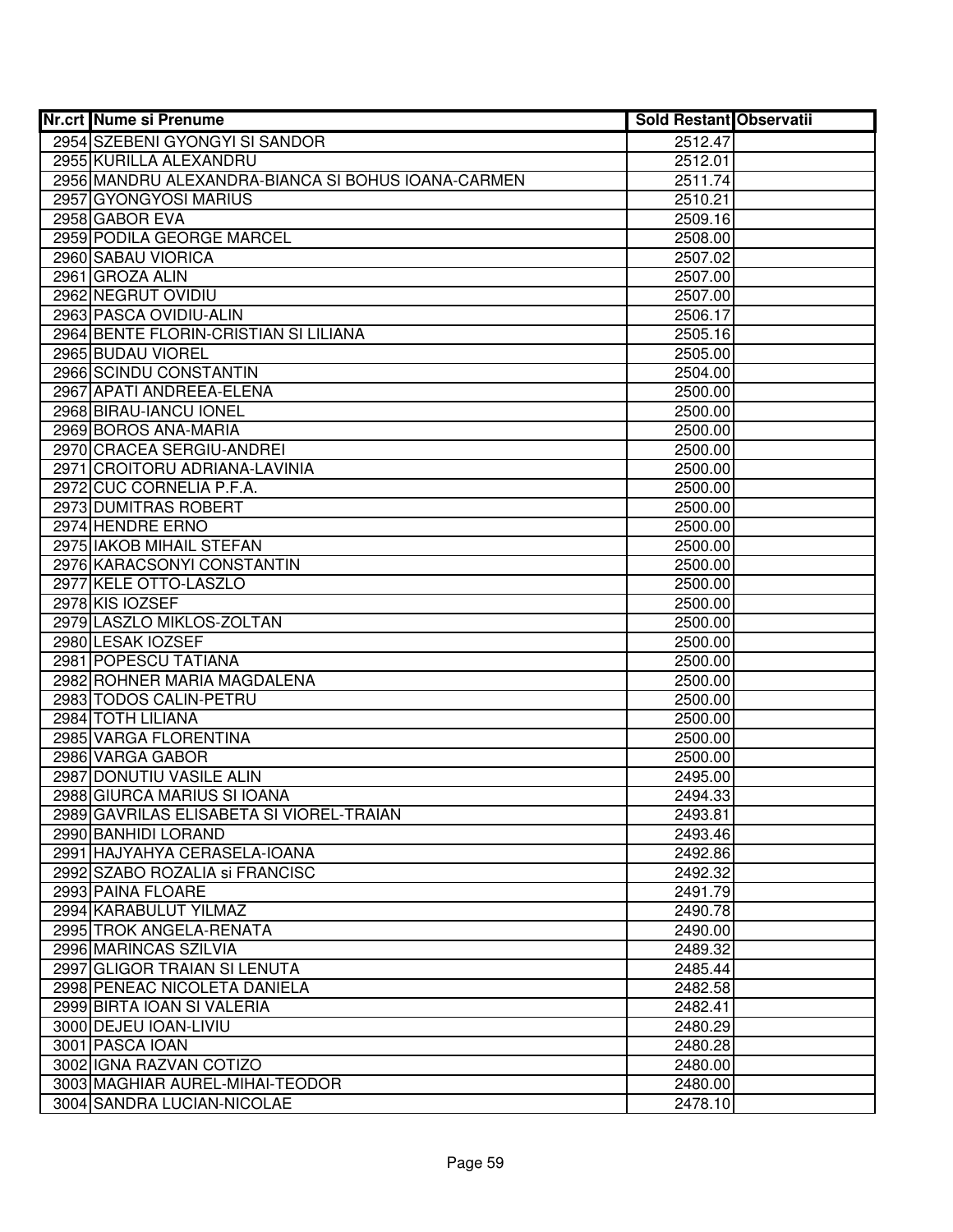| <b>Nr.crt Nume si Prenume</b>                                      | Sold Restant Observatii |  |
|--------------------------------------------------------------------|-------------------------|--|
| 3005 BOKA JOZSEF                                                   | 2474.96                 |  |
| 3006 BUNDEA ALEXANDRU MIHAI                                        | 2473.00                 |  |
| 3007 BUTA CALIN MIHAI                                              | 2470.90                 |  |
| 3008 KARANCSI IOAN-PAL                                             | 2468.00                 |  |
| 3009 KOVACS RUDOLF ADAM SI EUGENIA                                 | 2465.22                 |  |
| 3010 I.I.BALAN RADU-CRISTIAN - INTREP.INDIVIDUALA                  | 2463.61                 |  |
| 3011 CUC FLORIAN SI ANA                                            | 2463.47                 |  |
| 3012 TOTH ROBERT-EMERIC                                            | 2462.33                 |  |
| 3013 PINTEA GABRIEL-OCTAVIAN SI EUGENIA-FLORENTINA                 | 2462.00                 |  |
| 3014 MADAU OVIDIU-VASILE                                           | 2460.00                 |  |
| 3015 SABAU IOAN                                                    | 2460.00                 |  |
| 3016 HERMAN FERENC-ATTILA                                          | 2459.99                 |  |
| 3017 SZABO KAROLY                                                  | 2458.95                 |  |
| 3018 CIRSTEA CRISTIAN                                              | 2457.36                 |  |
| 3019 BABO GHEORGHE                                                 | 2453.16                 |  |
| 3020 SZIKI IBOLYA SI LUDOVIC                                       | 2453.01                 |  |
| 3021 POP THOMAS MICHAEL                                            | 2451.67                 |  |
| 3022 UNGUR-BREHOI RAZVAN-FLORIN SI CARMEN-ELENA                    | 2451.28                 |  |
| 3023 BALINT IOAN                                                   | 2449.49                 |  |
| 3024 POPA IOAN BOGDAN                                              | 2449.00                 |  |
| 3025 MOISI CRISTIAN-DANIEL                                         | 2448.74                 |  |
| 3026 GLIGOR LENUTA SI TRAIAN                                       | 2447.61                 |  |
| 3027 FASIE CORNELIA SI RADU                                        | 2447.59                 |  |
| 3028 DASCAL-KASZONI GAVRIL-GHEORGHE                                | 2447.16                 |  |
| 3029 BOCIOC AUGUSTIN                                               | 2446.89                 |  |
| 3030 BALOGH ALEXANDRU                                              | 2446.27                 |  |
| 3031 BOROS LASZLO                                                  | 2445.00                 |  |
| 3032 BALLA DAVID                                                   | 2440.93                 |  |
| 3033 ISTOICA EVA                                                   | 2440.00                 |  |
| 3034 VLAD IONEL                                                    | 2438.93                 |  |
| 3035 MIHOC DANIEL ANDREI                                           | 2438.70                 |  |
| 3036 PUSZTAI MAGDALENA SI IOSIF                                    | 2438.38                 |  |
| 3037 FILIP VASILE                                                  | 2438.00                 |  |
| 3038 SZTANKOVITS ALEXANDRU                                         | 2436.00                 |  |
| 3039 MARC LORENA                                                   | 2435.16                 |  |
| 3040 MARISCAS - DEAC CRISTINA FLORINA                              | 2431.46                 |  |
| 3041 BREB HORATIU VLAD                                             | 2430.00                 |  |
| 3042 SILAGHI DORIN                                                 | 2430.00                 |  |
| 3043 CUIBUS ADRIANA, DUMITRIU FLOAREA, HANCUTIU CALIN SI FLOAREA S | 2429.40                 |  |
| 3044 GAVRUTA LUCIAN CRISTIAN                                       | 2428.00                 |  |
| 3045 BUDA FLORENTINA LENUTA                                        | 2425.72                 |  |
| 3046 GABOR MATE                                                    | 2425.58                 |  |
| 3047 BOJANI GHEORGHE                                               | 2425.45                 |  |
| 3048 LAKATOS IOSIF                                                 | 2425.00                 |  |
| 3049 ZEYAD HUSSEIN SAEED ATIEH                                     | 2424.61                 |  |
| 3050 TENTEA CSEPEI NORMAN                                          | 2423.35                 |  |
| 3051 FLOREA CORINA-ANAMARIA                                        | 2421.89                 |  |
| 3052 PAULESCU RAZVAN NICOLAE SI ANGELA A                           | 2421.57                 |  |
| 3053 VASILE IULIAN SI MAGDALENA                                    | 2421.00                 |  |
| 3054 NYUZO SANDOR                                                  | 2420.00                 |  |
| 3055 COPIL OVIDIU FLORIAN                                          | 2417.54                 |  |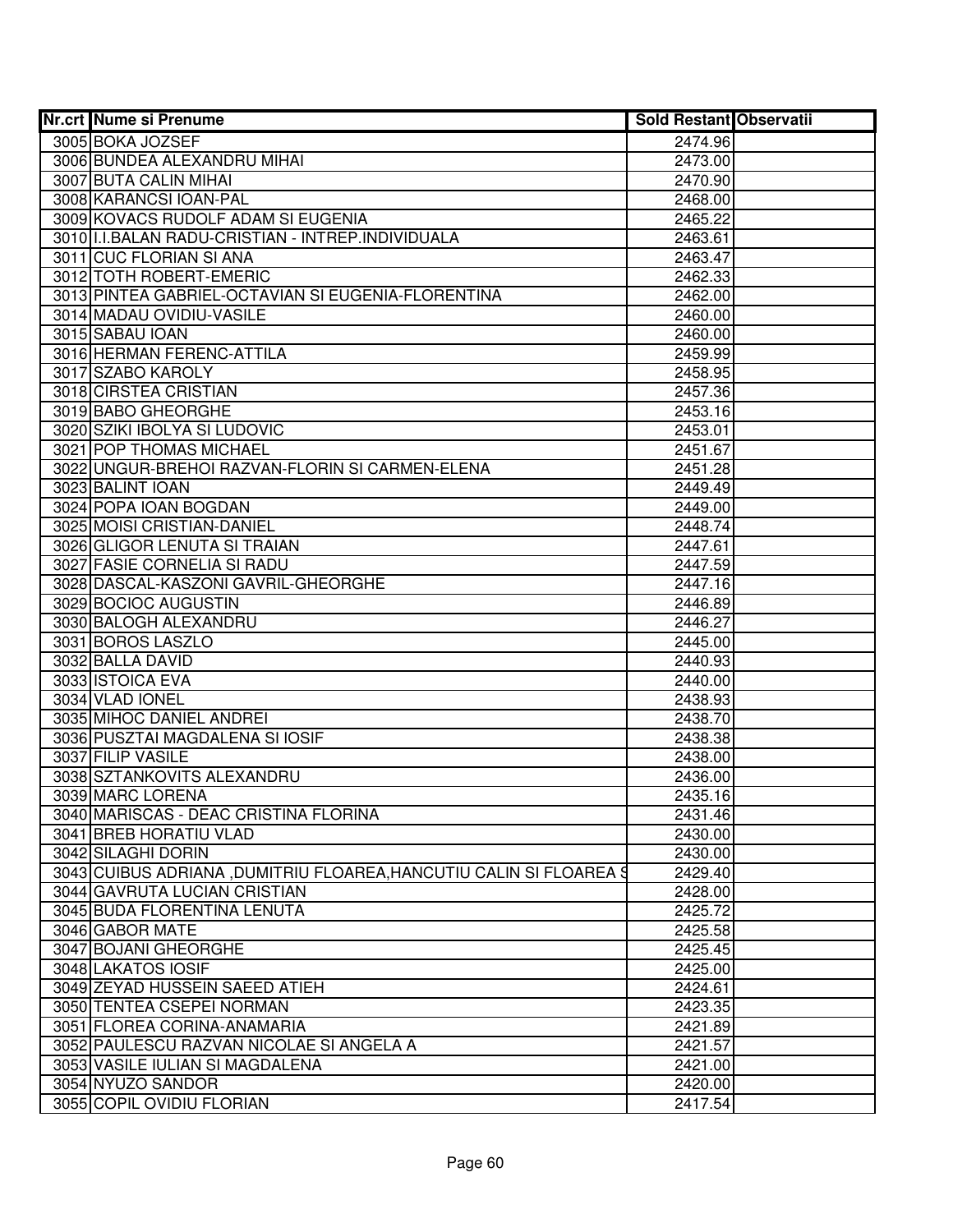| <b>Nr.crt Nume si Prenume</b>                 | <b>Sold Restant Observatii</b> |  |
|-----------------------------------------------|--------------------------------|--|
| 3056 MISTREAN GHIORGHITA SI GRIGORE           | 2416.14                        |  |
| 3057 VLAD IOAN                                | 2415.44                        |  |
| 3058 BRUCHENTAL MARIUS                        | 2415.11                        |  |
| 3059 HARSAN EUGEN                             | 2415.00                        |  |
| 3060 LONTIS STEFAN-CATALIN                    | 2415.00                        |  |
| 3061 VARGA RUDOLF                             | 2414.69                        |  |
| 3062 CHIRILA MIRCEA GEORGE                    | 2414.00                        |  |
| 3063 SABAU VIRGIL                             | 2414.00                        |  |
| 3064 MESZAROS ROZALIA                         | 2413.02                        |  |
| 3065 LENTI ISTVAN VIKTOR                      | 2413.00                        |  |
| 3066 BARANKA CATALINA                         | 2412.50                        |  |
| 3067 VARGA SIMION                             | 2410.96                        |  |
| 3068 HIRMAN LADISLAU                          | 2409.97                        |  |
| 3069 EGYED IULIANA                            | 2405.97                        |  |
| 3070 SCHLANGER SANDOR                         | 2405.45                        |  |
| 3071 STOIKA MOISE                             | 2405.00                        |  |
| 3072 LAKATOS FLORIN                           | 2403.00                        |  |
| 3073 SILAGHI GHEORGHE SI ILEANA               | 2402.99                        |  |
| 3074 GABOR GAVRIL                             | 2402.50                        |  |
| 3075 COROIU APOLLONIA                         | 2400.00                        |  |
| 3076 FARCAS ALEXANDRU BOGDAN                  | 2400.00                        |  |
| 3077 IOO STEFAN-ROBERT                        | 2400.00                        |  |
| 3078 KEREZSI ARNOLD-ADRIAN                    | 2400.00                        |  |
| 3079 LACATOS ANICA                            | 2400.00                        |  |
| 3080 LUNGU IGOR-DUMITRU                       | 2400.00                        |  |
| 3081 SAVA REMUS PFA                           | 2400.00                        |  |
| 3082 SZTUFLIAK SANDOR-KRISZTIAN               | 2400.00                        |  |
| 3083 RADA SIMONA-ELENA                        | 2399.16                        |  |
| 3084 SIME BOGDAN                              | 2398.50                        |  |
| 3085 MOS FLAVIU RADU SI ANCA CLAUDIA          | 2395.75                        |  |
| 3086 BROSTEAN DAN                             | 2394.14                        |  |
| 3087 DRAGAN TEODOR-DORIN SI ELENA             | 2392.37                        |  |
| 3088 HALMAGEAN DACIAN-FLORENTIN               | 2391.17                        |  |
| 3089 BLIDARU ADRIAN-SERBAN                    | 2389.82                        |  |
| 3090 PENA NELI-FLORICA                        | 2386.79                        |  |
| 3091 MOCAN CORNELIA-DACIANA                   | 2383.22                        |  |
| 3092 STURZU MARIOARA MARIANA                  | 2381.71                        |  |
| 3093 DRIMBA MARCEL                            | 2381.56                        |  |
| 3094 GHETE TEODOR                             | 2381.35                        |  |
| 3095 DUMEA VIRONICA                           | 2380.00                        |  |
| 3096 ZELE ATTILA                              | 2380.00                        |  |
| 3097 COJOCARI SVETLANA                        | 2378.20                        |  |
| 3098 CORLATIAN MIRCEA-ALEXANDRU               | 2377.08                        |  |
| 3099 SIMOCA VICTORIA                          | 2375.30                        |  |
| 3100 BOLDIS ANDREI-FLORIN                     | 2374.00                        |  |
| 3101 MIHELE VASILE                            | 2374.00                        |  |
| 3102 BALOTA VIOREL                            | 2373.57                        |  |
| 3103 SEUCHE FLORIAN                           | 2372.88                        |  |
| 3104 TARLEA ANCA-LIANA                        | 2372.00                        |  |
| 3105 RADEANU CRISTIAN-MIHAI                   | 2371.76                        |  |
| 3106 IACOB LOREDANA-FLORENTINA SI BUDA DANIEL | 2371.58                        |  |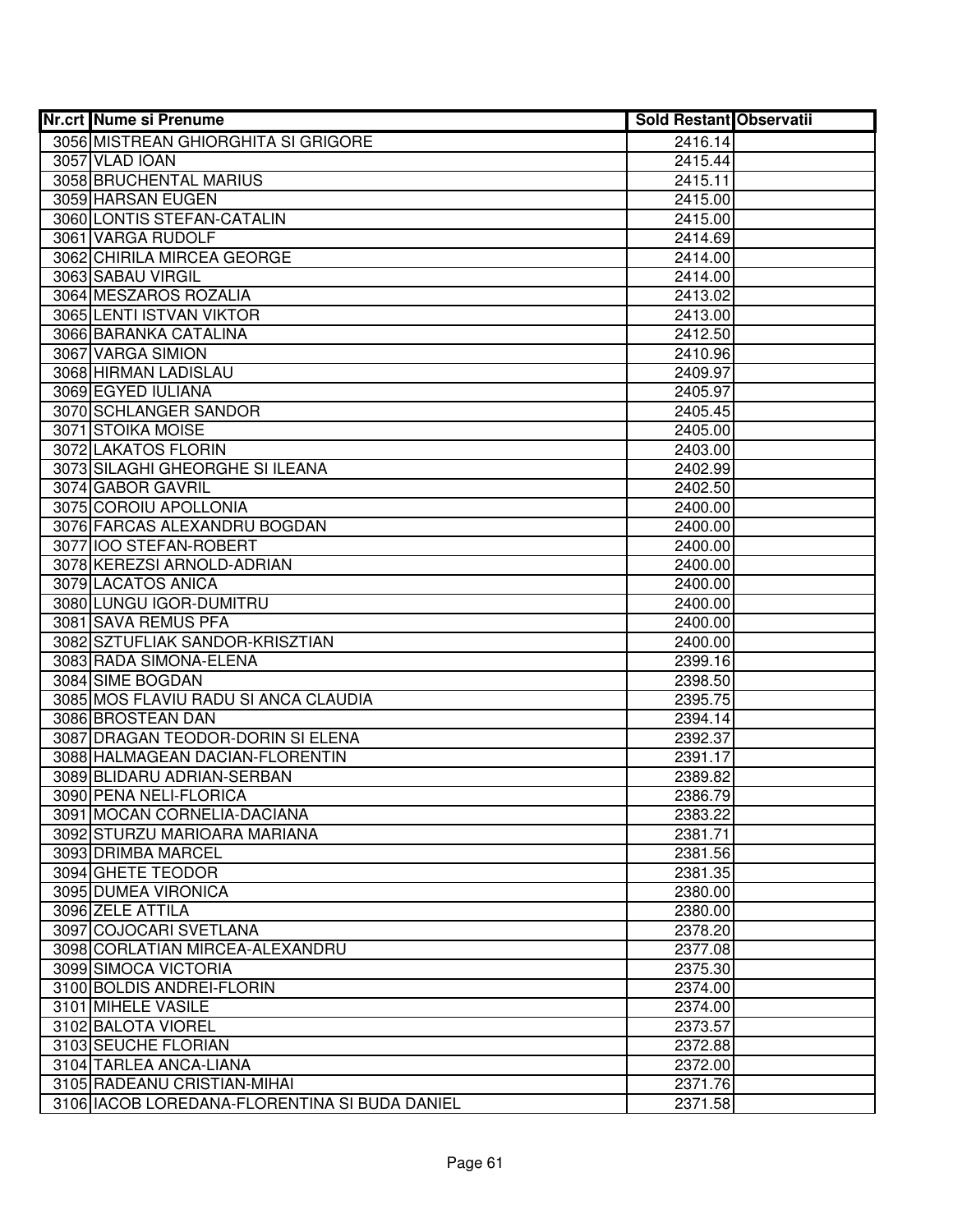| <b>Nr.crt Nume si Prenume</b>                         | <b>Sold Restant Observatii</b> |  |
|-------------------------------------------------------|--------------------------------|--|
| 3107 KENDERESI TIBERIU                                | 2370.00                        |  |
| 3108 MINDRUTIU PETRU PAL                              | 2370.00                        |  |
| 3109 CIOARA CORINA FELICIA                            | 2369.21                        |  |
| 3110 DUDOMA EUGEN                                     | 2369.00                        |  |
| 3111 BUT ALEXANDRU SERBAN                             | 2367.98                        |  |
| 3112 DOBOVAN JOZSEF-GEZA                              | 2365.00                        |  |
| 3113 MOTOS DANIELA SI MARCEL                          | 2363.92                        |  |
| 3114 RUSU CRISTINA-ANA                                | 2363.64                        |  |
| 3115 IANCAU IOAN-ANDREI                               | 2362.64                        |  |
| 3116 LUNCAN IOANA-ELENA                               | 2362.43                        |  |
| 3117 PAUL FLORIN                                      | 2361.91                        |  |
| 3118 ANCA ADRIAN SI CARMEN                            | 2361.50                        |  |
| 3119 LUNGU MIHAI-CALIN                                | 2361.38                        |  |
| 3120 POPOVICIU-DIACONESCU DACIAN                      | 2361.38                        |  |
| 3121 LACATUS ZOLTAN OLIVER                            | 2361.20                        |  |
| 3122 KOVACS ELVIRA                                    | 2360.00                        |  |
| 3123 MIRON AMBROZIE-CORNEL                            | 2360.00                        |  |
| 3124 STEFAN ADRIAN MUGUREL SI NICOLETA MIR            | 2357.11                        |  |
| 3125 BOTHAZI ANDRAS-ZSOLT                             | 2356.24                        |  |
| 3126 KOVACS ADRIANA IRINA                             | 2356.13                        |  |
| 3127 TOD SERGIU DAN SI ANGELA                         | 2355.00                        |  |
| 3128 HAMULA IOSIF                                     | 2353.99                        |  |
| 3129 BORZ LIVIU-AUGUSTIN                              | 2352.00                        |  |
| 3130 LINTMAYER JOZSEF-ROBERT                          | 2350.00                        |  |
| 3131 MARTON VIKTOR                                    | 2350.00                        |  |
| 3132 SZABO VICTORIA                                   | 2350.00                        |  |
| 3133 CHINDLE DORINA                                   | 2345.12                        |  |
| 3134 PAMFILOIU LUCIAN                                 | 2344.00                        |  |
| 3135 GALVEZ RAMIREZ ISRAEL                            | 2340.00                        |  |
| 3136 NICOARA PAUL MARIN                               | 2340.00                        |  |
| 3137 SZATMARI LAJOS-ROBERT                            | 2340.00                        |  |
| 3138 FAUR FLORINA                                     | 2336.00                        |  |
| 3139 NONEA VIOREL                                     | 2335.56                        |  |
| 3140 ISZTOYKA LUDOVIC                                 | 2335.00                        |  |
| 3141 GEREBENES IANCU                                  | 2334.00                        |  |
| 3142 COSMA GHEORGHE-PARASCHIVA                        | 2331.48                        |  |
| 3143 COVACIU FLOARE                                   | 2330.00<br>2330.00             |  |
| 3144 TICUSAN ANCA-LIVIA<br>3145 HORVAT FLAVIUS-CODRUT |                                |  |
| 3146 POPA VLAD-MIHAI                                  | 2328.73<br>2328.50             |  |
| 3147 MILADI OUSSAMA                                   | 2328.29                        |  |
| 3148 COSTEA FLORIN NICOLAE                            | 2326.00                        |  |
| 3149 GYORGY CSAKI-ISTVAN, INTREP.INDIV.               | 2325.53                        |  |
| 3150 ARON IOSIF-ALEXANDRU                             |                                |  |
| 3151 BALLA ANDRAS                                     | 2325.00<br>2320.72             |  |
| 3152 BARTOK ILEANA                                    | 2318.85                        |  |
| 3153 ZAMAR LOREDANA-MARIA                             | 2318.21                        |  |
| 3154 NAGY ATTILA                                      | 2313.35                        |  |
| 3155 DOMBI ROMULUS EDUARD                             | 2312.00                        |  |
| 3156 PATRASCU ALIN VASILE SI FLORICA-LIVIA            | 2310.80                        |  |
| 3157 LUP ALEXANDRU                                    | 2310.00                        |  |
|                                                       |                                |  |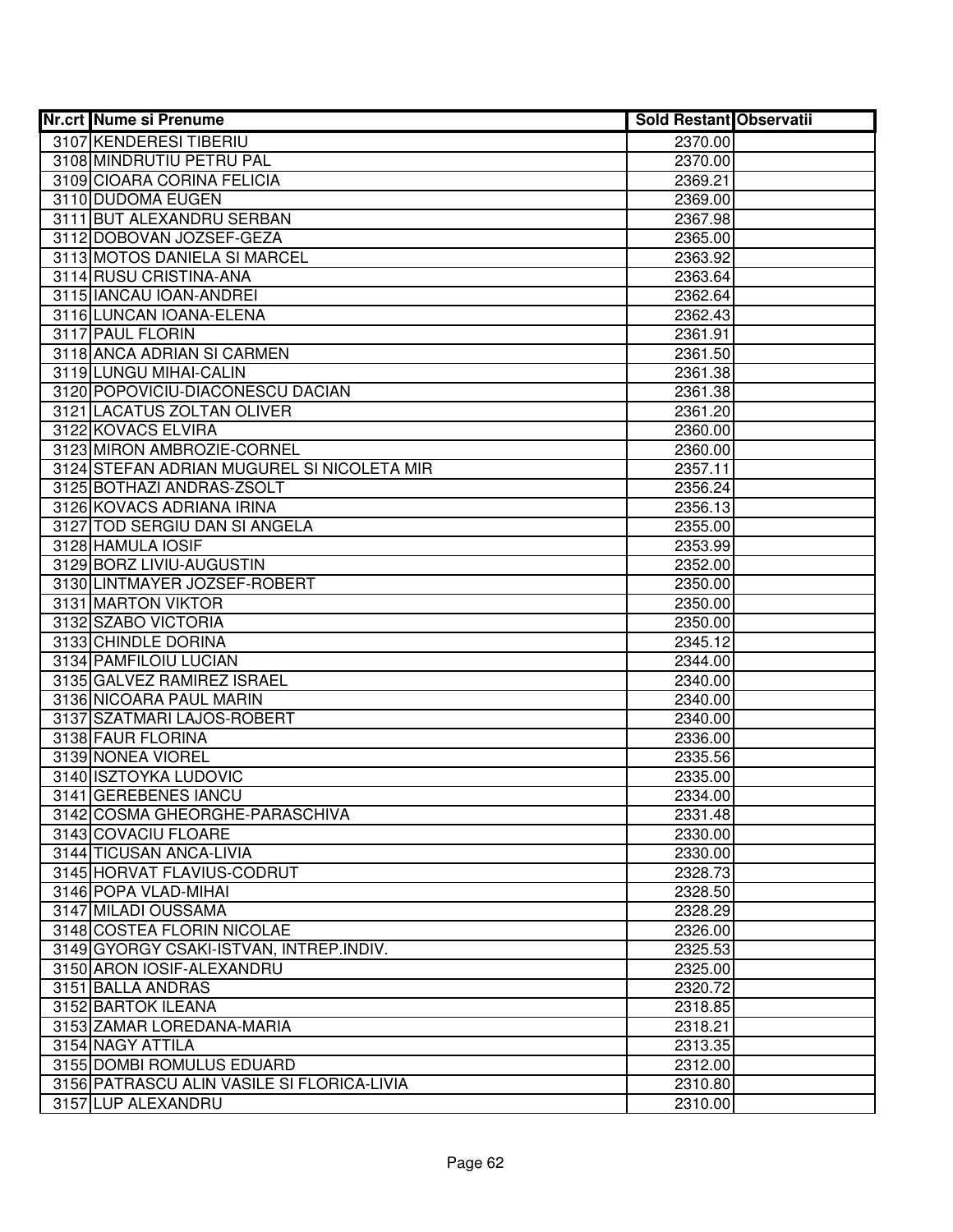| <b>Nr.crt Nume si Prenume</b>         | <b>Sold Restant Observatii</b> |  |
|---------------------------------------|--------------------------------|--|
| 3158 SILAGHI MANOELA GABRIELA         | 2307.88                        |  |
| 3159 COMANCIUC BELA                   | 2307.42                        |  |
| 3160 LELEA RAZVAN                     | 2303.56                        |  |
| 3161 BARANYKA MARGIT                  | 2300.00                        |  |
| 3162 CIARNAU MANUELA OLIMPIA          | 2300.00                        |  |
| 3163 DIACONU OANA-AMALIA              | 2300.00                        |  |
| 3164 FAZEKAS IANOS                    | 2300.00                        |  |
| 3165 KOVARI BELA                      | 2300.00                        |  |
| 3166 OKROS ZOLTAN                     | 2300.00                        |  |
| 3167 POPA AURICA                      | 2300.00                        |  |
| 3168 POPA OVIDIU                      | 2300.00                        |  |
| 3169 ROSTAS IOAN SI LINA              | 2300.00                        |  |
| 3170 MUNTEANU ADRIAN-VASILE           | 2297.00                        |  |
| 3171 DRINDA ALIN-SIMION               | 2295.00                        |  |
| 3172 TARPAI FRANCISC                  | 2294.99                        |  |
| 3173 TOLKSDORF AURELIA                | 2294.68                        |  |
| 3174 TITI ADALBERT                    | 2294.28                        |  |
| 3175 BOROS ANIKO-ENIKO                | 2293.75                        |  |
| 3176 LAKATOS ZOLTAN IANOS SI DANIELA  | 2293.70                        |  |
| 3177 ARHIRE LEON-ION                  | 2293.00                        |  |
| 3178 GABOR DUMITRU                    | 2292.89                        |  |
| 3179 GAVRUTA-GAVRAS ALEXANDRA         | 2292.58                        |  |
| 3180 FLORUTA CAMELIA ANAMARIA         | 2292.08                        |  |
| 3181 MATOS FRANCISC - LUDOVIC         | 2291.32                        |  |
| 3182 MOLNAR TIHAMER-ZSOLT             | 2291.09                        |  |
| 3183 LUCACI CLAUDIA-RAMONA            | 2291.00                        |  |
| 3184 COSTEA CRISTIAN DANUT            | 2290.07                        |  |
| 3185 HORGA FLORIN SI NICOLETA FLORICA | 2289.08                        |  |
| 3186 RAT ALEXANDRA-LAURA              | 2289.00                        |  |
| 3187 HEREDEA CRISTIAN-PETRU           | 2286.86                        |  |
| 3188 CLOBOC SERGIU-IONUT              | 2286.50                        |  |
| 3189 ARVAI CRISTIAN GHEORGHE          | 2286.18                        |  |
| 3190 JUNC VALENTIN-DANIEL             | 2284.02                        |  |
| 3191 CACUCI GHEORGHE DOREL            | 2280.41                        |  |
| 3192 BAMFI SANDOR ZOLTAN              | 2280.00                        |  |
| 3193 VARGA IOSIF-ALIN                 | 2280.00                        |  |
| 3194 VERZEA IONUT                     | 2280.00                        |  |
| 3195 ACHEBACH DAN                     | 2278.66                        |  |
| 3196 TRIPON ADRIAN-CAPRIAN            | 2278.17                        |  |
| 3197 LETAN ALINA-RAMONA               | 2275.37                        |  |
| 3198 PONTOS ADRIAN-BOGDAN             | 2273.88                        |  |
| 3199 MARCU DANIEL CALIN               | 2273.74                        |  |
| 3200 LOGHIN MIRCEA-DRAGOS             | 2273.50                        |  |
| 3201 BILTI LUCIA MARIETA              | 2271.15                        |  |
| 3202 IORGOVAN EUGEN-IONEL             | 2270.97                        |  |
| 3203 MOZA GRATIAN                     | 2270.19                        |  |
| 3204 DUTCAS NICOLAE-DANIEL            | 2270.00                        |  |
| 3205 SERBAN LUCIAN DORIN              | 2267.38                        |  |
| 3206 MOCIAN FLORIN                    | 2266.01                        |  |
| 3207 HAIDU TEREZIA SI ALEXANDRU       | 2265.62                        |  |
| 3208 MALITA FLORIN                    | 2258.00                        |  |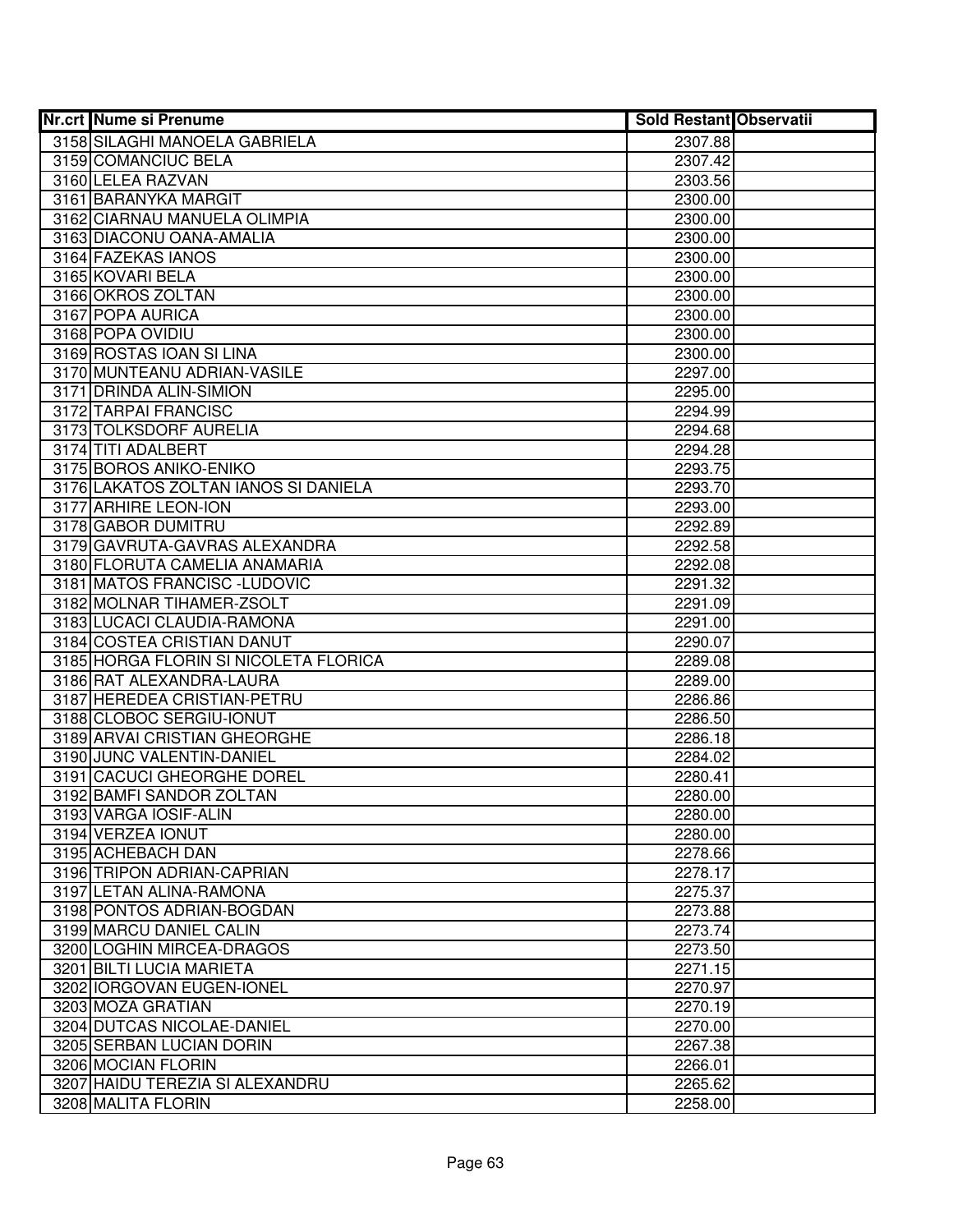| <b>Nr.crt Nume si Prenume</b>                   | <b>Sold Restant Observatii</b> |  |
|-------------------------------------------------|--------------------------------|--|
| 3209 OPREA MARCEL-LUCIAN                        | 2258.00                        |  |
| 3210 FERENCZ STEFAN                             | 2256.51                        |  |
| 3211 CRISTEA CRISTIAN NICOLAE                   | 2252.00                        |  |
| 3212 HORHAT ROBERT-GHEORGHE                     | 2251.18                        |  |
| 3213 BUZGUTA JAN-SEBASTIAN ARON                 | 2250.00                        |  |
| 3214 FEHER CAROL-NICOLAE                        | 2250.00                        |  |
| 3215 GANTNER CAROL                              | 2250.00                        |  |
| 3216 LOKOS JANOS-IOSIF                          | 2250.00                        |  |
| 3217 PANTEA SORIN-ALEXANDRU                     | 2250.00                        |  |
| 3218 PUSCAS MARIA                               | 2250.00                        |  |
| 3219 SAUTIUT DUMITRU SI CORNELIA                | 2250.00                        |  |
| 3220 VID MARIUS                                 | 2250.00                        |  |
| 3221 POP COSTEL-TEODOR                          | 2246.95                        |  |
| 3222 VAIDA GHEORGHE                             | 2246.08                        |  |
| 3223 FILIP SIMINA-ANAMARIA                      | 2244.81                        |  |
| 3224 CRISAN MIRCEA IOAN                         | 2244.41                        |  |
| 3225 BOCHIS MARIUS CRISTIAN                     | 2243.14                        |  |
| 3226 MUSCAS IOSIF SI RODICA                     | 2243.06                        |  |
| 3227 MILIAN TABITA-MARIA                        | 2242.85                        |  |
| 3228 NEUNER LAJOS HEINRICH                      | 2242.56                        |  |
| 3229 HEGEDUS CORNELIA-IOANA                     | 2241.39                        |  |
| 3230 MARC SEBASTIAN-FLORIAN                     | 2241.13                        |  |
| 3231 CIPLEU DANIEL SI LENUTA                    | 2240.71                        |  |
| 3232 NEGRUT SILVIU SI CORNELIA                  | 2240.70                        |  |
| 3233 BALAZS GYULA                               | 2240.00                        |  |
| 3234 SECARA ALIN                                | 2240.00                        |  |
| 3235 POP CIPRIAN-STEFAN                         | 2236.68                        |  |
| 3236 PLESS ARANKA ANNA                          | 2236.29                        |  |
| 3237 PAUL BALINT                                | 2235.00                        |  |
| 3238 BOGAR IOAN SI LIVIA                        | 2234.38                        |  |
| 3239 MANCI ADRIAN-BENIAMIN                      | 2231.00                        |  |
| 3240 BICA DAN-GEORGE SI ANCA-VALERIA            | 2230.39                        |  |
| 3241 NAGY SIGHISMUND-NICOLAE                    | 2230.00                        |  |
| 3242 BREBAN VASILE                              | 2228.79                        |  |
| 3243 LES EMILIA                                 | 2227.46                        |  |
| 3244 PAINA GHEORGHE                             | 2225.50                        |  |
| 3245 GABOR GABI                                 | 2225.00                        |  |
| 3246 ZAH MANEA OANA LAURA - INTREP. INDIVIDUALA | 2221.02                        |  |
| 3247 KOLUMPAR IOAN                              | 2220.00                        |  |
| 3248 RADEANU SORIN-IOAN                         | 2220.00                        |  |
| 3249 HALASZ ELISABETA                           | 2219.93                        |  |
| 3250 NEDELEA VICTORIA-PAULA                     | 2219.00                        |  |
| 3251 CACUCI ADINA-LUCIA SI GHEORGHE             | 2218.57                        |  |
| 3252 TROK MIHAI-MARIUS                          | 2217.35                        |  |
| 3253 BIHARI FERENC                              | 2217.32                        |  |
| 3254 SIM OCTAVIAN                               | 2217.29                        |  |
| 3255 ISZTOIKA MATEI                             | 2216.95                        |  |
| 3256 POP LIVIA PUPA SI IOSIF                    | 2216.90                        |  |
| 3257 CARLIG AUREL-EUGEN                         | 2216.19                        |  |
| 3258 GABOR ISTVAN                               | 2216.13                        |  |
| 3259 BIRAU VALENTIN-MARIN SI LIVIA              | 2215.38                        |  |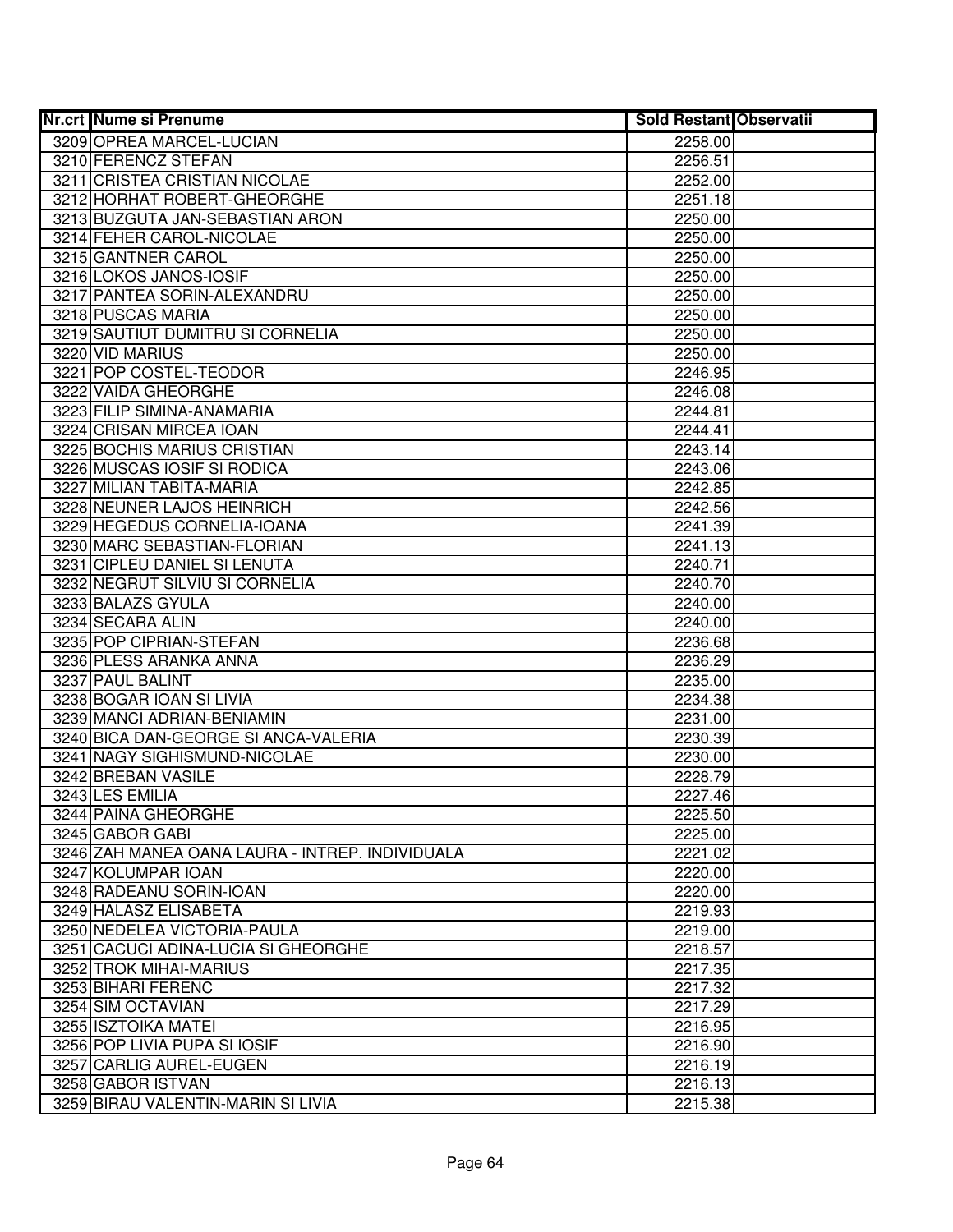| <b>Nr.crt Nume si Prenume</b>                             | <b>Sold Restant Observatii</b> |  |
|-----------------------------------------------------------|--------------------------------|--|
| 3260 PLATZ ANCA MADALINA                                  | 2215.31                        |  |
| 3261 VERZEA RADU                                          | 2214.11                        |  |
| 3262 BALA FLORIAN                                         | 2211.21                        |  |
| 3263 ROSTAS EMIL                                          | 2211.00                        |  |
| 3264 TRUM CSABA                                           | 2210.68                        |  |
| 3265 OVANESCU CONSTANTIN                                  | 2210.51                        |  |
| 3266 MASETTI MORENO                                       | 2210.00                        |  |
| 3267 BULACA RAUL COSMIN                                   | 2207.94                        |  |
| 3268 BALLA ROBERT GYORGY                                  | 2207.54                        |  |
| 3269 MIERAU PETRU-IOAN SI MIHAELA                         | 2207.11                        |  |
| 3270 BALLA ZOLTAN SANDOR                                  | 2207.00                        |  |
| 3271 GHETE ADRIAN-FLORIN                                  | 2205.79                        |  |
| 3272 SZABO JOZSEF                                         | 2205.51                        |  |
| 3273 MATYAS JOZSEF                                        | 2205.11                        |  |
| 3274 BANDUI CONSTANTIN                                    | 2200.80                        |  |
| 3275 ASTILEAN ADRIAN EMIL                                 | 2200.00                        |  |
| 3276 BRANDUSAN FLORIN                                     | 2200.00                        |  |
| 3277 BUCUR ADRIAN SI FLORICA                              | 2200.00                        |  |
| 3278 GABOR CLARA                                          | 2200.00                        |  |
| 3279 GAL COSMIN FLORIN                                    | 2200.00                        |  |
| 3280 MANGRA ANA-VOICHITA                                  | 2200.00                        |  |
| 3281 NOANEA TRAIAN                                        | 2200.00                        |  |
| 3282 SERES KAROLI                                         | 2200.00                        |  |
| 3283 VIKAS VASILE                                         | 2200.00                        |  |
| 3284 AGOD MARIA                                           | 2198.26                        |  |
| 3285 CICORTAS DANIEL FLORIN                               | 2197.98                        |  |
| 3286 TATAI ISTVAN-BALAZS                                  | 2197.52                        |  |
| 3287 HORVATH KALMAN                                       | 2197.22                        |  |
| 3288 NENCIU MARIAN-TRAIAN                                 | 2196.50                        |  |
| 3289 BABA VALER OVIDIU                                    | 2195.73                        |  |
| 3290 JURJ DOREL                                           | 2195.00                        |  |
| 3291 TRIPON LUMINITA                                      | 2195.00                        |  |
| 3292 POP NORBERT-GASPAR                                   | 2193.68                        |  |
| 3293 CRISTEA CALIN-GEORGE                                 | 2193.08                        |  |
| 3294 BATRINA CRISTIAN                                     | 2193.00                        |  |
| 3295 ROMAN GHEORGHE LUCIAN<br>3296 GAVRILAS ADRIAN-TRAIAN | 2192.01<br>2187.78             |  |
| 3297 GABOR MATEL                                          | 2187.65                        |  |
| 3298 ARDELEAN FLORICA                                     | 2185.21                        |  |
| 3299 TODERICI MIHAI                                       | 2182.99                        |  |
| 3300 PATCAS TEOFIL                                        | 2182.70                        |  |
| 3301 VASARHELYI IOSIF SI MARIA                            | 2182.17                        |  |
| 3302 BOCA COLOMAN                                         | 2180.00                        |  |
| 3303 BOT MILENTE SI ELISABETA                             | 2179.00                        |  |
| 3304 BREDICEANU MARIUS-CAIUS                              | 2179.00                        |  |
| 3305 COTUT RAZVAN-OVIDIU                                  | 2176.29                        |  |
| 3306 ARON MARIUS                                          | 2174.00                        |  |
| 3307 POP IULIA-GEORGRTA SI SAMIR                          | 2171.41                        |  |
| 3308 GABOR MATEI                                          | 2171.00                        |  |
| 3309 ALBUT FLORIAN CORNEL                                 | 2170.00                        |  |
| 3310 DARABAN REMUS-IONUT                                  | 2170.00                        |  |
|                                                           |                                |  |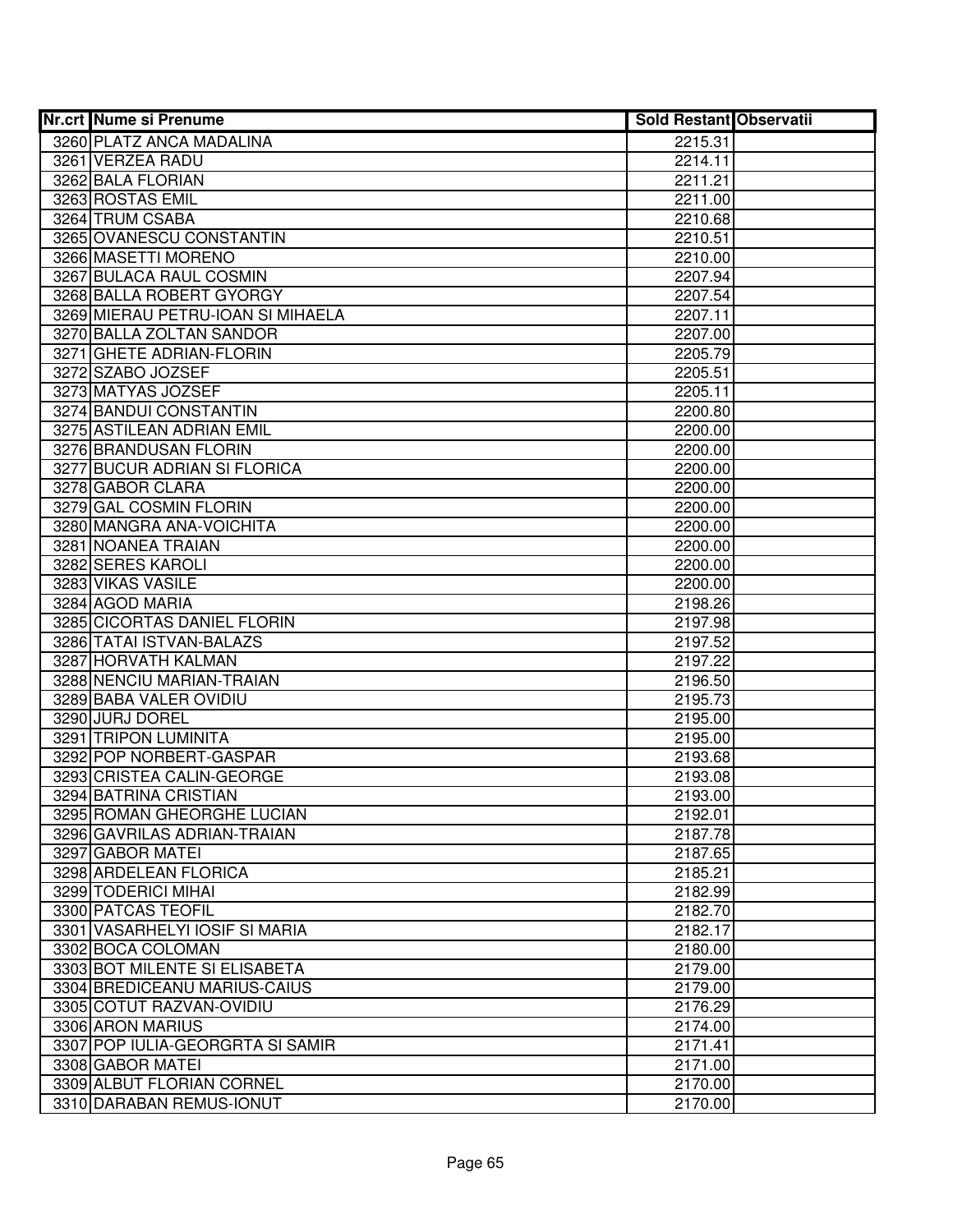| <b>Nr.crt Nume si Prenume</b>                    | <b>Sold Restant Observatii</b> |  |
|--------------------------------------------------|--------------------------------|--|
| 3311 FETE EMANUEL-FLORIN                         | 2170.00                        |  |
| 3312 POPA CIPRIAN DANIEL                         | 2170.00                        |  |
| 3313 SUN CHANCHONG                               | 2170.00                        |  |
| 3314 MOLNAR ALEXANDRU                            | 2169.20                        |  |
| 3315 BRONT CLAUDIA-STELA SI DAN-IULIAN           | 2169.08                        |  |
| 3316 GAVRA IONUT-EMIL                            | 2167.84                        |  |
| 3317 SAVITCHI CRISTINA-SILVIA                    | 2167.18                        |  |
| 3318 GALEA SIMONA - RODICA                       | 2167.00                        |  |
| 3319 ARDELEAN CONSTANTA SI IGNA FLORIAN          | 2165.82                        |  |
| 3320 GROZA IOAN                                  | 2165.66                        |  |
| 3321 CZUCZURA GHEORGHE                           | 2165.00                        |  |
| 3322 ZLIBUT RODICA-OLIMPIA                       | 2162.77                        |  |
| 3323 MICLAU CRISTIAN PETRU                       | 2162.50                        |  |
| 3324 FILIMON EMIL-RADU                           | 2160.39                        |  |
| 3325 KOVACS FRANCISC                             | 2160.09                        |  |
| 3326 TOTH EDUARD                                 | 2160.00                        |  |
| 3327 CORDIS ADRIANA-OLIVIA                       | 2158.82                        |  |
| 3328 DUMITRAS ADINA-DANA                         | 2156.48                        |  |
| 3329 ONITA CRISTIAN SEBASTIAN                    | 2156.00                        |  |
| 3330 SZUCS CSABA LASZLO                          | 2156.00                        |  |
| 3331 NYILAS ANDRAS ZOLTAN                        | 2152.66                        |  |
| 3332 BUMBUI IOANA-RAMONA                         | 2152.45                        |  |
| 3333 MANTO DIANA - MARIA                         | 2151.35                        |  |
| 3334 DOBRE CONSTANTIN                            | 2151.00                        |  |
| 3335 FAT COSMIN-FLORIN                           | 2151.00                        |  |
| 3336 BALINT IOSIF                                | 2150.00                        |  |
| 3337 ISZTOIKA GAVRIL                             | 2150.00                        |  |
| 3338 TOTH JANOS                                  | 2150.00                        |  |
| 3339 SARCA FLOARE                                | 2149.16                        |  |
| 3340 ILIE COSMIN-MARIAN                          | 2149.00                        |  |
| 3341 COLTA ELISABETA                             | 2147.96                        |  |
| 3342 BATRIN IOAN SI ANA                          | 2146.86                        |  |
| 3343 TAR KAROLY- SHALOM                          | 2145.00                        |  |
| 3344 COLTEA GABRIELA<br>3345 RUSKA TUNDE PIROSKA | 2142.88<br>2140.85             |  |
|                                                  |                                |  |
| 3346 BODEA DANA-ANCA<br>3347 NAGY-ERDEI ISTVAN   | 2140.77<br>2140.55             |  |
| 3348 IANCEU CORNEL-SORIN                         | 2140.00                        |  |
| 3349 NISTOR OLIMPIA                              | 2140.00                        |  |
| 3350 CIURAR VIOLETA                              | 2135.00                        |  |
| 3351 BEJUSCA ANGELICA-RODICA                     | 2134.00                        |  |
| 3352 BOKOR ANTAL                                 | 2132.11                        |  |
| 3353 CSISZER CSABA-ERNO                          | 2131.00                        |  |
| 3354 CIORINGAN IOAN SI ADRIANA                   | 2130.27                        |  |
| 3355 HUMADI SALEM                                | 2130.00                        |  |
| 3356 STANESCU SORIN GEORGE                       | 2129.94                        |  |
| 3357 MOLNAR CAROL LADISLAU                       | 2129.82                        |  |
| 3358 LUPSEA IRINA                                | 2129.00                        |  |
| 3359 CURPAS CLAUDIU-FLORIN                       | 2127.33                        |  |
| 3360 POINAR DUMITRU-ADRIAN                       | 2127.23                        |  |
| 3361 KONYARI ZOLTAN TIBOR                        | 2126.00                        |  |
|                                                  |                                |  |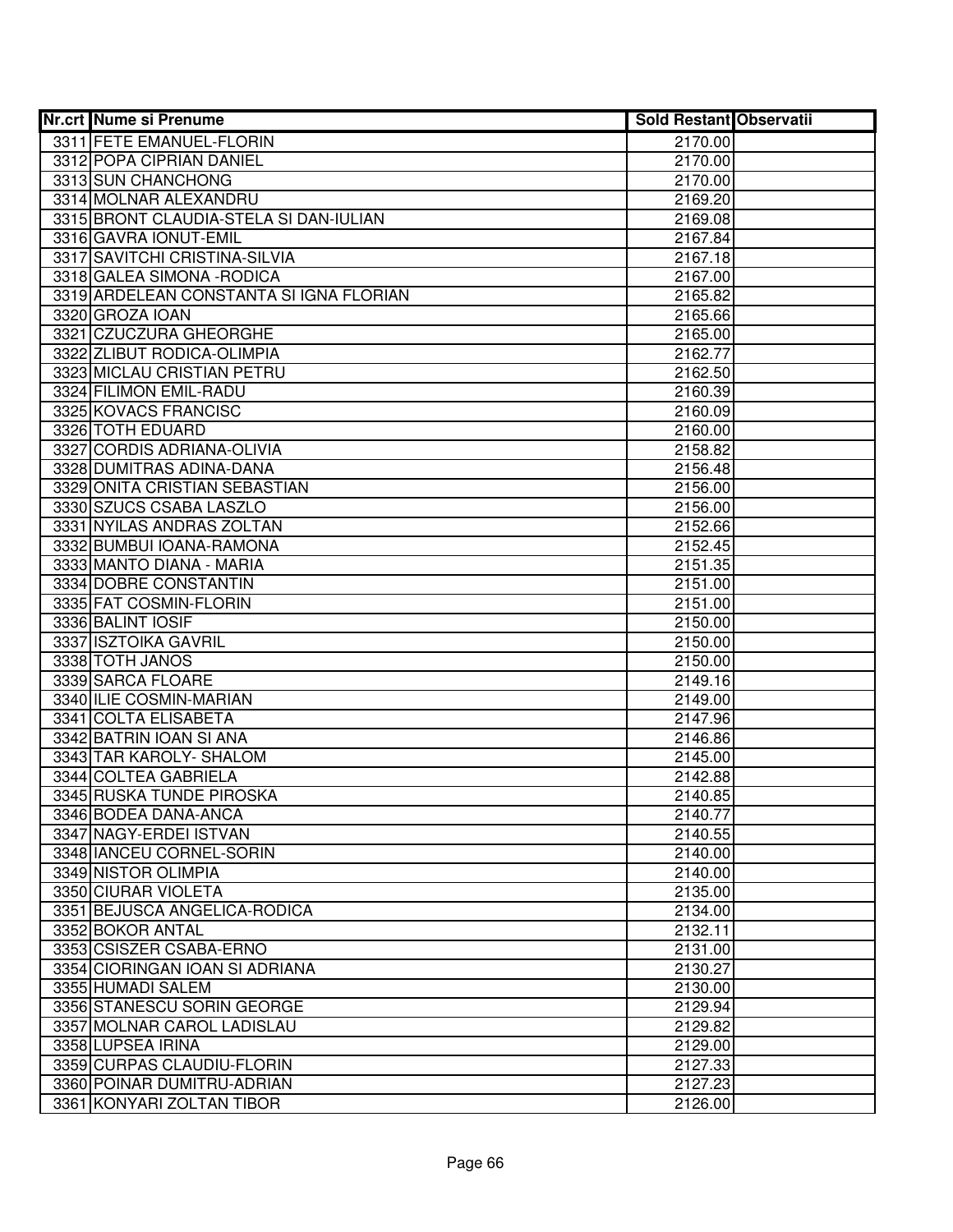| <b>Nr.crt Nume si Prenume</b>                                | <b>Sold Restant Observatii</b> |  |
|--------------------------------------------------------------|--------------------------------|--|
| 3362 MIHELE ADRIAN-FLORIN                                    | 2125.25                        |  |
| 3363 BENYO ROZALIA                                           | 2124.85                        |  |
| 3364 ERDEI PAVEL                                             | 2124.21                        |  |
| 3365 BELCE DANIELA                                           | 2124.00                        |  |
| 3366 MIKLOS GABRIEL-MARTON                                   | 2124.00                        |  |
| 3367 PATO JOZSEF-ROBERT                                      | 2123.48                        |  |
| 3368 DEJEU NICOLAE                                           | 2122.50                        |  |
| 3369 BENE LORAND-CSABA                                       | 2122.37                        |  |
| 3370 STAN OLIVIU- DUMITRU                                    | 2122.00                        |  |
| 3371 STURZ CORNELIA DANIELA                                  | 2121.69                        |  |
| 3372 POLEAC NICOLAE                                          | 2120.98                        |  |
| 3373 BOGOSI TIBERIU                                          | 2120.68                        |  |
| 3374 BUBELA IOSIF MARIUS                                     | 2120.00                        |  |
| 3375 POP CATALIN REMUS                                       | 2120.00                        |  |
| 3376 SAITI SAMUIEL-LUCIAN                                    | 2120.00                        |  |
| 3377 STIUBE PETRU                                            | 2120.00                        |  |
| 3378 BAICAN ANDREEA-NICOLETA                                 | 2116.65                        |  |
| 3379 NYUZO IOAN                                              | 2115.00                        |  |
| 3380 ODEV MUSTAFA                                            | 2114.00                        |  |
| 3381 MEZE LUIGY-VASILE                                       | 2113.48                        |  |
| 3382 GALE ALIN-MARIUS                                        | 2110.00                        |  |
| 3383 POP ALIN-MIHAI                                          | 2110.00                        |  |
| 3384 RONCESCU DANIEL                                         | 2110.00                        |  |
| 3385 MIHALI ANDREI SI MARIA                                  | 2106.37                        |  |
| 3386 CIUCIOIU HORIA                                          | 2106.31                        |  |
| 3387 BICHIS RAMONA MELINDA                                   | 2100.19                        |  |
| 3388 CHISE VALERIAN FLORIN                                   | 2100.00                        |  |
| 3389 FILIP MARIUS                                            | 2100.00                        |  |
| 3390 FRIEDMANN ALEXANDRU LIVIU                               | 2100.00                        |  |
| 3391 GABOR IANCU                                             | 2100.00                        |  |
| 3392 GABOR JANOS                                             | 2100.00                        |  |
| 3393 KISS ELISABETA                                          | 2100.00                        |  |
| 3394 LACATUS MARIUS-SANDOR                                   | 2100.00                        |  |
| 3395 SZILAGYI MIKLOS-JENO                                    | 2100.00                        |  |
| 3396 TOZSER GABOR                                            | 2100.00                        |  |
| 3397 EPLI EMA                                                | 2097.68                        |  |
| 3398 COITA STEFAN MARIUS DA MARIO I I                        | 2097.24                        |  |
| 3399 TELEKI MIHAI-ROBERT-SAMUIL                              | 2095.03                        |  |
| 3400 PENTEK LADISLAU SI ANNA                                 | 2095.01                        |  |
| 3401 DR. MOLDOVAN IOANA-CARMEN - CAB.MED.DE MEDICINA DENTARA | 2094.68                        |  |
| 3402 BOLOGAN ROBERT                                          | 2094.00                        |  |
| 3403 SILAGHI ANTONETA                                        | 2094.00                        |  |
| 3404 MAN GABRIEL-COSMIN SI MARIA-SIMONA                      | 2092.12                        |  |
| 3405 MOTOC SEBASTIAN-RUBEN                                   | 2092.00                        |  |
| 3406 GAVRIS MARIA                                            | 2091.62                        |  |
| 3407 BENDE ELISABETA-GABRIELA                                | 2091.39                        |  |
| 3408 GABOR MATEI                                             | 2091.17                        |  |
| 3409 CHIVARI HORIA - IOAN                                    | 2090.00                        |  |
| 3410 OROS IOSIF                                              | 2089.70                        |  |
| 3411 SZABO ROZALIA                                           | 2084.49                        |  |
| 3412 BUTCA PETRU                                             | 2083.89                        |  |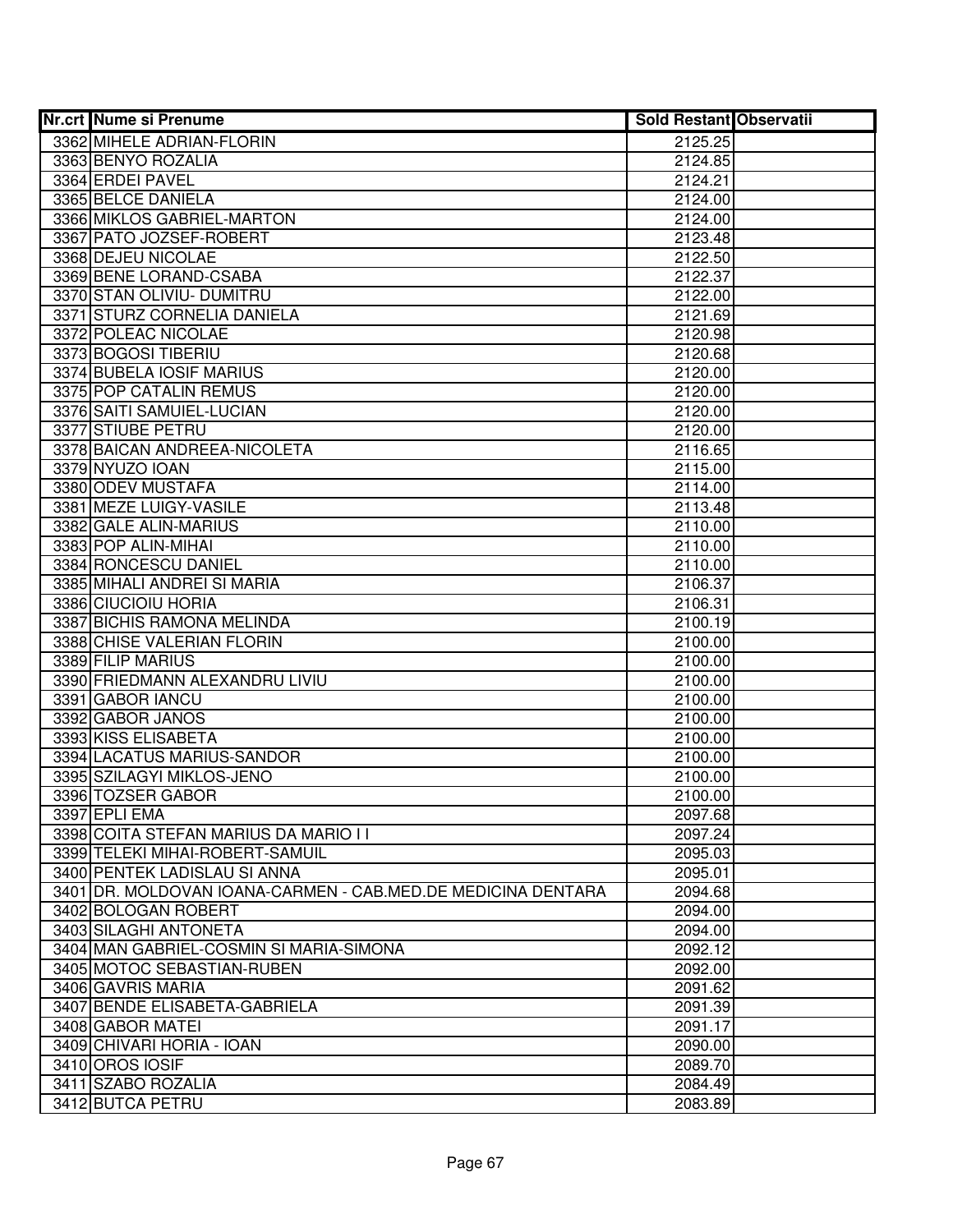| <b>Nr.crt Nume si Prenume</b>        | <b>Sold Restant Observatii</b> |  |
|--------------------------------------|--------------------------------|--|
| 3413 AMARGHIOALEI SENORA ANGELICA    | 2082.12                        |  |
| 3414 MACIU ALEXANDRU-EMANUIL         | 2082.00                        |  |
| 3415 SERES CORNELIA-ILEANA           | 2082.00                        |  |
| 3416 HORGE OLIMPIA                   | 2080.87                        |  |
| 3417 BULZAN ADRIAN-IOAN              | 2080.71                        |  |
| 3418 GABOR GHIZELA                   | 2080.00                        |  |
| 3419 PINTEAN RAUL-CALIN              | 2080.00                        |  |
| 3420 ERDEI TIBERIU                   | 2079.85                        |  |
| 3421 SALAJEAN CRISTIAN-MIHAI         | 2077.96                        |  |
| 3422 BIRTA FERENCZ INTR. INDIV.      | 2077.14                        |  |
| 3423 FARKAS DANIEL-BARNABA           | 2076.51                        |  |
| 3424 BALAJ IOSIF SI CORNELIA FLORICA | 2075.13                        |  |
| 3425 TIBA TIBERIU MIRCEA             | 2074.61                        |  |
| 3426 MADA DAVID MIHAI                | 2070.44                        |  |
| 3427 GABOR GABOR                     | 2070.00                        |  |
| 3428 REZMUVES MIHAI                  | 2070.00                        |  |
| 3429 BOGDAN DANIELA-GABRIELA         | 2069.15                        |  |
| 3430 ISZTOIKA STEFAN                 | 2069.00                        |  |
| 3431 SZUCS TIBERIU                   | 2067.83                        |  |
| 3432 KISS GYULA                      | 2066.30                        |  |
| 3433 SZENTKIRALYI MARIA VIORICA      | 2066.04                        |  |
| 3434 CORA CRISTIAN-PETRU             | 2064.45                        |  |
| 3435 BORDAS DAN-CRISTIAN             | 2064.00                        |  |
| 3436 CARLIG RAZVAN                   | 2063.38                        |  |
| 3437 POP MIRCEA                      | 2063.19                        |  |
| 3438 BALOGH ALEXANDRU                | 2062.80                        |  |
| 3439 CHANTUS MAIER                   | 2062.50                        |  |
| 3440 POP EUGEN Si FLORENTINA         | 2061.04                        |  |
| 3441 CAPUS BENIAMIN                  | 2060.00                        |  |
| 3442 KOSZEGI SANDOR                  | 2060.00                        |  |
| 3443 KOVACS VINTEA                   | 2060.00                        |  |
| 3444 OTVOS MIKLOS                    | 2060.00                        |  |
| 3445 ZOICA SORIN-CONSTANTIN          | 2060.00                        |  |
| 3446 TURCUS STEFAN                   | 2059.57                        |  |
| 3447 TOCAI TRAIAN                    | 2058.06                        |  |
| 3448 NEGRAU MIHAI SI ALEXANDRINA     | 2057.75                        |  |
| 3449 STIUBE DANIEL-RADU              | 2054.23                        |  |
| 3450 KOVACS LEVENTE-GYULA            | 2054.00                        |  |
| 3451 MAGHIAR MARIOARA                | 2053.86                        |  |
| 3452 BRANDAS GABRIEL-ROMEO           | 2053.00                        |  |
| 3453 FEJER IVAN                      | 2052.03                        |  |
| 3454 ERDELI IONUT RAZVAN             | 2051.29                        |  |
| 3455 SZERB ALEXANDRU                 | 2051.28                        |  |
| 3456 KADAR EMERIC                    | 2050.00                        |  |
| 3457 MORUT DOINA                     | 2050.00                        |  |
| 3458 TOMELE COSMIN GHEORGHE          | 2050.00                        |  |
| 3459 VARGA EMIL-GERENI               | 2050.00                        |  |
| 3460 VENTEL TIBOR                    | 2050.00                        |  |
| 3461 MADAU ADRIAN-PETRU              | 2049.82                        |  |
| 3462 CHIRUC TOADER SI LEONTINA       | 2049.29                        |  |
| 3463 ILISIE FLORIN NICOLAE           | 2049.09                        |  |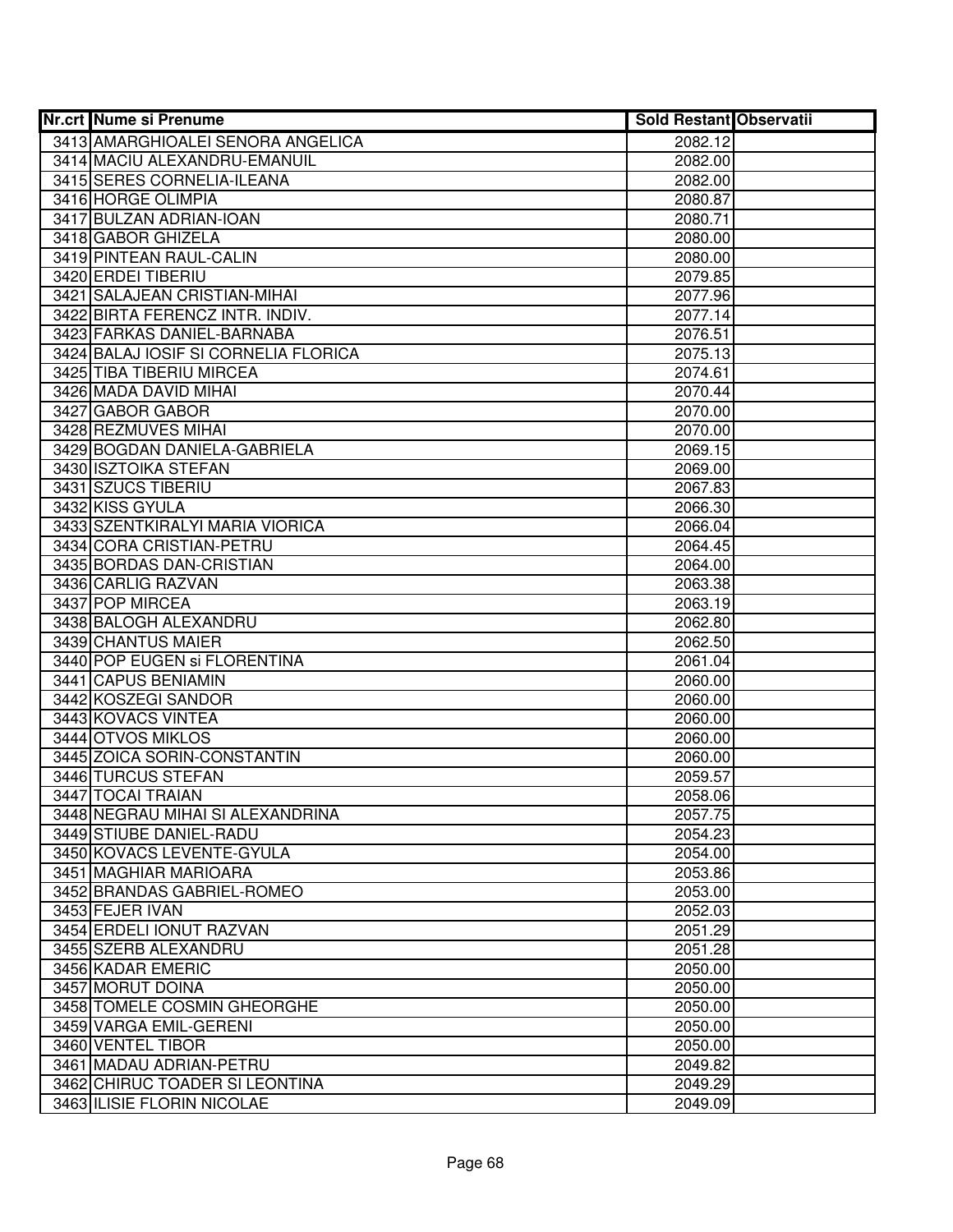| <b>Nr.crt Nume si Prenume</b>               | <b>Sold Restant Observatii</b> |  |
|---------------------------------------------|--------------------------------|--|
| 3464 CIURBA NICOLAE                         | 2046.58                        |  |
| 3465 STAN ALEXANDRA RAMONA-INTR. IND.       | 2040.76                        |  |
| 3466 ROSTAS PARDALIAN                       | 2040.00                        |  |
| 3467 MELEG KAROLY                           | 2039.78                        |  |
| 3468 POPA LIVIA                             | 2036.00                        |  |
| 3469 GABOR IOAN SI MANDRA                   | 2035.84                        |  |
| 3470 KAGYI LEVENTE FERENCZ                  | 2035.00                        |  |
| 3471 KOVACS ZSOLT-CSABA                     | 2032.00                        |  |
| 3472 OLAR DANIEL SI LIANA                   | 2031.49                        |  |
| 3473 BIRAU FLORIN-AUREL                     | 2030.27                        |  |
| 3474 PALADE PAULA ALEXANDRA                 | 2030.12                        |  |
| 3475 SUTAK NICOLAE MIHAI                    | 2030.00                        |  |
| 3476 VARGA NICOLAE                          | 2028.95                        |  |
| 3477 ILIE ADRIAN OVIDIU                     | 2028.60                        |  |
| 3478 GABOR IOAN                             | 2028.00                        |  |
| 3479 TUDUCE TRAIAN GEORGE                   | 2025.54                        |  |
| 3480 SILAGHI NICOLAE-ALEXANDRU              | 2025.25                        |  |
| 3481 TRANCA IOAN                            | 2024.83                        |  |
| 3482 TENCHE CRISTIAN-DUMITRU                | 2024.45                        |  |
| 3483 CANALAS SERGIU-ALEX                    | 2024.36                        |  |
| 3484 TAR KAROLY                             | 2023.91                        |  |
| 3485 FODOR PETRU SI BESENYEI ILEANA         | 2023.15                        |  |
| 3486 LUCUTA DANIEL-MIRCEA                   | 2022.76                        |  |
| 3487 ROSSI STEFAN-LEONTIN                   | 2022.62                        |  |
| 3488 MOLNAR MARIA-PADAR MARIA               | 2022.30                        |  |
| 3489 GYORGY - CSAKI ISTVAN                  | 2021.28                        |  |
| 3490 BONDAR IOSIF-TIBERIU SI LUMINITA-MARIA | 2021.06                        |  |
| 3491 SACACI ALEXANDRU-MARCEL                | 2020.77                        |  |
| 3492 HERMAN SILVIU ALBERTO                  | 2020.00                        |  |
| 3493 CURPAS CALIN-FLORENTIN                 | 2019.00                        |  |
| 3494 CORA CLAUDIU-FLORIN                    | 2018.00                        |  |
| 3495 MURESAN MARIA                          | 2017.98                        |  |
| 3496 SZABO BELA                             | 2017.70                        |  |
| 3497 MESESAN CORIOLAN-CRISTIAN              | 2017.50                        |  |
| 3498 KISS TAMAS                             | 2016.95                        |  |
| 3499 BRADEA GEORGE CONSTANTIN               | 2016.00                        |  |
| 3500 CIADI STEFAN SI DANIELA                | 2015.34                        |  |
| 3501 SABIE SERGIU CONSTANTIN                | 2015.00                        |  |
| 3502 IHOS DANIEL-VASILE SI MONICA-IOANA     | 2013.56                        |  |
| 3503 OLARU FLORIN-LAVINIU                   | 2013.48                        |  |
| 3504 TENT HELGA MARIA                       | 2013.31                        |  |
| 3505 MARTON LILLA                           | 2013.29                        |  |
| 3506 BODEA MARCEL                           | 2011.31                        |  |
| 3507 GUG BOGDAN-GEORGE                      | 2011.00                        |  |
| 3508 ABRUDAN IOAN                           | 2010.13                        |  |
| 3509 LETEA GHEORGHE CAB. AV.                | 2008.31                        |  |
| 3510 PAP IULIU                              | 2007.20                        |  |
| 3511 MUDURA STEFAN                          | 2006.35                        |  |
| 3512 MARINAU ROMAN-DAN                      | 2006.00                        |  |
| 3513 ROJAN NICOLAE                          | 2005.00                        |  |
| 3514 CENTYE ALEXANDRU                       | 2004.34                        |  |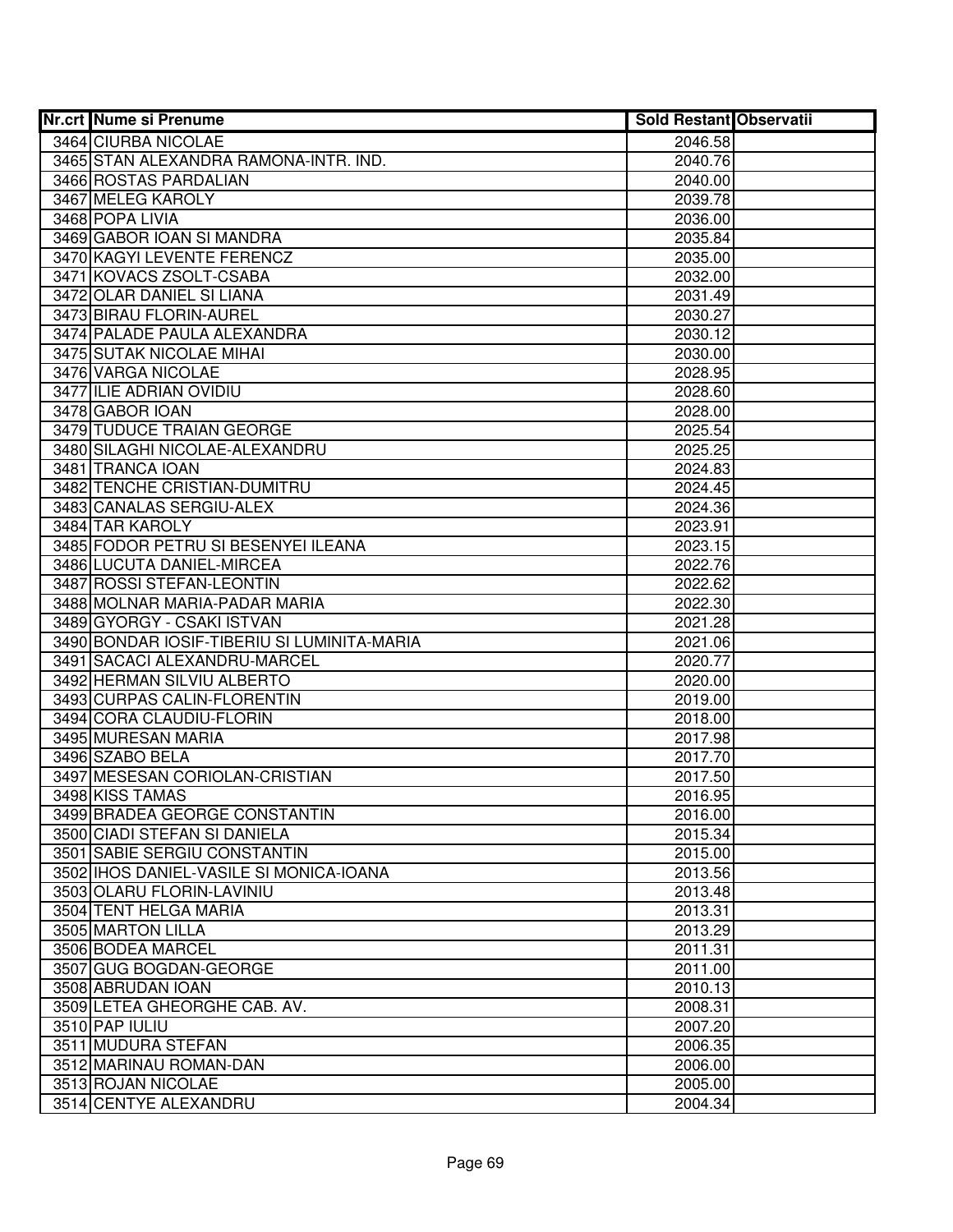| 3515 FARCAS RADU<br>2003.46<br>3516 BALBONI FERDINANDO SI MELINTE ELENA-ALINA<br>2002.18<br>3517 ALBU SEBASTIAN-CLAUDIU<br>2000.00<br>3518 AL-HOSIN RAMONA<br>2000.00<br>3519 ALSAYED IBRAHIM ALMOWAFY ALSHHAT GOODA<br>2000.00<br>3520 ARDELEAN ADRIANA<br>2000.00<br>3521 BACRITA ADRIAN<br>2000.00<br>3522 BADIA VALENTIN<br>2000.00<br>3523 BAJNOK ROBERT TIBOR<br>2000.00<br>3524 BARNUTIU CALIN<br>2000.00<br>3525 BEJAN MARIA-LIA<br>2000.00<br>3526 BELCEA ECATERINA<br>2000.00<br>3527 BERTOJA BEREND-ANDRAS-GYORGY<br>2000.00<br>3528 BIRAU IONUT PAVEL<br>2000.00<br>3529 BLAGA LEONTINA<br>2000.00<br>3530 BLAJ LAVINIA<br>2000.00<br>3531 BODIU FLAVIA-DIANA<br>2000.00<br>3532 BOGA CLEMENTINTA GABRIELA<br>2000.00<br>3533 BORZ CIPRIAN<br>2000.00<br>3534 BRANDAS MIRELA-MAGDALENA<br>2000.00<br>3535 BUDAU ILCA<br>2000.00<br>3536 BUNGAU GHEORGHE-IOAN<br>2000.00<br>3537 CADAR MONICA-IOANA<br>2000.00<br>3538 CADAR SORIN DUMITRU SI ANGELA<br>2000.00<br>3539 CALIN TAMARA<br>2000.00<br>3540 CHITORAGA DINU<br>2000.00<br>3541 CIURAR GEZA-ALEXANDRU<br>2000.00<br>3542 CLEJAN MELANIA<br>2000.00<br>3543 CODRIEANU OTILIA - RAMONA<br>2000.00<br>3544 COSTACHE CARMEN-CRISTINA<br>2000.00<br>3545 COVACI MARIOARA<br>2000.00<br>3546 DE PIERI VALERIE GENEVIEVE THERESE<br>2000.00<br>3547 DEBELKA RICHARD LAJOS<br>2000.00<br>3548 DEREBAN ALEXANDRU<br>2000.00<br>3549 DUCA VIOLETA<br>2000.00<br>3550 DUDAS LIDIA MONICA<br>2000.00<br>3551 DUDAS SANDOR<br>2000.00<br>3552 EHRET CRISTOPHE JACOUES ANTOINE<br>2000.00<br>3553 FACONTI MARCO<br>2000.00<br>3554 FARAGO LAIOS-ZOLTAN<br>2000.00<br>3555 FARKAS MARIA<br>2000.00<br>3556 FASOLO RENZO<br>2000.00<br>3557 FEKETE FERENC ISTVAN<br>2000.00<br>3558 FILIP ANGELA VIORICA<br>2000.00<br>3559 GABOR JUJCA<br>2000.00<br>3560 GABOR ROZALIA<br>2000.00<br>3561 GABOR STEFAN<br>2000.00<br>3562 GABOR SUSANA<br>2000.00<br>3563 GAL RAMONA-NICOLETA<br>2000.00<br>3564 GAROFEANU LIVIU<br>2000.00<br>3565 GHEORGHE ADRIANA-FLORENTINA<br>2000.00 | Nr.crt Nume si Prenume | <b>Sold Restant Observatii</b> |  |
|-----------------------------------------------------------------------------------------------------------------------------------------------------------------------------------------------------------------------------------------------------------------------------------------------------------------------------------------------------------------------------------------------------------------------------------------------------------------------------------------------------------------------------------------------------------------------------------------------------------------------------------------------------------------------------------------------------------------------------------------------------------------------------------------------------------------------------------------------------------------------------------------------------------------------------------------------------------------------------------------------------------------------------------------------------------------------------------------------------------------------------------------------------------------------------------------------------------------------------------------------------------------------------------------------------------------------------------------------------------------------------------------------------------------------------------------------------------------------------------------------------------------------------------------------------------------------------------------------------------------------------------------------------------------------------------------------------------------------------------------------------------------------------------------------------------------------------------------------------------------------------------------------------------------------------------------------------------------------------------------------------------------------------------|------------------------|--------------------------------|--|
|                                                                                                                                                                                                                                                                                                                                                                                                                                                                                                                                                                                                                                                                                                                                                                                                                                                                                                                                                                                                                                                                                                                                                                                                                                                                                                                                                                                                                                                                                                                                                                                                                                                                                                                                                                                                                                                                                                                                                                                                                                   |                        |                                |  |
|                                                                                                                                                                                                                                                                                                                                                                                                                                                                                                                                                                                                                                                                                                                                                                                                                                                                                                                                                                                                                                                                                                                                                                                                                                                                                                                                                                                                                                                                                                                                                                                                                                                                                                                                                                                                                                                                                                                                                                                                                                   |                        |                                |  |
|                                                                                                                                                                                                                                                                                                                                                                                                                                                                                                                                                                                                                                                                                                                                                                                                                                                                                                                                                                                                                                                                                                                                                                                                                                                                                                                                                                                                                                                                                                                                                                                                                                                                                                                                                                                                                                                                                                                                                                                                                                   |                        |                                |  |
|                                                                                                                                                                                                                                                                                                                                                                                                                                                                                                                                                                                                                                                                                                                                                                                                                                                                                                                                                                                                                                                                                                                                                                                                                                                                                                                                                                                                                                                                                                                                                                                                                                                                                                                                                                                                                                                                                                                                                                                                                                   |                        |                                |  |
|                                                                                                                                                                                                                                                                                                                                                                                                                                                                                                                                                                                                                                                                                                                                                                                                                                                                                                                                                                                                                                                                                                                                                                                                                                                                                                                                                                                                                                                                                                                                                                                                                                                                                                                                                                                                                                                                                                                                                                                                                                   |                        |                                |  |
|                                                                                                                                                                                                                                                                                                                                                                                                                                                                                                                                                                                                                                                                                                                                                                                                                                                                                                                                                                                                                                                                                                                                                                                                                                                                                                                                                                                                                                                                                                                                                                                                                                                                                                                                                                                                                                                                                                                                                                                                                                   |                        |                                |  |
|                                                                                                                                                                                                                                                                                                                                                                                                                                                                                                                                                                                                                                                                                                                                                                                                                                                                                                                                                                                                                                                                                                                                                                                                                                                                                                                                                                                                                                                                                                                                                                                                                                                                                                                                                                                                                                                                                                                                                                                                                                   |                        |                                |  |
|                                                                                                                                                                                                                                                                                                                                                                                                                                                                                                                                                                                                                                                                                                                                                                                                                                                                                                                                                                                                                                                                                                                                                                                                                                                                                                                                                                                                                                                                                                                                                                                                                                                                                                                                                                                                                                                                                                                                                                                                                                   |                        |                                |  |
|                                                                                                                                                                                                                                                                                                                                                                                                                                                                                                                                                                                                                                                                                                                                                                                                                                                                                                                                                                                                                                                                                                                                                                                                                                                                                                                                                                                                                                                                                                                                                                                                                                                                                                                                                                                                                                                                                                                                                                                                                                   |                        |                                |  |
|                                                                                                                                                                                                                                                                                                                                                                                                                                                                                                                                                                                                                                                                                                                                                                                                                                                                                                                                                                                                                                                                                                                                                                                                                                                                                                                                                                                                                                                                                                                                                                                                                                                                                                                                                                                                                                                                                                                                                                                                                                   |                        |                                |  |
|                                                                                                                                                                                                                                                                                                                                                                                                                                                                                                                                                                                                                                                                                                                                                                                                                                                                                                                                                                                                                                                                                                                                                                                                                                                                                                                                                                                                                                                                                                                                                                                                                                                                                                                                                                                                                                                                                                                                                                                                                                   |                        |                                |  |
|                                                                                                                                                                                                                                                                                                                                                                                                                                                                                                                                                                                                                                                                                                                                                                                                                                                                                                                                                                                                                                                                                                                                                                                                                                                                                                                                                                                                                                                                                                                                                                                                                                                                                                                                                                                                                                                                                                                                                                                                                                   |                        |                                |  |
|                                                                                                                                                                                                                                                                                                                                                                                                                                                                                                                                                                                                                                                                                                                                                                                                                                                                                                                                                                                                                                                                                                                                                                                                                                                                                                                                                                                                                                                                                                                                                                                                                                                                                                                                                                                                                                                                                                                                                                                                                                   |                        |                                |  |
|                                                                                                                                                                                                                                                                                                                                                                                                                                                                                                                                                                                                                                                                                                                                                                                                                                                                                                                                                                                                                                                                                                                                                                                                                                                                                                                                                                                                                                                                                                                                                                                                                                                                                                                                                                                                                                                                                                                                                                                                                                   |                        |                                |  |
|                                                                                                                                                                                                                                                                                                                                                                                                                                                                                                                                                                                                                                                                                                                                                                                                                                                                                                                                                                                                                                                                                                                                                                                                                                                                                                                                                                                                                                                                                                                                                                                                                                                                                                                                                                                                                                                                                                                                                                                                                                   |                        |                                |  |
|                                                                                                                                                                                                                                                                                                                                                                                                                                                                                                                                                                                                                                                                                                                                                                                                                                                                                                                                                                                                                                                                                                                                                                                                                                                                                                                                                                                                                                                                                                                                                                                                                                                                                                                                                                                                                                                                                                                                                                                                                                   |                        |                                |  |
|                                                                                                                                                                                                                                                                                                                                                                                                                                                                                                                                                                                                                                                                                                                                                                                                                                                                                                                                                                                                                                                                                                                                                                                                                                                                                                                                                                                                                                                                                                                                                                                                                                                                                                                                                                                                                                                                                                                                                                                                                                   |                        |                                |  |
|                                                                                                                                                                                                                                                                                                                                                                                                                                                                                                                                                                                                                                                                                                                                                                                                                                                                                                                                                                                                                                                                                                                                                                                                                                                                                                                                                                                                                                                                                                                                                                                                                                                                                                                                                                                                                                                                                                                                                                                                                                   |                        |                                |  |
|                                                                                                                                                                                                                                                                                                                                                                                                                                                                                                                                                                                                                                                                                                                                                                                                                                                                                                                                                                                                                                                                                                                                                                                                                                                                                                                                                                                                                                                                                                                                                                                                                                                                                                                                                                                                                                                                                                                                                                                                                                   |                        |                                |  |
|                                                                                                                                                                                                                                                                                                                                                                                                                                                                                                                                                                                                                                                                                                                                                                                                                                                                                                                                                                                                                                                                                                                                                                                                                                                                                                                                                                                                                                                                                                                                                                                                                                                                                                                                                                                                                                                                                                                                                                                                                                   |                        |                                |  |
|                                                                                                                                                                                                                                                                                                                                                                                                                                                                                                                                                                                                                                                                                                                                                                                                                                                                                                                                                                                                                                                                                                                                                                                                                                                                                                                                                                                                                                                                                                                                                                                                                                                                                                                                                                                                                                                                                                                                                                                                                                   |                        |                                |  |
|                                                                                                                                                                                                                                                                                                                                                                                                                                                                                                                                                                                                                                                                                                                                                                                                                                                                                                                                                                                                                                                                                                                                                                                                                                                                                                                                                                                                                                                                                                                                                                                                                                                                                                                                                                                                                                                                                                                                                                                                                                   |                        |                                |  |
|                                                                                                                                                                                                                                                                                                                                                                                                                                                                                                                                                                                                                                                                                                                                                                                                                                                                                                                                                                                                                                                                                                                                                                                                                                                                                                                                                                                                                                                                                                                                                                                                                                                                                                                                                                                                                                                                                                                                                                                                                                   |                        |                                |  |
|                                                                                                                                                                                                                                                                                                                                                                                                                                                                                                                                                                                                                                                                                                                                                                                                                                                                                                                                                                                                                                                                                                                                                                                                                                                                                                                                                                                                                                                                                                                                                                                                                                                                                                                                                                                                                                                                                                                                                                                                                                   |                        |                                |  |
|                                                                                                                                                                                                                                                                                                                                                                                                                                                                                                                                                                                                                                                                                                                                                                                                                                                                                                                                                                                                                                                                                                                                                                                                                                                                                                                                                                                                                                                                                                                                                                                                                                                                                                                                                                                                                                                                                                                                                                                                                                   |                        |                                |  |
|                                                                                                                                                                                                                                                                                                                                                                                                                                                                                                                                                                                                                                                                                                                                                                                                                                                                                                                                                                                                                                                                                                                                                                                                                                                                                                                                                                                                                                                                                                                                                                                                                                                                                                                                                                                                                                                                                                                                                                                                                                   |                        |                                |  |
|                                                                                                                                                                                                                                                                                                                                                                                                                                                                                                                                                                                                                                                                                                                                                                                                                                                                                                                                                                                                                                                                                                                                                                                                                                                                                                                                                                                                                                                                                                                                                                                                                                                                                                                                                                                                                                                                                                                                                                                                                                   |                        |                                |  |
|                                                                                                                                                                                                                                                                                                                                                                                                                                                                                                                                                                                                                                                                                                                                                                                                                                                                                                                                                                                                                                                                                                                                                                                                                                                                                                                                                                                                                                                                                                                                                                                                                                                                                                                                                                                                                                                                                                                                                                                                                                   |                        |                                |  |
|                                                                                                                                                                                                                                                                                                                                                                                                                                                                                                                                                                                                                                                                                                                                                                                                                                                                                                                                                                                                                                                                                                                                                                                                                                                                                                                                                                                                                                                                                                                                                                                                                                                                                                                                                                                                                                                                                                                                                                                                                                   |                        |                                |  |
|                                                                                                                                                                                                                                                                                                                                                                                                                                                                                                                                                                                                                                                                                                                                                                                                                                                                                                                                                                                                                                                                                                                                                                                                                                                                                                                                                                                                                                                                                                                                                                                                                                                                                                                                                                                                                                                                                                                                                                                                                                   |                        |                                |  |
|                                                                                                                                                                                                                                                                                                                                                                                                                                                                                                                                                                                                                                                                                                                                                                                                                                                                                                                                                                                                                                                                                                                                                                                                                                                                                                                                                                                                                                                                                                                                                                                                                                                                                                                                                                                                                                                                                                                                                                                                                                   |                        |                                |  |
|                                                                                                                                                                                                                                                                                                                                                                                                                                                                                                                                                                                                                                                                                                                                                                                                                                                                                                                                                                                                                                                                                                                                                                                                                                                                                                                                                                                                                                                                                                                                                                                                                                                                                                                                                                                                                                                                                                                                                                                                                                   |                        |                                |  |
|                                                                                                                                                                                                                                                                                                                                                                                                                                                                                                                                                                                                                                                                                                                                                                                                                                                                                                                                                                                                                                                                                                                                                                                                                                                                                                                                                                                                                                                                                                                                                                                                                                                                                                                                                                                                                                                                                                                                                                                                                                   |                        |                                |  |
|                                                                                                                                                                                                                                                                                                                                                                                                                                                                                                                                                                                                                                                                                                                                                                                                                                                                                                                                                                                                                                                                                                                                                                                                                                                                                                                                                                                                                                                                                                                                                                                                                                                                                                                                                                                                                                                                                                                                                                                                                                   |                        |                                |  |
|                                                                                                                                                                                                                                                                                                                                                                                                                                                                                                                                                                                                                                                                                                                                                                                                                                                                                                                                                                                                                                                                                                                                                                                                                                                                                                                                                                                                                                                                                                                                                                                                                                                                                                                                                                                                                                                                                                                                                                                                                                   |                        |                                |  |
|                                                                                                                                                                                                                                                                                                                                                                                                                                                                                                                                                                                                                                                                                                                                                                                                                                                                                                                                                                                                                                                                                                                                                                                                                                                                                                                                                                                                                                                                                                                                                                                                                                                                                                                                                                                                                                                                                                                                                                                                                                   |                        |                                |  |
|                                                                                                                                                                                                                                                                                                                                                                                                                                                                                                                                                                                                                                                                                                                                                                                                                                                                                                                                                                                                                                                                                                                                                                                                                                                                                                                                                                                                                                                                                                                                                                                                                                                                                                                                                                                                                                                                                                                                                                                                                                   |                        |                                |  |
|                                                                                                                                                                                                                                                                                                                                                                                                                                                                                                                                                                                                                                                                                                                                                                                                                                                                                                                                                                                                                                                                                                                                                                                                                                                                                                                                                                                                                                                                                                                                                                                                                                                                                                                                                                                                                                                                                                                                                                                                                                   |                        |                                |  |
|                                                                                                                                                                                                                                                                                                                                                                                                                                                                                                                                                                                                                                                                                                                                                                                                                                                                                                                                                                                                                                                                                                                                                                                                                                                                                                                                                                                                                                                                                                                                                                                                                                                                                                                                                                                                                                                                                                                                                                                                                                   |                        |                                |  |
|                                                                                                                                                                                                                                                                                                                                                                                                                                                                                                                                                                                                                                                                                                                                                                                                                                                                                                                                                                                                                                                                                                                                                                                                                                                                                                                                                                                                                                                                                                                                                                                                                                                                                                                                                                                                                                                                                                                                                                                                                                   |                        |                                |  |
|                                                                                                                                                                                                                                                                                                                                                                                                                                                                                                                                                                                                                                                                                                                                                                                                                                                                                                                                                                                                                                                                                                                                                                                                                                                                                                                                                                                                                                                                                                                                                                                                                                                                                                                                                                                                                                                                                                                                                                                                                                   |                        |                                |  |
|                                                                                                                                                                                                                                                                                                                                                                                                                                                                                                                                                                                                                                                                                                                                                                                                                                                                                                                                                                                                                                                                                                                                                                                                                                                                                                                                                                                                                                                                                                                                                                                                                                                                                                                                                                                                                                                                                                                                                                                                                                   |                        |                                |  |
|                                                                                                                                                                                                                                                                                                                                                                                                                                                                                                                                                                                                                                                                                                                                                                                                                                                                                                                                                                                                                                                                                                                                                                                                                                                                                                                                                                                                                                                                                                                                                                                                                                                                                                                                                                                                                                                                                                                                                                                                                                   |                        |                                |  |
|                                                                                                                                                                                                                                                                                                                                                                                                                                                                                                                                                                                                                                                                                                                                                                                                                                                                                                                                                                                                                                                                                                                                                                                                                                                                                                                                                                                                                                                                                                                                                                                                                                                                                                                                                                                                                                                                                                                                                                                                                                   |                        |                                |  |
|                                                                                                                                                                                                                                                                                                                                                                                                                                                                                                                                                                                                                                                                                                                                                                                                                                                                                                                                                                                                                                                                                                                                                                                                                                                                                                                                                                                                                                                                                                                                                                                                                                                                                                                                                                                                                                                                                                                                                                                                                                   |                        |                                |  |
|                                                                                                                                                                                                                                                                                                                                                                                                                                                                                                                                                                                                                                                                                                                                                                                                                                                                                                                                                                                                                                                                                                                                                                                                                                                                                                                                                                                                                                                                                                                                                                                                                                                                                                                                                                                                                                                                                                                                                                                                                                   |                        |                                |  |
|                                                                                                                                                                                                                                                                                                                                                                                                                                                                                                                                                                                                                                                                                                                                                                                                                                                                                                                                                                                                                                                                                                                                                                                                                                                                                                                                                                                                                                                                                                                                                                                                                                                                                                                                                                                                                                                                                                                                                                                                                                   |                        |                                |  |
|                                                                                                                                                                                                                                                                                                                                                                                                                                                                                                                                                                                                                                                                                                                                                                                                                                                                                                                                                                                                                                                                                                                                                                                                                                                                                                                                                                                                                                                                                                                                                                                                                                                                                                                                                                                                                                                                                                                                                                                                                                   |                        |                                |  |
|                                                                                                                                                                                                                                                                                                                                                                                                                                                                                                                                                                                                                                                                                                                                                                                                                                                                                                                                                                                                                                                                                                                                                                                                                                                                                                                                                                                                                                                                                                                                                                                                                                                                                                                                                                                                                                                                                                                                                                                                                                   |                        |                                |  |
|                                                                                                                                                                                                                                                                                                                                                                                                                                                                                                                                                                                                                                                                                                                                                                                                                                                                                                                                                                                                                                                                                                                                                                                                                                                                                                                                                                                                                                                                                                                                                                                                                                                                                                                                                                                                                                                                                                                                                                                                                                   |                        |                                |  |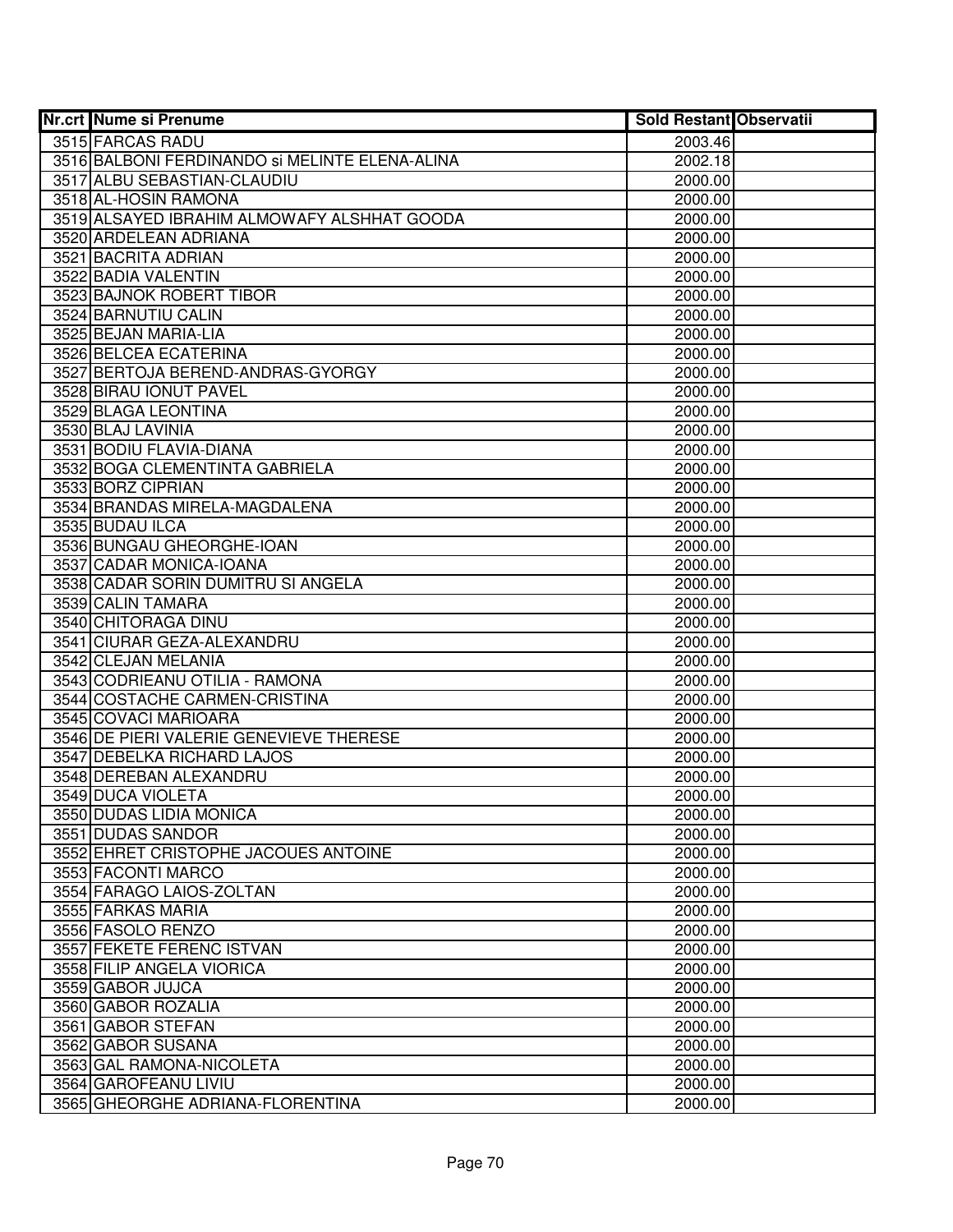| <b>Nr.crt Nume si Prenume</b>    | <b>Sold Restant Observatii</b> |  |
|----------------------------------|--------------------------------|--|
| 3566 GHERGHELEINIC DIANA-TEODORA | 2000.00                        |  |
| 3567 GRECU IOAN                  | 2000.00                        |  |
| 3568 HAJNER ERIK-ROBERT          | 2000.00                        |  |
| 3569 HERMAN CIPRIAN MARIUS       | 2000.00                        |  |
| 3570 HIRCA LUMINITA-CATALINA     | 2000.00                        |  |
| 3571 HOFFMAN CSABA-LEVENTE       | 2000.00                        |  |
| 3572 IANC FLORENTINA             | 2000.00                        |  |
| 3573 ISTOICA LUIZA               | 2000.00                        |  |
| 3574 ISZTOIKA DUMITRU-IOAN       | 2000.00                        |  |
| 3575 ISZTOIKA TEREZA             | 2000.00                        |  |
| 3576 KISS ISTVAN-IOZSEF          | 2000.00                        |  |
| 3577 KISS VIORICA                | 2000.00                        |  |
| 3578 KORDA ZSOLT-JANOS           | 2000.00                        |  |
| 3579 LACATUS SZELURINA           | 2000.00                        |  |
| 3580 LAZAR ALBERT                | 2000.00                        |  |
| 3581 LAZAR ILDIKO                | 2000.00                        |  |
| 3582 LORINCZ IUDIT-VERA          | 2000.00                        |  |
| 3583 LUKACS KALMAN               | 2000.00                        |  |
| 3584 MAGYARI ELISABETA           | 2000.00                        |  |
| 3585 MALEK GUSZTAV JOZSEF        | 2000.00                        |  |
| 3586 MARINICA MIHAELA            | 2000.00                        |  |
| 3587 MATEAS MARIOARA MIRELA      | 2000.00                        |  |
| 3588 MATICA SIMONA-ADRIANA       | 2000.00                        |  |
| 3589 MEZEI ESZTER                | 2000.00                        |  |
| 3590 MOCIAR TIBOR                | 2000.00                        |  |
| 3591 NELSON BRACALENTE           | 2000.00                        |  |
| 3592 NEMET ALEXANDRU             | 2000.00                        |  |
| 3593 OLAH ALEXANDRU-REMUS        | 2000.00                        |  |
| 3594 OLAR VALENTINA-IOANA        | 2000.00                        |  |
| 3595 OPRE ELISABETA EDITH        | 2000.00                        |  |
| 3596 OPREA MARIOARA              | 2000.00                        |  |
| 3597 PANKOTAI GABOR GERGELY      | 2000.00                        |  |
| 3598 PANTIS SALOMEA-LIANA        | 2000.00                        |  |
| 3599 PAPA RINALDO                | 2000.00                        |  |
| 3600 PAPP ZSOLT                  | 2000.00                        |  |
| 3601 PATAKI ANTAL                | 2000.00                        |  |
| 3602 PATER ANGELA-DACIANA        | 2000.00                        |  |
| 3603 PATRULESCU BOGDAN FLORIN    | 2000.00                        |  |
| 3604 POLTZ OLIMPIA-ECATERINA     | 2000.00                        |  |
| 3605 POP SORIN IONUT             | 2000.00                        |  |
| 3606 POPOVICI FLORINA ANDREA     | 2000.00                        |  |
| 3607 POPP TEODOR-LIVIU           | 2000.00                        |  |
| 3608 RADU GIANINA                | 2000.00                        |  |
| 3609 RONASZEKI ROBERT-JOZSEF     | 2000.00                        |  |
| 3610 SAITI SUNAMITA-ROXANA       | 2000.00                        |  |
| 3611 SECAN ADRIANA-MIHAELA       | 2000.00                        |  |
| 3612 SFERLE CORINA LAURA         | 2000.00                        |  |
| 3613 SHERLOCK PATRICK JOHN       | 2000.00                        |  |
| 3614 SIRBU VALENTIN              | 2000.00                        |  |
| 3615 STEIN MIHAI-PETRU           | 2000.00                        |  |
| 3616 STERN AKOS ANDRAS           | 2000.00                        |  |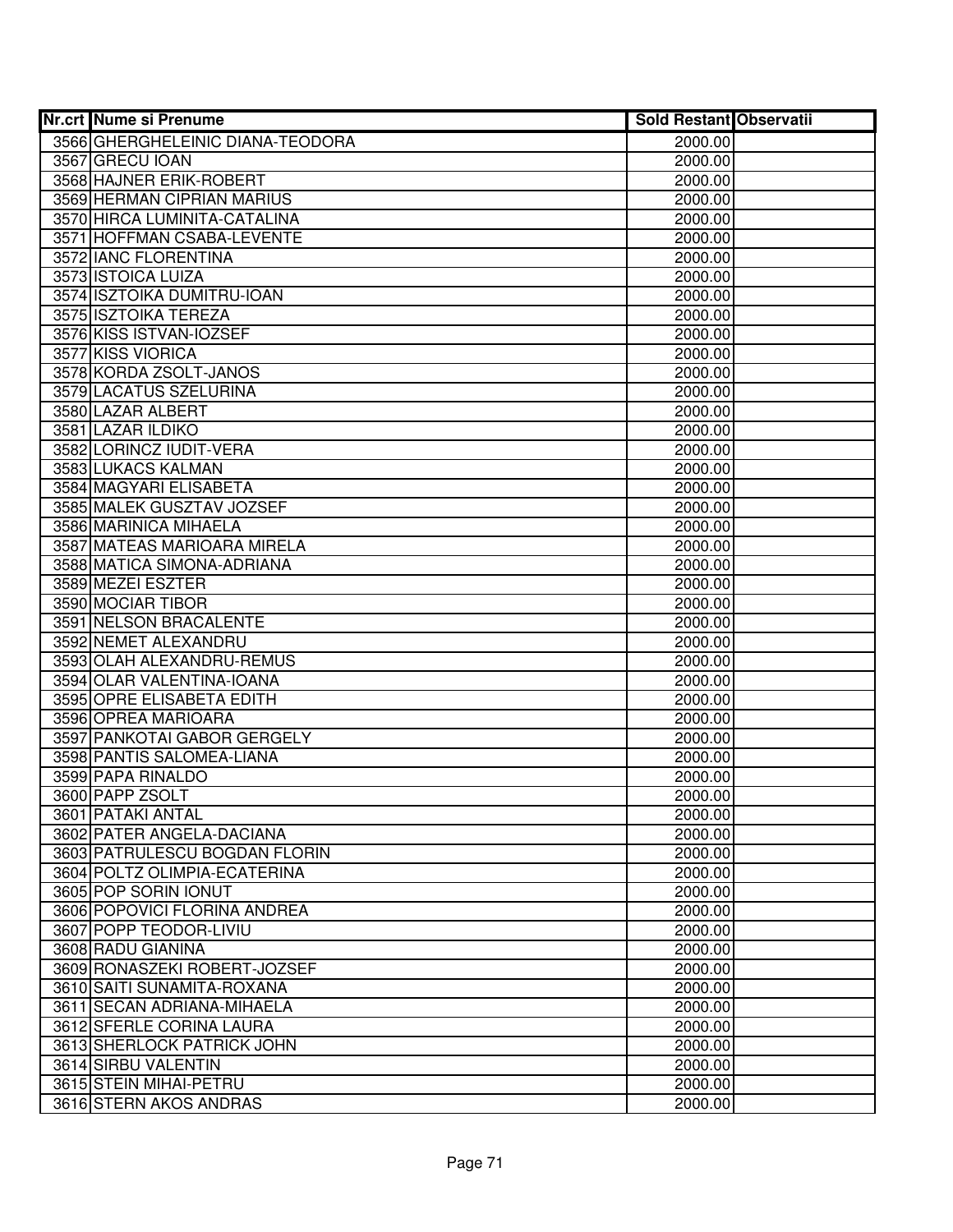| <b>Nr.crt Nume si Prenume</b>                | <b>Sold Restant Observatii</b> |  |
|----------------------------------------------|--------------------------------|--|
| 3617 STRENG DUMITRU STEFAN                   | 2000.00                        |  |
| 3618 STROIA MARIA                            | 2000.00                        |  |
| 3619 SZABO GYULA                             | 2000.00                        |  |
| 3620 SZABO SANDOR JOZSEF                     | 2000.00                        |  |
| 3621 SZILAGYI EMILIA                         | 2000.00                        |  |
| 3622 SZILAGYI SANDOR                         | 2000.00                        |  |
| 3623 SZILAGYI TIBOR                          | 2000.00                        |  |
| 3624 SZTANKOVITS ROZALIA                     | 2000.00                        |  |
| 3625 TAKACS KRISZTIAN                        | 2000.00                        |  |
| 3626 TAMAS VLADIMIR                          | 2000.00                        |  |
| 3627 TANC FLOAREA LIA                        | 2000.00                        |  |
| 3628 TOTH BRIGITA-ELEONORA                   | 2000.00                        |  |
| 3629 TROMBONI SILVANO                        | 2000.00                        |  |
| 3630 VENTER ELENA                            | 2000.00                        |  |
| 3631 VISTISEN JAN                            | 2000.00                        |  |
| 3632 SZABO TIBOR GYORGY SI ECATERINA         | 1999.44                        |  |
| 3633 NAGHI IOAN SI FLORICA                   | 1998.38                        |  |
| 3634 P.F.A. CUCURUZAN OVIDIU                 | 1995.00                        |  |
| 3635 SASAREANU FLORINA INTR.IND.             | 1995.00                        |  |
| 3636 MOHACI JOZSEF-AUGUSTIN                  | 1992.60                        |  |
| 3637 TURCUT RADU-IOAN                        | 1992.50                        |  |
| 3638 GABOR MATEI                             | 1991.00                        |  |
| 3639 BLIKLING ELENA                          | 1990.50                        |  |
| 3640 LINGURAR VERONICA                       | 1990.44                        |  |
| 3641 COITA DENISA-VASILICA                   | 1990.00                        |  |
| 3642 ISZTOIKA RUBEN                          | 1990.00                        |  |
| 3643 ZETOCHA IOAN                            | 1990.00                        |  |
| 3644 JURCUT OCTAVIAN                         | 1989.00                        |  |
| 3645 MOS TRAIAN SI GAJA ZOIA                 | 1989.00                        |  |
| 3646 NISTOR TIBERIU-TEODOR                   | 1989.00                        |  |
| 3647 IVAN MARIANA - RODICA                   | 1988.54                        |  |
| 3648 NEGRAU SIMONA-SANDA                     | 1988.00                        |  |
| 3649 SIMOC NORBERT-STEFAN                    | 1988.00                        |  |
| 3650 LACATOS ERZSEBET-GYONGYI SI GAVRIL      | 1987.95                        |  |
| 3651 TOTH ATTILA<br>3652 IGNATESCU DEZIDERIU | 1987.81                        |  |
| 3653 GABOR IOSIF                             | 1987.67<br>1987.57             |  |
| 3654 CSEKE MOZES                             | 1987.00                        |  |
| 3655 VLADICA GHEORGHE SI DANIELA             | 1986.08                        |  |
| 3656 NEDELEA TRAIAN-EUGEN                    | 1985.00                        |  |
| 3657 SUCIU DUMITRU SI RODICA                 | 1985.00                        |  |
| 3658 KOZMA SANDOR LASZLO                     | 1983.09                        |  |
| 3659 HORVAT CAMELIA ALEXANDRA                | 1982.00                        |  |
| 3660 MORAR PENELOPA                          | 1982.00                        |  |
| 3661 SANDU IOAN-DRAGOS                       | 1982.00                        |  |
| 3662 BAK TAMAS                               | 1980.00                        |  |
| 3663 ESTEFAN FLORIN                          | 1980.00                        |  |
| 3664 GAL ZOLTAN MARIN                        | 1980.00                        |  |
| 3665 ROSTAS RADU                             | 1980.00                        |  |
| 3666 TIPONUT FLORIN                          | 1980.00                        |  |
| 3667 STOIE DANIELA FLORENTINA                | 1979.45                        |  |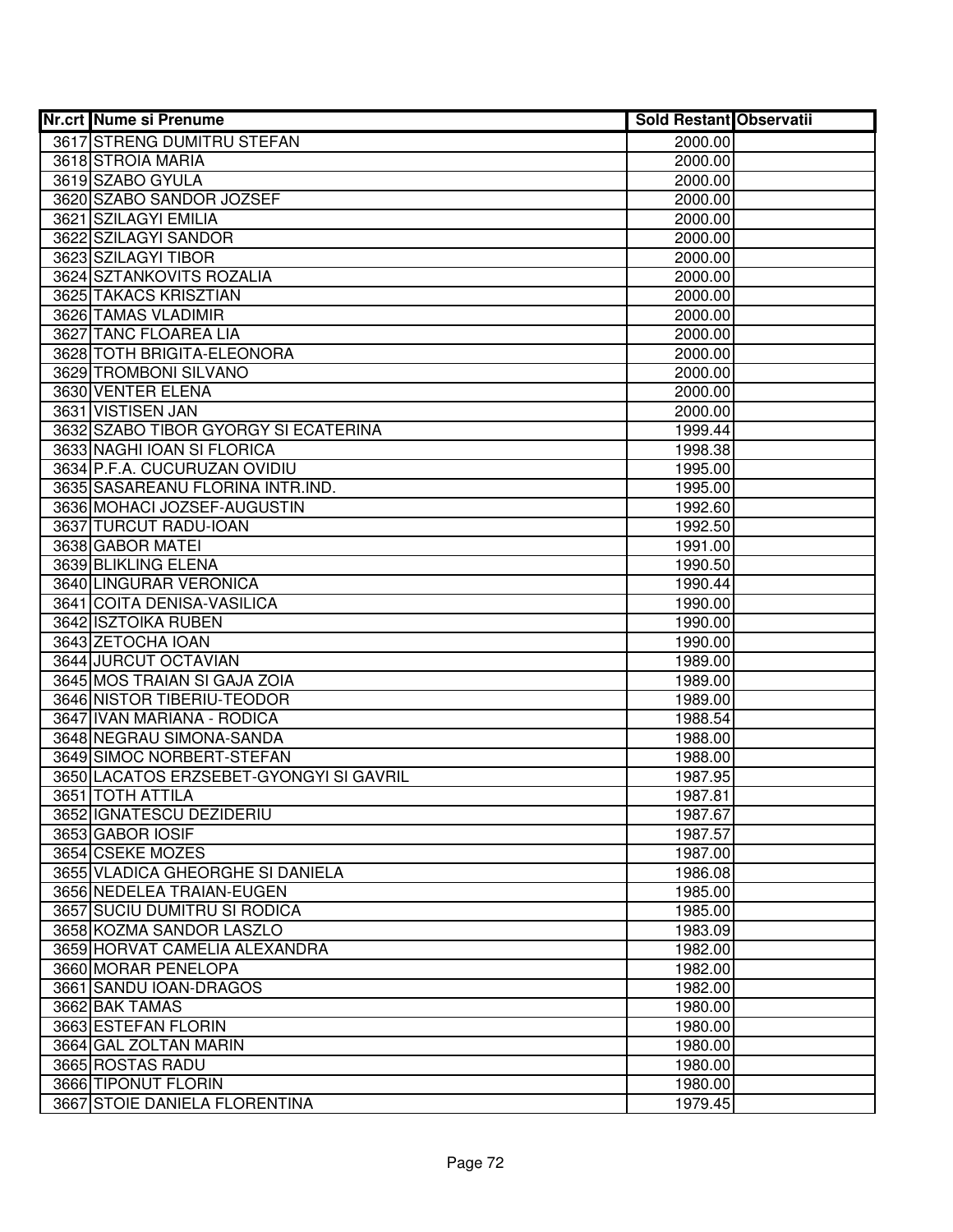| <b>Nr.crt Nume si Prenume</b>              | <b>Sold Restant Observatii</b> |  |
|--------------------------------------------|--------------------------------|--|
| 3668 CRAZNIC FLAVIU-DAN                    | 1977.20                        |  |
| 3669 KAJCZA TIBOR SI MARTA                 | 1976.51                        |  |
| 3670 NEGRUTIU MARIN VIOREL                 | 1976.34                        |  |
| 3671 CIORDAS FLORIN-GHEORGHE               | 1975.25                        |  |
| 3672 NAGY ZSOLT                            | 1972.99                        |  |
| 3673 HEGEDUS IOAN-STEFAN                   | 1971.34                        |  |
| 3674 PETRESCU EUGENIA SI DAN               | 1970.06                        |  |
| 3675 TODINCA DANIEL                        | 1970.00                        |  |
| 3676 BOGDAN VIOREL                         | 1968.54                        |  |
| 3677 BARDI ELISABETA                       | 1967.54                        |  |
| 3678 POPA TEODOR-LUCIAN                    | 1967.00                        |  |
| 3679 DEMIAN FLORIAN SI CORINA DOINA        | 1966.12                        |  |
| 3680 SOMLYAI ANDRAS                        | 1965.27                        |  |
| 3681 FLORIA NICOLETA                       | 1965.03                        |  |
| 3682 KARACSONY ALIN-CORNEL                 | 1964.00                        |  |
| 3683 PORUMB FLORIN                         | 1964.00                        |  |
| 3684 HERETIU MARIUS-CRISTIAN -NADINA -PAUL | 1963.09                        |  |
| 3685 PETYAR SZABOLCS-LASZLO SI TUNDE       | 1962.99                        |  |
| 3686 VLAD FLORIAN                          | 1961.64                        |  |
| 3687 GAL OVIDIU SERGIU                     | 1960.00                        |  |
| 3688 VOICU CARMEN LUMINITA                 | 1960.00                        |  |
| 3689 BULZAN DOREL                          | 1954.00                        |  |
| 3690 SILAGHI DOINA-MARIA                   | 1952.60                        |  |
| 3691 GORDAN LIVIA                          | 1951.37                        |  |
| 3692 JURCA LUCIAN-ALIN                     | 1950.00                        |  |
| 3693 MOZA GEANINA-FLORINA                  | 1950.00                        |  |
| 3694 PANTEA LIVIU-FLORIN                   | 1949.94                        |  |
| 3695 PUI VILHELMINA                        | 1949.33                        |  |
| 3696 BUDESCU FILODINA                      | 1949.32                        |  |
| 3697 IVAN IULIA-DIANA                      | 1948.11                        |  |
| 3698 FOTACHE FLORIN                        | 1947.89                        |  |
| 3699 POROSZLAI RUDOLF                      | 1946.37                        |  |
| 3700 KECSKES IOZSEF                        | 1945.00                        |  |
| 3701 POPA GHEORGHE                         | 1944.45                        |  |
| 3702 BRANZAS BENIAMIN                      | 1940.00                        |  |
| 3703 BUZ IOAN SI CORINA-MARIA              | 1940.00                        |  |
| 3704 CONTU VASILE COSTEL                   | 1940.00                        |  |
| 3705 SZENASI MARIUS                        | 1940.00                        |  |
| 3706 BORTOS-SEICA LEVENTE                  | 1937.99                        |  |
| 3707 MOS SERGIU-BOGDAN                     | 1937.71                        |  |
| 3708 TOTH LUDOVIC                          | 1936.47                        |  |
| 3709 MUSET FLORIN SI DORINA                | 1934.82                        |  |
| 3710 BAN MIRCEA FELIX                      | 1933.00                        |  |
| 3711 BALOGH IMRE                           | 1931.11                        |  |
| 3712 ARVATU OCTAVIAN                       | 1930.00                        |  |
| 3713 LUNKA IULIU                           | 1930.00                        |  |
| 3714 NAZSE JANOS                           | 1929.07                        |  |
| 3715 CODREA LIVIU DUMITRU                  | 1929.00                        |  |
| 3716 STRIZU DIANA RUXANDRA                 | 1927.19                        |  |
| 3717 ANDREI BOGDAN                         | 1926.53                        |  |
| 3718 MAGUI GHEORGHE MIHAI                  | 1926.00                        |  |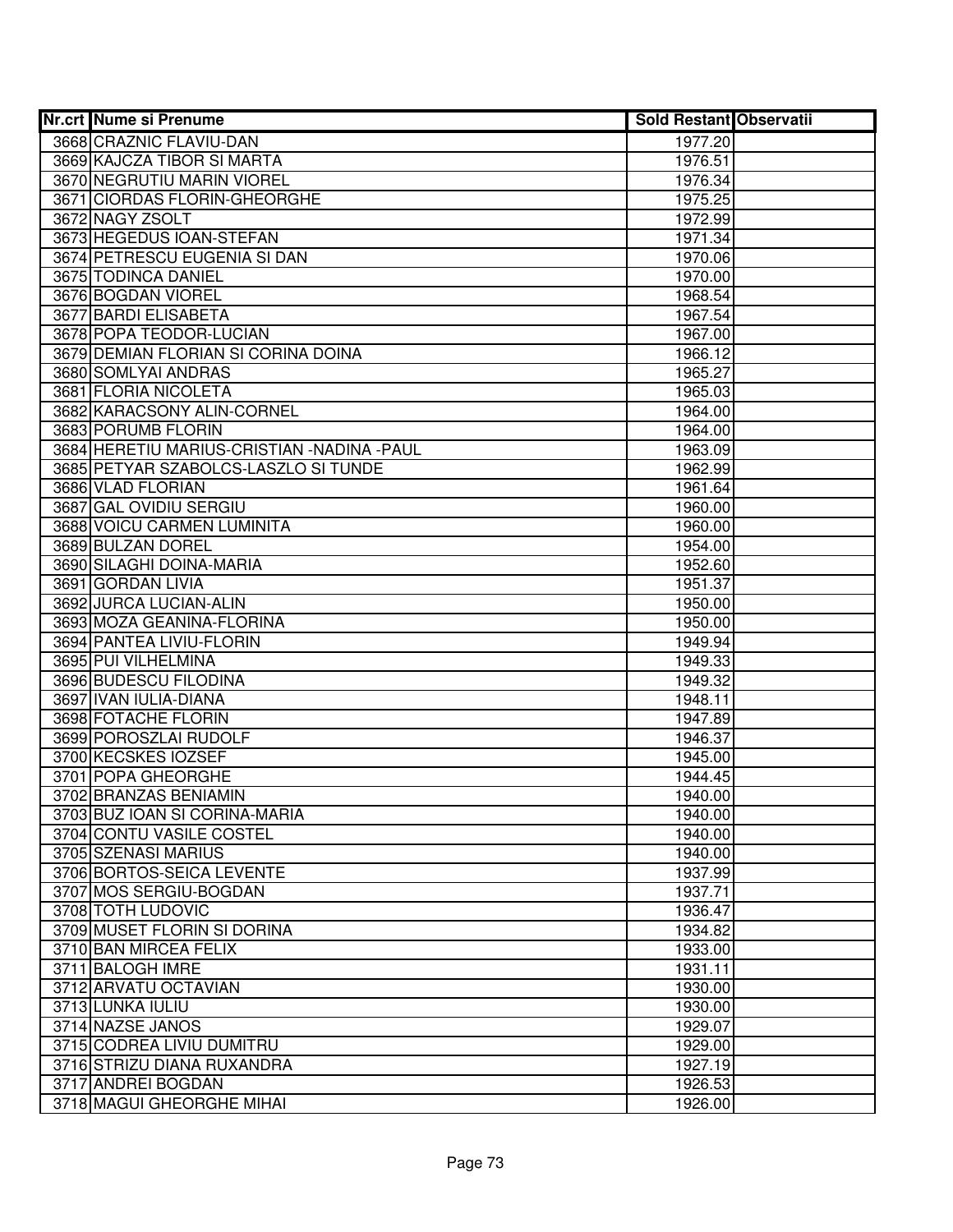| <b>Nr.crt Nume si Prenume</b>      | <b>Sold Restant Observatii</b> |  |
|------------------------------------|--------------------------------|--|
| 3719 PETRILA MIHAI                 | 1925.84                        |  |
| 3720 BLINDAS GABOR                 | 1925.00                        |  |
| 3721 BOITOS CRISTIAN               | 1925.00                        |  |
| 3722 HEGEDUS HAJNALKA-KATALIN      | 1924.00                        |  |
| 3723 PETRICAS FLORIAN              | 1924.00                        |  |
| 3724 IAS ARMIN-CIPRIAN             | 1923.64                        |  |
| 3725 PURDA ADRIAN VIOREL           | 1922.99                        |  |
| 3726 AVRAM LAURA-ADRIANA           | 1921.32                        |  |
| 3727 MOLDOVAN GHE.                 | 1921.01                        |  |
| 3728 BEJAN MARCEL SI FLORINA-NADIA | 1920.36                        |  |
| 3729 BAHICA ION                    | 1920.00                        |  |
| 3730 BRAD MADALINA                 | 1920.00                        |  |
| 3731 GOINA NICOLETA MARIA          | 1920.00                        |  |
| 3732 LAFI MAROUANE                 | 1920.00                        |  |
| 3733 MEZEI IULIANA                 | 1920.00                        |  |
| 3734 ISTOICA LUDOVIC               | 1918.91                        |  |
| 3735 CIGHI MARIA-IOANA             | 1917.17                        |  |
| 3736 GYONGYOSI IOSIF               | 1916.88                        |  |
| 3737 TABARA IOAN                   | 1915.09                        |  |
| 3738 CORB ADRIAN-CLAUDIU           | 1913.57                        |  |
| 3739 CSIKAI ESTERA-ZSOFIA          | 1913.48                        |  |
| 3740 SOVARSCHI MARIUS-DORIN        | 1913.48                        |  |
| 3741 BOJTE REGHINA-MARA            | 1910.00                        |  |
| 3742 NICORUT MARIUS-DUMITRU        | 1910.00                        |  |
| 3743 ROZS SANDOR KAROLY            | 1910.00                        |  |
| 3744 SILAGHI ANDREA                | 1910.00                        |  |
| 3745 SOANEA GEORGIANA-BIANCA       | 1908.51                        |  |
| 3746 SCURT COSMIN MARCEL           | 1907.29                        |  |
| 3747 CHIRICA GRIGORE               | 1905.97                        |  |
| 3748 ISTOICA STEFAN                | 1904.55                        |  |
| 3749 ROSTAS MUGUREL                | 1904.00                        |  |
| 3750 BLAGA ALINA LUMINITA          | 1903.26                        |  |
| 3751 GHILEA BOGDAN IOAN            | 1902.99                        |  |
| 3752 STANCU CHRISTIAN-ORLANDO      | 1902.00                        |  |
| 3753 CANTOR OVIDIIU                | 1900.00                        |  |
| 3754 COSTIN SORIN - DAN            | 1900.00                        |  |
| 3755 IZSAK IULIANA                 | 1900.00                        |  |
| 3756 KONKOLY BETINA                | 1900.00                        |  |
| 3757 KOTELES ROBERT-JANOS          | 1900.00                        |  |
| 3758 KOVACS CARLA-NASTASIA         | 1900.00                        |  |
| 3759 LINGURAR AUREL                | 1900.00                        |  |
| 3760 MATZEK VENTEL-CRISTIAN        | 1900.00                        |  |
| 3761 MIKO JANOS                    | 1900.00                        |  |
| 3762 HOFFMANN LASZLO               | 1897.67                        |  |
| 3763 SHIBLI MAHMUD                 | 1897.50                        |  |
| 3764 SIRCA FLORIAN-ALEXANDRU       | 1896.60                        |  |
| 3765 BOSCA-DAVID SEBASTIAN-NICOLAE | 1896.52                        |  |
| 3766 BUDA IOSIF-CONSTANTIN         | 1896.00                        |  |
| 3767 SONEA DORINA RODICA           | 1895.82                        |  |
| 3768 MERCSANYI IOSIF               | 1894.00                        |  |
| 3769 MOISI GHEORGHE DANUT          | 1892.00                        |  |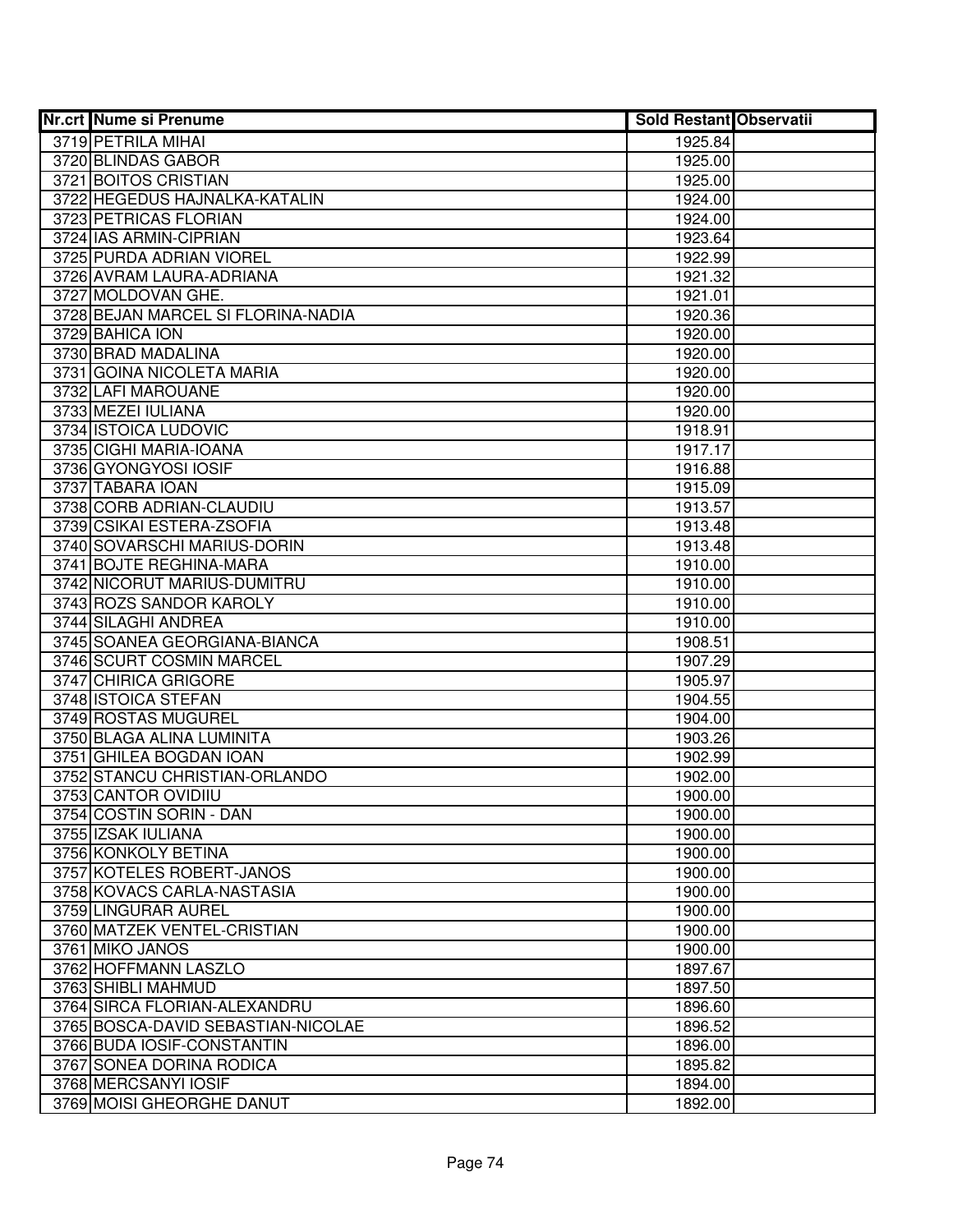| <b>Nr.crt Nume si Prenume</b>               | <b>Sold Restant Observatii</b> |  |
|---------------------------------------------|--------------------------------|--|
| 3770 SABAU RALUCA-BOGDANA                   | 1891.26                        |  |
| 3771 PAL ZOLTAN                             | 1890.43                        |  |
| 3772 ERDEI-MIHOC SEBASTIAN GEORGE           | 1890.00                        |  |
| 3773 FLORUTA DINU                           | 1890.00                        |  |
| 3774 IOVAN FLORIN-CLAUDIU                   | 1889.86                        |  |
| 3775 FODOR CSABA-KAROLY                     | 1888.98                        |  |
| 3776 BARATI ANTONIUS                        | 1888.00                        |  |
| 3777 OROS RADU VASILE                       | 1887.81                        |  |
| 3778 SZEGEDI MARIUS-EMIL                    | 1887.75                        |  |
| 3779 CSARNOK IOLANDA                        | 1887.08                        |  |
| 3780 HODOROG MAGDALENA                      | 1886.87                        |  |
| 3781 MUNTEAN GEORGIANA-CAMELIA              | 1885.00                        |  |
| 3782 IOVAN DANIELA                          | 1884.64                        |  |
| 3783 DELEANU CONSTANTIN                     | 1884.41                        |  |
| 3784 ARANY ALEXANDRU                        | 1884.00                        |  |
| 3785 COROI DAN NICOLAE                      | 1883.94                        |  |
| 3786 HUTTNER ZOLTAN                         | 1883.73                        |  |
| 3787 OROS TRAIAN                            | 1883.20                        |  |
| 3788 MOLNAR IREN DECEDET PRIN UYLAKI VASILE | 1883.11                        |  |
| 3789 ARDELEAN FLORIAN                       | 1882.57                        |  |
| 3790 CATANA ION                             | 1882.02                        |  |
| 3791 ISZTOIKA EVA                           | 1880.00                        |  |
| 3792 MORNA MIHAIL                           | 1880.00                        |  |
| 3793 FECHETE IOAN-RADU                      | 1878.13                        |  |
| 3794 DUMITRASCU ALIN-GHEORGHE               | 1877.89                        |  |
| 3795 INDRIE ANDREI-BUJOR                    | 1877.69                        |  |
| 3796 MOSINCAT ALEXANDRU                     | 1876.74                        |  |
| 3797 BENCZE MAGDOLNA                        | 1876.25                        |  |
| 3798 BARGAU OCTAVIAN                        | 1875.70                        |  |
| 3799 PAJZOS CSABA                           | 1873.17                        |  |
| 3800 CURPAS TRAIAN                          | 1872.72                        |  |
| 3801 CLONDA MIHAELA-LETITIA                 | 1872.16                        |  |
| 3802 CIUPA IOAN                             | 1871.06                        |  |
| 3803 GABOR IOAN                             | 1870.76                        |  |
| 3804 GAL GRATIAN-ROMEO                      | 1870.00                        |  |
| 3805 HURBAN IOAN                            | 1870.00                        |  |
| 3806 SARKADI VIORICA                        | 1870.00                        |  |
| 3807 SZEKELY LADISLAU                       | 1869.83                        |  |
| 3808 BELENYI FRANCISC                       | 1867.65                        |  |
| 3809 PACALA GELU FLORIN                     | 1865.00                        |  |
| 3810 BOBOTAN OVIDIU-VASILE                  | 1864.81                        |  |
| 3811 CIUCLEA CRACIUN OCTAVIAN               | 1863.96                        |  |
| 3812 TARCAU RADU DINU                       | 1863.96                        |  |
| 3813 KIS ZOLTAN                             | 1863.00                        |  |
| 3814 ENACHE DANIELA-LOREDANA                | 1861.40                        |  |
| 3815 OPRIS DUMITRU                          | 1861.16                        |  |
| 3816 SUCIU CIPRIAN                          | 1860.48                        |  |
| 3817 BICA DUMITRU-IOAN                      | 1860.00                        |  |
| 3818 SAS CATALIN-MIRCEA                     | 1860.00                        |  |
| 3819 CIRLIG FLORIN IOAN                     | 1857.93                        |  |
| 3820 BOLOS ALEXANDRU VASILE                 | 1857.50                        |  |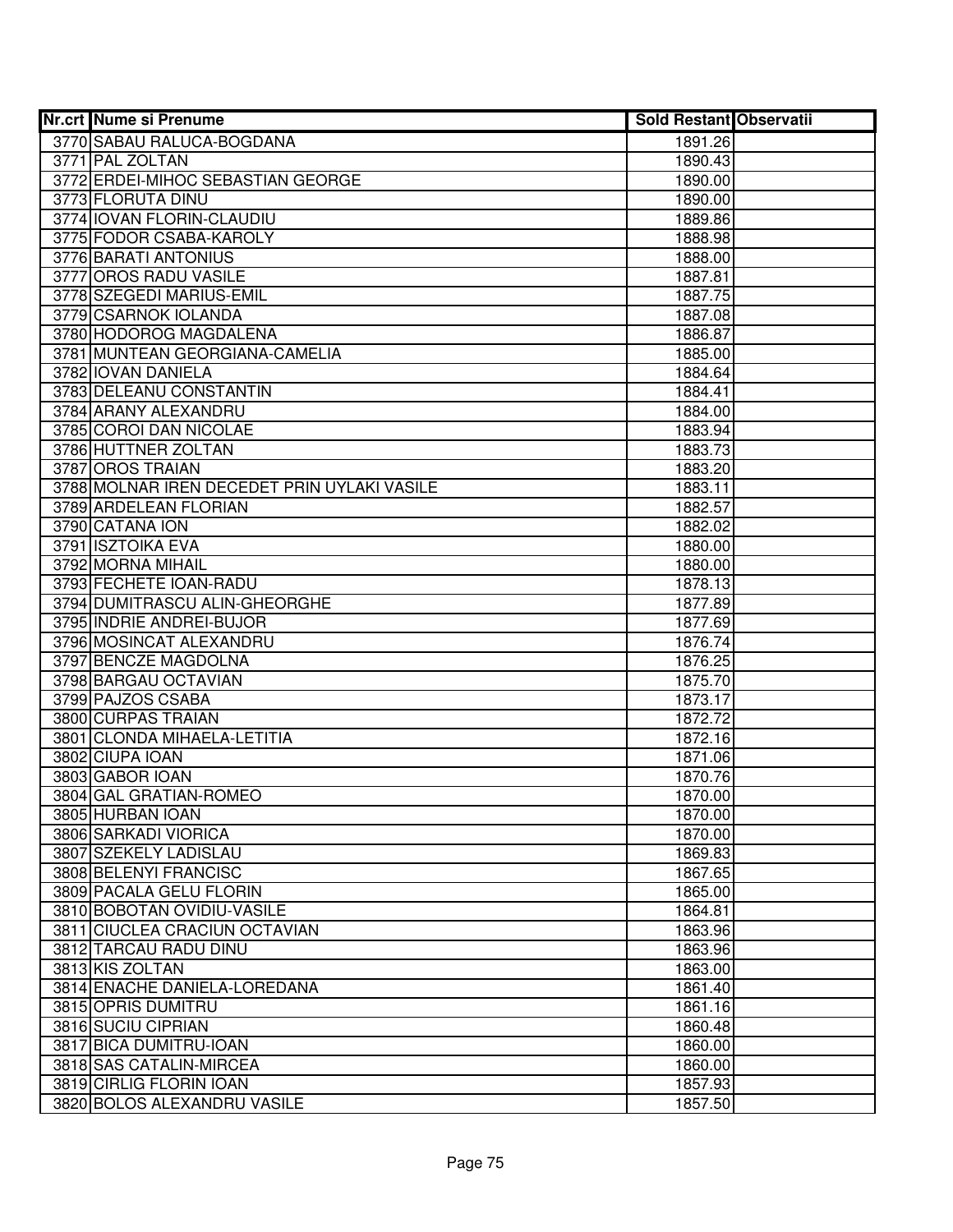|      | <b>Nr.crt Nume si Prenume</b>                       | <b>Sold Restant Observatii</b> |  |
|------|-----------------------------------------------------|--------------------------------|--|
|      | 3821 MILAC GHEORGHE RICHARD                         | 1857.05                        |  |
|      | 3822 BAYCZAR MARCU-DUMITRU                          | 1857.00                        |  |
|      | 3823 FERCHE CIPRIAN-FLORIN                          | 1856.90                        |  |
|      | 3824 IUHASZ FERENCZ-IOZSEF                          | 1855.63                        |  |
|      | 3825 MINDRUTIU EDUARD NORBERT                       | 1855.00                        |  |
|      | 3826 MAZILU CONSTANTIN-GHEORGHE SI GABRIELA-CLAUDIA | 1854.73                        |  |
|      | 3827 TARI ZOLTAN ANDRAS                             | 1854.00                        |  |
|      | 3828 GHITEA ZARIN-ALIN                              | 1853.69                        |  |
|      | 3829 NAGY-PRATA GABRIELA                            | 1853.25                        |  |
|      | 3830 BOLEA GHEORGHE                                 | 1853.22                        |  |
|      | 3831 RAFAEL ALFRED BARNABAS                         | 1853.08                        |  |
|      | 3832 DEAK LEONORA                                   | 1853.06                        |  |
|      | 3833 BUTILCHIN VALERIA                              | 1850.00                        |  |
|      | 3834 CHIS PAVEL                                     | 1850.00                        |  |
|      | 3835 GABOR MATEI                                    | 1850.00                        |  |
|      | 3836 IVANYI ERZSEBET SI IOAN                        | 1850.00                        |  |
|      | 3837 PINTYE ISTVAN-GYORGY                           | 1850.00                        |  |
|      | 3838 ROSTAS CATALINA                                | 1850.00                        |  |
|      | 3839 FEIER FLORIN                                   | 1845.03                        |  |
|      | 3840 GINGU BOGDAN-GHEORGHE                          | 1845.00                        |  |
|      | 3841 LAKATOS DANIEL                                 | 1843.30                        |  |
|      | 3842 TINCA ADRIAN                                   | 1842.50                        |  |
|      | 3843 ONACA GHEORGHE-FLORIAN SI TUNDE-MIRABELA       | 1841.36                        |  |
|      | 3844 BAK ALEXANDRU                                  | 1840.94                        |  |
|      | 3845 BARNA TIBERIU                                  | 1840.65                        |  |
|      | 3846 LUCIAN IOAN                                    | 1840.00                        |  |
|      | 3847 DASCALU CONSTANTIN                             | 1838.44                        |  |
|      | 3848 GHERMAN TRAIAN SI ANA                          | 1838.26                        |  |
|      | 3849 CRET MIHAI SI EUGENIA                          | 1835.92                        |  |
|      | 3850 LAZAU STEFANIA-MIHAELA                         | 1830.00                        |  |
|      | 3851 SCHECEK ISTVAN                                 | 1830.00                        |  |
|      | 3852 BACI VIORICA SI KONDOR ARPAD                   | 1825.94                        |  |
|      | 3853 MUDURA GHEORGHE MIHAI                          | 1825.75                        |  |
|      | 3854 LAITRIK CSABA GYORGY                           | 1825.00                        |  |
|      | 3855 CHIS PETRU-DANIEL                              | 1824.00                        |  |
|      | 3856 GRAMA PAUL-OVIDIU                              | 1824.00                        |  |
|      | 3857 ESER ANA-LOREDANA                              | 1823.43                        |  |
|      | 3858 FISCHER-FODOR ROMULUS                          | 1820.00                        |  |
|      | 3859 TRIFAN LAURA                                   | 1819.62                        |  |
|      | 3860 ANTONIE SORIN                                  | 1818.90                        |  |
|      | 3861 GYORI ROZA                                     | 1818.90                        |  |
|      | 3862 VOICU CONSTANTIN                               | 1815.69                        |  |
|      | 3863 FAZAKAS MONIKA SZUSZANNA                       | 1815.49                        |  |
|      | 3864 MAILAT CORNEL                                  | 1813.11                        |  |
|      | 3865 HERCUT GHEORGHE-ADRIAN                         | 1812.00                        |  |
|      | 3866 MAIER CORNELIU                                 | 1811.56                        |  |
|      | 3867 ENASCUT IOAN                                   | 1810.00                        |  |
|      | 3868 FLORIAN AUGUSTIN ADALBERT                      | 1810.00                        |  |
|      | 3869 IONESCU VALENTIN                               | 1809.00                        |  |
|      | 3870 PETTERSSON LARS CHRISTER                       | 1807.69                        |  |
| 3871 | <b>MOLDOVAN CONSTAN</b>                             | 1807.51                        |  |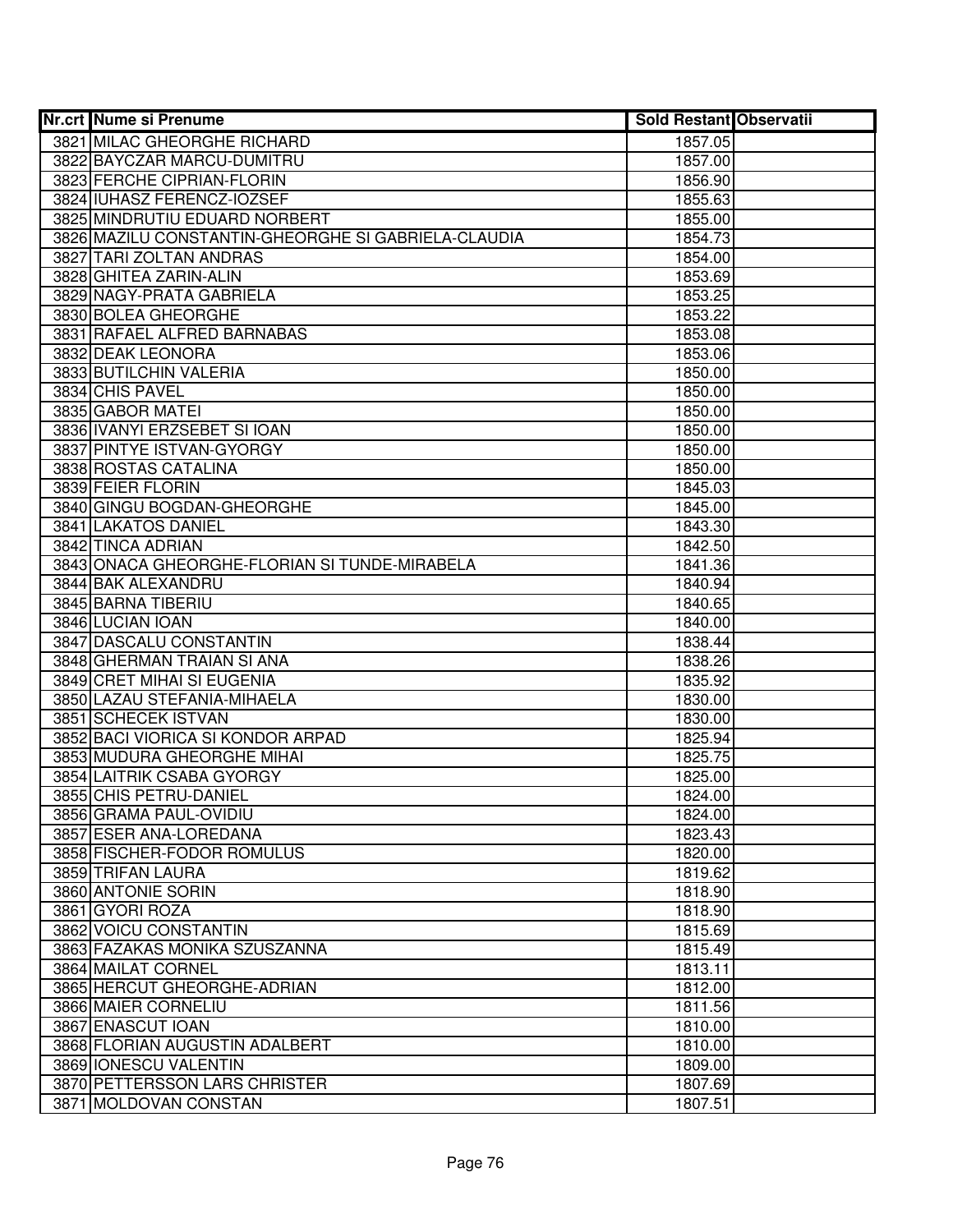| <b>Nr.crt Nume si Prenume</b>                        | <b>Sold Restant Observatii</b> |  |
|------------------------------------------------------|--------------------------------|--|
| 3872 CSIKI FRANCISC-IOSIF SI ANDREA-BEATA            | 1806.10                        |  |
| 3873 LASZLO JOAN SI ANNAMARIA                        | 1805.10                        |  |
| 3874 OPREA RONELA TEODORA                            | 1802.77                        |  |
| 3875 SANDOR ALIN-FLORENTIN                           | 1802.00                        |  |
| 3876 GROZAV SAMUEL                                   | 1801.40                        |  |
| 3877 BALINT OTILIA SIMONA                            | 1800.02                        |  |
| 3878 ABRUDAN IONUT-PETRISOR                          | 1800.00                        |  |
| 3879 BORZ ADRIAN IOAN                                | 1800.00                        |  |
| 3880 CODOBAN EUGEN                                   | 1800.00                        |  |
| 3881 JOBAGY MIRELA-MARCELA                           | 1800.00                        |  |
| 3882 NEGREAN NICOLAE                                 | 1800.00                        |  |
| 3883 NYUZO ANA                                       | 1800.00                        |  |
| 3884 PASCUI ISTVAN-ROBERT                            | 1799.99                        |  |
| 3885 INDRIE IOAN-CRISTIAN                            | 1799.90                        |  |
| 3886 BATEA DARIUS                                    | 1799.00                        |  |
| 3887 TUTOS ERIKA                                     | 1798.15                        |  |
| 3888 BUNGAU CRISTIAN-ALIN                            | 1797.97                        |  |
| 3889 GABOR IANCU                                     | 1797.87                        |  |
| 3890 MICLE GABRIELA MARIA                            | 1797.82                        |  |
| 3891 ILIES IOAN                                      | 1797.50                        |  |
| 3892 BUT DACIANA MIHAELA SI VOLSITZ PAUL             | 1796.62                        |  |
| 3893 POP DANIEL GRIGORIU                             | 1795.34                        |  |
| 3894 MURESAN ELENA                                   | 1794.50                        |  |
| 3895 PANTEA DAVID-CIPRIAN SI RAMONA                  | 1793.61                        |  |
| 3896 BUTA GHEORGHE                                   | 1790.00                        |  |
| 3897 FESUS IOAN                                      | 1790.00                        |  |
| 3898 GYORFI IOSIF                                    | 1789.45                        |  |
| 3899 FARFARA ALEXANDRU-BOGDAN                        | 1788.71                        |  |
| 3900 MIHELE NICOLAE                                  | 1788.00                        |  |
| 3901 MALITA MARIANA                                  | 1786.00                        |  |
| 3902 HENDRE FELICIAN                                 | 1785.00                        |  |
| 3903 OLARIU MIHAI DORIN                              | 1784.50                        |  |
| 3904 POPOVICI IUSTINA                                | 1784.33                        |  |
| 3905 DEMJAN MARIA                                    | 1783.83                        |  |
| 3906 LUCACIU GHEORGHE SI DORINA                      | 1782.58                        |  |
| 3907 SALVAN CIPRIAN STEFAN SI DIANA                  | 1782.28                        |  |
| 3908 HAJDU CAROL                                     | 1782.00                        |  |
| 3909 PASCU MARIA-ELENA                               | 1781.24                        |  |
| 3910 SZABO ARPAD-NORBERT                             | 1781.22                        |  |
| 3911 CODREA MARIAN VIOREL                            | 1780.41                        |  |
| 3912 TODOR RAZVAN                                    | 1780.41                        |  |
| 3913 BURCUS OVIDIU                                   | 1780.00                        |  |
| 3914 CHILBA AUREL - CSABA                            | 1780.00                        |  |
| 3915 FURTOS DAN MARIUS                               | 1780.00                        |  |
| 3916 GHERDAN LAVINIA RAMONA                          | 1778.83                        |  |
| 3917 CAZACIOC DUMITRA-SIMONA                         | 1777.38                        |  |
| 3918 CHIRILA CLAUDIU-FLORIN                          | 1775.13                        |  |
| 3919 GABOR RUPI                                      | 1775.00                        |  |
| 3920 MOISE GHEORGHE                                  | 1774.67                        |  |
| 3921 TAPASZI IREN KISS EUGEN, KISS GEZA, KISS LASZLO | 1774.25                        |  |
| 3922 CAMPAN ADRIAN-NICOLAE SI LIVIA-MARINELA         | 1773.63                        |  |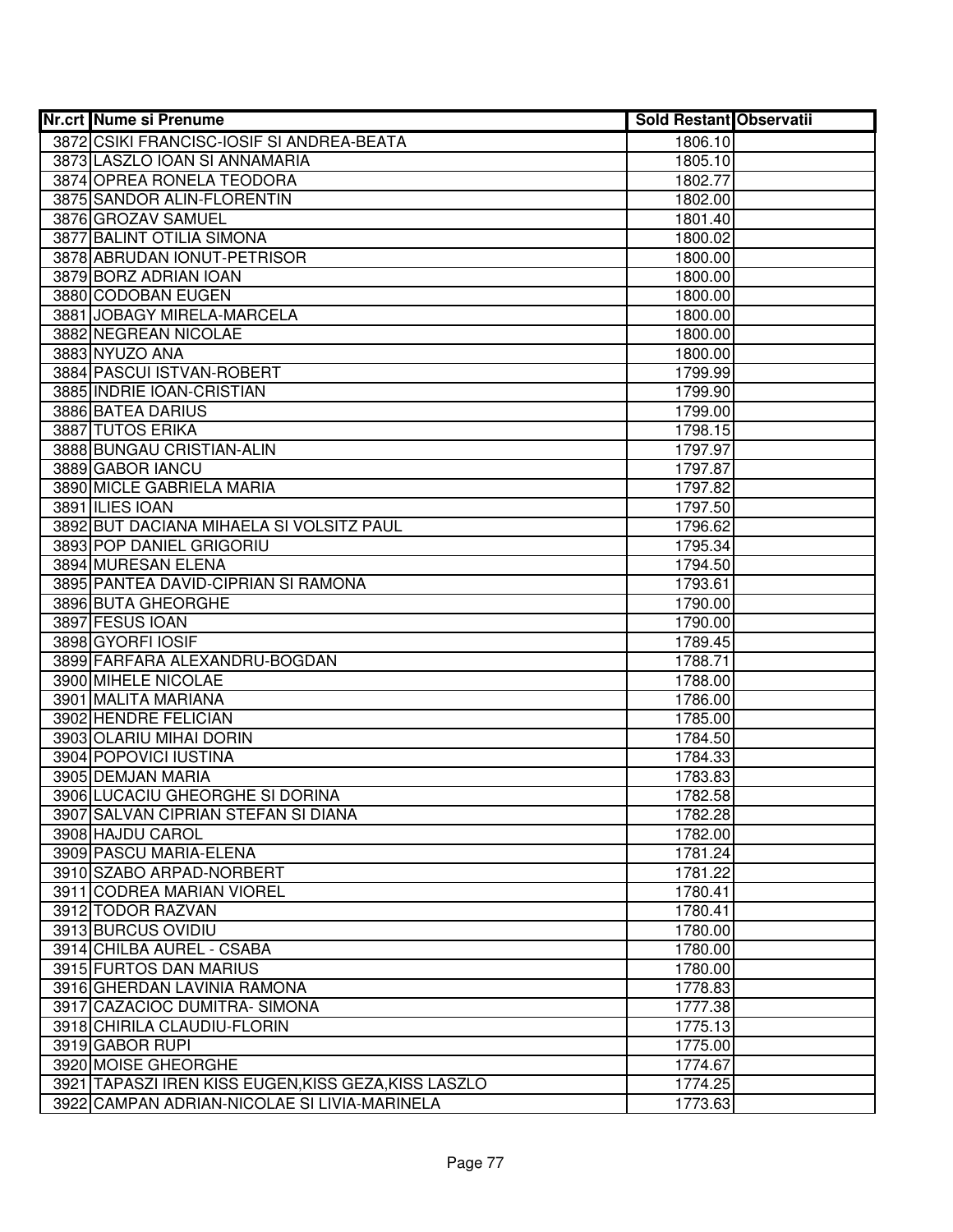| <b>Nr.crt Nume si Prenume</b>      | <b>Sold Restant Observatii</b> |  |
|------------------------------------|--------------------------------|--|
| 3923 VRABIAS GHEORGHE FLORIAN      | 1772.24                        |  |
| 3924 FAZEKAS GHEORGHE SI MARGARETA | 1771.20                        |  |
| 3925 LESAK SANDOR                  | 1771.03                        |  |
| 3926 KOROSI ATTILA                 | 1770.81                        |  |
| 3927 FAUR DARIUS- IONUT            | 1770.00                        |  |
| 3928 MUSCA IMRE-EMERIC             | 1770.00                        |  |
| 3929 POPA IOAN                     | 1770.00                        |  |
| 3930 COFAR FLORIAN                 | 1768.00                        |  |
| 3931 GABOR IOAN                    | 1768.00                        |  |
| 3932 POPA VIORICA                  | 1766.03                        |  |
| 3933 LAZAR RENATA-KATALIN          | 1765.95                        |  |
| 3934 MESESAN LINA                  | 1763.21                        |  |
| 3935 PANTEA PAUL-SORIN             | 1763.17                        |  |
| 3936 POPOVICS GYULA-ZSOLT          | 1763.05                        |  |
| 3937 DEDA ALINA-AMALIA             | 1761.51                        |  |
| 3938 PINZARIU MARIA și IOANA       | 1761.40                        |  |
| 3939 AVRAM BOGDAN-FLORIN           | 1761.00                        |  |
| 3940 LERINTIU TEODOR               | 1760.66                        |  |
| 3941 ADORJAN ATTILA                | 1760.00                        |  |
| 3942 CRISTOREANU DAN-EDUARD        | 1760.00                        |  |
| 3943 MILLE STEFAN-CAROL            | 1758.96                        |  |
| 3944 TAMAS NICOLAE                 | 1758.17                        |  |
| 3945 NAGY ANDRAS                   | 1758.00                        |  |
| 3946 FLONTA LIGIA                  | 1757.89                        |  |
| 3947 POP MARIUS                    | 1757.50                        |  |
| 3948 COSTE ECATERINA               | 1756.55                        |  |
| 3949 TAMAS GEZA-MIHALY             | 1755.00                        |  |
| 3950 TRIP FLORIAN                  | 1755.00                        |  |
| 3951 SIMON ANCUTA                  | 1754.31                        |  |
| 3952 BARCAN FLORIN SILVIU          | 1753.00                        |  |
| 3953 KULCZYCKI KALMAN              | 1752.00                        |  |
| 3954 KLINCSE IOSIF-VASILE          | 1751.93                        |  |
| 3955 GAVRUTA ADRIAN                | 1751.57                        |  |
| 3956 PRAJA MARIA                   | 1750.14                        |  |
| 3957 FALUB COSMIN-FLORIN           | 1750.00                        |  |
| 3958 HUNIA VALENTIN                | 1750.00                        |  |
| 3959 ISZTOJKA EVA                  | 1750.00                        |  |
| 3960 POJOGA MIHAELA SI ANDREI      | 1746.82                        |  |
| 3961 GALIS DOREL                   | 1745.63                        |  |
| 3962 BERCE LILIANA                 | 1745.32                        |  |
| 3963 MAGHIAR NICOLAE               | 1744.48                        |  |
| 3964 FECHETE EUGENIA-MARIA         | 1743.32                        |  |
| 3965 SARKADI ATTILA                | 1742.39                        |  |
| 3966 LABA CLAUDIU CAROL            | 1741.15                        |  |
| 3967 ISZTOIKA MINDRA               | 1740.00                        |  |
| 3968 PINTILIE GEORGE BENIAMIN      | 1740.00                        |  |
| 3969 BACIU FAUST-VIOREL            | 1739.45                        |  |
| 3970 MEDVE IOANA MARIA             | 1738.33                        |  |
| 3971 GAL ATTILA                    | 1737.88                        |  |
| 3972 BLANARU-MAIER IULIA           | 1737.20                        |  |
| 3973 VISOIU CLAUDIU-MARIAN         | 1737.08                        |  |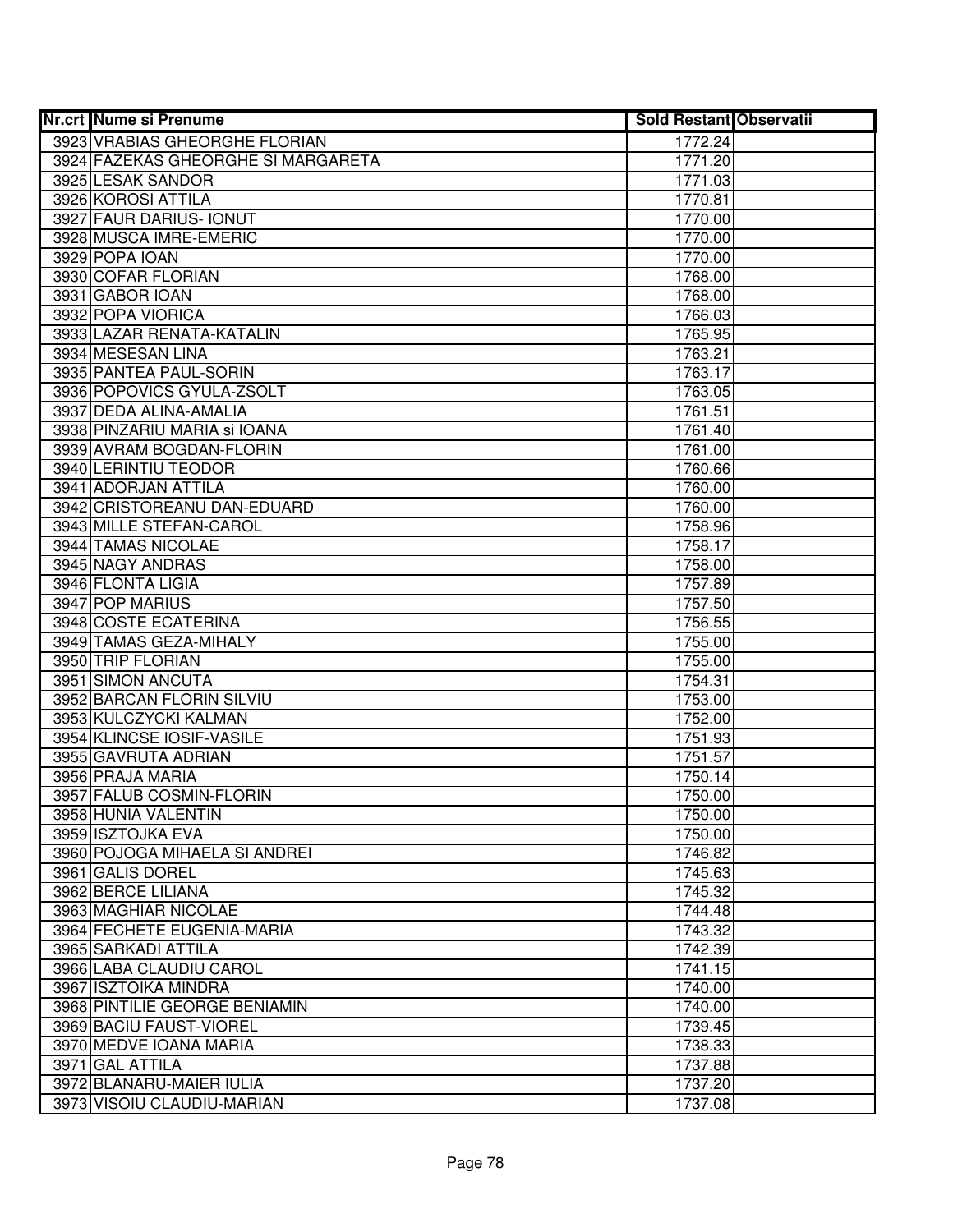| <b>Nr.crt Nume si Prenume</b>                    | <b>Sold Restant Observatii</b> |  |
|--------------------------------------------------|--------------------------------|--|
| 3974 SERES GIZELLA                               | 1735.00                        |  |
| 3975 DEHELEAN ALIN-SEBASTIAN SI GEORGETA-AURELIA | 1734.38                        |  |
| 3976 ROTAR RAUL-DUMITRU                          | 1734.00                        |  |
| 3977 POPA SEBASTIAN MARIUS - DRUGAS ADRIANA      | 1732.22                        |  |
| 3978 SCURT DANIEL                                | 1732.00                        |  |
| 3979 FAUR-BALINT NICOLAE SI NICOLETA-RAMONA      | 1731.71                        |  |
| 3980 CRETIU FLAVIU AUREL                         | 1730.09                        |  |
| 3981 ANTAL BELA JANOS SI ANTAL ADALBERT          | 1730.00                        |  |
| 3982 ARDELEAN CLAUDIU-FLORIN                     | 1730.00                        |  |
| 3983 BARNUTIU VASILE-MIHAI                       | 1730.00                        |  |
| 3984 CARTIS MIHAI                                | 1730.00                        |  |
| 3985 MOGA IOANA PAMELA                           | 1730.00                        |  |
| 3986 VARSZEGI IOSIF-GHEORGHE                     | 1728.00                        |  |
| 3987 CIRIL SANDU-JULIEN                          | 1727.79                        |  |
| 3988 TAMAS CLAUDIU-PETRU                         | 1727.33                        |  |
| 3989 ILE ANA                                     | 1726.47                        |  |
| 3990 POP ADRIANA                                 | 1725.52                        |  |
| 3991 NAGY VIKTOR                                 | 1725.00                        |  |
| 3992 SZONDI EDITH                                | 1724.99                        |  |
| 3993 HENDRE ROBERT                               | 1724.60                        |  |
| 3994 LAKATOS JOZSEF                              | 1724.00                        |  |
| 3995 BIRAU MARA ZIANA                            | 1723.68                        |  |
| 3996 UNGUR LUMINITA VIOLETA                      | 1723.39                        |  |
| 3997 PADUREAN-NECHIFOR IOAN PETRU                | 1723.29                        |  |
| 3998 BODNAR SANDOR-MIKLOS                        | 1723.00                        |  |
| 3999 CUCU MIRCEA-MARIAN                          | 1722.99                        |  |
| 4000 POP TEODOR                                  | 1722.99                        |  |
| 4001 SZILAGYI IOSIF SI IULIANA                   | 1722.49                        |  |
| 4002 BARANKA TEREZ SI RUPI                       | 1721.91                        |  |
| 4003 POP PAUL VIOREL                             | 1721.38                        |  |
| 4004 BRAGYE RADU-DAN                             | 1720.00                        |  |
| 4005 CILIAN FLORIN                               | 1720.00                        |  |
| 4006 FILIP SERGIU                                | 1720.00                        |  |
| 4007 ALI ACHRAF                                  | 1719.78                        |  |
| 4008 KISS STEFAN FRANCISC                        | 1718.00                        |  |
| 4009 BRUMA MIHAI                                 | 1717.50                        |  |
| 4010 BARUTA NICOLETA                             | 1715.75                        |  |
| 4011 BONATIU GHEORGHE                            | 1715.75                        |  |
| 4012 ROSTAS CLAUDIA                              | 1715.72                        |  |
| 4013 SATMAREAN ANA                               | 1715.20                        |  |
| 4014 BALOGH KATALIN                              | 1714.91                        |  |
| 4015 BARANZKA RUPERT                             | 1712.71                        |  |
| 4016 SOCA ADRIAN-FLORIN                          | 1710.52                        |  |
| 4017 GULES IOAN                                  | 1710.02                        |  |
| 4018 POPA NICOLAE-ALEXANDRU                      | 1710.00                        |  |
| 4019 SAMU GABRIEL DAVID                          | 1710.00                        |  |
| 4020 CRISTE IONUT-ALEXANDRU                      | 1709.81                        |  |
| 4021 VERES IOAN                                  | 1709.18                        |  |
| 4022 POP RALUCA                                  | 1708.38                        |  |
| 4023 NISTOR CARMEN-DANIELA                       | 1707.54                        |  |
| 4024 BUCSA IOAN-CALIN                            | 1706.79                        |  |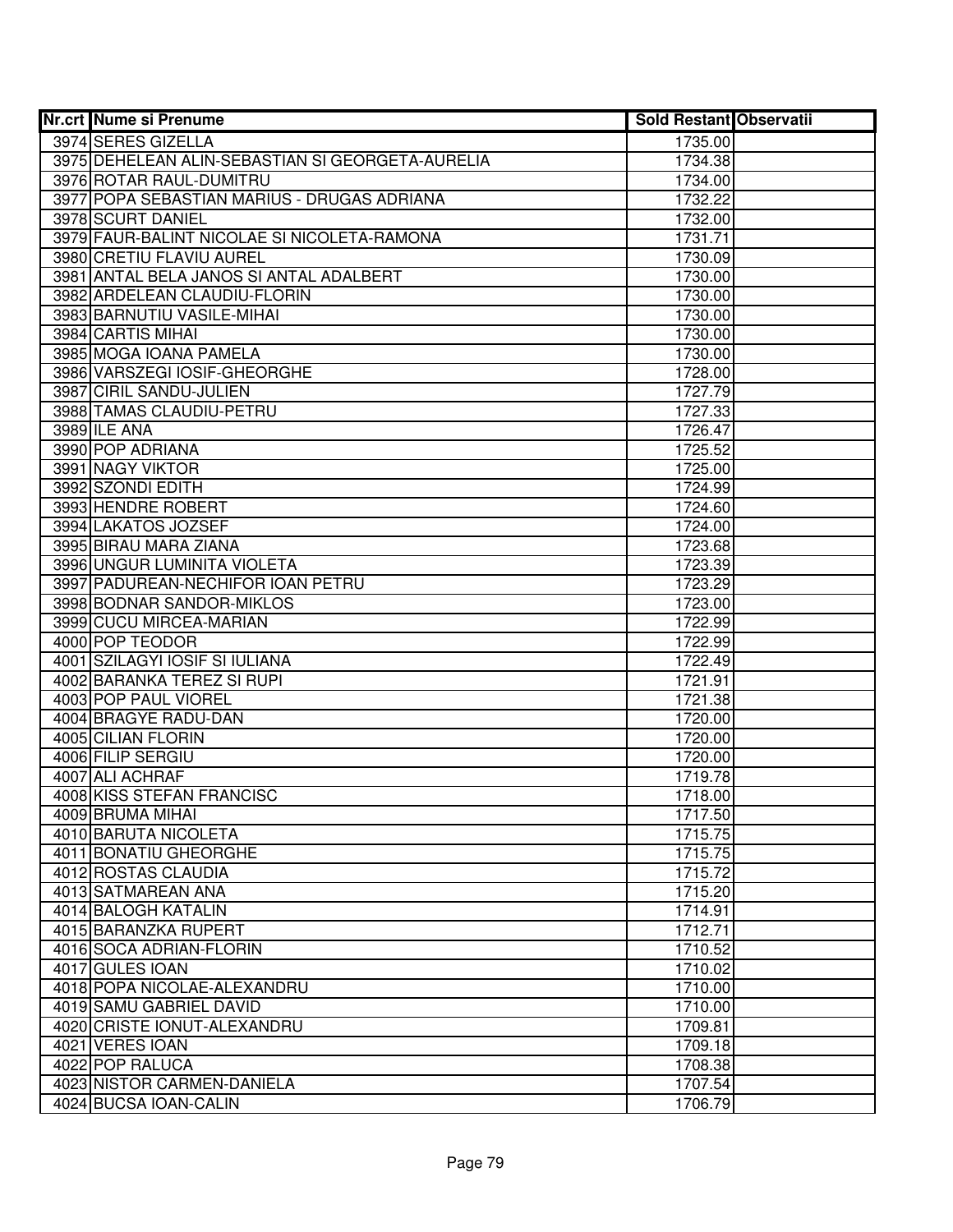| <b>Nr.crt Nume si Prenume</b>             | <b>Sold Restant Observatii</b> |  |
|-------------------------------------------|--------------------------------|--|
| 4025 DAGAU VASILE                         | 1706.22                        |  |
| 4026 LABAU DOREL                          | 1706.00                        |  |
| 4027 FARCAS MIRCEA SI IZABELLA            | 1704.00                        |  |
| 4028 KERI ZSOLT                           | 1704.00                        |  |
| 4029 PETCU ADRIAN DAN SI FLORICA          | 1702.86                        |  |
| 4030 SZABO ANDREI SI AURICA MARGARETA     | 1702.33                        |  |
| 4031 DAJKA ENDRE SZIGMOND                 | 1701.66                        |  |
| 4032 BARNA BUCUR                          | 1700.00                        |  |
| 4033 BURLEA CRISTINA                      | 1700.00                        |  |
| 4034 CIURAR MELINDA                       | 1700.00                        |  |
| 4035 COSMAN VASILE                        | 1700.00                        |  |
| 4036 DACIN VLADUT-LUCIAN                  | 1700.00                        |  |
| 4037 FARKAS KATALIN-REBEKA                | 1700.00                        |  |
| 4038 MACAI MIHAI-IONUT                    | 1700.00                        |  |
| 4039 MAGYARI KAROLY                       | 1700.00                        |  |
| 4040 MURESAN DOREL SI DOINA               | 1700.00                        |  |
| 4041 PASCALAU MIRCEA-VASILE               | 1700.00                        |  |
| 4042 VITAN CRISTIAN-FLORIN                | 1700.00                        |  |
| 4043 CHIS RAZVAN-ADRIAN                   | 1699.47                        |  |
| 4044 GHITA SAVU-VIOREL                    | 1697.59                        |  |
| 4045 POPA EMIL-NICOLAE                    | 1696.67                        |  |
| 4046 NAGY SANDOR                          | 1696.33                        |  |
| 4047 SAJGO-BEZGEDI FERENCZ-NORBERT        | 1695.98                        |  |
| 4048 GYOKERES ZOLTAN                      | 1695.00                        |  |
| 4049 MIHELE VIORICA FLORICA GABRIELA      | 1694.60                        |  |
| 4050 AGH ADALBERT                         | 1694.00                        |  |
| 4051 TANCA ADRIAN GHEORGHE                | 1694.00                        |  |
| 4052 MARINAU ANGELICA                     | 1693.79                        |  |
| 4053 NAGY IOAN                            | 1693.77                        |  |
| 4054 FIKO ROBERT-ZSOLT                    | 1692.00                        |  |
| 4055 MARCUT DAVID CAROL                   | 1692.00                        |  |
| 4056 GELBERT SAMUIL                       | 1690.61                        |  |
| 4057 CHEREGI SANDA                        | 1690.00                        |  |
| 4058 ISZTOJKA IANCU<br>4059 SANDOR ANDREI | 1690.00                        |  |
| 4060 OSVAT FLORIN-ALIN                    | 1689.86<br>1689.19             |  |
| 4061 FETEA ADRIAN-ZOLTAN                  | 1689.00                        |  |
| 4062 BENKE IOZSEF                         | 1688.00                        |  |
| 4063 PLES ANA                             | 1687.10                        |  |
| 4064 POP SORIN-DAN SI LILIANA             | 1686.53                        |  |
| 4065 TITIANU GEORGE VLAD                  | 1685.50                        |  |
| 4066 PATAKI IULIU                         | 1685.00                        |  |
| 4067 AVRAM DANUT-TRAIAN SI MARIANA        | 1683.31                        |  |
| 4068 GALEA NUREDIN-FLORIN                 | 1683.00                        |  |
| 4069 POPA DANIEL-FLORIN                   | 1681.00                        |  |
| 4070 MAGYARI GABOR                        | 1680.69                        |  |
| 4071 MADA VICTOR                          | 1680.39                        |  |
| 4072 CIUCIU FLORIAN                       | 1680.31                        |  |
| 4073 BUIBAS EVA                           | 1680.00                        |  |
| 4074 BULZAN DANUT                         | 1680.00                        |  |
| 4075 EL HASSANI MOHAMED ANAS              | 1678.98                        |  |
|                                           |                                |  |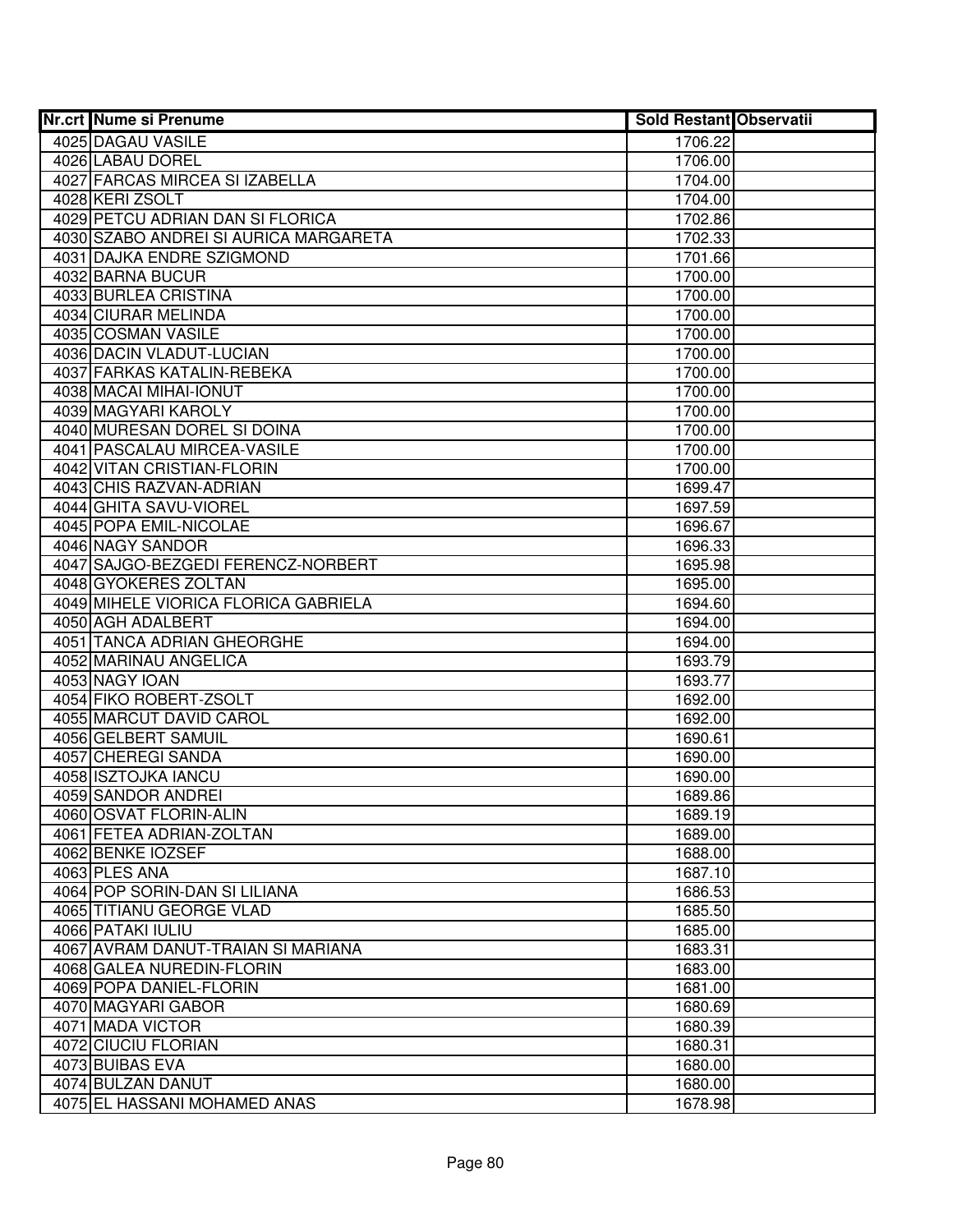| <b>Nr.crt Nume si Prenume</b>                  | <b>Sold Restant Observatii</b> |  |
|------------------------------------------------|--------------------------------|--|
| 4076 OLTIAN DANUTIU-IOAN SI ROZALIA            | 1678.94                        |  |
| 4077 JUNJAN OVIDIU GABRIEL                     | 1678.46                        |  |
| 4078 NEDELCU VASILE-COSMIN si SERBAN ADRIANA   | 1678.43                        |  |
| 4079 VARGA MARIUS-ALEXANDRU                    | 1678.00                        |  |
| 4080 UNTERLENDER-MERAI GERGO                   | 1677.50                        |  |
| 4081 KISS CLAUDIA IULIANA                      | 1677.33                        |  |
| 4082 BORDAS VALERIA                            | 1676.71                        |  |
| 4083 SPRIDON CRISTIAN                          | 1676.67                        |  |
| 4084 SUVEG ELISABETA MATILDA                   | 1676.16                        |  |
| 4085 FARCAS IULIANA                            | 1675.00                        |  |
| 4086 STRATULAT VALENTIN-GABRIEL                | 1675.00                        |  |
| 4087 MALITA MIRCEA PAVEL                       | 1674.01                        |  |
| 4088 BORSI JOZSEF-ROBERT                       | 1674.00                        |  |
| 4089 JANOSI ATTILA SI GABRIELLA                | 1673.02                        |  |
| 4090 MARCUT PAUL                               | 1673.00                        |  |
| 4091 POTRE GABRIEL-FLORIN                      | 1673.00                        |  |
| 4092 ILCA ANGEL-DORIN                          | 1672.00                        |  |
| 4093 CHEREJI DANIEL-NICOLAE                    | 1671.69                        |  |
| 4094 BADOIU GHEORGHE                           | 1671.08                        |  |
| 4095 KEREZSI BIANCA ROXANA Intrep. Individuala | 1670.06                        |  |
| 4096 GUTI CRISTIAN                             | 1670.00                        |  |
| 4097 KOVACS GYORGY                             | 1670.00                        |  |
| 4098 POPP MIHAI AUGUSTIN                       | 1668.89                        |  |
| 4099 LAZAR MARIA ECATERINA                     | 1668.63                        |  |
| 4100 COPIL TRAIAN                              | 1667.92                        |  |
| 4101 ORBAI ANADA-LAURA SI LUCIAN-FLORIN        | 1667.08                        |  |
| 4102 PANTIS CLAUDIU CATALIN                    | 1667.00                        |  |
| 4103 CORB CORNELIU BENIAMIN                    | 1665.00                        |  |
| 4104 LUCACIU-BOKENYI MARIUS-ALIN               | 1665.00                        |  |
| 4105 DANCS MONIKA-ANDREA                       | 1664.12                        |  |
| 4106 MOLDOVAN MARIANA-LAURA                    | 1662.81                        |  |
| 4107 DEMIAN GABRIELA PAULA                     | 1661.68                        |  |
| 4108 BORBIRO LASZLO                            | 1660.00                        |  |
| 4109 GABOR MARGHIT                             | 1660.00                        |  |
| 4110 GRECU ADRIANA                             | 1660.00                        |  |
| 4111 KRENEK IOSIF PETRU                        | 1660.00                        |  |
| 4112 MOLCSAN TAMAS                             | 1660.00                        |  |
| <b>4113 PUTNOKI RAUL</b>                       | 1660.00                        |  |
| 4114 SALAMON RUXANDRA SHEILLA                  | 1660.00                        |  |
| 4115 MICLAUS VLAD SI MARIANA                   | 1659.73                        |  |
| 4116 RAICA OLIMPIU ADRIAN                      | 1659.49                        |  |
| 4117 SZABO ZOLTAN                              | 1657.77                        |  |
| 4118 PETRE ALEXANDRU-CONSTANTIN                | 1657.50                        |  |
| 4119 RUSSELL ANIL                              | 1657.08                        |  |
| 4120 ALB ANEMONA DENISA                        | 1656.14                        |  |
| 4121 POPA IONEL SI FLOARE                      | 1655.33                        |  |
| 4122 PUIU LIVIU                                | 1655.00                        |  |
| 4123 DINCA VALERICA                            | 1654.63                        |  |
| 4124 BRINGYE GABRIEL-ADRIAN                    | 1654.28                        |  |
| 4125 POPA STEFAN EMIL                          | 1653.00                        |  |
| 4126 ANDREI CARMEN FLORICA                     | 1652.87                        |  |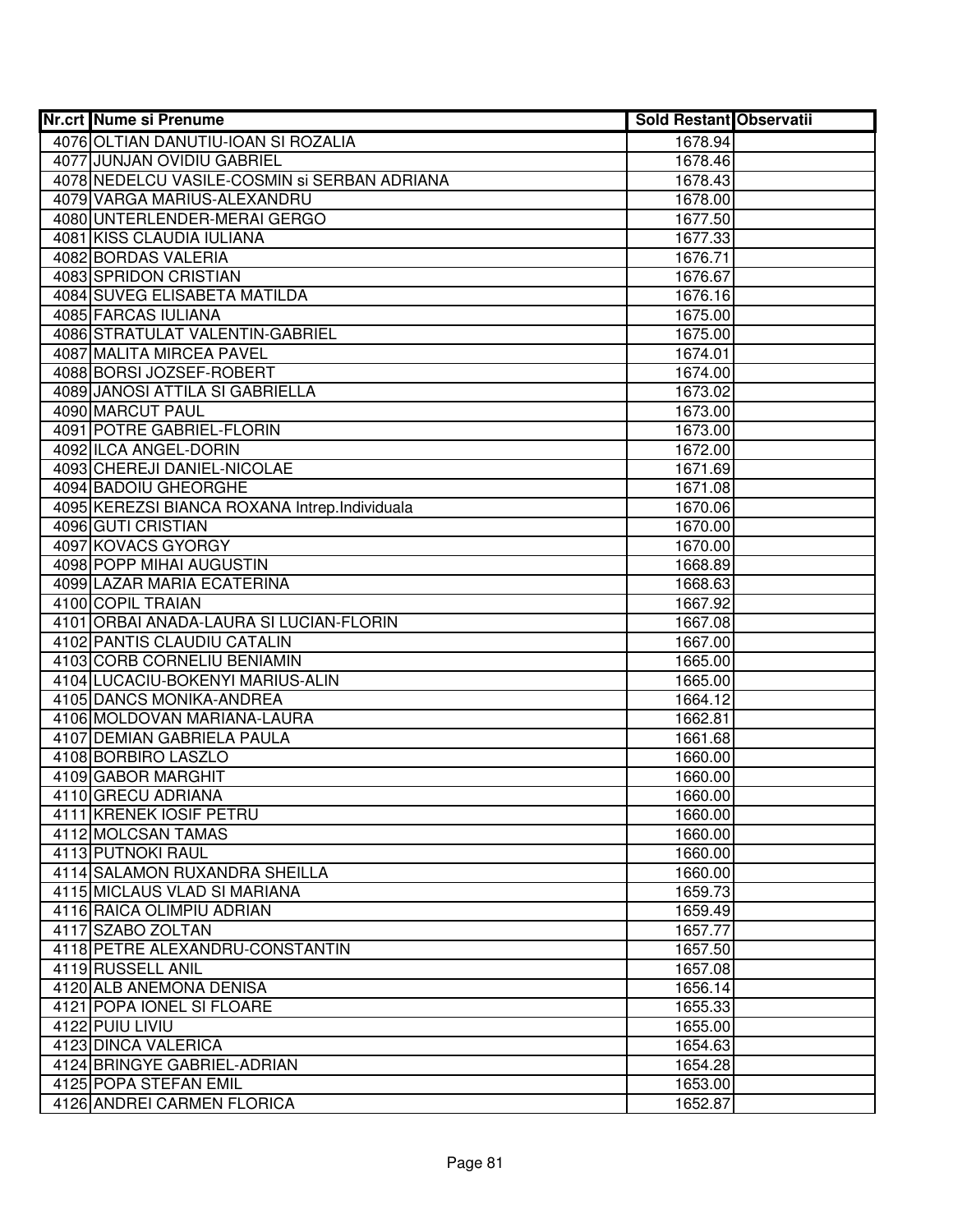| <b>Nr.crt Nume si Prenume</b>                             | <b>Sold Restant Observatii</b> |  |
|-----------------------------------------------------------|--------------------------------|--|
| 4127 BOLDIS GEORGE                                        | 1650.00                        |  |
| 4128 CRISAN MARCEL-BOBI                                   | 1650.00                        |  |
| 4129 HALASZ IMRE                                          | 1650.00                        |  |
| 4130 PETRICAS EVA                                         | 1650.00                        |  |
| 4131 ZEMPLENYI ZOLTAN-LASZLO                              | 1650.00                        |  |
| 4132 ALUNGI MIHAI                                         | 1649.60                        |  |
| 4133 MAIER GHEORGHE                                       | 1646.86                        |  |
| 4134 MOISI AVRAM                                          | 1646.36                        |  |
| 4135 STROIU VASILE                                        | 1646.00                        |  |
| 4136 TICU DIANA IOLANDA                                   | 1645.64                        |  |
| 4137 STEF CORINA                                          | 1644.74                        |  |
| 4138 GAJE VIOREL-VASILE                                   | 1644.00                        |  |
| 4139 LAPADAT FLORIN                                       | 1643.12                        |  |
| 4140 ISZTOJKA MATE SI MANDRA-ELENA                        | 1642.88                        |  |
| 4141 SZABO ANETT MARIA                                    | 1641.39                        |  |
| 4142 BALLA ZOLTAN                                         | 1641.05                        |  |
| 4143 CIORBA ALEXANDRU                                     | 1640.00                        |  |
| 4144 NISTOR VIOREL                                        | 1640.00                        |  |
| 4145 DURA OLIMPIA-LUMINITA                                | 1639.00                        |  |
| 4146 NAGY TIBOR-TAMAS                                     | 1637.36                        |  |
| 4147 PETRUS TRAIAN                                        | 1635.66                        |  |
| 4148 SONEA TEODORA-VIORICA                                | 1633.00                        |  |
| 4149 TAAR LASZLO-ENDRE                                    | 1633.00                        |  |
| 4150 MATEAS LIVIU SI FLORICA CRISTINA                     | 1632.52                        |  |
| 4151 BLIDAR ADRIAN                                        | 1632.00                        |  |
| 4152 BOSCA ADRIAN-RAZVAN                                  | 1632.00                        |  |
| 4153 COSTEA LUCIAN                                        | 1632.00                        |  |
| 4154 VASS ESZTER                                          | 1631.92                        |  |
| 4155 CALAU CALIN-ADRIAN                                   | 1630.00                        |  |
| 4156 DUCA EMIL-FLORIN                                     | 1630.00                        |  |
| 4157 DUME AUREL SI VICTORIA                               | 1630.00                        |  |
| 4158 ERDELI GABRIEL ADRIAN                                | 1630.00                        |  |
| 4159 SEBESTIEN NORBERT-MIHALY                             | 1630.00                        |  |
| 4160 VINTER FLORIAN                                       | 1629.18                        |  |
| 4161 GHERGHINA ION SI CLAUDIA FLORICA                     | 1627.54                        |  |
| 4162 ZBIRCEA ESTERA-EMILIA                                | 1626.81                        |  |
| 4163 DOBAI CORNELIA-GABRIELA                              | 1626.60                        |  |
| 4164 GABOR CORNEL-LUCIAN<br>4165 GHEORGHE ROMOLICA        | 1626.45                        |  |
| 4166 NAGY CSABA-ISTVAN                                    | 1626.29                        |  |
|                                                           | 1626.12                        |  |
| 4167 BACANA LIVIU<br>4168 BRUDASCA IOSIF                  | 1625.63                        |  |
|                                                           | 1622.27                        |  |
| 4169 CABA CORNEL                                          | 1622.01                        |  |
| 4170 JURCA CLAUDIU-MARIUS<br>4171 MIHES SORINA MARIANA    | 1622.00                        |  |
| 4172 ORMOS ALEXANDRU SI MARIA                             | 1621.91<br>1621.64             |  |
| 4173 OLAH ISTVAN-GYULA                                    |                                |  |
|                                                           | 1621.07                        |  |
| 4174 MOZA ROMELIA MARIANA<br>4175 CALDARAR CIPRIAN FLORIN | 1620.21<br>1620.00             |  |
| 4176 FILIMON AUREL-SEBASTIAN                              | 1620.00                        |  |
| 4177 LIANU ION - CONSTANTIN                               | 1620.00                        |  |
|                                                           |                                |  |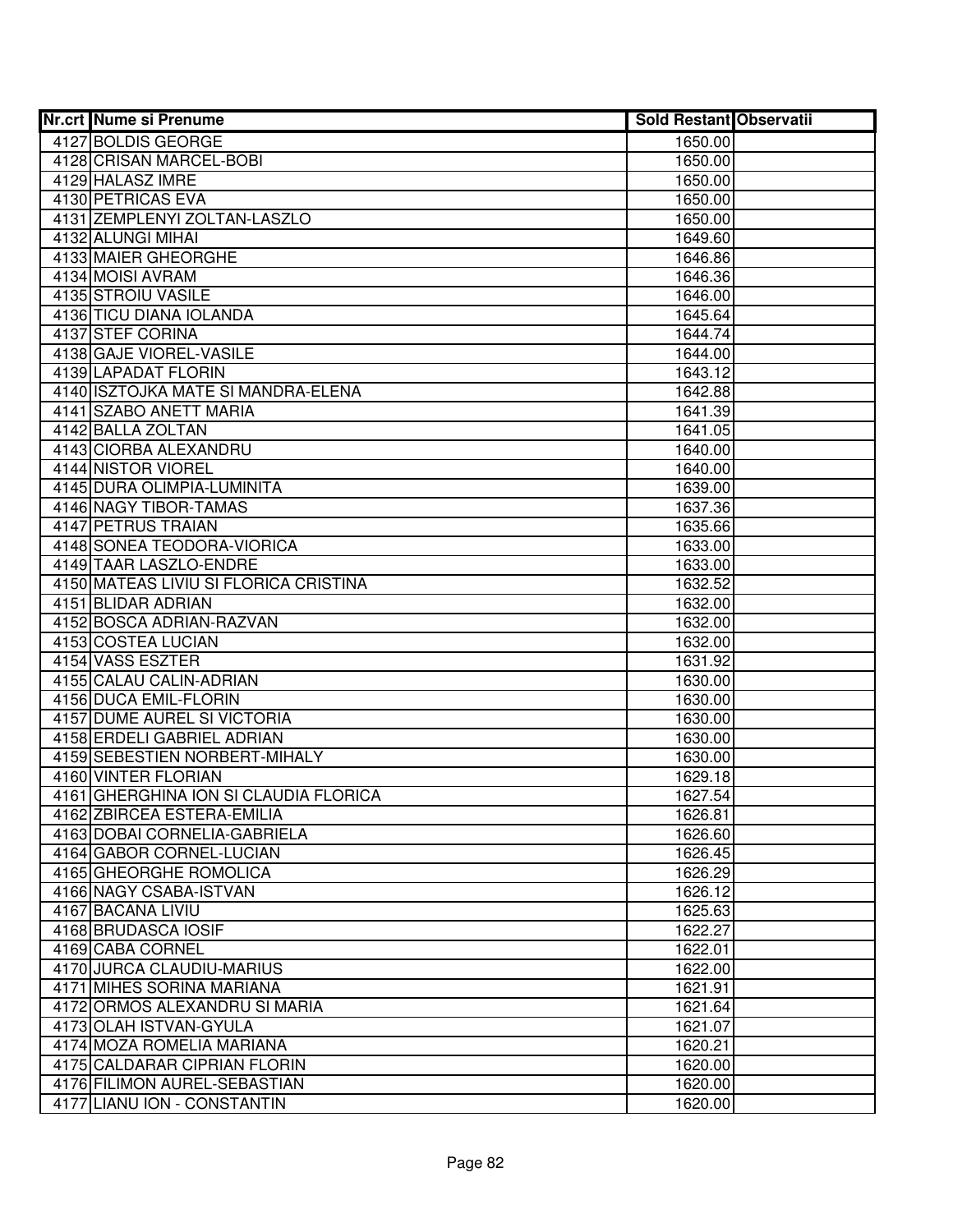| <b>Nr.crt Nume si Prenume</b>                      | <b>Sold Restant Observatii</b> |  |
|----------------------------------------------------|--------------------------------|--|
| 4178 BOKA IRINA-ALEXANDRU                          | 1619.51                        |  |
| 4179 LEUCA DAN MIRCEA                              | 1618.89                        |  |
| 4180 NICA ALEXANDRU SI ELENA                       | 1618.32                        |  |
| 4181 OROSZ GABOR                                   | 1618.00                        |  |
| 4182 UNGUREANU CORNEL-EMANUEL                      | 1617.64                        |  |
| 4183 KITYESZKU IOAN EMIL                           | 1617.40                        |  |
| 4184 AVRAM SIMONA TEODORA                          | 1616.78                        |  |
| 4185 CRISAN SERGIU-FLORIN                          | 1616.76                        |  |
| 4186 HAIDAU IOAN                                   | 1614.36                        |  |
| 4187 ALB LEONTIN SI LIVIA                          | 1614.28                        |  |
| 4188 SALAGEAN VIOREL SI CRISTIAN                   | 1613.59                        |  |
| 4189 CIOCLU BOTOND-PETRU                           | 1613.33                        |  |
| 4190 MURG FLORIN-CLAUDIU                           | 1612.50                        |  |
| 4191 GUI CIPRIAN-MARCEL                            | 1611.00                        |  |
| 4192 HARSANYI-CRET ISTVAN-SANDOR                   | 1610.00                        |  |
| 4193 FERCHE FLORINA                                | 1608.07                        |  |
| 4194 PASCALAU IOAN ADRIAN                          | 1608.00                        |  |
| 4195 KAJKZA JOZSEF REMUS                           | 1607.40                        |  |
| 4196 ONICA IOAN SI ANAMARIA                        | 1606.20                        |  |
| 4197 SZABO ROBERT-IMRE                             | 1605.97                        |  |
| 4198 BIRZANU CRISTINA-ANGELA                       | 1605.83                        |  |
| 4199 COCIUBEI DUMITRU                              | 1604.46                        |  |
| 4200 DERECICHEI FLORENTINA                         | 1602.90                        |  |
| 4201 LASZLO LEVENTE - MIKLOS                       | 1602.00                        |  |
| 4202 SZABADOS NORBERT SANDOR                       | 1602.00                        |  |
| 4203 MARC ALEXANDRU-DORU SI ELENA                  | 1601.52                        |  |
| 4204 ADESOZE EMMANUEL SOJI                         | 1600.00                        |  |
| 4205 ALADWAN MASHHOUR-MAHMMOUD                     | 1600.00                        |  |
| 4206 BABO GHEORGHE                                 | 1600.00                        |  |
| 4207 DEME ALEXANDRU                                | 1600.00                        |  |
| 4208 EL AIDI MOULAY MEHDI                          | 1600.00                        |  |
| 4209 KISS IULIU ALEXANDRU                          | 1600.00                        |  |
| 4210 KURUCZ LASZLO                                 | 1600.00                        |  |
| 4211 LETA VLAD-IULIAN                              | 1600.00                        |  |
| 4212 MARIAN RADU ION<br>4213 MESZAROS IULIU-ROBERT | 1600.00<br>1600.00             |  |
|                                                    |                                |  |
| 4214 OROSZ GYONGYI<br>4215 POP IOANA-CAMELIA       | 1600.00<br>1600.00             |  |
| 4216 RACOLTA SIMONA ANCA                           | 1600.00                        |  |
| 4217 TOCUT CRISTIAN-FLORIAN                        | 1600.00                        |  |
| 4218 TRABELSI MOHAMED MAHDI                        | 1600.00                        |  |
| 4219 TRIPON TEODOR OCTAVIAN                        | 1600.00                        |  |
| 4220 GRAUR DANIEL                                  | 1599.99                        |  |
| 4221 SERB AVRAM-DANUT                              | 1599.43                        |  |
| 4222 CHINDLE ANGELA-ILEANA                         | 1598.99                        |  |
| 4223 PRECUP ELENA AURELIA                          | 1598.17                        |  |
| 4224 CIPLEU VALENTIN                               | 1597.91                        |  |
| 4225 MALITA MIRCEA-ADRIAN                          | 1597.50                        |  |
| 4226 BERCE CATALIN-PETRU                           | 1596.42                        |  |
| 4227 GARDO MARIA-ELISABETA SI ADALBERT             | 1595.82                        |  |
| 4228 CIUCLEA DUMITRU                               | 1595.33                        |  |
|                                                    |                                |  |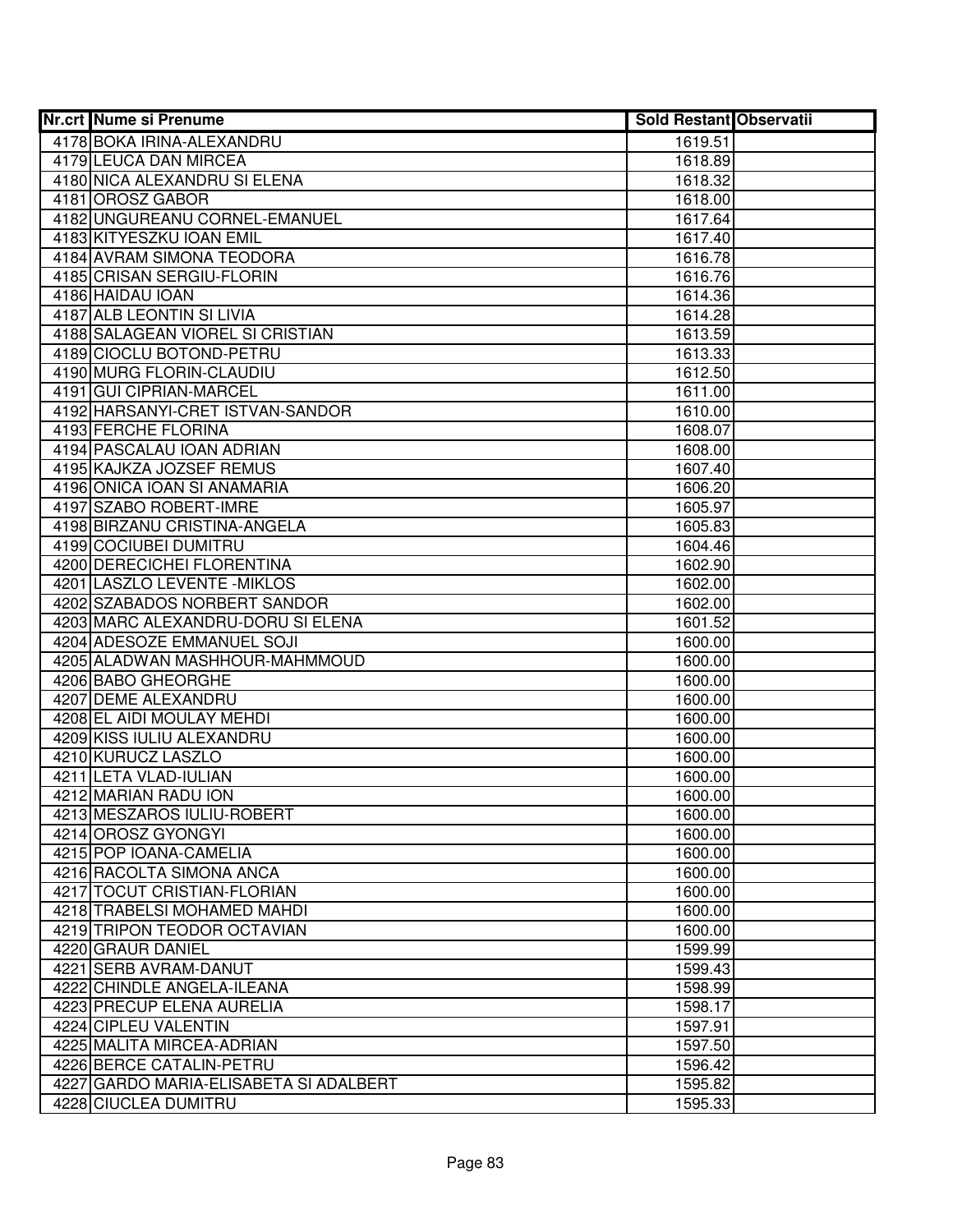| <b>Nr.crt Nume si Prenume</b>        | <b>Sold Restant Observatii</b> |  |
|--------------------------------------|--------------------------------|--|
| 4229 SHIBLI KAREEM                   | 1594.80                        |  |
| 4230 SZABO ADRIANA-RAMONA            | 1594.17                        |  |
| 4231 POPA HORIA-RADU SI MIHAELA      | 1593.67                        |  |
| 4232 TAMAS IOSIF                     | 1592.88                        |  |
| 4233 CARTIS SERGIU-DAN               | 1592.00                        |  |
| 4234 VARGA PARASCHIVA SI ALEXANDRU   | 1591.73                        |  |
| 4235 MARIAN ECATERINA SI IOAN        | 1591.70                        |  |
| 4236 BUDA RAUL-MARIUS                | 1588.41                        |  |
| 4237 ERDOS TIBOR                     | 1586.85                        |  |
| 4238 PAPP IOAN SI ILEANA             | 1586.41                        |  |
| 4239 COJOCARIU ILIE                  | 1585.00                        |  |
| 4240 FERKE CRISTIAN-FLORIN           | 1585.00                        |  |
| 4241 ISSA KHAWALED                   | 1585.00                        |  |
| 4242 CHEREGI AGNETA SI GHEORGHE      | 1584.06                        |  |
| 4243 FERCHE CRISTIAN                 | 1584.00                        |  |
| 4244 MATE LUDOVIC                    | 1583.27                        |  |
| 4245 SARCA FLORIN                    | 1582.00                        |  |
| 4246 HUSZAR ATTILA                   | 1581.00                        |  |
| 4247 ABU KRENAT TAHA                 | 1580.79                        |  |
| 4248 BALOG FERENC                    | 1580.00                        |  |
| 4249 JENEI ISTVAN                    | 1580.00                        |  |
| 4250 OLAH ZOLTAN                     | 1580.00                        |  |
| 4251 OROS GHEORGHE                   | 1580.00                        |  |
| 4252 SUCIU PETRE-GABRIEL             | 1578.12                        |  |
| 4253 COZAC IOAN CLAUDIU SI FLORINA   | 1577.30                        |  |
| 4254 GABOR MARGARETA                 | 1577.18                        |  |
| 4255 ALEXA AUREL                     | 1575.55                        |  |
| 4256 CHIS CORNEL - DANUT             | 1575.46                        |  |
| 4257 JARCA OANA-CRISTINA             | 1574.62                        |  |
| 4258 MANYAK ERIK-VIKTOR              | 1574.49                        |  |
| 4259 LUCA SERGIU IOAN                | 1573.80                        |  |
| 4260 NEGRU ANNA                      | 1573.17                        |  |
| 4261 GABOR IOANA-FLORICA             | 1573.15                        |  |
| 4262 BANTO JANOS ZOLTAN              | 1572.76                        |  |
| 4263 COITA DANIEL                    | 1572.36                        |  |
| 4264 PALLO TIBOR                     | 1570.01                        |  |
| 4265 VUSCAN PAUL EDUARD              | 1570.00                        |  |
| 4266 KOVACS ARPAD                    | 1569.43                        |  |
| 4267 ISZTOIKA IOAN                   | 1569.00                        |  |
| 4268 SZABO ILDIKO SI STEFAN          | 1568.82                        |  |
| 4269 LASCA VASILE SI FLOARE GABRIELA | 1568.09                        |  |
| 4270 TOMA ALEXANDRU                  | 1567.89                        |  |
| <b>4271 BITEA CRISTIAN VASILE</b>    | 1567.50                        |  |
| 4272 BLAGA DANIEL                    | 1567.16                        |  |
| 4273 MURESAN VIORICA                 | 1567.06                        |  |
| 4274 SARCA EUGENIA                   | 1566.00                        |  |
| 4275 GAVRIS IOAN                     | 1564.83                        |  |
| 4276 PAVEL CRISTIAN                  | 1561.31                        |  |
| 4277 ALB LILIANA-SIMONA              | 1560.24                        |  |
| 4278 CRACIUNAS IOAN                  | 1560.00                        |  |
| 4279 GABOR GABOR                     | 1560.00                        |  |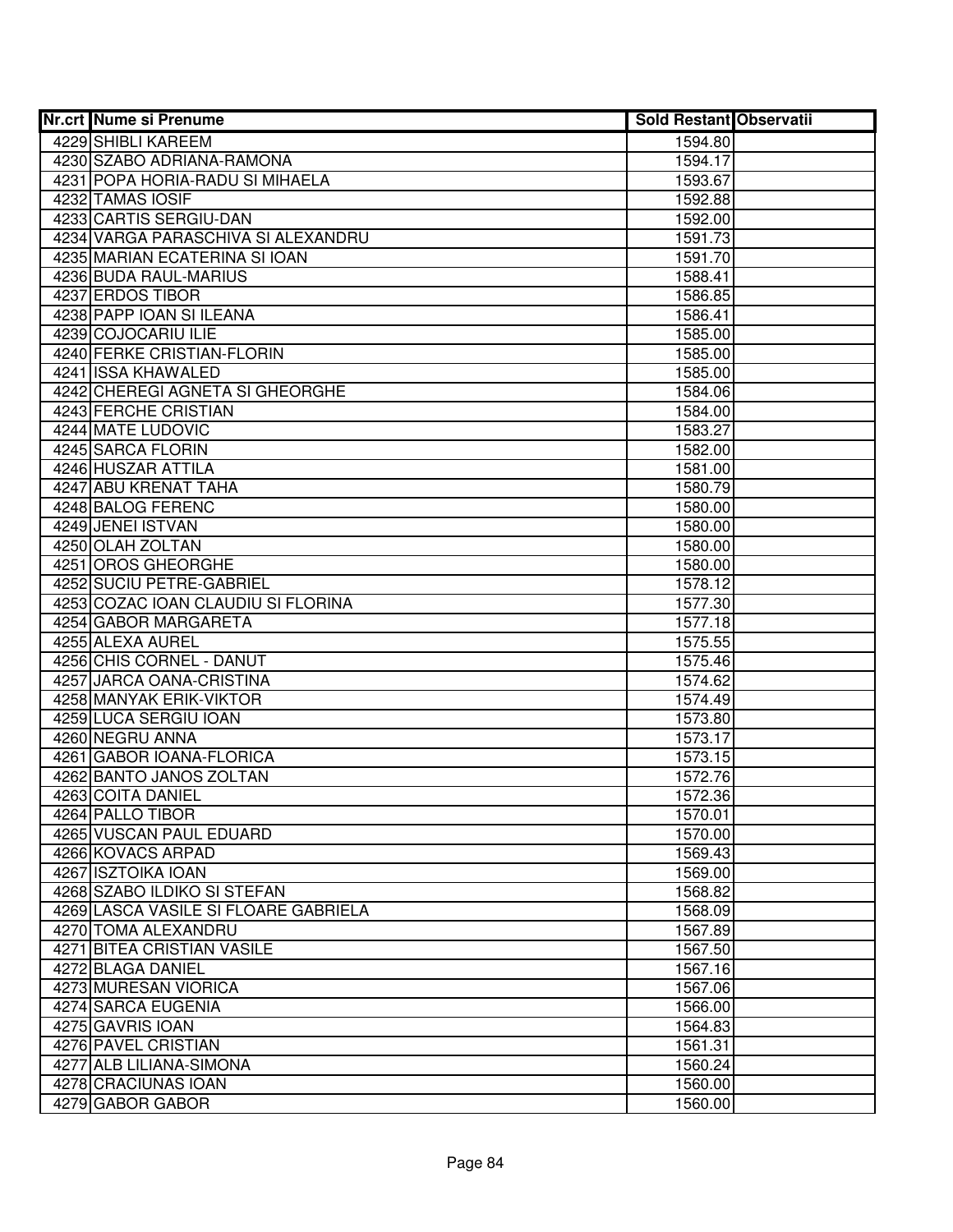| <b>Nr.crt Nume si Prenume</b>             | <b>Sold Restant Observatii</b> |  |
|-------------------------------------------|--------------------------------|--|
| 4280 PLES IOAN                            | 1560.00                        |  |
| 4281 TANCZOS IOSIF                        | 1560.00                        |  |
| 4282 ZENECAN ALEXANDRU SI MARIANA-TEODORA | 1559.10                        |  |
| 4283 ROGOJAN SAMUIL-ANDREI                | 1559.00                        |  |
| 4284 MAGHEAR DANIEL DOREL                 | 1557.19                        |  |
| 4285 GHETEA MIRCEA-TUDOR                  | 1556.30                        |  |
| 4286 URSICA DORINA                        | 1556.21                        |  |
| 4287 COFAR ONISIM - TRANDAFIR             | 1555.74                        |  |
| 4288 HADI ATTILA                          | 1554.94                        |  |
| 4289 ABRUDAN CRISTIAN-TUDOR               | 1554.00                        |  |
| 4290 TAUT ADRIAN-GHEORGHE                 | 1553.93                        |  |
| 4291 NEGRUT-CHIPE CATALINA                | 1553.01                        |  |
| 4292 ILLES GYULA                          | 1552.15                        |  |
| 4293 NEVELITS ALEXANDRU SI ANA            | 1551.67                        |  |
| 4294 COZMA IONEL SI VALENTINA             | 1551.16                        |  |
| 4295 LASLO MIRCEA                         | 1551.00                        |  |
| 4296 VASLOVIC COSTICA-CALIN SI CARMEN     | 1550.12                        |  |
| 4297 GACIU ROBERT                         | 1550.10                        |  |
| 4298 ALI BILAL KHALIF                     | 1550.00                        |  |
| 4299 BANCSA EMERIC                        | 1550.00                        |  |
| 4300 LAZAR IOAN-EMIL                      | 1550.00                        |  |
| 4301 MOLNAR DIACONU ALEXANDRU             | 1550.00                        |  |
| 4302 VARTOLOMEI VASILE-CRISTIAN           | 1550.00                        |  |
| 4303 SCHMAUSZ ANNAMARIA                   | 1549.17                        |  |
| 4304 KOROSI STEFAN                        | 1547.61                        |  |
| 4305 TAMAS IOAN MIRCEA SI CLAUDIA         | 1547.06                        |  |
| 4306 COSMA MIRCEA HORATIU SI AGNES EMANU  | 1545.66                        |  |
| 4307 PLES MARIUS-CRISTIAN                 | 1545.00                        |  |
| 4308 RASVANTA VASILE-ADRIAN               | 1545.00                        |  |
| 4309 PANTIS VALEAN-ADRIAN                 | 1542.36                        |  |
| 4310 BARA CIPRIAN-CLAUDIU                 | 1540.00                        |  |
| 4311 FERCHE ADRIAN-COSMIN                 | 1540.00                        |  |
| 4312 SZILAGYI BELA                        | 1540.00                        |  |
| 4313 VARGA TIBOR                          | 1540.00                        |  |
| 4314 SAS MARIUS-GHITA                     | 1539.78                        |  |
| 4315 TIPLEA MIHAELA                       | 1539.34                        |  |
| 4316 BELCEA FABIO ANTONIO                 | 1538.00                        |  |
| 4317 LITVIN EUGENIA SI STEFAN             | 1537.51                        |  |
| 4318 DAVID LASZLO                         | 1537.00                        |  |
| 4319 PUIU PETRICA                         | 1536.72                        |  |
| 4320 LACATUSU ION                         | 1536.24                        |  |
| 4321 MORAR IOAN SI SANDA MIRELA           | 1535.69                        |  |
| 4322 BORA MIRCEA-DAN                      | 1534.00                        |  |
| 4323 GABOR IOAN                           | 1532.05                        |  |
| 4324 BITTENBINDER LASZLO TIBOR            | 1532.01                        |  |
| 4325 MOLNAR ZSOLT                         | 1531.90                        |  |
| 4326 MIHES IOAN-MIHAITA                   | 1531.19                        |  |
| 4327 SZABO MIHAI LUDOVIC                  | 1531.15                        |  |
| 4328 JOREANU VEACESLAV                    | 1531.08                        |  |
| 4329 BOKA BOBI                            | 1530.00                        |  |
| 4330 BOKA GHEORGHE                        | 1530.00                        |  |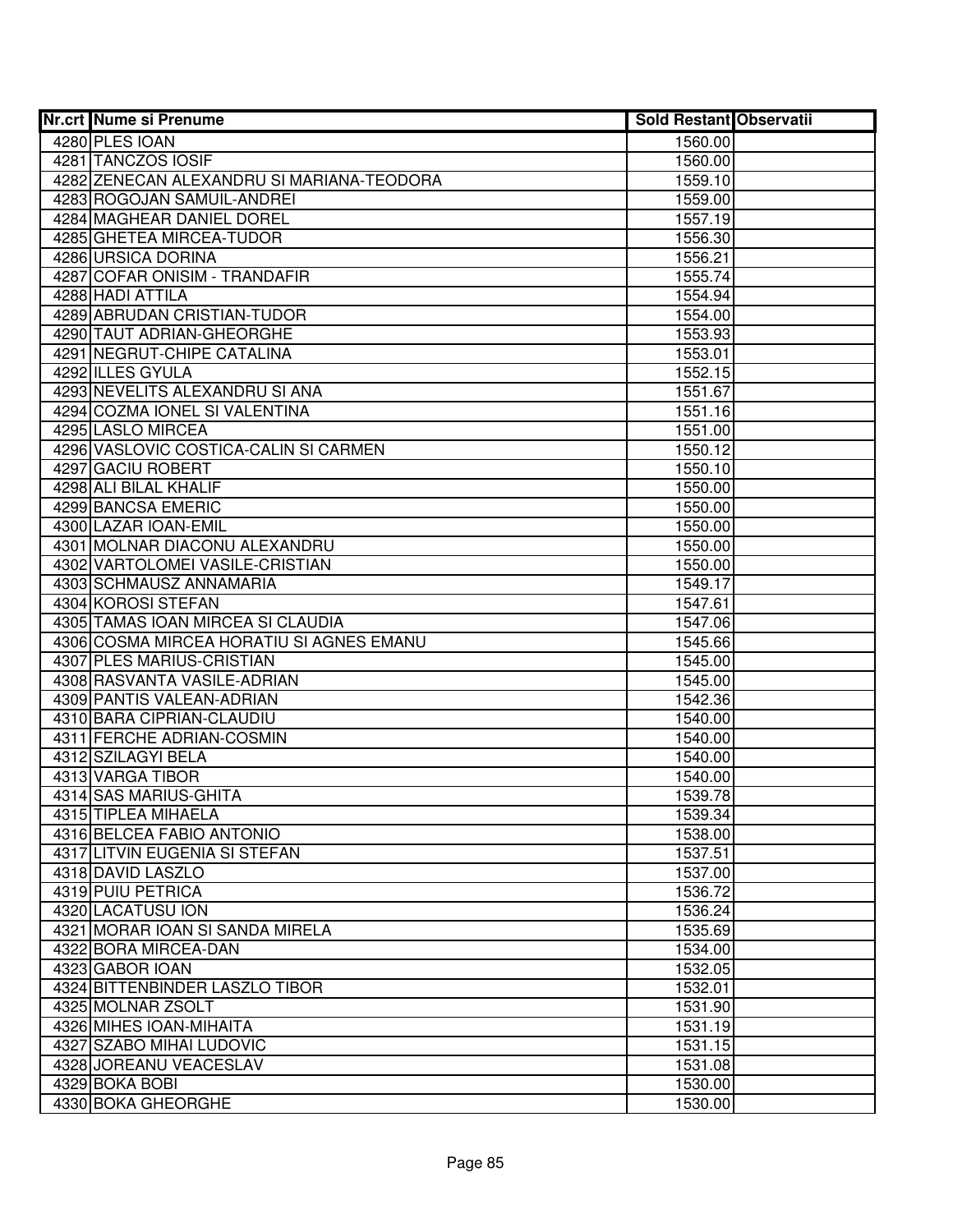| <b>Nr.crt Nume si Prenume</b>                         | <b>Sold Restant Observatii</b> |  |
|-------------------------------------------------------|--------------------------------|--|
| 4331 VOINEA GABRIEL                                   | 1530.00                        |  |
| 4332 PAP CSABA STEFAN                                 | 1529.98                        |  |
| 4333 SECAN CRISTIANA-EMILIA                           | 1529.72                        |  |
| 4334 HALMAJAN COSMIN-IONUT                            | 1526.64                        |  |
| 4335 UNGUR GHEORGHE-FLORIN                            | 1526.18                        |  |
| 4336 POPA VASILE-VIOREL                               | 1525.58                        |  |
| 4337 ROIBU TEODOR SI FLORICA MARIANA                  | 1525.47                        |  |
| 4338 BORDAS STEFAN                                    | 1525.00                        |  |
| 4339 CRISTEA CATALIN                                  | 1525.00                        |  |
| 4340 DEJEU ALEXA-MARIUS                               | 1525.00                        |  |
| 4341 BELDEA CRISTINA-BARBARA                          | 1524.90                        |  |
| 4342 FAUR MIRELA ZAMFIRA SI REDLI-ATTILA              | 1524.62                        |  |
| 4343 DANELIUC GHEORGHE MIRCEA                         | 1523.54                        |  |
| 4344 FILIP EDIT SI IOAN                               | 1522.82                        |  |
| 4345 DUMITRU ROBERT-DANIEL                            | 1522.50                        |  |
| 4346 MERA NICOLAE SI VIORICA                          | 1522.00                        |  |
| 4347 DRAGHICI ANDREI-VICTOR                           | 1521.00                        |  |
| 4348 LINGURAR RAMONA-SIMONA                           | 1520.00                        |  |
| 4349 KOVACS ADRIAN                                    | 1517.84                        |  |
| <b>4350 SOTIUT MIHAELA CORINA</b>                     | 1517.34                        |  |
| 4351 ARDELEAN GHEORGHE-CATALIN                        | 1516.00                        |  |
| 4352 VARGA ILDIKO- MARIA                              | 1515.73                        |  |
| 4353 RACZ CLAUDIA-IRINA                               | 1515.41                        |  |
| 4354 GABOR MATEI                                      | 1515.05                        |  |
| 4355 BUDA ANDREI                                      | 1515.00                        |  |
| 4356 BARDAS CLAUDIA-LIANA                             | 1514.62                        |  |
| 4357 GUTUI CRISTIAN-IOAN SI DANA-MARIANA              | 1513.23                        |  |
| 4358 GANEA GHEORGHE                                   | 1513.00                        |  |
| 4359 P.F.A.BAN CORNELIA                               | 1512.08                        |  |
| 4360 BRETAN ERNEST                                    | 1512.00                        |  |
| 4361 SILAGHI RADU                                     | 1511.35                        |  |
| 4362 GABOR GABRIEL                                    | 1511.19                        |  |
| 4363 BALOGH ROBERT                                    | 1510.00                        |  |
| 4364 MOISIN OVIDIU                                    | 1510.00                        |  |
| 4365 RUGAN IOAN-ADRIAN                                | 1510.00                        |  |
| 4366 TRIPP AURORA                                     | 1510.00                        |  |
| 4367 SABO ATILA SI CATALINA MARIA                     | 1509.58                        |  |
| 4368 IUHAS CORNELIU CRISTIAN                          | 1509.48                        |  |
| 4369 ILAS FLORIN                                      | 1507.89                        |  |
| 4370 ROUSSIS LUCIA MARIANA                            | 1507.85                        |  |
| 4371 FEKETE TIBOR SI ETELCA                           | 1507.55                        |  |
| 4372 CIOLOCA OCTAVIAN, AUGUSTIN, VICTOR, BEJAN FLOARE | 1506.42                        |  |
| 4373 ISTOICA IANCU                                    | 1505.98                        |  |
| 4374 CAZACU RAUL-OVIDIU                               | 1505.00                        |  |
| 4375 POP CSABA                                        | 1504.00                        |  |
| 4376 GAVREA DUMITRU                                   | 1503.70                        |  |
| 4377 POP GEORGE-VALENTIN                              | 1503.68                        |  |
| 4378 PATER IOAN VIRGIL                                | 1503.21                        |  |
| 4379 MARC ELENA SI ALEXANDRU-DORU                     | 1502.72                        |  |
| 4380 BERKE MIRCEA-LIVIU                               | 1502.13                        |  |
| 4381 FILIP GHEORGHE DOREL                             | 1501.79                        |  |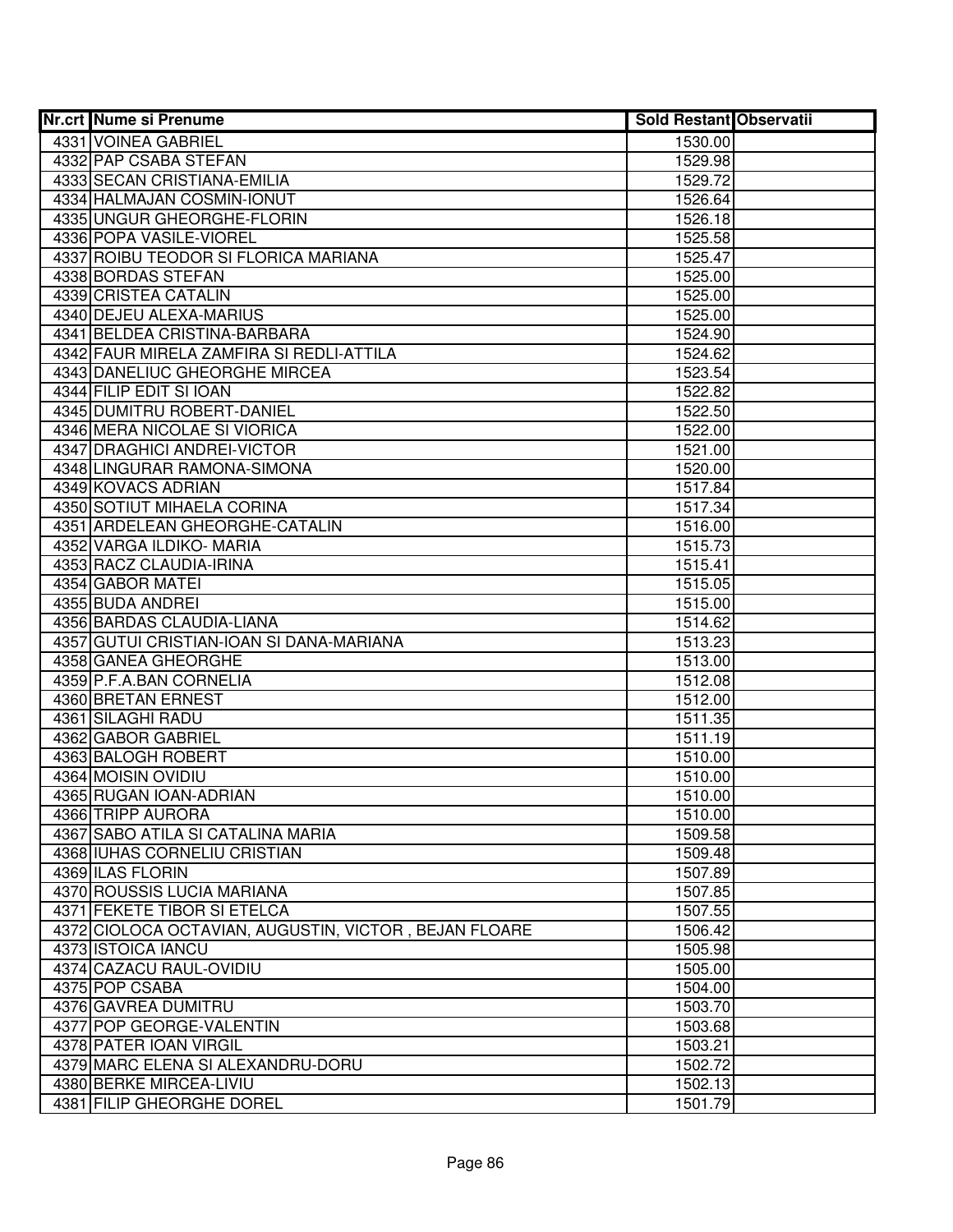| <b>Nr.crt Nume si Prenume</b>      | <b>Sold Restant Observatii</b> |  |
|------------------------------------|--------------------------------|--|
| 4382 BODONEA MIHAELA-FLORENTINA    | 1501.57                        |  |
| 4383 MOSINCAT DUMITRU SI DANIELA   | 1500.83                        |  |
| 4384 PETRUSAN EUGEN                | 1500.42                        |  |
| 4385 ANTONICS TEODORA EMILIA       | 1500.00                        |  |
| 4386 BARA CORNEL                   | 1500.00                        |  |
| 4387 BEJUSCA FLORIN                | 1500.00                        |  |
| 4388 BURCEA MANDRA                 | 1500.00                        |  |
| 4389 BURCSA GITA                   | 1500.00                        |  |
| 4390 BUTNARASU IOANA               | 1500.00                        |  |
| 4391 CSAK KRISZTINA P.F.A          | 1500.00                        |  |
| 4392 CUTULA DANA ANCA              | 1500.00                        |  |
| 4393 DACUNNA VICHIE BRYAN ANDRE    | 1500.00                        |  |
| 4394 FILIMON DORIN                 | 1500.00                        |  |
| 4395 GABOR GAVRIL                  | 1500.00                        |  |
| 4396 GABOR MANDRA                  | 1500.00                        |  |
| 4397 GABOR ROZA                    | 1500.00                        |  |
| 4398 GANEA RAUL-MIHAI              | 1500.00                        |  |
| 4399 HAINER LAURA                  | 1500.00                        |  |
| 4400 INDRIES NICOLAE-ORESTE        | 1500.00                        |  |
| 4401 IONESCU ALEXANDER             | 1500.00                        |  |
| 4402 ISZTOJKA TEREZIA              | 1500.00                        |  |
| 4403 IZSAK JOZSEF                  | 1500.00                        |  |
| 4404 JUZON MARCIN-JACEK            | 1500.00                        |  |
| 4405 KORDOVAN IOSIF                | 1500.00                        |  |
| 4406 KOTELES ROBERT                | 1500.00                        |  |
| 4407 LUPO MARIOARA VOICHITA        | 1500.00                        |  |
| 4408 MARKOVICS ROMULUS-IULIU       | 1500.00                        |  |
| 4409 MARTINAO ANDRE RAFAEL         | 1500.00                        |  |
| 4410 MIHAI FLORENTINA              | 1500.00                        |  |
| 4411 MOANE DUMITRU                 | 1500.00                        |  |
| 4412 MONENCIU FLORIN-GHEORGHE      | 1500.00                        |  |
| 4413 NITE MARIUS                   | 1500.00                        |  |
| 4414 PAP GILDA                     | 1500.00                        |  |
| 4415 PAPP CSABA                    | 1500.00                        |  |
| 4416 PETRUT TRAIAN CONSTANTIN      | 1500.00                        |  |
| 4417 RAD GEORGIANA                 | 1500.00                        |  |
| 4418 SALAJAN TEODORA-ROXANA        | 1500.00                        |  |
| 4419 SAMU RUPI                     | 1500.00                        |  |
| 4420 SARKADI EVA                   | 1500.00                        |  |
| 4421 SORCA CIPRIAN-COSMIN          | 1500.00                        |  |
| 4422 STUPARU CONSTANTIN            | 1500.00                        |  |
| 4423 TOCILA ANDREI                 | 1500.00                        |  |
| 4424 VARGA RUDOLF                  | 1500.00                        |  |
| 4425 VINCZE KECSKES MATEI GHEORGHE | 1500.00                        |  |
| 4426 VLASIN CODRUTA-MARIANA        | 1499.69                        |  |
| 4427 HAVA GAVRIL SI MARIOARA       | 1498.62                        |  |
| 4428 SERB VICTOR SI MARIOARA       | 1497.10                        |  |
| 4429 BRINZAS PETRU                 | 1497.07                        |  |
| 4430 SERES MIHAELA FLORICA         | 1496.71                        |  |
| 4431 BANDI DANIEL                  | 1491.76                        |  |
| 4432 VESA VALENTIN DAN             | 1491.28                        |  |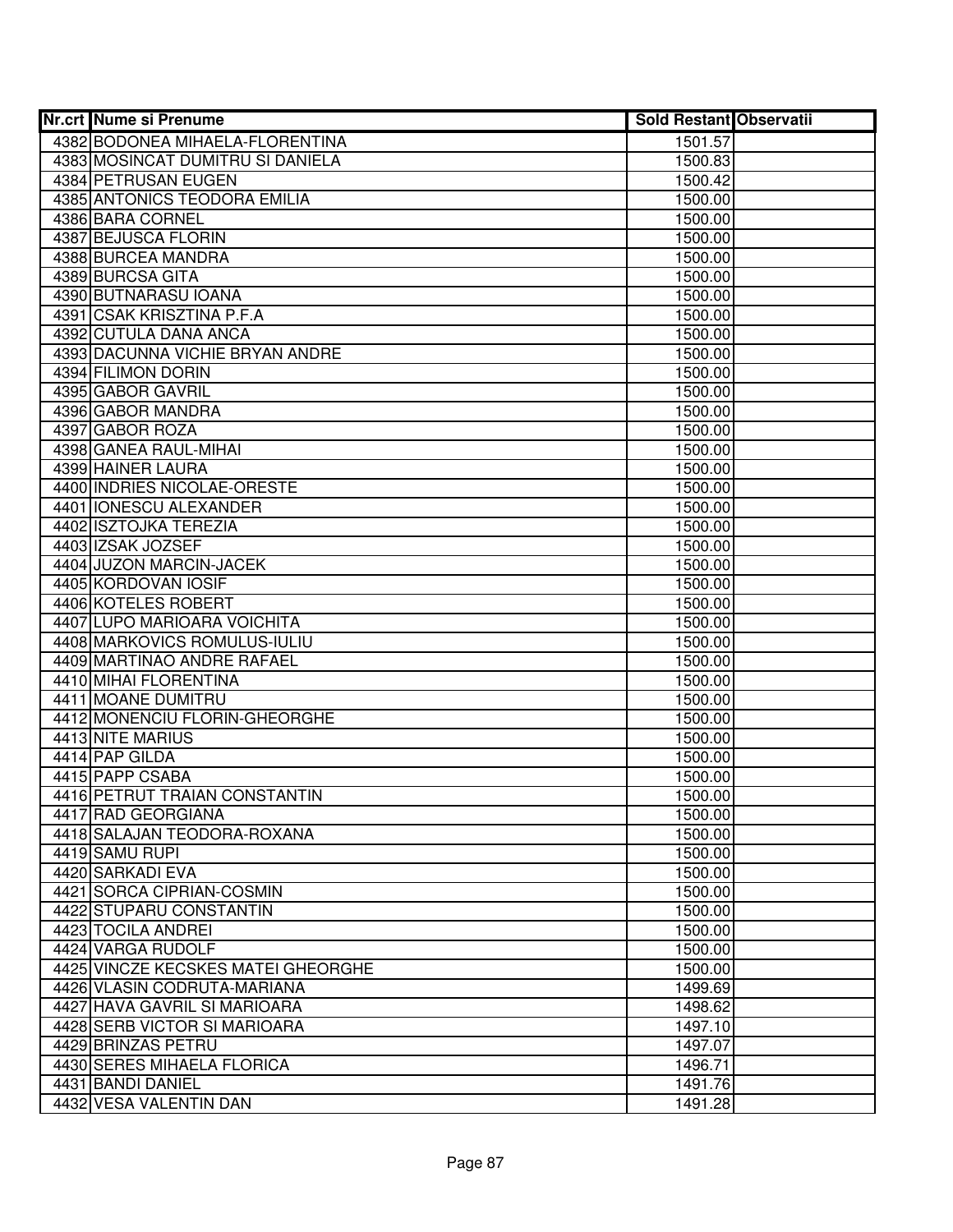| <b>Nr.crt Nume si Prenume</b>            | <b>Sold Restant Observatii</b> |  |
|------------------------------------------|--------------------------------|--|
| 4433 GABOR MATEI                         | 1491.00                        |  |
| 4434 ARDELEAN PATRICIA                   | 1490.60                        |  |
| 4435 CSEKE FRANCISC                      | 1490.18                        |  |
| 4436 CIURAR IOLAND                       | 1490.00                        |  |
| 4437 LAZURAN CLAUDIU SEBASTIAN           | 1490.00                        |  |
| 4438 TOTOREAN MARCEL ALEXANDRU           | 1490.00                        |  |
| 4439 GABOR IANCU                         | 1488.05                        |  |
| 4440 SZABO TUNDE-SUSANA                  | 1488.00                        |  |
| 4441 BADEA CLAUDIA GABRIELA              | 1487.69                        |  |
| 4442 PORTAN CALIN-IOAN CABINET DE AVOCAT | 1487.69                        |  |
| 4443 MERCEA SEVERUS-IOAN                 | 1487.06                        |  |
| 4444 BEJUSCA SERGIU- IONUT               | 1485.06                        |  |
| 4445 SFERLE IOAN ADRIAN                  | 1485.00                        |  |
| 4446 NISTOR FLORENTINA-LENUTA SI IOAN    | 1484.49                        |  |
| 4447 GAL NORBERT                         | 1484.00                        |  |
| 4448 GHEREGI FLORIN                      | 1484.00                        |  |
| 4449 PLUGAR MARIAN                       | 1483.70                        |  |
| 4450 TIPONUT FLORIAN                     | 1483.21                        |  |
| 4451 HORVATH IZABELLA-MELINDA            | 1483.00                        |  |
| 4452 SILYE LUDOVIC                       | 1483.00                        |  |
| 4453 LAZAR OLIVER                        | 1482.71                        |  |
| 4454 TOTH ERNO                           | 1482.26                        |  |
| 4455 VEGH SZILARD                        | 1482.00                        |  |
| 4456 MAG CIPRIAN-BOGDAN                  | 1481.00                        |  |
| 4457 PACURAR DAN MARCEL                  | 1480.61                        |  |
| 4458 BOZU LORELIA                        | 1480.40                        |  |
| 4459 IZSAK SOFIA<br>4460 POP IOAN        | 1480.38                        |  |
| 4461 CUC ADRIAN-NICOLAE                  | 1480.07<br>1480.00             |  |
| 4462 DUDAS SANDU DANUT                   | 1480.00                        |  |
| 4463 ZLIBUT ADRIANA                      | 1480.00                        |  |
| 4464 DUMITER ADRIAN-IONUT                | 1479.24                        |  |
| 4465 GLIGOR OVIDIU ALEXANDRU             | 1478.17                        |  |
| 4466 OLTEANU ALEXANDRU-DRAGOS            | 1478.00                        |  |
| 4467 REMES SEBASTIAN-BOGDAN              | 1477.50                        |  |
| 4468 KERESZTESY DIANA DOINA              | 1476.17                        |  |
| 4469 BRINZAS FLORIAN                     | 1475.75                        |  |
| 4470 FODRE ETEL                          | 1475.62                        |  |
| 4471 ONODI CRISTIAN-ROBERT               | 1474.26                        |  |
| 4472 BUNTA NICOLAE SI ANA MARIA          | 1473.59                        |  |
| 4473 POP EUGEN                           | 1473.27                        |  |
| 4474 BALOIU CRISTIAN LUCIAN              | 1473.11                        |  |
| 4475 FLORIAN JOSIF GH.                   | 1473.00                        |  |
| 4476 BANC CRACIUN SI MARIA               | 1472.09                        |  |
| 4477 ABRUDAN MARIUS-EMIL                 | 1470.00                        |  |
| 4478 HERCUT OCTAV                        | 1470.00                        |  |
| 4479 MICULA ANDREI - LUCIAN              | 1470.00                        |  |
| 4480 MIHALY ROBERT KRISTIAN              | 1469.62                        |  |
| 4481 BOITOR AUREL RAZVAN                 | 1469.57                        |  |
| 4482 VARGA JANOS                         | 1468.00                        |  |
| 4483 BURDAN IOSIF                        | 1466.98                        |  |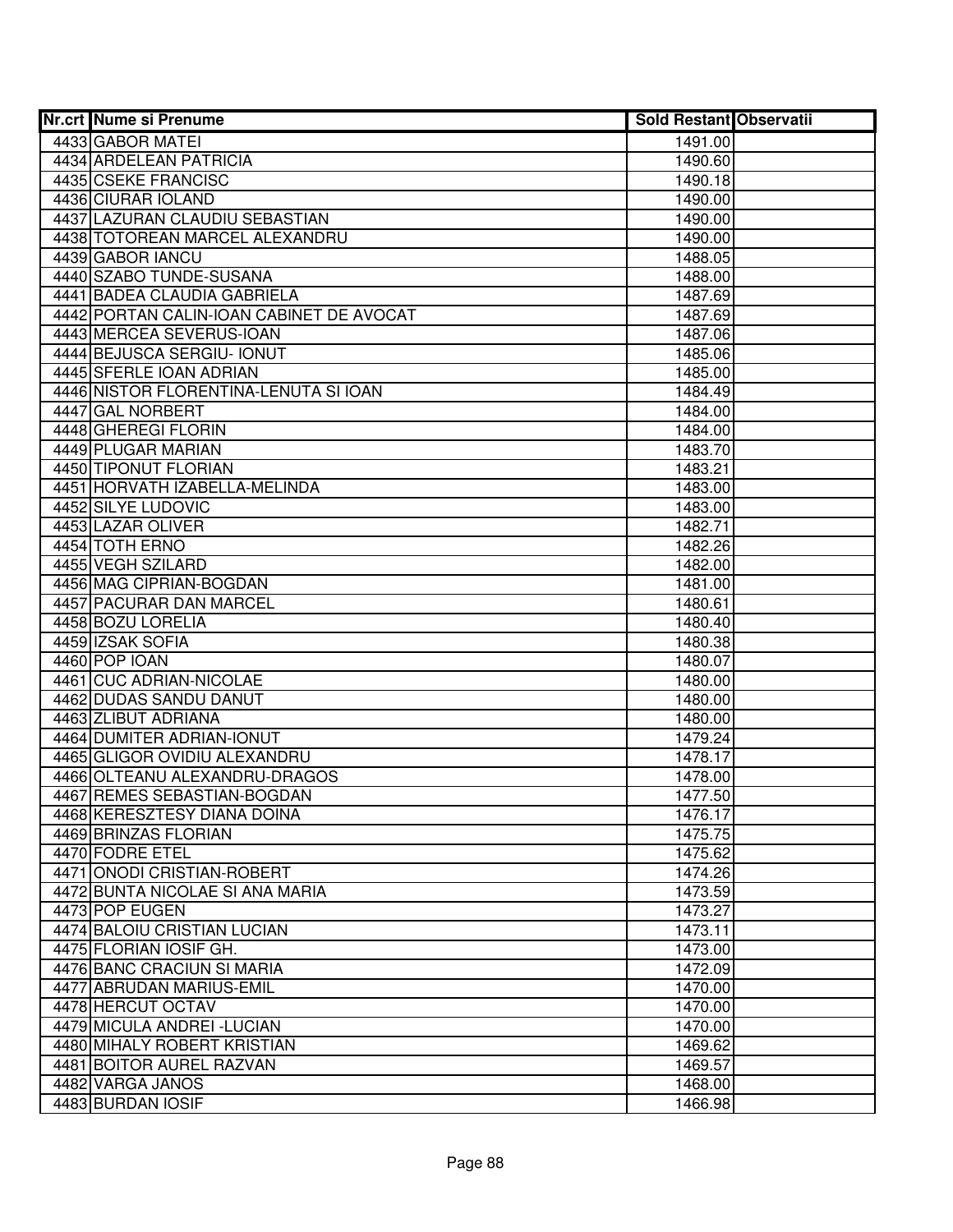| <b>Nr.crt Nume si Prenume</b>                  | <b>Sold Restant Observatii</b> |  |
|------------------------------------------------|--------------------------------|--|
| 4484 MARINCEAN CONSTANTIN SI LUCRETIA          | 1466.62                        |  |
| 4485 CRAINIC VIRAG                             | 1466.40                        |  |
| 4486 HORVATH ROZALIA                           | 1465.00                        |  |
| 4487 STEF CRISTIAN                             | 1465.00                        |  |
| 4488 MATEAS ALIN FLORIN SI ROZALIA             | 1463.00                        |  |
| 4489 CHIRILA CALIN-FLORIAN                     | 1460.00                        |  |
| 4490 GROZA DANIEL-GEORGE                       | 1460.00                        |  |
| 4491 HANAS DAVID CLAUDIU                       | 1460.00                        |  |
| 4492 LUKACS BELA ANDRAS                        | 1460.00                        |  |
| 4493 SZABO ISTVAN VALENTIN                     | 1460.00                        |  |
| 4494 OLAR EDITH                                | 1459.55                        |  |
| 4495 SZIKI ATTILA ZOLTAN                       | 1459.43                        |  |
| 4496 TIRBAN-ZAHA ROCSANA-FLORICA               | 1459.30                        |  |
| 4497 SCHECEK STEFAN SI IUDITH                  | 1458.67                        |  |
| 4498 MAGYARI NICOLETA-DOINA GHEORGHE SI MIRCEA | 1458.65                        |  |
| 4499 VARGA ZOLTAN                              | 1458.57                        |  |
| 4500 CIOARA VOICU CORNEL                       | 1458.38                        |  |
| 4501 HURMUZ VASILE                             | 1458.13                        |  |
| 4502 BORA GHEORGHE ADRIAN                      | 1458.00                        |  |
| 4503 VASILE TIBERIU ANDREI                     | 1456.64                        |  |
| 4504 ERDEI MARIA                               | 1456.52                        |  |
| 4505 POP IOSIF SI MARIA                        | 1456.09                        |  |
| 4506 IACOB CRISTIAN-GHEORGHE                   | 1455.26                        |  |
| 4507 PLESCA JANICA SI FLOARE                   | 1455.11                        |  |
| 4508 BARBAT GHEORGHE-LAURENTIU                 | 1455.00                        |  |
| 4509 KOCSIS PETER-ATTILA                       | 1455.00                        |  |
| 4510 POP ALEXANDRU-TIBERU                      | 1455.00                        |  |
| 4511 TOCAI TRAIAN-CALIN                        | 1455.00                        |  |
| 4512 AVRAM DORIN SI LAURA ADRIANA              | 1454.77                        |  |
| 4513 MARTA SORIN-CRISTIAN                      | 1454.04                        |  |
| 4514 GOGUCZ JANOS-ATTILA                       | 1454.00                        |  |
| 4515 JUDEA IOAN-DORU                           | 1454.00                        |  |
| 4516 DEMIAN RADU-COSMIN                        | 1453.81                        |  |
| 4517 KUCHEL FRANCISC                           | 1452.00                        |  |
| 4518 SZEKELY KATALIN-ANNA                      | 1450.54                        |  |
| 4519 BAKI ARPAD                                | 1450.00                        |  |
| 4520 DENQ QIFENG                               | 1450.00                        |  |
| 4521 HAMZA EVA                                 | 1450.00                        |  |
| 4522 ISZTOICA RUPI                             | 1450.00                        |  |
| 4523 LUNGEANU DAN-CRISTIAN                     | 1450.00                        |  |
| 4524 NADAS SANDOR                              | 1450.00                        |  |
| 4525 TOROK LUDOVIC                             | 1450.00                        |  |
| 4526 CLEPE RAOUL-FLORIN                        | 1448.77                        |  |
| 4527 MERCEA FLORIN-CORNEL                      | 1448.00                        |  |
| 4528 PAP ARPAD-IOSIF                           | 1447.62                        |  |
| 4529 MORAR CLAUDIA-JANETA                      | 1445.02                        |  |
| 4530 DASCALESCU DUMITRU CODRUT                 | 1443.77                        |  |
| 4531 OROS IOAN MARCEL                          | 1442.14                        |  |
| 4532 MARINCAT IONEL                            | 1441.94                        |  |
| 4533 BERECZKI STEFAN                           | 1440.00                        |  |
| 4534 CHIRA CATALIN-DOREL                       | 1440.00                        |  |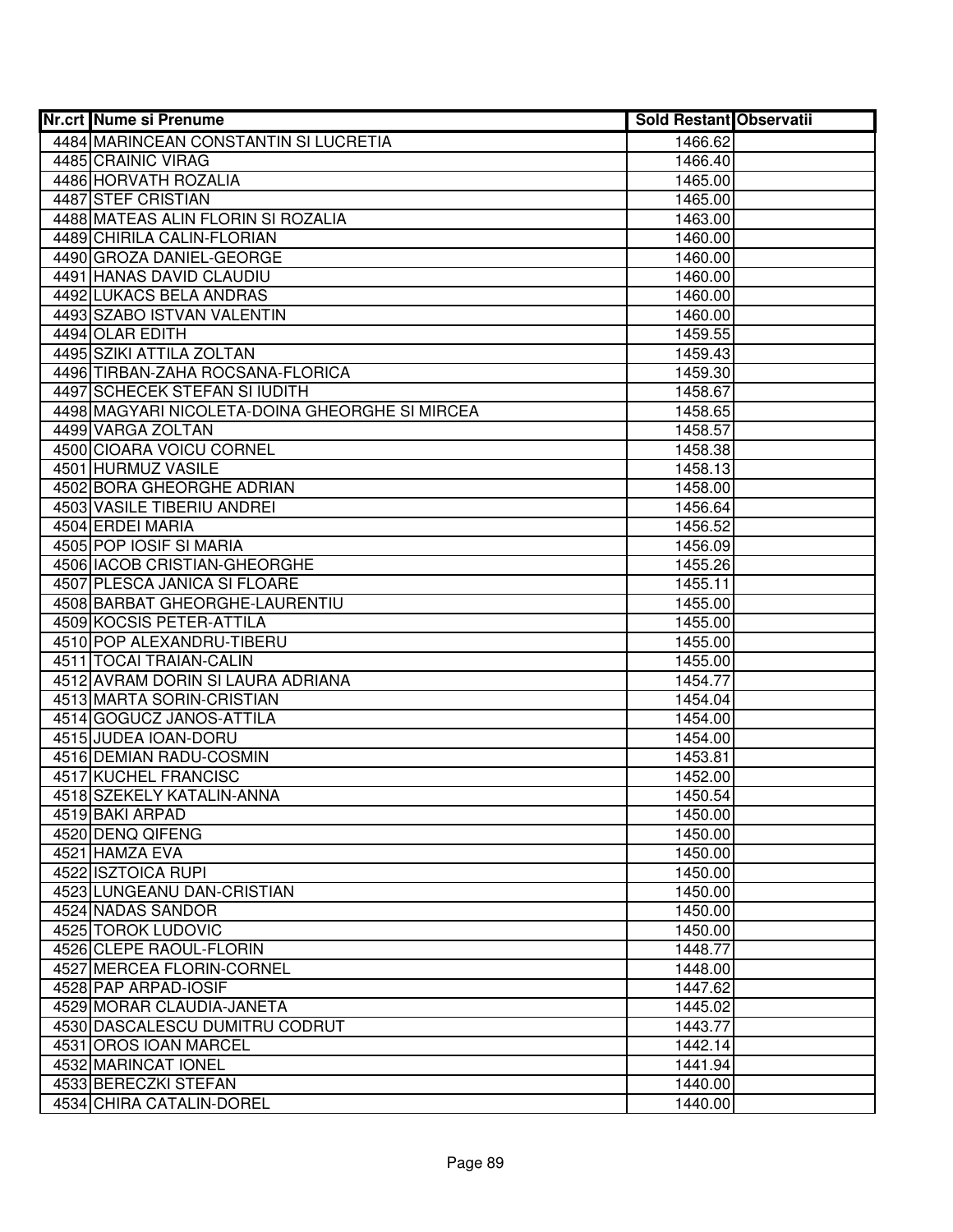| <b>Nr.crt Nume si Prenume</b>              | <b>Sold Restant Observatii</b> |  |
|--------------------------------------------|--------------------------------|--|
| 4535 COSMESCU ANDREIA MICHAELA             | 1440.00                        |  |
| 4536 POPA GABRIEL                          | 1440.00                        |  |
| 4537 UNGVARI JOZSEF                        | 1440.00                        |  |
| 4538 GAZDAG TIBERIU                        | 1439.85                        |  |
| 4539 ILISIA CORINA                         | 1439.74                        |  |
| 4540 CIBOTARU LILIANA                      | 1439.45                        |  |
| 4541 COTE RARES-ALEXANDRU                  | 1439.45                        |  |
| 4542 NISTOR RODICA                         | 1439.38                        |  |
| 4543 BIRTA CORNELIA                        | 1437.90                        |  |
| 4544 PETRICA SANDU SI ALINA                | 1437.00                        |  |
| 4545 IONAS IULIU-ILIE                      | 1435.69                        |  |
| 4546 ORBAI VIOREL                          | 1435.24                        |  |
| 4547 GAVRIS LAURENTIU-PETRU                | 1435.00                        |  |
| 4548 NADAS MARIA ERZSEBET                  | 1434.89                        |  |
| 4549 PASCALAU DANIEL-SORIN                 | 1433.71                        |  |
| 4550 MURASAN REMUS                         | 1432.80                        |  |
| 4551 BAK CAROL                             | 1432.00                        |  |
| 4552 FRITEA CORNEL VASILE                  | 1431.39                        |  |
| 4553 MATARU DUMITRU                        | 1430.01                        |  |
| 4554 CABA RADU IOAN                        | 1430.00                        |  |
| 4555 MORVAI ELISAVETA                      | 1429.32                        |  |
| 4556 FRITEA CORNEL                         | 1429.24                        |  |
| 4557 ILEA MIRCEA-ALIN                      | 1428.44                        |  |
| 4558 QUESLATI NESRINE                      | 1427.95                        |  |
| 4559 PELES ROMULUS-PETRU SI CIRSTINA MARIA | 1426.88                        |  |
| 4560 BALOGH AKOS-IMRE SI IOLANDA           | 1425.00                        |  |
| 4561 POP OCTAVIAN-BOGDAN                   | 1425.00                        |  |
| 4562 SIM MARIUS                            | 1425.00                        |  |
| 4563 CRISTEA IOAN                          | 1424.02                        |  |
| 4564 ILLE ANDREI-TUDOR                     | 1423.07                        |  |
| 4565 SILAGHI ROXANA-ELENA                  | 1422.59                        |  |
| 4566 FOGHIS GHEORGHE                       | 1421.92                        |  |
| 4567 GREGOVICS MARIA                       | 1421.72                        |  |
| 4568 GHEREG ALEXANDRU-CRISTIAN             | 1421.37                        |  |
| 4569 NEAGA CALIN-DANUT                     | 1420.74                        |  |
| 4570 FERARU GABRIEL MIHAI                  | 1420.67                        |  |
| 4571 ISTOICA TEREZ                         | 1420.45                        |  |
| 4572 BELADI ISTVAN-COROY                   | 1420.00                        |  |
| 4573 PACURAR MIRCEA                        | 1420.00                        |  |
| 4574 SANYO ALOIS-IOAN                      | 1420.00                        |  |
| 4575 MESTER IOAN                           | 1419.49                        |  |
| 4576 FARKAS JOZSEF                         | 1418.13                        |  |
| 4577 STOIA SEBASTIAN-GEORGE                | 1418.00                        |  |
| 4578 CRISTACHE VIORICA                     | 1417.78                        |  |
| 4579 SZEKELY IOSIF                         | 1416.00                        |  |
| 4580 GHIURAU CRISTIAN FLORIN               | 1415.50                        |  |
| 4581 LUKACS ZSOLT- LASZLO                  | 1415.07                        |  |
| 4582 IUHASZ ERVIN-EUGEN                    | 1415.00                        |  |
| 4583 SCHECEK IUDITH                        | 1414.17                        |  |
| 4584 SASCA RAUL - BOGDAN                   | 1412.78                        |  |
| 4585 GATEJ CRISTINA-IOANA                  | 1411.13                        |  |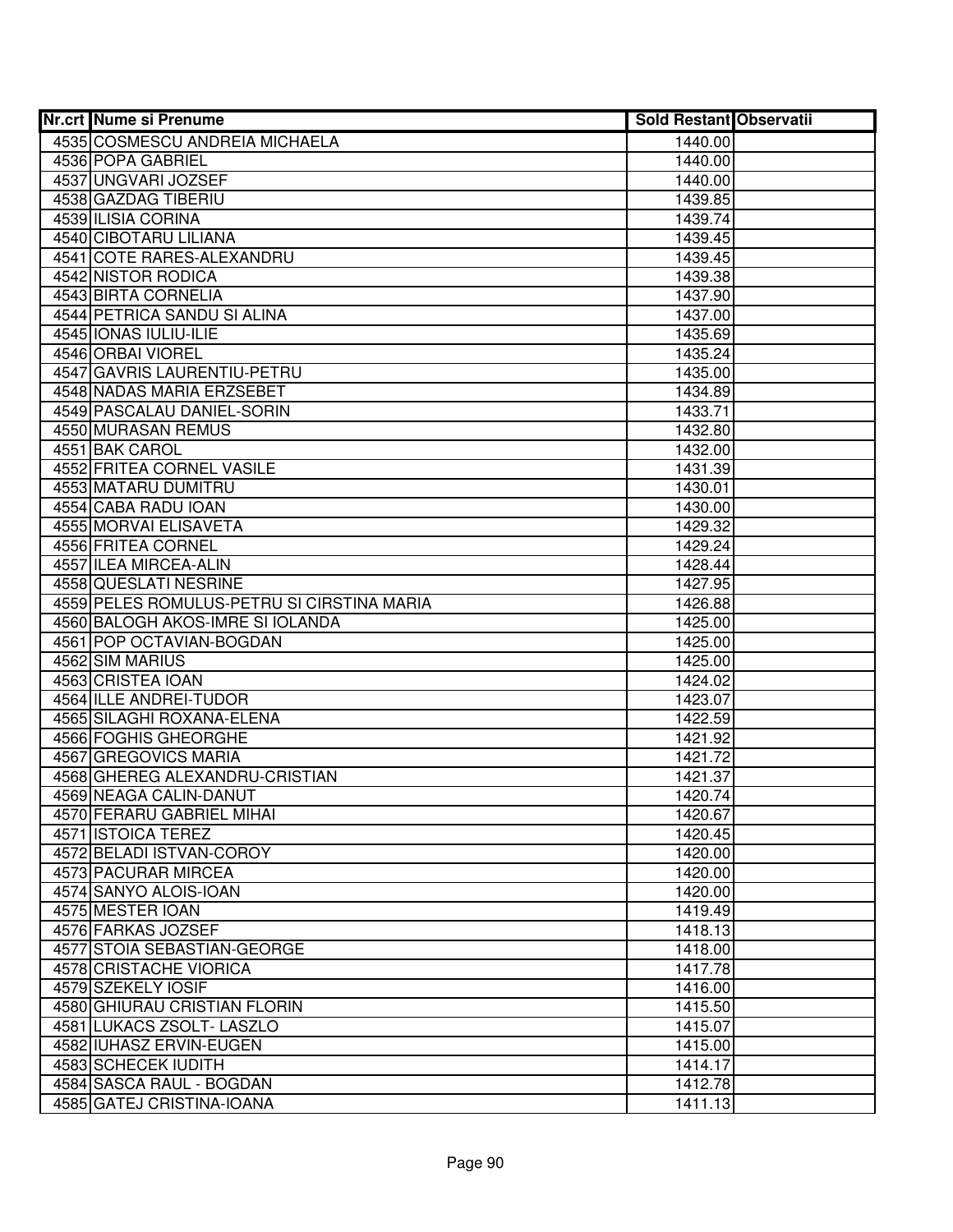| <b>Nr.crt Nume si Prenume</b>           | <b>Sold Restant Observatii</b> |  |
|-----------------------------------------|--------------------------------|--|
| 4586 ZGIRD CRISTIAN-OVIDIU              | 1410.42                        |  |
| 4587 COPIL AVRAM-FLORIN                 | 1410.38                        |  |
| 4588 CRISAN GHEORGHE SI MARIA           | 1410.00                        |  |
| 4589 GABRIAN DANIEL-FLORIN              | 1410.00                        |  |
| 4590 MERGE TEODOR-EUTIH                 | 1410.00                        |  |
| 4591 ROSU ALIN-CORNEL                   | 1410.00                        |  |
| 4592 JUNC TUNDE                         | 1408.87                        |  |
| 4593 VARGA GABRIELA-IRINA               | 1407.24                        |  |
| 4594 HALASZ SANDOR SI ILDIKO-DANIELA    | 1406.48                        |  |
| 4595 HAITA CONSTANTIN                   | 1405.00                        |  |
| 4596 VLAS DANIELA - FLORICA             | 1404.82                        |  |
| 4597 SIRB ROZALIA                       | 1404.56                        |  |
| 4598 GRIGORAS ANCA-MANUELA              | 1403.45                        |  |
| 4599 CIURDAR PETRU SI IOANA             | 1403.41                        |  |
| 4600 NAGY ROBERT                        | 1403.00                        |  |
| 4601 MASTAN ANNA                        | 1402.82                        |  |
| 4602 REZMUVES KALMAN                    | 1401.64                        |  |
| 4603 COSNITA MARGARETA                  | 1401.33                        |  |
| 4604 BURLAU MARIUS-LAVINIU              | 1400.48                        |  |
| 4605 ALI MUDASSAR                       | 1400.00                        |  |
| 4606 ANDRISCA FLAVIUS-RAZVAN            | 1400.00                        |  |
| 4607 BAN LUCIAN                         | 1400.00                        |  |
| 4608 BOKA BARNUS                        | 1400.00                        |  |
| 4609 BORSA PAUL                         | 1400.00                        |  |
| 4610 BULZAN NICOLAE-CALIN               | 1400.00                        |  |
| 4611 COCIS CONSTANTIN                   | 1400.00                        |  |
| 4612 DUMA DOROTHEA                      | 1400.00                        |  |
| 4613 GIRDAN RODICA                      | 1400.00                        |  |
| 4614 GORDAN MIRCEA-CRISTIAN             | 1400.00                        |  |
| 4615 HAMZA GABOR                        | 1400.00                        |  |
| 4616 ISZTOICA EVA                       | 1400.00                        |  |
| 4617 KUCZAPSKI NORA                     | 1400.00                        |  |
| 4618 MADAR DANIELA-DOINA                | 1400.00                        |  |
| 4619 MOISA IONEL                        | 1400.00                        |  |
| 4620 OLAH EMERIC<br>4621 PERSENCO IURIE | 1400.00                        |  |
| 4622 POP IULIU                          | 1400.00<br>1400.00             |  |
| 4623 POPA DARIUS-PAUL                   | 1400.00                        |  |
| 4624 SARAZ OLIVIA                       | 1400.00                        |  |
| 4625 SZILAGYI ANGELA                    | 1400.00                        |  |
| 4626 SZOCS VERONIKA                     | 1400.00                        |  |
| 4627 TORUN SEDA                         | 1400.00                        |  |
| 4628 VLAD FLORIN                        | 1400.00                        |  |
| 4629 SERES VALENTIN                     | 1398.25                        |  |
| 4630 GHIURAU DORIN-STELIAN              | 1398.00                        |  |
| 4631 MESTER DAN GABRIEL                 | 1398.00                        |  |
| 4632 DEMIAN BOGDAN                      | 1397.88                        |  |
| 4633 CADAR IOAN - EMERIC                | 1396.43                        |  |
| 4634 BUBOI GHEORGHE-CRISTIAN            | 1396.22                        |  |
| 4635 TODERAS CRISTIAN-IONUT             | 1395.96                        |  |
| 4636 TIER IOAN                          | 1395.91                        |  |
|                                         |                                |  |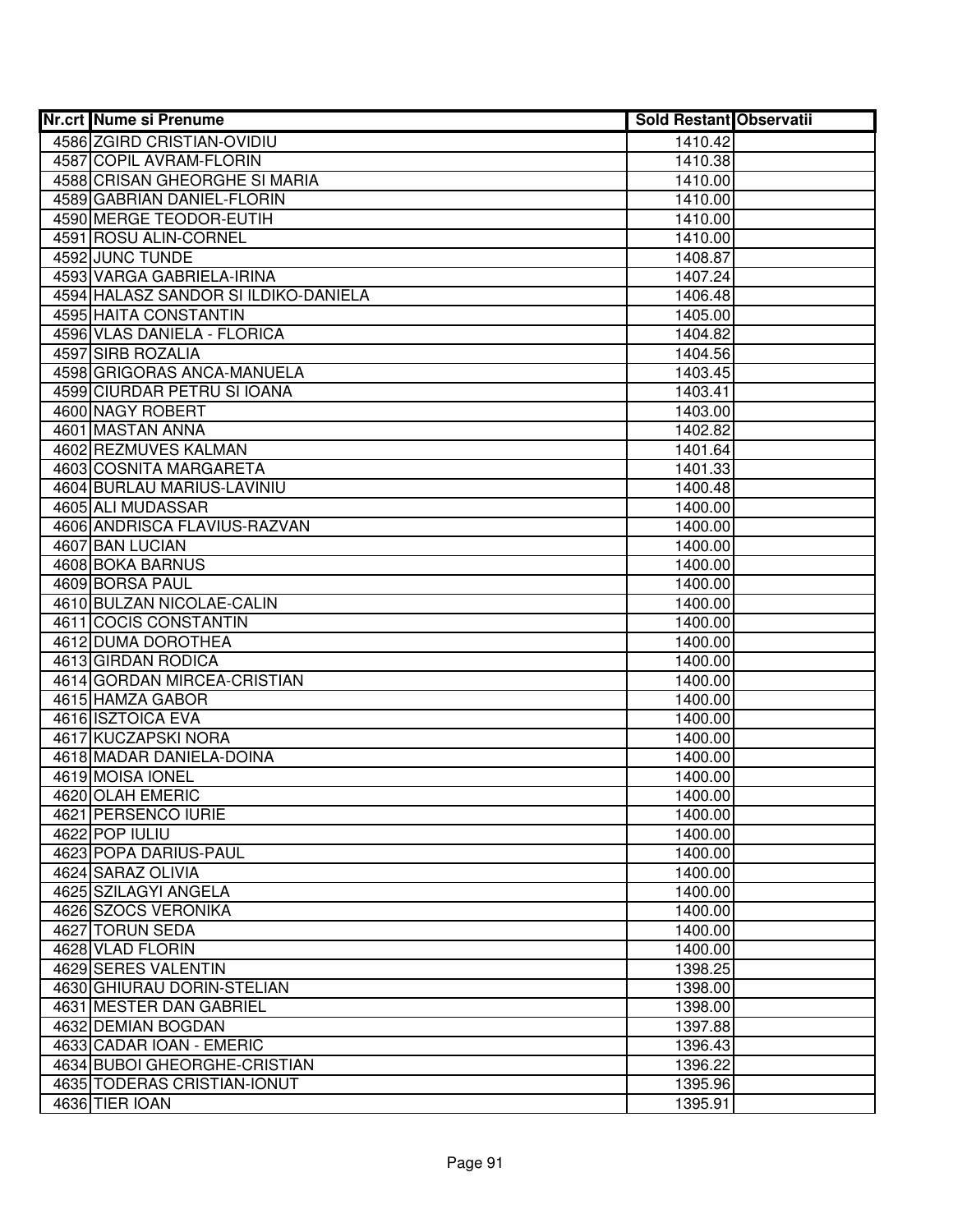| <b>Nr.crt Nume si Prenume</b>                 | <b>Sold Restant Observatii</b> |  |
|-----------------------------------------------|--------------------------------|--|
| 4637 KARACSONYI ROBERT-PAVEL                  | 1395.06                        |  |
| 4638 ROTH DEZIDERIU                           | 1395.02                        |  |
| 4639 PETRI NORBERT-SANDOR                     | 1394.80                        |  |
| 4640 POPESCU GHEORGHE-ROBERT                  | 1393.99                        |  |
| 4641 PAUL SORIN-MARIUS SI MARIOARA            | 1393.76                        |  |
| 4642 ANCA PETRU SI DOINA                      | 1393.22                        |  |
| 4643 ECSEDI ILEANA                            | 1392.42                        |  |
| 4644 NEGRUTIU LAURA-ALINA                     | 1392.01                        |  |
| 4645 COCIS MARIUS DAN SI BONA MIRELA          | 1390.72                        |  |
| 4646 DUDOMA JOSKA                             | 1390.62                        |  |
| 4647 ANDOR FERENCZ                            | 1390.00                        |  |
| 4648 COLTA DIANA ELISABETA                    | 1390.00                        |  |
| 4649 NICHITA MIHAI-DAN                        | 1390.00                        |  |
| 4650 MAGYARI ALEXANDRU                        | 1389.70                        |  |
| 4651 STOICA LUDOVIC                           | 1389.65                        |  |
| 4652 SZOKE ALEXANDRU                          | 1388.73                        |  |
| 4653 HOFFMAN RODICA-EMILIA                    | 1388.29                        |  |
| 4654 BRINDA FLORIN-DANUT                      | 1385.00                        |  |
| 4655 COZMA IOAN-REMUS                         | 1385.00                        |  |
| 4656 DUDOMA ZSOLT                             | 1385.00                        |  |
| 4657 FLORIAN EMIL-GHEORGHE                    | 1385.00                        |  |
| 4658 MARINA MARIUS FLORIN                     | 1385.00                        |  |
| 4659 LUNCAN DORU-VIRGIL                       | 1384.93                        |  |
| 4660 ROBOTIN PETER-JOSZEF                     | 1384.72                        |  |
| 4661 DONINI MARCO                             | 1384.64                        |  |
| 4662 LETEA MARCEL-FLORIN                      | 1383.76                        |  |
| 4663 FECHETE IULIU SORIN                      | 1383.00                        |  |
| 4664 POPA ADRIAN-VASILE SI IOANA              | 1382.99                        |  |
| 4665 FAZEKAS FLORICA                          | 1382.20                        |  |
| 4666 OLCEAN DAVID CRISTIAN                    | 1381.67                        |  |
| 4667 TARAU SORIN GHEORGHE                     | 1381.36                        |  |
| 4668 FEIER-DAN IONUT                          | 1381.00                        |  |
| 4669 PRODAN MIHAELA-TEODORA                   | 1380.72                        |  |
| 4670 BSAT MOHAMED NAZIM                       | 1380.00                        |  |
| 4671 KOVARI DANIEL                            | 1380.00                        |  |
| 4672 SZASZ EMERIC-MIHAI                       | 1380.00                        |  |
| 4673 TOCA DANIEL<br>4674 MATEI SORIN-CRISTIAN | 1379.94<br>1379.78             |  |
| 4675 POPA HOREA-SILVIU                        | 1379.00                        |  |
| 4676 SIPOS DANIEL STELIAN                     | 1378.59                        |  |
| 4677 MAKLUCZ LAJOS-LEVENTE                    | 1377.75                        |  |
| 4678 MUDURA RADU FLORIN                       | 1377.61                        |  |
| 4679 VLAD TRAIAN MARIUS                       | 1376.40                        |  |
| 4680 OPREA IONEL - BALACI ANA                 | 1376.07                        |  |
| 4681 VARGA IOSIF                              | 1376.00                        |  |
| 4682 URSU ANDREA                              | 1375.87                        |  |
| 4683 LUCACIU FLORIAN                          | 1374.58                        |  |
| 4684 HOCHDORFER IOSIF                         | 1373.33                        |  |
| 4685 ARDELEAN IOAN-MARIN                      | 1373.00                        |  |
| 4686 HEINRICH ANA                             | 1372.64                        |  |
| 4687 GACEU IONUT-OVIDIU                       | 1372.25                        |  |
|                                               |                                |  |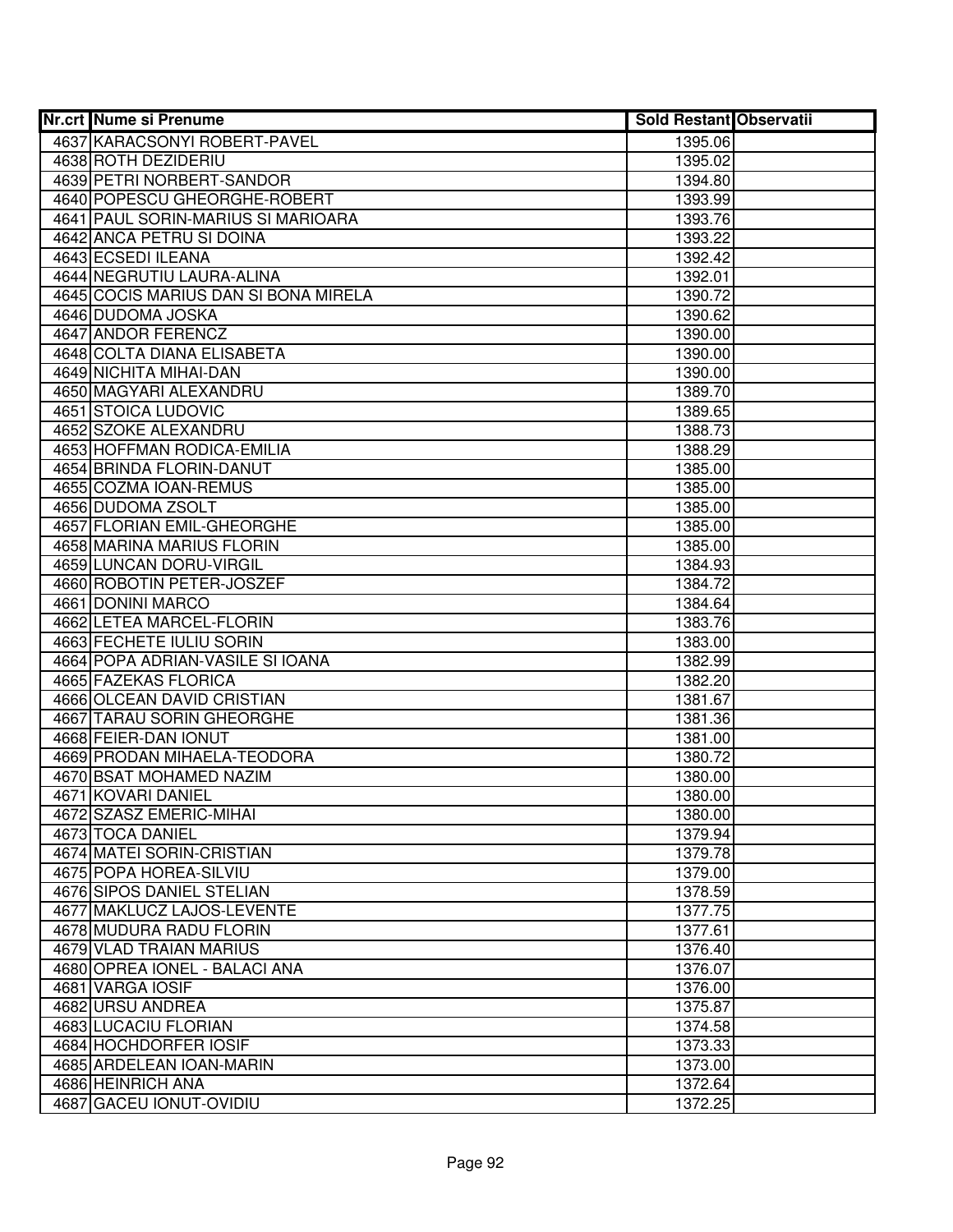| <b>Nr.crt Nume si Prenume</b>               | <b>Sold Restant Observatii</b> |  |
|---------------------------------------------|--------------------------------|--|
| 4688 FEHER MARIANA DANA                     | 1371.83                        |  |
| 4689 COZI GHEORGHE ADRIAN                   | 1370.00                        |  |
| 4690 TOTOREAN DAN                           | 1370.00                        |  |
| 4691 DRAGOI VIOREL-STEFAN                   | 1369.84                        |  |
| 4692 VARADI IOZSEF                          | 1368.00                        |  |
| 4693 SZABO CLAUDIA-MARIA                    | 1367.20                        |  |
| 4694 DUME FLORIN-GABRIEL SI EVA-ELENA       | 1366.63                        |  |
| 4695 COSTIN DUMITRU LIVIU                   | 1365.00                        |  |
| 4696 DUMITRU ALEXANDRU COSMIN               | 1365.00                        |  |
| <b>4697 BUGHIU IONUT RAUL</b>               | 1363.73                        |  |
| 4698 BARNA ANDREI-TIBERIUS                  | 1363.08                        |  |
| 4699 HAIVAS SORIN ADRIAN SI CORINA ALEX.    | 1362.91                        |  |
| 4700 SARKA JOZSEF                           | 1362.00                        |  |
| 4701 OPREA IOAN SI MARIA                    | 1361.82                        |  |
| 4702 MURVAI SEBASTIAN-FLORIN                | 1361.00                        |  |
| 4703 CIORDAS MIRELA                         | 1360.32                        |  |
| 4704 BUNGAU VIOREL                          | 1360.00                        |  |
| 4705 ISZTOJKA RUDI                          | 1360.00                        |  |
| 4706 SZABO EVA-IZABELA                      | 1358.31                        |  |
| 4707 KOVARI COSTEL                          | 1358.25                        |  |
| 4708 ROZSDA IULIANA SI GRIGORE              | 1358.20                        |  |
| 4709 GIULAI ECATERINA                       | 1357.05                        |  |
| 4710 DRUGAS LUCIAN-FLORIAN SI ADRIANA       | 1356.46                        |  |
| 4711 ERDELI MARIUS PETRU                    | 1354.81                        |  |
| 4712 GYONGYOSI IOSIF                        | 1354.74                        |  |
| 4713 GUTI DORU-FLORIN SI SANDA-LEONICA      | 1354.38                        |  |
| 4714 GABOR MINDRA                           | 1353.89                        |  |
| 4715 TATAR ADELINA CRISTINA                 | 1353.89                        |  |
| 4716 VARGA GEZA                             | 1353.74                        |  |
| 4717 FERCHE CALIN-FLORIN                    | 1353.00                        |  |
| 4718 DRIMBA ROZALIA                         | 1352.20                        |  |
| 4719 CRACIUN SEBASTIAN-FLORIAN              | 1352.00                        |  |
| 4720 KOVACS ANITA-IZABELA                   | 1351.24                        |  |
| 4721 CENTEA GHEORGHE                        | 1350.90                        |  |
| 4722 APETREI VIORICA<br>4723 BERINDEI MARIA | 1350.00<br>1350.00             |  |
| 4724 GABOR GAVRIL                           | 1350.00                        |  |
| 4725 NEGRU ANNA                             | 1350.00                        |  |
| 4726 POP ADRIAN-CRISTIAN                    | 1350.00                        |  |
| 4727 VARGA ROMULUS-IULIU                    | 1349.36                        |  |
| 4728 HEGYI NORBERT                          | 1348.54                        |  |
| 4729 DUCA OVIDIU LORAND                     | 1348.17                        |  |
| 4730 MANDRUTIU CSABA                        | 1348.09                        |  |
| 4731 HURMUZ VASILE                          | 1347.50                        |  |
| 4732 PACURAR DORIN - LIVIU                  | 1347.00                        |  |
| 4733 MARIAN IOSIF ANDREI                    | 1346.67                        |  |
| 4734 VARGA ANA                              | 1346.15                        |  |
| 4735 MANCI FLORIN-NICOLAE                   | 1346.04                        |  |
| 4736 LUNKUI GYORGY                          | 1346.00                        |  |
| 4737 VARODI FLORIN                          | 1346.00                        |  |
| 4738 FLORUT-VESE EVA-MARIA                  | 1345.50                        |  |
|                                             |                                |  |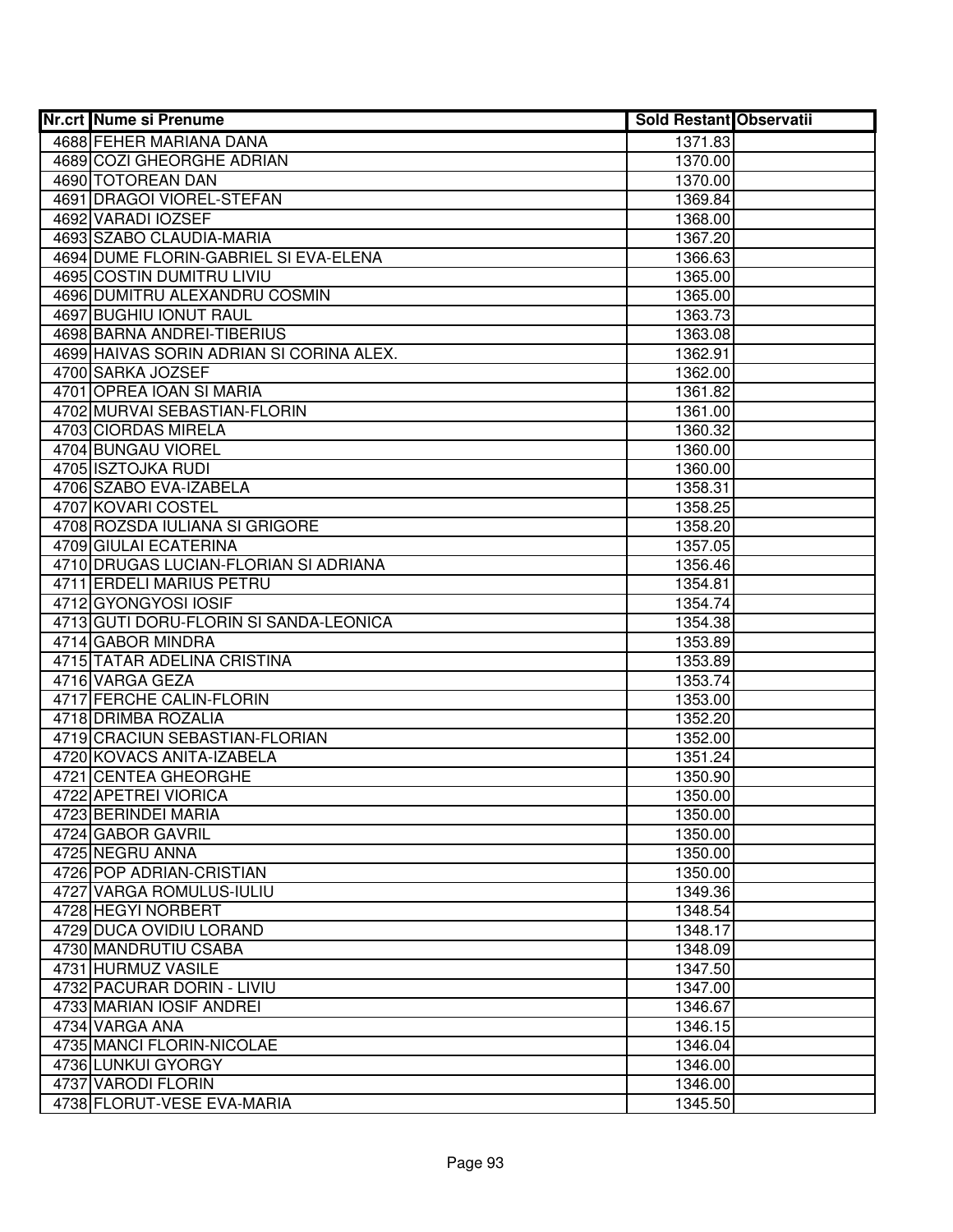| 4739 RADUI ALEXANDRU-MARIUS<br>1345.12<br>4740 VINCZE ETELKA<br>1345.09<br>4741 MOHAMED ELMAHDI-HASSAN OSMAN<br>1344.58<br>4742 LELE MARIANA-IULIANA<br>1344.17<br>4743 FARCUTIU ALINA-GINA<br>1344.00<br>4744 IMTIAZ KHAN<br>1342.68<br>4745 HAMZA NORBERT<br>1342.50<br>4746 LUPSE FLORIN-EMIL<br>1342.37<br>4747 SANTA MINEL AUREL<br>1341.33<br>4748 PURGE ILDIKO<br>1340.72<br>4749 LASCAU DANUT<br>1340.00<br>4750 POPUTE VALENTIN-TUDOR<br>1340.00<br>4751 MARITAN CORNELIA-IOANA<br>1339.78<br>4752 MICULESCU SIMONA-LAURA<br>1339.78<br>4753 RUS SILVESTRU<br>1339.78<br>4754 BIRTA FERENC FLORIAN<br>1339.59<br>4755 GULYA LASZLO GEZA SI ROZALIA<br>1339.38<br>4756 PEPELEA CIPRIAN<br>1339.00<br>4757 ADANY BEATA<br>1338.89<br>4758 CIOPLEALA GRIGORE SI RODICA DANIELA<br>1337.31<br>4759 MONUS ROZA<br>1336.53<br>4760 BOT IOAN VASILE<br>1335.99<br>4761 DOMOCOS DANIEL-IONEL<br>1334.85<br>4762 MUT NICOLAE- FLOARE<br>1334.82<br>4763 JURCA GAVRIL SI MARGARETA<br>1334.78<br>4764 BELCE CRISTIAN-DANIEL<br>1334.00<br>4765 HODISAN BOGDAN<br>1334.00<br>4766 VILHAM GABRIELLA-ENIKO<br>1334.00<br>4767 BRAN FLORENTINA-DANIELA<br>1333.74<br>4768 LINGURAR MARIA<br>1333.67<br>4769 UNGUR AURELIA<br>1333.00<br>4770 BALA MARIA<br>1332.53<br>4771 LAZURAN LIVIU ADRIAN<br>1332.37<br>4772 IACOB ELENA<br>1331.16<br>4773 TOMSA ROBERT<br>1330.70<br>4774 CHIRICHEU PETRU<br>1330.21<br>4775 BARTA ISTVAN<br>1330.00<br>4776 FEFLEA RUXANDRA-IOANA<br>1330.00<br>4777 SZABO SANDOR SI FRANCISC<br>1330.00<br>4778 LACRARU CIPRIAN COSTEL<br>1329.46 |
|------------------------------------------------------------------------------------------------------------------------------------------------------------------------------------------------------------------------------------------------------------------------------------------------------------------------------------------------------------------------------------------------------------------------------------------------------------------------------------------------------------------------------------------------------------------------------------------------------------------------------------------------------------------------------------------------------------------------------------------------------------------------------------------------------------------------------------------------------------------------------------------------------------------------------------------------------------------------------------------------------------------------------------------------------------------------------------------------------------------------------------------------------------------------------------------------------------------------------------------------------------------------------------------------------------------------------------------------------------------------------------------------------------------------------------------------------------------------------------------------------------------------------------------------------------------------|
|                                                                                                                                                                                                                                                                                                                                                                                                                                                                                                                                                                                                                                                                                                                                                                                                                                                                                                                                                                                                                                                                                                                                                                                                                                                                                                                                                                                                                                                                                                                                                                        |
|                                                                                                                                                                                                                                                                                                                                                                                                                                                                                                                                                                                                                                                                                                                                                                                                                                                                                                                                                                                                                                                                                                                                                                                                                                                                                                                                                                                                                                                                                                                                                                        |
|                                                                                                                                                                                                                                                                                                                                                                                                                                                                                                                                                                                                                                                                                                                                                                                                                                                                                                                                                                                                                                                                                                                                                                                                                                                                                                                                                                                                                                                                                                                                                                        |
|                                                                                                                                                                                                                                                                                                                                                                                                                                                                                                                                                                                                                                                                                                                                                                                                                                                                                                                                                                                                                                                                                                                                                                                                                                                                                                                                                                                                                                                                                                                                                                        |
|                                                                                                                                                                                                                                                                                                                                                                                                                                                                                                                                                                                                                                                                                                                                                                                                                                                                                                                                                                                                                                                                                                                                                                                                                                                                                                                                                                                                                                                                                                                                                                        |
|                                                                                                                                                                                                                                                                                                                                                                                                                                                                                                                                                                                                                                                                                                                                                                                                                                                                                                                                                                                                                                                                                                                                                                                                                                                                                                                                                                                                                                                                                                                                                                        |
|                                                                                                                                                                                                                                                                                                                                                                                                                                                                                                                                                                                                                                                                                                                                                                                                                                                                                                                                                                                                                                                                                                                                                                                                                                                                                                                                                                                                                                                                                                                                                                        |
|                                                                                                                                                                                                                                                                                                                                                                                                                                                                                                                                                                                                                                                                                                                                                                                                                                                                                                                                                                                                                                                                                                                                                                                                                                                                                                                                                                                                                                                                                                                                                                        |
|                                                                                                                                                                                                                                                                                                                                                                                                                                                                                                                                                                                                                                                                                                                                                                                                                                                                                                                                                                                                                                                                                                                                                                                                                                                                                                                                                                                                                                                                                                                                                                        |
|                                                                                                                                                                                                                                                                                                                                                                                                                                                                                                                                                                                                                                                                                                                                                                                                                                                                                                                                                                                                                                                                                                                                                                                                                                                                                                                                                                                                                                                                                                                                                                        |
|                                                                                                                                                                                                                                                                                                                                                                                                                                                                                                                                                                                                                                                                                                                                                                                                                                                                                                                                                                                                                                                                                                                                                                                                                                                                                                                                                                                                                                                                                                                                                                        |
|                                                                                                                                                                                                                                                                                                                                                                                                                                                                                                                                                                                                                                                                                                                                                                                                                                                                                                                                                                                                                                                                                                                                                                                                                                                                                                                                                                                                                                                                                                                                                                        |
|                                                                                                                                                                                                                                                                                                                                                                                                                                                                                                                                                                                                                                                                                                                                                                                                                                                                                                                                                                                                                                                                                                                                                                                                                                                                                                                                                                                                                                                                                                                                                                        |
|                                                                                                                                                                                                                                                                                                                                                                                                                                                                                                                                                                                                                                                                                                                                                                                                                                                                                                                                                                                                                                                                                                                                                                                                                                                                                                                                                                                                                                                                                                                                                                        |
|                                                                                                                                                                                                                                                                                                                                                                                                                                                                                                                                                                                                                                                                                                                                                                                                                                                                                                                                                                                                                                                                                                                                                                                                                                                                                                                                                                                                                                                                                                                                                                        |
|                                                                                                                                                                                                                                                                                                                                                                                                                                                                                                                                                                                                                                                                                                                                                                                                                                                                                                                                                                                                                                                                                                                                                                                                                                                                                                                                                                                                                                                                                                                                                                        |
|                                                                                                                                                                                                                                                                                                                                                                                                                                                                                                                                                                                                                                                                                                                                                                                                                                                                                                                                                                                                                                                                                                                                                                                                                                                                                                                                                                                                                                                                                                                                                                        |
|                                                                                                                                                                                                                                                                                                                                                                                                                                                                                                                                                                                                                                                                                                                                                                                                                                                                                                                                                                                                                                                                                                                                                                                                                                                                                                                                                                                                                                                                                                                                                                        |
|                                                                                                                                                                                                                                                                                                                                                                                                                                                                                                                                                                                                                                                                                                                                                                                                                                                                                                                                                                                                                                                                                                                                                                                                                                                                                                                                                                                                                                                                                                                                                                        |
|                                                                                                                                                                                                                                                                                                                                                                                                                                                                                                                                                                                                                                                                                                                                                                                                                                                                                                                                                                                                                                                                                                                                                                                                                                                                                                                                                                                                                                                                                                                                                                        |
|                                                                                                                                                                                                                                                                                                                                                                                                                                                                                                                                                                                                                                                                                                                                                                                                                                                                                                                                                                                                                                                                                                                                                                                                                                                                                                                                                                                                                                                                                                                                                                        |
|                                                                                                                                                                                                                                                                                                                                                                                                                                                                                                                                                                                                                                                                                                                                                                                                                                                                                                                                                                                                                                                                                                                                                                                                                                                                                                                                                                                                                                                                                                                                                                        |
|                                                                                                                                                                                                                                                                                                                                                                                                                                                                                                                                                                                                                                                                                                                                                                                                                                                                                                                                                                                                                                                                                                                                                                                                                                                                                                                                                                                                                                                                                                                                                                        |
|                                                                                                                                                                                                                                                                                                                                                                                                                                                                                                                                                                                                                                                                                                                                                                                                                                                                                                                                                                                                                                                                                                                                                                                                                                                                                                                                                                                                                                                                                                                                                                        |
|                                                                                                                                                                                                                                                                                                                                                                                                                                                                                                                                                                                                                                                                                                                                                                                                                                                                                                                                                                                                                                                                                                                                                                                                                                                                                                                                                                                                                                                                                                                                                                        |
|                                                                                                                                                                                                                                                                                                                                                                                                                                                                                                                                                                                                                                                                                                                                                                                                                                                                                                                                                                                                                                                                                                                                                                                                                                                                                                                                                                                                                                                                                                                                                                        |
|                                                                                                                                                                                                                                                                                                                                                                                                                                                                                                                                                                                                                                                                                                                                                                                                                                                                                                                                                                                                                                                                                                                                                                                                                                                                                                                                                                                                                                                                                                                                                                        |
|                                                                                                                                                                                                                                                                                                                                                                                                                                                                                                                                                                                                                                                                                                                                                                                                                                                                                                                                                                                                                                                                                                                                                                                                                                                                                                                                                                                                                                                                                                                                                                        |
|                                                                                                                                                                                                                                                                                                                                                                                                                                                                                                                                                                                                                                                                                                                                                                                                                                                                                                                                                                                                                                                                                                                                                                                                                                                                                                                                                                                                                                                                                                                                                                        |
|                                                                                                                                                                                                                                                                                                                                                                                                                                                                                                                                                                                                                                                                                                                                                                                                                                                                                                                                                                                                                                                                                                                                                                                                                                                                                                                                                                                                                                                                                                                                                                        |
|                                                                                                                                                                                                                                                                                                                                                                                                                                                                                                                                                                                                                                                                                                                                                                                                                                                                                                                                                                                                                                                                                                                                                                                                                                                                                                                                                                                                                                                                                                                                                                        |
|                                                                                                                                                                                                                                                                                                                                                                                                                                                                                                                                                                                                                                                                                                                                                                                                                                                                                                                                                                                                                                                                                                                                                                                                                                                                                                                                                                                                                                                                                                                                                                        |
|                                                                                                                                                                                                                                                                                                                                                                                                                                                                                                                                                                                                                                                                                                                                                                                                                                                                                                                                                                                                                                                                                                                                                                                                                                                                                                                                                                                                                                                                                                                                                                        |
|                                                                                                                                                                                                                                                                                                                                                                                                                                                                                                                                                                                                                                                                                                                                                                                                                                                                                                                                                                                                                                                                                                                                                                                                                                                                                                                                                                                                                                                                                                                                                                        |
|                                                                                                                                                                                                                                                                                                                                                                                                                                                                                                                                                                                                                                                                                                                                                                                                                                                                                                                                                                                                                                                                                                                                                                                                                                                                                                                                                                                                                                                                                                                                                                        |
|                                                                                                                                                                                                                                                                                                                                                                                                                                                                                                                                                                                                                                                                                                                                                                                                                                                                                                                                                                                                                                                                                                                                                                                                                                                                                                                                                                                                                                                                                                                                                                        |
|                                                                                                                                                                                                                                                                                                                                                                                                                                                                                                                                                                                                                                                                                                                                                                                                                                                                                                                                                                                                                                                                                                                                                                                                                                                                                                                                                                                                                                                                                                                                                                        |
|                                                                                                                                                                                                                                                                                                                                                                                                                                                                                                                                                                                                                                                                                                                                                                                                                                                                                                                                                                                                                                                                                                                                                                                                                                                                                                                                                                                                                                                                                                                                                                        |
|                                                                                                                                                                                                                                                                                                                                                                                                                                                                                                                                                                                                                                                                                                                                                                                                                                                                                                                                                                                                                                                                                                                                                                                                                                                                                                                                                                                                                                                                                                                                                                        |
| 4779 SOTIUT IRINA<br>1329.00                                                                                                                                                                                                                                                                                                                                                                                                                                                                                                                                                                                                                                                                                                                                                                                                                                                                                                                                                                                                                                                                                                                                                                                                                                                                                                                                                                                                                                                                                                                                           |
| 4780 IAKOB RITA-GYONGYI<br>1328.05                                                                                                                                                                                                                                                                                                                                                                                                                                                                                                                                                                                                                                                                                                                                                                                                                                                                                                                                                                                                                                                                                                                                                                                                                                                                                                                                                                                                                                                                                                                                     |
| 4781 PARANICI CONSTANTIN<br>1328.00                                                                                                                                                                                                                                                                                                                                                                                                                                                                                                                                                                                                                                                                                                                                                                                                                                                                                                                                                                                                                                                                                                                                                                                                                                                                                                                                                                                                                                                                                                                                    |
| 4782 BORLEAN MIRCEA-FLORIN<br>1327.73                                                                                                                                                                                                                                                                                                                                                                                                                                                                                                                                                                                                                                                                                                                                                                                                                                                                                                                                                                                                                                                                                                                                                                                                                                                                                                                                                                                                                                                                                                                                  |
| 4783 VESA DUMITRU<br>1327.68                                                                                                                                                                                                                                                                                                                                                                                                                                                                                                                                                                                                                                                                                                                                                                                                                                                                                                                                                                                                                                                                                                                                                                                                                                                                                                                                                                                                                                                                                                                                           |
| 4784 HAINER MONICA ANNAMARIA<br>1326.06                                                                                                                                                                                                                                                                                                                                                                                                                                                                                                                                                                                                                                                                                                                                                                                                                                                                                                                                                                                                                                                                                                                                                                                                                                                                                                                                                                                                                                                                                                                                |
| 4785 DINCA ION SI RAMONA-DIANA<br>1326.03                                                                                                                                                                                                                                                                                                                                                                                                                                                                                                                                                                                                                                                                                                                                                                                                                                                                                                                                                                                                                                                                                                                                                                                                                                                                                                                                                                                                                                                                                                                              |
| 4786 GAVRIS HORATIU - VICTOR<br>1325.80                                                                                                                                                                                                                                                                                                                                                                                                                                                                                                                                                                                                                                                                                                                                                                                                                                                                                                                                                                                                                                                                                                                                                                                                                                                                                                                                                                                                                                                                                                                                |
| 4787 CIURAR AURICA<br>1325.00                                                                                                                                                                                                                                                                                                                                                                                                                                                                                                                                                                                                                                                                                                                                                                                                                                                                                                                                                                                                                                                                                                                                                                                                                                                                                                                                                                                                                                                                                                                                          |
| 4788 MOGA RADU-FLORIN SI ROMINA-CRISTINA<br>1324.65                                                                                                                                                                                                                                                                                                                                                                                                                                                                                                                                                                                                                                                                                                                                                                                                                                                                                                                                                                                                                                                                                                                                                                                                                                                                                                                                                                                                                                                                                                                    |
| 4789 POPOVICI RALUCA-ADRIANA<br>1324.27                                                                                                                                                                                                                                                                                                                                                                                                                                                                                                                                                                                                                                                                                                                                                                                                                                                                                                                                                                                                                                                                                                                                                                                                                                                                                                                                                                                                                                                                                                                                |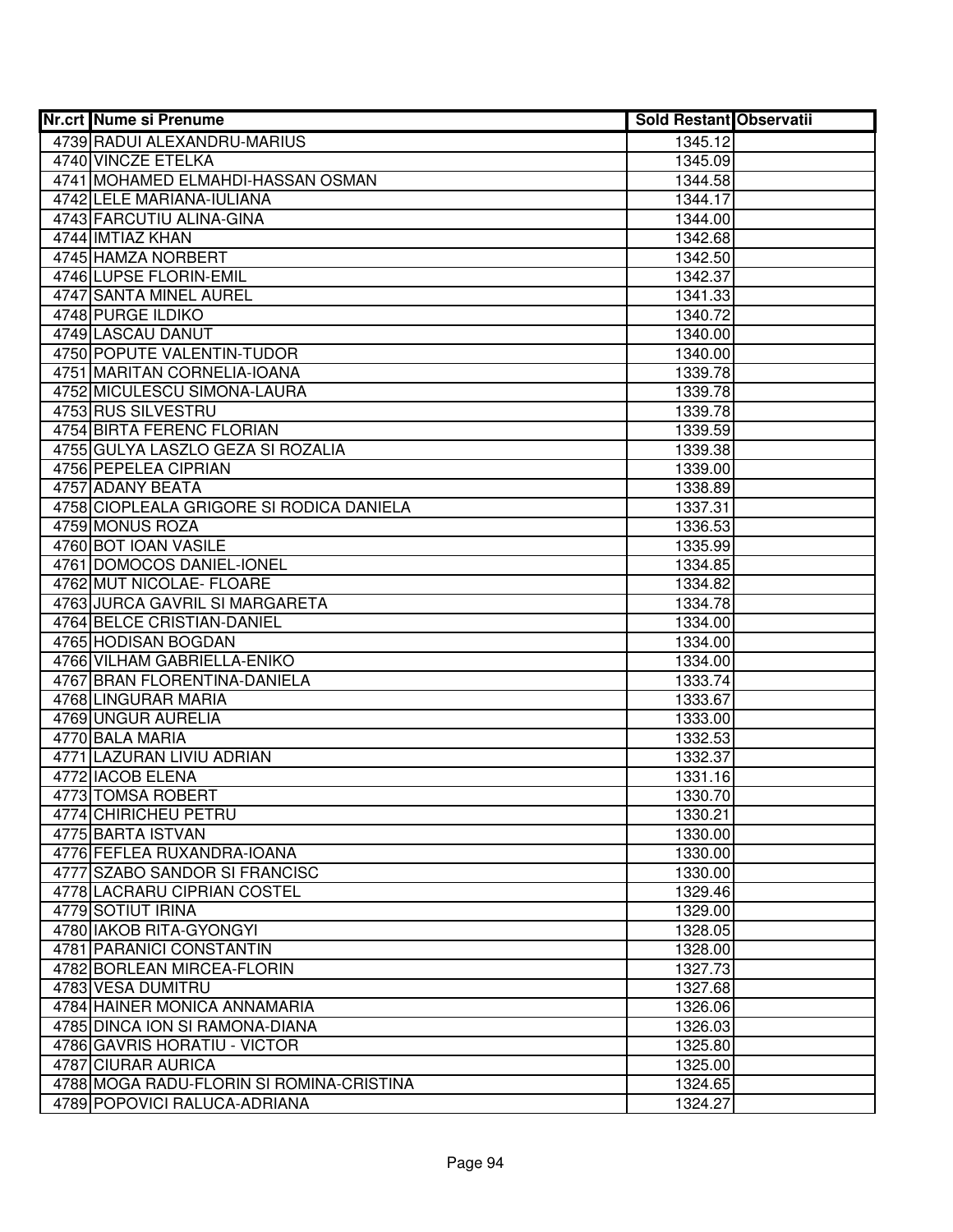| <b>Nr.crt Nume si Prenume</b>         | <b>Sold Restant Observatii</b> |  |
|---------------------------------------|--------------------------------|--|
| 4790 TREFI IOAN                       | 1323.94                        |  |
| 4791 SOLAR IOANA-MIHAELA              | 1323.00                        |  |
| 4792 GABOR CLARA                      | 1322.79                        |  |
| 4793 CALAU FLORIN-DORIN               | 1322.00                        |  |
| 4794 VALCEANU TUDOR-VLADIMIR          | 1322.00                        |  |
| 4795 MUSET ANDREEA-MARIA              | 1321.78                        |  |
| 4796 OPRIS TRAIAN MIREL               | 1321.00                        |  |
| 4797 ANDOR OLIMPIA-GABRIELA           | 1320.94                        |  |
| 4798 BIRO MARIA MAGDOLNA              | 1320.00                        |  |
| 4799 BROZBAN STELIAN-STEFAN           | 1320.00                        |  |
| 4800 MILIAN-SACULTET ALINA-FLORENTINA | 1320.00                        |  |
| 4801 BOCHIS ADRIAN-VASILE             | 1319.38                        |  |
| 4802 GLIGOR ALEXANDRU-IOAN            | 1318.45                        |  |
| 4803 TAMAS DIANA-FLORINA              | 1318.17                        |  |
| 4804 BABES VICTOR-EMERIC              | 1317.96                        |  |
| 4805 SZENTGYORGYI JOZSEF SI ERZSEBET  | 1316.46                        |  |
| 4806 LEU RADU                         | 1315.30                        |  |
| 4807 HANAS ANGELA                     | 1315.20                        |  |
| 4808 IZSAK NISTOR                     | 1315.00                        |  |
| 4809 JURCA CONSTANTIN - VIOREL        | 1315.00                        |  |
| 4810 MICU MIHAI                       | 1314.50                        |  |
| 4811 GHIRBOVAN GHEIZA GHEORGHE        | 1311.80                        |  |
| 4812 MADUTA IOAN - MARCEL             | 1311.15                        |  |
| 4813 TOLDAN TRAIAN                    | 1311.00                        |  |
| 4814 POP CALIN ADRIAN                 | 1310.12                        |  |
| 4815 HARSANYI GYONGYI                 | 1310.00                        |  |
| 4816 NOVAC-IUHASZ OLIMPIU-NICOLAE     | 1310.00                        |  |
| 4817 VINTER PETRU                     | 1310.00                        |  |
| 4818 DRAGAN DOMITIAN SI MONICA        | 1308.80                        |  |
| 4819 SZAKACS JOZSEF-ROBERT            | 1308.21                        |  |
| 4820 TOTH ROLLAND-MARK                | 1307.89                        |  |
| 4821 PURDA CALIN MARCEL SI ALINA      | 1307.61                        |  |
| 4822 STEGAROIU ADRIAN                 | 1307.15                        |  |
| 4823 MUNTEAN MARIA-ILDIKO             | 1306.54                        |  |
| 4824 FRITEA CALIN MARIUS              | 1306.39                        |  |
| 4825 NUT IOAN SI SILVIA               | 1305.02                        |  |
| 4826 CAB.AV.IND.LUCIAN FLORINA        | 1304.50                        |  |
| <b>4827 HADADE MARIUS VASILE</b>      | 1304.00                        |  |
| 4828 VARGA NICOLAE                    | 1304.00                        |  |
| 4829 MICA MARIANA                     | 1303.84                        |  |
| 4830 POPA FLORIN SORIN                | 1303.80                        |  |
| 4831 HOWARD LEONA- VIOLETA            | 1302.21                        |  |
| 4832 ISZTOIKA LUDOVIC                 | 1302.13                        |  |
| 4833 CROITORU ROBERT                  | 1302.00                        |  |
| 4834 UVEGHES BOGDAN-DACIAN            | 1302.00                        |  |
| 4835 SANDOR VASILE                    | 1301.94                        |  |
| 4836 PAINA LUCIAN-IOAN                | 1301.70                        |  |
| 4837 BEJAN EMIL                       | 1301.65                        |  |
| 4838 SZABO KAROLY                     | 1301.29                        |  |
| 4839 ISZTOIKA LUDOVIC                 | 1300.81                        |  |
| 4840 KOTELES ALEXANDRU                | 1300.47                        |  |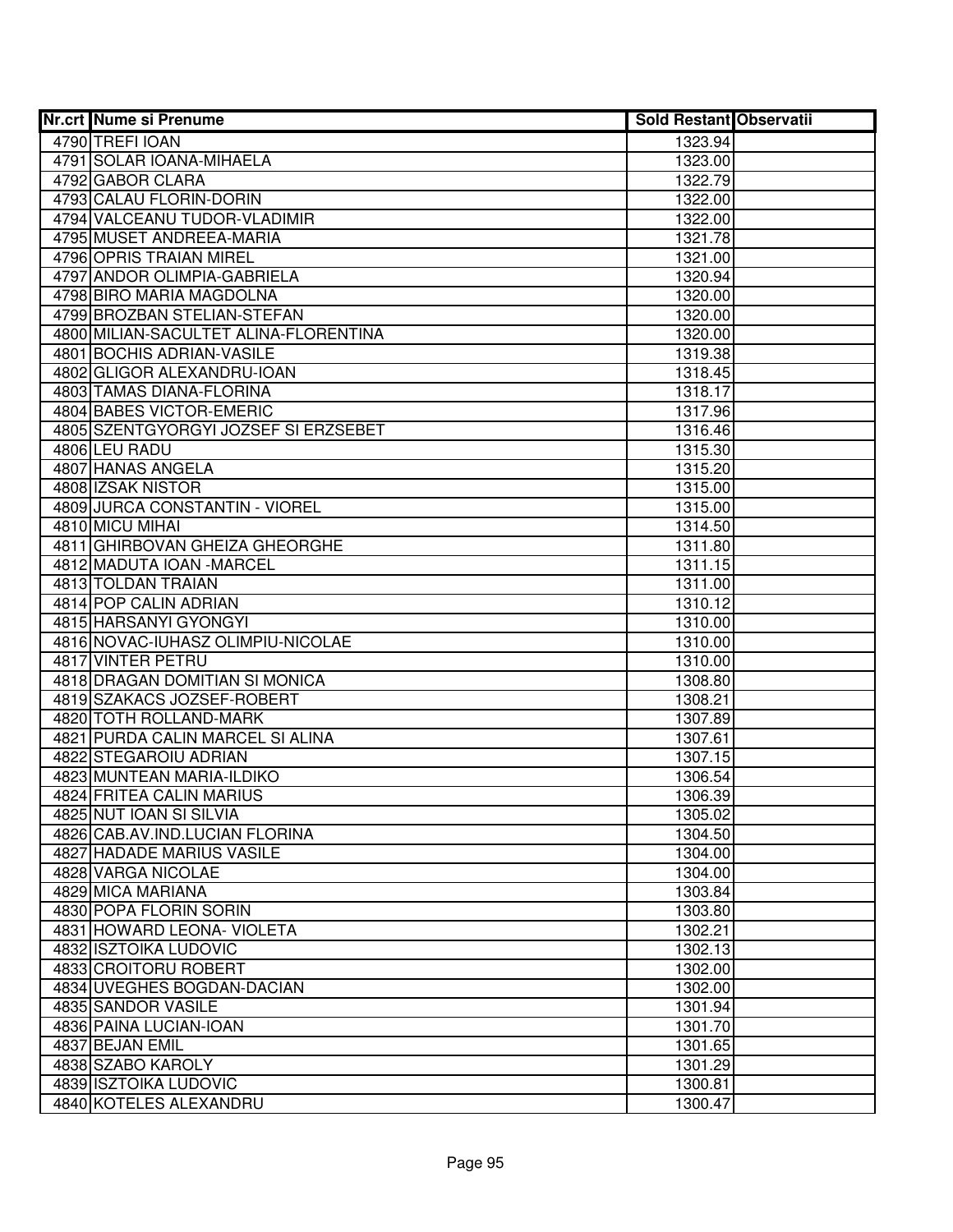| <b>Nr.crt Nume si Prenume</b>         | <b>Sold Restant Observatii</b> |  |
|---------------------------------------|--------------------------------|--|
| 4841 ROSTAS PATROI SI SAVA CRIJMARITA | 1300.01                        |  |
| 4842 BOKA GHEORGHE                    | 1300.00                        |  |
| 4843 BURCSA ZSUZSA                    | 1300.00                        |  |
| 4844 CHIRA DANUT-VASILE               | 1300.00                        |  |
| 4845 GABOR MARIA                      | 1300.00                        |  |
| 4846 LAKATOS MARIA-SILVIA             | 1300.00                        |  |
| 4847 NAGY ALEXANDRU                   | 1300.00                        |  |
| 4848 ORGOVAN VIORICA                  | 1300.00                        |  |
| 4849 PAUL BLAGA CLARA-ELISABETA       | 1300.00                        |  |
| 4850 PETROI ELIZA-CRISTINA            | 1300.00                        |  |
| 4851 SFERLE FLORIN-OVIDIU             | 1300.00                        |  |
| 4852 VENTEL ANDRAS                    | 1300.00                        |  |
| 4853 BALOGH PAL-GABOR SI FABIAN TUNDI | 1299.99                        |  |
| 4854 TATAR IONEL-LAVINIU              | 1299.22                        |  |
| 4855 SIRCA CRISTIAN-MARIUS            | 1299.02                        |  |
| 4856 CISMAS MARCEL ENESCU             | 1299.00                        |  |
| 4857 BUNTA ANA-MARIA GEORGETA         | 1298.83                        |  |
| 4858 SERDULT KATALIN IOLAN            | 1298.35                        |  |
| 4859 MACAVEI PAUL ANDREI              | 1298.20                        |  |
| 4860 BAN ADRIAN                       | 1297.94                        |  |
| 4861 NAGY BELA ZOLTAN                 | 1297.39                        |  |
| 4862 OLAR ALEXANDRU                   | 1296.00                        |  |
| 4863 FEKETE JOZSEF ANDRAS             | 1295.76                        |  |
| 4864 BAGOSI FERENC                    | 1295.00                        |  |
| 4865 BARUTA GABRIEL                   | 1295.00                        |  |
| 4866 SALLAI ROBERT                    | 1295.00                        |  |
| 4867 VLADILA DECU-IULIAN              | 1294.83                        |  |
| 4868 GHIURAU IOAN-CORNEL              | 1293.73                        |  |
| 4869 MOZA MARIA                       | 1293.29                        |  |
| 4870 GOBLYOSNE TAJTI-ILONA            | 1292.39                        |  |
| 4871 PORUMB ROZICA                    | 1292.39                        |  |
| 4872 SILAGHI GHEORGHE VIOREL          | 1292.39                        |  |
| 4873 MOISI GABRIEL                    | 1292.29                        |  |
| 4874 OPREA IONUT-MIHAI                | 1291.77                        |  |
| 4875 GYONGYOSI VIOLETA                | 1291.75                        |  |
| 4876 VASS ISABELA ADRIANA             | 1291.69                        |  |
| 4877 ITTU CALIN FLORENTIN             | 1291.49                        |  |
| 4878 SAVA CORBU                       | 1291.19                        |  |
| 4879 POPA IONUT-MARIUS                | 1291.00                        |  |
| 4880 DANEA CONSTANTIN                 | 1290.83                        |  |
| 4881 BUMBUI IULIANA - ANA             | 1290.82                        |  |
| 4882 ZAH-MANEA DANIEL-AVRAM           | 1290.55                        |  |
| 4883 BOCSA MIRCEA-OVIDIU SI MONICA    | 1290.00                        |  |
| 4884 BOROS IANOS                      | 1290.00                        |  |
| 4885 BOTA STEFAN-DANUT                | 1290.00                        |  |
| 4886 COITA SERGIU-EUGEN               | 1290.00                        |  |
| 4887 KISS MIKLOS                      | 1290.00                        |  |
| 4888 BALINT ADRIANA-FELICIA           | 1289.21                        |  |
| 4889 SIMION MIHAELA MARIA             | 1289.16                        |  |
| 4890 POP-COMAN MARIA                  | 1289.09                        |  |
| 4891 KOVACS GEORGE-LUCIAN             | 1288.99                        |  |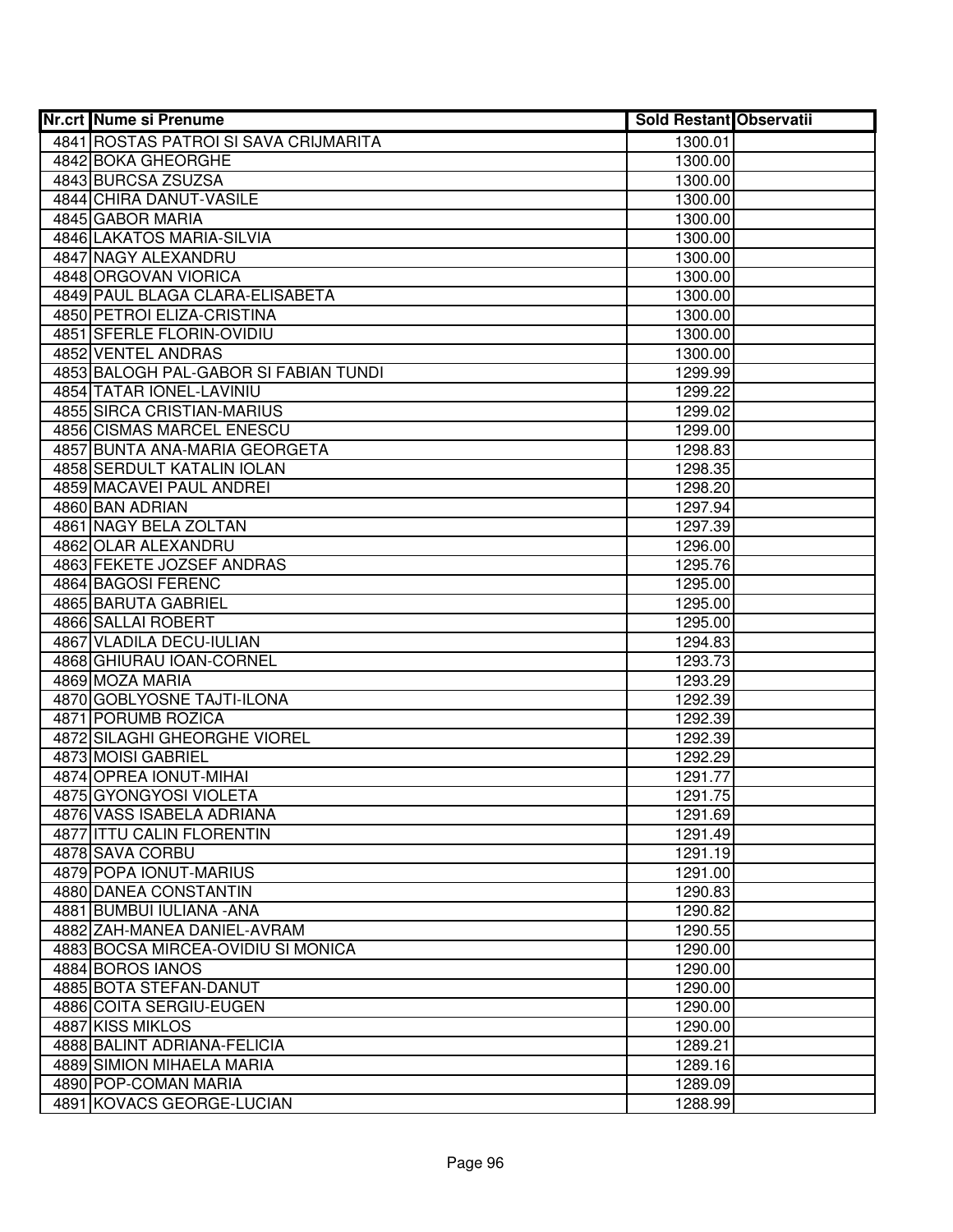| <b>Nr.crt Nume si Prenume</b>             | <b>Sold Restant Observatii</b> |  |
|-------------------------------------------|--------------------------------|--|
| 4892 TRIFA DOREL MARIUS                   | 1288.29                        |  |
| 4893 IONAS RENATO                         | 1287.94                        |  |
| 4894 CASU ION                             | 1287.89                        |  |
| 4895 BODOGAI PETRE-MIREL                  | 1287.38                        |  |
| 4896 RUGE IOAN                            | 1286.30                        |  |
| 4897 GULES SERGIU-IONUT                   | 1286.00                        |  |
| 4898 SABAU FLORIN-VALENTIN                | 1285.80                        |  |
| 4899 MIHUT FLOAREA                        | 1285.38                        |  |
| 4900 POPSA SILVIU-DOREL                   | 1285.00                        |  |
| 4901 SALAJEAN OVIDIU-DUMITRU              | 1284.00                        |  |
| 4902 TELEKI ZSOLT                         | 1283.20                        |  |
| 4903 BOROS LASZLO-ATTILA                  | 1283.00                        |  |
| 4904 IOVAN CLAUDIU-CRISTIAN               | 1281.08                        |  |
| 4905 TURCUS BOGDAN-ALEXANDRU              | 1281.03                        |  |
| 4906 NAGY ANDREI-CRISTIAN                 | 1281.00                        |  |
| 4907 COTRO VLAD-TUDOR                     | 1280.98                        |  |
| 4908 PINTEA OTILIA-CORINA                 | 1280.40                        |  |
| 4909 GONDOR-OZSVATH ATENA-LILO            | 1280.26                        |  |
| 4910 AGAFITEI ROGER-FLORIN                | 1280.00                        |  |
| 4911 LINGURAR KATALIN                     | 1280.00                        |  |
| 4912 MADA STEFAN-TUDOR                    | 1280.00                        |  |
| 4913 MANGRA FLORIN                        | 1280.00                        |  |
| 4914 SCORTEA GABRIELA-CLAUDIA             | 1280.00                        |  |
| 4915 BIRI JANOS IMRE                      | 1279.44                        |  |
| 4916 BOTIU MARIUS VIRGIL SI SIMONA MARILE | 1279.32                        |  |
| 4917 ALUNGI MIHAI                         | 1279.05                        |  |
| 4918 MOISA SERGIU IOAN                    | 1279.00                        |  |
| 4919 VASS TIBOR                           | 1278.00                        |  |
| 4920 DARABANEANU MIHAI-GAVRIL             | 1275.00                        |  |
| 4921 FLONTA RADU                          | 1275.00                        |  |
| 4922 POP FLOARE                           | 1274.48                        |  |
| 4923 CRET MARIA-CARMEN                    | 1274.00                        |  |
| 4924 SILAGHI TEODOR-MARIN                 | 1273.00                        |  |
| 4925 BIRAU DIANA-IOANA SI CRISTIAN        | 1272.67                        |  |
| 4926 TOROK TAMAS GYULA                    | 1272.50                        |  |
| 4927 SILYE EMERIC SI ROZALIA              | 1272.14                        |  |
| 4928 SUHANY SZABOLCS-TAMAS                | 1271.84                        |  |
| 4929 FULOP ISTVAN                         | 1271.29                        |  |
| 4930 TUREAN NICOLETA                      | 1271.15                        |  |
| 4931 TUDUK VIORICA-MARIA                  | 1270.20                        |  |
| 4932 CHIRICA GABRIEL                      | 1270.00                        |  |
| 4933 TENT FLORIAN                         | 1270.00                        |  |
| 4934 COTRAU CALIN                         | 1269.77                        |  |
| 4935 PATCAS PAUL-CRISTIAN                 | 1269.70                        |  |
| 4936 LOVAS ALEXANDRU                      | 1268.46                        |  |
| 4937 ROSTAS CRENGUTA                      | 1268.13                        |  |
| 4938 GUG FLORIAN                          | 1266.77                        |  |
| 4939 BORDAS BOGDAN                        | 1266.11                        |  |
| 4940 CRISTE LAVINIU-IOAN                  | 1266.08                        |  |
| 4941 GHETE MIHAELA CAMELIA                | 1265.50                        |  |
| 4942 SIPOS IULIU                          | 1265.32                        |  |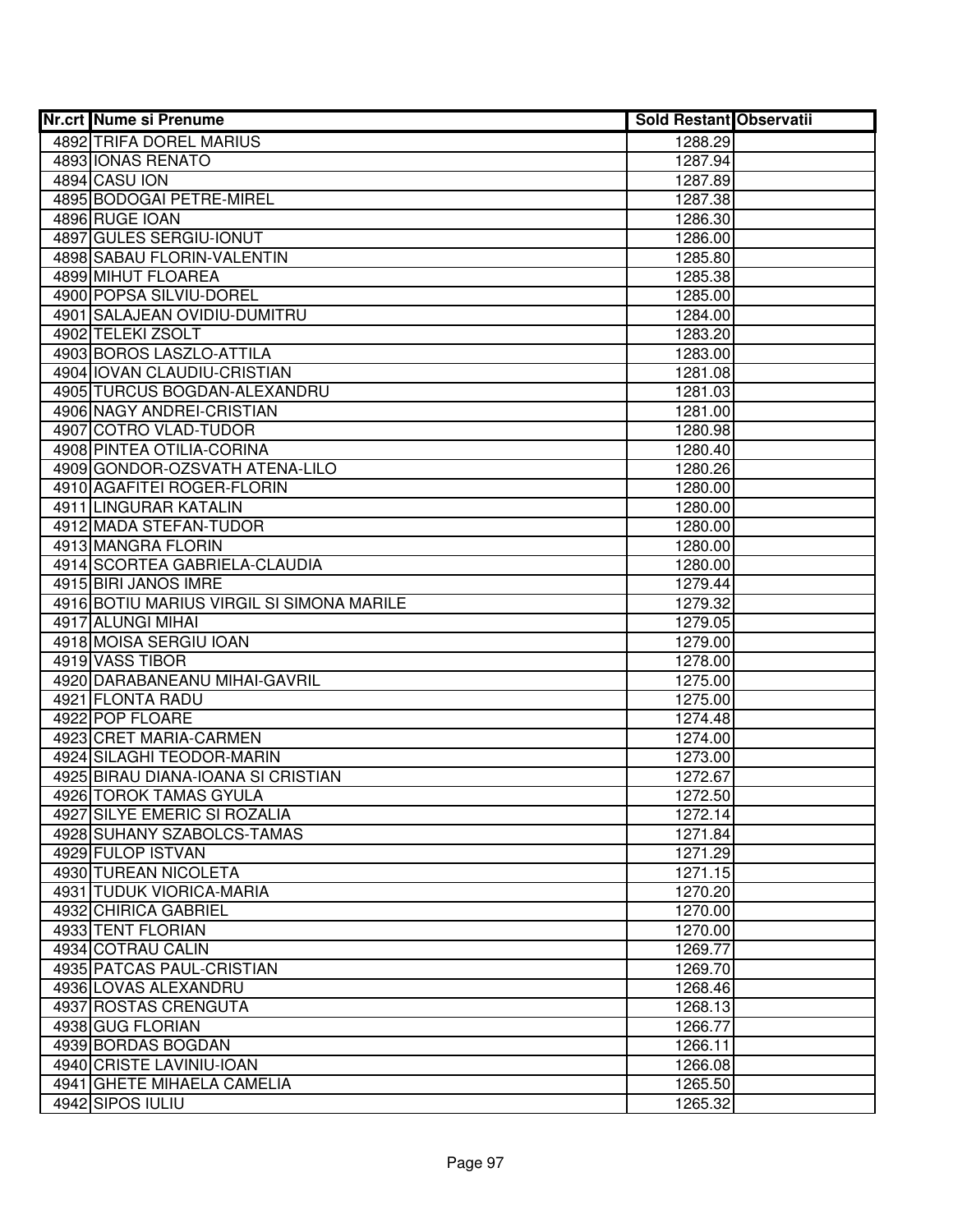| <b>Nr.crt Nume si Prenume</b>                      | <b>Sold Restant Observatii</b> |  |
|----------------------------------------------------|--------------------------------|--|
| 4943 JUCA RAMS                                     | 1265.29                        |  |
| 4944 CABA-SANA FLORIAN-OVIDIU-TEODOR               | 1265.06                        |  |
| 4945 BACIO STEFAN                                  | 1264.95                        |  |
| 4946 FARKAS ERNO-JANOS                             | 1264.80                        |  |
| 4947 RIT FLORIAN IOAN                              | 1263.51                        |  |
| 4948 PALAGHIANU DANIEL-CRISTIAN SI IULIANA         | 1262.94                        |  |
| 4949 NEDISAN TEOFIL                                | 1261.03                        |  |
| <b>4950 DUME ANCA CLAUDIA</b>                      | 1260.81                        |  |
| 4951 GUG RAVEICA SI PAVEL                          | 1260.63                        |  |
| 4952 FODOR GHEORGHE                                | 1260.00                        |  |
| 4953 POCIAN IOAN-GHEORGHE                          | 1260.00                        |  |
| 4954 GECZI CAROL                                   | 1259.27                        |  |
| 4955 DRAGAN GEORGE-EMILIAN                         | 1258.54                        |  |
| 4956 BENEA CALIN-IOAN                              | 1258.39                        |  |
| 4957 MOS ALEXANDRU                                 | 1258.22                        |  |
| 4958 CHIS NELU                                     | 1258.20                        |  |
| 4959 ALEXOAIEI ADRIAN SI AURICA                    | 1257.64                        |  |
| 4960 NEAG MIRCEA                                   | 1257.40                        |  |
| 4961 GABOR SANDA VIOLETA                           | 1257.26                        |  |
| 4962 ANDRONESI OVIDIU                              | 1256.95                        |  |
| 4963 GUG ALEXANDRU-CALIN SI ANDREA-IULIANA         | 1256.74                        |  |
| 4964 HAJDU TIBOR                                   | 1256.41                        |  |
| 4965 BEDE ALEXANDRU SI SIMONA-MARIANA              | 1256.01                        |  |
| 4966 CHEREGI FLORIN-MARIUS                         | 1256.00                        |  |
| 4967 CHEREGI DANIEL-CALIN                          | 1255.32                        |  |
| 4968 SZABO ELISABETA                               | 1255.00                        |  |
| 4969 TAPOS TEODORA-ELENA                           | 1253.38                        |  |
| 4970 KOMIVES IMRE                                  | 1252.52                        |  |
| 4971 MOGA DANIEL-MARCEL                            | 1252.22                        |  |
| 4972 POP CATALIN-DANIEL                            | 1252.00                        |  |
| 4973 PUPAZA RAZVAN-ADRIAN SI GABRIELA              | 1251.07                        |  |
| 4974 BALAJ ADRIAN CLAUDIU                          | 1250.70                        |  |
| 4975 BELICCIU IULIA-CORINA                         | 1250.00                        |  |
| 4976 BENCZIK ROBERT GABOR                          | 1250.00                        |  |
| 4977 BONCEA OCTAVIAN DUMITRU                       | 1250.00                        |  |
| 4978 CIOCIAN RAMONA-ZENOVIA SI CIOCIAN FLORIN-GHE. | 1250.00                        |  |
| 4979 COSTA IOAN                                    | 1250.00                        |  |
| 4980 FICUT SAMUIL-GABRIEL                          | 1250.00                        |  |
| 4981 FORA TEODOR-FLAVIU                            | 1250.00                        |  |
| 4982 HEYIZI VULTUR PAULA STELA                     | 1250.00                        |  |
| 4983 MAGYAI RUDOLF                                 | 1250.00                        |  |
| 4984 MATEA IOAN IOSIF                              | 1250.00                        |  |
| 4985 MATYASI ROBERT                                | 1250.00                        |  |
| 4986 POP IOAN                                      | 1250.00                        |  |
| 4987 SANDOR ANA                                    | 1250.00                        |  |
| 4988 SIMON EUGEN                                   | 1250.00                        |  |
| 4989 VETISAN VASILE-COSMIN                         | 1250.00                        |  |
| 4990 DALEA IOANA-CORNELIA                          | 1249.00                        |  |
| 4991 CIARNAU ANCA CRISTINA                         | 1247.14                        |  |
| 4992 GHIURAU ALINA-MIHAELA                         | 1247.00                        |  |
| 4993 ILE IOAN SI ILEANA                            | 1246.90                        |  |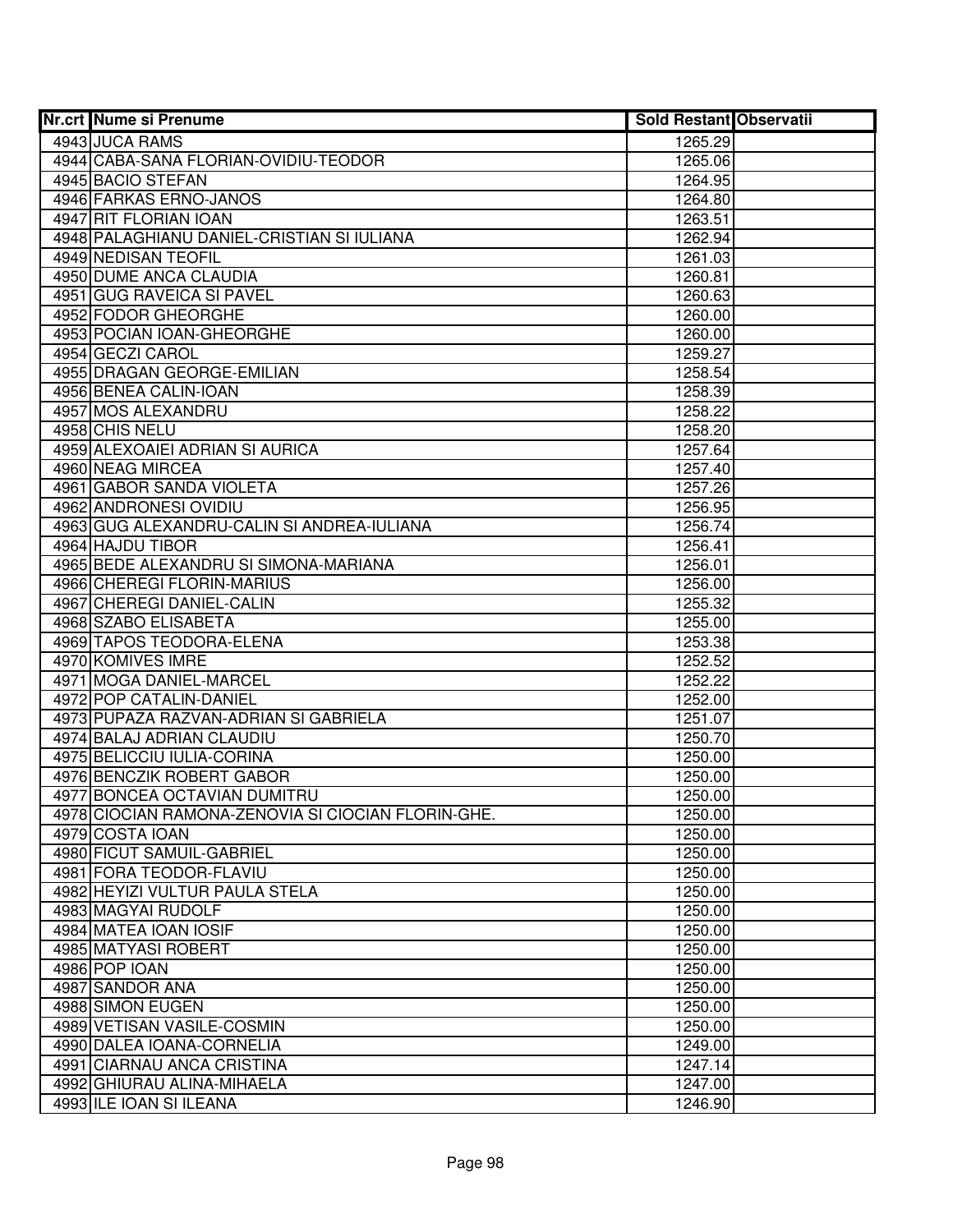| <b>Nr.crt Nume si Prenume</b>                         | <b>Sold Restant Observatii</b> |  |
|-------------------------------------------------------|--------------------------------|--|
| 4994 MARK MARGARETA                                   | 1246.82                        |  |
| 4995 MOGYOROSI LUDOVIC                                | 1246.52                        |  |
| 4996 BOT MARIA-CAROLINA                               | 1245.00                        |  |
| 4997 CINDEA MARIN                                     | 1245.00                        |  |
| 4998 NEGRUT-CHIPE DANIEL                              | 1245.00                        |  |
| 4999 SAS GABRIELA-DORINA                              | 1242.75                        |  |
| 5000 ZETOCHA FLORICA MONICA                           | 1242.09                        |  |
| 5001 TERHES ALIN-AUGUSTIN                             | 1242.00                        |  |
| 5002 KORNYA IOAN-CSONGOR                              | 1240.79                        |  |
| 5003 BALINT EUGEN SI MARIA                            | 1240.67                        |  |
| 5004 LESAK IULIU                                      | 1240.31                        |  |
| 5005 BOKA BARNA                                       | 1240.00                        |  |
| 5006 CIRPACI AURICA                                   | 1240.00                        |  |
| 5007 CORDOVAN VIOLA-RENATA                            | 1240.00                        |  |
| 5008 MARINCAS DANIELA-MIRELA                          | 1240.00                        |  |
| 5009 MURARIU CSABA-SZILVESZTER                        | 1240.00                        |  |
| 5010 POPA PAUL                                        | 1240.00                        |  |
| 5011 CIPLEU SAMUEL SI DANIELA                         | 1239.46                        |  |
| 5012 BUNTA FLORINELA SI MIHAI-SORIN                   | 1236.24                        |  |
| 5013 MOLNAR ANAMARIA                                  | 1236.13                        |  |
| 5014 MERMEZE GAVRIL GHEORGHE SI SIMONA                | 1234.96                        |  |
| 5015 DERECICHEI ARON                                  | 1234.81                        |  |
| 5016 HALASZ IOLANDA                                   | 1234.72                        |  |
| 5017 SZAKACS ERIKA EVA                                | 1234.02                        |  |
| 5018 BLAGA ETELCA                                     | 1232.66                        |  |
| 5019 BOCUT LUMINITA-SANDA                             | 1232.16                        |  |
| 5020 MUSCU RAMONA CORINA                              | 1232.00                        |  |
| 5021 SZABO RICHARD CSABA                              | 1232.00                        |  |
| 5022 KUGLIS IOSIF                                     | 1231.77                        |  |
| 5023 POP MONICA SI MARCEL-DANIEL                      | 1231.25                        |  |
| 5024 KABAI SIGISMOND                                  | 1231.07                        |  |
| 5025 CZIPTER KATALIN EVA SI ARNOLD, NORBERT SI BEATA  | 1230.96                        |  |
| 5026 ISTOICA BOROS                                    | 1230.92                        |  |
| 5027 SANDU DUMITRU                                    | 1230.89                        |  |
| 5028 MATIU IONEL OVIDIU                               | 1230.81                        |  |
| 5029 SIME BOGDAN-CIPRIAN-HORATIU SI LAURA             | 1230.66                        |  |
| 5030 EL HAJRI M HAMED                                 | 1230.00                        |  |
| 5031 KAJCZA ZSOLT FERENCZ<br>5032 LAZAR CORINA ANDREA | 1230.00                        |  |
| 5033 LIBANT CONSTANTIN-MARIUS                         | 1230.00                        |  |
| 5034 SFERLE MATEI RADU                                | 1230.00                        |  |
| 5035 NAGY ROBERT-LASZLO                               | 1230.00                        |  |
| 5036 HARAGOS MONICA-FLORENTINA                        | 1229.76<br>1229.59             |  |
| 5037 FURIC EMILIA                                     |                                |  |
| 5038 ZARE STEFAN SI MARIA                             | 1228.08<br>1227.33             |  |
| 5039 LASZLO ILDIKO                                    | 1226.93                        |  |
| 5040 MUDURA TUDOR-ALEX                                | 1225.97                        |  |
| 5041 ARDELEAN IOAN CALIN                              | 1225.86                        |  |
| 5042 TAL ADRIAN SI CAMELIA-MARIANA                    | 1225.77                        |  |
| 5043 POTRE IOAN-MARIUS                                | 1225.00                        |  |
| 5044 MINECAN MIRELA-VALENTINA                         | 1224.78                        |  |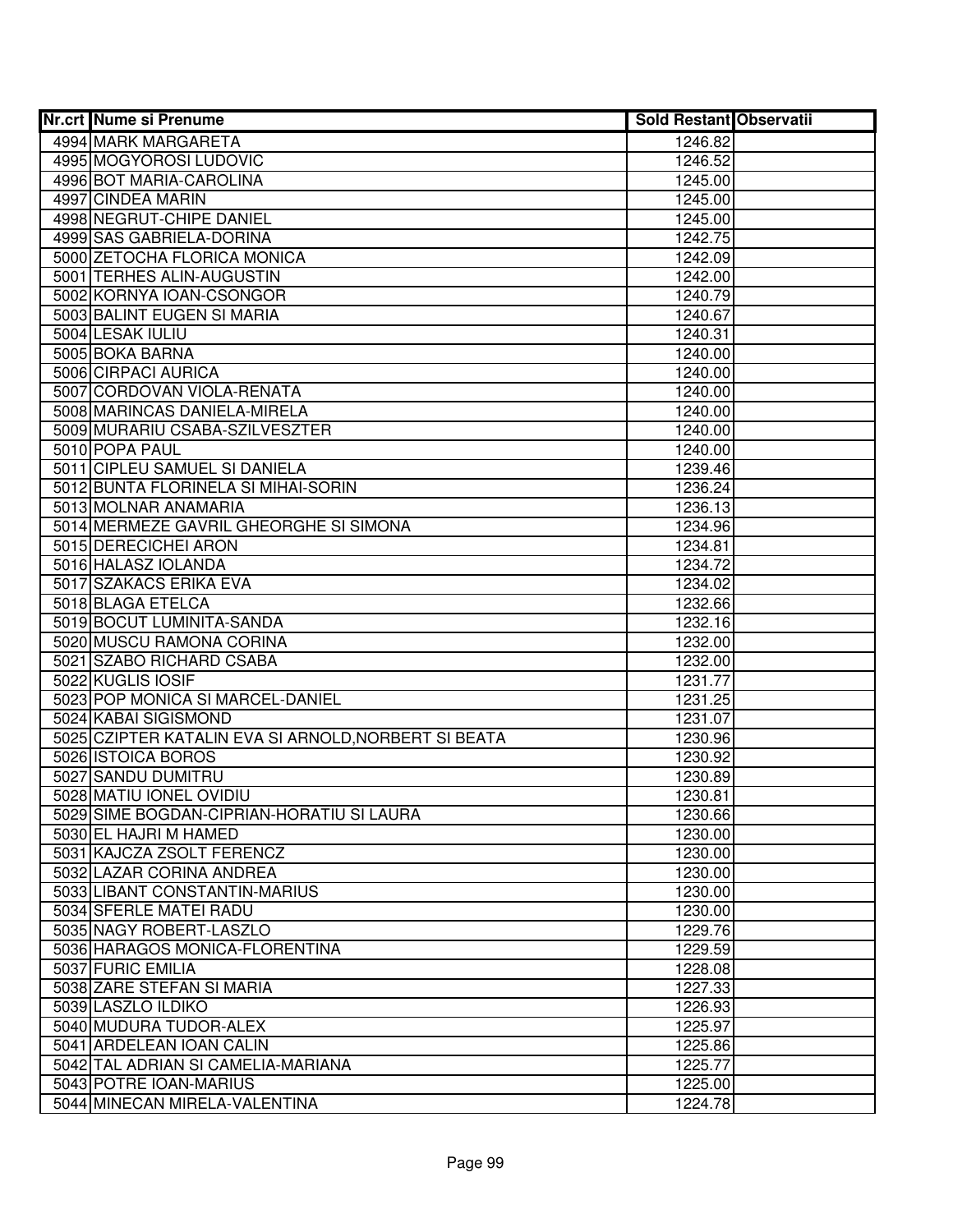| <b>Nr.crt Nume si Prenume</b>                | <b>Sold Restant Observatii</b> |  |
|----------------------------------------------|--------------------------------|--|
| 5045 BORAC ELENA-VIERCA                      | 1224.72                        |  |
| 5046 MICUT IULIU                             | 1224.67                        |  |
| 5047 PENTEK EVA-ELISABETA                    | 1224.39                        |  |
| 5048 FEIER SORIN-ADRIAN                      | 1224.35                        |  |
| 5049 TOMELE CIPRIAN-NICOLAE                  | 1224.27                        |  |
| 5050 LAKATOS ANETA-DANIELA                   | 1224.26                        |  |
| 5051 DEICAN TEODOR                           | 1223.75                        |  |
| 5052 CHIRILA DORIN                           | 1223.03                        |  |
| 5053 MOLNAR ANDREA-ETELKA                    | 1222.14                        |  |
| 5054 LUNGU RAZVAN                            | 1221.99                        |  |
| 5055 IANC SEBASTIAN-FLORIN                   | 1221.00                        |  |
| 5056 FRITEA C. INTREPRINDERE FAMILIALA       | 1220.63                        |  |
| 5057 FANEA LUCIAN-AUGUSTIN                   | 1220.61                        |  |
| 5058 HAMZA ARGENTIN-REMUS                    | 1220.00                        |  |
| 5059 LACATUS SANDOR                          | 1220.00                        |  |
| 5060 RACZ IOSIF-IOAN                         | 1220.00                        |  |
| 5061 TRIPA IOAN MIRCEA                       | 1220.00                        |  |
| 5062 CHIRICUTA COSMIN-CRISTIAN               | 1219.45                        |  |
| 5063 GABOR MINDRA                            | 1219.36                        |  |
| 5064 BROSTEAN ILIE SI MARIA                  | 1219.26                        |  |
| 5065 SIMON IULIU MARCO                       | 1218.89                        |  |
| 5066 BUNEA GEORGE-LAURENTIU SI ELENA-RAMONA  | 1218.79                        |  |
| 5067 BALOG ALEXANDRU-FLORIN SI CLAUDIA-MARIA | 1218.75                        |  |
| 5068 ROSCA DAN GHEORGHE                      | 1218.20                        |  |
| 5069 MIKLOVITS IULIU                         | 1217.69                        |  |
| 5070 SCHVARCZ ROBERT                         | 1217.59                        |  |
| 5071 POP-DURINA ADRIAN-MIRCEA                | 1217.16                        |  |
| 5072 LAZA ALEXANDRA-MARINA                   | 1216.70                        |  |
| 5073 BIRAU LIVIA                             | 1216.00                        |  |
| 5074 GHERBAN VASILE FLORIAN                  | 1216.00                        |  |
| 5075 HORJAN NICOLAE                          | 1216.00                        |  |
| 5076 GALIS IOAN-REMUS                        | 1215.97                        |  |
| 5077 ANDREJKA ANDREI - GHEORGHE              | 1215.80                        |  |
| 5078 MORAR IONEL SI AURICA                   | 1215.60                        |  |
| 5079 MILLE CARMEN ELENA                      | 1215.00                        |  |
| 5080 FUZESI ALEXANDRU                        | 1214.52                        |  |
| 5081 KOPE LIVIA                              | 1214.16                        |  |
| 5082 BOGDAN MIHAELA                          | 1213.52                        |  |
| 5083 NISTOR MIRCEA-SERGIU                    | 1213.15                        |  |
| 5084 DOBRONDI MARK                           | 1212.94                        |  |
| 5085 KENDI ROZALIA                           | 1212.91                        |  |
| 5086 ABRUDAN LUCIAN                          | 1212.29                        |  |
| 5087 LIBERT GABRIEL COSMIN                   | 1211.06                        |  |
| 5088 BALOGH ALEXANDRU                        | 1210.00                        |  |
| 5089 CEARNAU ALEXANDRU                       | 1210.00                        |  |
| 5090 CHIORAN COSMIN-LIVIU                    | 1210.00                        |  |
| 5091 DICSO ATTILA                            | 1210.00                        |  |
| 5092 GUBA SANDOR                             | 1210.00                        |  |
| 5093 MILOTAI DAVID                           | 1210.00                        |  |
| 5094 COSMA LIVIA-LAURA                       | 1208.52                        |  |
| 5095 ARDELEAN MARIUS GHEORGHE                | 1207.90                        |  |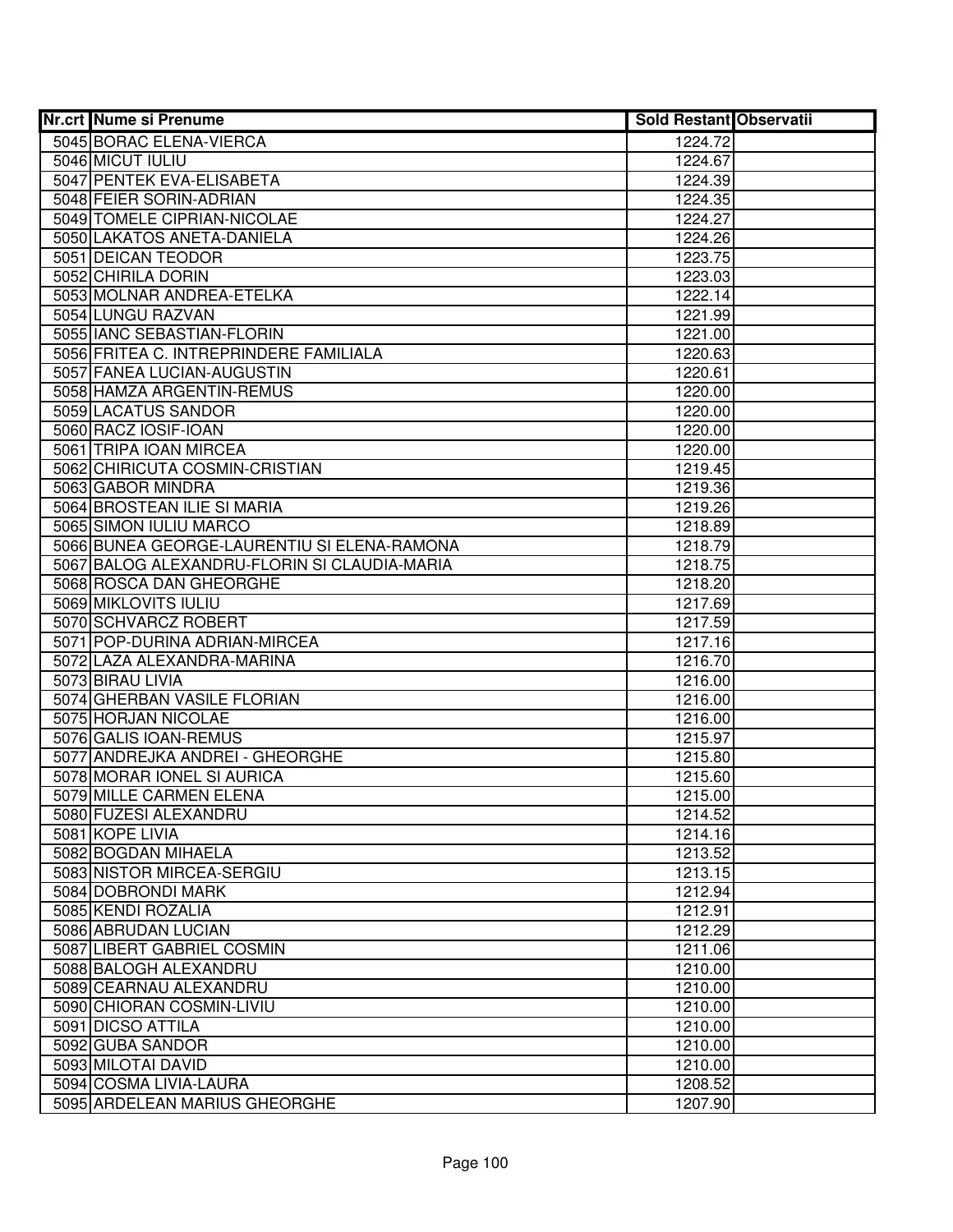| <b>Nr.crt Nume si Prenume</b>      | <b>Sold Restant Observatii</b> |  |
|------------------------------------|--------------------------------|--|
| 5096 AXINTE AUREL SI ELENA CECILIA | 1207.63                        |  |
| 5097 DOMBI BARTOLOMEU              | 1207.55                        |  |
| 5098 SOCACIU SERGIU-GHEORGHE       | 1206.44                        |  |
| 5099 RAD CRISTIAN-DOREL            | 1200.92                        |  |
| 5100 BOANTA ANAMARIA               | 1200.45                        |  |
| 5101 ANTON GHEORGHE-CRISTIAN       | 1200.00                        |  |
| 5102 AWAN SULTAN MUHAMMAD AITTZAZ  | 1200.00                        |  |
| 5103 BALOG LASZLO-FERENCZ          | 1200.00                        |  |
| 5104 BERES GHIZELA                 | 1200.00                        |  |
| 5105 BONTA MARIUS DUMITRU          | 1200.00                        |  |
| 5106 CIUNTU GHEORGHE-GABRIEL       | 1200.00                        |  |
| 5107 CRACIUN ALEXANDRU ANTONIO     | 1200.00                        |  |
| 5108 DANCULEA COSTEL DORIN         | 1200.00                        |  |
| 5109 DEJEU ALIN                    | 1200.00                        |  |
| 5110 DOMBI ANTON                   | 1200.00                        |  |
| 5111 DOMSA AUREL-MIRCEA            | 1200.00                        |  |
| 5112 FARKAS NORBERT                | 1200.00                        |  |
| 5113 FAZEKAS MARIA                 | 1200.00                        |  |
| 5114 GANGOS SORIN-FLORIN           | 1200.00                        |  |
| 5115 GEORGESCU DANIEL              | 1200.00                        |  |
| 5116 GHETE GHEORGHE                | 1200.00                        |  |
| 5117 HALASZ PETER-ATTILA           | 1200.00                        |  |
| 5118 HEGEDUS LADISLAU              | 1200.00                        |  |
| 5119 HORVATH ALEXANDRU             | 1200.00                        |  |
| 5120 LAKATOS AUGUSTIN              | 1200.00                        |  |
| 5121 MEER MUHAMMAD SHABBIR AHMAD   | 1200.00                        |  |
| 5122 MOISA CALIN-LIVIU             | 1200.00                        |  |
| 5123 NAGY FERENCZ-LASZLO           | 1200.00                        |  |
| 5124 NICORUT AURELIAN              | 1200.00                        |  |
| 5125 ONYENOBI CHUKWUNYERE EMMANUEL | 1200.00                        |  |
| 5126 OTVOS SURAJ CRISTIAN          | 1200.00                        |  |
| 5127 PATINTARU MIHAI               | 1200.00                        |  |
| 5128 RAJKLI ROMULUS-ANDREI         | 1200.00                        |  |
| 5129 SIRBU CONSTANTIN-EDUARD       | 1200.00                        |  |
| 5130 SONEA SEBASTIAN-IOAN          | 1200.00                        |  |
| 5131 STAN OVIDIU-ADRIAN            | 1200.00                        |  |
| 5132 STRANGO VLADUT-NICOLAE        | 1200.00                        |  |
| 5133 SZILAGYI ZSOLT                | 1200.00                        |  |
| 5134 TRIFAN MIRCEA                 | 1200.00                        |  |
| 5135 SIMON ERNO                    | 1199.78                        |  |
| 5136 PETRICA FLORIAN               | 1199.00                        |  |
| 5137 FLORESCU NICOLAE              | 1198.77                        |  |
| 5138 POPA SORIN STEFAN             | 1198.58                        |  |
| 5139 BORSA GAVRIL-EMIL SI CORNELIA | 1197.69                        |  |
| 5140 IONESCU ANA                   | 1195.24                        |  |
| 5141 DAGAU NICOLAE                 | 1195.00                        |  |
| 5142 RETI ISTVAN                   | 1195.00                        |  |
| 5143 SCHIOP MARIUS NICUSOR         | 1195.00                        |  |
| 5144 SIM COSMIN                    | 1195.00                        |  |
| 5145 STATE PASCARIU VALERIAN       | 1195.00                        |  |
| 5146 BUNDIK RAYMOND-JOZSEF         | 1194.28                        |  |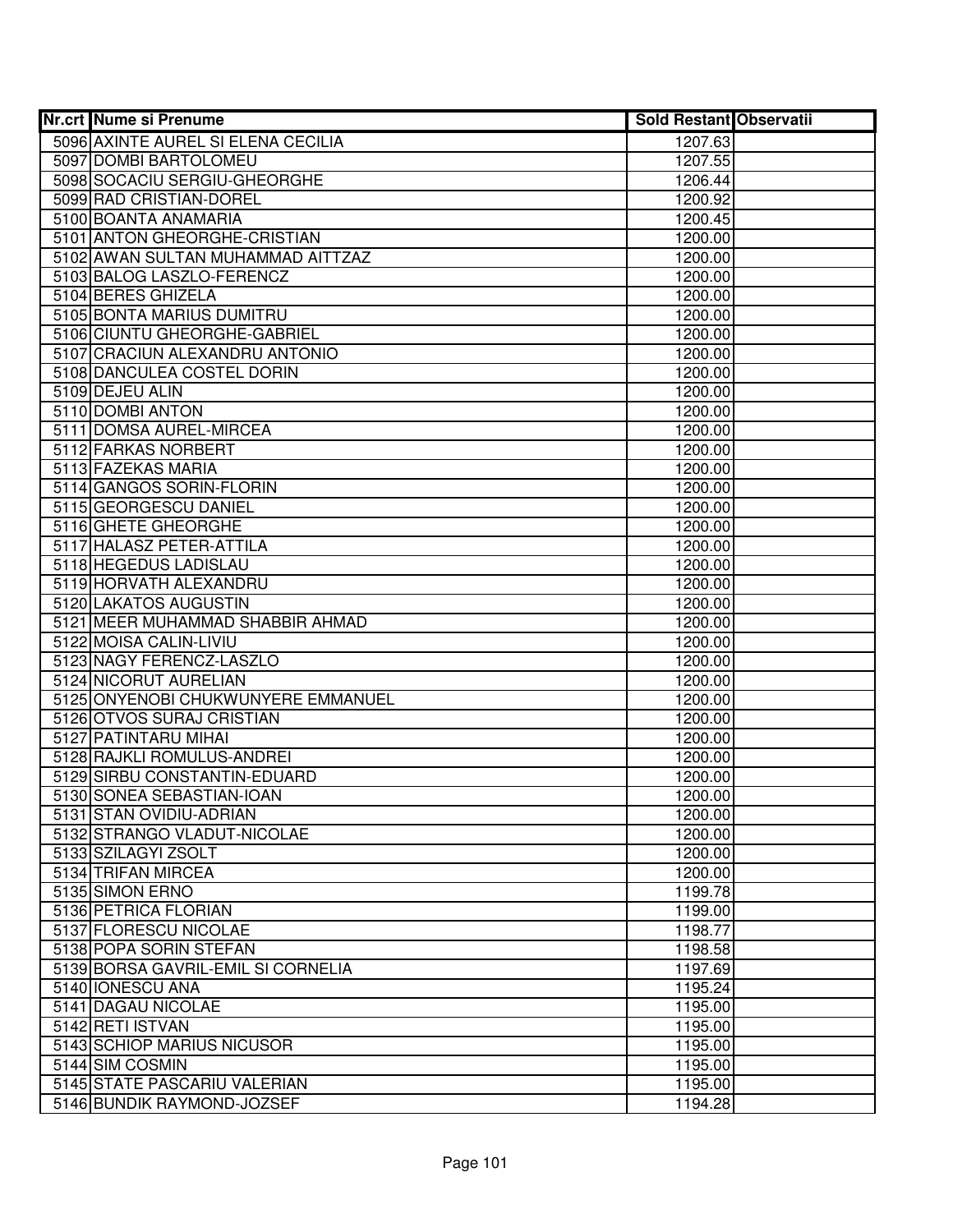| 5147 SZENTPETERI PAL<br>1193.03<br>5148 BRATEANU VASILE<br>1193.00<br>5149 DEDIU ALINA-DANIELA<br>1192.97<br>5150 KALMAR ATTILA ENDRE<br>1192.43<br>5151 VARGA GIANINA VALERIA<br>1192.35<br>5152 RIF SIMONA-FLORENITNA<br>1190.90<br>5153 MOHAMMED ELSAYED<br>1190.80<br>5154 MIHUTA MARIA SI GHEORGHE<br>1190.52<br>5155 GUBA JOSZEF<br>1190.00<br>5156 MIHALI ANDREI<br>1190.00<br>5157 OROS ALEXANDRU<br>1190.00<br>5158 MOGA VIOREL-AUGUSTIN<br>1189.71<br>5159 ALB ROMULUS<br>1188.72<br>5160 TAL MARIOARA<br>1188.30<br>5161 LUCACI FLORIN CALIN<br>1188.17<br>5162 SARKOZI LUDOVIC<br>1185.05<br>5163 MIKLOS SUSANA<br>1185.00<br>5164 MUSCAS RODICA<br>1184.26<br>5165 GALI IZABELA-ILEANA<br>1183.52<br>5166 BRAD COSTINELA-MARIANA<br>1183.13<br>5167 PURGE MARIA<br>1182.43<br>5168 LASLAU DUMITRU SI MARIANA<br>1182.03<br>5169 IOVAN FLAVIUS<br>1181.64<br>5170 SASIANU SEBASTIAN ALEXANDRU<br>1181.18<br>5171 TACIULET SORINEL<br>1181.00<br>5172 BORDEI-KISS EVA<br>1180.96<br>5173 KOVACS MAGDOLNA<br>1180.87<br>5174 FARCAS DANIEL-ADRIAN<br>1180.80<br>5175 KOVACS RICHARD- GABOR<br>1180.00<br>5176 MIHUTIU IOAN-MIHAI<br>1180.00<br>5177 SUHAJDA ZOLTAN<br>1180.00<br>5178 SARKADI VIORICA-IULIANA<br>1179.00<br>5179 SZTUFLIAK LASZLO-SANDOR<br>1178.00<br>5180 ELEK BENIAMIN<br>1177.55<br>5181 POPA GHEORGHE SI DOMNICA<br>1176.19<br>5182 SILVASAN GHEORGHE<br>1175.65<br>5183 LAZAR GHEORGHE SI VALERIA<br>1175.08<br>5184 PORTAN ROLAND-LASZLO<br>1175.00<br>5185 COTE FLORICICA<br>1174.59<br>5186 LAZAR TUDOREANU FLORIAN GHEORGHE<br>1174.06<br>5187 ANCA HOREA<br>1174.00<br>5188 GABOR GABOR<br>1172.96<br>5189 SZABO GABOR<br>1172.41<br>5190 ISPAN GYULA SI NAGY JANOS<br>1172.25<br>5191 ISTRATE ANA<br>1172.12<br>5192 NAGY KAROLY<br>1172.12<br>5193 POPOVICIU AUREL<br>1172.12<br>5194 PINTIUTA ATTILA-DORIN<br>1172.00<br>5195 VARGA PAL<br>1171.71<br>5196 BIRO ISTVAN SI IRINA<br>1170.94<br>5197 AMARITEI FLORIN-GABRIEL<br>1170.00 | <b>Nr.crt Nume si Prenume</b> | <b>Sold Restant Observatii</b> |  |
|-------------------------------------------------------------------------------------------------------------------------------------------------------------------------------------------------------------------------------------------------------------------------------------------------------------------------------------------------------------------------------------------------------------------------------------------------------------------------------------------------------------------------------------------------------------------------------------------------------------------------------------------------------------------------------------------------------------------------------------------------------------------------------------------------------------------------------------------------------------------------------------------------------------------------------------------------------------------------------------------------------------------------------------------------------------------------------------------------------------------------------------------------------------------------------------------------------------------------------------------------------------------------------------------------------------------------------------------------------------------------------------------------------------------------------------------------------------------------------------------------------------------------------------------------------------------------------------------------------------------------------------------------------------------------------------------------------------------------------------------------------------------------------------------------------------------------------------------------------------------------------------------------------------------------------------------------------------------------------|-------------------------------|--------------------------------|--|
|                                                                                                                                                                                                                                                                                                                                                                                                                                                                                                                                                                                                                                                                                                                                                                                                                                                                                                                                                                                                                                                                                                                                                                                                                                                                                                                                                                                                                                                                                                                                                                                                                                                                                                                                                                                                                                                                                                                                                                               |                               |                                |  |
|                                                                                                                                                                                                                                                                                                                                                                                                                                                                                                                                                                                                                                                                                                                                                                                                                                                                                                                                                                                                                                                                                                                                                                                                                                                                                                                                                                                                                                                                                                                                                                                                                                                                                                                                                                                                                                                                                                                                                                               |                               |                                |  |
|                                                                                                                                                                                                                                                                                                                                                                                                                                                                                                                                                                                                                                                                                                                                                                                                                                                                                                                                                                                                                                                                                                                                                                                                                                                                                                                                                                                                                                                                                                                                                                                                                                                                                                                                                                                                                                                                                                                                                                               |                               |                                |  |
|                                                                                                                                                                                                                                                                                                                                                                                                                                                                                                                                                                                                                                                                                                                                                                                                                                                                                                                                                                                                                                                                                                                                                                                                                                                                                                                                                                                                                                                                                                                                                                                                                                                                                                                                                                                                                                                                                                                                                                               |                               |                                |  |
|                                                                                                                                                                                                                                                                                                                                                                                                                                                                                                                                                                                                                                                                                                                                                                                                                                                                                                                                                                                                                                                                                                                                                                                                                                                                                                                                                                                                                                                                                                                                                                                                                                                                                                                                                                                                                                                                                                                                                                               |                               |                                |  |
|                                                                                                                                                                                                                                                                                                                                                                                                                                                                                                                                                                                                                                                                                                                                                                                                                                                                                                                                                                                                                                                                                                                                                                                                                                                                                                                                                                                                                                                                                                                                                                                                                                                                                                                                                                                                                                                                                                                                                                               |                               |                                |  |
|                                                                                                                                                                                                                                                                                                                                                                                                                                                                                                                                                                                                                                                                                                                                                                                                                                                                                                                                                                                                                                                                                                                                                                                                                                                                                                                                                                                                                                                                                                                                                                                                                                                                                                                                                                                                                                                                                                                                                                               |                               |                                |  |
|                                                                                                                                                                                                                                                                                                                                                                                                                                                                                                                                                                                                                                                                                                                                                                                                                                                                                                                                                                                                                                                                                                                                                                                                                                                                                                                                                                                                                                                                                                                                                                                                                                                                                                                                                                                                                                                                                                                                                                               |                               |                                |  |
|                                                                                                                                                                                                                                                                                                                                                                                                                                                                                                                                                                                                                                                                                                                                                                                                                                                                                                                                                                                                                                                                                                                                                                                                                                                                                                                                                                                                                                                                                                                                                                                                                                                                                                                                                                                                                                                                                                                                                                               |                               |                                |  |
|                                                                                                                                                                                                                                                                                                                                                                                                                                                                                                                                                                                                                                                                                                                                                                                                                                                                                                                                                                                                                                                                                                                                                                                                                                                                                                                                                                                                                                                                                                                                                                                                                                                                                                                                                                                                                                                                                                                                                                               |                               |                                |  |
|                                                                                                                                                                                                                                                                                                                                                                                                                                                                                                                                                                                                                                                                                                                                                                                                                                                                                                                                                                                                                                                                                                                                                                                                                                                                                                                                                                                                                                                                                                                                                                                                                                                                                                                                                                                                                                                                                                                                                                               |                               |                                |  |
|                                                                                                                                                                                                                                                                                                                                                                                                                                                                                                                                                                                                                                                                                                                                                                                                                                                                                                                                                                                                                                                                                                                                                                                                                                                                                                                                                                                                                                                                                                                                                                                                                                                                                                                                                                                                                                                                                                                                                                               |                               |                                |  |
|                                                                                                                                                                                                                                                                                                                                                                                                                                                                                                                                                                                                                                                                                                                                                                                                                                                                                                                                                                                                                                                                                                                                                                                                                                                                                                                                                                                                                                                                                                                                                                                                                                                                                                                                                                                                                                                                                                                                                                               |                               |                                |  |
|                                                                                                                                                                                                                                                                                                                                                                                                                                                                                                                                                                                                                                                                                                                                                                                                                                                                                                                                                                                                                                                                                                                                                                                                                                                                                                                                                                                                                                                                                                                                                                                                                                                                                                                                                                                                                                                                                                                                                                               |                               |                                |  |
|                                                                                                                                                                                                                                                                                                                                                                                                                                                                                                                                                                                                                                                                                                                                                                                                                                                                                                                                                                                                                                                                                                                                                                                                                                                                                                                                                                                                                                                                                                                                                                                                                                                                                                                                                                                                                                                                                                                                                                               |                               |                                |  |
|                                                                                                                                                                                                                                                                                                                                                                                                                                                                                                                                                                                                                                                                                                                                                                                                                                                                                                                                                                                                                                                                                                                                                                                                                                                                                                                                                                                                                                                                                                                                                                                                                                                                                                                                                                                                                                                                                                                                                                               |                               |                                |  |
|                                                                                                                                                                                                                                                                                                                                                                                                                                                                                                                                                                                                                                                                                                                                                                                                                                                                                                                                                                                                                                                                                                                                                                                                                                                                                                                                                                                                                                                                                                                                                                                                                                                                                                                                                                                                                                                                                                                                                                               |                               |                                |  |
|                                                                                                                                                                                                                                                                                                                                                                                                                                                                                                                                                                                                                                                                                                                                                                                                                                                                                                                                                                                                                                                                                                                                                                                                                                                                                                                                                                                                                                                                                                                                                                                                                                                                                                                                                                                                                                                                                                                                                                               |                               |                                |  |
|                                                                                                                                                                                                                                                                                                                                                                                                                                                                                                                                                                                                                                                                                                                                                                                                                                                                                                                                                                                                                                                                                                                                                                                                                                                                                                                                                                                                                                                                                                                                                                                                                                                                                                                                                                                                                                                                                                                                                                               |                               |                                |  |
|                                                                                                                                                                                                                                                                                                                                                                                                                                                                                                                                                                                                                                                                                                                                                                                                                                                                                                                                                                                                                                                                                                                                                                                                                                                                                                                                                                                                                                                                                                                                                                                                                                                                                                                                                                                                                                                                                                                                                                               |                               |                                |  |
|                                                                                                                                                                                                                                                                                                                                                                                                                                                                                                                                                                                                                                                                                                                                                                                                                                                                                                                                                                                                                                                                                                                                                                                                                                                                                                                                                                                                                                                                                                                                                                                                                                                                                                                                                                                                                                                                                                                                                                               |                               |                                |  |
|                                                                                                                                                                                                                                                                                                                                                                                                                                                                                                                                                                                                                                                                                                                                                                                                                                                                                                                                                                                                                                                                                                                                                                                                                                                                                                                                                                                                                                                                                                                                                                                                                                                                                                                                                                                                                                                                                                                                                                               |                               |                                |  |
|                                                                                                                                                                                                                                                                                                                                                                                                                                                                                                                                                                                                                                                                                                                                                                                                                                                                                                                                                                                                                                                                                                                                                                                                                                                                                                                                                                                                                                                                                                                                                                                                                                                                                                                                                                                                                                                                                                                                                                               |                               |                                |  |
|                                                                                                                                                                                                                                                                                                                                                                                                                                                                                                                                                                                                                                                                                                                                                                                                                                                                                                                                                                                                                                                                                                                                                                                                                                                                                                                                                                                                                                                                                                                                                                                                                                                                                                                                                                                                                                                                                                                                                                               |                               |                                |  |
|                                                                                                                                                                                                                                                                                                                                                                                                                                                                                                                                                                                                                                                                                                                                                                                                                                                                                                                                                                                                                                                                                                                                                                                                                                                                                                                                                                                                                                                                                                                                                                                                                                                                                                                                                                                                                                                                                                                                                                               |                               |                                |  |
|                                                                                                                                                                                                                                                                                                                                                                                                                                                                                                                                                                                                                                                                                                                                                                                                                                                                                                                                                                                                                                                                                                                                                                                                                                                                                                                                                                                                                                                                                                                                                                                                                                                                                                                                                                                                                                                                                                                                                                               |                               |                                |  |
|                                                                                                                                                                                                                                                                                                                                                                                                                                                                                                                                                                                                                                                                                                                                                                                                                                                                                                                                                                                                                                                                                                                                                                                                                                                                                                                                                                                                                                                                                                                                                                                                                                                                                                                                                                                                                                                                                                                                                                               |                               |                                |  |
|                                                                                                                                                                                                                                                                                                                                                                                                                                                                                                                                                                                                                                                                                                                                                                                                                                                                                                                                                                                                                                                                                                                                                                                                                                                                                                                                                                                                                                                                                                                                                                                                                                                                                                                                                                                                                                                                                                                                                                               |                               |                                |  |
|                                                                                                                                                                                                                                                                                                                                                                                                                                                                                                                                                                                                                                                                                                                                                                                                                                                                                                                                                                                                                                                                                                                                                                                                                                                                                                                                                                                                                                                                                                                                                                                                                                                                                                                                                                                                                                                                                                                                                                               |                               |                                |  |
|                                                                                                                                                                                                                                                                                                                                                                                                                                                                                                                                                                                                                                                                                                                                                                                                                                                                                                                                                                                                                                                                                                                                                                                                                                                                                                                                                                                                                                                                                                                                                                                                                                                                                                                                                                                                                                                                                                                                                                               |                               |                                |  |
|                                                                                                                                                                                                                                                                                                                                                                                                                                                                                                                                                                                                                                                                                                                                                                                                                                                                                                                                                                                                                                                                                                                                                                                                                                                                                                                                                                                                                                                                                                                                                                                                                                                                                                                                                                                                                                                                                                                                                                               |                               |                                |  |
|                                                                                                                                                                                                                                                                                                                                                                                                                                                                                                                                                                                                                                                                                                                                                                                                                                                                                                                                                                                                                                                                                                                                                                                                                                                                                                                                                                                                                                                                                                                                                                                                                                                                                                                                                                                                                                                                                                                                                                               |                               |                                |  |
|                                                                                                                                                                                                                                                                                                                                                                                                                                                                                                                                                                                                                                                                                                                                                                                                                                                                                                                                                                                                                                                                                                                                                                                                                                                                                                                                                                                                                                                                                                                                                                                                                                                                                                                                                                                                                                                                                                                                                                               |                               |                                |  |
|                                                                                                                                                                                                                                                                                                                                                                                                                                                                                                                                                                                                                                                                                                                                                                                                                                                                                                                                                                                                                                                                                                                                                                                                                                                                                                                                                                                                                                                                                                                                                                                                                                                                                                                                                                                                                                                                                                                                                                               |                               |                                |  |
|                                                                                                                                                                                                                                                                                                                                                                                                                                                                                                                                                                                                                                                                                                                                                                                                                                                                                                                                                                                                                                                                                                                                                                                                                                                                                                                                                                                                                                                                                                                                                                                                                                                                                                                                                                                                                                                                                                                                                                               |                               |                                |  |
|                                                                                                                                                                                                                                                                                                                                                                                                                                                                                                                                                                                                                                                                                                                                                                                                                                                                                                                                                                                                                                                                                                                                                                                                                                                                                                                                                                                                                                                                                                                                                                                                                                                                                                                                                                                                                                                                                                                                                                               |                               |                                |  |
|                                                                                                                                                                                                                                                                                                                                                                                                                                                                                                                                                                                                                                                                                                                                                                                                                                                                                                                                                                                                                                                                                                                                                                                                                                                                                                                                                                                                                                                                                                                                                                                                                                                                                                                                                                                                                                                                                                                                                                               |                               |                                |  |
|                                                                                                                                                                                                                                                                                                                                                                                                                                                                                                                                                                                                                                                                                                                                                                                                                                                                                                                                                                                                                                                                                                                                                                                                                                                                                                                                                                                                                                                                                                                                                                                                                                                                                                                                                                                                                                                                                                                                                                               |                               |                                |  |
|                                                                                                                                                                                                                                                                                                                                                                                                                                                                                                                                                                                                                                                                                                                                                                                                                                                                                                                                                                                                                                                                                                                                                                                                                                                                                                                                                                                                                                                                                                                                                                                                                                                                                                                                                                                                                                                                                                                                                                               |                               |                                |  |
|                                                                                                                                                                                                                                                                                                                                                                                                                                                                                                                                                                                                                                                                                                                                                                                                                                                                                                                                                                                                                                                                                                                                                                                                                                                                                                                                                                                                                                                                                                                                                                                                                                                                                                                                                                                                                                                                                                                                                                               |                               |                                |  |
|                                                                                                                                                                                                                                                                                                                                                                                                                                                                                                                                                                                                                                                                                                                                                                                                                                                                                                                                                                                                                                                                                                                                                                                                                                                                                                                                                                                                                                                                                                                                                                                                                                                                                                                                                                                                                                                                                                                                                                               |                               |                                |  |
|                                                                                                                                                                                                                                                                                                                                                                                                                                                                                                                                                                                                                                                                                                                                                                                                                                                                                                                                                                                                                                                                                                                                                                                                                                                                                                                                                                                                                                                                                                                                                                                                                                                                                                                                                                                                                                                                                                                                                                               |                               |                                |  |
|                                                                                                                                                                                                                                                                                                                                                                                                                                                                                                                                                                                                                                                                                                                                                                                                                                                                                                                                                                                                                                                                                                                                                                                                                                                                                                                                                                                                                                                                                                                                                                                                                                                                                                                                                                                                                                                                                                                                                                               |                               |                                |  |
|                                                                                                                                                                                                                                                                                                                                                                                                                                                                                                                                                                                                                                                                                                                                                                                                                                                                                                                                                                                                                                                                                                                                                                                                                                                                                                                                                                                                                                                                                                                                                                                                                                                                                                                                                                                                                                                                                                                                                                               |                               |                                |  |
|                                                                                                                                                                                                                                                                                                                                                                                                                                                                                                                                                                                                                                                                                                                                                                                                                                                                                                                                                                                                                                                                                                                                                                                                                                                                                                                                                                                                                                                                                                                                                                                                                                                                                                                                                                                                                                                                                                                                                                               |                               |                                |  |
|                                                                                                                                                                                                                                                                                                                                                                                                                                                                                                                                                                                                                                                                                                                                                                                                                                                                                                                                                                                                                                                                                                                                                                                                                                                                                                                                                                                                                                                                                                                                                                                                                                                                                                                                                                                                                                                                                                                                                                               |                               |                                |  |
|                                                                                                                                                                                                                                                                                                                                                                                                                                                                                                                                                                                                                                                                                                                                                                                                                                                                                                                                                                                                                                                                                                                                                                                                                                                                                                                                                                                                                                                                                                                                                                                                                                                                                                                                                                                                                                                                                                                                                                               |                               |                                |  |
|                                                                                                                                                                                                                                                                                                                                                                                                                                                                                                                                                                                                                                                                                                                                                                                                                                                                                                                                                                                                                                                                                                                                                                                                                                                                                                                                                                                                                                                                                                                                                                                                                                                                                                                                                                                                                                                                                                                                                                               |                               |                                |  |
|                                                                                                                                                                                                                                                                                                                                                                                                                                                                                                                                                                                                                                                                                                                                                                                                                                                                                                                                                                                                                                                                                                                                                                                                                                                                                                                                                                                                                                                                                                                                                                                                                                                                                                                                                                                                                                                                                                                                                                               |                               |                                |  |
|                                                                                                                                                                                                                                                                                                                                                                                                                                                                                                                                                                                                                                                                                                                                                                                                                                                                                                                                                                                                                                                                                                                                                                                                                                                                                                                                                                                                                                                                                                                                                                                                                                                                                                                                                                                                                                                                                                                                                                               |                               |                                |  |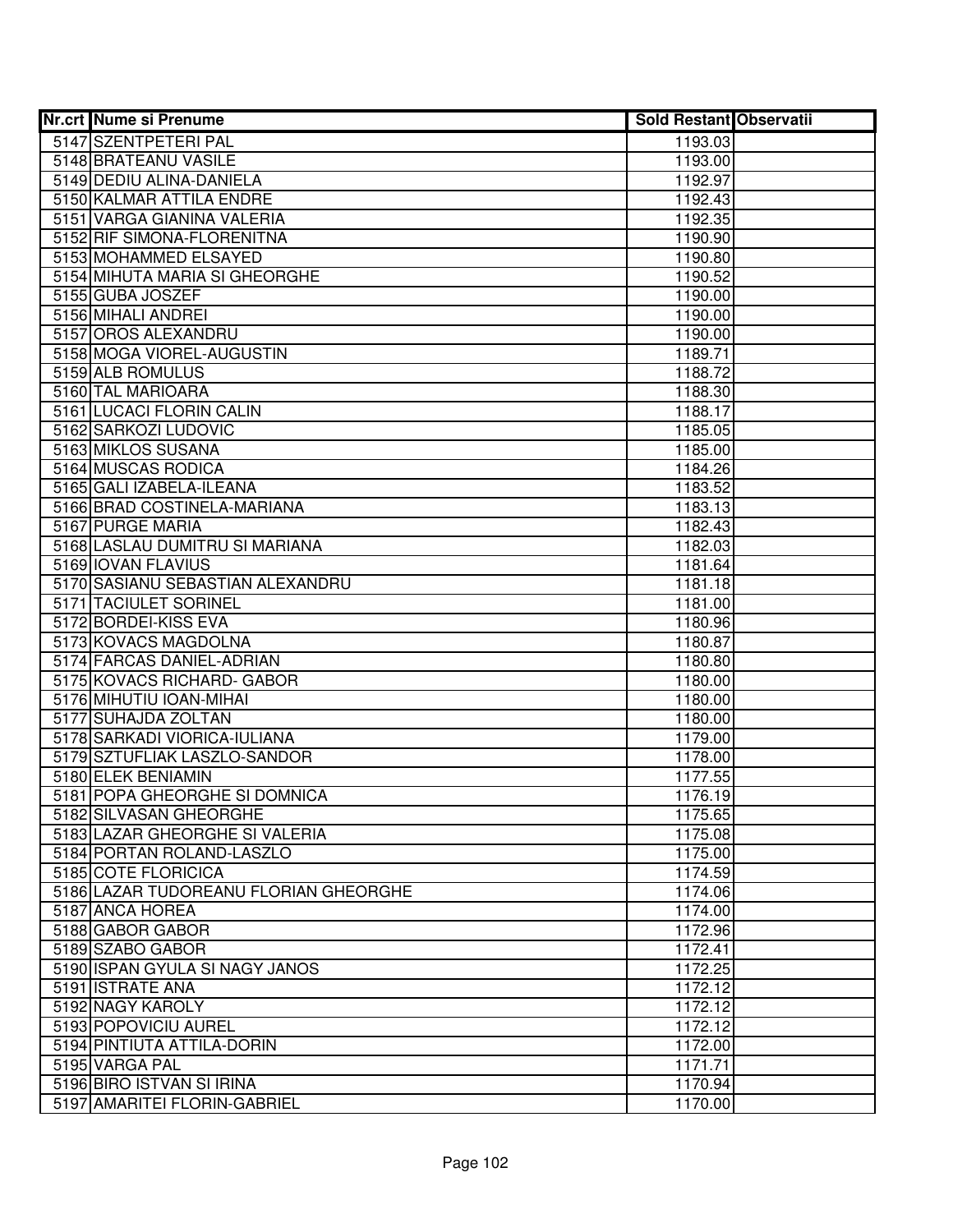| <b>Nr.crt Nume si Prenume</b>                  | <b>Sold Restant Observatii</b> |  |
|------------------------------------------------|--------------------------------|--|
| 5198 BUCUR GHEORGHE                            | 1170.00                        |  |
| 5199 BURCA LUCIAN ALIN                         | 1170.00                        |  |
| 5200 HORVATH ELVIRA                            | 1170.00                        |  |
| 5201 IONOI ALEXANDRU SERBAN                    | 1170.00                        |  |
| 5202 IVAN IONEL                                | 1170.00                        |  |
| 5203 BENEA GHEORGHE SI MARIA - DORU            | 1169.94                        |  |
| 5204 RODINA IOANA-CRISTINA                     | 1169.40                        |  |
| 5205 SALAJAN MARIOARA                          | 1169.22                        |  |
| 5206 CSATI IOSIF                               | 1169.00                        |  |
| 5207 ILEA ALIN-TUDOR                           | 1168.81                        |  |
| 5208 VESE FLORENTIN SI MARIANA                 | 1168.63                        |  |
| 5209 BUT GYORGY                                | 1166.29                        |  |
| 5210 SECAN LAURA                               | 1166.07                        |  |
| 5211 POPA RAUL-CIPRIAN                         | 1165.03                        |  |
| 5212 KOVACS ADRIAN                             | 1165.00                        |  |
| 5213 ANDRAS ADRIAN-DANIEL                      | 1164.36                        |  |
| 5214 COZMAN FLORIN                             | 1164.01                        |  |
| 5215 FEKETE GEORGETA-SORINA                    | 1164.01                        |  |
| 5216 TURC ADRIAN-MIHAI                         | 1164.01                        |  |
| 5217 KOSZEGI ATTILA                            | 1164.00                        |  |
| 5218 POPA CIPRIAN-IONUT                        | 1164.00                        |  |
| 5219 NEAGOTA STELIAN IOAN                      | 1163.20                        |  |
| 5220 JOZSA-SILAGHI FERENC                      | 1162.90                        |  |
| 5221 ERTSEY GHEORGHE                           | 1162.57                        |  |
| 5222 IHOS MONICA-IOANA                         | 1162.25                        |  |
| 5223 TUREAN CARMEN-MARIA<br>5224 OBERMAJER EVA | 1162.25                        |  |
| 5225 KOMENDAT ARPAD-LASZLO                     | 1162.12                        |  |
| 5226 FLONTA JHONNY-DANNIEL                     | 1161.51<br>1161.25             |  |
| 5227 MARIES CODRUT RAZVAN                      | 1160.00                        |  |
| 5228 NISTOR ANDREEA                            | 1160.00                        |  |
| 5229 RADULESCU SIMONA                          | 1159.54                        |  |
| 5230 GLIGOR VIOREL SI LUCRETIA                 | 1158.88                        |  |
| 5231 ZBIRCEA IOAN GABRIEL                      | 1158.37                        |  |
| 5232 REZMUVES JANOS                            | 1157.34                        |  |
| 5233 KINTER MIHALY                             | 1157.00                        |  |
| 5234 P.F.A.SIRCA MIHAELA-FLORICA               | 1155.16                        |  |
| 5235 IACOB SILVIU-DANIEL                       | 1154.88                        |  |
| 5236 NEGREANU ERIC-ROLAND                      | 1154.00                        |  |
| 5237 GABOR GAVRIL                              | 1153.89                        |  |
| 5238 LAZAR GABRIEL-GHEORGHE                    | 1152.51                        |  |
| 5239 JAKOB RAMONA                              | 1152.42                        |  |
| 5240 PINTEA GABRIEL-MIHAI                      | 1152.14                        |  |
| 5241 MAN IOAN                                  | 1150.96                        |  |
| 5242 CUC GHEORGHE                              | 1150.25                        |  |
| 5243 ANDOR ADRIAN                              | 1150.00                        |  |
| 5244 CAVASDAN SEBASTIAN PATRIK                 | 1150.00                        |  |
| 5245 CONSTANTIN IOANA-MARIA                    | 1150.00                        |  |
| 5246 CUCI IONUT-COSTEL                         | 1150.00                        |  |
| 5247 FAUR REMUS-IONUT                          | 1150.00                        |  |
| 5248 GABOR GABOR                               | 1150.00                        |  |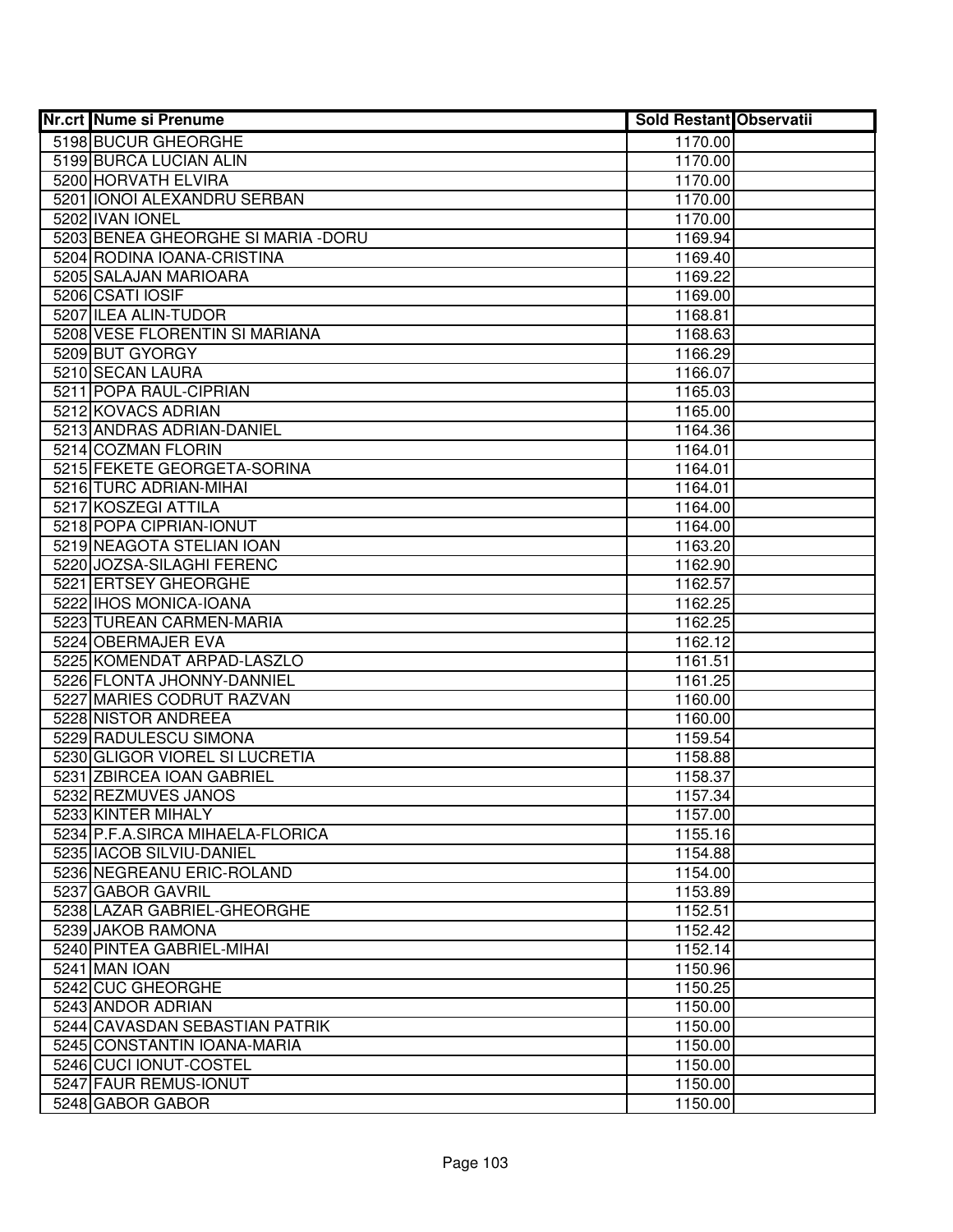| <b>Nr.crt Nume si Prenume</b>                                 | <b>Sold Restant Observatii</b> |  |
|---------------------------------------------------------------|--------------------------------|--|
| 5249 GROZA DAN-RONALD                                         | 1150.00                        |  |
| 5250 IONESCU CATALIN                                          | 1150.00                        |  |
| 5251 KOLCSAR ROMEO-JOZSEF                                     | 1150.00                        |  |
| 5252 ROSTAS DINU                                              | 1150.00                        |  |
| 5253 SZABO DAVID                                              | 1150.00                        |  |
| 5254 VARGA MARCEL - VENCZEL ELISABETA                         | 1150.00                        |  |
| 5255 VERDES VIORICA SI IOAN                                   | 1150.00                        |  |
| 5256 ZOT LIVIU-DANIEL                                         | 1150.00                        |  |
| 5257 ONCHIS ION RADU SI ANA                                   | 1149.68                        |  |
| 5258 SELLA ANDRE                                              | 1148.79                        |  |
| 5259 LUNCAN ZOLTAN                                            | 1148.31                        |  |
| 5260 VARODI FLORIAN SI MARIOARA                               | 1148.21                        |  |
| 5261 SZABO ZOLTAN                                             | 1148.00                        |  |
| 5262 VOLOSEN LUCIAN                                           | 1147.47                        |  |
| 5263 GABOR SUSANA                                             | 1147.31                        |  |
| 5264 POP ALINA-DORINA                                         | 1145.87                        |  |
| 5265 TIRITEU BOGDAN IONUT                                     | 1144.80                        |  |
| 5266 MESTER LUCIAN-MARCEL SI ELENA                            | 1144.55                        |  |
| 5267 POPA ADINA-TEODORA                                       | 1144.17                        |  |
| 5268 BABAU TEODOR SI MARIA                                    | 1143.22                        |  |
| 5269 ROSTAS ARGENTINA                                         | 1143.00                        |  |
| 5270 FLORUTA VASILE SI CORNELIA                               | 1142.87                        |  |
| 5271 MOCSAR ZOLTAN                                            | 1142.77                        |  |
| 5272 CORMOS RAUL                                              | 1142.50                        |  |
| 5273 BENTA OCTAVIAN- OVIDIU - BIROU INDIVIDUAL DE ARHITECTURA | 1142.01                        |  |
| 5274 POP SERGIU DAN                                           | 1142.01                        |  |
| 5275 VENTEL VIOREL                                            | 1142.00                        |  |
| 5276 COSTEA MARIA DIANA                                       | 1141.91                        |  |
| 5277 SALEH AL MAHMOUD                                         | 1141.00                        |  |
| 5278 BARTA IOAN-STEFAN                                        | 1140.00                        |  |
| 5279 BERKI STEFAN COSTEL                                      | 1140.00                        |  |
| 5280 BORHA IANCU-REMUS                                        | 1140.00                        |  |
| 5281 GHIURO CIPRIAN-ADRIAN                                    | 1140.00                        |  |
| 5282 KEREZSI JOZSEF                                           | 1140.00                        |  |
| 5283 MESESAN RADU-CORNEL                                      | 1140.00                        |  |
| 5284 ZAMA ROBERT-LAURENTIU                                    | 1140.00                        |  |
| 5285 NAGY PETER JOZSEF SI OLGA<br>5286 SPIN SEBASTIAN-CALIN   | 1139.47                        |  |
| 5287 PENTEA (GRADINARU) FLORICA si DRAGOS-ILIE                | 1138.70                        |  |
| 5288 ALB FLORIN DORIN                                         | 1138.65<br>1138.04             |  |
| 5289 MIHUCZ ALEXANDRU CSABA                                   | 1138.04                        |  |
| 5290 BLAGA OVIDIU-RADU                                        | 1138.00                        |  |
| 5291 BOT SAMUEL                                               | 1138.00                        |  |
| 5292 PLES OVIDIU                                              | 1136.33                        |  |
| 5293 LUPSA LUCIAN BOGDAN                                      | 1136.14                        |  |
| 5294 MOCIAR EMIL-MARIUS                                       | 1136.00                        |  |
| 5295 POP VASILE VALERIA                                       | 1135.35                        |  |
| 5296 MARIAN RAMONA-MARIA                                      | 1135.26                        |  |
| 5297 TEGER ISTVAN                                             | 1134.45                        |  |
| 5298 AMBRO ADRIAN                                             | 1134.14                        |  |
| 5299 BERES FERENCZ ZOLTAN                                     | 1134.00                        |  |
|                                                               |                                |  |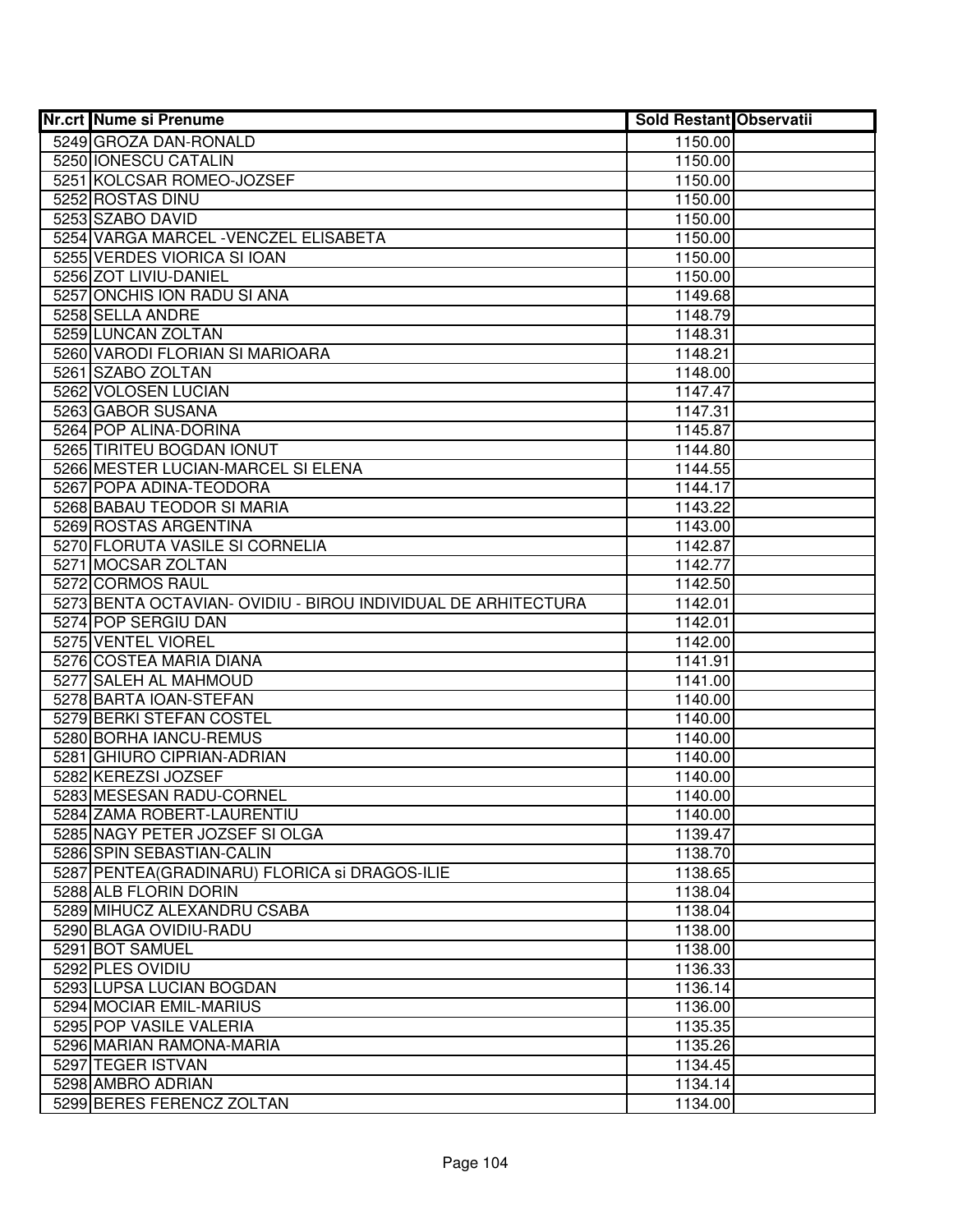| Nr.crt Nume si Prenume                                  | <b>Sold Restant Observatii</b> |  |
|---------------------------------------------------------|--------------------------------|--|
| 5300 NEDELCU SERBAN-VASILE                              | 1134.00                        |  |
| 5301 TOKACS RUDOLF                                      | 1134.00                        |  |
| 5302 FREUNDLICH SAMUEL ADAM - INTREPRINDERE INDIVIDUALA | 1133.79                        |  |
| 5303 VARGA STELA                                        | 1133.66                        |  |
| 5304 SZOKE LAJOS-ZSOLT                                  | 1133.41                        |  |
| 5305 SZABO LADISLAU SI IOLANDA                          | 1133.21                        |  |
| 5306 BARBURA CALIN                                      | 1133.00                        |  |
| 5307 VINTER ALEXANDRA                                   | 1132.97                        |  |
| 5308 CHERMAN SERGIU IONEL                               | 1132.58                        |  |
| 5309 PANAITESCU ADRIAN-TEODOR                           | 1132.08                        |  |
| 5310 PIROS PETRU                                        | 1132.06                        |  |
| 5311 JONAS LASZLO-JANOS                                 | 1131.89                        |  |
| 5312 BAICAN PETRU-NICOLAE                               | 1131.78                        |  |
| 5313 BODEA DANIEL                                       | 1131.43                        |  |
| 5314 BIRAU RADU GHEORGHE                                | 1131.00                        |  |
| 5315 BOTTA ADI DUMITRU                                  | 1130.42                        |  |
| 5316 MANDRAS ALEXANDRU                                  | 1130.27                        |  |
| 5317 BORSI ARMOND GYULA                                 | 1130.01                        |  |
| 5318 CURTA SERGIU-EMANUEL                               | 1130.00                        |  |
| 5319 GASCA NICOLAE-DANIEL                               | 1130.00                        |  |
| 5320 ISZTOICA GAVRIL                                    | 1130.00                        |  |
| 5321 MESAROS ALEXANDRU                                  | 1130.00                        |  |
| 5322 PUI CSABA                                          | 1130.00                        |  |
| 5323 STANCIU IULIU                                      | 1130.00                        |  |
| 5324 SZEGHALMI NORBERT KALMAN                           | 1130.00                        |  |
| 5325 TOMA DOINA-SANDA                                   | 1130.00                        |  |
| 5326 PAL EUGEN-IULIAN                                   | 1128.39                        |  |
| 5327 CONOLOS IOAN SORIN                                 | 1128.00                        |  |
| 5328 MOTOC GABRIELA SI GHEORGHE                         | 1126.77                        |  |
| 5329 TOMA MARIAN-COSMIN, MIRELA SI GHEORGHE             | 1126.71                        |  |
| 5330 POTROVITA STEFAN-OCTAVIAN                          | 1125.20                        |  |
| 5331 MONUS JOZSEF-ATTILA SI OLIVIA-DENISA               | 1125.00                        |  |
| 5332 POTLOG IOAN                                        | 1125.00                        |  |
| 5333 ARDELEAN MARIA                                     | 1124.80                        |  |
| 5334 BOZGA VASILE CALIN                                 | 1124.57                        |  |
| 5335 SUCIU IOAN                                         | 1122.40                        |  |
| 5336 SUPURAN CRISTIAN-EMIL                              | 1122.00                        |  |
| 5337 MUCSI STEFAN                                       | 1120.63                        |  |
| 5338 CHIRILA DUMITRU                                    | 1120.61                        |  |
| 5339 BENCZIK IULIU                                      | 1120.00                        |  |
| 5340 COTE GEORGE-CATALIN                                | 1120.00                        |  |
| 5341 NAGHIU GABRIELA                                    | 1120.00                        |  |
| 5342 PINZARIU LUMINITA-EMILIA                           | 1120.00                        |  |
| 5343 TUDUSCIUC ADRIAN                                   | 1120.00                        |  |
| 5344 TODERAS BOGDAN-IOAN                                | 1119.07                        |  |
| 5345 PRAK NICOLAE SI DORINA RODICA                      | 1119.01                        |  |
| 5346 VOICU FLORIN-DRAGOMIR                              | 1118.28                        |  |
| 5347 BERKI DORINA MONICA                                | 1118.26                        |  |
| 5348 DICU GHEORGHE                                      | 1117.41                        |  |
| 5349 CANCEU ELENA NISTOR                                | 1117.01                        |  |
| 5350 ARDELEAN MARIUS-IOAN                               | 1116.42                        |  |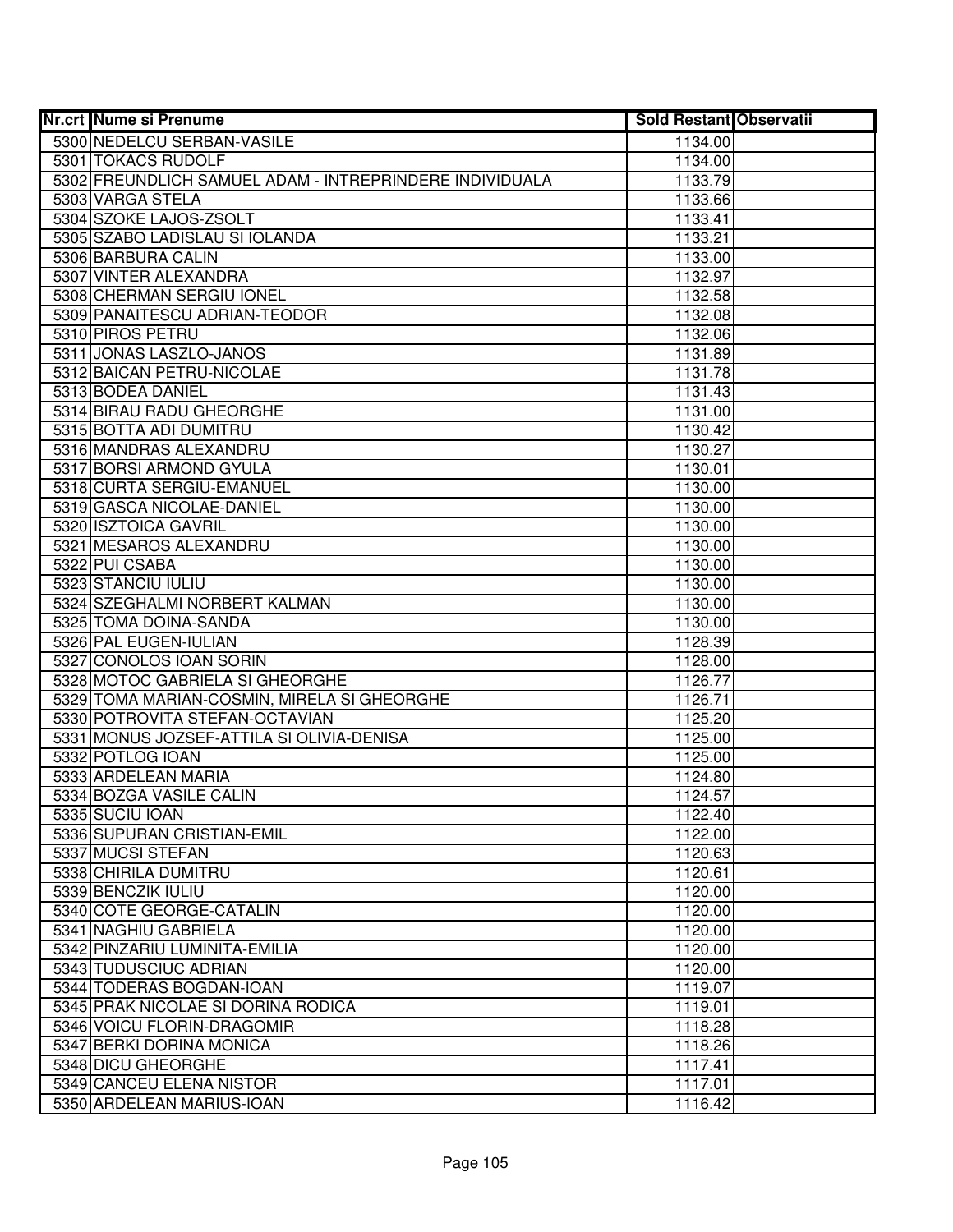| <b>Nr.crt Nume si Prenume</b>                          | <b>Sold Restant Observatii</b> |  |
|--------------------------------------------------------|--------------------------------|--|
| 5351 BENTAN ANGELA                                     | 1116.00                        |  |
| 5352 MORAR SIMION PETRU                                | 1116.00                        |  |
| 5353 TRIP NICU-MARCEL                                  | 1115.00                        |  |
| 5354 BONAS CRISTINA-BIANCA                             | 1114.95                        |  |
| 5355 SZUHAI TIBERIU                                    | 1114.59                        |  |
| 5356 VOICHITA RALUCA-ANDREEA                           | 1114.37                        |  |
| 5357 GABOR GAVRIL                                      | 1113.00                        |  |
| 5358 BARATI GEORG                                      | 1112.78                        |  |
| 5359 CICU NICOLETA LACRIMIOARA                         | 1112.52                        |  |
| 5360 PRUNDARU CONSTANTIN SI RODICA                     | 1112.52                        |  |
| 5361 IANCIO FLORIAN                                    | 1111.61                        |  |
| 5362 FARKAS TIBERIU                                    | 1111.40                        |  |
| 5363 BULZAN RAMONA VOICHITA                            | 1111.00                        |  |
| 5364 TRIFAN MIRCEA                                     | 1109.56                        |  |
| 5365 MATEAS FLORINA-CRINA                              | 1109.42                        |  |
| 5366 HORA VIORICA DORINA                               | 1109.15                        |  |
| 5367 POTOROACA LOREDANA-MARIANA                        | 1108.90                        |  |
| 5368 NAGY MARIA ELISABETA SI LUDOVIC                   | 1108.08                        |  |
| 5369 BANYAI IOSIF                                      | 1108.00                        |  |
| 5370 AV. MUNTEANU BOGDAN-CABINET DE AVOCAT             | 1107.89                        |  |
| 5371 FEKETE CORINA MIHAELA                             | 1107.89                        |  |
| 5372 GABOR GETA                                        | 1107.89                        |  |
| 5373 LELE IONEL                                        | 1107.89                        |  |
| 5374 MOSINCAT VASILE                                   | 1107.89                        |  |
| 5375 PETRIC RADU CONSTANTIN                            | 1107.89                        |  |
| 5376 TODINCA IONUT-ONORIU                              | 1107.89                        |  |
| 5377 VLADILA MARIA IOANA                               | 1107.89                        |  |
| 5378 BUCUREAN GHEORGHE SI IRINA                        | 1107.02                        |  |
| 5379 ANDOR PETRU DANIEL                                | 1106.69                        |  |
| 5380 FERAR VIOREL                                      | 1106.28                        |  |
| 5381 BALOGH ALEXANDRU                                  | 1105.81                        |  |
| 5382 BULBUCA TEODOR                                    | 1104.96                        |  |
| 5383 BALASCO SEBASTIAN                                 | 1104.08                        |  |
| 5384 VARHELYI CAROL SI KLARA                           | 1104.03                        |  |
| 5385 SALAJAN DORINA NICULINA                           | 1103.52                        |  |
| 5386 VECON GHEORGHE                                    | 1102.63                        |  |
| 5387 SZUCS IOAN LEONTIN                                | 1102.49                        |  |
| 5388 BLAGA CRISTIAN MARCEL<br>5389 AVRAM EUGEN-DUMITRU | 1102.44                        |  |
| 5390 SUMALAN ALEXANDRU                                 | 1102.00                        |  |
| 5391 AVRAM FLAVIU SERGIU                               | 1100.93                        |  |
| 5392 BALOG ELENA                                       | 1100.00<br>1100.00             |  |
| 5393 BARTA ATTILA                                      | 1100.00                        |  |
| 5394 BARTHA LASZLO ADALBERT                            | 1100.00                        |  |
| 5395 BORZ AUREL                                        | 1100.00                        |  |
| 5396 CHEREGI ELENA                                     | 1100.00                        |  |
| 5397 FLORIEAN ILIE-MARIUS                              | 1100.00                        |  |
| 5398 FULIAS MARIN CORNEL                               | 1100.00                        |  |
| 5399 GABOR SUSANA                                      | 1100.00                        |  |
| 5400 GAVRILA ADRIAN                                    | 1100.00                        |  |
| 5401 HAMZA ALEXANDRU                                   | 1100.00                        |  |
|                                                        |                                |  |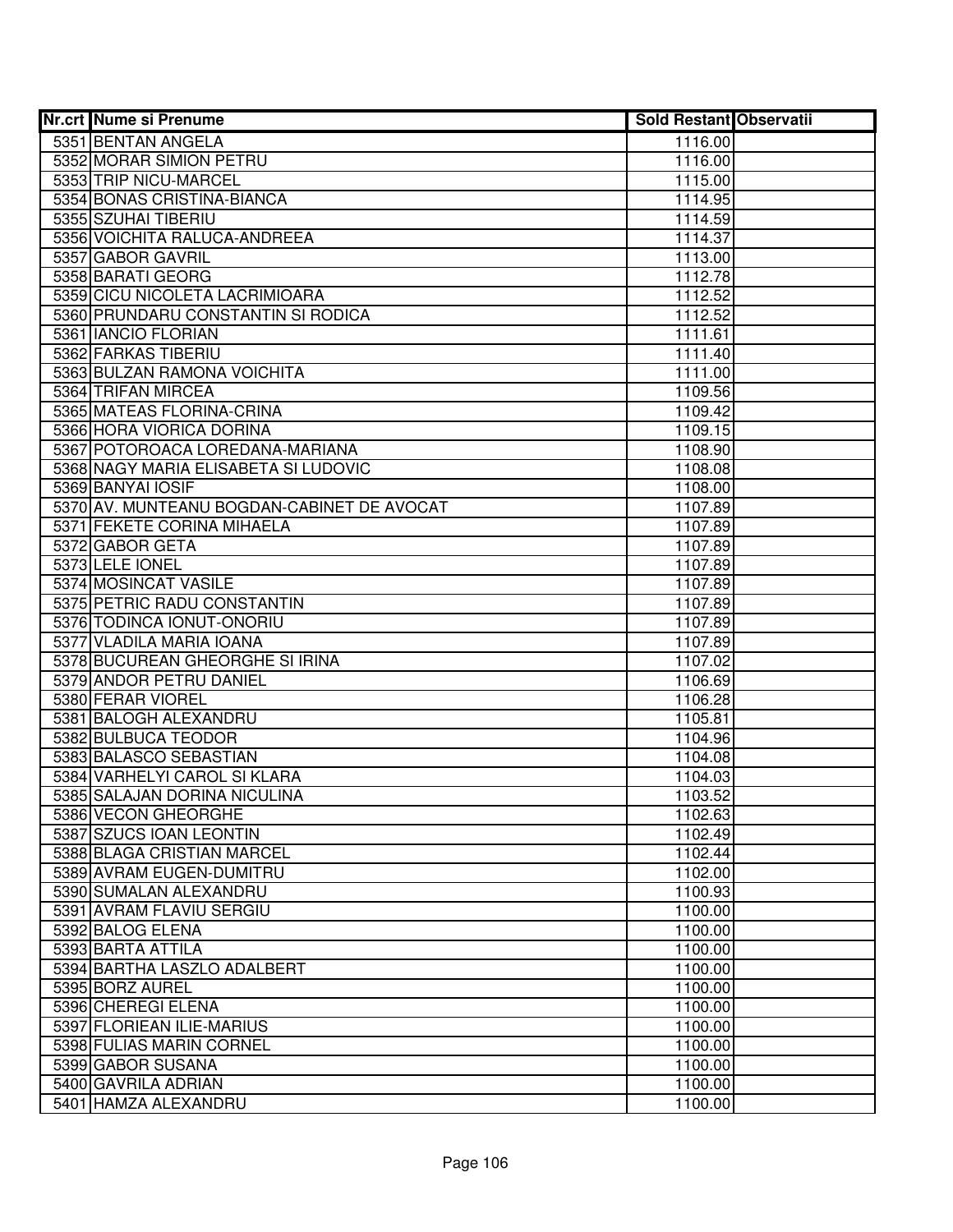| <b>Nr.crt Nume si Prenume</b>                             | <b>Sold Restant Observatii</b> |  |
|-----------------------------------------------------------|--------------------------------|--|
| 5402 HEGEDUS SANDOR-GYORGY                                | 1100.00                        |  |
| 5403 ILYES ZOLTAN CSABA                                   | 1100.00                        |  |
| 5404 ISTOICA MARIA                                        | 1100.00                        |  |
| 5405 KISS LORANT                                          | 1100.00                        |  |
| 5406 KOVACS MELINDA-ANGELA                                | 1100.00                        |  |
| 5407 MEMETEA CORNEL-CSABA                                 | 1100.00                        |  |
| 5408 MOCIAR SANDOR                                        | 1100.00                        |  |
| 5409 NEGREAN ALIN                                         | 1100.00                        |  |
| 5410 NICOARA BENIAMIN                                     | 1100.00                        |  |
| 5411 OSVAT SORIN-TEODOR                                   | 1100.00                        |  |
| 5412 ROSTAS SAMUEL RADU                                   | 1100.00                        |  |
| 5413 SZABO FLORIN RAUL                                    | 1100.00                        |  |
| 5414 TON LAVINIA CAMELIA                                  | 1100.00                        |  |
| 5415 UNGUR FLORIN                                         | 1100.00                        |  |
| 5416 MARINA FLORICA DANIELA                               | 1099.60                        |  |
| 5417 DUCA ARON GAVRIL SI FELICIA                          | 1099.30                        |  |
| 5418 RADLER ROBERT-ROLAND                                 | 1099.16                        |  |
| 5419 NYIKA MARIUS                                         | 1098.30                        |  |
| 5420 CHIRICA STELIAN SI VOICA                             | 1098.26                        |  |
| 5421 RADU LIVIU SI CARMEN-CORINA                          | 1097.82                        |  |
| 5422 BADESCU LUCIAN-GABRIEL                               | 1097.66                        |  |
| 5423 POTROVITA IOAN-FLORIN-IANCU                          | 1097.17                        |  |
| 5424 HOTOPAN MIHAI                                        | 1096.90                        |  |
| 5425 BERE SORIN                                           | 1096.80                        |  |
| 5426 CIARNAU ETELCA-IBOLYA                                | 1096.52                        |  |
| 5427 APATI ADRIAN                                         | 1096.42                        |  |
| 5428 ARDELEAN ANGELA                                      | 1096.23                        |  |
| 5429 REZMUVES ALEXANDRU                                   | 1095.64                        |  |
| 5430 PARAU RADU - LUCIAN                                  | 1095.62                        |  |
| 5431 SKRIPEK ROBERT LUCIAN                                | 1095.37                        |  |
| 5432 BUZDUG DAN                                           | 1095.00                        |  |
| 5433 COVACI MELINDA                                       | 1095.00                        |  |
| 5434 ELEK ATTILA                                          | 1095.00                        |  |
| 5435 NAGY ANDRAS                                          | 1094.97                        |  |
| 5436 COZMA ANDREI-IOAN                                    | 1094.51                        |  |
| 5437 MARTON FERENC-JOZSEF<br>5438 SZABO ELENA SI ADALBERT | 1094.00                        |  |
| 5439 ILISIE GHEORGHE SI ANCUTA                            | 1093.21<br>1093.20             |  |
| 5440 CAVUS CAN                                            | 1091.59                        |  |
| 5441 SZOTTER GERGO-ADAM                                   | 1090.03                        |  |
| 5442 CADAR IOAN                                           | 1090.00                        |  |
| 5443 HORVATH ATTILA                                       | 1090.00                        |  |
| 5444 KOVACS LASZLO-TIBOR                                  | 1090.00                        |  |
| 5445 LINGURAR VOICHITA                                    | 1090.00                        |  |
| 5446 MAJOROS IULIU-EUGEN                                  | 1090.00                        |  |
| 5447 SANDU ILIE                                           | 1090.00                        |  |
| 5448 VESA ADRIAN-TRAIAN                                   | 1090.00                        |  |
| 5449 GABOR MINDRA                                         | 1089.93                        |  |
| 5450 DURGHEU IOSIF                                        | 1088.98                        |  |
| 5451 VASS IULIANA                                         | 1087.54                        |  |
| 5452 LEMNIAN GHEORGHE ALIN                                | 1087.37                        |  |
|                                                           |                                |  |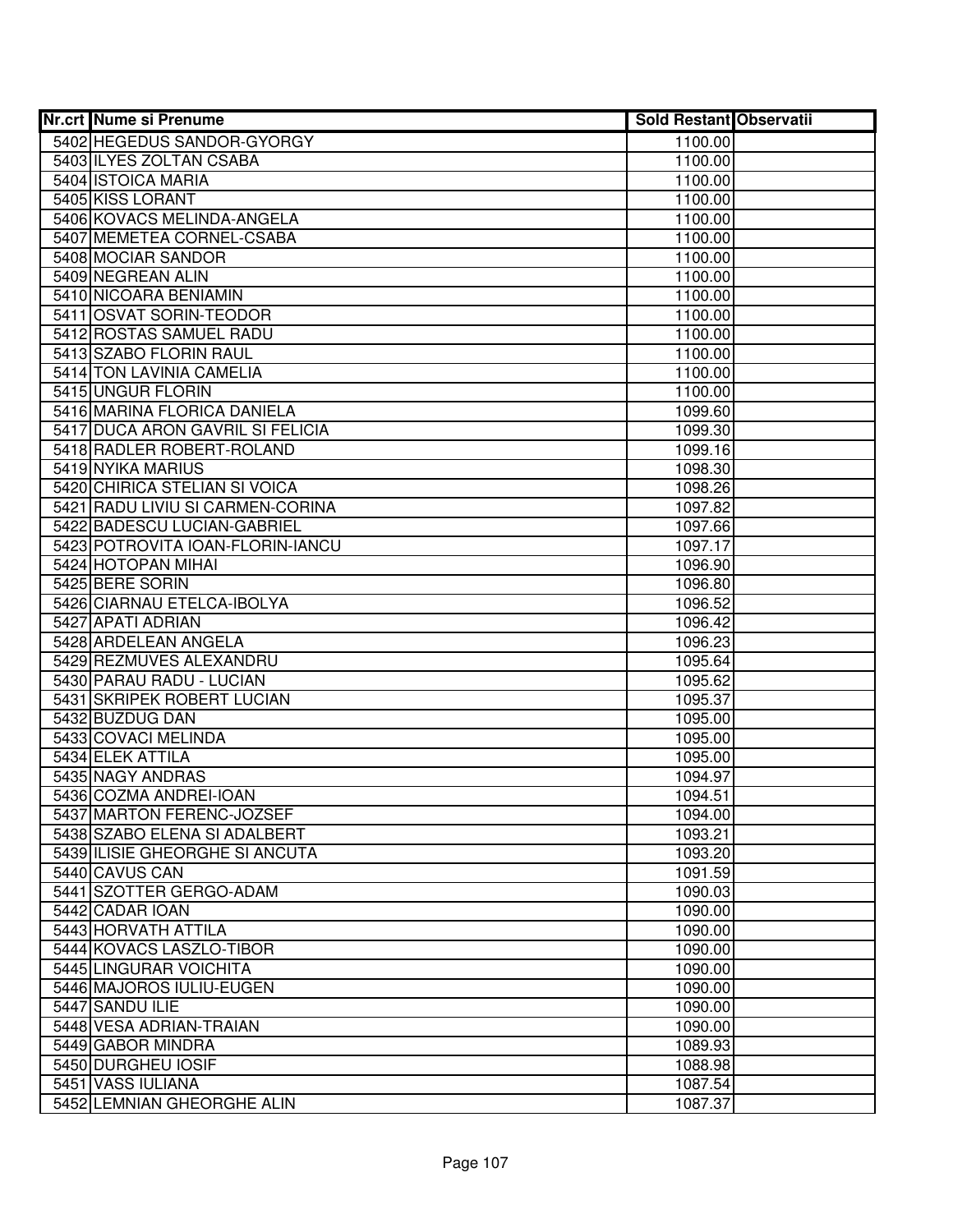| <b>Nr.crt Nume si Prenume</b>                | <b>Sold Restant Observatii</b> |  |
|----------------------------------------------|--------------------------------|--|
| 5453 BUSTEA SORIN DINU                       | 1086.82                        |  |
| 5454 NISTOR DORIN SI GABRIELA-ILIANA         | 1086.73                        |  |
| 5455 BODEA MIHAI-GHEORGHE SI LIANA-DANIELA   | 1085.46                        |  |
| 5456 MATEAS TRAIAN SORIN                     | 1085.45                        |  |
| 5457 MEZEI TIBOR CAROL                       | 1085.27                        |  |
| 5458 BETEG OVIDIU-VALENTIN                   | 1085.00                        |  |
| 5459 TIRITEU CALIN GHEORGHE                  | 1085.00                        |  |
| 5460 LUNG IOAN SI NICOLETA                   | 1084.30                        |  |
| 5461 GYOKER IULIU                            | 1084.22                        |  |
| 5462 CHIRIAC RAZVAN-SEVER-MARCIAN SI VIVIANA | 1084.09                        |  |
| 5463 FEIER CHRISTIAN-DINU                    | 1084.00                        |  |
| 5464 BUGNAR TUDOR SERGIU                     | 1083.10                        |  |
| 5465 CHICHINEJDI DAVID                       | 1083.00                        |  |
| 5466 ZSOMBRAK BELA SI ILDIKO                 | 1082.17                        |  |
| 5467 CIOBAN-JUNC MARIUS-VASILE               | 1081.17                        |  |
| 5468 VOLOSNYAI ALEXANDRU                     | 1080.66                        |  |
| 5469 PASULA ELENA                            | 1080.38                        |  |
| 5470 BARATKI ADALBERT                        | 1080.01                        |  |
| 5471 ARDELEAN SERGIU                         | 1080.00                        |  |
| 5472 BOT SERGIU-RAUL                         | 1080.00                        |  |
| 5473 BURCA BOGDAN-MARIUS                     | 1080.00                        |  |
| 5474 CHIS GRIGORE                            | 1080.00                        |  |
| 5475 DASCALU VASILE                          | 1080.00                        |  |
| 5476 HEGEDUS ANITA                           | 1080.00                        |  |
| 5477 ISZTOIKA GETA                           | 1080.00                        |  |
| 5478 JURCHIEVICI STEFAN                      | 1080.00                        |  |
| 5479 LUPSA DAN FLORIN                        | 1080.00                        |  |
| 5480 ORBAI LILIANA-HERMINA                   | 1080.00                        |  |
| 5481 PRECUP CLAUDIU-IULIAN                   | 1080.00                        |  |
| 5482 STIOP ANDREI COSMIN                     | 1080.00                        |  |
| 5483 SUSANU WILIAM DAN                       | 1080.00                        |  |
| 5484 VARGA ANDREI                            | 1080.00                        |  |
| 5485 LUCACI IOAN-MARIAN                      | 1079.29                        |  |
| 5486 SERES ROZALIA, PERJE C.OROS I.          | 1079.21                        |  |
| 5487 POP ZOLTAN SI MONIKA CRISTINA           | 1079.18                        |  |
| 5488 BORA IOAN-RADU                          | 1079.00                        |  |
| 5489 COMAN CONSTANTIN<br>5490 HERMAN DELIA   | 1078.94<br>1078.94             |  |
| 5491 BOHUS IOANA-CARMEN                      | 1078.62                        |  |
| 5492 LELE TEODOR SI ILEANA                   | 1078.58                        |  |
| 5493 MAG MIRCEA-CRACIUN                      | 1078.20                        |  |
| 5494 NEGRU RADU                              | 1077.50                        |  |
| 5495 PAINA IOAN                              | 1077.14                        |  |
| 5496 MLADIN AGNETA                           | 1075.98                        |  |
| 5497 BIRTA FLORENTINA SI MASSIMO             | 1073.40                        |  |
| 5498 JURCA GHEORGHE SI MARIANA               | 1073.00                        |  |
| 5499 DANILA VIOREL                           | 1072.85                        |  |
| 5500 MAKKAI COLOMAN                          | 1072.84                        |  |
| 5501 URSUT LAURA ADRIANA                     | 1072.83                        |  |
| 5502 COSTE ADRIAN-VASILE                     | 1072.50                        |  |
| 5503 TENT BOGDAN-VASILE                      | 1071.44                        |  |
|                                              |                                |  |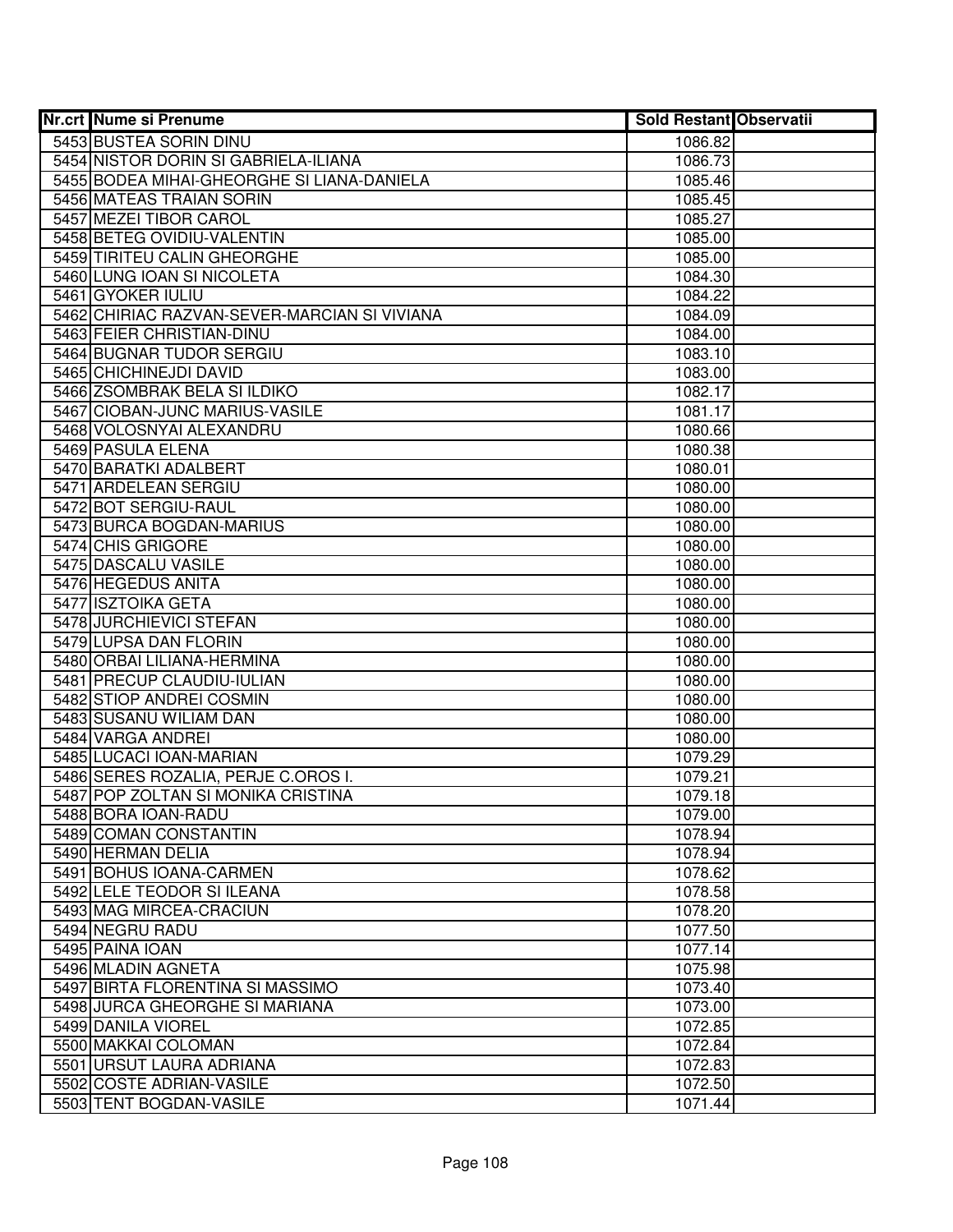| <b>Nr.crt Nume si Prenume</b>                                 | <b>Sold Restant Observatii</b> |  |
|---------------------------------------------------------------|--------------------------------|--|
| 5504 SELEGEAN LAVINIUS CONSTANTIN                             | 1070.05                        |  |
| 5505 BOCUT ANDREI-GEORGE                                      | 1070.00                        |  |
| 5506 LASCA MIHAI-IOAN                                         | 1070.00                        |  |
| 5507 OROSZ RUDOLF                                             | 1070.00                        |  |
| 5508 CERCEA STEFAN SI ADRIANA-GEORGETA                        | 1069.93                        |  |
| 5509 ANTAL IONEL ADRIAN                                       | 1069.84                        |  |
| 5510 ANTAL ZSENI-LENKE                                        | 1069.84                        |  |
| 5511 SALAJAN MARIUS ADRIAN                                    | 1069.84                        |  |
| 5512 TOCA PETRU SI ELISABETA                                  | 1069.84                        |  |
| 5513 BURCIA GAVRIL                                            | 1069.82                        |  |
| 5514 ILAS TITU                                                | 1069.59                        |  |
| 5515 DEAC EMANUEL-FLAVIU                                      | 1068.60                        |  |
| 5516 LORINCZ(KOLOJI) ILDIKO ELVIRA                            | 1068.33                        |  |
| 5517 VINTER VIOREL                                            | 1068.20                        |  |
| 5518 BARNA RADU                                               | 1068.00                        |  |
| 5519 BREJAN VALENTINA-MARCIANA                                | 1067.93                        |  |
| 5520 ISZTOJKA GABOR                                           | 1067.67                        |  |
| 5521 OPRIS TRAIAN-BOGDAN                                      | 1066.51                        |  |
| 5522 HANZA IOAN                                               | 1065.85                        |  |
| 5523 SERBAN ALEXANDRU                                         | 1065.00                        |  |
| 5524 SZERZO IDA                                               | 1064.99                        |  |
| 5525 ILE CALIN- DANUT SI PAULA-ELENA                          | 1064.75                        |  |
| 5526 POP ANTONIU SI ELENA                                     | 1062.17                        |  |
| 5527 BAN IONEL                                                | 1062.00                        |  |
| 5528 RATIU TATIANA-MARINELA                                   | 1061.94                        |  |
| 5529 BALA DANUT LIVIU                                         | 1060.00                        |  |
| 5530 OROSZ GABOR                                              | 1060.00                        |  |
| 5531 PENZES SANDA-ADINA                                       | 1060.00                        |  |
| 5532 PERNES CRISTIAN-DUMITRU                                  | 1060.00                        |  |
| 5533 ROSTAS ARGENTINA                                         | 1060.00                        |  |
| 5534 SFERLE FLORIAN-SEBASTIAN                                 | 1060.00                        |  |
| 5535 SUPLACAN PETRU-DANIEL                                    | 1060.00                        |  |
| 5536 MAKKOS ZOLTAN                                            | 1059.64                        |  |
| 5537 PUPAZA AUREL SI GABRIELA                                 | 1058.47                        |  |
| 5538 MATEI MARIAN                                             | 1058.00                        |  |
| 5539 SALAGEAN CRISTIAN<br>5540 CAB. CONTABILITATE GUI KATALIN | 1056.35                        |  |
| 5541 POCIOIAN FLORIAN GHEORGHE                                | 1055.40<br>1054.88             |  |
| 5542 OROSZ ANTHONIO-MIODORO                                   | 1054.05                        |  |
| 5543 PASCALAU CRISTIAN-COSTEL                                 | 1054.00                        |  |
| 5544 SLIEDER KRISZTIAN-ZSOLT                                  | 1054.00                        |  |
| 5545 DEMIAN GYORGY GABRIEL                                    | 1053.79                        |  |
| 5546 BRASSO MIHALY TAMAS                                      | 1052.90                        |  |
| 5547 VARADI ATTILA                                            | 1052.37                        |  |
| 5548 PAPP IOAN-GAVRIL                                         | 1052.00                        |  |
| 5549 MATEI SEVER                                              | 1051.47                        |  |
| 5550 LAZAR COSMIN                                             | 1051.29                        |  |
| 5551 BENDRE ANDREI                                            | 1050.71                        |  |
| 5552 PLATONA GHEORGHE                                         | 1050.50                        |  |
| 5553 BESENYEI ANA-MARIA                                       | 1050.00                        |  |
| 5554 CABA PAULA-DENISA                                        | 1050.00                        |  |
|                                                               |                                |  |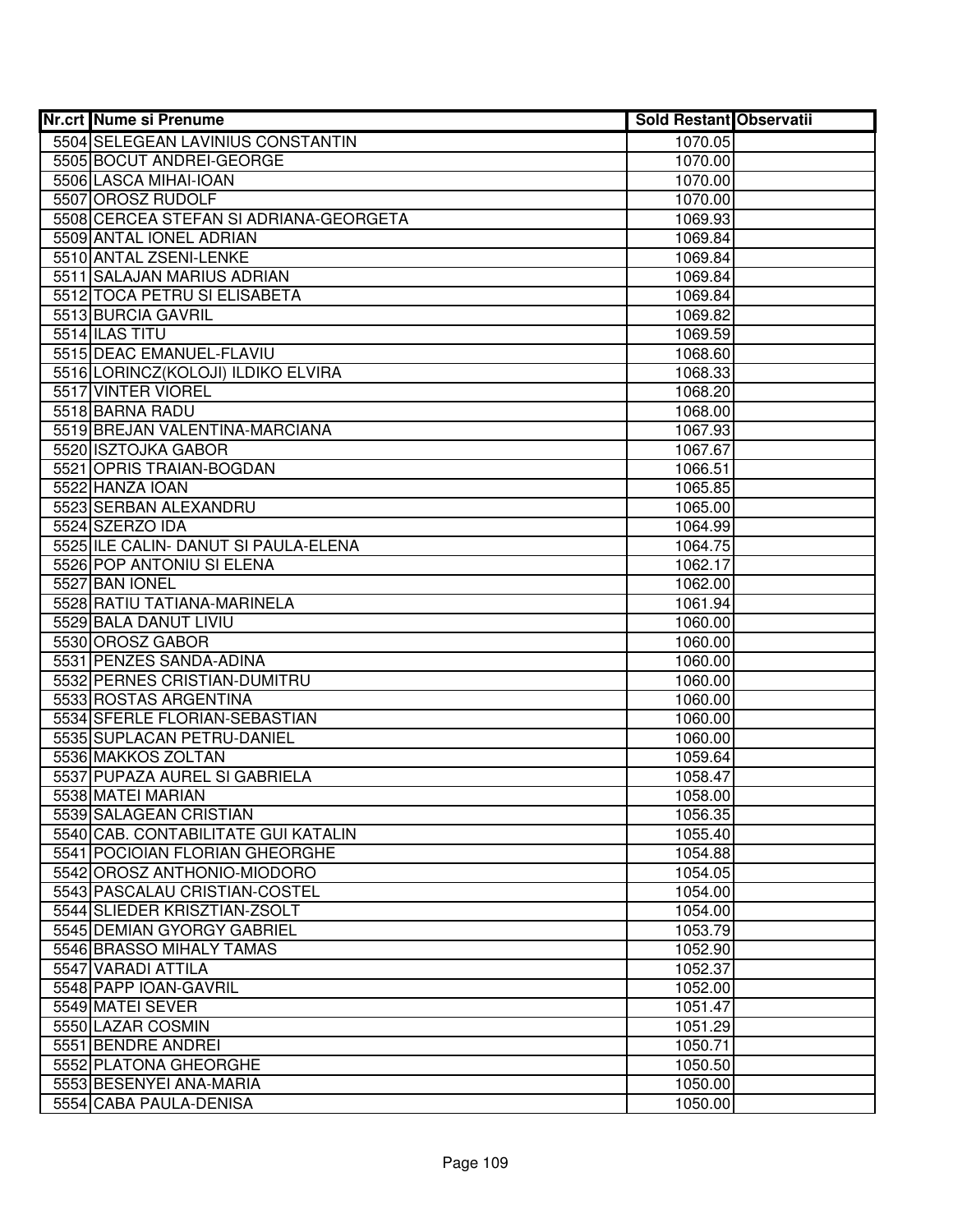| <b>Nr.crt Nume si Prenume</b>                     | <b>Sold Restant Observatii</b> |  |
|---------------------------------------------------|--------------------------------|--|
| 5555 CIONTOS AURICA-ANA                           | 1050.00                        |  |
| 5556 CUCU CRISTIAN STEFAN SI NICULINA             | 1050.00                        |  |
| 5557 FAZECAS CRISTIAN ANDREI                      | 1050.00                        |  |
| 5558 GAVRIS IOAN-ADRIAN                           | 1050.00                        |  |
| 5559 GHITEA BIANCA-GEORGIANA                      | 1050.00                        |  |
| 5560 HERE ADRIAN DUMITRU                          | 1050.00                        |  |
| 5561 MORGOVAN OVIDIU-FLORIN                       | 1050.00                        |  |
| 5562 POPA FELICIA                                 | 1050.00                        |  |
| 5563 SIMARGU GHITA ALEXANDRU                      | 1050.00                        |  |
| 5564 KOCSIS CSABA LASZLO                          | 1049.47                        |  |
| 5565 TIMP ELENA                                   | 1049.36                        |  |
| 5566 LUNCAN ANDREA-CRISTINA                       | 1048.82                        |  |
| 5567 CSOMOS IULIANA                               | 1048.24                        |  |
| 5568 BALINT FLORIAN                               | 1048.05                        |  |
| 5569 JUNJAN NICOLAE                               | 1047.50                        |  |
| 5570 DUME SORIN - MARIAN SI VALENTINA             | 1046.62                        |  |
| 5571 HOTEA STELA                                  | 1046.06                        |  |
| 5572 ROBEA ANCA-MIHAELA                           | 1045.92                        |  |
| 5573 ROSTAS IOAN                                  | 1045.00                        |  |
| 5574 SARKOZI FERENCZ-CSABA                        | 1044.80                        |  |
| 5575 SONEA ALEXANDRU                              | 1044.70                        |  |
| 5576 POP RADU-ILIE                                | 1044.43                        |  |
| 5577 LUPUT DUMITRU                                | 1044.00                        |  |
| 5578 PATO FERENC - LASZLO                         | 1043.00                        |  |
| 5579 DELOREAN ION-IULIUS                          | 1042.79                        |  |
| 5580 SZABO ADRIAN SI TABITA                       | 1042.26                        |  |
| 5581 SZEKERES TIBOR-KAROLY                        | 1042.17                        |  |
| 5582 ONACA DORIN                                  | 1042.12                        |  |
| 5583 CIOBOTEA SERGIU-ANDREI                       | 1041.50                        |  |
| 5584 ARDELEAN REMUS-VALENTIN                      | 1040.00                        |  |
| 5585 DEMIR RAMAZAN SI ELENA                       | 1040.00                        |  |
| 5586 GAIDI KRISTOF=SANDOR                         | 1040.00                        |  |
| 5587 IZSAK JANOS                                  | 1040.00                        |  |
| 5588 KOVACS DAVID-GYORGY                          | 1040.00                        |  |
| 5589 MAGO TIBERIU                                 | 1040.00                        |  |
| 5590 MATE JACINT-ZSOLT                            | 1040.00                        |  |
| 5591 NAGY SANDOR                                  | 1040.00                        |  |
| 5592 ORBAI COSMIN GAVRIL                          | 1040.00                        |  |
| 5593 OSACENCO RENATE-MIHAELA<br>5594 POPA FLORIAN | 1040.00<br>1040.00             |  |
| 5595 TROK HAJNALKA MARIA                          |                                |  |
| 5596 BLAJ FLORICA SI ADRIAN - EUGEN               | 1040.00<br>1039.87             |  |
| 5597 KISS IREN                                    | 1038.18                        |  |
| 5598 KISS ISTVAN                                  | 1038.15                        |  |
| 5599 SERE ANA                                     | 1037.24                        |  |
| 5600 SERFOZO MARIA MAGDALENA                      | 1036.60                        |  |
| 5601 CHEREGI MIHAI AMAN                           | 1036.25                        |  |
| 5602 POPA CLAUDIA-IOANA                           | 1035.02                        |  |
| 5603 BEJUSCA HORIA SEBASTIAN                      | 1035.00                        |  |
| 5604 GHERGHELES BOGDAN LIVIU                      | 1035.00                        |  |
| 5605 SZEKELY ZOLTAN-ATTILA                        | 1034.85                        |  |
|                                                   |                                |  |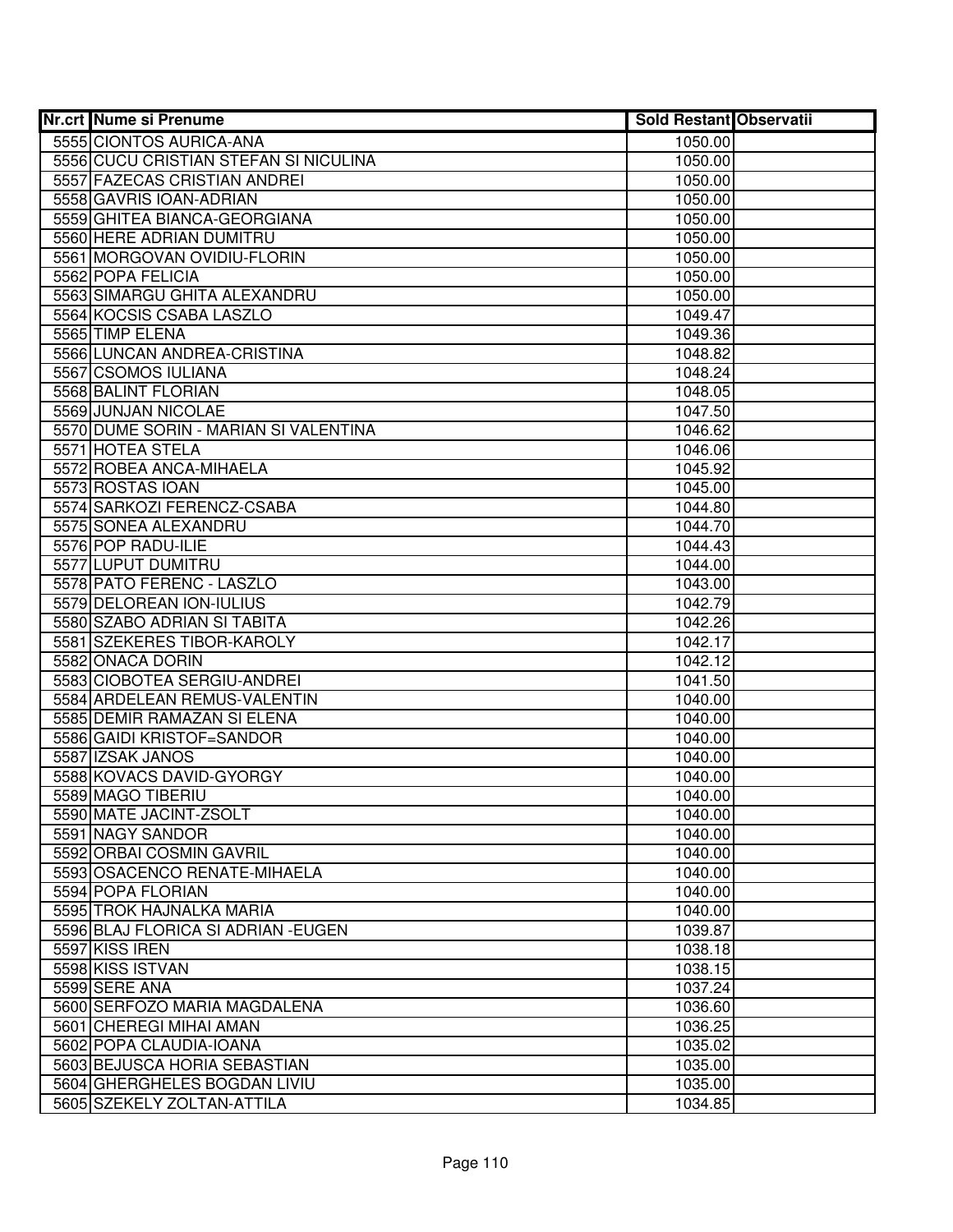| <b>Nr.crt Nume si Prenume</b>                                          | <b>Sold Restant Observatii</b> |  |
|------------------------------------------------------------------------|--------------------------------|--|
| 5606 GAL LEVENTE-LUDOVIC                                               | 1034.68                        |  |
| 5607 ROMAN TEODOR-DOREL                                                | 1033.20                        |  |
| 5608 DUME VIOREL SI EVA                                                | 1032.64                        |  |
| 5609 PODILA IOAN SI MONICA                                             | 1032.52                        |  |
| 5610 HEGEDUS PAMELA-LUSI                                               | 1030.00                        |  |
| 5611 LAZAR ALEXANDRA GEORGIANA                                         | 1030.00                        |  |
| 5612 ROMOCIA FLAVIU                                                    | 1030.00                        |  |
| 5613 VERES LEVENTE ZOLTAN                                              | 1030.00                        |  |
| 5614 KOSA GHEORGHE                                                     | 1029.14                        |  |
| 5615 DARABAN CRISTIAN                                                  | 1028.32                        |  |
| 5616 SZODORAI IMRE                                                     | 1027.27                        |  |
| 5617 BOGDAN ANAMARIA                                                   | 1027.10                        |  |
| 5618 PUGNA IULITA                                                      | 1027.10                        |  |
| 5619 LACZKO DENIS ROLAND                                               | 1026.46                        |  |
| 5620 HANES LUCIAN-OVIDIU                                               | 1026.00                        |  |
| 5621 ILEA GEORGE-IOSIF                                                 | 1026.00                        |  |
| 5622 HAITA SORIN-LIVIU                                                 | 1025.00                        |  |
| 5623 HAJDUCSI TIBERIU                                                  | 1025.00                        |  |
| 5624 IENCIU MARIUS                                                     | 1025.00                        |  |
| 5625 LUPON BOGDAN ALEXANDRU                                            | 1025.00                        |  |
| 5626 MOGA PETRU                                                        | 1025.00                        |  |
| 5627 NAGY ZSOLT                                                        | 1024.20                        |  |
| 5628 BOKA ATTILA                                                       | 1024.00                        |  |
| 5629 REZMUVES IOSIF                                                    | 1024.00                        |  |
| 5630 ISTOICA GAVRIL                                                    | 1023.56                        |  |
| 5631 VERCHE DORU-PETRU                                                 | 1023.45                        |  |
| 5632 MARCUT ALEXANDRU PETRU                                            | 1023.18                        |  |
| 5633 PASCA DANIELA                                                     | 1022.91                        |  |
| 5634 DODA FLAVIU-SORIN SI DELIA                                        | 1021.61                        |  |
| 5635 SARA MELEK                                                        | 1020.85                        |  |
| 5636 BUZLA SAMUEL                                                      | 1020.00                        |  |
| 5637 FARKAS ISTVAN-MIHALY                                              | 1020.00                        |  |
| 5638 GROZA MIREL MARIUS                                                | 1020.00                        |  |
| 5639 MARINESCU RADU ADRIAN                                             | 1020.00                        |  |
| 5640 PASCOIU SEBASTIAN TUDOR                                           | 1020.00                        |  |
| 5641 ROSTAS CAROLINA                                                   | 1020.00                        |  |
| 5642 BANCU VLAD-DANIEL                                                 | 1019.80                        |  |
| 5643 VANCEA MONICA-CORNELIA<br>5644 POP IOAN SORIN SI FLORINA-CRISTINA | 1018.91                        |  |
| 5645 TRIPA CORNEL IOAN                                                 | 1018.62<br>1018.00             |  |
| 5646 CORBANI RENATO                                                    | 1017.29                        |  |
| 5647 APOSTU STEFAN-ANDREI                                              |                                |  |
| 5648 HALASZ NORBERT ALEXANDRU                                          | 1016.61<br>1016.00             |  |
| 5649 MATEI NICOLAE-DOREL                                               | 1015.55                        |  |
| 5650 CIUPA ALEX-EUGEN                                                  | 1015.00                        |  |
| 5651 CRISTEA ADRIAN-MIRCEA                                             | 1015.00                        |  |
| 5652 MAIOR ANDRAS LAJOS                                                | 1012.17                        |  |
| 5653 VARGA STELIAN-GELU                                                | 1011.80                        |  |
| 5654 CRIVOLIUBIC MIHAELA                                               | 1011.40                        |  |
| 5655 FOLTUT IOAN                                                       | 1011.00                        |  |
| 5656 VALKAI ISTVAN-LASZLO                                              | 1011.00                        |  |
|                                                                        |                                |  |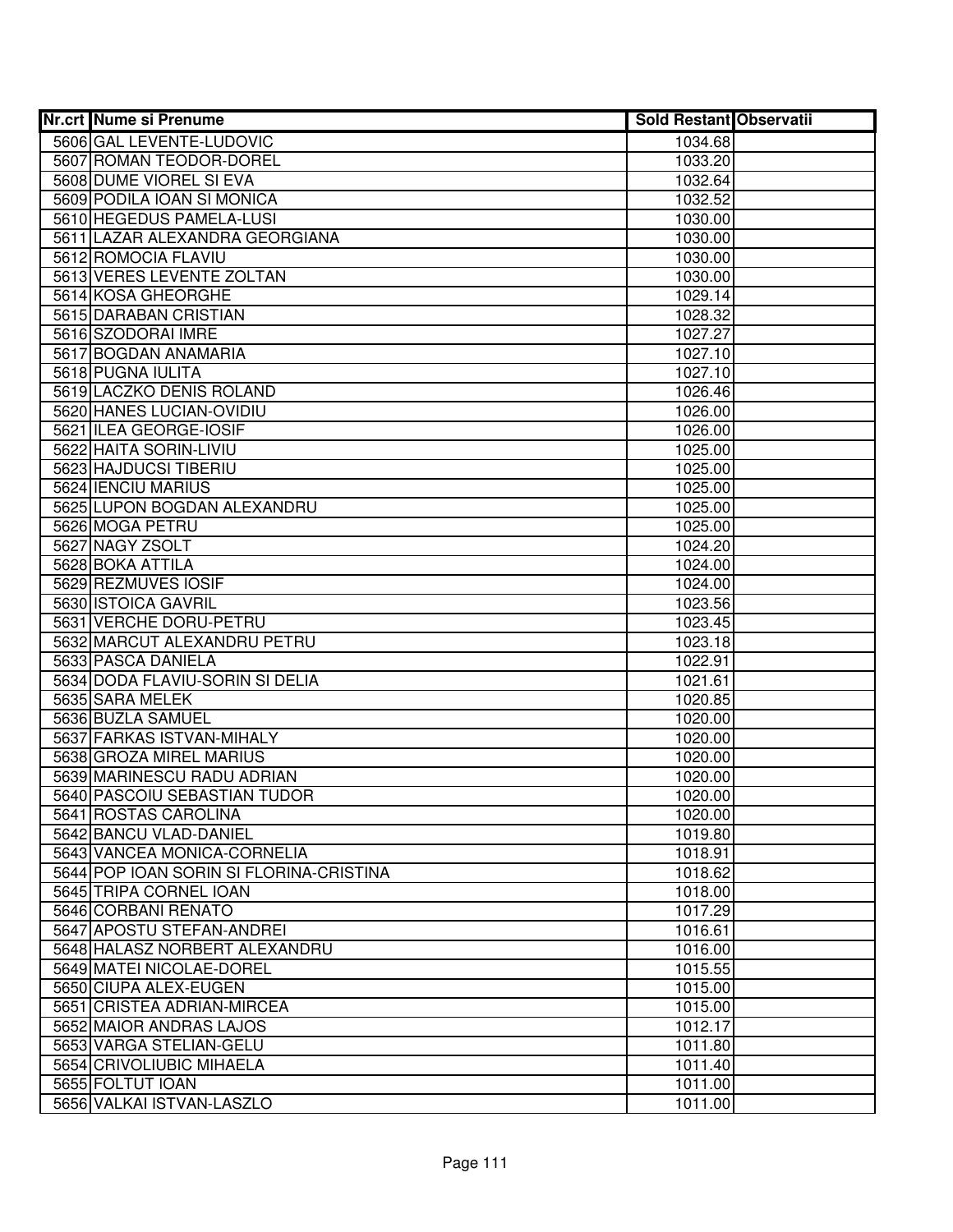| <b>Nr.crt Nume si Prenume</b>                | <b>Sold Restant Observatii</b> |  |
|----------------------------------------------|--------------------------------|--|
| 5657 PUSKAS ROBERTO                          | 1010.75                        |  |
| 5658 ALBUI SERGIU                            | 1010.74                        |  |
| 5659 EHIK ZOLTAN KAROLY                      | 1010.71                        |  |
| 5660 FOIA RAUL SERBAN                        | 1010.00                        |  |
| 5661 HROM CRISTIAN-MIHAIL                    | 1010.00                        |  |
| 5662 ILLE MIRCEA-GABRIEL                     | 1010.00                        |  |
| 5663 KADAS ALEXANDRU-LADISLAU                | 1010.00                        |  |
| 5664 SERAFICEAN ALEXANDRU                    | 1010.00                        |  |
| 5665 VANCEA VIORICA                          | 1010.00                        |  |
| 5666 SAITOS-COFAR TINCUTA LACRIMIOARA        | 1009.86                        |  |
| 5667 ZISU IOANA - BUSINESS CONT INTREPR. IND | 1009.40                        |  |
| 5668 FILK DAN RADU                           | 1007.07                        |  |
| 5669 TIMARU NICOLAE                          | 1006.72                        |  |
| 5670 CIOARA SORIN GABRIEL                    | 1006.22                        |  |
| 5671 LIPAI VANESA-IULIA                      | 1006.03                        |  |
| 5672 GEREBENES LUDOVIC                       | 1005.52                        |  |
| 5673 CRISAN ADRIAN LIVIU                     | 1005.00                        |  |
| 5674 MILATAI MARGARETA                       | 1004.10                        |  |
| 5675 TRIFAN DANIEL-EMANUEL                   | 1004.00                        |  |
| 5676 BELDEAN VALERIU-ANDREI                  | 1000.65                        |  |
| 5677 MARCUT GHEORGHE SI VALERIA LILIANA      | 1000.49                        |  |
| 5678 GABOR DEMETER SI TEREZ                  | 1000.41                        |  |
| 5679 MATA AUREL SI RODICA                    | 1000.39                        |  |
| 5680 PAUL GHEORGHE                           | 1000.15                        |  |
| 5681 ABRUDAN FLAVIU IONUT                    | 1000.00                        |  |
| 5682 ARON MARIA MAGDALENA                    | 1000.00                        |  |
| 5683 ARON SUSANA-IULIANA                     | 1000.00                        |  |
| 5684 BAICAN IOAN ADRIAN                      | 1000.00                        |  |
| 5685 BANCIU SUPERMAN-TARZAN                  | 1000.00                        |  |
| 5686 BARLEA GHEORGHE                         | 1000.00                        |  |
| 5687 BARNA PETRU-DAN                         | 1000.00                        |  |
| 5688 BATORI NORBERT ISTVAN                   | 1000.00                        |  |
| 5689 BATRIN ANA                              | 1000.00                        |  |
| 5690 BERKE TIBOR                             | 1000.00                        |  |
| 5691 BOHACS IOSIF                            | 1000.00                        |  |
| 5692 BOT IOAN-HOREA                          | 1000.00                        |  |
| 5693 CABAU RUBEN-IOIEL                       | 1000.00                        |  |
| 5694 CABULEA VASILE-SEBASTIAN                | 1000.00                        |  |
| 5695 CACIORA VLAD MARIUS                     | 1000.00                        |  |
| 5696 CAVASDAN IOAN-RADU                      | 1000.00                        |  |
| 5697 CHEREJA CAMELIA                         | 1000.00                        |  |
| 5698 CIOCANACHE VINICIUS                     | 1000.00                        |  |
| 5699 CIOROBONTEA EDI                         | 1000.00                        |  |
| 5700 CONSTANTINESCU ROBERT                   | 1000.00                        |  |
| 5701 CRESCIULLO LEONARD                      | 1000.00                        |  |
| 5702 DAVID ROBERTO IONUT                     | 1000.00                        |  |
| 5703 DEHELEANU ION                           | 1000.00                        |  |
| 5704 DEJEU SAMUEL FLORIN                     | 1000.00                        |  |
| 5705 DOBOS IOAN-STEFAN                       | 1000.00                        |  |
| 5706 DUDLER ALIONA                           | 1000.00                        |  |
| 5707 DUMITRAS CRISTIAN-MARCEL                | 1000.00                        |  |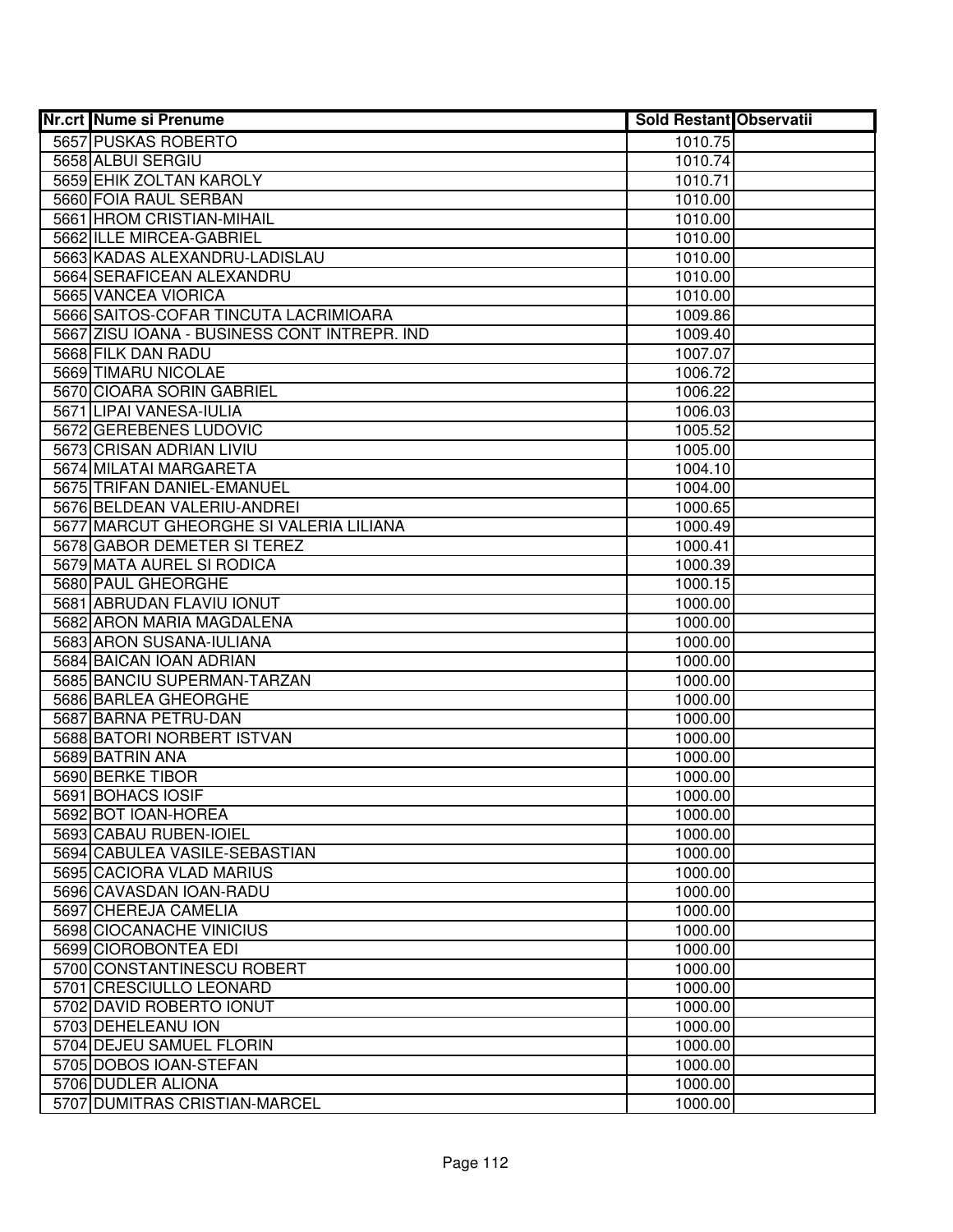| <b>Nr.crt Nume si Prenume</b>               | <b>Sold Restant Observatii</b> |  |
|---------------------------------------------|--------------------------------|--|
| 5708 ELLENES IOAN                           | 1000.00                        |  |
| 5709 FARAGO CRISTIAN CRACIUN SI CRISTINA    | 1000.00                        |  |
| 5710 FEHER LASZLO                           | 1000.00                        |  |
| 5711 FLORA CSABA PAL                        | 1000.00                        |  |
| 5712 FODOR STEFAN                           | 1000.00                        |  |
| 5713 GABOR BANU                             | 1000.00                        |  |
| 5714 GABOR CATALINA                         | 1000.00                        |  |
| 5715 GABOR GABOR                            | 1000.00                        |  |
| 5716 GABOR GABRIEL                          | 1000.00                        |  |
| 5717 GABOR GABRIEL                          | 1000.00                        |  |
| 5718 GABOR GAVRIL                           | 1000.00                        |  |
| 5719 GABOR KLARA                            | 1000.00                        |  |
| 5720 GABOR STEFAN                           | 1000.00                        |  |
| 5721 GABOR TEREZ                            | 1000.00                        |  |
| 5722 GABOR TEREZ                            | 1000.00                        |  |
| 5723 GABOR ZSUZSANA                         | 1000.00                        |  |
| 5724 GABOR ZSUZSANNA                        | 1000.00                        |  |
| 5725 GAL ANDREA-IREN                        | 1000.00                        |  |
| 5726 GECSE ROZALIA SI RUDOLF                | 1000.00                        |  |
| 5727 GEREBENES EVA                          | 1000.00                        |  |
| 5728 GEREBENES MINDRA                       | 1000.00                        |  |
| 5729 GIURGIUMAN DRAGOS-FABIAN               | 1000.00                        |  |
| 5730 GREC MARINELA                          | 1000.00                        |  |
| 5731 GYURO CSABA                            | 1000.00                        |  |
| 5732 HARAGALY ILDIKO-ERZSEBET               | 1000.00                        |  |
| 5733 HIRTEA SIMONA FLORENTINA               | 1000.00                        |  |
| 5734 HODISAN DENISA-GABRIELA                | 1000.00                        |  |
| 5735 HORVAT KATALIN                         | 1000.00                        |  |
| 5736 HORVATH TUNDE-IRINA                    | 1000.00                        |  |
| 5737 HOSZU GHEORGHE                         | 1000.00                        |  |
| 5738 ILISIE LUCRETIA-MARIA                  | 1000.00                        |  |
| 5739 ISTRATE IONEL                          | 1000.00                        |  |
| 5740 ISZTOICA MARIA                         | 1000.00                        |  |
| 5741 ISZTOIKA GEZA<br>5742 ISZTOIKA ROZALIA | 1000.00                        |  |
| 5743 ISZTOJKA IOAN                          | 1000.00<br>1000.00             |  |
| 5744 IZSAK OLGA                             | 1000.00                        |  |
| 5745 JUHASZ MARIA                           | 1000.00                        |  |
| 5746 JUNC MARCELA                           | 1000.00                        |  |
| 5747 KOVACS ALEXANDRU-MIHAI I.I.            | 1000.00                        |  |
| 5748 KOVACS IMRE-MARIUS                     | 1000.00                        |  |
| 5749 KUN SANDOR-VIKTOR                      | 1000.00                        |  |
| 5750 LAKATOS FLORICA                        | 1000.00                        |  |
| 5751 LAKATOS TIBOR-JANOS                    | 1000.00                        |  |
| 5752 LAKATOS ZOLTAN                         | 1000.00                        |  |
| 5753 LASZLO ANNAMARIA                       | 1000.00                        |  |
| 5754 LENCAR GHEORGHE-CRISTIAN SI LEONTINA   | 1000.00                        |  |
| 5755 LESAK JANOS - ROBERT                   | 1000.00                        |  |
| 5756 LUCAN ANA                              | 1000.00                        |  |
| 5757 MAGHIAR DANA VIOLETA                   | 1000.00                        |  |
| 5758 MALAN PAUL - OVIDIU                    | 1000.00                        |  |
|                                             |                                |  |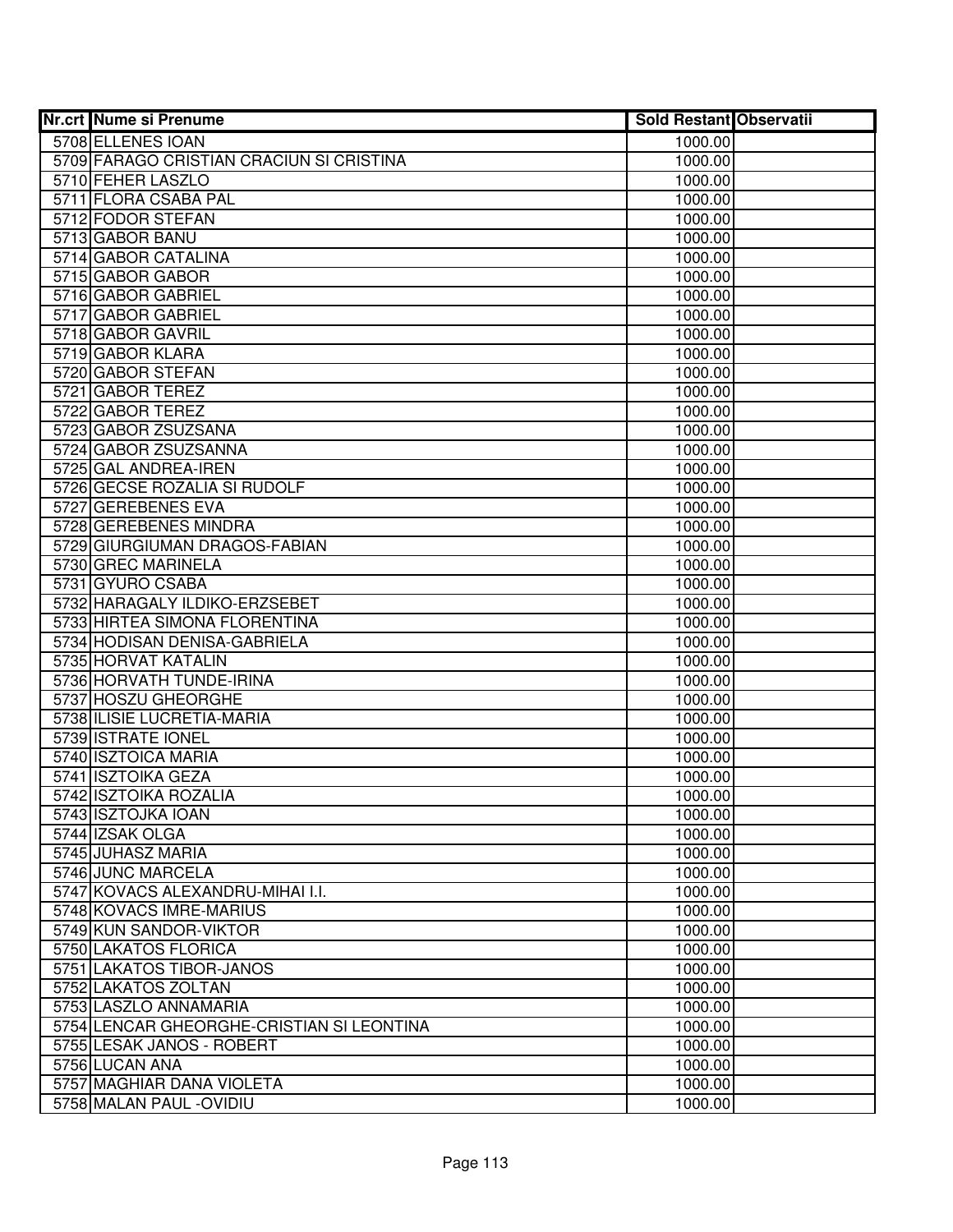| <b>Nr.crt Nume si Prenume</b>       | <b>Sold Restant Observatii</b> |  |
|-------------------------------------|--------------------------------|--|
| 5759 MARC IONELA                    | 1000.00                        |  |
| 5760 MARC MIHAI                     | 1000.00                        |  |
| 5761 MARIAN SEBASTIAN DORIN         | 1000.00                        |  |
| 5762 MARITAN CORNELIA               | 1000.00                        |  |
| 5763 MATEI MADALIN-COSMIN           | 1000.00                        |  |
| 5764 MATEI TEREZIA                  | 1000.00                        |  |
| 5765 MERCEA NICOLAE                 | 1000.00                        |  |
| 5766 MICLOS GHEORGHE-MARIUS         | 1000.00                        |  |
| 5767 MIERLUT IOAN                   | 1000.00                        |  |
| 5768 MOHAMED ZEESHAN ZAMEER         | 1000.00                        |  |
| 5769 MUNOZ JIMENEZ JESUS            | 1000.00                        |  |
| 5770 MUT RAZVAN                     | 1000.00                        |  |
| 5771 NAGHI NICOLAE SILVIU           | 1000.00                        |  |
| 5772 NAGY ATTILA                    | 1000.00                        |  |
| 5773 NAGY ROBERT                    | 1000.00                        |  |
| 5774 NAGY ROZALIA                   | 1000.00                        |  |
| 5775 NEMETH ANDRAS                  | 1000.00                        |  |
| 5776 NISTOR IONEL                   | 1000.00                        |  |
| 5777 NYISZTOR JANOS                 | 1000.00                        |  |
| 5778 OLAH ERZSEBET                  | 1000.00                        |  |
| 5779 OTVOS MARIUS-SANDOR            | 1000.00                        |  |
| 5780 OTVOS RENATA-ANGELA            | 1000.00                        |  |
| 5781 OVESAS GIGI-VALERIU SI LILIANA | 1000.00                        |  |
| 5782 PAINA DANIEL                   | 1000.00                        |  |
| 5783 PASCALAU ALIN-DAVID            | 1000.00                        |  |
| 5784 PAUL NICOLAIE                  | 1000.00                        |  |
| 5785 PLES ADRIANA-GABRIELA          | 1000.00                        |  |
| 5786 POP FLORENTINA                 | 1000.00                        |  |
| 5787 POP REMUS EMIL                 | 1000.00                        |  |
| 5788 POP ZENOVIA                    | 1000.00                        |  |
| 5789 POPA MIRCEA-VASILE             | 1000.00                        |  |
| 5790 PRAGE ADRIAN GHEORGHE          | 1000.00                        |  |
| 5791 PUIU GHEORGHE-TUDOR            | 1000.00                        |  |
| 5792 RAT MARIANA                    | 1000.00                        |  |
| 5793 ROSTAS ANNAMARIA               | 1000.00                        |  |
| 5794 ROSTAS TERCA                   | 1000.00                        |  |
| 5795 ROSTAS VIJAN                   | 1000.00                        |  |
| 5796 STOICA SORIN-STELIAN           | 1000.00                        |  |
| 5797 SZABO IDA-ILONA                | 1000.00                        |  |
| 5798 SZABO MONIKA                   | 1000.00                        |  |
| 5799 SZABO SANDOR                   | 1000.00                        |  |
| 5800 SZENTGYORGY LASZLO             | 1000.00                        |  |
| 5801 SZILAGHI MARGARETA             | 1000.00                        |  |
| 5802 SZOKAI EVA-ILONA               | 1000.00                        |  |
| 5803 SZTOIKA STEFAN CSABA           | 1000.00                        |  |
| 5804 SZTOLARIK TIMEEA               | 1000.00                        |  |
| 5805 SZTUCHLAK ILDIKO SARA          | 1000.00                        |  |
| 5806 TEGLAS MARIUS-FLORIN           | 1000.00                        |  |
| 5807 TELEA GHEORGHE                 | 1000.00                        |  |
| 5808 TIMAR RAZVAN-SERGIU-ION        | 1000.00                        |  |
| 5809 TINCA AURORA                   | 1000.00                        |  |